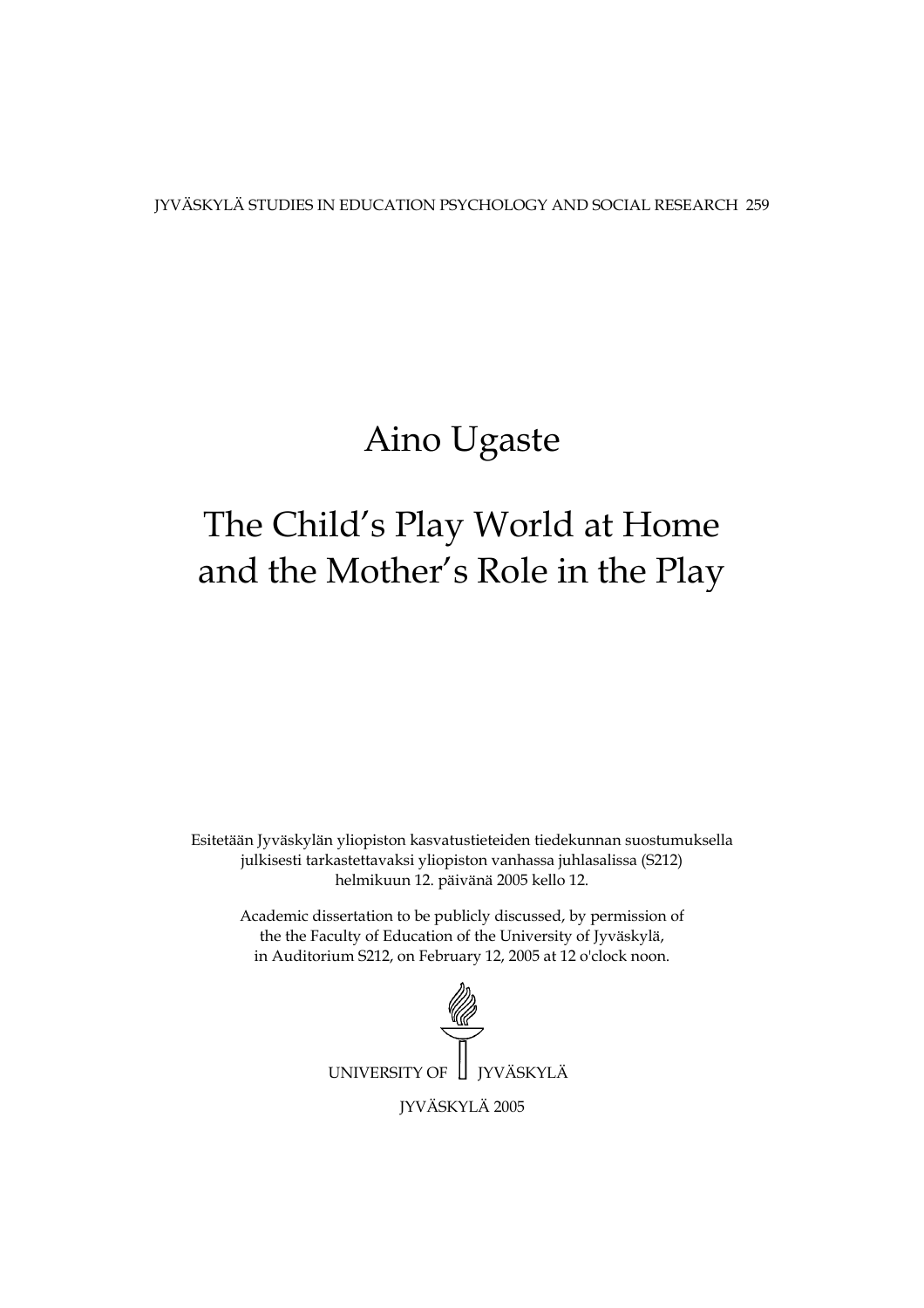The Child's Play World at Home and the Mother's Role in the Play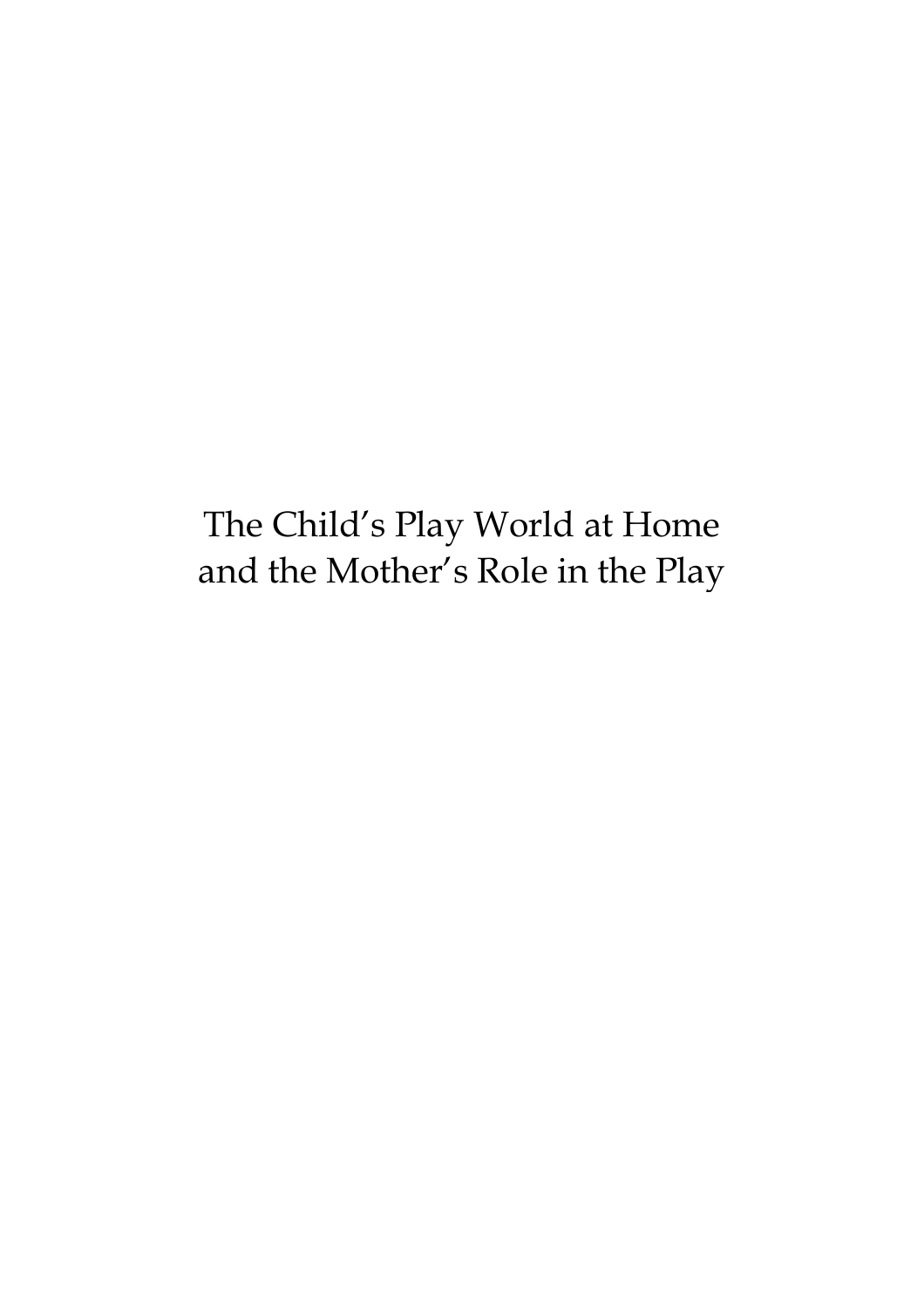JYVÄSKYLÄ STUDIES IN EDUCATION PSYCHOLOGY AND SOCIAL RESEARCH 259

# Aino Ugaste

# The Child's Play World at Home and the Mother's Role in the Play

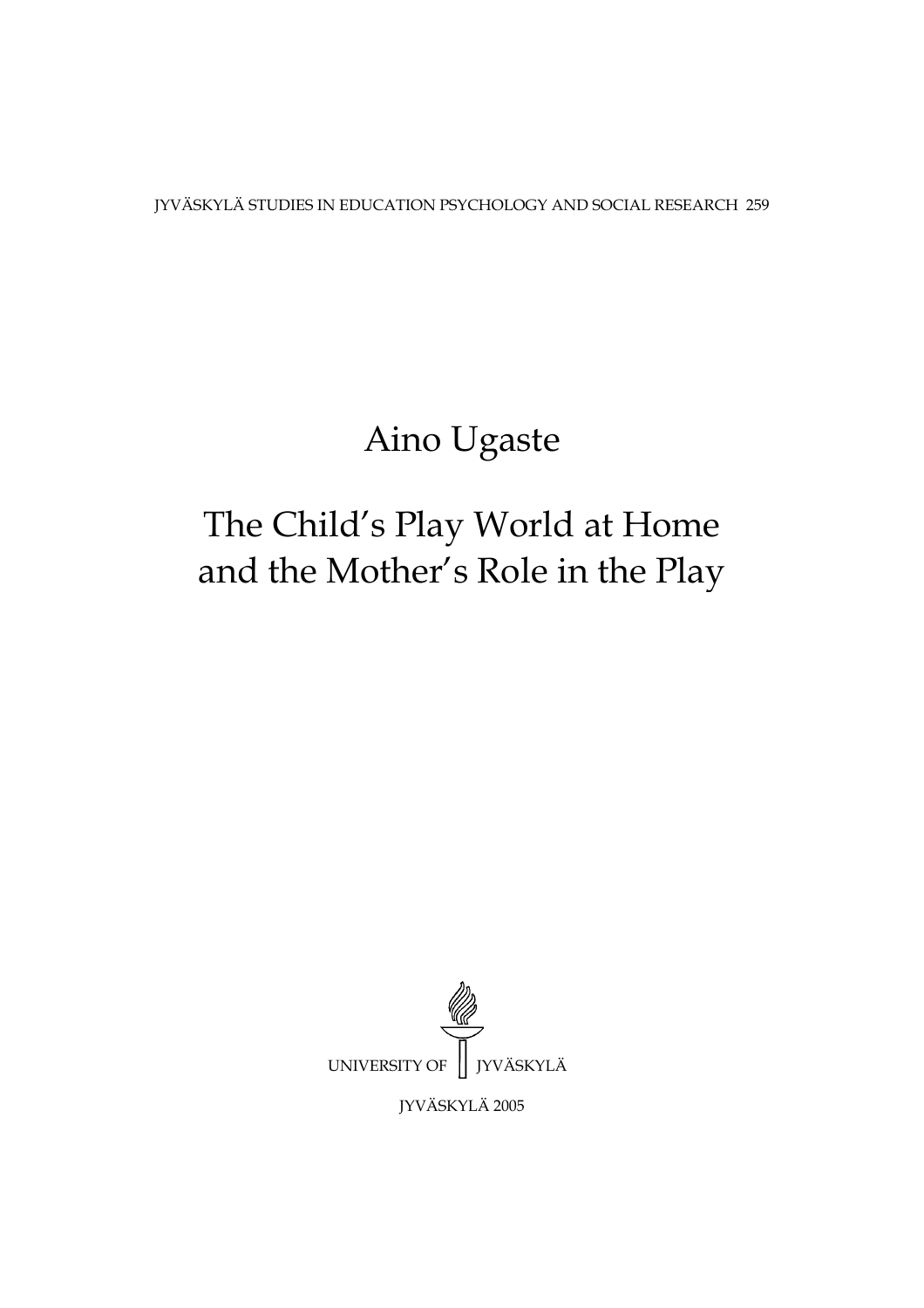Editors Pauli Kaikkonen Department of Teacher Education, University of Jyväskylä Pekka Olsbo, Marja-Leena Tynkkynen Publishing Unit, University Library of Jyväskylä

URN:ISBN 951392047X ISBN 951-39-2047-X (PDF)

ISBN 951-39-2076-3 (nid.) ISSN 0075-4625

Copyright © 2005, by University of Jyväskylä

Jyväskylä University Printing House, Jyväskylä 2005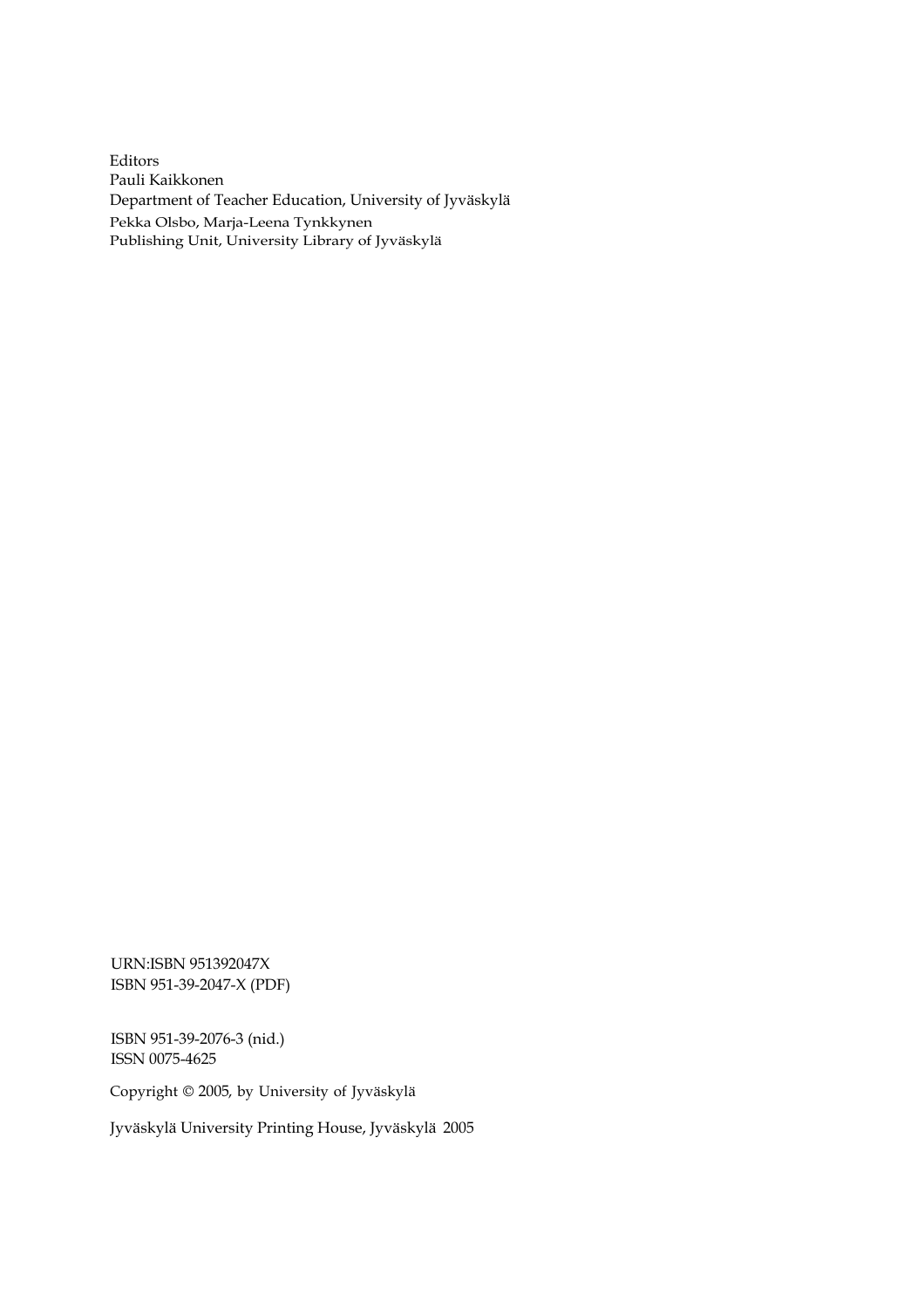## **ABSTRACT**

Ugaste, Aino

The child's play world at home and the mother's role in the play Jyväskylä: University of Jyväskylä, 2005**,** 207 p. (Jyväskylä Studies in Education, Psychology and Social Research ISSN 0075-4625; 259) ISBN 951-39-2047-X Finnish symmary Diss.

The aim of this study was to describe and analyse the play of preschool children within the family context. The study was based on the ideas of the cultural-historical approach of play. The child's play world was observed holistically in connection with the child's everyday life, play opportunities and mother's support during the child's games. The study was carried out at home with four-year-old children and the research material consisted of interview data and observational data.

The findings showed that the mothers mostly initiated interactions with their children and the mothers acted as transmitters of knowledge and sharers of experience. The children continually wished to have necessary materials, to show their games or invited their mothers to play together with them. Thus the children needed their mothers as supporters and appraisers of their activity. All the children played role games which they often initiated themselves. The themes of children's games were connected with everyday events and the child's knowledge, impressions and experiences formed the basis of their play. The roles in the solitary games were implicit in the children's actions and the content was one-sided and consisted of repeated stereotypic actions. Playing role games together with their mothers, the children started not only to act with the toys but also to speak and interact according to the theme and content of the play. In the joint games the roles were more defined and more explicit than in the children's solitary play. In the joint games there were more play scripts and the quality of play scripts was different, consisting of the players' mutual action and interaction. The mother-child interaction during the games was related to the imaginary situation and the mother helped interpret the social meaning of the role behaviour in the context of the relevant play script. In the joint rule games the mothers paid great attention to the notion of fair play and to joint play between siblings. The mothers attempted to teach their children academic knowledge but the children were not keen to play these games. Instead, children preferred games which involved playfulness, fun and unusual aspects. In the joint games the mothers displayed wide-range repertoires of play promotion.

The findings of the study provide new information and make some contribution to a better understanding of the children's everyday life and games at home. The results indicated the importance of the different roles that the adults have in creating the children's play world.

Keywords: play at home, child, play promotion, mother-child interaction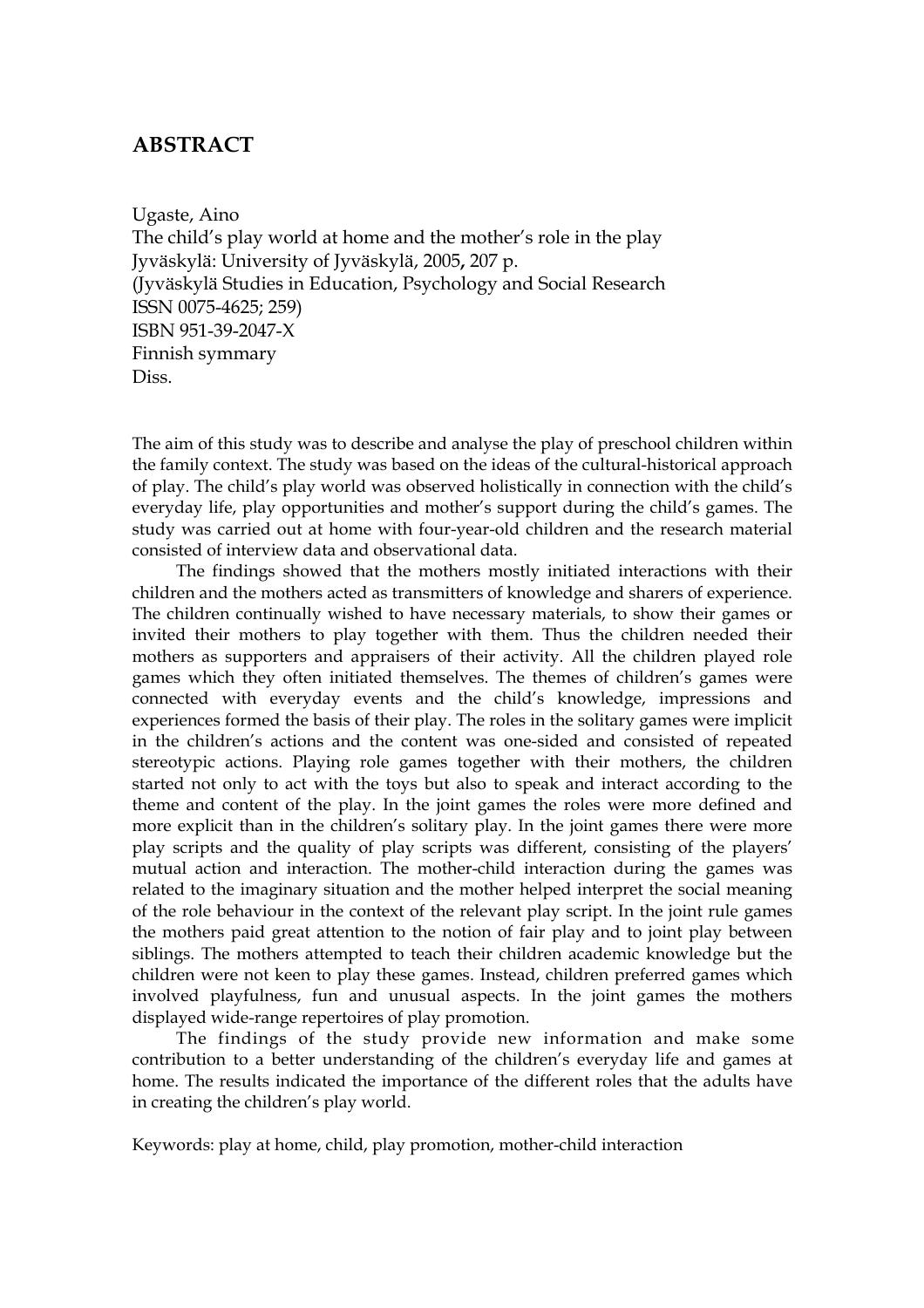| Author's address   | Aino Ugaste<br>Department of Early Childhood Education<br>Tallinn Pedagogical University<br>Narva Street 25<br>Estonia 10 120                                                                        |
|--------------------|------------------------------------------------------------------------------------------------------------------------------------------------------------------------------------------------------|
| <b>Supervisors</b> | Professor Maritta Hännikäinen<br>Department of Early Childhood Education<br>University of Jyväskylä, Finland                                                                                         |
|                    | Professor Helena Rasku-Puttonen<br>Department of Teacher Education<br>University of Jyväskylä, Finland                                                                                               |
| <b>Reviewers</b>   | Professor Pentti Hakkarainen<br>Department of Teacher Education<br>University of Oulu/Kajaani, Finland<br>Professor Aili Helenius<br>Department of Teacher Education<br>University of Turku, Finland |
| Opponent           | Professor Pentti Hakkarainen<br>Department of Teacher Education<br>University of Oulu/Kajaani, Finland                                                                                               |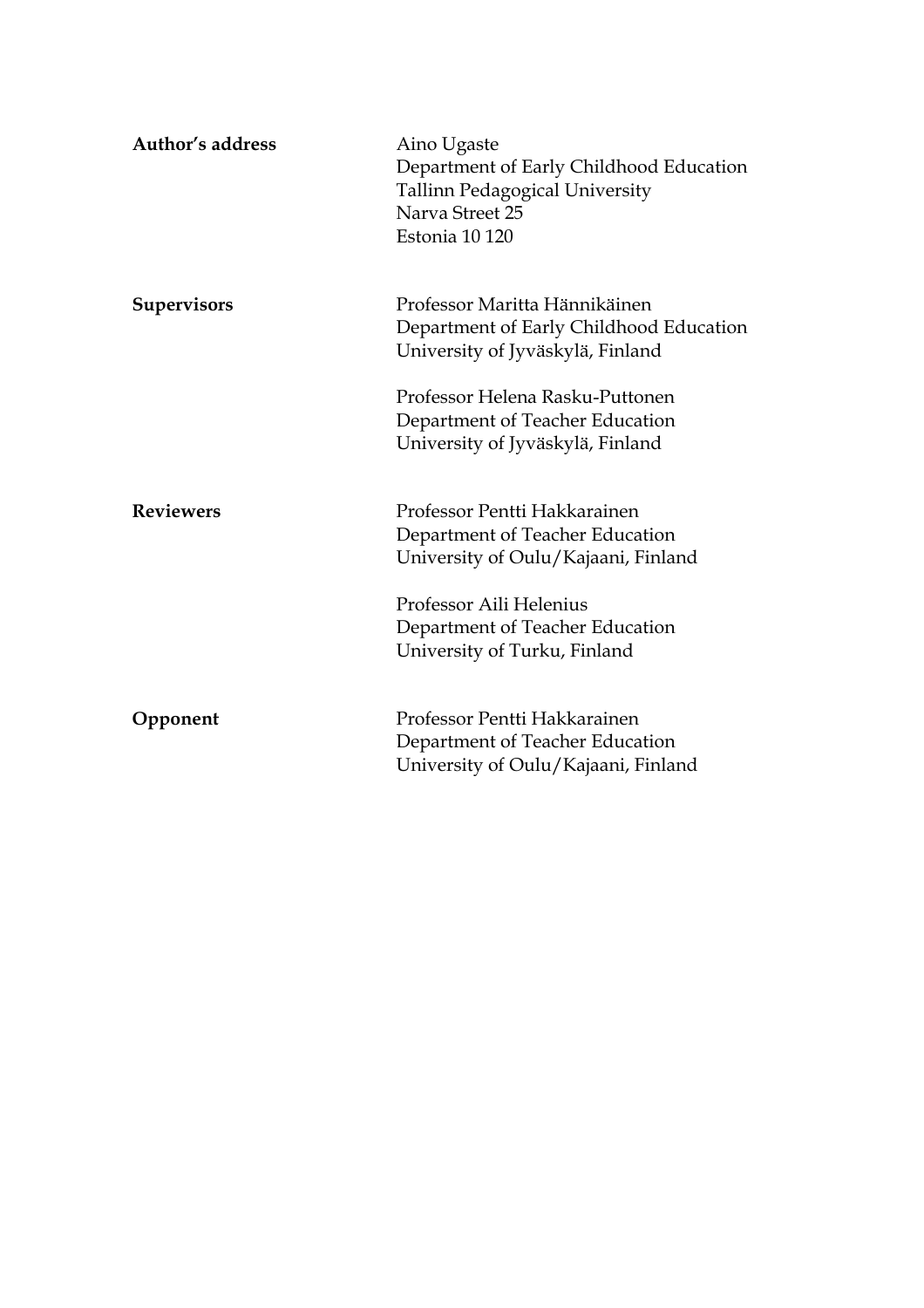### **ACKNOWLEDGEMENTS**

One stage of my scientific studies is coming to an end. A lot of people, whom I would like to thank particularly, have supported me and shared their knowledge. First I would like to express my thanks to all the children and their mothers who participated in the study. I am grateful for their supportive cooperation and for the opportunity to get to know the children's world in the family context.

 I wish to express my deep gratitude to my supervisors from the University of Jyväskylä, Professor Maritta Hännikäinen and Professor Helena Rasku-Puttonen, thanks to whom my understanding of the contemporary scientific work and academical culture was enriched. Professor Maritta Hännikäinen taught me the correctness and thoroughness of scientific work. Professor Helena Rasku-Puttonen has given me a lot of theoretical and methodological advice broadening thus my scientific thinking.

 My sincere thanks belong to the preliminary reviewers Professor Aili Helenius and Professor Pentti Hakkarainen for valuable comments and constructive criticism! I am very grateful to Professor Pauli Kaikkonen for careful reading and editing my thesis. Professor Sauli Takala corrected my work linguistically. Many thanks to him for his patience and support! Many thanks also to Nick Bamber for linguistic help! I am grateful to Dr. Pentti Moilanen and Pekka Räihä from the University of Jyväskylä for profound discussions and suggestions! Dr. Nikolai Veresov from University of Oulu gave me useful theoretical advices. I am deeply grateful to Professor Paula Määttä who has encouraged me during the research process! The most sincere thanks also to Pekka Olsbo from the library of University of Jyväskylä for his help and support !

 I would like to thank the university teachers of the Department of Early Childhood Education from the University of Jyväskylä for their friendly support to my research work! Over the years my research work has also been supported by a lot of my colleagues from the Tallinn Pedagogical University. Many thanks for their emotional support and understanding!

 Acknowledgement should be addressed also to the following institutions for the financial support: Estonian Academy of Sciences, Academy of Finland, the University of Jyväskylä as well as the Faculty of Education, Tallinn Pedagogical University as well as the Faculty of Educational Sciences, Ellen and Artturi Nyyssösen Foundation

 My first experience of the scientific work comes from the different time and different learning environment. I would like to remember and thank my first supervisor in Moscow Professor of psychology Svetlana Novosyolova who warmly supported my first steps in scientific research. I would also like to mention with warm thanks Dr. Jekaterina Zvorygina for her innovative ideas and discussion at that time.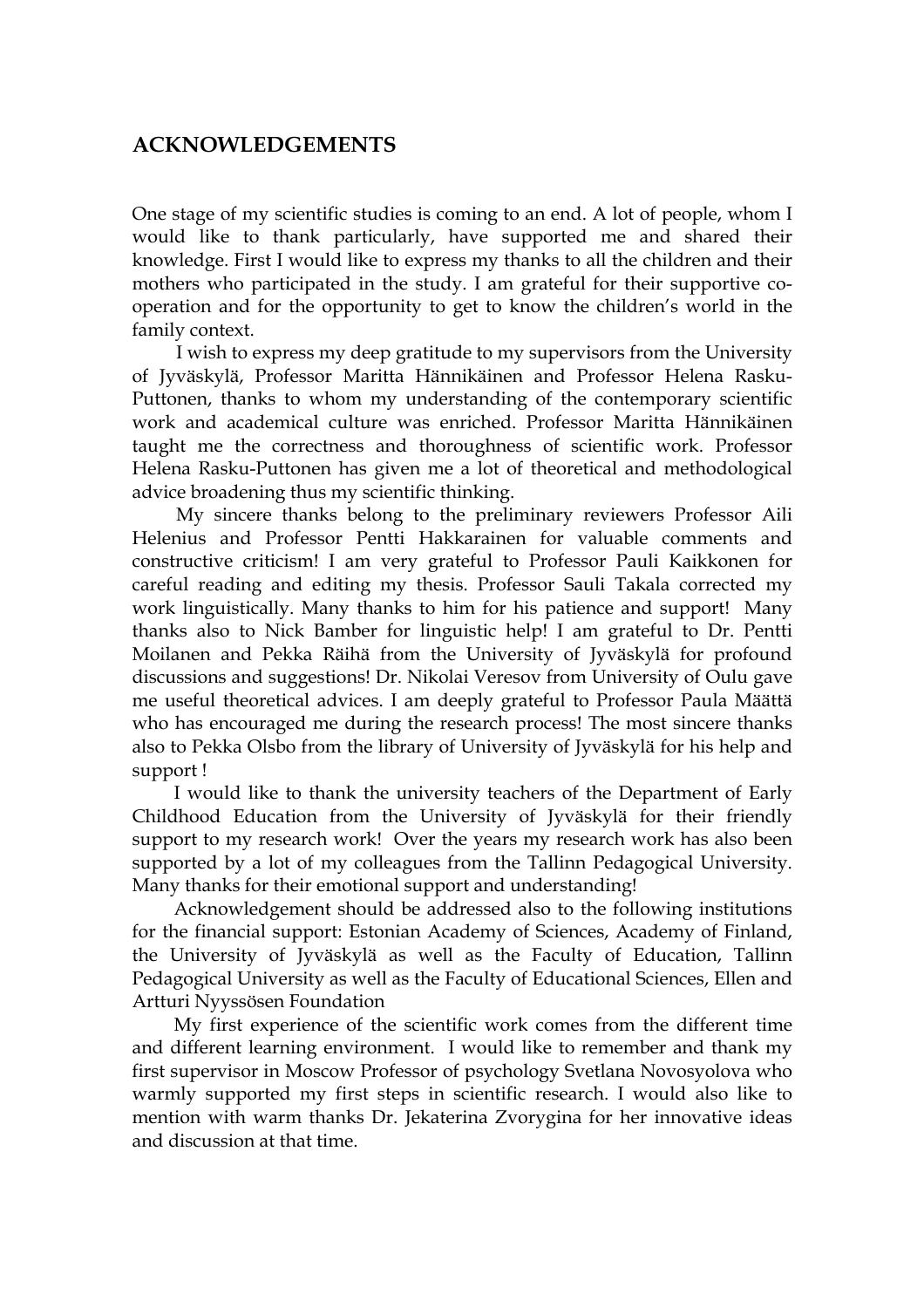I am deeply grateful to those colleagues in different countries, who have enabled me to get to know the experience of scientific work of various different cultures. I appreciate very much Hein Retter's, Emeritus Professor of the University of Braunschweig, supportive help thanks to whom it was possible to acquire the first experience of international scientific work. I am also grateful to James F. Christie, the Professor of Arizona State University who has always found time to answer my questions and give kind advice during these years.

Finally, I am deeply grateful to my family for its patience and support! I dedicate this thesis to my parents who valued highly studying and education!

Aino Ugaste Tallinn- Jyväskylä January 2005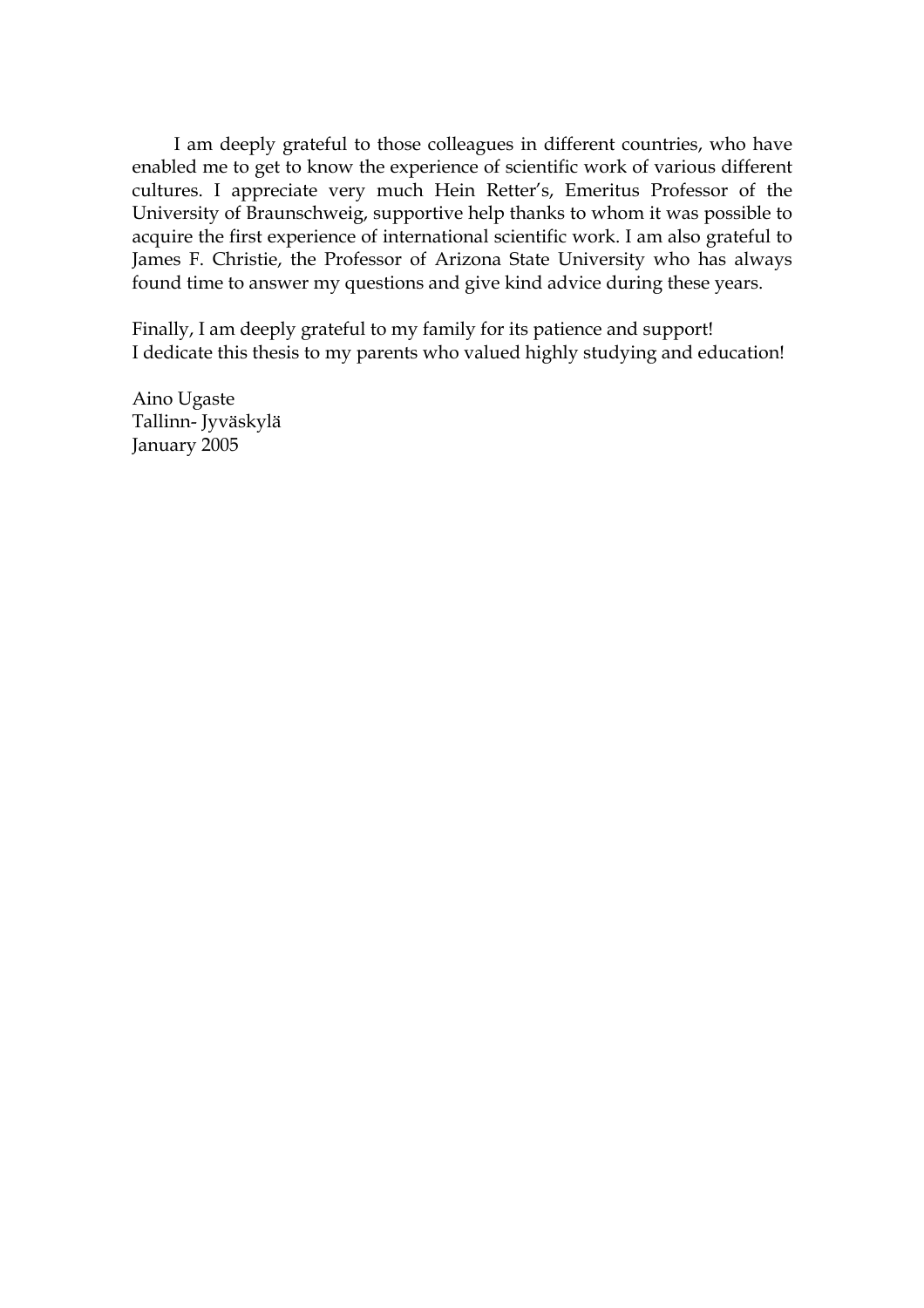## **CONTENTS**

#### ABSTRACT ACKNOWLEDGEMENTS FIGURES AND TABLES

| $\mathbf{1}$   |                                           |                                         |                                                                  |  |  |
|----------------|-------------------------------------------|-----------------------------------------|------------------------------------------------------------------|--|--|
| $\overline{2}$ | PLAY ACCORDING TO THE CULTURAL-HISTORICAL |                                         |                                                                  |  |  |
|                |                                           |                                         |                                                                  |  |  |
|                | 2.1                                       |                                         |                                                                  |  |  |
|                | 2.2                                       |                                         |                                                                  |  |  |
|                |                                           |                                         | 2.2.1 Play according to the Vygotskian framework19               |  |  |
|                |                                           | 2.2.2                                   |                                                                  |  |  |
|                |                                           | 2.2.3                                   | Modern pedagogical-psychological models of play26                |  |  |
|                |                                           | 2.2.4                                   |                                                                  |  |  |
|                |                                           | 2.2.5                                   |                                                                  |  |  |
|                |                                           | 2.2.6                                   | The zone of proximal development and play 37                     |  |  |
|                |                                           |                                         | 2.3 Summarising the ideas of play within the cultural-historical |  |  |
|                |                                           |                                         |                                                                  |  |  |
|                |                                           |                                         |                                                                  |  |  |
| 3              |                                           | RESEARCH ON MOTHER-CHILD PLAY AND ADULT |                                                                  |  |  |
|                |                                           |                                         |                                                                  |  |  |
|                | 3.1                                       |                                         |                                                                  |  |  |
|                | 3.2                                       |                                         |                                                                  |  |  |
|                |                                           |                                         | 3.2.1 Mother-child play in toddlerhood and later on in           |  |  |
|                |                                           |                                         |                                                                  |  |  |
|                |                                           | 3.2.2                                   | Cultural differences in mother-child imaginative play 54         |  |  |
|                | 3.3                                       |                                         |                                                                  |  |  |
|                |                                           | 3.3.1                                   |                                                                  |  |  |
|                |                                           | 3.3.2                                   |                                                                  |  |  |
|                |                                           | 3.3.3                                   | Characteristics of the physical environment for play.  64        |  |  |
|                | 3.4                                       |                                         | Summarising the findings of the mother's role and                |  |  |
|                |                                           |                                         |                                                                  |  |  |
| $\overline{4}$ |                                           |                                         |                                                                  |  |  |
|                | 4.1                                       |                                         |                                                                  |  |  |
|                | 4.2                                       |                                         |                                                                  |  |  |
|                |                                           | 4.2.1                                   |                                                                  |  |  |
|                |                                           | 4.2.2                                   |                                                                  |  |  |
|                |                                           | 4.2.3                                   | Data collection and methods employed in the study 73             |  |  |
|                |                                           | 4.2.4                                   |                                                                  |  |  |
|                |                                           |                                         |                                                                  |  |  |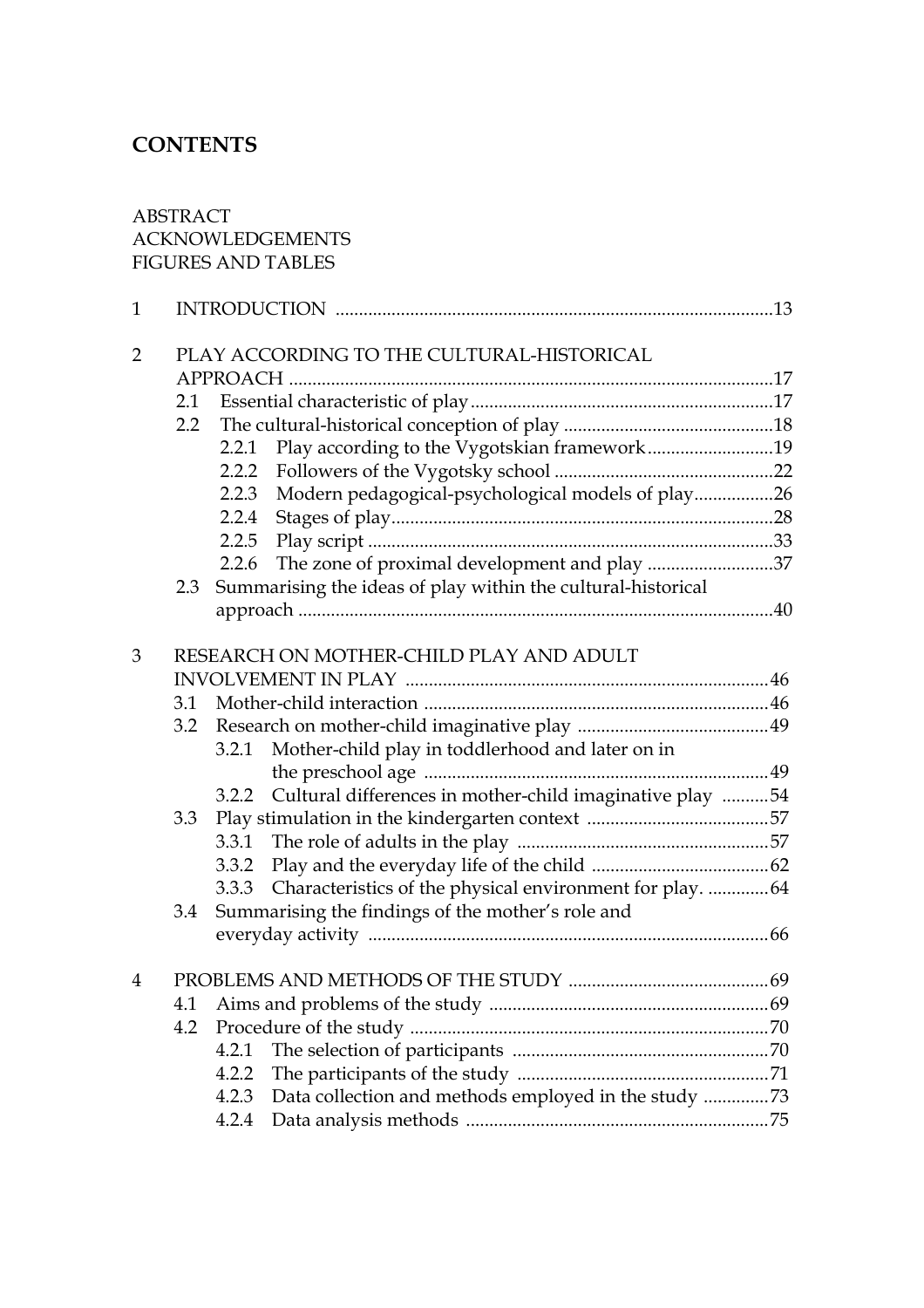| 5 |     |                                                                |  |  |  |
|---|-----|----------------------------------------------------------------|--|--|--|
|   | 5.1 |                                                                |  |  |  |
|   |     | 5.1.1                                                          |  |  |  |
|   |     | 5.1.2                                                          |  |  |  |
|   | 5.2 |                                                                |  |  |  |
|   |     | Interaction and joint activities involving Kalev<br>5.2.1      |  |  |  |
|   |     |                                                                |  |  |  |
|   |     | 5.2.2                                                          |  |  |  |
|   | 5.3 |                                                                |  |  |  |
|   |     | Nele's extensive world of toys and solitary games 93<br>5.3.1  |  |  |  |
|   |     | 5.3.2 Board games played by Nele and her mother 97             |  |  |  |
|   | 5.4 |                                                                |  |  |  |
|   |     | 5.4.1                                                          |  |  |  |
|   |     | The world of Johannes and Marek in the joint play of<br>5.4.2  |  |  |  |
|   |     |                                                                |  |  |  |
|   | 5.5 |                                                                |  |  |  |
|   |     | The two separate worlds of Toomas and his mother 107<br>5.5.1  |  |  |  |
|   |     | A word game played by Toomas and his mother 111<br>5.5.2       |  |  |  |
|   | 5.6 | The games of active and passive players and the                |  |  |  |
|   |     |                                                                |  |  |  |
| 6 |     |                                                                |  |  |  |
|   | 6.1 | The everyday life and activities of the child at home 116      |  |  |  |
|   |     | 6.1.1                                                          |  |  |  |
|   |     | Mother-child interactions and joint activities 118<br>6.1.2    |  |  |  |
|   | 6.2 |                                                                |  |  |  |
|   | 6.3 | The children's play according to their mothers 122             |  |  |  |
|   | 6.4 |                                                                |  |  |  |
|   | 6.5 | The everyday life and play of active and passive players 125   |  |  |  |
|   |     |                                                                |  |  |  |
| 7 |     | SOLITARY PLAY OF THE CHILD AND MOTHER-CHILD                    |  |  |  |
|   |     |                                                                |  |  |  |
|   | 7.1 |                                                                |  |  |  |
|   | 7.2 |                                                                |  |  |  |
|   | 7.3 | Amount and types of mother-child joint games 132               |  |  |  |
|   | 7.4 |                                                                |  |  |  |
|   | 7.5 |                                                                |  |  |  |
|   | 7.6 |                                                                |  |  |  |
|   | 7.7 |                                                                |  |  |  |
|   | 7.8 | The solitary and joint games of active and passive players 141 |  |  |  |
| 8 |     | MOTHER-CHILD INTERACTION AND INVOLVEMENT                       |  |  |  |
|   |     |                                                                |  |  |  |
|   | 8.1 | The mother as an erudite bearer of knowledge 144               |  |  |  |
|   | 8.2 | The mother as a supporter of the child's play 146              |  |  |  |
|   |     |                                                                |  |  |  |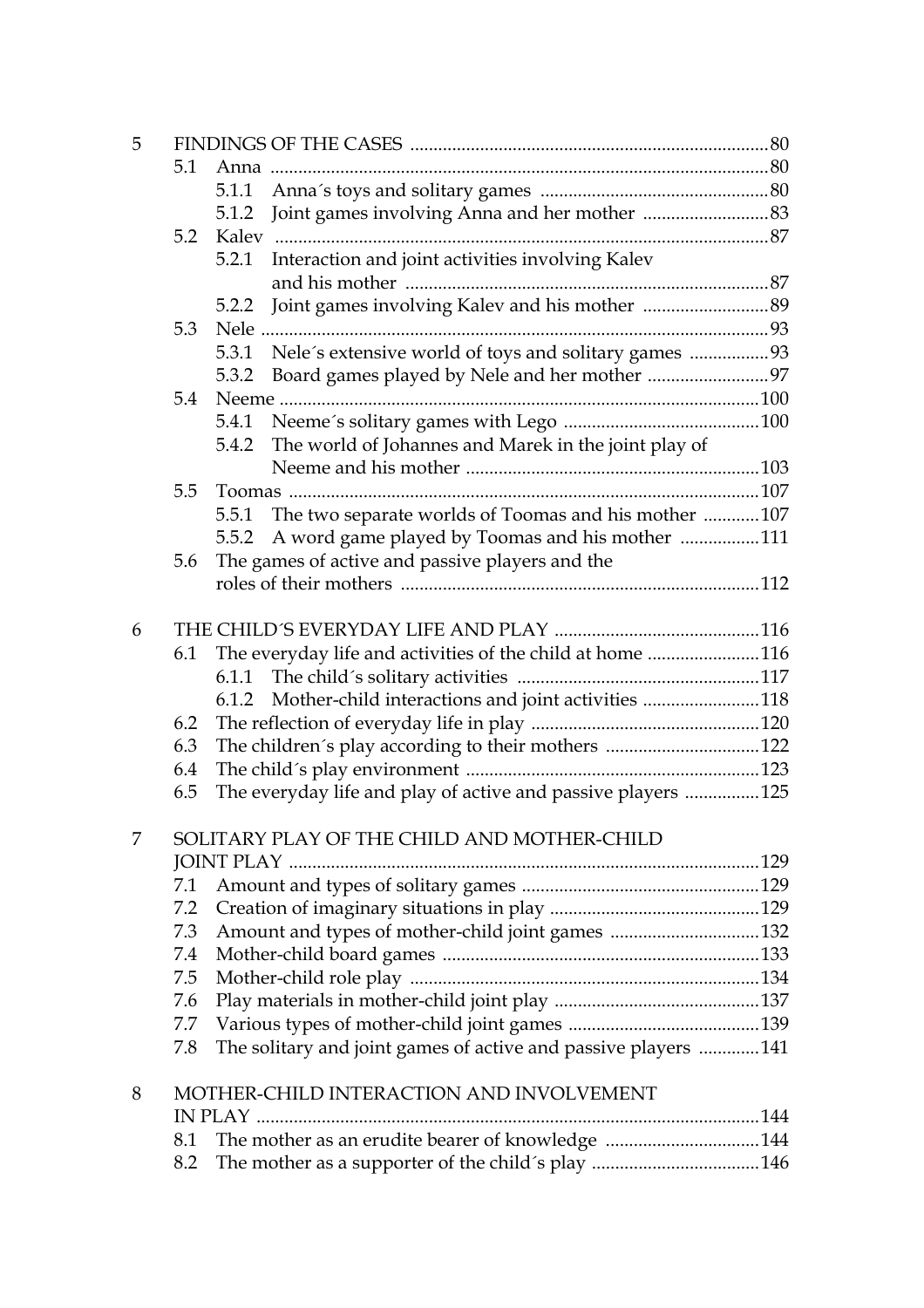|   | 8.3 | Promotion by the mother during the child's solitary games       | .148 |
|---|-----|-----------------------------------------------------------------|------|
|   | 8.4 | Promotion by the mother during joint role play 151              |      |
|   | 8.5 |                                                                 |      |
|   | 8.6 | Promotion by the mother of active and passive players 157       |      |
| 9 |     |                                                                 |      |
|   | 9.1 | The everyday life of the child and mother-child interaction 161 |      |
|   | 9.2 |                                                                 |      |
|   | 9.3 | The mother's role within the play world of the child 168        |      |
|   |     |                                                                 |      |
|   | 9.5 |                                                                 |      |
|   |     |                                                                 |      |
|   |     |                                                                 |      |
|   |     |                                                                 |      |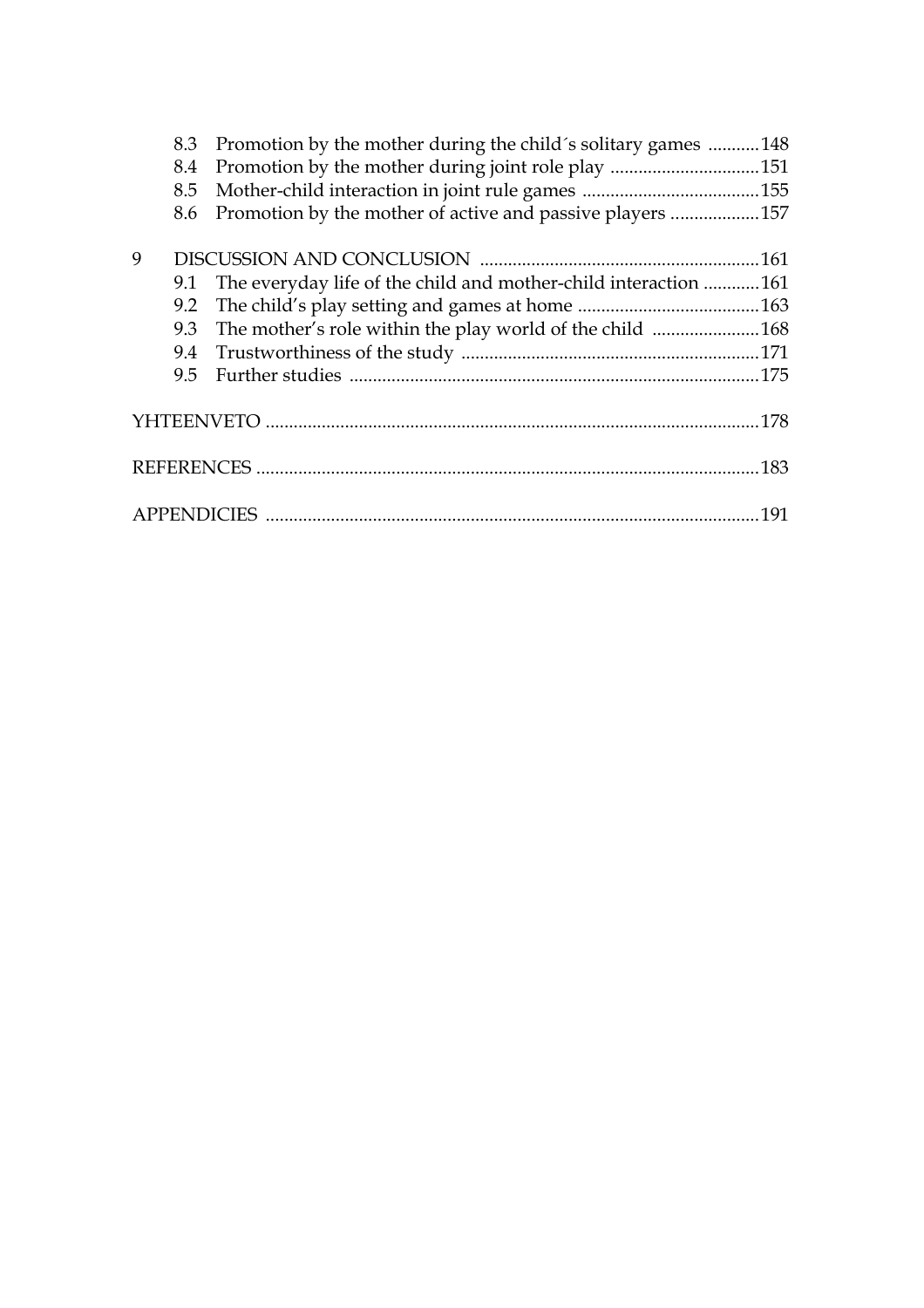## **FIGURES**

| FIGURE 1 A scheme of the forms of action occurring during the |  |
|---------------------------------------------------------------|--|
|                                                               |  |

## **TABLES**

| TABLE 1             |                                                                  |  |
|---------------------|------------------------------------------------------------------|--|
| TABLE 2             | View of play of followers of the Vygotsky school 44              |  |
| TABLE <sub>3</sub>  | Modern pedagogical-psychological models of play45                |  |
| <b>TABLE 4</b>      |                                                                  |  |
| <b>TABLE 5</b>      | Children's family characterisation and play conditions at home72 |  |
| TABLE 6             |                                                                  |  |
| <b>TABLE 7</b>      |                                                                  |  |
| TABLE 8             |                                                                  |  |
| TABLE 9             |                                                                  |  |
| TABLE <sub>10</sub> |                                                                  |  |
| TABLE <sub>11</sub> | Promotive reactions by Anna's mother during the joint games86    |  |
| TABLE <sub>12</sub> |                                                                  |  |
| TABLE <sub>13</sub> |                                                                  |  |
| TABLE <sub>14</sub> |                                                                  |  |
| TABLE <sub>15</sub> | Promotive reactions by Kalev's mother during the joint games92   |  |
| TABLE <sub>16</sub> |                                                                  |  |
| TABLE <sub>17</sub> |                                                                  |  |
| TABLE <sub>18</sub> |                                                                  |  |
| TABLE <sub>19</sub> |                                                                  |  |
| TABLE <sub>20</sub> | Promotive reactions by Nele's mother during the joint games99    |  |
| TABLE 21            |                                                                  |  |
| <b>TABLE 22</b>     |                                                                  |  |
| TABLE 23            | Promotion by Neeme's mother in solitary games102                 |  |
| TABLE 24            | Joint games played by Neeme and his mother103                    |  |
| <b>TABLE 25</b>     | Promotive reactions by Neeme's mother during the joint games105  |  |
| TABLE 26            |                                                                  |  |
| <b>TABLE 27</b>     | Themes, duration and play materials used in Toomas' solitary     |  |
|                     |                                                                  |  |
| TABLE 28            | Promotion by Toomas' mother in solitary games110                 |  |
| TABLE 29            | Promotion by Toomas' mother during joint games111                |  |
| TABLE 30            | Children's games in the kindergarten and at home115              |  |
| TABLE 31            | Mother-child activities, playmates, play settings and mother's   |  |
|                     |                                                                  |  |
| TABLE 32            |                                                                  |  |
| TABLE 33            |                                                                  |  |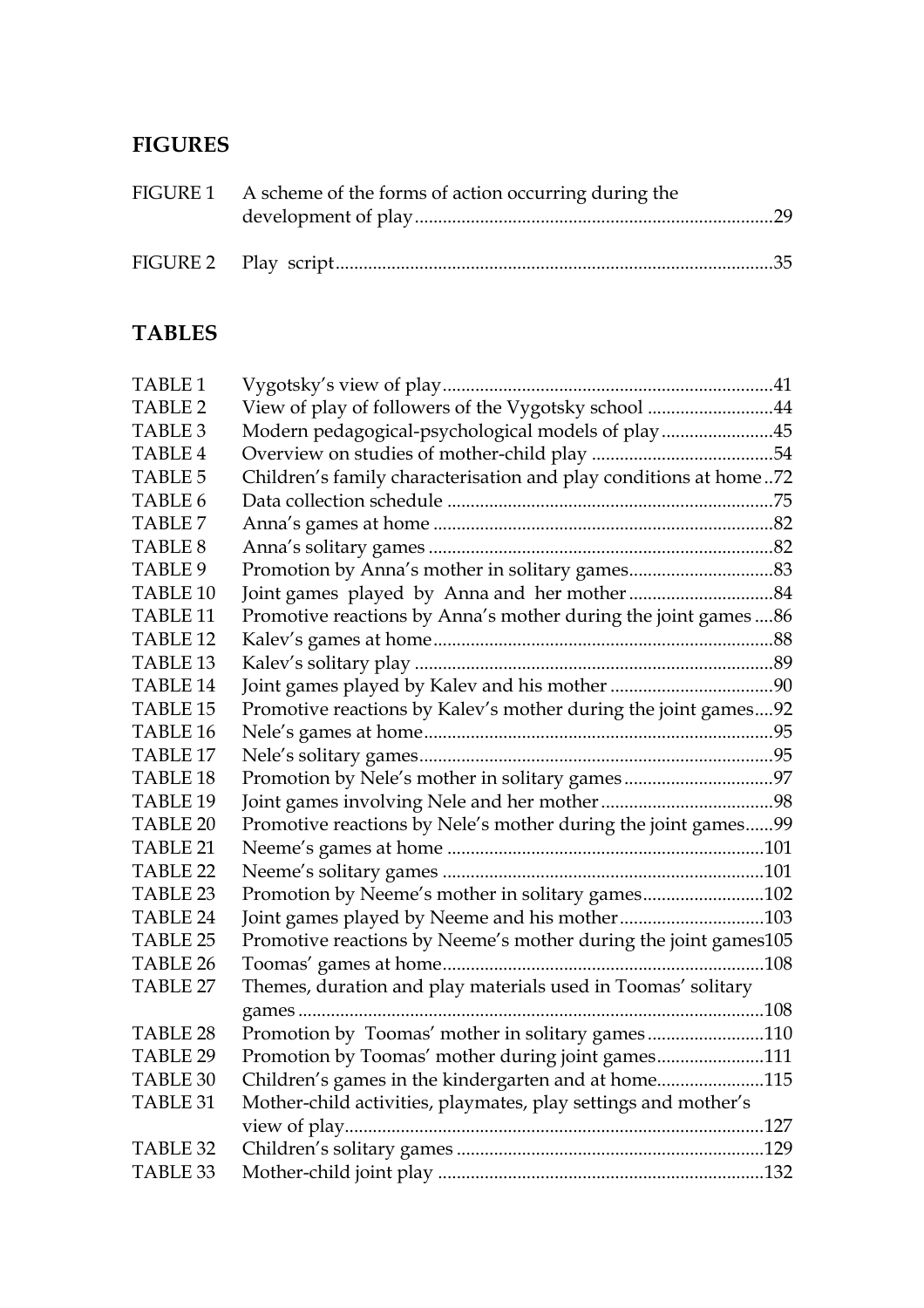| TABLE 34 |                                                              |  |
|----------|--------------------------------------------------------------|--|
| TABLE 35 |                                                              |  |
| TABLE 36 |                                                              |  |
| TABLE 37 |                                                              |  |
| TABLE 38 | Promotion by the mother during the child's solitary games149 |  |
| TABLE 39 |                                                              |  |
| TABLE 40 | Promotion by the mother during the solitary games of active  |  |
|          |                                                              |  |
| TABLE 41 | Promotion by the mother during joint games 160               |  |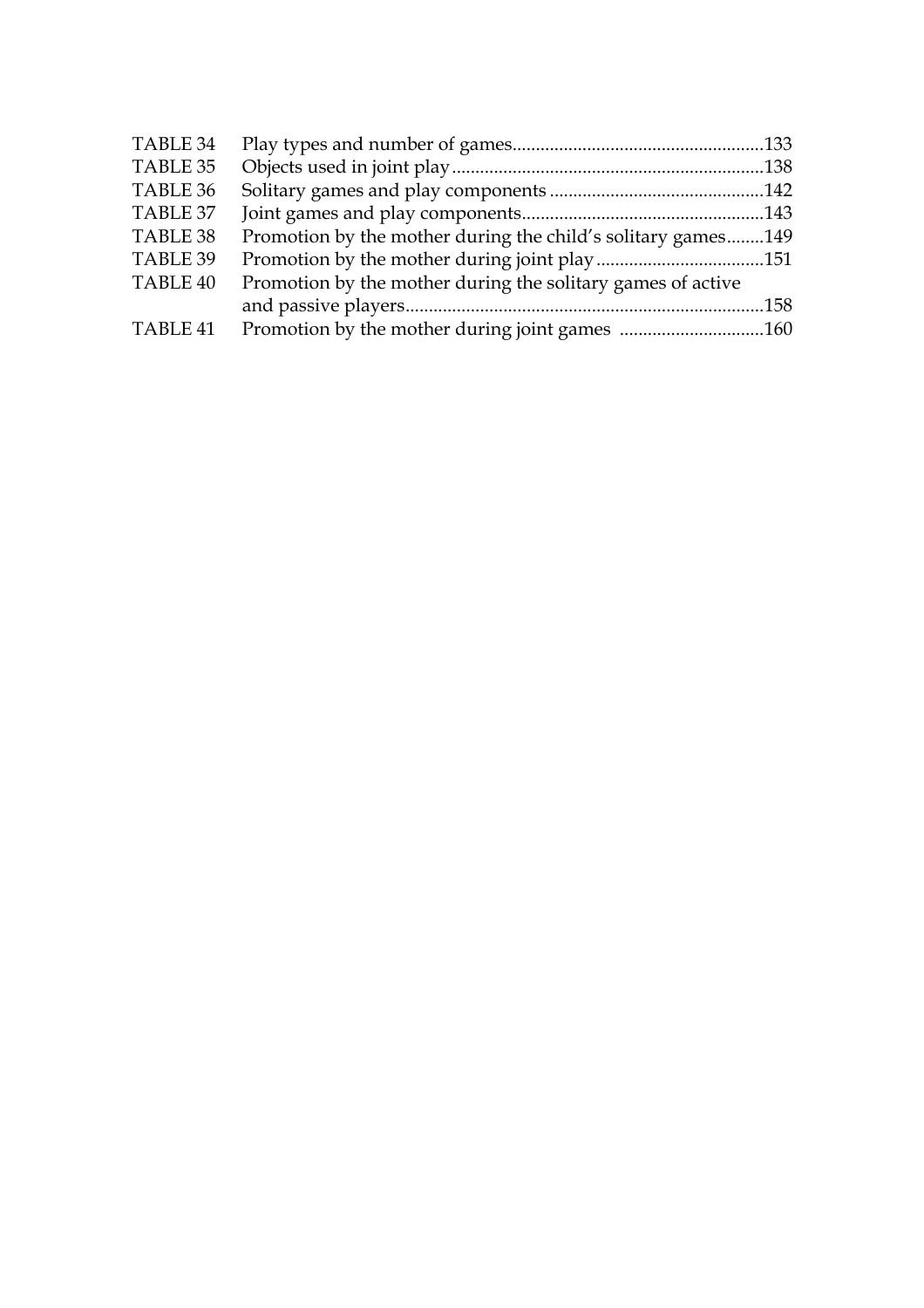## **1 INTRODUCTION**

The aim of the study is to describe and analyse the play world of children at home in a natural setting. The child's play world is observed more extensively in connection with the child's experience and knowledge of the embedded social life and how the everyday context is incorporated into play. In addition, attention is paid to the child's opportunities to have access to a place, time, playmates and play materials. Child's play world also comprises the mother's views of the child's play and the way in which she supports her child during the games. The choice of study theme has been influenced by several facts.

Profound changes have recently taken place in the development of early childhood education in Estonia. The ideas of child-centred education have increasingly spread amongst kindergarten teachers and a 'Step by Step' programme has been started in kindergartens among several other alternative pedagogical approaches (e.g. Montessori, Steiner pedagogy, Reggio-Emilia pedagogy). At the same time increasing numbers of preschool children spend a greater part of the day in kindergartens and more under three-year-olds have started to visit preschool institutions. This new situation has brought about the need to pay special attention to the wellbeing of children in kindergarten and to the quality of childhood institutions. Quality assessment not only enables the determination of the kindergarten teacher's professional activities and development but also allows parents to participate actively in kindergarten life and to influence the kindergarten in decision-making.

 Parents' expectations vis-à-vis kindergartens have increased. Rapidly changing socio-economic conditions have altered parents´ views and created insecurity as to how to raise children in a new situation. Old educational principles often no longer hold while new ones have not yet been established. The task of early childhood institutions is to support parents in solving educational problems and to enhance the child's growth and development within the family (Framework Curriculum of Preschool Education of Estonia 1999). As a consequence of the family's supporting function, the kindergarten staff should react flexibly to the altered needs of children and their parents. Both parents and pedagogues (and others) are in the process of entering into a reflective and analytic relationship involving a deepening understanding and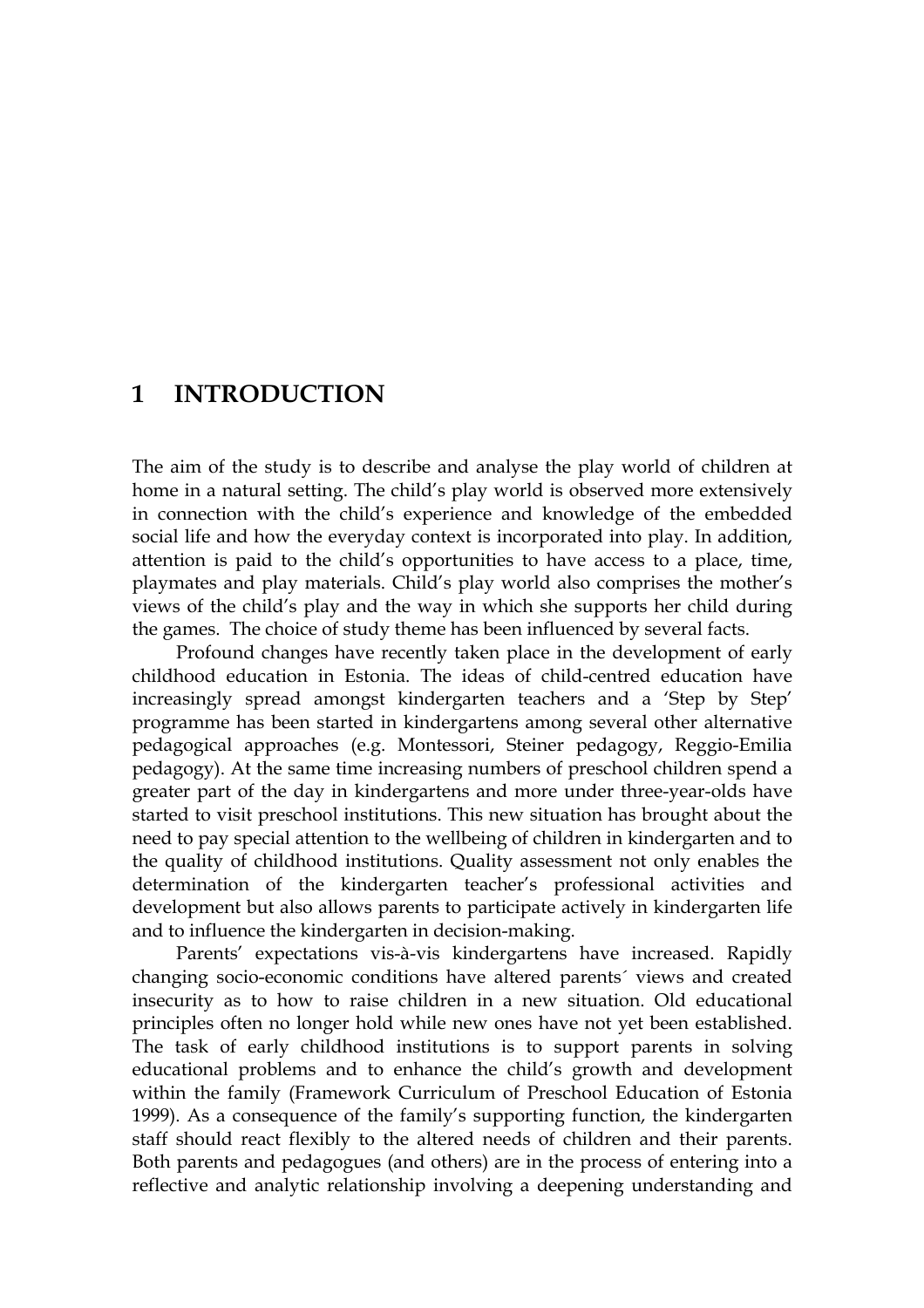the possibility of making judgements about pedagogical work (Dahlberg, Moss & Pence 1999, 77).

 During previous decades much valuable experience was gained concerning children's play in the kindergarten context in early childhood education in Estonia. Estonian kindergarten teachers have possessed a good theoretical foundation as well as practical experience in creating a play world for children in the kindergarten setting. In the curricula of early childhood education play has long been an important element and much attention has been paid to children's play at different ages and to various types of games. Children's play has changed over the last decades and it has even been claimed that play according to the true sense of the word (play as children's work, as another reality, as a conventional as-if world) is vanishing (Retter 2001). Marketing and the media have strongly influenced children's play and toys.

 In this study I drew on theoretical standpoints according to which imaginative role play comprises the child's leading activity and has a decisive role in his or her cognitive, social and physical development (Vygotsky 1966, 1978b; Elkonin 1978; Leontjev 1981; Zaporozhets 1997). "Imaginative play is a leading activity because it allows children to appropriate from a given imagined situation in question as well as enabling children to rehearse adult roles in which they must engage in the future" (Göncü et al. 1999, 155). Play is a type of activity which development is promoted by adults in order to make the child familiar with human ways of object-related activities as well as with ways and means of interaction. Play first emerges between the mother and child, and play development depends on the support of parents, siblings, peers and the surrounding environment. Thus, children's imaginative play develops in social contexts during interaction with more experienced partners. In my study I have concentrated on the most important type of play for children's development, namely role play, which appears during the third year of the child's life. An essential change in children's role play begins to take place during the middle-preschool age, i.e. in four- and five-year-old children. Object role play gradually becomes social role play and for the player the importance previously attached to the object and its depiction at this age also extends to the social aspect, people's mutual interaction and relationships.

Children's play in the kindergarten context has been analysed extensively (Mendzeritskaija 1982; Novosyolova 1989; Mihailenko & Korotkova 1990; Lindqvist 1995, 2003; Johnson, Christie & Yawkey 1999). These studies concluded that the key to successful play involvement for adults is the careful observation of the child's play and the choice of a style of interaction that fits in with the child's play interests and his or her wishes. In Finland much attention has been paid to children's play in the kindergarten context. Hakkarainen (1990, 2002) has observed motivational problems in play and the connection between play and learning. Helenius (1993) has analysed children's play in the kindergarten, play stimulation and the significance of play in achieving school readiness. Drawing on Piaget's and Vygotsky's theory, Hännikäinen (1995) studied a reconstruction of the transition to role play as a developmental stage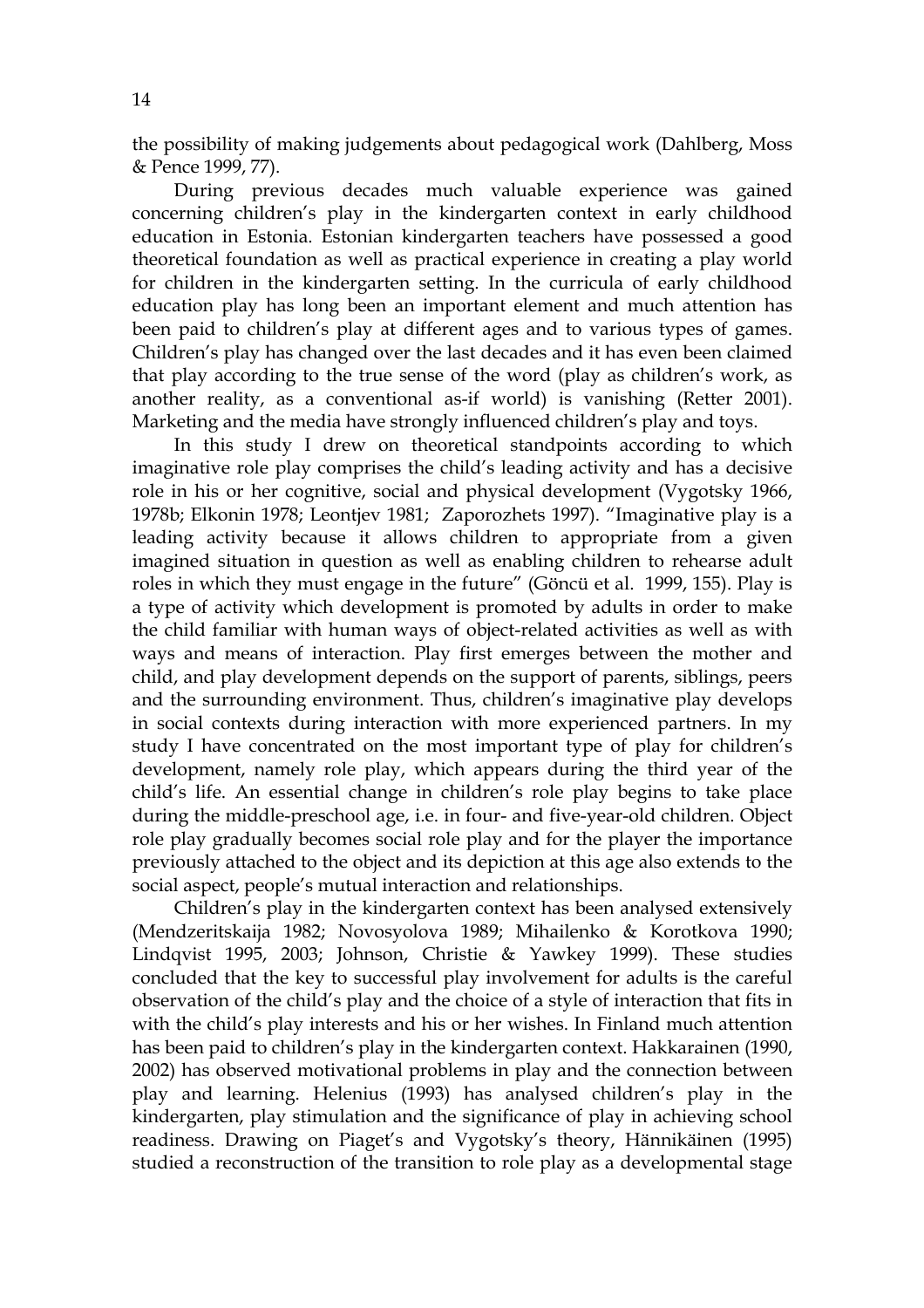of play. This study showed that the transition to role play and play in general is a complex phenomenon, which is impossible to grasp in full even with the help of large variety of concepts and research methods. Mäntynen (1997) examined the playing opportunities available to young children and the guidance of play in day care centres**.** The results of this study demonstrated that teachers strongly stressed the importance of the guidance of play but in practice the amount of guidance was rather small in most of the groups studied. Kalliala (1999) described how and why time and culture are reflected in children's play.

 The games of children aged one to three with their mothers have been observed in several studies (Dunn & Wooding 1977; O'Connell & Bretherton 1984; Slade 1987; Fiese 1990). These studies have revealed that in situations where the mother plays with her child the play is much more developed, i.e. both quantitatively and qualitatively more advanced, than when the mother is not involved. The studies concluded that toddlers not only exhibit more pretence, they also exhibit a higher level of pretence when playing with their mothers than when playing alone. There has also been analysis concerning which types of stimulation by the mother in play situations are the most beneficial for the child (O'Connell & Bretherton 1984; Beizer & Howes 1992; Fein & Fryer 1995). The studies showed that not all kinds of stimulation suit the children and that the child himself or herself decides which of his or her mother's suggestions are accepted in his or her play activity and which are ignored.

 Researchers have seldom observed children's play at home after the age of 36 months. It appears that how children actually play within the family context and how their mothers create a play world for them at home has been insufficiently studied.

 Play is one part of the child's world and in the present study an attempt has been made to examine the child's play world within the larger context, in connection with the child's everyday life, activities and interactions with the mother. In this study the child's activities at home are described; whether he or she plays games, what type of games he or she plays and how he or she plays. The study also analysed the preconditions for play which the mother creates for her child at home, the mother's views of the child's play and the way in which she supports her child during joint play.

The scholarly aim of this study is to contribute to a broadening and deepening of scientific research of children's play with particular attention being directed towards play within the family context. The study is likely to also enable teachers to understand more about the everyday life of children at home, as well as about games played at home and the participation of mothers in creating a play world for their children. Thus, the intention is to help teachers to support children and their parents in solving educational problems according to the needs of the child and his or her family. The results of this study and the information it contains is also expected to contribute to the education of future kindergarten teachers at university.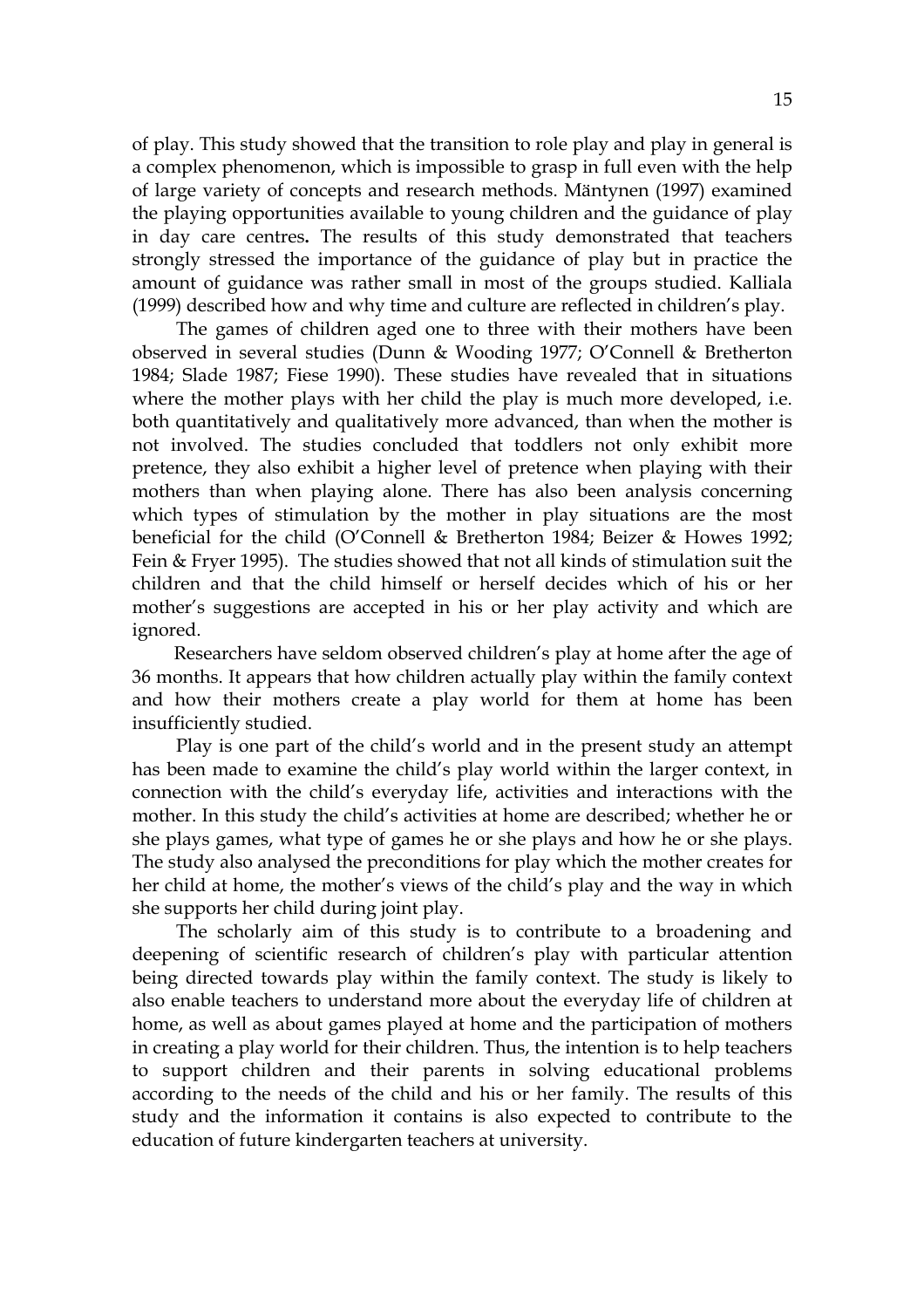The present study consists of an introduction, seven chapters, a discussion, a conclusion and appendices. In the second chapter the theoretical bases of the study, i.e. the cultural-historical approach to play and modern pedagogicalpsychological models of play, are analysed. The stages of play and the concept of a play script are also dealt with. In the third chapter various scientific investigations are introduced in which mother-child play and adult involvement in play are addressed. The theme of play stimulation in the kindergarten context is also presented and the ways in which adults support children's games in different cultures are examined. In the fourth chapter the procedures of the study are presented. In the fifth chapter the findings of the study are presented in terms of children's activities, interactions and games played at home. The child's opportunities for play as well as his or her toys and playmates are also described. In the sixth chapter the child's everyday world and play are described. The child's activities at home, the nature of motherchild interaction and joint activities, and the way in which everyday life influences children's games are reported. In the seventh chapter solitary play and mother-child joint play at home are described along with an analysis of the amount, type and play material. In the eighth chapter mother-child interaction and the mother's role in games are reported. A description is also given of the mother's role in stimulating games. Following this, the findings of the study are summarised and compared with previous studies. The trustworthiness and ethical aspects of the study are also analysed. Finally, topics for further study are discussed.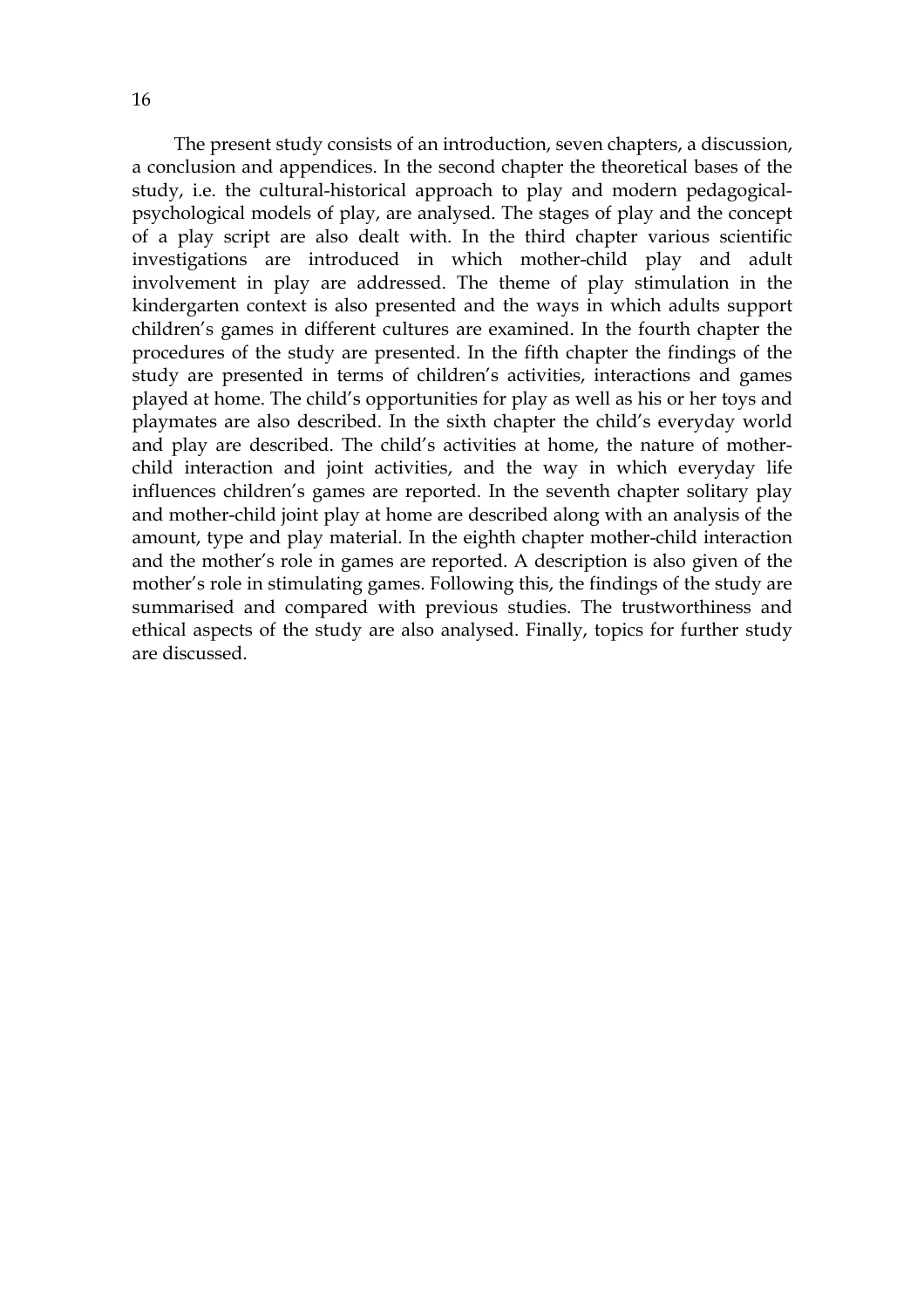## **2 PLAY ACCORDING TO THE CULTURAL-HISTORICAL APPROACH**

### **2.1 Essential characteristics of play**

Since the beginning of the history of mankind play has been an inseparable part of human life and society. There has been much discussion about the nature of play and its role in the development of both the individual and society. When defining play it is useful to consider the thoughts of a historian of civilisation: Huizinga (1956, 34) described play as a voluntary activity or occupation executed within certain fixed limits of time and place, according to rules freely accepted but absolutely binding, having its aim in itself and accompanied by feelings of tension, joy and consciousness that is "different from ordinary life".

 Several researchers have made attempts to identify the characteristics of play (Krasnor & Pepler 1980; Rubin, Fein & Vandenberg 1983; Saracho & Spodek 1998; Hughes 1999; Johnson, Christie & Yawkey 1999). First and foremost, play is characterised by a small number of dispositional factors. These are as follows:

- 1. *Nonliterality.* This means that actions in play are not actual or real but fictitious. For example, treating a sick doll while playing doctor differs from treating a real patient in a medical centre. However, in the play actions of treating the patient there are many realistic features – the feelings and emotions of the player, his or her wish to act as 'doctor', etc. In play the usual meanings of a given object are changed and replaced by new meanings. For example, a cube may be used as an apple and a wooden stick as a pencil.
- 2. *Intrinsic motivation.* Play motivation comes from the individual and is not externally motivated. Play is not evoked by physical needs, external rules or social pressure. Play is a player's free will and his or her independent choice to act that way.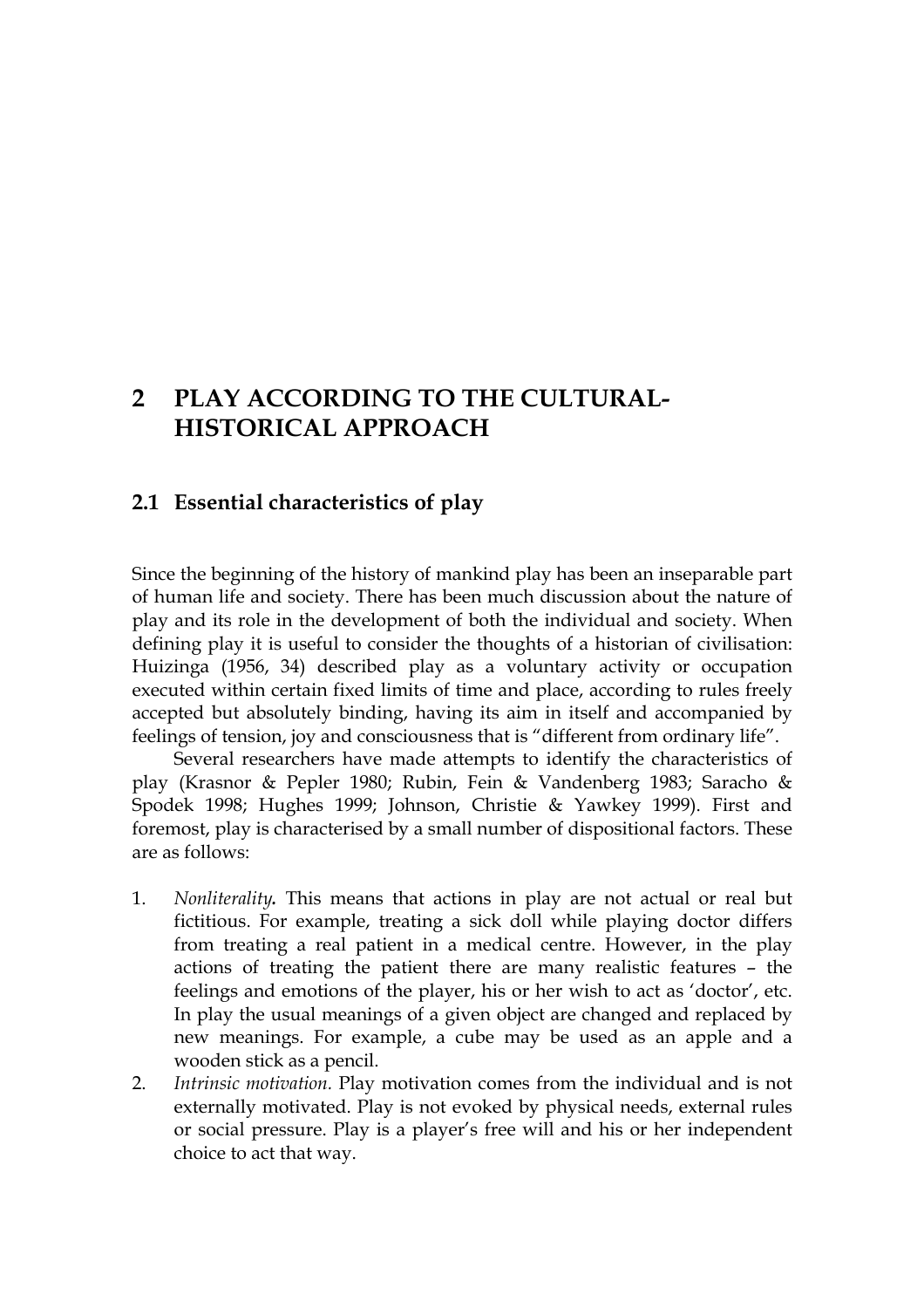- 3. *Mean ends.* This characteristic is connected with both the process and result of play. In play the process rules over the result, that is, for children it is the process of play and not its result which is of importance. Thus play can be characterised as a flexible activity that is not goal-oriented. Several authors (e.g. Rubin, Fein & Vandenberg 1983; Smith & Vollstedt 1985) have pointed out that, unlike in other games, the results of construction games are of importance for the player, e.g. to complete a building. However, it is well known from everyday life that construction games are often related to imaginative play. For example, first children build a shop and then they start playing shop.
- 4. *Free choice.* In play children feel free in the sense that they can stop playing whenever they wish; they can start a new game when the play gets boring. In play children have a free choice of playmates, play themes and objects of play.
- 5. *Positive affect.* This characteristic describes the emotional side of play. Play is usually associated with positive emotions – pleasure, fun, excitement and enjoyment. Even if this is not the case the players appraise play in terms of positive emotions.

In establishing criteria for distinguishing a child's play from other forms of activity one essential feature was considered to be the creation in play of imaginary situations by the child. Imagination is a new psychological process for the child, which is totally absent in animals, and represents a specifically human form of conscious activity (Vygotsky 1982).

 The view in this study about play characteristics is based on the ideas of the cultural-historical conception of play (Vygotsky 1966, 1982; Leontjev 1981; Elkonin 1978, 1999; Zaporozhets 1997, 2000). According to this approach play is a leading activity in preschool children, the most important components of which are imaginary situations, rules and the roles that the child assumes.

## **2.2 The cultural-historical conception of play**

The cultural-historical conception emphasises that individual development must be understood within the social context (Vygotsky 1984). Every form of cultural development and cultural behaviour is in a certain sense a product of the historical and social development of mankind. The development of a human being takes place by way of acquiring historically established forms of action. Vygotsky (1981, 163) claims that the social origins and social nature of an individual's mental functioning in this formulation can be found in the "general genetic law of cultural development". According to cultural-historical theory, any function in the child's cultural development appears twice, that is, on two planes. It appears first on the social plane and then on the psychological plane. To counterbalance, for example, Piaget's (1962) theory, which regarded children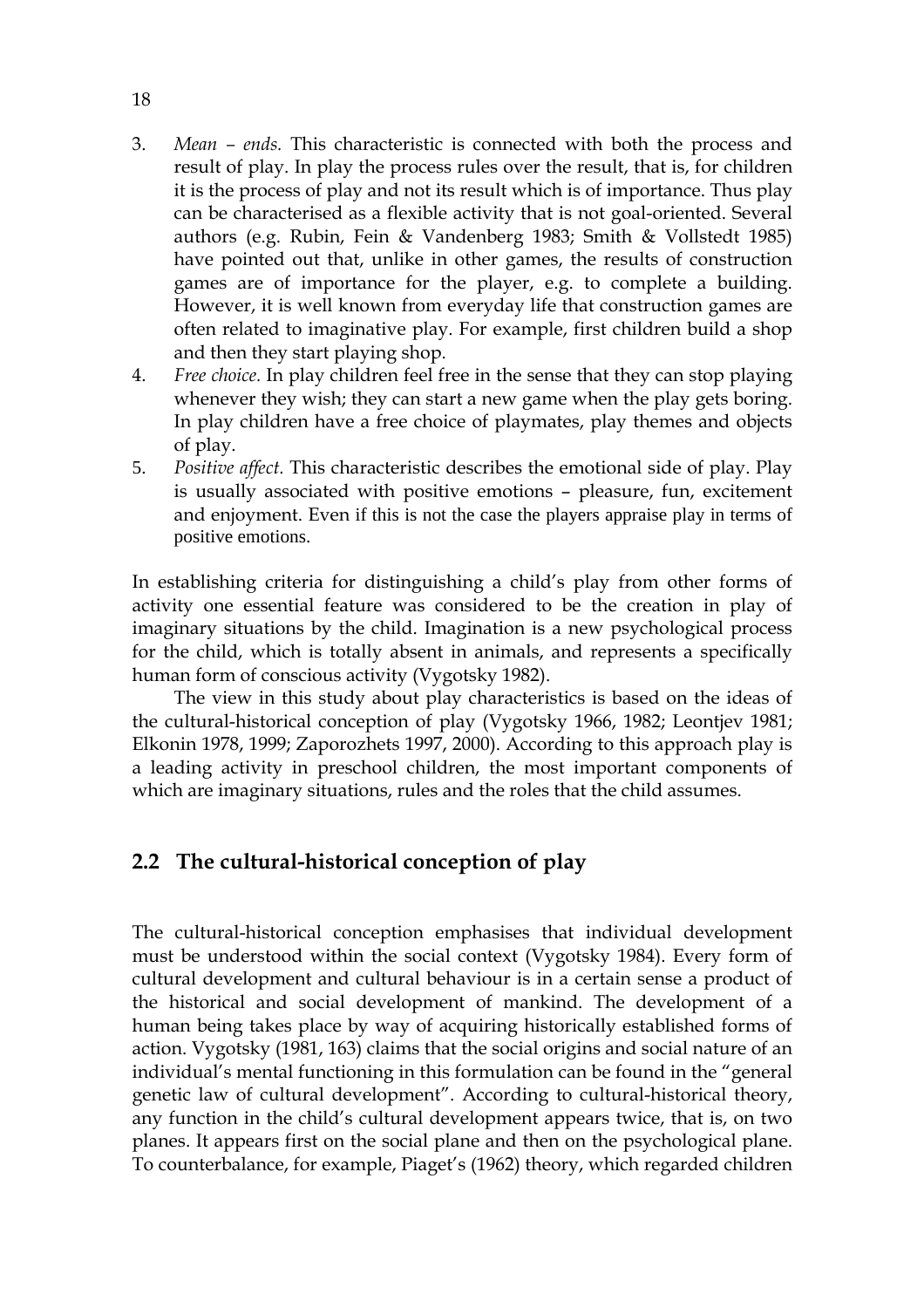as individual scientists who formulate and test increasingly complex hypotheses about their world and about their own experiences and interactions, cultural-historical theory emphasises the importance of the social, cultural and historical environment in the child's development.

 According to cultural-historical theory an adult who satisfies a child's biological and psychological needs is seen as forming the child's environment. Through interaction and relations with adults a child acquires his or her personal subjective world. The child learns and develops in a social context, which includes more knowledgeable and competent peers and adults who pass on the cultural heritage. This transmission is accomplished primarily through the use of language and communication, buttressed by the use of cultural artefacts such as written documents and other physical, mechanical or symbolic representations. (Nicolopoulou 1993.)

 The main standpoint of the cultural-historical conception of play (Vygotsky, Leontjev, Elkonin, Zaporozhets) is that children's play is not biological but social in its origins. The emergence of play in human society was a spontaneous but at the same time regular process as it was the means of education and was genetically connected with the work and social activities of adults. According to this viewpoint play is a leading activity in children of preschool age and creates a zone of proximal development.

#### **2.2.1 Play according to the Vygotskian framework**

Russian research into play was led by Vygotsky in the 1920s to 1930s and was continued and extended by Leontjev, Elkonin, Zaporozhets, Mendzeritskaja, Usova, Fradkina, Venger, Novosyolova and others. Their research has created a basis for a psychological-pedagogical concept of play as the most important means of educating children.

 *Vygotsky* wrote relatively little about play. He held a series of lectures about child psychology at the Leningrad/St. Petersburg Pedagogical Institute in 1933, including a lecture about children's play. A shorthand report of his lecture was published in Russian in a psychology journal in 1966 (Vygotsky 1966) in an article entitled "Play and its role in the mental development of the child" (in English in 1976). Vygotsky's interest in children's play was connected to his interest in art psychology and his study of the problems of higher psychic functions (Elkonin 1999, 6; 169). In his earlier works Vygotsky connected the development of higher psychic functions with the development of the sign. Here he develops an interest in the development of the sign during the course of the child's psychic development. Vygotsky (1983) speaks in his work "Predistorija razvitija pismennoi retsi" about the use of a single item in the function of the symbol in order to represent other items. He writes that in play one item represents the others, replaces them and becomes a sign for them (1983, 181). Vygotsky remarks that children's symbolic play can be understood in terms of a very complicated system of speech, which operates through gestures, which communicate and indicate the meaning of play objects. Only through a pointing gesture does the toy acquire its meaning. Exactly the same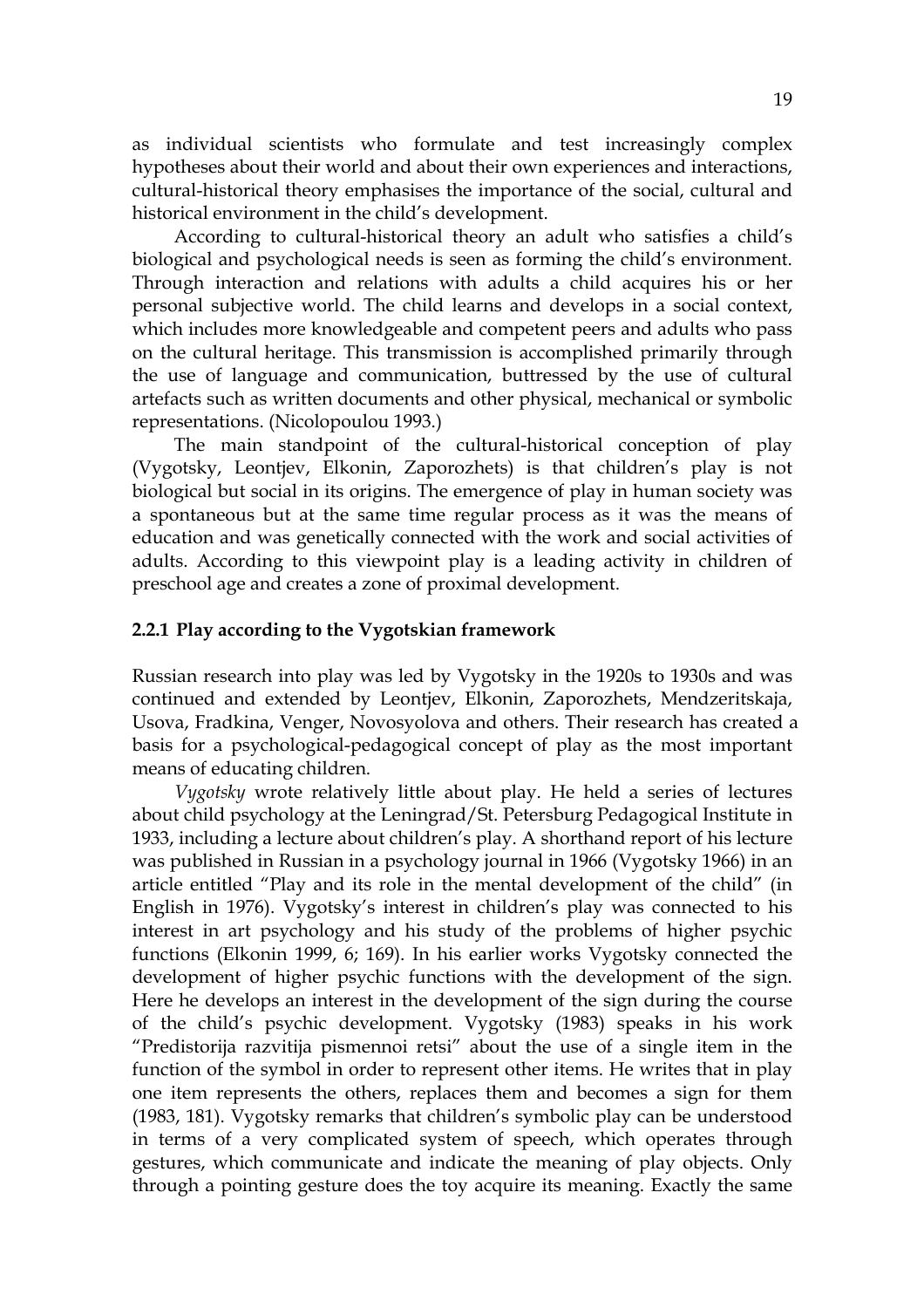process occurs in drawing, which later on becomes an independent sign. (Vygotsky 1983, 182.)

Vygotsky wrote that in order to understand why a child plays, play must always be interpreted as an imaginary, illusory realisation of unrealisable desires (Vygotsky 1976, 539). Vygotsky opposed the standpoint according to which the notion of play derives from the basis of the pleasure function (the standpoints of Freud, Bühler etc.). He gave two reasons for this opposition. Firstly, there exist a number of other activities which provide the child with much keener experiences of pleasure than does play (e.g. sucking in which the child derives functional pleasure from sucking a pacifier even when he or she is not being fed). Secondly, Vygotsky cites the idea that there are games in which the activity itself is not pleasurable but which give pleasure only if the child finds the result interesting. Thus, Vygotsky emphasises that play has to be understood much more broadly, i.e. in terms of the motives of the child's actions, his or her inclinations and incentives to act and his or her affective aspirations. A preschool child develops a large number of unrealisable tendencies and immediately unrealisable desires. It is characteristic in infants of under three years of age that he or she wants to realise his or her wishes immediately and directly. However, in the case of preschool children aged three years and over contradictory tendencies can be noticed. On the one hand, a large number of long-term needs and desires appear which cannot be fulfilled at once but which, nevertheless, are not passed over as mere whims; on the other hand, the tendency towards the immediate realisation of desires is almost completely retained. (Vygotsky 1976, 539.) Hereby play comes into being, and in order to understand why the child is playing the play must be viewed as an imaginary, illusory realisation of unrealisable desires. Vygotsky emphasises that play is not the realisation of individual wishes but the implementation of generalised affects. The pre-school child is particularly conscious of his or her relationships with adults. The child reacts to them affectively and in a different manner to that occurring during the infant age. Thus, he or she generalises those affective reactions. (Vygotsky 1966, 64.)

 In his work "Voprosy detskoi psihologii" (Vygotsky 1999) Vygotsky stresses that play has to be viewed as a completely characteristic activity but, nevertheless, not as a notion that encompasses all the child's activities (e.g. experimental games according to Groos). According to Vygotsky play is a specific attitude towards the child's surroundings characterised by the creation of an imaginary situation or the transfer of the characters into others.

 Vygotsky (1966) presented the most essential characteristic of play in terms of an imaginary situation, which also includes the adult's role as adapted by the child. Play in its true meaning, i.e. the existence of an imaginary situation, is not possible for children of less than three years of age. Vygotsky justified his standpoint with the claim that this is a novel form of behaviour in which the child is liberated from situational constraints through his or her activity in an imaginary situation. Play is the first activity of preschool children in which a divergence between the fields of meaning and vision can be noticed.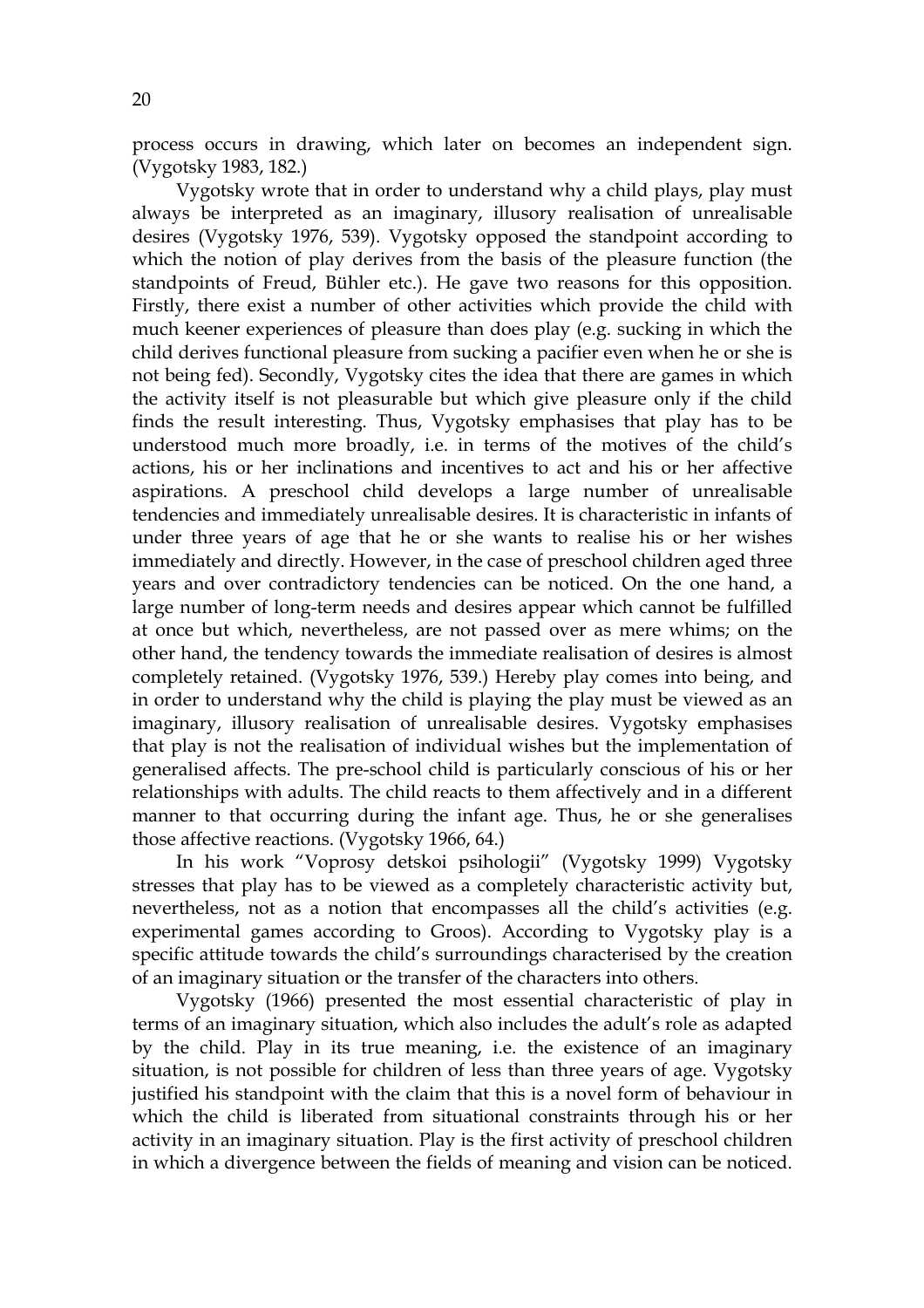Thought is separated from objects. Thus, a piece of wood becomes a doll and a stick assumes the role of a horse. Action according to rules gradually becomes determined by ideas and not by the objects themselves.

 Vygotsky analysed relatively little of the play of four- to six-year-old children. In his work "Predistorija razvitija pismennoi retsi" (Vygotsky 1983, 182) he wrote that verbal conditional designation already appears early in the games of four- to five-year-olds. Children say to themselves "This is a house. This is a plate," and so on. At approximately this age children employ extraordinarily rich speech to explain and announce every single movement, the sense of an object and the action involved. Not only do children gesticulate but also talk, that is, explain the play to themselves. Thanks to the long-term use of gesture children can play through certain conditional objects and relations without the corresponding gestures. Vygotsky gives an example of play experiments in which familiar objects were designated to mean things and people (Vygotsky 1983,183). Thus, for example, a book off to one side designated a house, keys represented children, a pencil stood for a nursemaid, a pocket watch for a drugstore, a knife a doctor, an inkwell cover a horse-drawn carriage, and so forth. Then the children were presented with a simple story through figurative gestures involving these objects. For example, a doctor arrives at the house in a carriage and knocks at the door. The nursemaid opens the door. The doctor examines the children, writes a prescription and leaves. The nursemaid goes to the drugstore, comes back and administers the medicine to the children. Most three-year-olds can read relatively complex notation easily. Four- and five-year-olds can read yet more complex notation, such as the following story. A man is walking in the forest and is attacked by a wolf, which bites him. The man manages to run away. A doctor treats him, after which he goes to the drugstore and then returns home. A hunter sets out into the forest to kill the wolf. Thus Vygotsky emphasised how play can be seen as a major contributor to the development of written language - a system of secondary symbolism. (Vygotsky 1983.)

 Along with the imaginary situation expressed through play Vygotsky also analysed the rules of play (Vygotsky 1976). All play has its own rule or rules. The imaginary situation in any form of play already contains rules of behaviour although it may not be a game with formulated rules laid down in advance. The child imagines himself or herself to be the mother and the doll to be the child. Consequently he or she must obey the rules of maternal behaviour. Vygotsky continues the analysis of these rules by claiming that, just as the imaginary situation has to contain rules of behaviour, so every game with rules contains an imaginary situation. Vygotsky gives the example of a game of chess, asking what it actually means to play chess. His answer is that chess is the creation of an imaginary situation. Vygotsky justifies this through the observation that the knight, king, queen and other pieces and can only move in specified ways and that the protection and taking of pieces are purely chess concepts. Let us consider a simple rule game for children. It immediately becomes an imaginary situation in the sense that when the game is regulated with certain rules then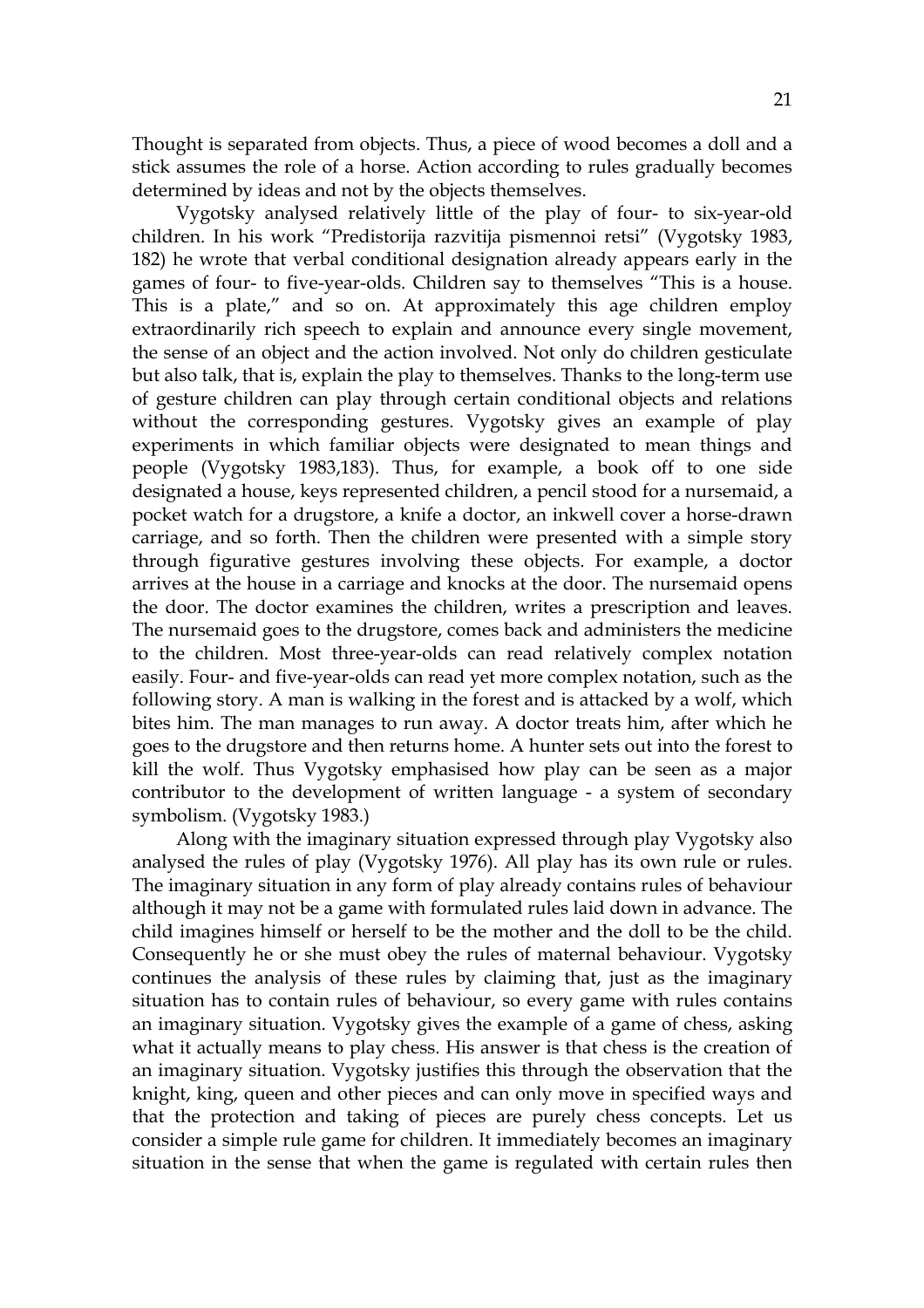real actions acquire a relationship to these rules. Vygotsky suggests that every game with rules contains an imaginary situation in a concealed form. He emphasised that the development from an overt imaginary situation with covert rules to games with overt rules and a covert imaginary situation characterises the entire development of children's play. (Vygotsky 1976, 543.)

 Vygotsky's idea that play is a leading activity in preschool age children without being a predominant activity is of essential importance. Play contains all the tendencies of development: play is the source of development and creates the child's zone of proximal development. In play a child is always operating at a level above his or her average age, above that of his or her daily behaviour; when playing it is as though he or she were a head taller than himself or herself (Vygotsky 1978b, 102). Vygotsky compared the playdevelopment relationship to the instruction-development relationship. But, as Vygotsky notes, play provides a much wider background for changes in needs and consciousness. Action in the imaginative sphere, in an imaginary situation, the creation of voluntary intentions and the formation of real-life plans and volitional motives – all these appear in play and make it the highest expression of preschool development. The child moves forward essentially through play activity. Vygotsky emphasises that only in this sense can play be considered a leading activity that determines the child's development (Vygotsky 1978b, 103).

 Despite the brevity of his treatment of the topic, Vygotsky's ideas on the development and significance of play were innovative and ahead of his time (Berk 1994; Berk & Winsler 1995, 52). Vygotsky's merit undoubtedly lay in the fact that he paid attention to play as an important leading activity in the child's development and as a source of development. Elkonin (1999, 170) wrote that in connection with the elaboration of the child psychology system Vygotsky turned to play as a leading activity in preschool children. Vygotsky worked out a hypothesis concerning the psychological nature of developed role play although he did not write anywhere directly about role play but merely about play in general.

#### **2.2.2 Followers of the Vygotsky school**

*Leontjev* (1981) writes that we can already trace play in some of the more highly developed animals. However, children's play, even that of small children, differs from animals' play. The main difference is that with children play is not an instinctive activity but rather an object-related activity. In early infancy play is still of secondary importance while object-related activities are of paramount importance. However, during the course of the child's further development through the preschool years play assumes the main role. Leontjev inquires as to the cause of such a transformation in which play changes from a secondary into a leading activity. He explains this change by suggesting that the object world that is made conscious by the child is one that is constantly broadening out. The object world not only includes objects that form the child's closest environment along with those objects upon which the child can and does act. It also includes objects relating to adults, upon which the child is unable to act and which are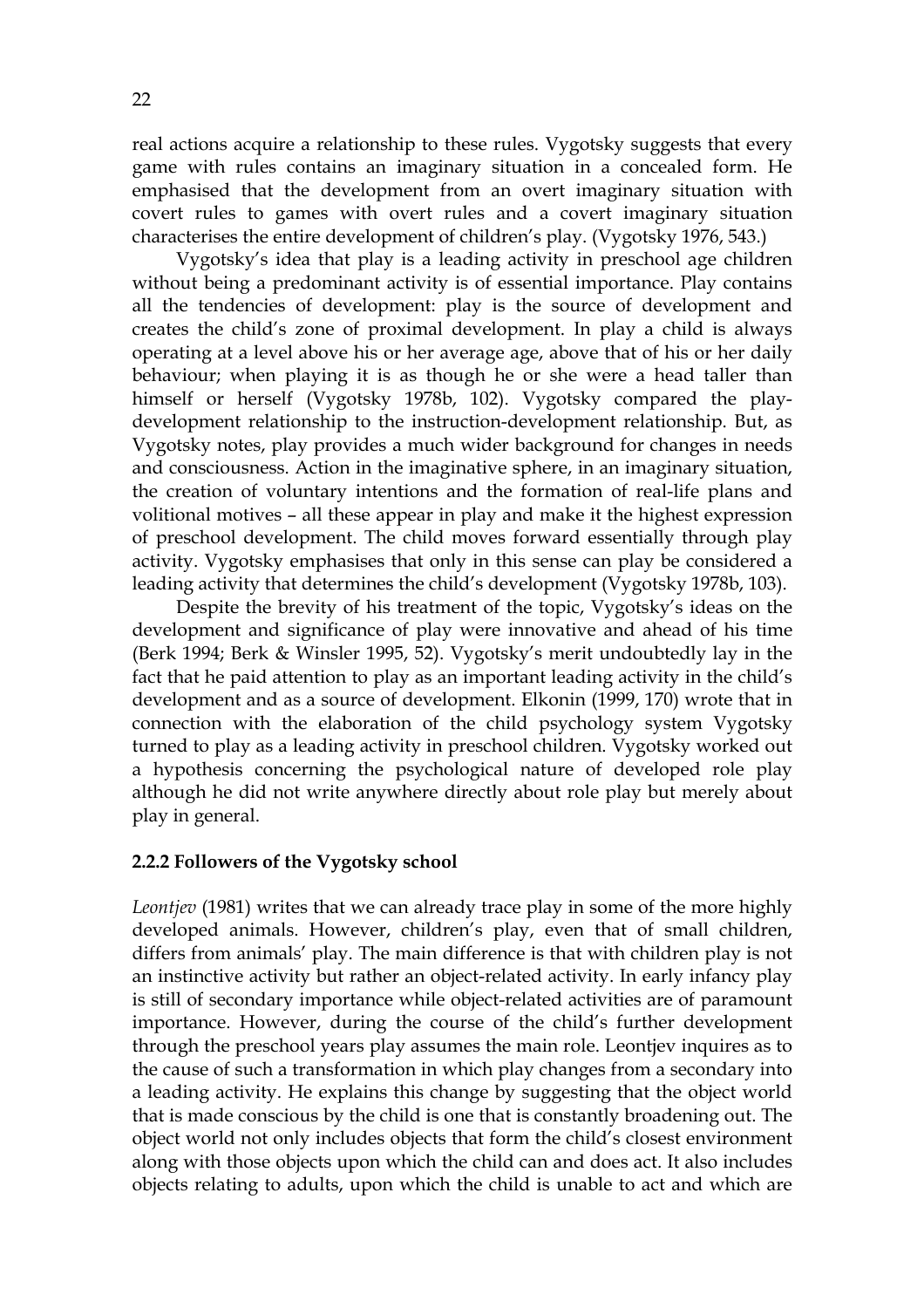physically inappropriate for him or her. Thus, Leontjev emphasises the role of play in the transfer from infancy to the preschool stage in terms of a broadening of the world of objects relating to people. The child tries to act in the object world not only with objects that are within his or her power but also more broadly in the same way that adults do. The conflict contained within the child's activity is a conflict between the necessity to act on objects on the one hand and the activities or implementation of these activities on the other hand. The child himself or herself wants to drive a car or row a boat but cannot as he or she has not mastered and, indeed, cannot master the operations required for each respective activity. (Leontjev 1981.)

 How is such a conflict solved, this contradiction between the child's need to act on objects on the one hand and his or her inability to execute the requisite operations? The only solution to this problem lies in play. Play is not a productive activity. The motive of play is not its result. On the contrary, the motive lies in the play itself. Leontjev notes that games differ from one another both in their content and in their form and source. Leontjev (1981, 488) gives an example of a child playing at riding on horseback. There is good reason behind the saying that one cannot ride very far on a stick. The operations of play do not correspond to action directed towards the achievement of a certain result. You cannot get very far with a stick – that is a fact. However, action in play does not seek a particular result. The motive of the action is in the action itself. As in real life the child cannot ride on horseback because of his or her lack of relevant skills. Therefore, a unique substitution takes place; instead of the horse there is an object that belongs to the object world, which lies within the child's power. The aim of this playful action is not to ride anywhere but simply to ride a horse. (Leontjev 1981, 488-489.)

 In play there exists an imaginary situation (Leontjev 1981, 491). The structure of playful activity is such that an imaginary situation comes into being as a result. The play creates an imaginary situation, not the other way round. The playful action does not come into being as a consequence of the imaginary situation but, on the contrary, the imaginary situation comes into being as a result of the discrepancy between the operation and the action. Thus, imagination does not determine the action contained within play but rather the conditions of the play action necessitate and create imagination. Leontjev gives an example from Lukov's experiments (Leontjev 1981, 492). Two children are playing kindergarten in the room. A third child is watching. During the course of the play the children decide to take the kindergarten installation to another place on the play carriage. However, they need a horse to do that. One of the two players suggests using a brick. The third child cannot hold himself back and asks, "Can that really be a horse?" Like every other child this child remains realistic. But soon he becomes bored of watching the others and reverts to playing. According to his playful suggestions, the brick might represent not merely a single horse but a whole team of them. (Leontjev 1981, 492.)

 Thus, there is a typical unique relationship between the idea of the play and the real meaning of the conditions of the play that are not expressed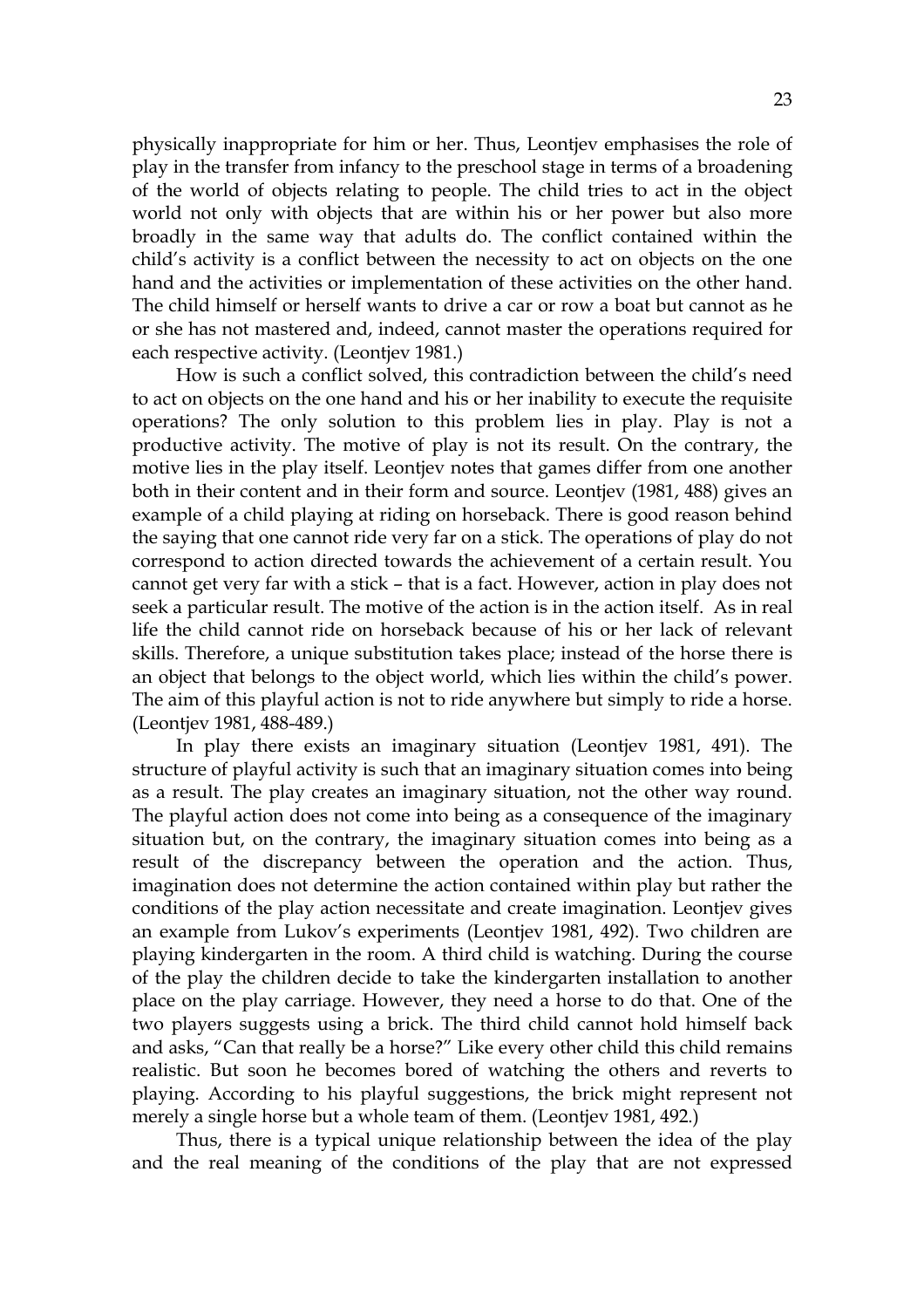beforehand but come into being during the process of play itself. These are not fixed throughout the process of the play but are dynamic and changing.

 Leontjev (1981) also analyses the problem of whether every object can become something else in play and comes to the conclusion that this is not the case. There are many objects such as sticks and bricks that have a wide range of usage (playing range). In the case of toys, those with fixed functions can be specified (e.g. an acrobat who whirls up ladder). This is a quasi-toy and has only a few functions. By contrast, a car, for example, has a function within a given play situation. Leontjev writes that play develops from an open role play in an open imaginary situation into rule game in which an imaginary situation and role play are present in a concealed form. (Leontjev 1981.)

 Leontjev continued Vygotsky's ideas concerning play as the child's leading activity (Leontjev 1983). While Vygotsky only indirectly analysed play as a leading activity, Leontjev elaborated this issue. Leontjev calls a leading activity an activity in the course of which other new kinds of activities come into being and become differentiated (Leontjev 1983, 285). Leontjev wrote that more significant in children's play is the role in which the child assumes the generalised social function of a certain adult. More often the child assumes functions that are connected to professions, for example, a doctor whose task is to listen to the patients' heart, vaccinate people against smallpox, etc. At the same time children can also play the roles of fairy tale characters and animals. In play these animals appear as generalised, the bearers of features and functions characteristic to people. Thus, the child who plays role games assumes some person's social function and then carries it into his or her everyday activities. (Leontjev 1981, 497.)

 While playing these games with various materials the child attaches increasing importance not only to actions involving those materials but also to interpersonal relations. In joint games social relations appear in an open form according to the relationships between the participants of the play. Relating to this, the child's assumed role in the play also changes. This, together with the content of the play, not only determines the child's actions with respect to objects but also actions connected with interpersonal relationships. The rule governing actions is very closely connected with the role. For example, a child, while playing the role of kindergarten teacher, also acts according to the corresponding social functions. Thus, the player directs the other children's behaviour at the table, puts the children to sleep, etc. The role and rule of play express in themselves the unity of the outside world and the social content of the play. Leontjev (1981) noted that three- and four-year-old children still find it difficult to subject themselves to the rules of play. Based on the ideas of Elkonin concerning the genesis of children's play, Leontjev wrote that play originates from classical games. Classical games are thematic games with an open play role, open imaginary situation and a concealed rule. Gradually these games are transformed into games with rules, where there is a concealed imaginary situation and a concealed play role. (Leontjev 1981.)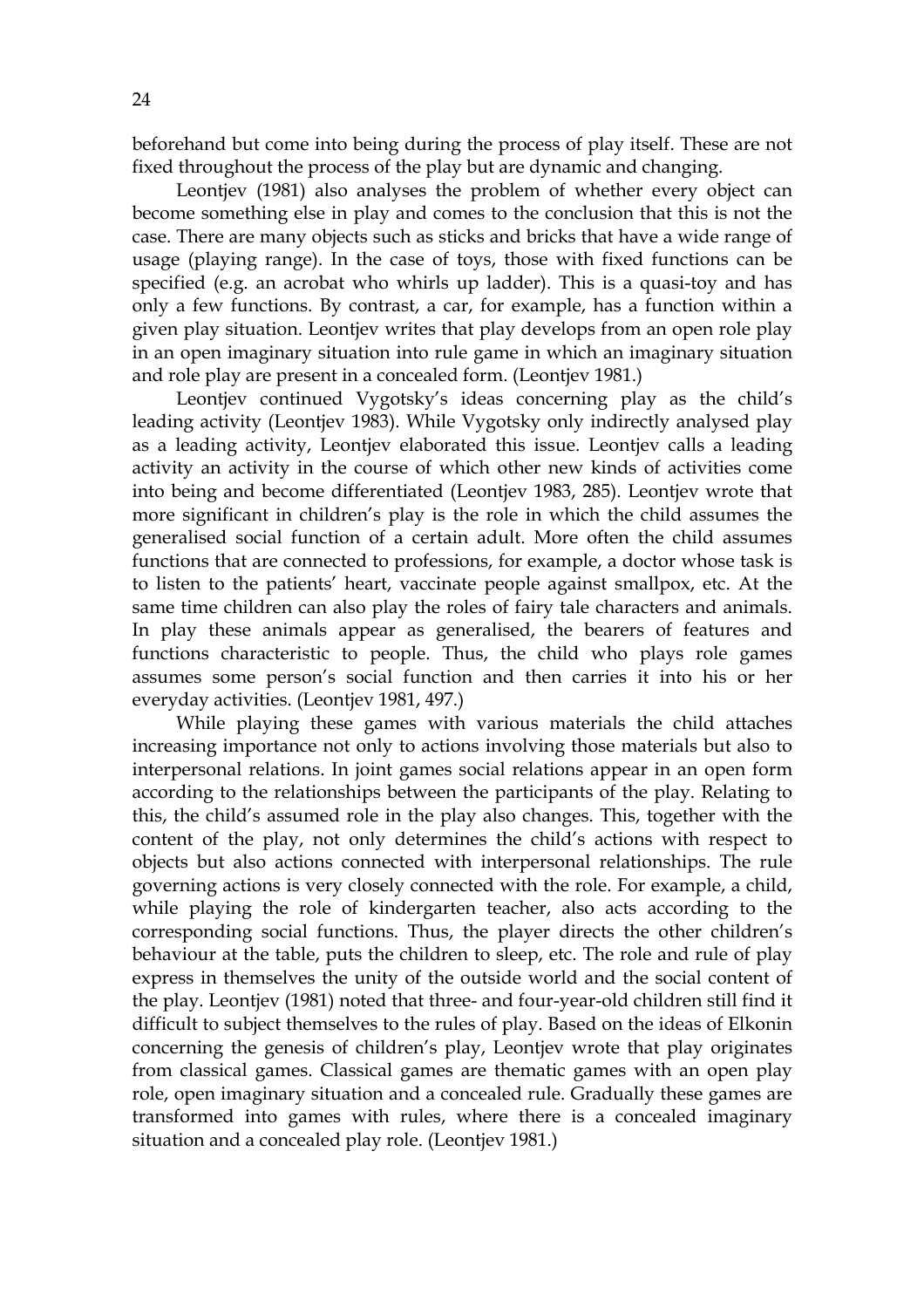*Elkonin* (1978*)* noted that Vygotsky was undoubtedly right when he stressed the problem of motives and necessities as the key to the understanding of role play. However, Vygotsky merely set up the problem, he did not solve it (Elkonin 1978, 274). According to Elkonin for the child the object world and dealing independently with the objects therein is of secondary importance. The child plays in the way he or she did earlier. The player washes the doll, feeds it and puts it to bed. Outwardly everything is just as it was before. However, this time these objects and object-related actions are linked into a new relationship system with reality, into a new emotional and attractive form of action. The child's actions with the doll now express the mother's relationship to the child – tenderness, love, fondness. This relationship is of strong emotional-functional orientation. The child acts according to his or her own wishes often without understanding the social relationships and the social meaning between adults. The generalisation and abbreviation of playful actions are evidence of the fact that children perceive the meaning of the relationships between people and that this perception is by nature emotional. According to Elkonin the evolution of actions in play proceeds as follows: mother feeds the child from the spoon and the child learns to eat from the spoon, the child eats from the spoon and feeds the doll from the spoon, and finally, the child feeds the doll from the spoon as mother. Elkonin (1978, 187) emphasises that in spite of the level of his or her emotional involvement in the role, the child still perceives himself or herself as a child. He or she observes himself or herself through his or her assumed role, i.e. the role of the adult. The player emotionally compares himself or herself to the adult and finds that he or she is not yet an adult. Thus, through play children perceive that they are still children and thereby arises a new motive, namely that of becoming an adult and of fulfilling that function in real life.

Elkonin (1978) has studied extensively the features of the emergence and development of role play and has confirmed them with several of experiments. Elkonin emphasises that most important in play is the imaginary situation and the role the child assumes. According to Elkonin role play is a unique relationship of the child to society. The reality which the child inhabits can be provisionally divided in two mutually related but at the same time different spheres: firstly, the sphere of objects representing the natural world as well as the world of objects created by people and, secondly, the social sphere of people. Elkonin found that role play appears especially sensitive to activities and relationships between people. The playing children identify themselves with adults, their activities, behaviour and relationships. It is characteristic of the role play of preschool children that when assuming the function of adults, children depict their activities in a very generalised, symbolic way. Role play develops from object-related role play into social role play.

 *Zaporozhets* (2000) accentuated the need to study the rules of the development of play, the macro- as well as micro-genesis of play. In developing and extending the ideas of Vygotsky concerning the social relation of psychic processes together with Leontjev's activity-related approach to analysing psychic phenomena, Zaporozhets put forward the idea that in order for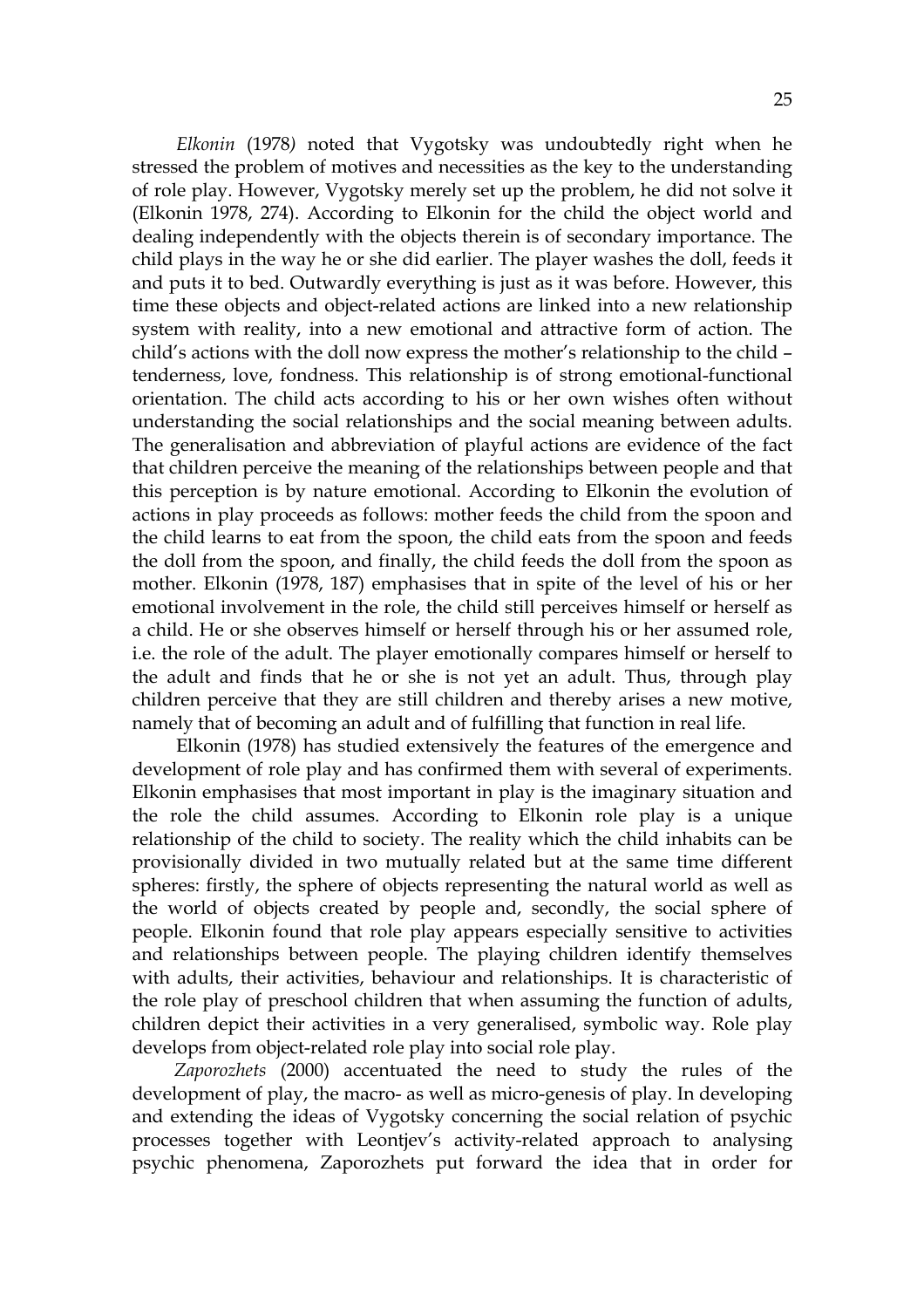specifically human forms of play activity to emerge the child must have mastered certain methods of reproducing reality in play. The child must have learned how to use toys and he or she must have acquired the ability to act out certain themes and obey the rules of the game. Zaporozhets (1986) noted that there are two important changes in the development of the child's psyche associated with the development of play. The first of these is connected with children's acquisition of knowledge and skills through play. This essential part of play has to be taken into account when using didactic games. The second change is connected with the formation of internal psychic actions resulting from external actions. Zaporozhets introduced the notion of 'amplification' as meaning the use of the optimal approach for the development of the child in each age-group-specific form of activity (these are play, artistic activity, construction, music etc). Zaporozhets called for enriching the psychological development of children in their activities, which he understood in terms of individual activities. It is widely acknowledged that the constituent factor of activity is its object-relatedness.

 Zaporozhets emphasised that under conditions of family upbringing various forms of play are usually learned spontaneously as a result of direct communication with adults and siblings. Zaporozhets also noted that the motives within children's play are sincere and require a serious attitude on the part of adults. (Zaporozhets 1986.)

#### **2.2.3 Modern pedagogical-psychological models of play**

The ideas of Vygotsky, Leontjev, Elkonin and Zaporozhets were elaborated in a preschool education research institute headed by Zaporozhets in the 1970s and 1980s. These studies were of a pedagogical–psychological nature and included analysis of children's play in terms of the formation of the child's autonomous activities. The need for such studies had already been emphasised by Vygotsky (1978).

 *Novosyolova* (1995), relying on her own studies as well as on those of Leontjev, Luria and Zaporozhets, concluded that activity continuously changes its psychological content depending on the level to which the subject generalises his or her activity. The cognitive development of young children is determined by their experiences in object activity. When a child acts with objects two kinds of results are achieved. On the one hand there is a certain utilitarian objective, i.e. managing an object and handling it. On the other hand there is an enrichment of the child's experience, which is expressed in improved skills in handling the objects. Play can be viewed as a condition of the development of the symbolising function of thinking. (Novosyolova 1978.) An experimental study (Novosyolova 1978, 1989) indicated that the development of the child's symbolising function in play is related to generalising practical experience in the increasingly abstract ways of reproducing reality in play. Through play a distinctive historically-developed transfer of experience to the child's own individual experience takes place (Novosyolova 2002, 222).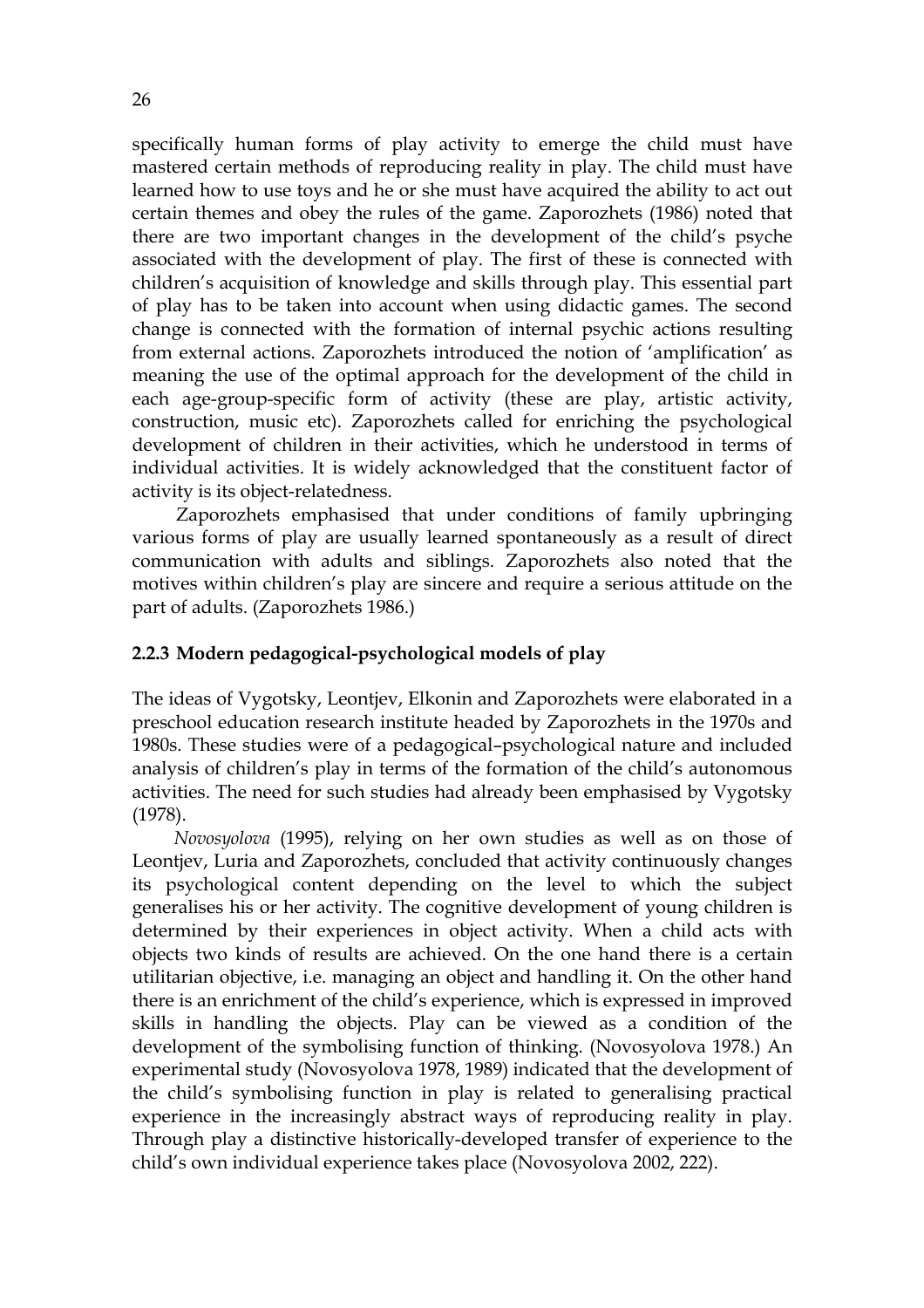The pedagogical-psychological problems of assistance in play have been more thoroughly analysed by *Mendzeritskaija* (1982*).* She extended the ideas of Vygotsky, according to which during the preschool age children's play acquires sense and meaning, thus indicating a transfer to creative activity. The meaning of play develops from one of random associations to the conscious wellconsidered theme of play. Initial thought arises during the course of activity. The child begins to build or draw without any visible aim but, influenced by various associations, he or she then develops a wish to build a car or to draw a house. Later on children can set goals before they start play or work. Then their actions follow from certain thoughts, which are initially unstable and open to change by random influences. In realising the meaning of play children depict social reality not by mechanically copying it but rather by combining their knowledge, ideas and impressions and communicating their attitudes towards what they are depicting. Therefore, Mendzeritskaija made the suggestion that thematic role games should be called creative thematic role games. At the same time Mendzeritskaija not only stresses the creative character of role games but also emphasises the creative character of other games such as motor and didactic games, where creativeness is expressed through various roles and types of theme. In creative games children do not play as actors. Instead, they play on behalf of themselves, expressing their dreams and aspirations. (Mendzeritskaija 1982.)

 Mendzeritskaija (1982) also presents the notion that assistance in creative play is one of the most complicated areas in early childhood education because a teacher can never predict what children will come up with and how they will behave in play. Further on Mendzeritskaija writes that this fact does not mean that the role of the adult in supporting play is less important in comparison with the performing of other activities. The most important factor is the level of trust between the child and adult through which contact may be built as well as the degree of seriousness on the part of the adult towards the child's play. The basic task of the teacher is to choose from the multitude of impressions and experiences those, which can serve as a basis for good play. Mendzeritskaija emphasises that in the fourth year of life the child is able to pass from thought to action, i.e. to decide independently what he or she wants to play and who he or she wants to be in the play. At this age the role of the adult in promoting the child's play appears to be essential. In addition to play Mendzeritskaija considered drawing, fairy tales, stories and construction important for the development of creativity. Thus, as Mendzeritskaija has emphasised, children's creativity in play is not born automatically but requires the systematic and continuous support of adults. (Mendzeritskaija 1982.)

 *Venger* (1986) emphasised that in play the child forms a symbolic function of thinking, which consists of the substitution of real objects by replacement objects and the assuming of roles. Later on this substitution develops into the acquisition of such systems as oral and written speech, mathematical symbols, notes etc. While acting out one or another plot the child models the relationships of adults. Using various means as replacements the child creates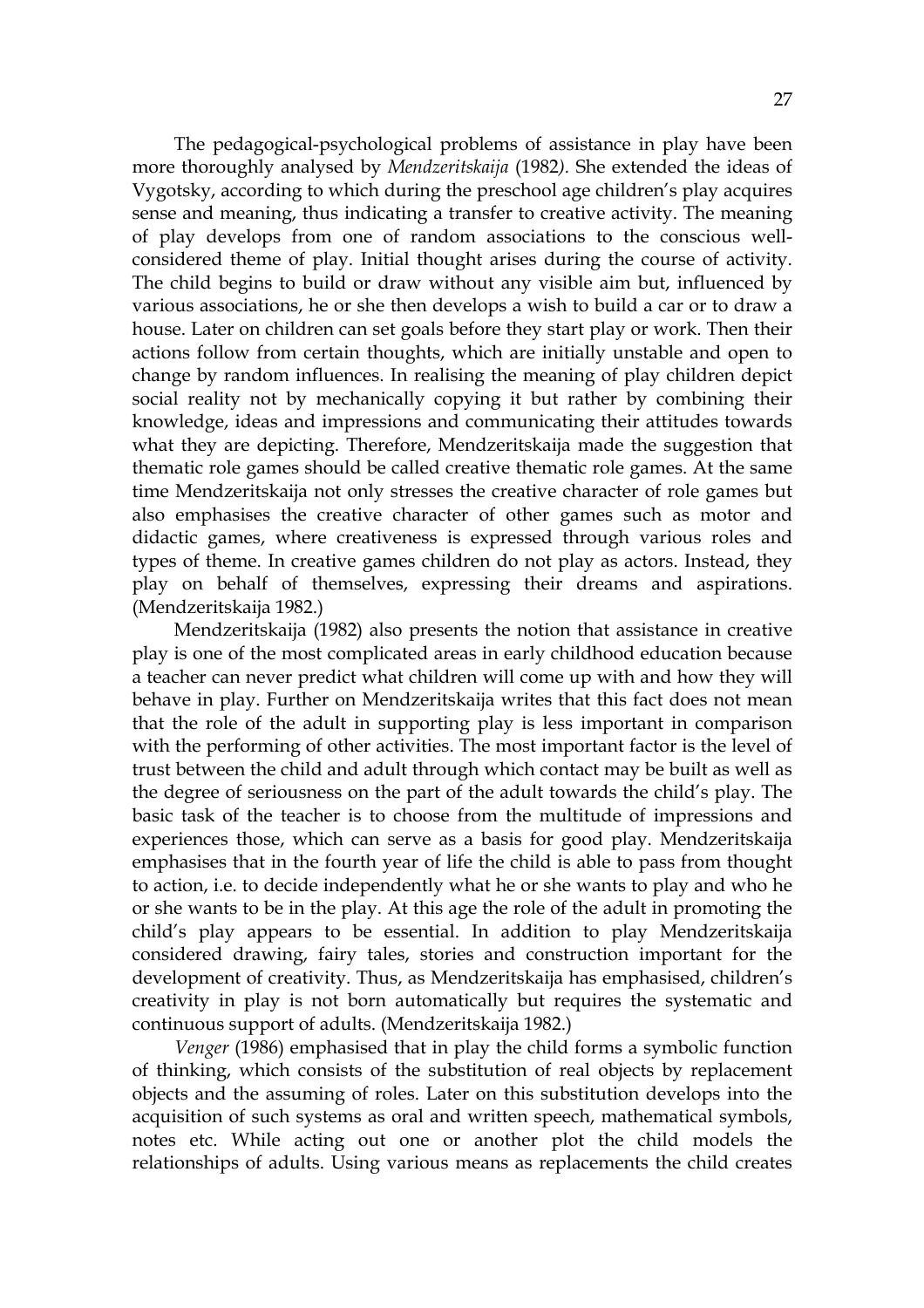models which represent the relationships between the replacements and reallife objects. The use of external substitution is gradually replaced by internal substitution. Venger and his colleagues worked out several visual display models (schemes in the shape of plans and drawings) which have played a large role in the study of cognitive development in children.

 The ideas of the cultural-historical approach have also been developed in other parts of the world. For example, *Goncü* and his colleagues (1999) have used Leontjev's theory as a guide for attempting to understand children's play and culture. They argued that Leontjev's theory includes culture as an integral part of human development. While studying the cultural variations in the play the conclusion was reached, that community features such as economic structure, adults value system, intersubjectivity and the content of children's play have to be taken into account. For example some Turkish parents did not play with their children due to time constraints. The parents often expressed positive feelings about children's play across different communities and they convey their values to children.

#### **2.2.4 Stages of play**

Children's play exhibits clear transformations both in early childhood and later on during the preschool period (see figure 1). The first stage of play – *familiarising play* – is an object-related playful activity in its motive and is mediated to the child by the parent through an object (Novosyolova, Zvorygina & Paramonova 1989). Familiarising play consists of the manipulation of objects and is of an exploratory character. In the first six months of his or her life the child gets to know the features of toys and objects while during the course of the following six months he or she discovers ways of acting and playing with them, i.e. their functions (Novosyolova 1991). Knowledge of the function of an object means an understanding of what can be done with it, especially, what results can be achieved by using it. Thus, children realise either independently or with the assistance of an adult that shaking the rattle will make a noise.

 Thus, acquiring ways of acting with different objects according to their physical qualities, children learn to use them as knocking tools, to place them one within another, to throw them on the floor etc. The player learns to achieve an aim by using objects as the means. This is the stage of *imaginative play.* Children gradually begin to imagine not only the qualities of objects but also their social function, for example, people driving toy cars, or lorries and wagons carrying loads. In imaginative games children proceed from reflecting upon the individual qualities of objects to reflecting upon the socially fixed meanings of these objects. (Novosyolova 1991.)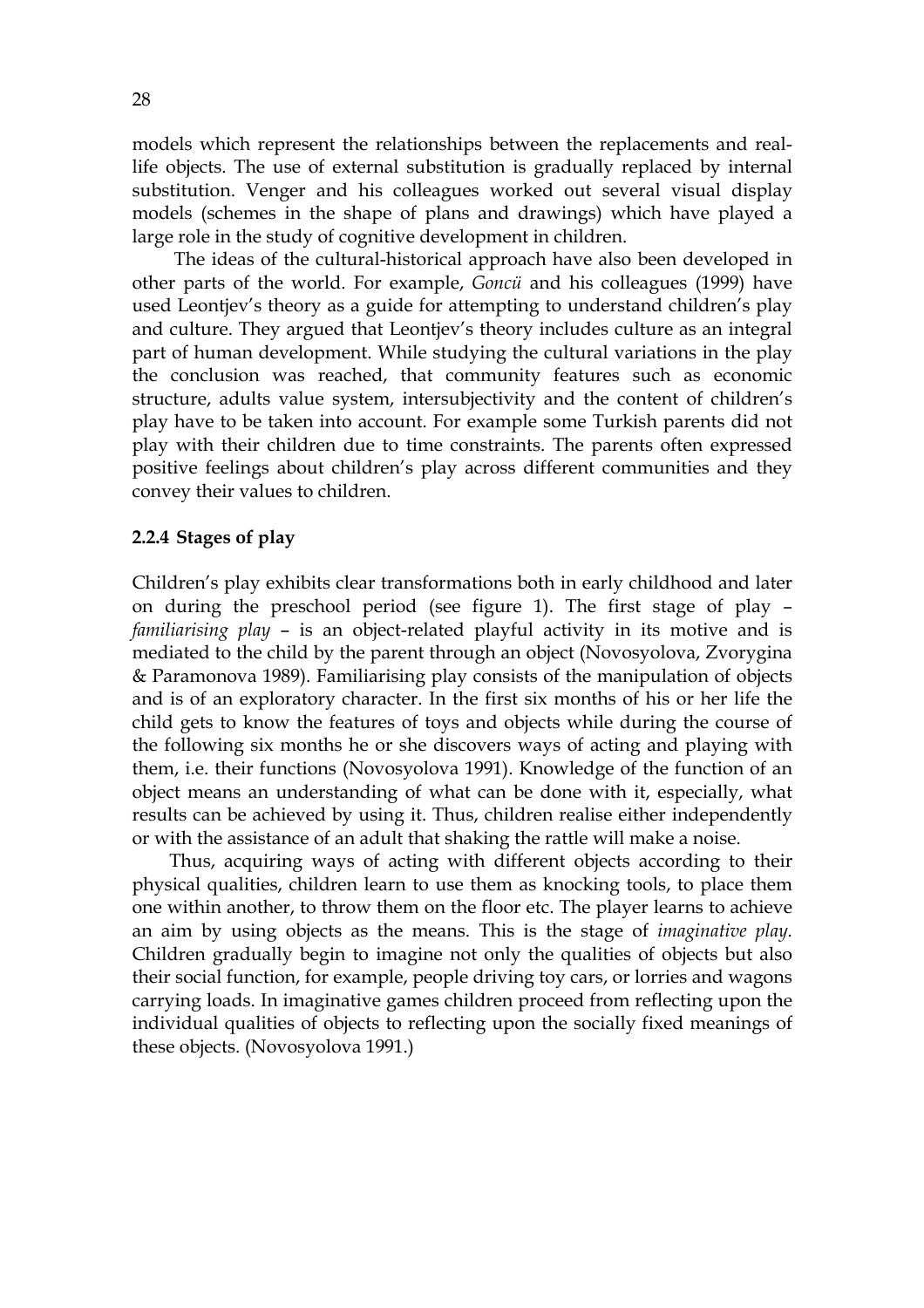

FIGURE 1 A scheme of the forms of action occurring during the development of play (Novosyolova 1991, 75)

At the beginning of the second year children's social contacts with people from the surrounding world increase. At the same time, children continue to acquire new experiences in dealing with everyday objects and playing with toys. This forms the basis for further development in children's play. Thus, driving a toy car or lorry forwards and backwards is no longer of interest. Instead, the child puts a doll or a toy animal in the car and drives it around, or she or he may cook the way mother does, or put the doll to bed and comb both its and her own hair, or eat and feed the doll by spoon. Thus, through their play children start to represent elementary everyday situations of which they are familiar and which they understand. The content of play they draw from their life experience ("activity experience" Novosyolova 1991). This stage of play is called *thematic imaginative play.*

In thematic imaginative play the player imitates and depicts the actions of adults. Characteristic of thematic imaginative play is the fact that playful actions are repeated. For example, the child puts a doll on the bed, covers it with a blanket and then takes it out of the bed again, puts it back on the bed and covers with the blanket again, etc. When children depict a certain theme in their play and use objects in accordance with their functions, the object also assumes a meaning for the players.

 Children combine individual events from everyday life with imaginary situations. These may sometimes even take on a fairy-tale character yet they are always based on children's own personal experience. It can often be observed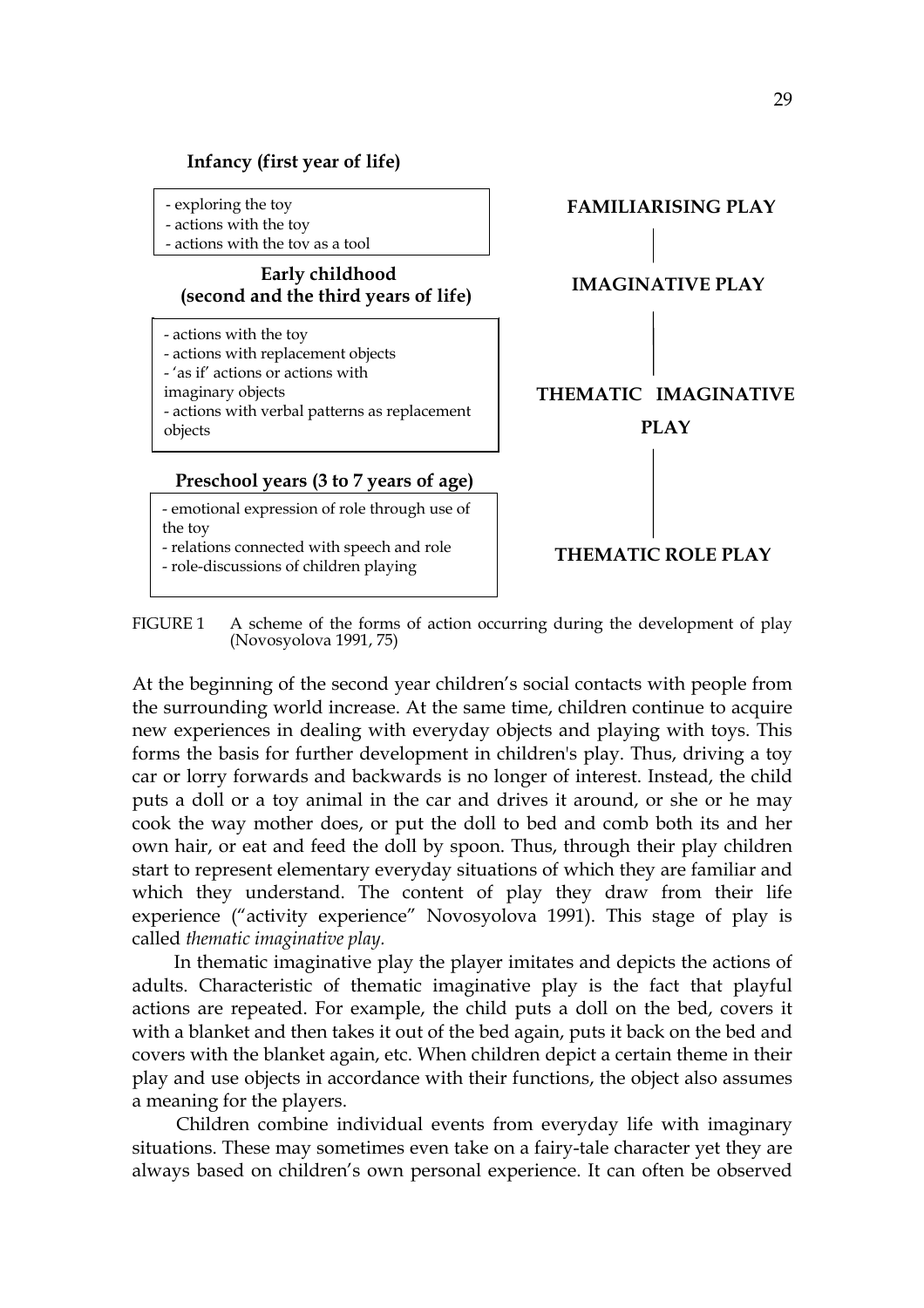30

how young players imitate familiar people in their play. Thus, they adopt their mother's tone of voice and gestures while cooking or they behave like the doctor when giving an injection to the teddy bear. ( Novosyolova 1991.)

 At the end of the third year children begin to assume more and more roles without, however, identifying themselves with those roles (Elkonin 1978). For example, if a girl who was laying the table and clearly playing 'mother' were to be asked who she was, she would reply, "I'm Julia." This stage of play, which is known as "role in action" (Elkonin 1978), is characterised by a highly emotional and expressive imitation of familiar people. Elkonin noted that the fact that children answer questions as to who they are in terms of their own names proves that the players realise that it is they themselves who are performing the activities. Role-related actions are more generalised as compared with objectrelated actions (Novosyolova 1991). The role in actions is connected with generalising object-related actions and with the behaviour of people, while emotional personality traits, which are typical of them, are displayed. Also characteristic is that the player may use many replacement and imaginary toys. This stage in the development of play is called *thematic role play.* The transition from thematic imaginative play to thematic role play is not an automatic process but is prepared by the preceding activities and games (Novosyolova 1991). First, it happens through the replacement of real objects by actions characteristic of toys. For example, in the first year of life a child plays with a toy apple, whereas in the middle of the second year the concrete object-related toy can be replaced with a ball. Further on the child can feed the doll with an imaginary apple which exists only in his or her imagination. The child brings his or her fingers to the mouth of the doll and performs appropriate gestures. Finally the time will arrive (at the beginning of the third year) when a playing child confidently explains, "The doll liked the apple very much." (Novosyolova 1991.) According to Vygotsky (1983) this is the so-called 'drawing function'.

 In role play the role taken by the player is central (Elkonin 1978). Children do not name themselves by saying, for example, "I am mother" or "I am a policeman". However, of still greater significance, they begin to act in the manner that the roles require. Thus, children playing will identify themselves with adults, their actions, behaviour and relationships. Characteristic of the role play of preschool children is that when taking over the functions of adults, children depict their activities in a very generalised, symbolic way. Play consists of imitation of central, characteristic activities from adult life such as their professional or social relations (e.g. playing 'steamboats'). The facets of reality reconstructed by play build up the subject matter of the play. For example, play operations may comprise various hand and arm movements as well as movements on the ground. One example of a playful action is the smooth movement of a steamboat on the river or the bustling activity of sailors on the quay. Relying on Mihailenko's studies, Elkonin (1978) outlines four basic elements of play as follows: firstly, *role or personality*, secondly, *situation,* i.e. where the role is performed, thirdly, *objects* used by the players in their actions and finally, *attitude* towards other people.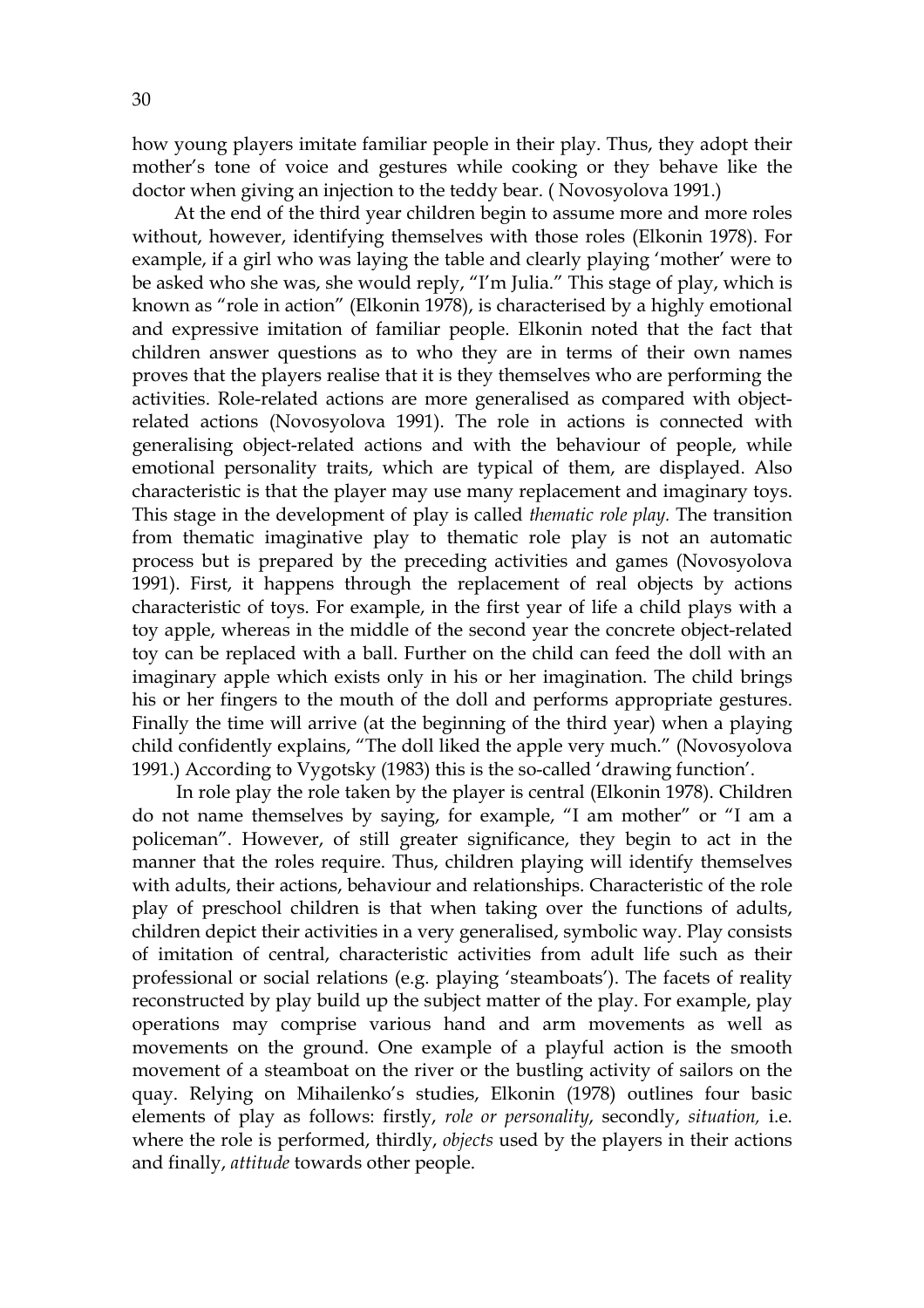Elkonin (1999) notes that one of the most important tasks in the analysis of role play is to ascertain the psychological presuppositions upon which the role taken by the child is based as well as the development of role content. Elkonin studied role development through several of experiments in which the experimenter assumed the player's role or participated in the play as the leader. The experimenter joined in the play by proposing changes to either the plot or the course of the play through introducing additional conditions. According to the results of his studies, Elkonin (1999, 243- 245) pointed out four levels of development of role play:

In the first level the main content of play comprises actions with objects that are directed towards the fellow player. These actions (e.g. the actions of 'mother' or 'kindergarten teacher') are directed towards 'children'. The most important and common component of such role-play is the act of feeding another person. The order of feeding and how the children are fed are of little importance. Roles exist but are usually not designated. However, if there is a functional distribution of roles during play and these roles are designated (e.g. one child plays mother and the other father, or one plays kindergarten teacher and the other kindergarten cook), then the relationships initiated are not typical of real life. The character of the actions determines the roles. Actions are one-sided and consist of repeated operations. Actions do not follow on one after the next according to any real-life sequence. For example, feeding is not connected with washing hands. Instead, if a new proceeding occurs then after performing that the child will revert to the previous one.

 In the second level the main content of play, as with the previous stage, is made up of actions with objects. The difference now is that the consistency of playful activities with real life becomes of central importance. Children designate the roles themselves and the division of functions is planned. The logic of actions is determined by that found in real life. The number of actions in the play increases (thus, for example, feeding is associated with cooking and serving). Violation of the succession of actions is not admitted factually but is neither protested against. Unacceptability is not motivated by anything. Elkonin gives an example of two girls, one of whom is at the first level and for whom the main content of play is feeding without any concern for the order in which it is performed. Playing at the second level, it is important for the other girl not only to feed but also to follow the same sequence of feeding as found in real life. Moreover, this second player also tries to direct the actions of the first player.

 In the third level role play and actions arising from it become the main content of play. Specific actions that depict the characteristic features of the participants begin to emerge. One example of such relationships is the addressing of other players in a way connected to the acting of roles. For example, the cook is addressed with the words "Give me the first dish!" The children designate their roles before the play and the roles are clearly differentiated and defined. Roles direct and determine each child's behaviour. The logic and nature of the actions are determined by the assumed role. The actions become varied. For example, players not only feed but also read fairy-tales, put children to bed, etc. Of significance is the emergence of specific role speech connected to the addressing of the other playmates according to the player's and playmates' respective roles. They protest against the violation of the logic of actions, the protest usually being expressed with words such as "It can't be like that".

 The fourth level is characterised by the performing of actions, which are connected with relationships with other people and with roles being acted out by other children. For example, when acting out the doctor's role the player's activity is directed towards instructing the patients' behaviour. "Don't cry - it's not so painful", "Is it painful? I am doing it well so it won't be painful", "I told you to stay lying down but you are standing up", etc. The roles are well differentiated. Throughout the play the child adheres to a single line of behaviour. The functions of the children's roles are reciprocally connected. Speech is used to act out each role. The actions are varied and match the various actions of the person being played by the child. The rules followed by the child based on real life are clearly differentiated from those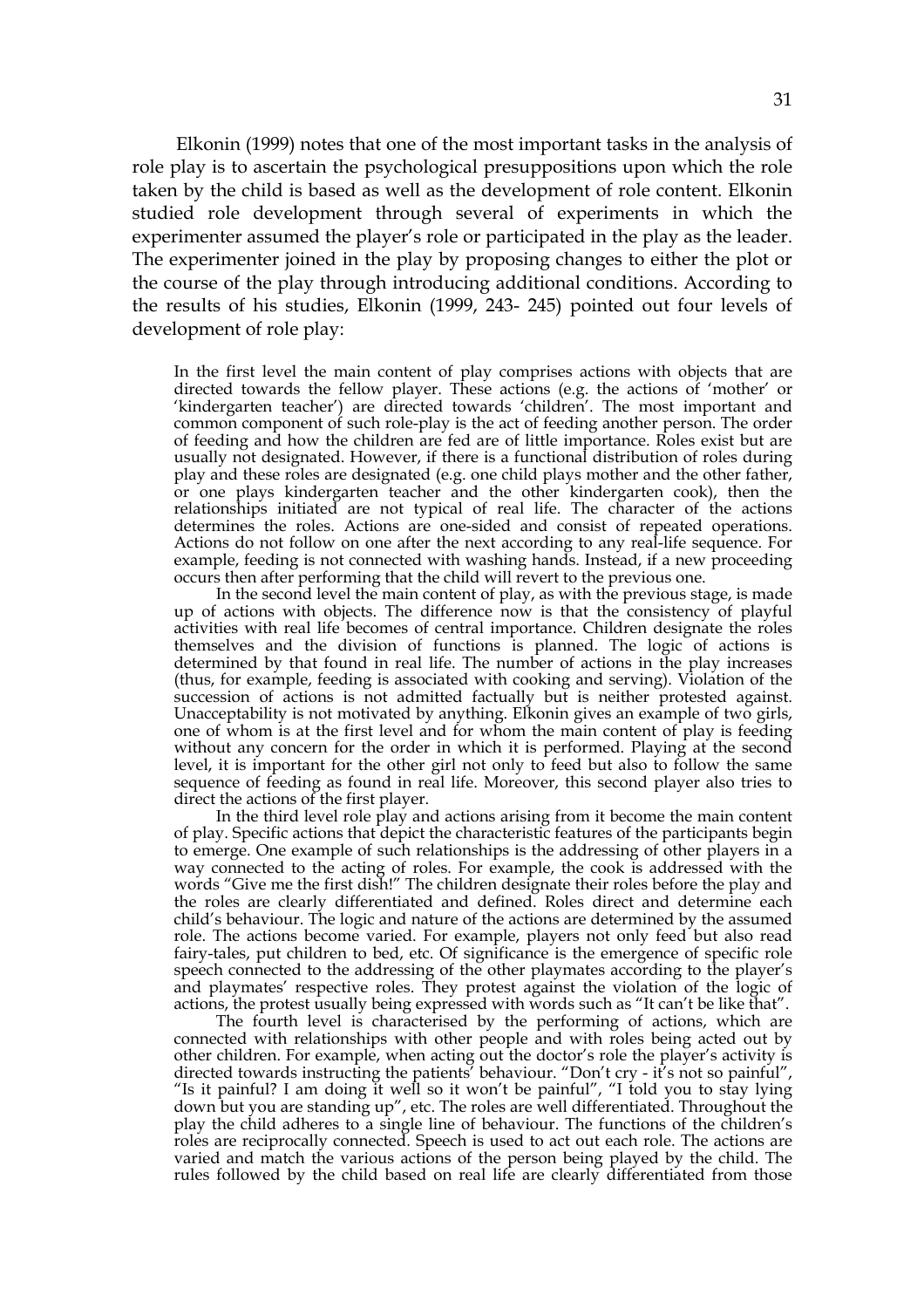actually existing in real life. Real-life logic is violated and the rules of the actions are abandoned. The rejection of such violations is motivated not only by references to real life but also to the rationality of the rules.

 Solitary play predominates in the infant age. At that age children have insufficient social skills to play together with others. However, they are able to act with objects and to depict relations in their games with two or more people. The role bearers in solitary play are not the other children or adults but the toys, which represent all kinds of people (Gasparova 1989). Children bestow roles on these toys, conferring on them features characteristic of human beings or animals and speaking to them in a different voice and acting on their behalf. Such kinds of toys include dolls, toy animals, soldiers, all kinds of creatures made of Lego, etc. Children behave rather like directors guiding and directing the behaviour of their actors and actresses. This type of play is known as *director's play.* Unlike in joint play, where the children have to count on the partner's position, here the children themselves organise the play situation, regulate interpersonal mutual relationships and motivate the activities of themselves and each other. In this way children learn to observe events from various positions and put themselves in the place of the various people. Thus, they also acquire social experiences through playing the role of director. The player's partner, for example, a doll, unlike a human partner, does not demand a high level of communication from the player. This means that the player does not have to take simultaneous account of four positions, i.e. himself or herself and the assumed role, the play partner and his or her role position. It is characteristic of director's play that children usually do not adopt any permanent roles. At the same time director's play creates good opportunities for developing the child's fantasy and imagination. However, speech is the main component of these games. The children name their actions and the actions of the toys, and accompany all this with emotional sounds. The speech becomes increasingly evaluative and role-like. Every role is accompanied by appropriate speech. For example, a rabbit talks in a thin voice, a wolf in a deep voice. (Gasparova 1989.)

The development of children's play proceeds from role play, where there are open play roles, an open imaginary situation and concealed rules, to the *rule game*, where there is a hidden imaginary situation, concealed play roles and open rules (Vygotsky 1976; Elkonin 1978; Leontjev 1981). There are rules in role play too, where the player, while playing together with the other players, has to subordinate his or her actions to meet the given rules. This requires the ability to subscribe to the rules even when the player's interest is directed somewhere else. For example, in the game of 'stations' a 'cashier' would like to buy a biscuit and eat it. At the same time the experimenter wants to buy the ticket at the ticket window. The 'cashier' must first fulfil an 'actions rule' which is directly connected with his or her play role, i.e. sell tickets at the ticket window for those who wish to buy them. (Elkonin 1978.) Unlike role games, rule games lead to a result and are also connected with winning and losing (Mihailenko & Korotkova 1999).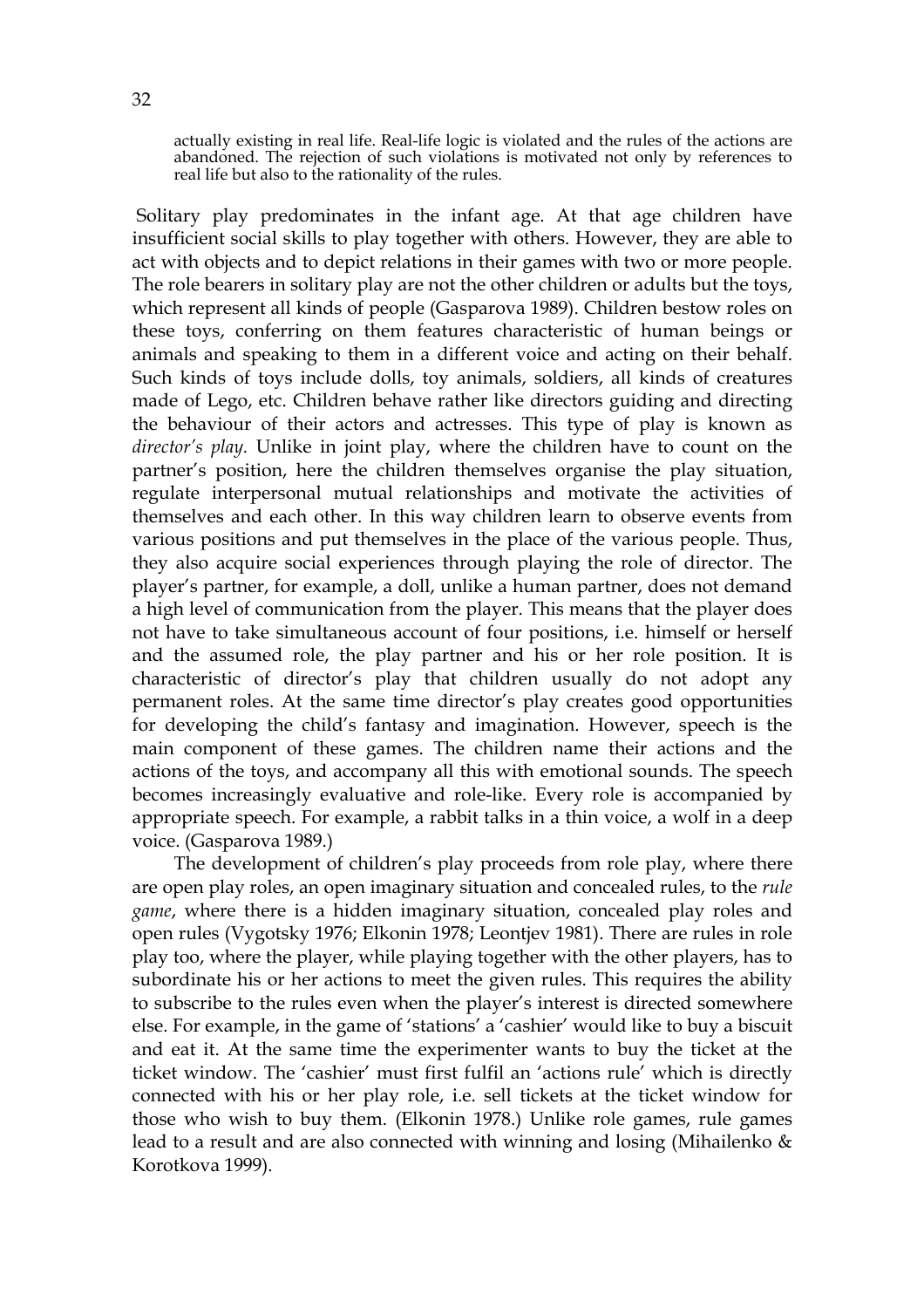After conducting several experiments, Elkonin (1978) came to the conclusion that the child acquires rules better through role, themes and plots. Elkonin analysed various physical games such as relay games, in which children had to start running after the order "One-two-three", and the game known as 'trains' where the children had to start running after the signal "toottoot". It turned out that the children acquired the rule better in the latter case than in the former. In the latter game the children also started to make movements similar to that of a train and so identified themselves with the train. Thus, a role gives a meaning to the players as well as an opportunity to check the fulfilment of the rules. An essential condition in acquiring rules, as Elkonin's studies showed, is the existence of partners and their interaction during the game. (Elkonin 1978.) According to Leontjev (1981) the motive in the rule game lies in the games itself and not in the result. Rule games are characterised by finished content, a predetermined sequence of actions and fulfilment of the rules.

In spite of the apparent difference between role games and rule games in the preschool context, there is an internal connection between them which allows us to speak of an integral play development line. By the end of the preschool period there appears a separation of the rule from the plot, which is also one of the characteristics of readiness for school. The development of the game at school age leads to didactic, dramatic, fantasy and physical games in which the result has become more important than the play process (Leontjev 1981). Why are rule games important? A child's self-esteem develops through them. At first self-esteem is very simple - an assessment of one's deftness, skills and success in comparison to other those of children. From such a comparison an independent conscious assessment grows, by which the child starts to assess his or her skills and opportunities. (Leontjev 1981.)

#### **2.2.5 Play script**

In addition to developing understanding of the stages of play Novosyolova (1989) and Zvorygina (1989, 1997) also paid attention to the development of the structural unit of play analysis. Novosyolova and Zvorygina understand the development of play in terms of a process in which children act out a script, which becomes increasingly complex while making the players set goals and achieve them independently.

 Zvorygina (1988, 15) emphasises that while assisting play attention has to be paid to the special quality of play actions: a play action always aims at attaining a certain goal, taking into consideration the conditions of the play. In the process of a game a child acts out several play scripts. At the same time the player learns to set goals within the framework of given conditions and acquires new, more complicated ways of acting. Achieving the aim of a game is always connected with complex situations. When complex situations are located within the zone of proximal development (Vygotsky 1978a) the child performs the play script on his or her own or with the assistance of an older and more experienced partner. The most important feature of every play script is an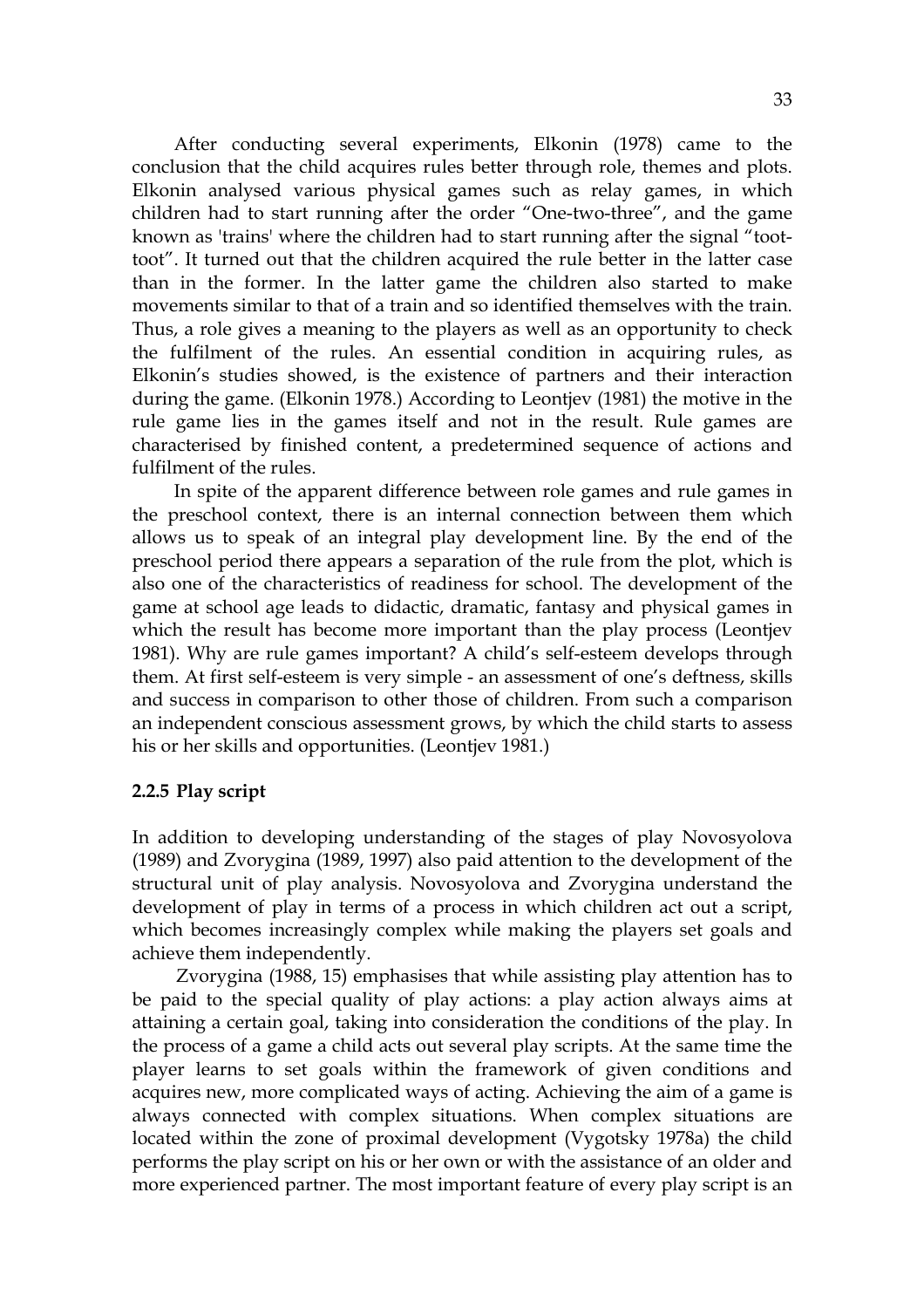imaginary goal, which is understandable and familiar to the child as a result of personal experience.

 Novosyolova and Zvorygina (1998) have suggested that the play script could be used as a structural unit for analysing play (see figure 2). In their games children not only mechanically imitate what they have seen, heard and perceived but also gradually learn to set goals for their play and to find different ways of realising these goals. The play script is *a system of conditions in which an imaginary situation is created, which is familiar and understandable to the child and which is directed towards the depiction and reconstruction of the life experience of the child* (Novosyolova & Zvorygina 1998, 44).

This system of conditions is emotionally close to the child and carries a special personal sense. There is a wide diversity of play scripts, for example, washing, brushing and feeding a doll, curing a sick bunny, building a house and bringing blocks for the building, etc. In order to achieve the chosen aim children may utilise any form of action of which they have had previous experience. The meaning of the child's social environment is in turn expressed by the ways and means he or she utilises in his or her play. It is not by accident that one and the same subject matter, for instance, playing 'family', permeates the whole of childhood. It not only reflects new aspects of the sphere of life but also the level to which the player has articulated meaning. (Novosyolova  $\&$ Zvorygina 1998.)

 *The ways of acting out play scripts* represent different actions within play. These can be elaborate actions with toys and more generalised actions, actions that gradually become gestures or words, and finally actions that are more mental in their character. Two different groups of ways of acting out play scripts have been distinguished according to the essence of the sphere of life which the child depicts in his or her play. These are *object-related* and *role-related*. In object-related ways the player depicts human activities in the world of objects and the process of the reshaping of objects. Object-related forms of play express human activities in the world of objects and in nature.

Role-related ways of acting out play scripts depict the social domain of the real world (mutual activities of people, relations and communication). Children acquire object-related ways of playing earlier as they develop practical activities with objects in their first year of life. Play evolves on the basis of activity involving material objects. The development of the role-related way of playing is connected with the self-awareness of the child and his or her relations with other people. The role-related ways develop by the third year of life. By this time the notion of "I myself" appears when the child has acquired experience of acting out play scripts in object-related ways and is able to perceive an imaginary situation and the relativity of the play, including the relativity of acting out roles such as "Me as if I were mother" or "He will be a driver in the play". Role-related actions are more generalised than object-related actions. Thus, in order to call oneself or another player 'mother', 'doctor', 'astronaut', etc. it is essential to choose and distinguish between many actions, personal characteristics and forms of behaviour typical of those people. Role-related forms are gradually reshaped and become increasingly clearly defined. The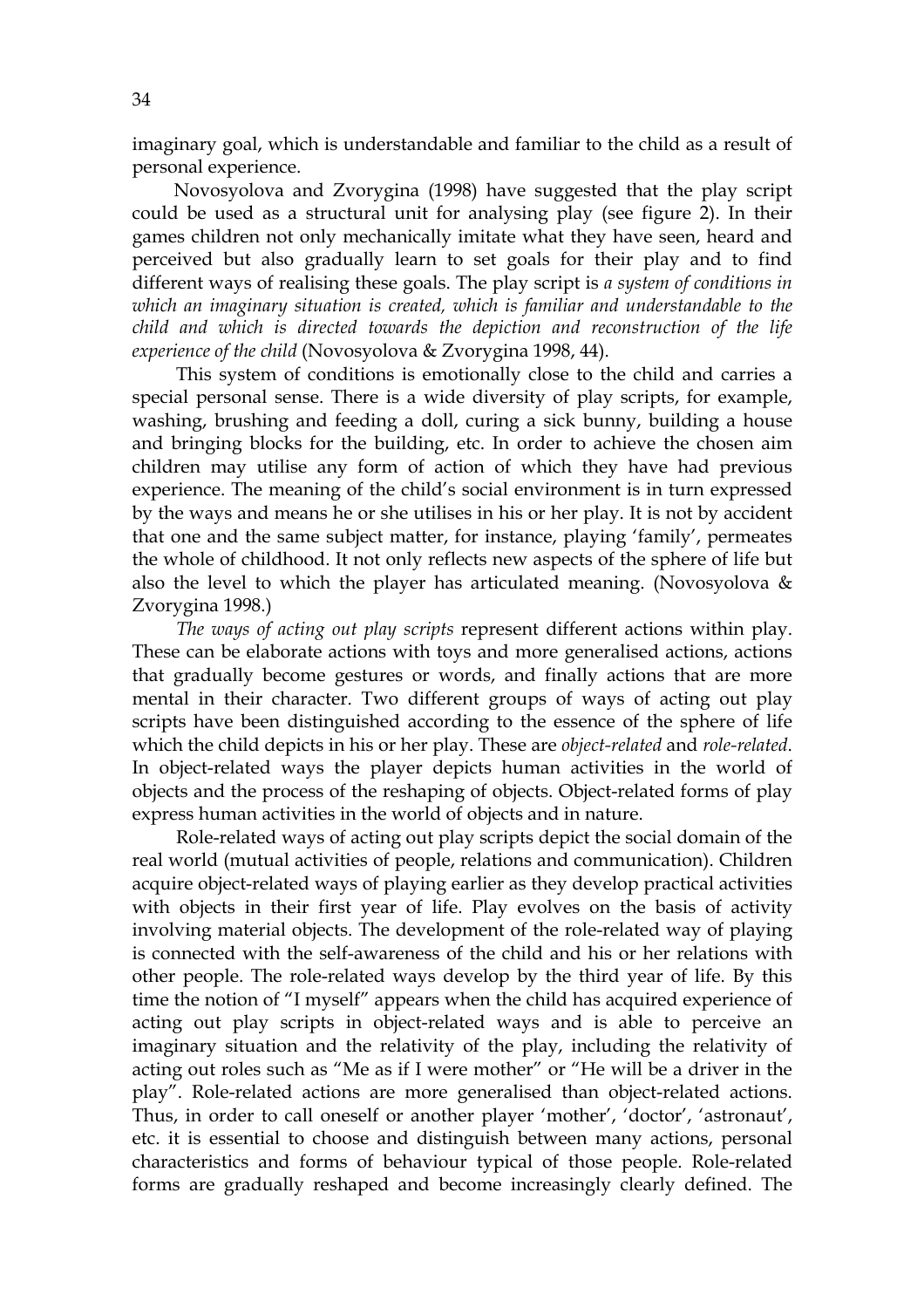sequence of their development is first emotional-expressive role actions and roles assumed and secondly role expressions; role dialogue; role monologue in a director's play. (Novosyolova & Zvorygina 1998.)



FIGURE 2 Play script

Various play materials and toys as well as gestures and words that mark imaginary objects and actions are *means of acting out a play script.* The means of acting out play scripts develop with the assistance of adults in the way described below (Zvorygina 1988, 1989, 1997). At first children acquire objectrelated playing actions with *thematic-figurative toys.* Thereafter they switch over to play actions with *imaginary objects*, i.e. play in which there are no objects physically present to support their actions. Later children no longer carry out familiar actions but instead designate them with words such as "the dolls have eaten already" or "they have already had their sleep". Children individually prepare conditions for the game and carry out preparatory actions. Thus, before feeding the dolls the player 'cooks' food for them, lays the table and carefully places the dolls around the table. (Zvorygina 1988.)

 Imitation has an essential role in the creation of child's play. According to Piaget (1962) the first independent manifestations of play are delayed imitation. Zvorygina (1988) emphasized that the child's knowledge and experience of the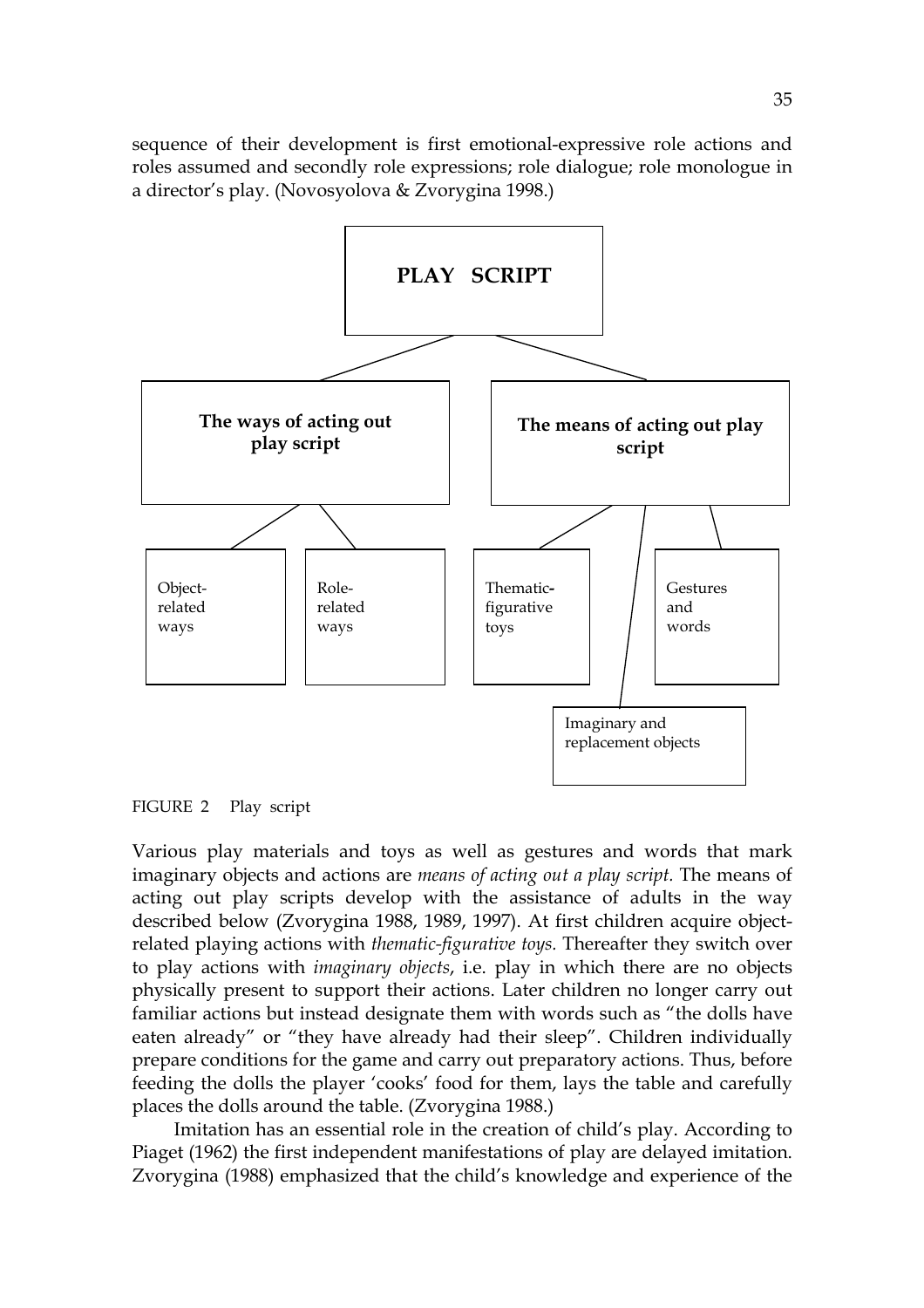surrounding life have an important role in the development of play in the first and second year of an infant. Thus, assistance in play actually begins with the introduction of the surrounding world. By the end of the first year and the beginning of the second year of life the child discovers toys and their physical qualities as well as the meaning of many objects such as household items. For example, a bed is for sleeping in, a chair is for sitting on, a cup is for drinking from, a cap is for wearing on your head. The eighteen-month*-*old child is encouraged to use not only thematic-figurative toys but also the first replacement toys, which are given playful names by the adult. Eighteen-monthold children may act out three to four elementary play scripts with any given toy. Thus, for example, they feed the dolls and toy animals, put them to sleep, give them rides in a car or in a pram etc.

 Later on children are able to act out play scripts provided by adults as well as those given by adults in an indirect way by describing the imaginary situation of dolls or toy animals. For example, the doll is cold, the car is broken, etc. Children also learn to use *replacement objects* in their play and to denote them in a playful way. For example, a cube is an apple and a stick a pencil etc. At the same time children learn to use and name imaginary objects which are actually absent at that moment. They will describe, for example, that there is 'milk' in the cup or is 'porridge' in the bowl.

According to Zvorygina (1988) in the third year of life the play script is given to the child in a way which is not based on a defined thematic situation. Sometimes the relationship between the various roles is mentioned thus: "Why is this little girl crying? Where is the mother of this little bunny? Where is the driver of this car? Where are these passengers going?" Away from thematic situations, when toys (e.g. various types of dolls) are available a child will act out the script without making use of material objects. Thus, it is not important that the child acts out the play script using imaginary or replacement objects, but that he or she informs the others verbally about his or her actions. Children start to denote the sense of the play verbally and words such as "as if" begin to appear in their speech. At the same time children are encouraged to communicate with each other and with adults while playing out their play scripts.

Thus, according to Zvorygina (1988), the play of children aged between twelve and thirty-six months passes through the following changes. It changes from the single actions of an individual child with a single toy to detailed individual and joint play in imaginary situations containing a variety of actions of people and episodes depicting communication between them. Play becomes gradually more independent and creative as the child grows older. (Zvorygina 1988.)

A study of the play of three- to five-year-old kindergarten children showed that younger children act out play scripts individually whereas older children increasingly do so together with others (Saar 1987). Children's games were divided into two categories, namely dialogue-games and group games. Dialogue-games are games in which two players usually act out a play script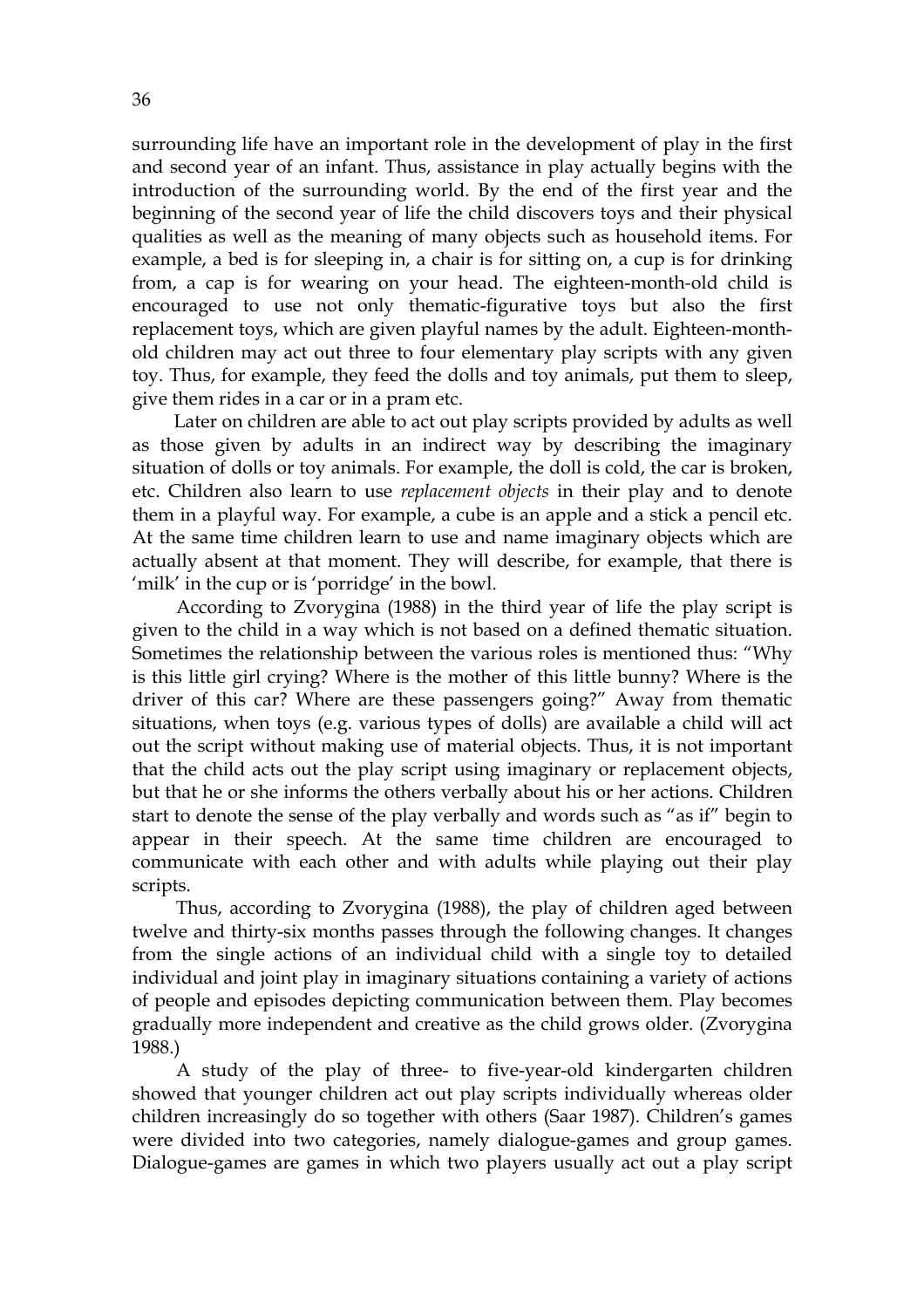simultaneously with one play script following on from the other. Thus, a linear structure of connections between the play scripts is characteristic. An example of dialogue-games is playing 'shop'. In game dialogues the acting out of a play script incorporates individual play episodes. Thus, for example, a customer buys goods from the shop while the shopkeeper sells the same goods to the customer. Then a new buyer comes into the shop and the acting out of a new play script begins. (Saar 1987.)

 In group play, for example, when playing 'kindergarten', 'café', 'birthday' or 'ships', several children act out play scripts either simultaneously or inside the group in sub-groups. Characteristic of group games is a star-like structure of script relations, i.e. every script is connected to every other scripts in several ways. The acting out of play scripts may be carried out either individually or together. For example, when playing 'birthday' the children first lay the table and then everyone separately starts feeding their dolls. Finally, all players together clear up the table and go for a walk.

 As the child grows older dialogue-games increasingly become group games. This transformation happens in such a way that new roles are added to the two main roles. For example, when playing 'shop', in addition to the 'customer' and 'shopkeeper', a driver who brings goods to the shop by lorry is added. Playing 'doctors', the 'doctor' and the 'patient' are joined by the 'nurse' and the 'emergency doctor'. (Saar 1987.)

 A study of the play of three- and four-year-old kindergarten children confirmed that players of that age act out play scripts individually and in object-related ways (Peneva 1987). An essential element in the transfer from the object-related way to role-related way lies in the play materials that differ on the level of generalisation. In addition to thematic-figurative toys the child's play world should also include replacement and imaginary toys. The study pointed out that children need adults in their games as they can assist primarily in solving a wide range of problems that might occur during play. On the other hand, the teacher must be able to skilfully develop the child's play using playful-problematic communication. (Peneva 1987.)

#### **2.2.6 The zone of proximal development and play**

Vygotsky places particular emphasises on the *role of the environment* in the child's development. According to Vygotsky (Van der Veer & Valsiner 1991, 317):

<sup>&</sup>quot;The environment has one or another influence on the child's development that differs at different ages, because the child himself changes and his or her relationship to the given situation changes as well. The environment has that influence... through the experiences of the child, i.e., depending upon how the child has worked out in himself the internal relationship towards the tone or any other aspect of one or another situation in the environment. The environment defines one or another development depending upon the level of meaningfulness (stepen' osmyslenija) that the child has assembled for the given environment."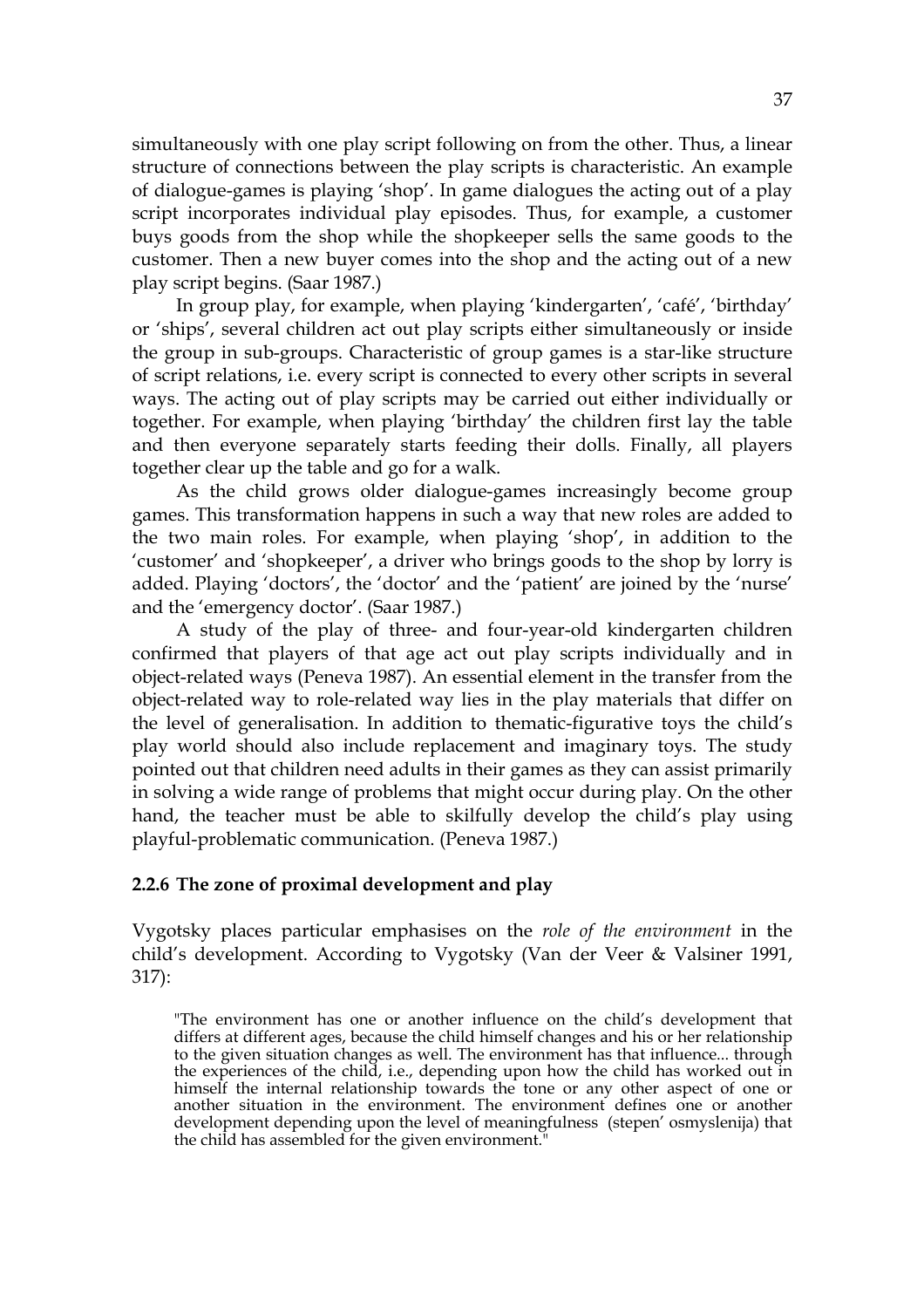Vygotsky (1978a) found that the driving force of psychical development is teaching. Only teaching that is ahead of the level of development of the child is considered to be beneficial. In connection with this Vygosky introduced the concept of the 'zone of proximal development'. By this Vygotsky meant the distance between the actual developmental level as determined by independent problem solving and the level of potential development as determined through problem solving under adult guidance or in collaboration with more capable peers (Vygotsky 1978a, 86). Vygotsky emphasised that the development of the internal processes of the child's development is possible only through joint activity (in the broadest sense) with other people (Vygotsky 1984, 265). For example, a teacher does not teach pupils those things that they can already do independently but rather those that they are not yet able to perform independently. The teaching process is always implemented by the child and the adult acting together. In studying what the child can do independently, attention is paid to his or her preceding development. However, in determining what the child can do in joint activity, his or her future development must be studied (Vygotsky 1984, 264).

 Vygotsky emphasises the role of the adult in the child's instruction: "...in co-operation with the help of someone's instruction the child can do more and solve much more complicated tasks than alone" (Vygotsky 1982, 247). However, Vygotsky supplements the idea that together with the adult the child is not capable of doing everything but merely of acting within certain limits, i.e. the limits of his or her development and intellectual abilities. The child's greater or lesser ability to carry out activities independently or together with others is the most sensitive characteristic of the dynamics of his or her development and mental activity.

Teaching is possible only where there is imitation. The opportunities for teaching the child are determined by his or her zone of proximal development. Thus, educational process must orientate itself not to the child's previous development but to his or her future development. Teaching is of benefit only when it is ahead of development. Only then will it call into existence those psychic functions that are in the stage of ripening and are in the zone of proximal development. In Vygotsky's (1982, 252) opinion this represents the importance of teaching for development.

 In Vygotsky's approach the role of the social other (teacher, more capable peer, parent, etc.) is presented as always being beneficial (van der Veer & Valsiner 1994, 6). He did not see this 'co-operation with others' with the primacy of equal collaborators in mind (van der Veer & Valsiner 1994, 317). Vygotsky considered the asymmetric relationship in the co-operation between the developing child and his or her social environment as representing the norm. The child's social environment includes a variety of 'ideal forms' of the end-product of development (i.e. adults) and the developing child starts lacking these forms. These 'ideal forms' guide the child's experiences within the social world, i.e. his or her 'co-operation' with others, and direct the child's construction of meaningfulness in his or her relationship with the world.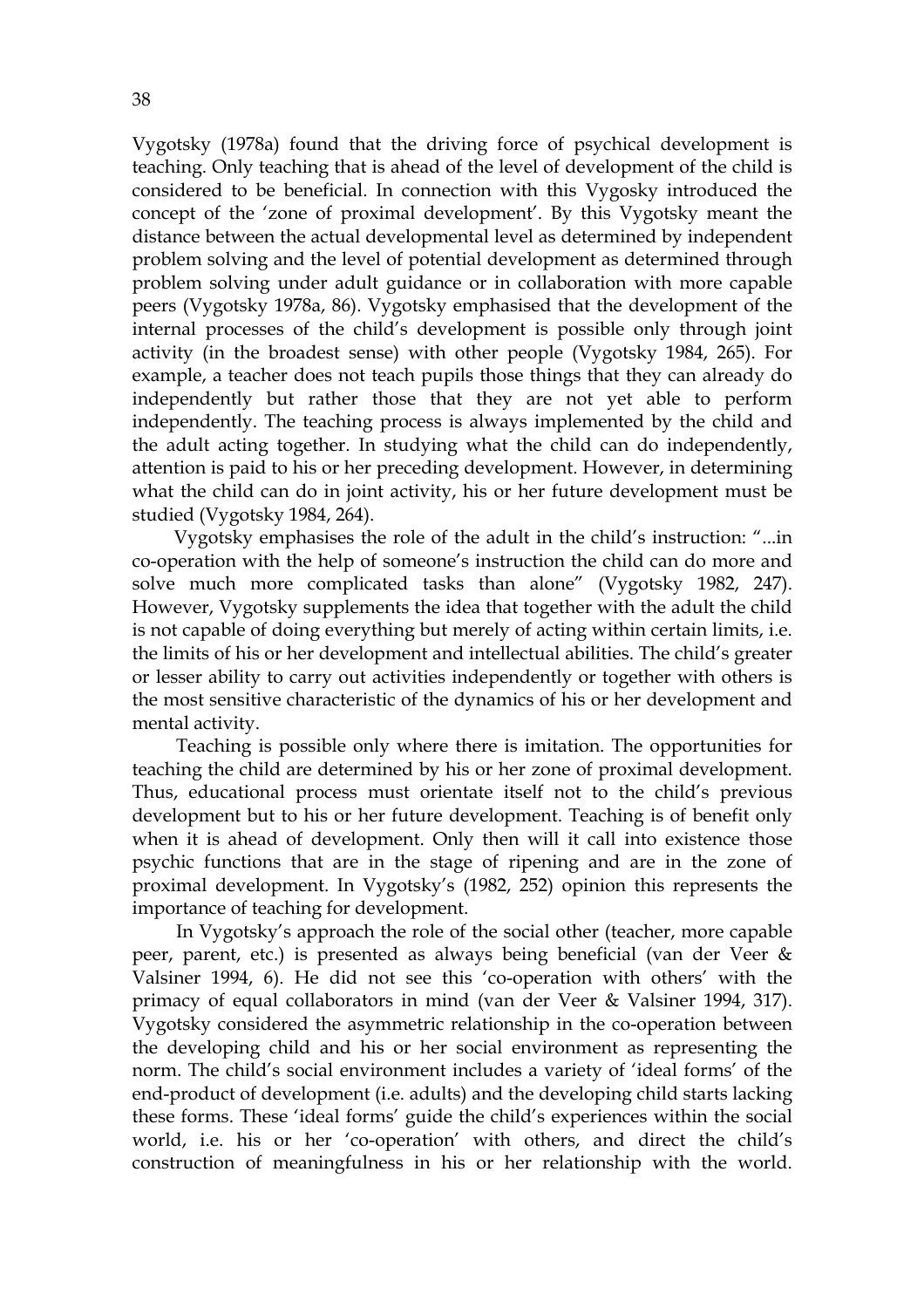Vygotsky stressed the dangers for development in cases where these 'ideal forms' are not present (e.g. the case of deaf children with parents who have no hearing impairment). (van der Veer & Valsiner 1994.)

 Van der Veer and Valsiner (1994, 6) noted that real life is much more complicated than any utopia and, borrowing from Vygotsky, have drawn attention to educational utopia as a real-life situation. Van der Veer and Valsiner emphasised that many researchers dealing with scientific research into mother-child interaction and the solving of joint problems find it necessary to refer to Vygotsky, although in fact Vygotsky never discussed these situations but focused instead more upon culture as providing tools for thinking.

 Some years later Valsiner and van der Veer argued in their book "The Social Mind" (Valsiner & van der Veer 2000, 339) that Vygotsky was not a child psychologist but a psychologist who became increasingly interested in the theoretical problem of development. Vygotsky plausibly argued that education was important for development, that instruction by adults or more knowledgeable peers was essential. He never tried to operationalise concepts such as the zone of proximal development. Thus, Valsiner and van der Veer emphasised the great theoretical meaning of the ideas while at the same time highlighting the paucity of empirical research.

 Berk and Winsler (1995), who have analysed Vygotsky's approach to play, noted that investigators have focused much greater attention on the socialinteractional and signs-mediational aspects of his theory. New evidence suggests that make-believe, like other higher mental functions, is the product of social collaboration. Those more experienced members within the child's environment scaffold his or her use of make-believe, thereby facilitating its early emergence and elaboration. Berk and Winsler (1995, 63) suggested that Vygotsky-based research on play emphasises that in terms of its origins makebelieve is a social activity. In Western industrialised societies play first appears between caregivers and children; pretence and games are initially learned under the supportive guidance of experts. From these interactions children appropriate the communicative conventions, social skills and representational capacities that permit them to engage in make-believe on their own. Berk (1994) also noted that in some cultural groups, children are not regarded as suitable social partners for adults. Consequently, they do not interact as equals in conversation while their parents rarely play with them. Instead, children speak when spoken to, replying to requests for information or complying with an adult's directives. In cultures around the world young children act out family scenes and highly visible occupations, for example those such as policeman, doctor or nurse. In this way play provides children with important insights into the link between the self and wider society. (Berk 1994.)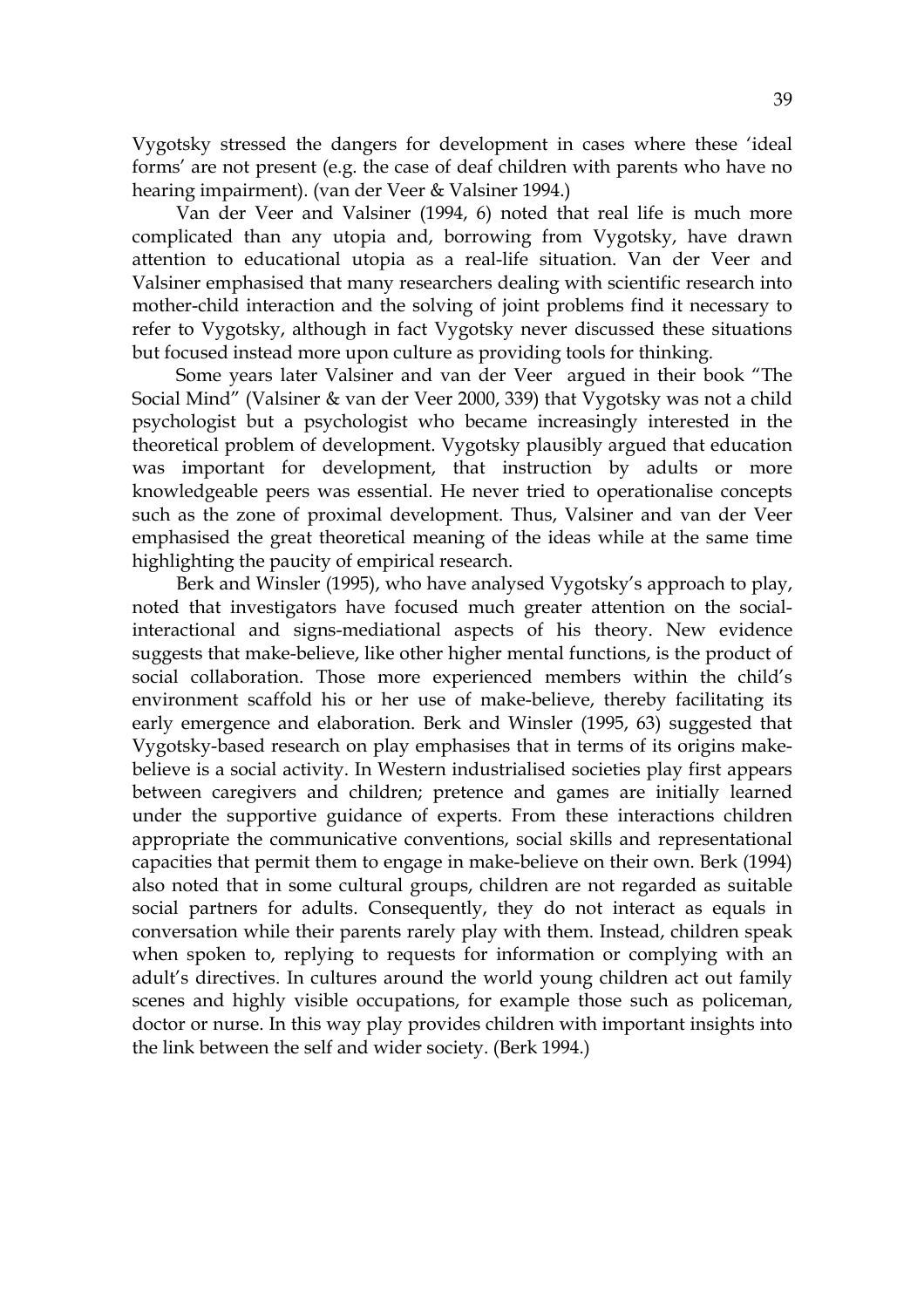## **2.3 Summarising the ideas of play within the cultural-historical approach**

In the following the main ideas about play and the modern pedagogicalpsychological models of Vygotsky and adherents of the Vygotsky school are set out in brief. Various aspects of play, including its essential characteristics, play theme and types, are detailed along with differing views of play materials and opinions regarding child stimulation in play.

## **Vygotsky's view of play**

## *Essential characteristics of play*

According to Vygotsky (1966) play is an imaginary illusory world in which unrealisable desires can be realised (see table 1). Play is not a realisation of individual wishes but the implementation of generalised affects. A child generalises those affective reactions after the age of three. Role play starts during the fourth year of life and owes its emergence to the fact that activity in imaginary situations releases the child from the constraints of the situation. Play does, in fact, appear before this age but not yet as a real fictitious situation. It is an imaginary situation but is only comprehensible in light of some real situation that has just preceded it.

The characteristics of play are an imaginary situation, imitation and rules. If the child is playing the role of a mother, then she has rules of maternal behaviour. The role the child fulfills, and her relation to the object (if the object has changed its meaning), will always stem from the rules. Also characteristic is that the meaning of one item is transferred to another while at the same time actions are replaced by others which are abbreviated and generalised in character. The child's greatest achievements are possible in play, achievements that later become the basis for his or her real action and morality. Play is a leading activity in preschool children. The evolution of children's play follows a development from games containing overt imaginary situations and covert rules to games with overt rules and covert imaginary situations.

## *Play theme and content*

Vygotsky (1966, 1982) noted that children observe the activities of surrounding adults, imitate them and transfer them to their play. In play the child acquires basic social relationships. Indeed, play can be viewed as the 'arithmetic of social relations'. According to Vygotsky the main content of play is the system of relationships with adults. Thus, through play a child learns adults' activities and about work in general. In general children are subject to the authority of adults. Children's play is social even when the child plays alone.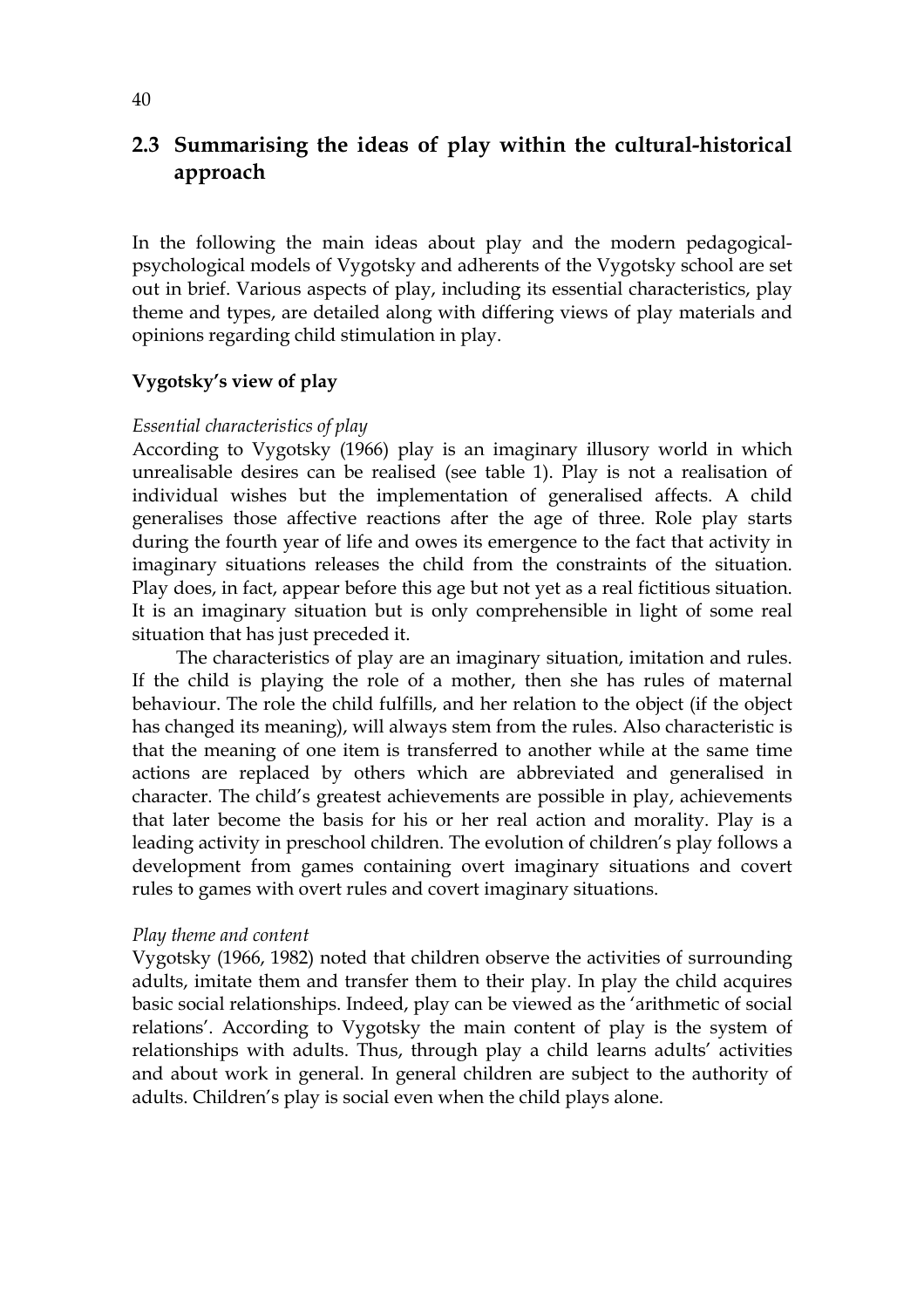### *Play materials*

Vygotsky (1966) noted that first the child plays with realistic objects and that these objects have a motivating influence on the child's actions. Indeed, they greatly determine the child's actions. During play thought is separated from objects and action arises from ideas rather than from things. Thus, a piece of wood begins to be a doll and a stick becomes a horse. Action according to rules gradually becomes determined by ideas and not by the objects themselves. When the stick is conferred with the sense of being a 'horse', the child induces a semantic influence of one object over another.

## *Play types*

Vygotsky highlights two types of games, namely role play and rule games, as coming into being only with older preschool children.

### *Play stimulation*

In analysing children's play Vygotsky (1966, 1982) does not point out the adult's role in promoting play. However, when discussing the notion of the zone of proximal development he draws attention to the adult as the one who directs development. Vygotsky emphasises that teaching is possible only where there is imitation**.** Children can imitate a variety of actions that go well beyond the limits of their own capabilities. Through imitation, children are capable of doing much more in collective activity or under the guidance of adults.

| 1. Essential characteristics of play | Play is an imaginary illusory world in which<br>unrealisable desires can be realised. The characteristics<br>of play are imaginary situations, imitation and rules.<br>Play is the preschool child's leading activity.                                  |  |  |  |
|--------------------------------------|---------------------------------------------------------------------------------------------------------------------------------------------------------------------------------------------------------------------------------------------------------|--|--|--|
| 2. Play theme and content            | In play the child imitates the adults who make up his or<br>her human surroundings. The main content of play is                                                                                                                                         |  |  |  |
|                                      | the system of relationships between the child and<br>adults.                                                                                                                                                                                            |  |  |  |
| 3. Play materials                    | At first the child plays with realistic objects and the<br>objects exert a motivating influence on his or her<br>actions. As play develops the objects gradually become<br>substituted so that eventually they are depicted only<br><i>imaginarily.</i> |  |  |  |
| 4. Play types                        | Imaginative play during the mid preschool years and<br>rule games in the later preschool years. Open role<br>games together with open imaginary situations become<br>rule games in which imaginary situations and play roles<br>are in concealed forms. |  |  |  |
| 5. Play stimulation                  | Teaching is possible only where there is imitation.<br>Through imitation children become capable of doing<br>much more when under the guidance of adults.                                                                                               |  |  |  |

TABLE 1 Vygotsky's view of play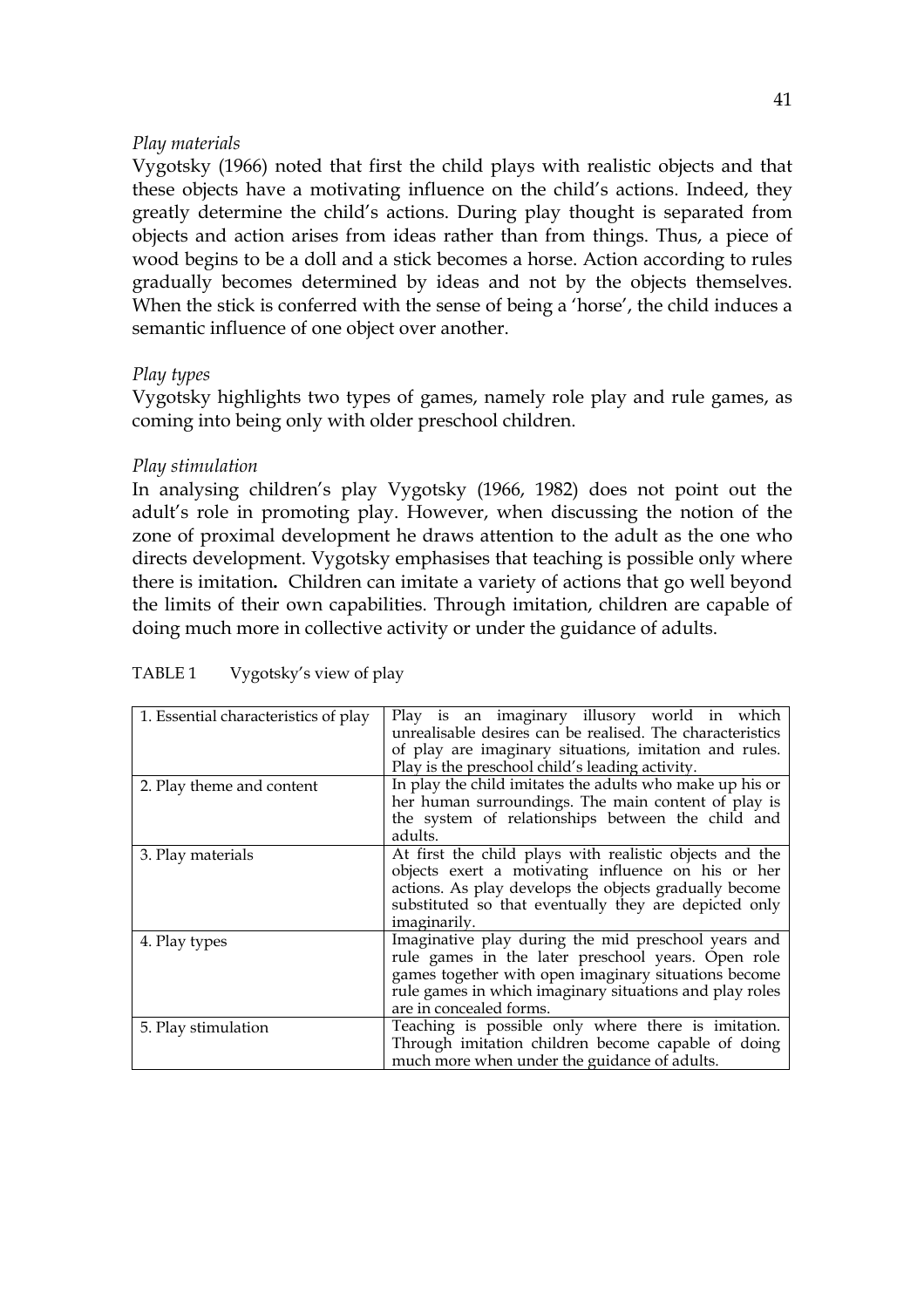#### **Followers of the Vygotsky school**

#### *Essential characteristics of play*

Leontjev (1981), Elkonin (1999*)* and others developed Vygotsky's ideas and found that play is characterised by imaginary situations, roles, imitation and rules (see table 2). In role play the child assumes certain generalised adult social functions, especially those related to work and everyday activities. Leontjev explained the emergence of role play in terms of a widening of the object world that surrounds the child and the child's developing wish to handle those objects. The child has a need to act as an adult, that is, in the same way that he or she has seen adults acting or according to what he or she has been told about the activities of adults. This conflict may only be resolved in play.

 Elkonin in turn widened Leontjev's idea concerning the origins of role play and remarked that not only do objects play an essential role in the emergence of play. According to Elkonin, paramount are the actions of adults with these objects as well as the behaviour of adults and their mutual relationships. The generalisation and abbreviation of play action is evidence of the fact that the child perceives the meaning of the relationships between people. Role play according to Elkonin is especially sensitive to the activities and relationships of adults, and develops from object role play to social role play. Elkonin noted that in role play the imaginary situation and the role taken by the player are of central importance. In addition to the role Elkonin outlines three basic elements of play. These are the situation, i.e. where the role is performed, the objects used by the players in their actions and the relationships between the players.

#### *Play theme and content*

The followers of the Vygotsky school emphasised the theme and content of play, claiming that children are especially sensitive to the surrounding world of adults, the activities of adults and their mutual relationships. In terms of the theme and content of play the ethical education of children (concerning attributes such as kindness, honesty, attentiveness etc.) has been especially emphasised. Elkonin (1999) noted that the main measure of the child's activity consists of adults, i.e. what adults do, why adults do what they do, what kinds of relationships adults initiate with other people etc. Through play the norms that form the basis for interpersonal relationships shape the progress of the child's moral development. Thus, play is a school of morality for the child.

#### *Play materials*

The followers of the Vygotsky school showed that the child's first toys are lifelike, i.e. similar to real objects. Later on as the child grows older toys become more general and conventional. At the same time they begin to be substituted verbally and with the help of imagination. According to Leontjev a wide range of toys is used in play, which are involved in a diversity of actions. These include such basic materials as bricks and sticks. They are contrasted to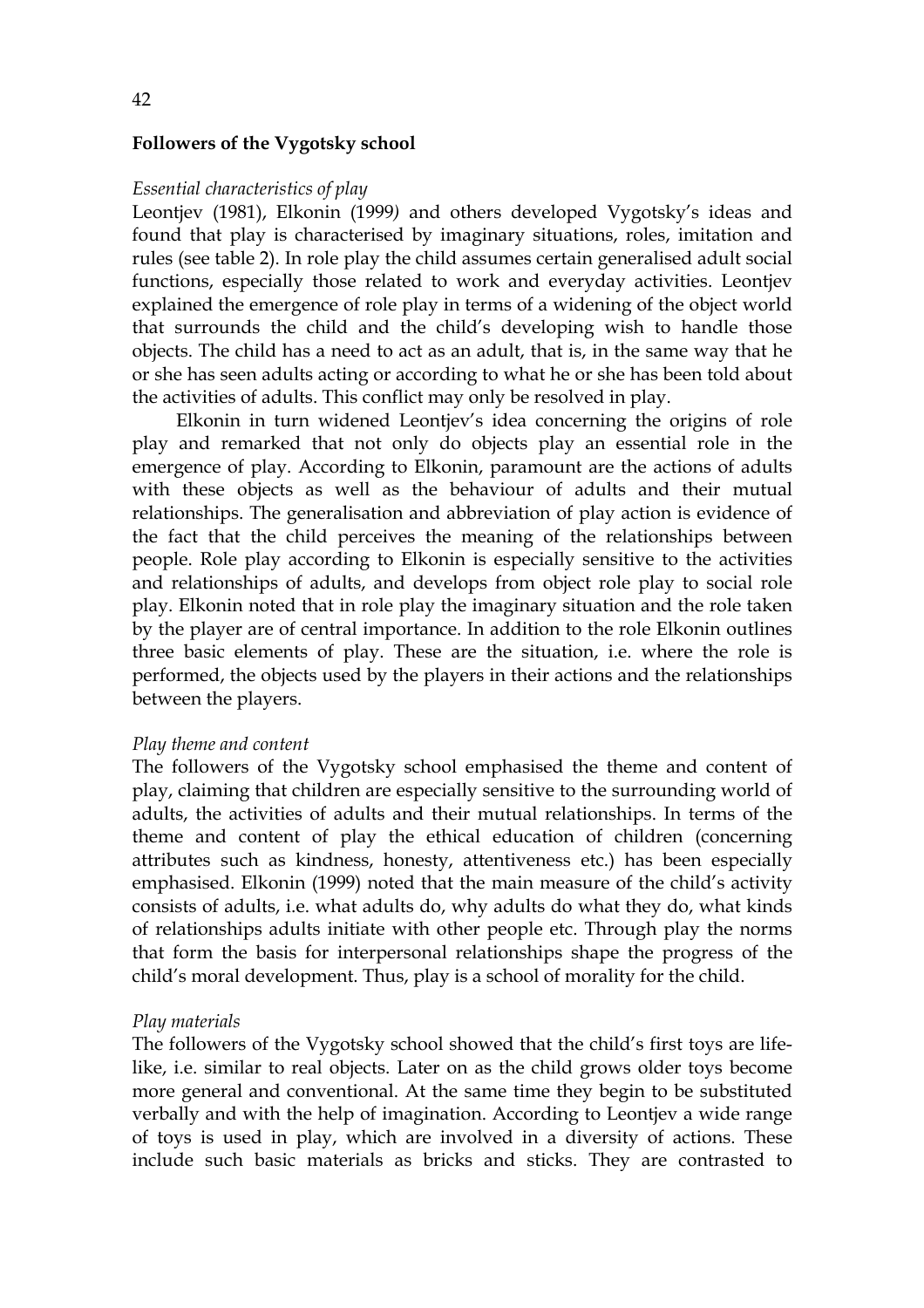specialised play objects, which may in turn be divided into toys with either fixed or unfixed functions.

 Based on previous studies, Elkonin emphasised that a child first performs object-related actions with those objects offered to him or her by adults. Later the child applies these actions to other objects, which again are supplied by adults. The child starts to label objects with the names of replacement objects only after performing actions with them and observing adults' playful labelling of the same objects. Thus, during play the substitution of one object for another takes place. This in turn enables a decrease in the technical-operational component of the action. Thus, action becomes shorter and more generalised.

#### *Play types*

Leontjev (1981) identified three main play types, namely role play, rule games and so-called boundary games. It is difficult for three- and four-year-old children to submit themselves to rules and so the rule game appears later. This later appearance of the rule game is also connected with a changing of motive. Whereas the first play actions are connected with objects, later on the child finds in an object not only an object-person relationship but also relationships between a person and other people. Children are able not only to play side by side but also together with others. Social relationships in such games occur in an open form, i.e. in the form of the relationships between the players. At the same time the function of the play also changes. Its content now determines not only the child's actions in relation to the objects but also his or her actions in relation to the other participants. Leontjev considered boundary games as interim games. They are didactic, dramatisations and dreams. The development of play takes place as follows. Open role games involving open imaginary situations become rule games in which imaginary situations and play roles are present in concealed forms.

 Elkonin (1999) found that the role emerges during the second half of the third year on the foundation of object activity. Reality can be divided in two mutually related but at the same time different spheres: firstly, the sphere of objects representing the natural world and the world of objects created by people and, secondly, the sphere of relationships between people. The content of object-related role play consists of actions with objects that relate to the role. The content of social role play consists of the activities of and relationships between adults. Role play develops from object role play into social role play.

#### *Play stimulation*

The followers of the Vygotsky school noted that adults play an essential role in establishing the preconditions of play and in promoting children's play. Leontjev (1981), Elkonin (1999) and Zaporozhets (1986, 1997) emphasise the importance of emotional interaction and object-related activity in the emergence of the leading activity of preschool children, i.e. play. Adults are models whom children wish to imitate in their games. In his thorough analysis of role play Elkonin drew attention to the case of play promotion as an introduction to the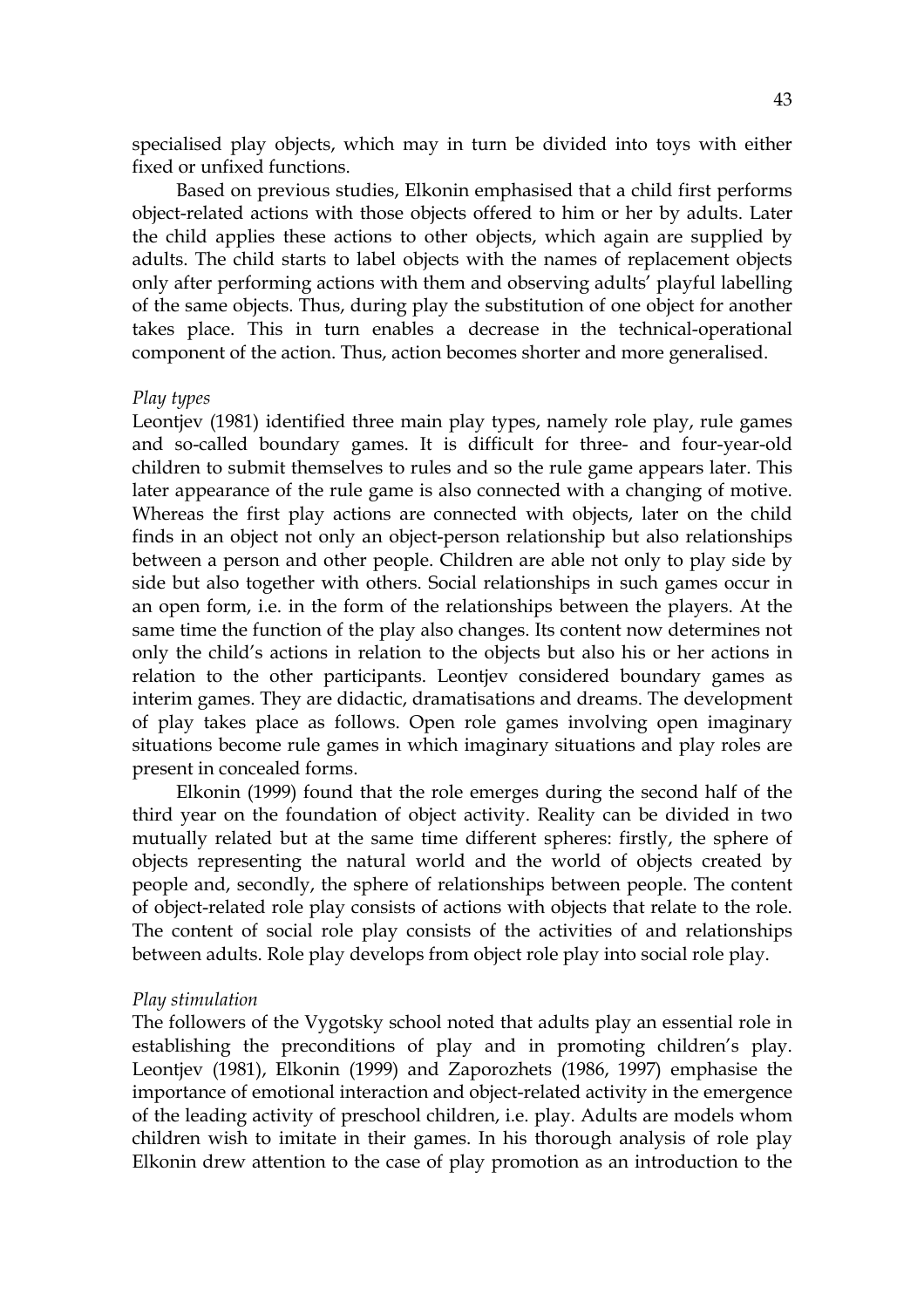surrounding world i.e. the world of adults (the activities of adults including those with objects as well as mutual activity and interaction with other adults).

| 1. Essential characteristics of<br>play | Play is characterised by imaginary situations, roles,<br>imitation and rules. In role play the child assumes certain<br>generalised adult social functions, especially those related<br>to work and everyday activities. Play is a leading activity<br>in preschool children.                                                    |
|-----------------------------------------|----------------------------------------------------------------------------------------------------------------------------------------------------------------------------------------------------------------------------------------------------------------------------------------------------------------------------------|
| 2. Play theme and content               | Children are especially sensitive to the surrounding world<br>of adults, the activities of adults and their mutual<br>relationships. In terms of the theme and content of play<br>the ethical education of children (concerning attributes<br>such as kindness, honesty, attentiveness, etc.) has been<br>especially emphasised. |
| 3. Play materials                       | The child's first toys are life-like, i.e. similar to real objects.<br>Later on as the child grows older toys become more<br>general and conventional. At the same time they begin to<br>be substituted verbally and with the help of imagination.                                                                               |
| 4. Play types                           | Object play, role play and rule games. Object-related role<br>play consists of actions with objects relating to the role.<br>Social role play is made up of the actions of and<br>relationships between adults. Role play develops from<br>object role play into social role play.                                               |
| 5. Play stimulation                     | Adults play an essential role in establishing the<br>preconditions of play and in the stimulation of children's<br>play.                                                                                                                                                                                                         |

TABLE 2 View of play of followers of the Vygotsky school

## **Modern pedagogical-psychological models of play**

## *Essential characteristics of play*

Novosyolova (1978) and her colleagues emphasised that the development of play is a process where children act out a script, which comprises a system of conditions where an imaginary situation is created (see table 3). Play has been observed from two aspects - as a way of organising the child's life and activity, and as a means towards the all-round education of children.

## *Play theme and content*

The social environment that surrounds the child is the source of emergent play. In their play children depict the general meanings of the activities of adults as they try to get into the hidden heart of the adult world.

## *Play materials*

The representatives of the modern model have specified a division of toys. Novosyolova has suggested the following division: at first the child plays with realistic thematic toys. At the same time, however, he or she also needs replacement objects, which have received playful names from adults. Later on the toys become increasingly generalised until eventually they are replaced by replacement objects. These objects become increasingly and finally the stage is reached where gestures and words substitute toys in the child's play.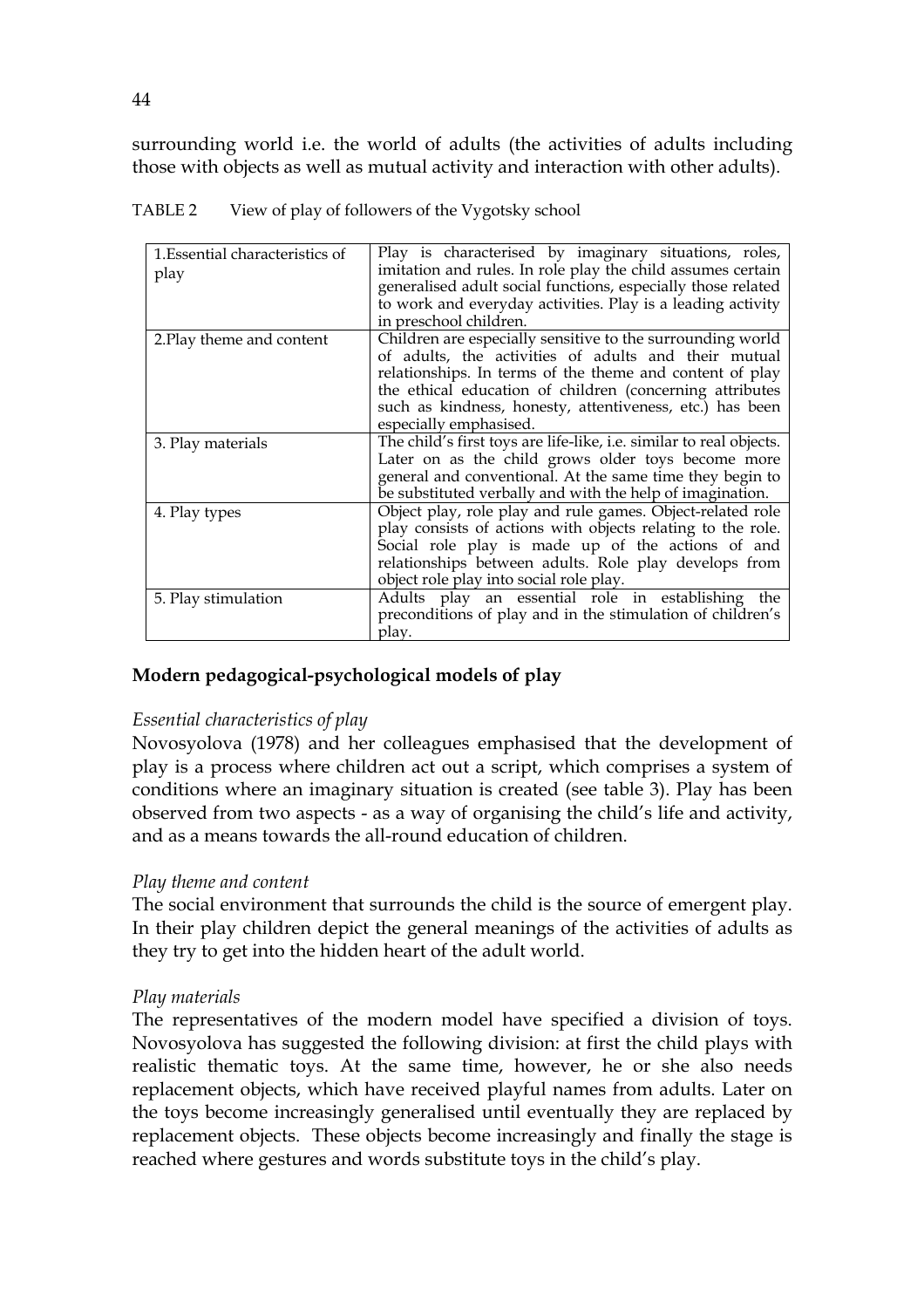### *Play types*

Novosyolova (1978, 1991) regarded play as an activity already emergent in the infant's first months of life. She pointed out the following types of play. Firstly, familiarising play, then imaginative play, which develops further into thematic imaginative play, which, in turn, develops into role play.

## *Play stimulation*

The representatives of the modern model have paid special attention to the promotion of children's play primarily within the kindergarten context. Play is regarded as a way of organising the child's life and activity as well as a means towards the all-round education of children. In promoting play it is important to ensure that play fulfils its developmental function and that already in the earliest years it takes the form of an independent activity of the child. The everyday life experiences and impressions of the child, the individual play experiences of each player and the diverse world of children's toys have been integrated into a stimulation method (integral method of play stimulation).

| 1. Essential characteristics of play | Play is regarded as a way of organising the<br>child's life and activity, and as a means<br>towards the all-round education of the child.<br>Play is a process where children play out a<br>play script.                                                                                                                                               |
|--------------------------------------|--------------------------------------------------------------------------------------------------------------------------------------------------------------------------------------------------------------------------------------------------------------------------------------------------------------------------------------------------------|
| 2. Play theme and content            | The every-day life of the child is of central<br>importance. Their emotional experiences,<br>knowledge and interests find expression in<br>games. The theme and content of play is<br>closely connected to the child's immediate<br>surroundings.                                                                                                      |
| 3. Play materials                    | At first the child plays with realistic toys but<br>soon he or she starts playing also with more<br>generalised toys (replacement objects),<br>which have received playful names from<br>adults. Later on toys become increasingly<br>generalised and finally the stage is reached<br>where gestures and words substitute toys in<br>the child's play. |
| 4. Play types                        | Play already emerges during the first<br>months of the infant's life. Play types are,<br>firstly, familiarising play, then imaginative<br>play, which develops into<br>thematic<br>imaginative play. This in turn develops into<br>role play.                                                                                                          |
| 5. Play stimulation                  | Play should fulfil its developmental function<br>and already in the earliest years it should<br>take the form of an independent activity of<br>methods<br>of<br>Several<br>child.<br>the<br>play<br>stimulation within the kindergarten context<br>have been developed.                                                                                |

| Modern pedagogical-psychological models of play |
|-------------------------------------------------|
|                                                 |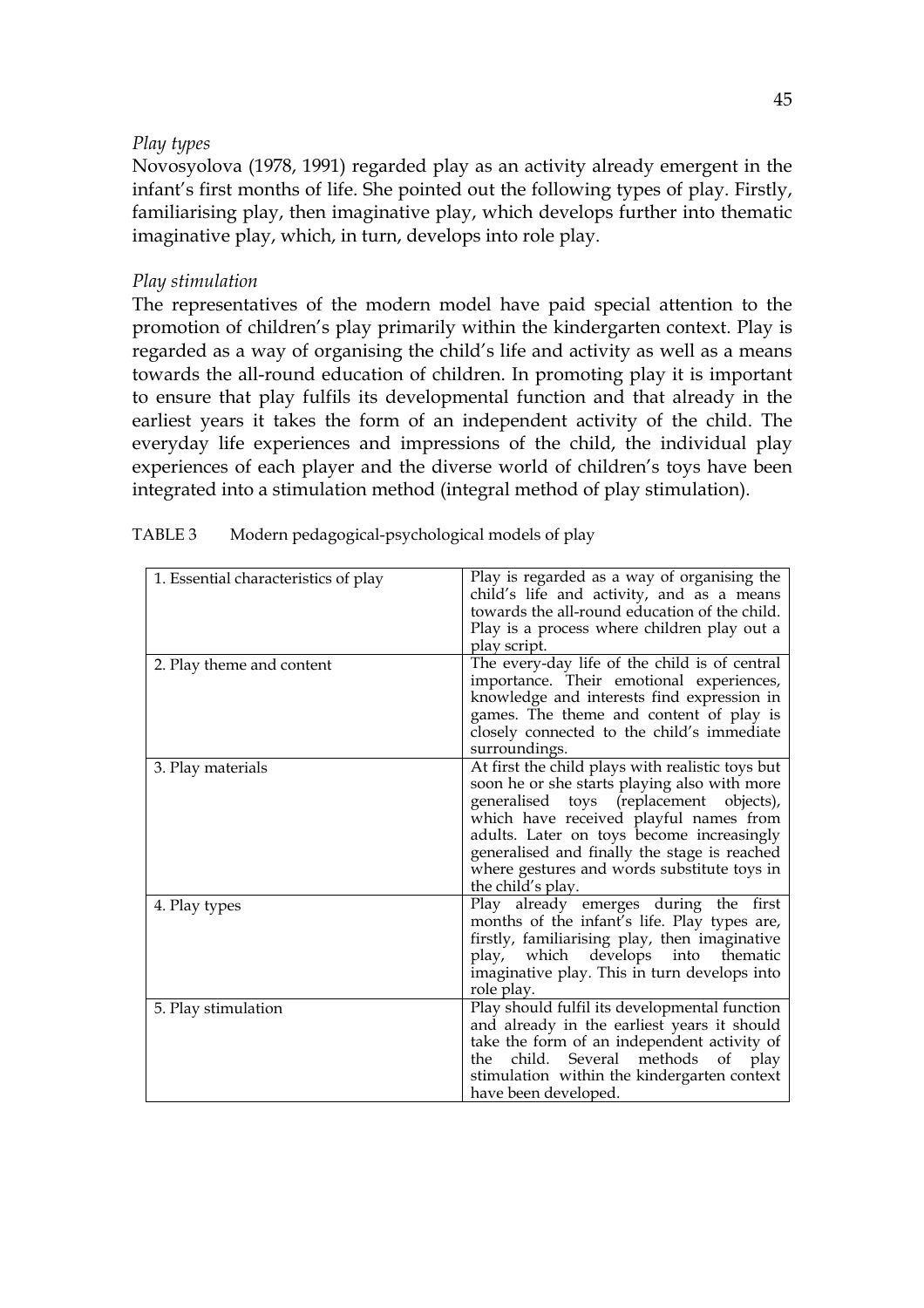# **3 RESEARCH ON MOTHER-CHILD PLAY AND ADULT INVOLVEMENT IN PLAY**

## **3.1 Mother-child interaction**

Elkonin (1997, 114-116) wrote that by the end of the early preschool age the functions and relationships of adults start to be differentiated slowly by the child and the adult starts to become a model for the child. For the first time the child is able to act and behave as an adult. His or her behaviour is influenced by the adult's action model. A new relationship develops between the child and adult, in which the adult's model orientates the child's behaviour and activities; this is the basis for the appearance of all new psychical formations in the child's personality.

During the preschool age certain types of activities come into being that differ from one another not only in content but also in the nature of the adult participation. According to Elkonin (1997), three types can be distinguished. In the first type, *play*, adults appear through the roles that the child assumes. Play is the child's leading activity, in which he or she acquires ethical norms through his or her role actions. At the same time, through play a personality behaviour mechanism develops which is subordinate to a model given in ideal form, i.e. in the form of imagination. The other creative activities, i.e. drawing, designing and modelling are closely connected with play. The second type of activity is *organised activity,* in which the adult participates directly, leading the child's activities through certain given tasks and evaluations. Hereby the adult may appear directly as an expression of the child's relationship to adults in general, and during organised activities the relationship between the child and adult will change. At the end of the pre-school age the educator takes on the role of teacher and distinctive educational assignments and objectives are set for the child. The third type of activity consists of *daily activities* through which the relationship between the child and adult appears in a direct form.

 The Russian researcher Lisina and her colleagues have extensively studied adult-child interactions (1985, 1986). Lisina placed great importance on the role of the family in child development. She wrote, "…within the family, there take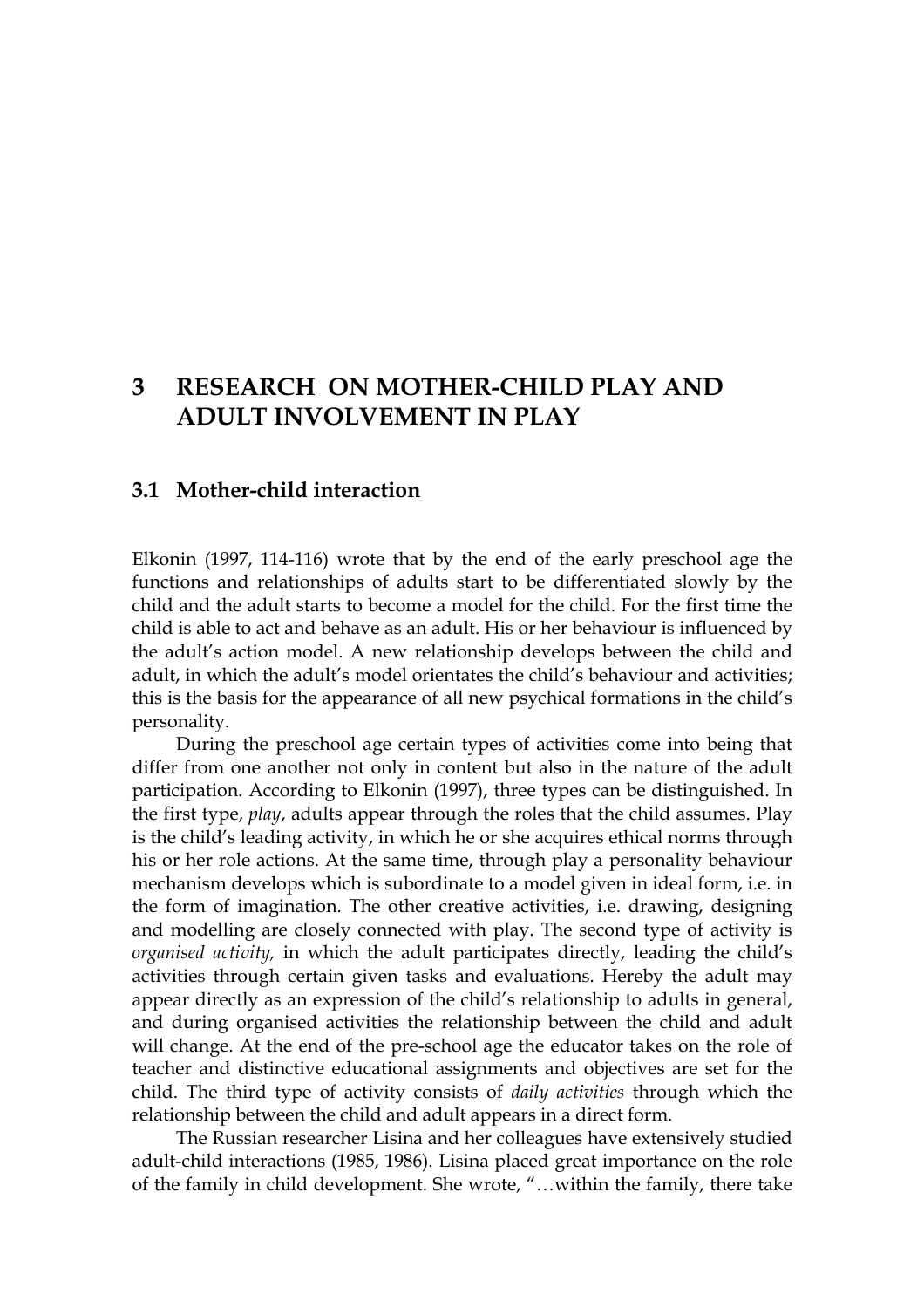shape the conditions which particularly favour the child's development, the transfer to the child of the historical experience gained by the human race over the centuries" (Lisina 1985, 53). Within the family the child is easily and naturally able to learn to live side by side with other people and from an early age to imbibe moral values and cultural traditions. The family also becomes the child's first school in communication. Lisina (1985, 13) defined communication as the interaction of two or more people, consisting of an exchange of messages designed to co-ordinate and unite their efforts at establishing a relationship and achieving a common goal. Lisina (1985) distinguished four different forms of communication between the child and adult which children use at various stages up to the age of seven.

The first form of communication is the *situational-interpersonal form* (first six months). This form plays an essential role in the child's general psychic preparation and performs two functions in the life of the baby.

By the age of around six months the contact between the child and adult changes. Thus, it assumes a new pre-verbal and verbal *situational-practical form* (six months to three years).

Lisina called the following form of communication an *extrasituationalcognitive form* (approximately three to six years). One of the most essential means of communication within this form is speech. The role of the adult is to encourage the child to engage in communication of a cognitive nature, embarking on whole new subjects, which they had not previously contemplated. Knowledge and the minds of adults provide the main incentives for children to turn to them. The dominant motive in communication takes on a cognitive character. The leading activity at this age is role play in which communication and play are closely connected. The child needs the participation of an adult in his or her activities. Thus, children want their mothers to be involved as organisers in their activities and as models for the behaviour required. At the level of cognitive communication the driving force behind children's activities is their need for respect from their elders (Lisina 1985, 184).

Lisina (1985**),** drawing on the research of Boguslavskaya, remarked that after the age of three certain stages follow during which children move forward rapidly and enjoy considerable success in their overall emotional and mental development. Boguslavskaya's study showed that when children were praised for their achievements they jumped, clapped their hands in delight and some even kissed the adults present. Children's reactions to reproaches were also of an extreme nature. Some of the children cried while others turned their backs on the researcher and went away without a moment's hesitation. However, what children found hardest to accept was indifference on the part of the adults. They became tense and worried, with the bolder ones among them trying again and again to break through the barrier of the adult's indifference by asking endless questions. These features of behaviour were typical of the majority of pre-school children aged between four and five. Children see both criticism and indifference in terms of personal insult. A child's need for respect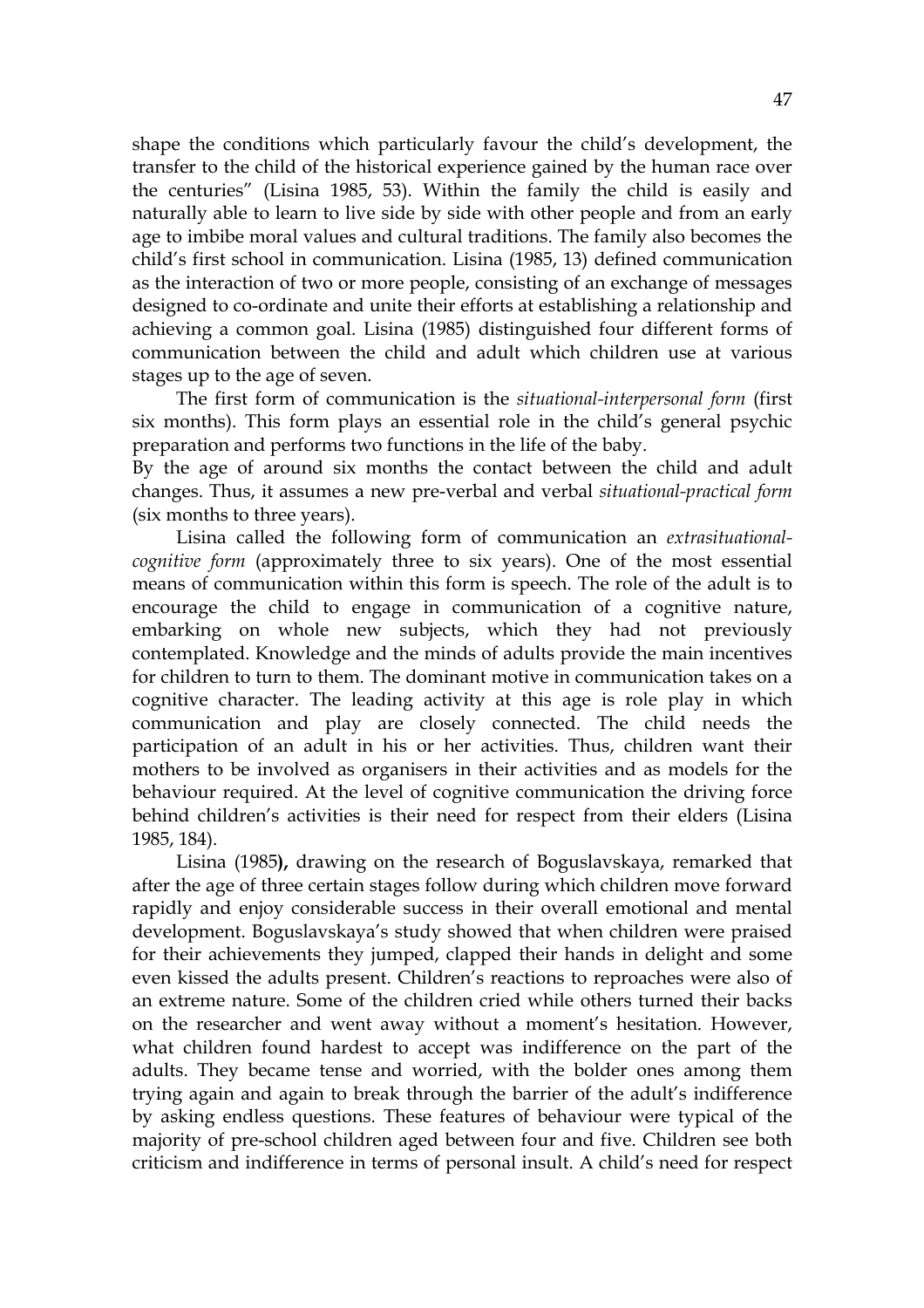is reflected in cognitive motives. Lisina (1986) explains that a serious attitude on the part of adults towards a child's questions reflects the attitude of the adult towards the whole child. Co-operation between the adult and the child is only possible when the adult takes the child seriously. One particularly important way of showing recognition is by giving praise. The content of the child's communication depends upon the kind of help he or she seeks from the adult, i.e. what he or she has to do in order to satisfy his or her most acute needs at the particular stage of development in question.

 Children in the middle preschool period have many questions, which can only be resolved together with the adult. During the early stages of intellectual development the child feels very unsure of himself or herself. Co-operation with adults in this new sphere appears possible to the child only if the former does not make fun of him, but instead recognises his or her right to engage in discussion. The child feels within himself a new potential, one of an intellectual character, and he or she reacts keenly to the tone of the 'intellectual cooperation' with the people around him or her. (Lisina 1985.)

The means of the extrasituational-cognitive form of communication has to be attributed to speech, which enables a child to go outside of time and space. Lisina (1985, 189) noted that children's favourite subjects were those concerning the world of nature and with themes and objects within their environment. Nearly seventy-five per cent of their questions and statements were concerned with events taking place in the natural world. Speech during this stage becomes increasingly extrasituational. The main role of adults is to engage in interesting interaction with the child in new subjects and so to open up to him or her new spheres of life and new realms of knowledge. Interaction with adults helps the child to become more sensitive to words and to search for precise terms and verbal constructions. The young child's thoughts will now be directed towards the inner essence of the objects and phenomena he or she encounters while his or her imagination will be able to transport him or her into the past and future. Discovering the world of objects and physical phenomena soon ceases to satisfy children's interests. They become increasingly interested in the world of people. The theme of children's conversations with adults gradually changes. Instead of objects, it is now human beings, their lives, activities and personalities, which tend to dominate. Thus, the importance of the extrasituational-cognitive form of communication lies in the fact that it enables the child not only to understand the physical phenomena of the object world but also to become aware of the social sphere. The adult assumes a new role in which he or she is able to solve the child's anticipations and provide necessary information for the child. (Lisina 1986.)

The fourth form of communication, *extrasituational-interpersonal*  communication emerges at about the age of seven and enables the child to understand the social sphere and also to participate in it. The child learns to orient himself or herself in the internal relationships of the surrounding people and this prepares him or her for life at school.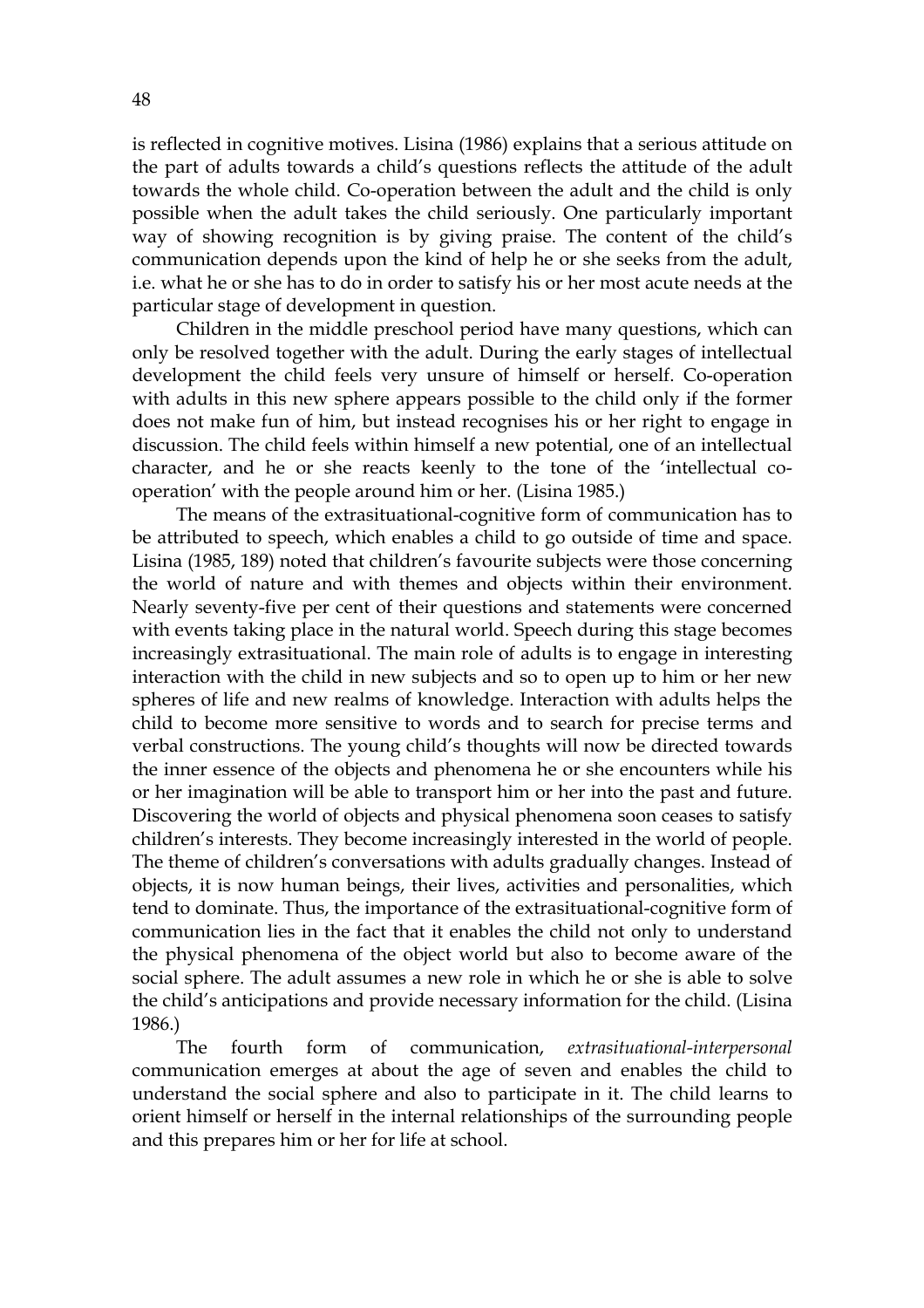Lisina (1985) emphasised that parents must become aware of how important interaction with their children really is. Interaction with the adult is very important for the cognitive development of the child as the communication process involves not only the mediation of culture but also the formation of new activity motives.

## **3.2 Research on mother-child imaginative play**

Sutton-Smith (1993) argues that as children's play has come increasingly under scientific scrutiny it has also become increasingly supervised and controlled by adult interests. Thus, new knowledge about play quickly becomes a basis for new ideas on how to control play (Sutton-Smith 1993).

Mother-child play has been analysed and three different parental roles during playful interaction with children identified (Uzgiris & Raeff 1995, 354). The first is the role of *audience.* Thus, the adult is available to acknowledge, admire and sometimes censor the activities of the playing child. The second role is that of *facilitator*. The adult's role can be regarded as two-layered. On a behavioural level the adult is involved in the child's playful activities, participating within the framework of the play. At another level, however, the adult considers the specific playful activity from a more general perspective and can guide it in a direction in accord with typical cultural practices. The third role of parents is that of *partner* in play. This is an expression of the modern Western ideal of parent-child relationships founded on equality. (Uzgiriz & Raeff 1995.)

 Maternal play behaviours have been grouped according to the degree of directiveness or forcefulness of the mother's efforts (Fein & Fryer 1995, 378). With respect to the amount of maternal involvement in play, findings indicate an inverted U-shaped function. Fein and Fryer (1995, 378) noted that mothers who are distant or indirect have little influence on their children. At the same time, mothers who are intrusive and tutorial have a negative influence. Mothers who offer direct suggestions, solicit imaginative behaviour from their children and participate in imaginative exchanges have a positive influence on their children.

#### **3.2.1 Mother-child play in toddlerhood and later on in the preschool age**

There are numerous studies of mother-child symbolic play in the laboratory setting while most of the child's symbolic play analyses has related to children under the age of three. It has been found that imaginative play lasted longer when the mother and child played together (Dunn & Wooding 1977). Several studies concluded that toddlers engage in both quantitatively and qualitatively more diverse and advanced forms of symbolic play when playing with their mothers than when playing alone (Slade 1987; Fiese 1990; O'Connell & Bretherton 1984, see table 4).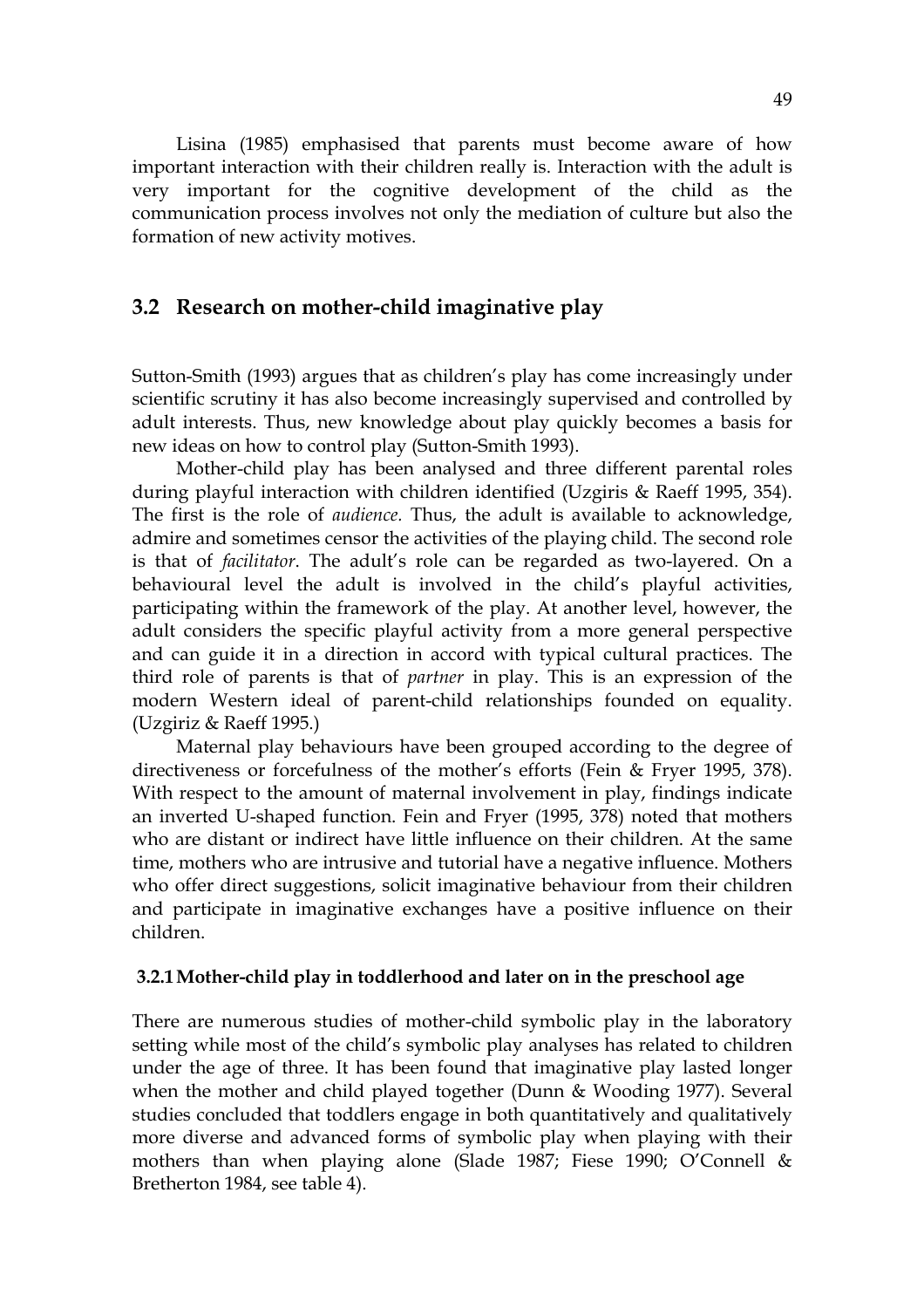For example, Slade (1987*)* studied 16 mother-child dyads twice a week at the ages of 20, 22, 26 and 28 months. Each child was observed playing for 20 minute periods while his or her mother talked with the experimenter. Observation continued for a further 10 minutes while the child played with his or her mother with freely chosen toys. Mother's participation in the play was considered to be active when she initiated the play and took part in it, and passive when she only commented on the child's play and made suggestions. It was found that when the mothers co-played the toddlers engaged in more diverse forms of games. Thus, Slade found that the duration and level of symbolic play was related to maternal availability. The exact reason for this is unclear from this study while the relatively small number of mother-child dyads tested does not allow broad generalisations to be made.

A study involving a larger number of children was conducted by Fiese (1990). 57 children between the ages of 15 and 24 months were observed for six minutes at a time in four different play situations. Each subject was rated in terms of complexity of play, direction of maternal attention (physical directing, questioning or instructing and naming or labelling objects or activities), reciprocity (degree of mutual involvement of mother and child), and maternal intrusiveness (child imitate, mother follow, mother elaborate and mother intrude). In this study more complex forms of symbolic play were observed when children were playing with their mothers than when they were engaged in solitary play. The amount of symbolic play increased more than twofold when children were playing with their mothers and threefold under the modelling condition. Maternal intrusions and questioning displayed a negative correlation to symbolic play and was positively related to more simple manipulative forms of play. Results of a sequential analysis demonstrated that maternal intrusiveness was more likely to precede simple exploratory play. The importance of Fiese's study lies in its direct examination of mother-toddler interaction and play within the same context.

 Children's solitary play and joint play together with their mothers was studied in the context of two play situations, the first in which the mother plays a passive role and the second in which she is an active participant (O'Connell  $\&$ Bretherton 1984). This study differed from previous investigations not only in its intentions but also in its methods. In the study a broad range of play categories that consisted of four games (exploratory, combinatorial, symbolic and ambiguous) was used. 15 boys and 15 girls were observed between the ages of 20 and 28 months. The children were presented with a standard set of toys during each observational period. The mother's influence on the child's play may be considered to be either indirect (in the sense that her presence alone and/or her ability to respond naturally might enhance the child's play) or direct (to the extent that she actively and purposefully guides the child's play behaviour). The independent play sessions at home indicated that the number of exploratory play activities decreased from the first five minutes to the last five minutes whereas the amount of combinatorial play increased over the same time span.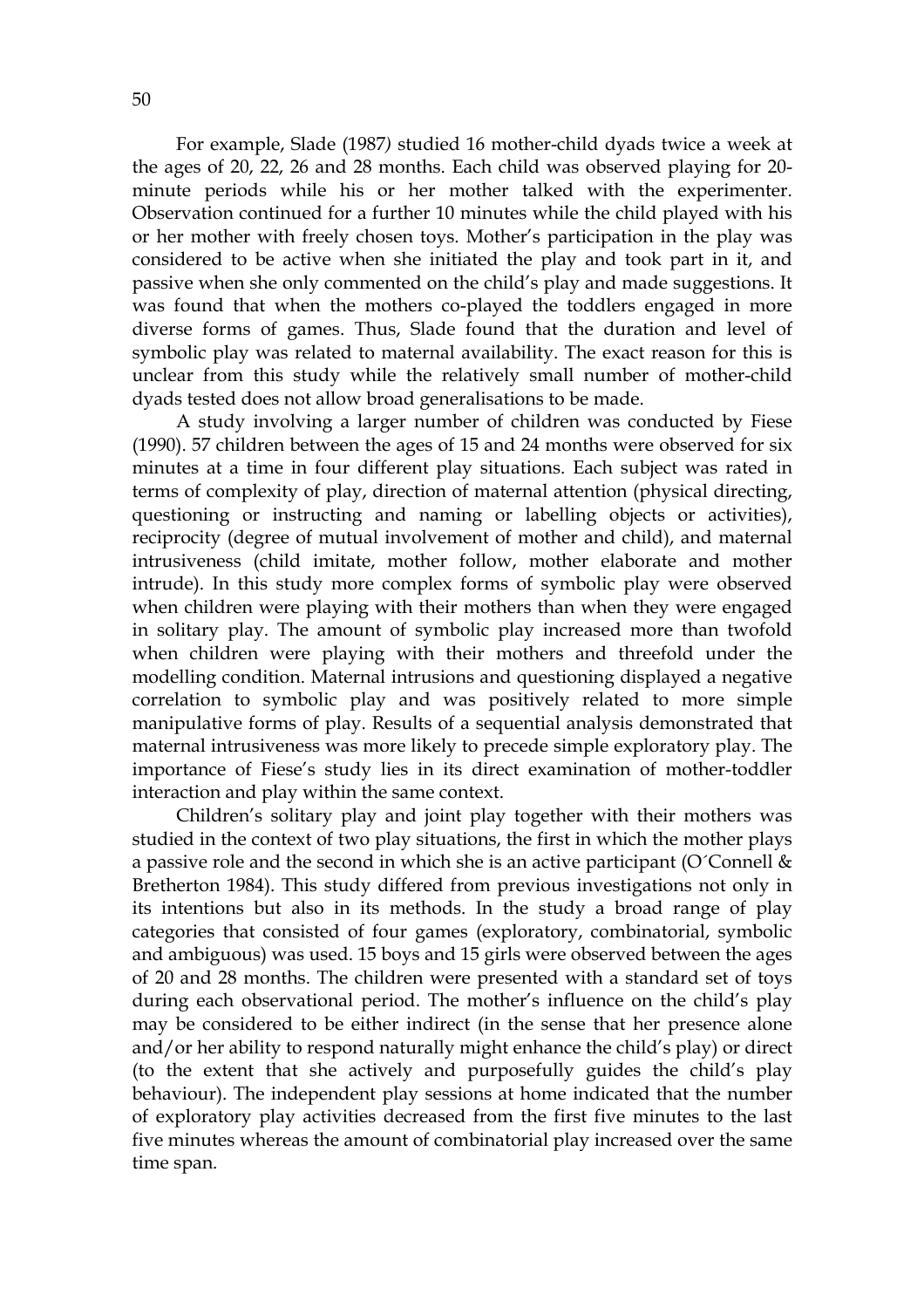The results showed that children displayed a greater diversity of play when acting in collaboration with their mothers than when playing alone with the same toys. Play behaviour was affected differentially by maternal guidance as a function of the child's age. Thus, at 20 months the children showed an increase in diversity of exploratory and combinatorial play whereas on reaching 28 months they showed an increase only in the diversity of their symbolic play. The mothers offered more suggestions to their 20 month-olds than they did when 28 months had been reached. The study indicated that at the age of twenty months 43 per cent of all directives were verbal only whereas by at the age of 28 months this had increased to 62 per cent.

O'Connell and Bretherton (1984) suggested that the mother's presence alone did not seem sufficient to effect any change in play behaviour. The study demonstrated that collaborative play in which instruction is provided is effective in altering the kind of play behaviours children display. The results also indicated that children select from their mothers' instructions those behaviours, which prove most beneficial in their efforts to master new skills. The mothers offer a wide range of guidance but they do not adapt their instructions to their children's level of skills. They evidently understand the value of instruction but at the same time leave the selectivity to the child.

 There are two aspects of particular importance that should be pointed out. Firstly, mothers do instruct their children and suggest a variety of activities to them, and secondly, it is the child who is 'in charge' in the play setting and the mother appears to accept this arrangement. The child decides which of his or her mother's suggestions will be accepted into his or her play activity and which will be ignored.

 The child seems to have a goal in mind and accepts assistance only in service of this goal. The results of this study suggest that children tend to take advantage of their mothers' suggestions more frequently when the contents of these suggestions coincide with the task the child is currently trying to master than when these suggestions represent domains that the child has already mastered or those which lie beyond his or her capabilities. O'Connell and Bretherton found that the younger children made the most extensive use of their mothers' exploratory and combinatorial suggestions and disregarded most of the suggestions for symbolic play. This may be because children's competence in the domain of symbolic play is too limited for them to derive any benefit from instruction. The older children, however, have mastered these combinatorial activities and have moved on to more difficult tasks; they find the mother's guidance in symbolic play most helpful while they no longer need guidance in their combinatorial play activities. (O'Connell & Bretherton 1984.)

 Beizer and Howes (1992) studied children's solitary and social play with their mothers as partners. This study also examined the nature of the mothers' contributions to their toddlers' early symbolic play endeavours. The children aged 14 to 38 months were observed and videotaped in their homes during two 15 minute play sessions on the same day. In the independent session the toddlers played without their mothers. During the collaborative session the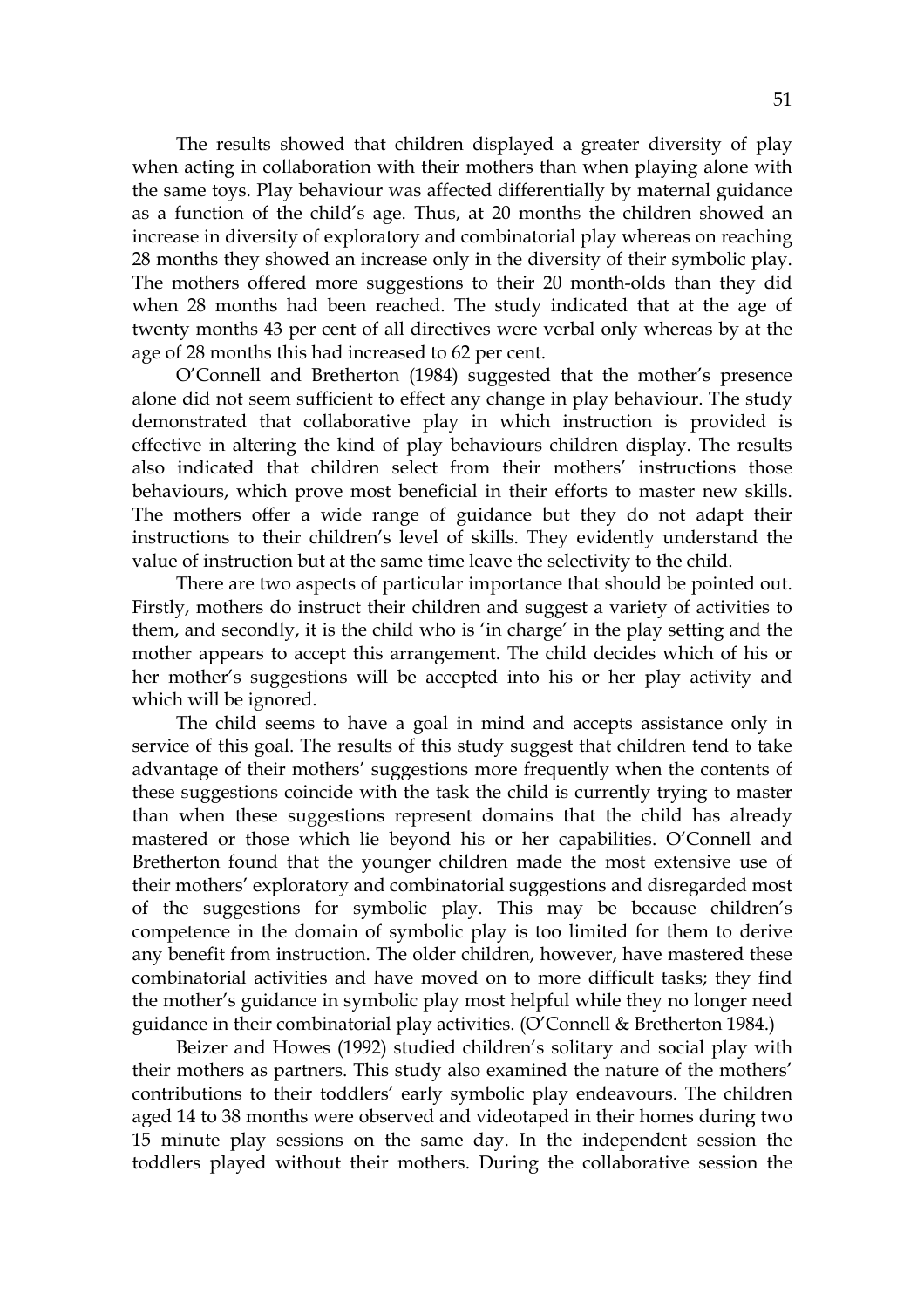mothers were asked to play with their children as they normally would and to feel free to interact with their children as they would under everyday circumstances.

 Three different types of maternal input were differentiated by Beizer and Howes. 'Inattention' referred to the mother's mere physical presence. 'Indirect support' involved the mother engaging in behaviour that might encourage the toddler to imagine but only by indirect means (e.g. physically assisting, verbalising, elaborating, positive support). Finally, 'direct pretend suggestion' included direct verbal suggestions, instructions or invitations to engage in particular imaginative acts.

 The study showed that toddlers clearly engaged in more elaborate symbolic imaginative play when with their mothers than when playing alone. Greater frequencies of collaborative symbolic play were associated with greater frequencies of maternal suggestions and indirect input. Mothers seemed to be equally likely to suggest imaginative activities to older and younger children but became less directive and more likely to observe and support their children's independent play ideas as the toddlers grew older and became more competent users of imagination. In particular, the study found that mothers are more likely to verbalise about the imagining of younger toddlers than with older children with whom they are more inclined to elaborate or simply provide positive support. This suggests that the role of the mother in using imagination may shift from that of play manager to that of partner and audience as the child gradually assumes a more managerial role. (Beizer & Howes 1992.)

 Haight and her colleagues (Haight & Miller 1992; Haight & Miller 1993; Haight 1999) have carried out numerous studies of mother-child imaginative play and have described mother-child play at home. These studies employed a range of research methods such as longitudinal home observations and parent interviews.

 Haight and Miller (1993) analysed, for example, the development of imaginative play in nine children growing up within educated middle-class European-American families. The study was longitudinal in design and naturalistic in approach, involving a succession of extended observations of each child (at the ages of 12, 24, 36 and 48 months) for a total 116.5 hours. Each observation session lasted three to four hours. The observer followed the children as they engaged in their usual activities in and around the home. Mothers were instructed to go about their ordinary routines and to ignore the observer as much as possible. Neither the observer nor the families were aware that imaginative play would become the focus of the inquiry.

 The study involved an analysis of the following aspects of play. Firstly, it looked at the interpersonal context of early imaginative play, i.e. with whom children play. Secondly, it examined the social conduct in imaginative play, in other words, the ways in which interactions are conducted (e.g. initiators of episodes, contingent responses, elaboration, prompts and direct instructions). Thirdly, it investigated the immediate outcomes of mother participation in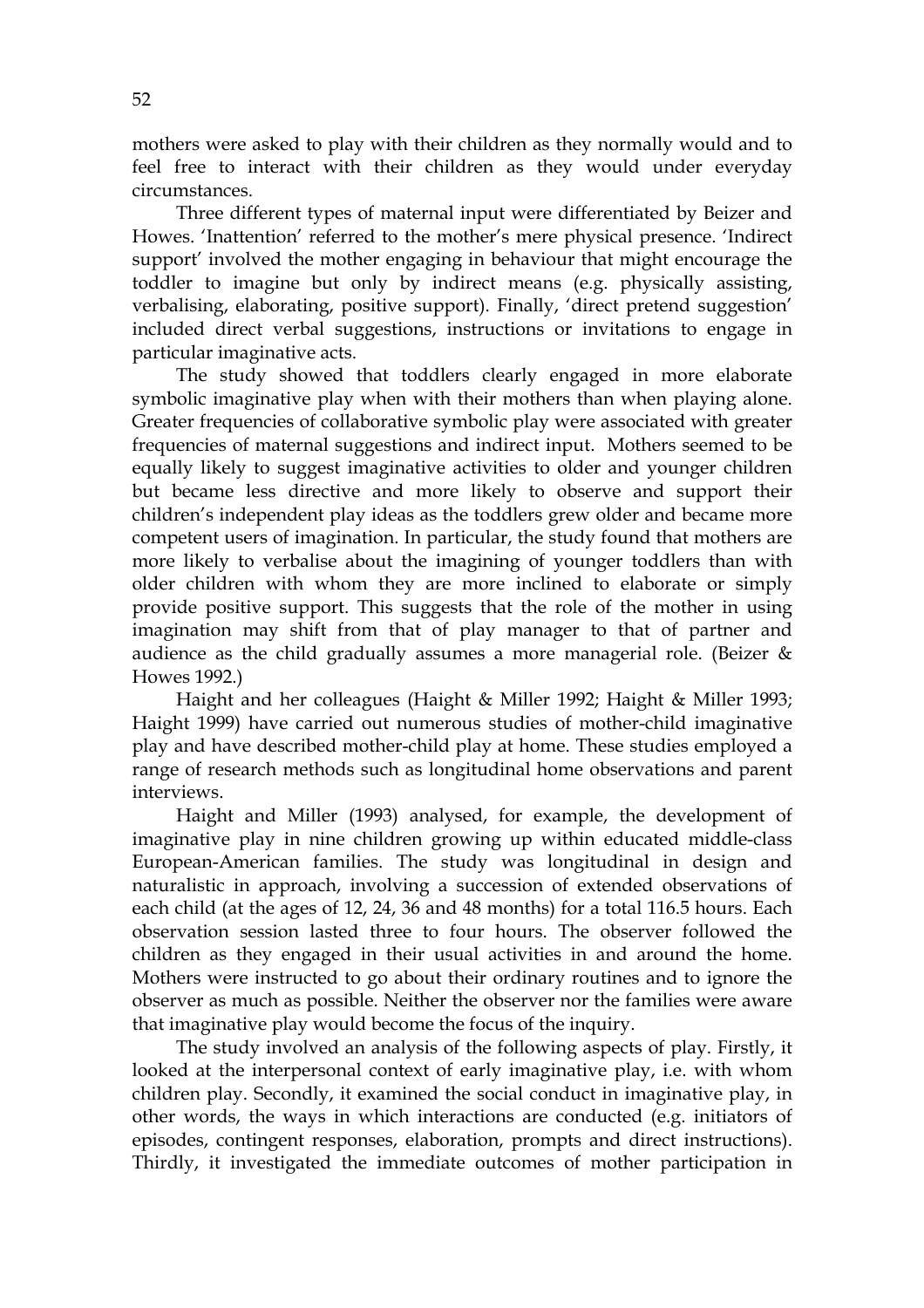imaginative play, i.e. the length and content of the imaginative episode. The researchers discovered that imagination was an important part of the children's daily lives and that everyday imagining emerged as a social activity not only with respect to the setting and cultural practices in which it was embedded but also with regard to the interpersonal character of the activity itself. Analyses of initiations of imaginative episodes suggest that imaginative play with the mother was one-sided only at the earliest age. By 24 months, when the use of imagination was fully established in children, both mothers and children showed mutual interest in imagining with one another. Between the ages of 36 and 48 months the children began to use imagination to about the same degree with both their mothers and other children. Increasing involvement with other children as play partners did not dampen the children's interest in using imagination with their mothers. Mutual engagement was revealed. By 48 months the children were prolific users of imagination, spending an average of 12.4 minutes per hour imagining. Haight and Miller suggested that as the children got older they increasingly engaged in imagining and produced longer, more complex and more elaborate play episodes. Mothers and children initiated and responded to imagination. Furthermore, mothers elaborated and prompted their children's use of imagination. Both children and mothers were highly responsive to each other's initiatives. (Haight & Miller 1993.)

Haight and Miller (1993) concluded that this study, based on ecologically valid observations, supports the idea that educated, middle-class mothers make extensive and facilitative use of imagination with their children. Garvey (1990) noted that after 48 months imaginative play with peers probably begins to diverge in function, form and even content from imaginative play with the mother. Mothers often use such play in order to divert a child from performing a forbidden or dangerous activity. In other cases some sort of 'lesson' is included in the play activity in order to show how something works, how one should behave or what may happen at, for example, a birthday party or doctor's surgery. Haight and Miller (Haight & Miller 1993; Haight 1999) emphasised that the cultural context is important in understanding not only the development of imaginative play but also the development of other culturally valued activities of which imaginative play is a precursor. Future research needs to examine systematically the contexts out of which everyday imagining arises as well as the everyday contexts, which are incorporated into imaginative play.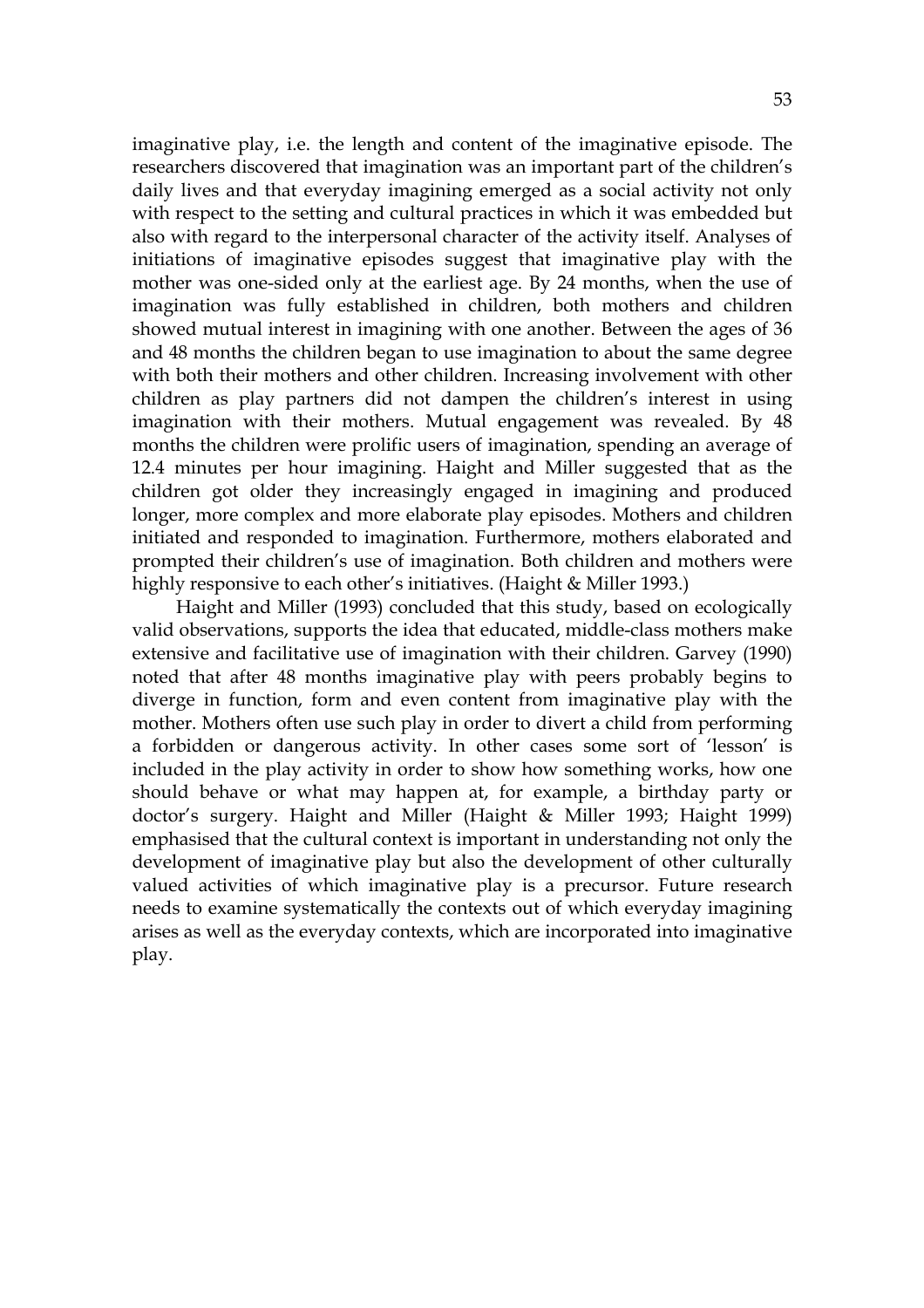| 1. Author    | 2. Age and amount of                      | 3. Place of | 4. Maternal involvement              |
|--------------|-------------------------------------------|-------------|--------------------------------------|
|              | children                                  | study       |                                      |
| Slade        | 20, 22, 26, 28 months                     | At home     | 1. Availability of the mother        |
| 1987         | (16 mother-child dyads)                   |             | 2. Maternal involvement,             |
|              |                                           |             | commentating and suggesting          |
| Fiese        | 15-24 months                              | In the      | 1. Maternal attention directing      |
| 1990         | (57 toddlers)                             | laboratory  | - physical attention                 |
|              |                                           |             | - questioning or instructing         |
|              |                                           |             | - naming or labelling                |
|              |                                           |             | 2. Reciprocity-degree of involvement |
|              |                                           |             | 3. Maternal intrusiveness            |
| O'Connell    | $20-28$ months                            |             | At home and 1. Verbal directives     |
| & Bretherton | $(15 \text{ boys and } 15 \text{ girls})$ | in the      | 2. Gestural                          |
| 1984         |                                           | laboratory  | 3. Verbal-gesture combination        |
|              |                                           |             | 4. Demonstration                     |
|              |                                           |             | 5. Verbal demonstration              |
| Beizer       | 14-38 months                              | At home     | 1. Inattention                       |
| & Howes      | (42 toddlers)                             |             | 2. Indirect support                  |
| 1992         |                                           |             | - physically assisting               |
|              |                                           |             | - verbalising                        |
|              |                                           |             | - elaborating                        |
|              |                                           |             | - positive support                   |
|              |                                           |             | - instruction or demonstration       |
|              |                                           |             | - clarifying                         |
|              |                                           |             | 3. Direct pretend suggestion         |
| Haight &     | 12, 24, 36, 48 months                     | At home     | Initiations of episodes              |
| Miller 1993  | (longitudinal study with 9)               |             | Contingent verbalisation             |
|              | children)                                 |             | Elaborations                         |
|              |                                           |             | Prompts                              |
|              |                                           |             | Direct instructions                  |

#### TABLE 4 Overview on studies of mother-child play

## **3.2.2 Cultural differences in mother-child imaginative play**

The involvement of parents in play with their children has varied through history and varies today across the cultures (Rogoff 1990). Cultural differences in parent-child play might reflect differences in cultural ideologies about parent-child relationships, as well as larger cultural values, such as individualism and collectivism (Tamis-LeMonda, Uzgiris & Bornstein 2002). Uzgiris and Raeff (1995) pointed out that where equality between parents and children is the cultural ideal children may learn to become coplayers on an egalitarian basis with their parents; where hierarchical relations between parents and children prevail children may explore ways to navigate such relationships through play.

Farver (1999) carried out studies in three countries (the United States, Mexico and Indonesia). Participants involved 90 children, their mothers and older siblings. The mothers and siblings-child pairs were videotaped in their homes. After the videotaped play session mothers were interviewed of play importance for children. The most American and Indonesian mothers believed that play was very important for child development and had benefits for children. In contrast, Mexican mothers believed that play was relatively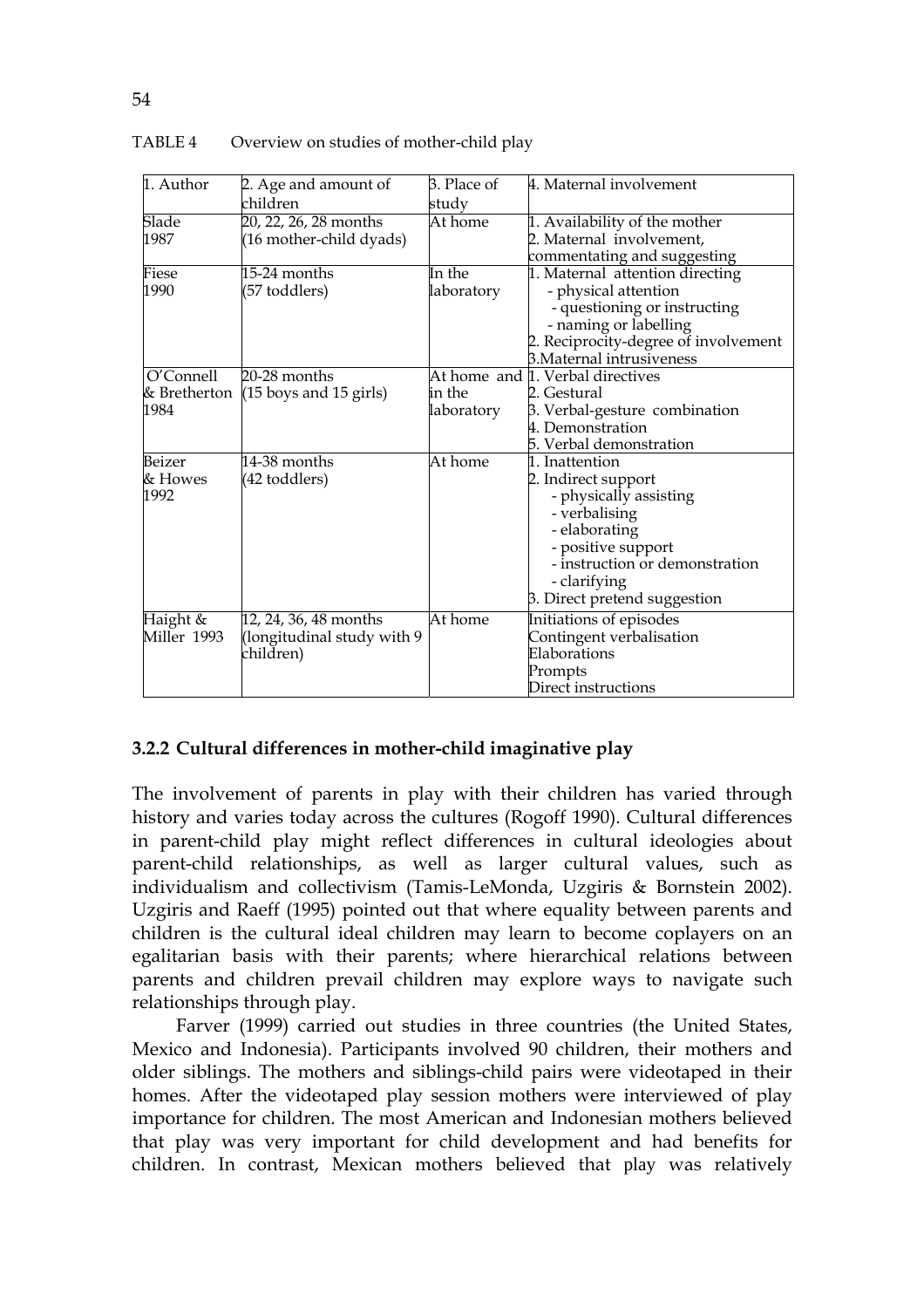unimportant and they found that the purpose of play was to amuse children. American toddlers' common play partners were their mothers and older siblings, whereas the Mexican and Indonesian toddlers' partners were their older siblings and mixed–age peers. The results of videotape play sessions showed that among the American families, children's play was more frequent and complex with their mothers than with their older siblings, whereas in the Mexican and Indonesian settings it was the other way round. Mexican and Indonesian mothers were reluctant to play with their children.

 Many studies have been carried out to ascertain maternal attitudes towards children's play. Techniques involving questionnaires or interviews have generally been applied to that end. Damast and his colleagues (1996) examined the beliefs of mothers and the relation between maternal knowledge and maternal play behaviours. 50 mothers and their 21 month-old toddlers were observed at home during free play. The mother-child pairs were videotaped while playing with a standard set of toys including cups, plates, a doll and a telephone. Each mother was instructed to sit with her child and behave as she normally would. In the questionnaire each mother was asked to rank the 24 different play activities in order of increasing difficulty, with number one representing the easiest and number 24 the most difficult. The findings suggested that mothers who were more knowledgeable about play responded more often to their children's play by introducing a higher level play. The findings indicated that mothers adjust their play by responding to their children with play that is either at the same or a higher level than the play of their children. Analysis revealed that mothers who are more knowledgeable about the development of play tend to suggest play of a more sophisticated level than their children's ongoing play. This study by Damast and others supports the notion that mothers generally function within their children's 'zones of proximal development' (Damast, Tamis-LeMonda & Bornstein 1996, 1762). Mothers tend to make suggestions of a comparable or higher level, i.e. not lower level, to that of their children's play.

 The attitudes and beliefs of mothers and fathers regarding imaginative play were observed separately during parent-child play, and then recorded during separate interviews at home (Haight, Parke & Black 1997). Children were videotaped for 35 minute periods at the ages of 24, 30 and 36 months. Individual differences in the beliefs of parents and their actual participation in play were related but these relations differed according to the gender of the parent. According to this study, mothers generally took primary responsibility for the care and development of their toddlers.

 Ivanova (1983, 1989) has studied the problem of the assistance of children's play in the Russian family environment. On the basis of her study involving one thousand families, Ivanova pointed out that 41 per cent of two- to three-year-old children always play alone. The parents of these children are not at all interested in their play. A large proportion of the parents participating in the study did not recognise the real value of play. Ivanova thoroughly analysed the methods parents used to supervise their children's play at home. Both direct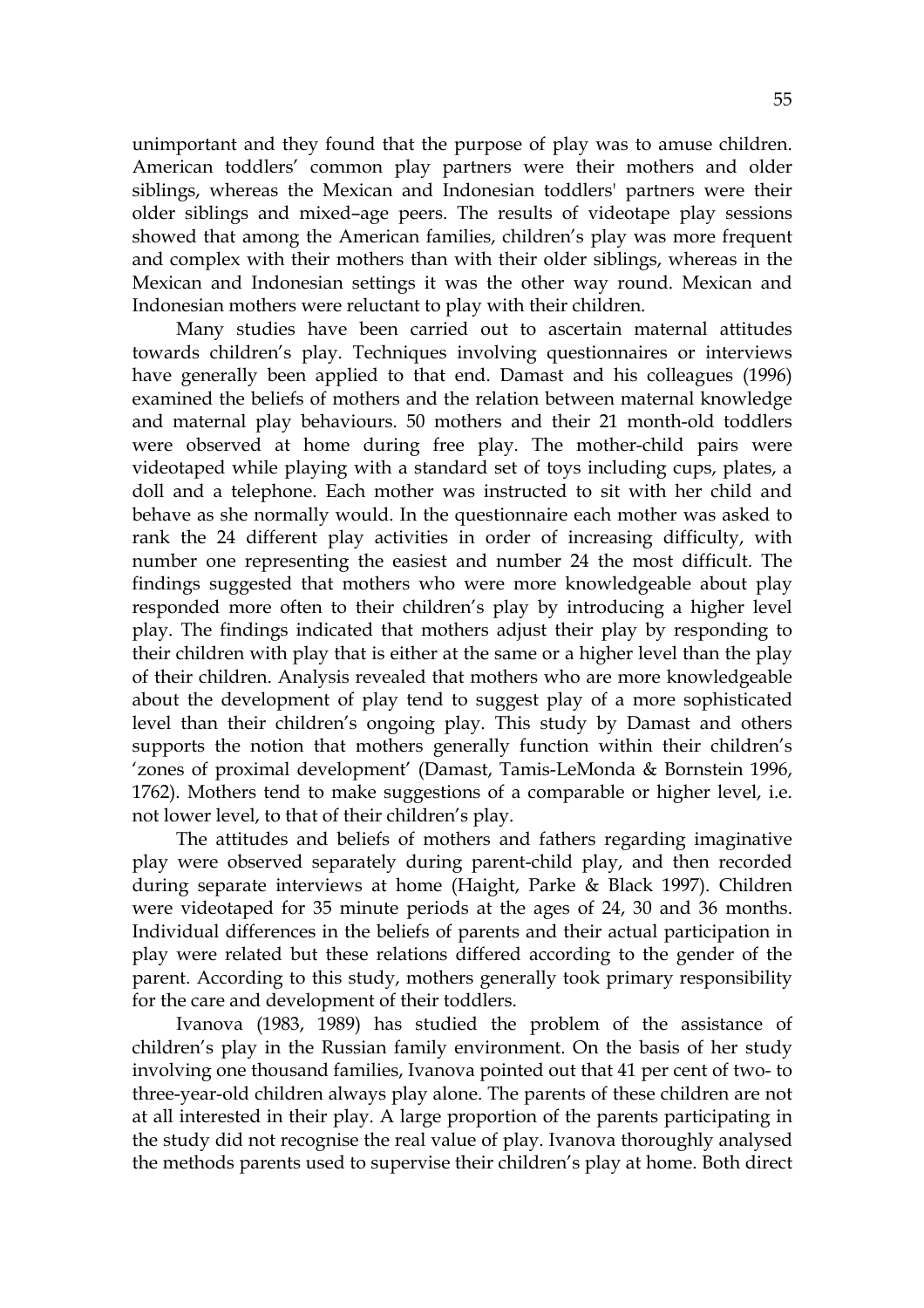and indirect methods were involved. Among the direct methods were the introducing of new toys to the child and letting the child play with them, and the offering of themes for play. Indirect methods included giving advice on how to play with one or other toy and organising joint play with other children (sisters, brothers and peers). In her work Ivanova (1983) suggested that the style of interaction of the parents (especially of the fathers) was authoritarian in character.

Ivanova distinguished three parental types on the basis on parent-child interaction. The first type is the democratic parent who creates a positive emotional climate in the family, respects the child's personality and makes reasonable demands on the child. Such parents value the educational importance of play and are interested in supervising children's play. The second type is characterised by a democratic style of upbringing, but their demands on their children are controversial. On the one hand they approach the child as a small person who has no right to make decisions or choices. On the other hand they see their child as a big person, whose upbringing mainly includes preparation for school, especially the teaching of reading and writing. These parents see play as a way of spending spare time and do not recognise the educational value of play. The third type includes parents whose style of raising children may be characterised as authoritarian. In these families the parents usually do not have responsibility on bringing up children. They see their child as a small passive creature. They do not recognise the importance of play in the development of the child; instead they see it as a waste of time. Concluding her study, Ivanova states that the pedagogically and psychologically correct supervision of play promotes the child's receptivity to the educational influences of the adult. ( Ivanova 1983, 1989.)

Van der Kooij and Neukäter (1989) used several methods to research the parental stimulation of children's play. At first they put together a questionnaire in order to find out the educational attitudes of parents from different cultures. The study was carried out with 1371 four-year-old children from four different countries (Germany, Holland, Norway and Poland). The results showed that in the countries with democratic traditions (e.g. Norway, Germany) young parents were much more democratic in their child-rearing and more oriented towards responding to the child's personality than were the parents from totalitarian societies. In addition, 13 videotape scenes were recorded and 15-minute-long observations made of parent-child play interactions. No relationship between play intensity and parental steering behaviour could be established. The researchers came to the conclusion, however, that a moderate degree of emotional warmth correlated with higher play intensity.

The study on childrearing was carried out among Estonian mothers, Russian mothers living in Estonia and Russian mothers living in Moscow (Saar & Niglas 2001). A total of 600 mothers participated (200 from each of the three groups). The results showed that the Estonian mothers were less controlling and more trusting with their children than were the Russian mothers in Estonia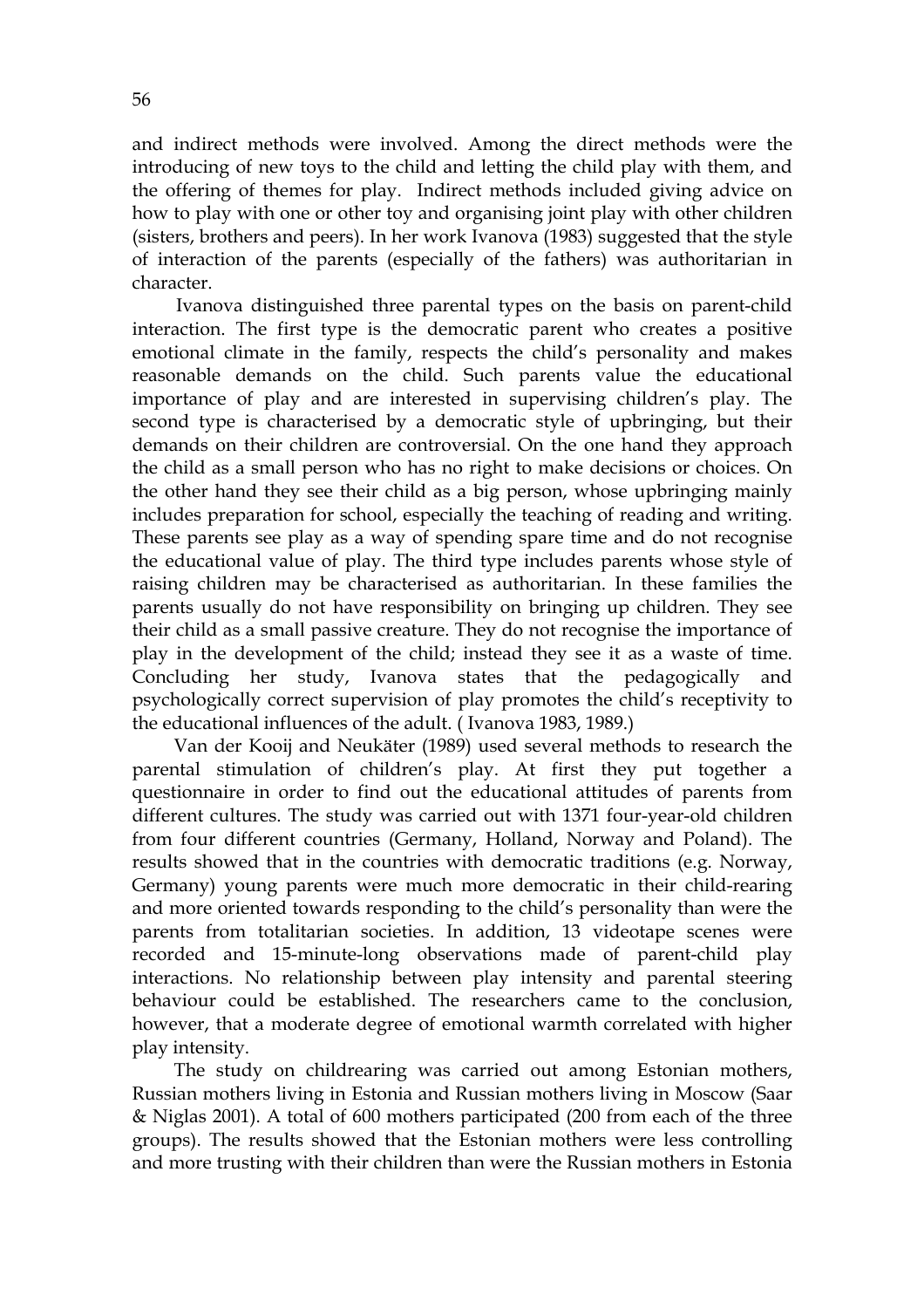and in Moscow. The study also indicated that mothers who have had a higher education are more democratic and more flexible in rearing their children than mothers with a lower academic education.

## **3.3 Play stimulation in the kindergarten context**

#### **3.3.1 The role of adults in the play**

In early childhood education in Russia children's play was regarded from two standpoints. These were, firstly, play as a form of organising the life and activity of the child and, secondly, play as a means of effecting the all-round education of children. Play stimulation has traditionally been divided into two: *indirect and direct forms of stimulation* (Loginova & Samorukova 1983). *Indirect stimulation* is connected with the enrichment of the child's knowledge of surrounding life and with supplying play materials. Play materials must be such as to encourage the child to play and to maintain the wish to continue playing. *Direct stimulation* is connected with the influences exerted by the adult's immediate play and by the child's relationships with others. Examples of direct stimulation by the adult include role acquisition during play, participation in role allocation, giving explanations regarding play, etc. (Loginova & Samorukova 1983.) The principle of the play pedagogy is that the smaller the child, the greater the adult's role in stimulating the child's play. In the case of younger children the adult participates in the play and acts out various roles (even the leading role). Such kind of input by the adult engenders in the child a desire to imitate the adult and reinforces his or her wish to play. In play stimulation the role of the adult is to direct every single act of children's play and, indeed, the whole play group. The principle goal of play stimulation is to develop the child's levels of independence and creativity. (Mendzeritskaija 1982 ; Zaporozhets 1986.)

Drawing on studies by Aksarina, Fradkina and others, Zaporozhets (1986) stressed that children of a certain age have to be taught to play, and that without such a pedagogical influence either play does not evolve or the development of play is inhibited. Of course, methods of didactic games cannot copy methods of teaching. Didactic games are first and foremost connected with organising children's activities. Through directing children's activities the educator teaches them a basic moral code. The teacher becomes a regulator of group relations, helps to resolve disputes in an even-handed way and raises the moral level of the child's behaviour. The adult has to take into account the fact that play is a personal activity of the child and therefore it is necessary for the adult to modify methods of instruction according to the age of the child. Elkonin (1978) and Zaporozhets (1997, 2000) stressed that the motives underpinning the child's play are both genuine and deep-rooted, and require a serious attitude on the part of the adult. Zaporozhets (2000) highlighted the role of the adult, illustrating it with an example from Skljarenko concerning the play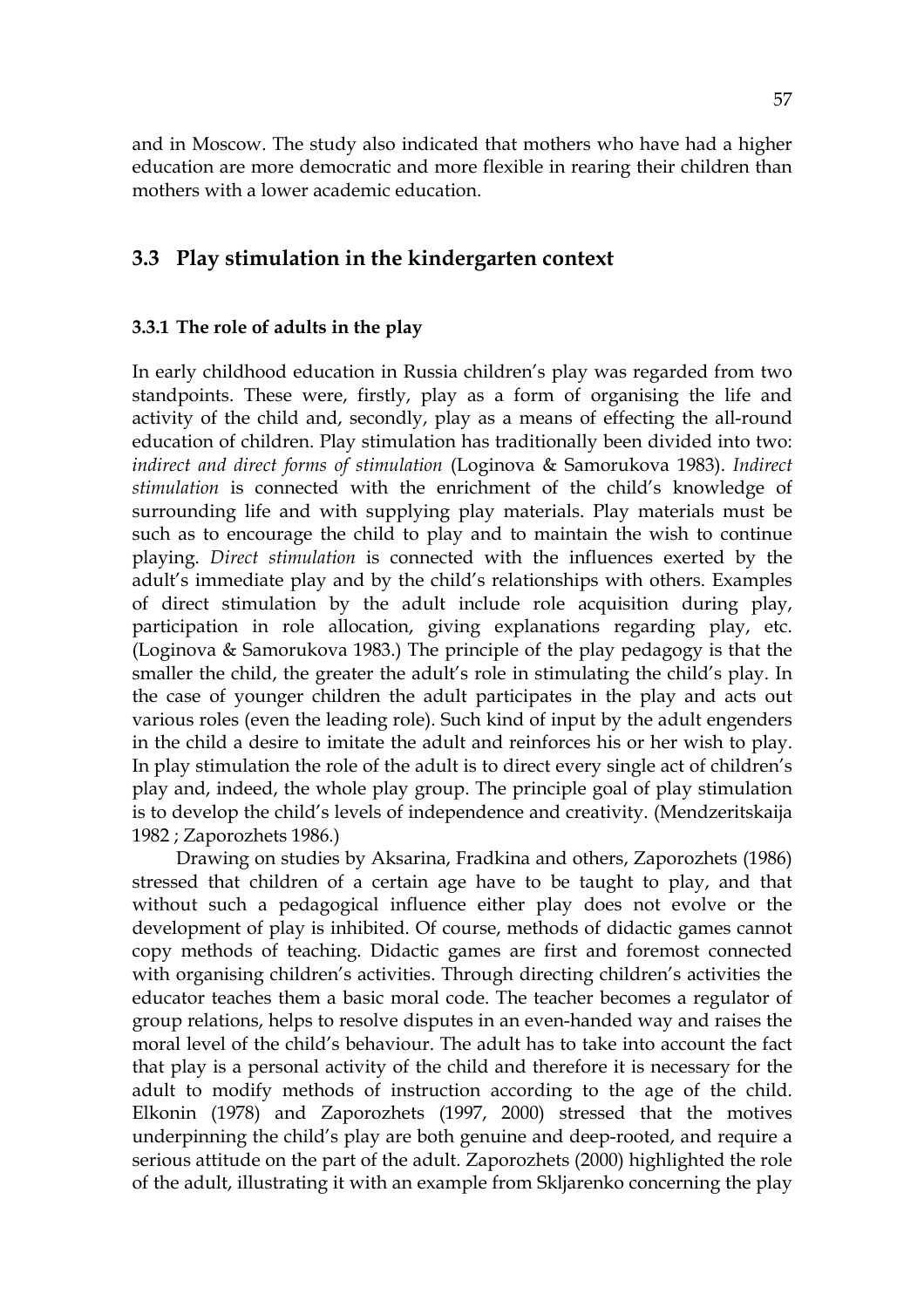of three-year-olds who had just come from the nursery to the kindergarten and were not able to add any new features to their play. A child will soon lose interest in, for example, continuously lulling a doll to sleep or rocking the pram forwards and backwards. When an adult provides a new idea, a new play motive, then the play starts to become more interesting. Thus, it is much more exciting to take milk from the shop to the nursery children (i.e. dolls) in the pram and so the play acquires a new meaning for the player. Play is significant for the reason that the technique of performing single actions can be imperfect, unreal or imaginary, but the motives of the play are real, deep and need a very serious attitude from the teachers. (Zaporozhets 2000.)

In the 1980's *Komarova* (1986) carried out a study in tens of kindergartens from many different regions of the then USSR where she analysed the play of preschool children. Komarova came to the conclusion that often no differences could be noticed between the play of two- to three-year-old children, and children of six to seven years. Instead, the children repeatedly acted out the same old play episodes using the same old play materials. The researcher detected little imagination, speech or interaction and few substitutions in the games of these children. There may have been a number of reasons for the paucity and primitive level of playing skills displayed. One reason might have been the kindergarten teacher's overly formal or excessive stimulation of the play, which may have restricted learning to certain single role actions or thematic patterns. This would also prevent the children from developing any play motives. One of the most essential problems in play stimulation relates to the peculiarities and everyday experiences of each specific age group. Play actions that have been developed on the basis of a child's personal experience are emotionally important for that child; they contain a 'personal idea'. Without this personal experience the child will learn merely the mechanics of play. The personal idea acquires a motivating role in play activities. Therefore, the activities of real play are always emotionally loaded and contain a unity of affect and intellect (Vygotsky 1966). As a consequence of this the need arises in play stimulation to both enrich the child's various experiences and to actualise these experiences by taking them into the plan of imaginative play.

The *integrated method* of play stimulation was developed by Novosyolova, Zvorygina, Ivankova, Kondratova, Saar and Grinjaviciene (1989). The integrated method contains the following components:

- *Familiarisation with the surrounding world* in which the play motives establish themselves. On this basis the child acquires the meaning of the objects and the sense of human activities and of interpersonal relationships.
- *Play materials*  a choice of play materials and toys which actualises recent experiences and impressions in the child's memory. It is essential in play stimulation not only to enlarge the range of the toys but also to offer toys of different conditional levels (i.e. both realistic and replacement toys).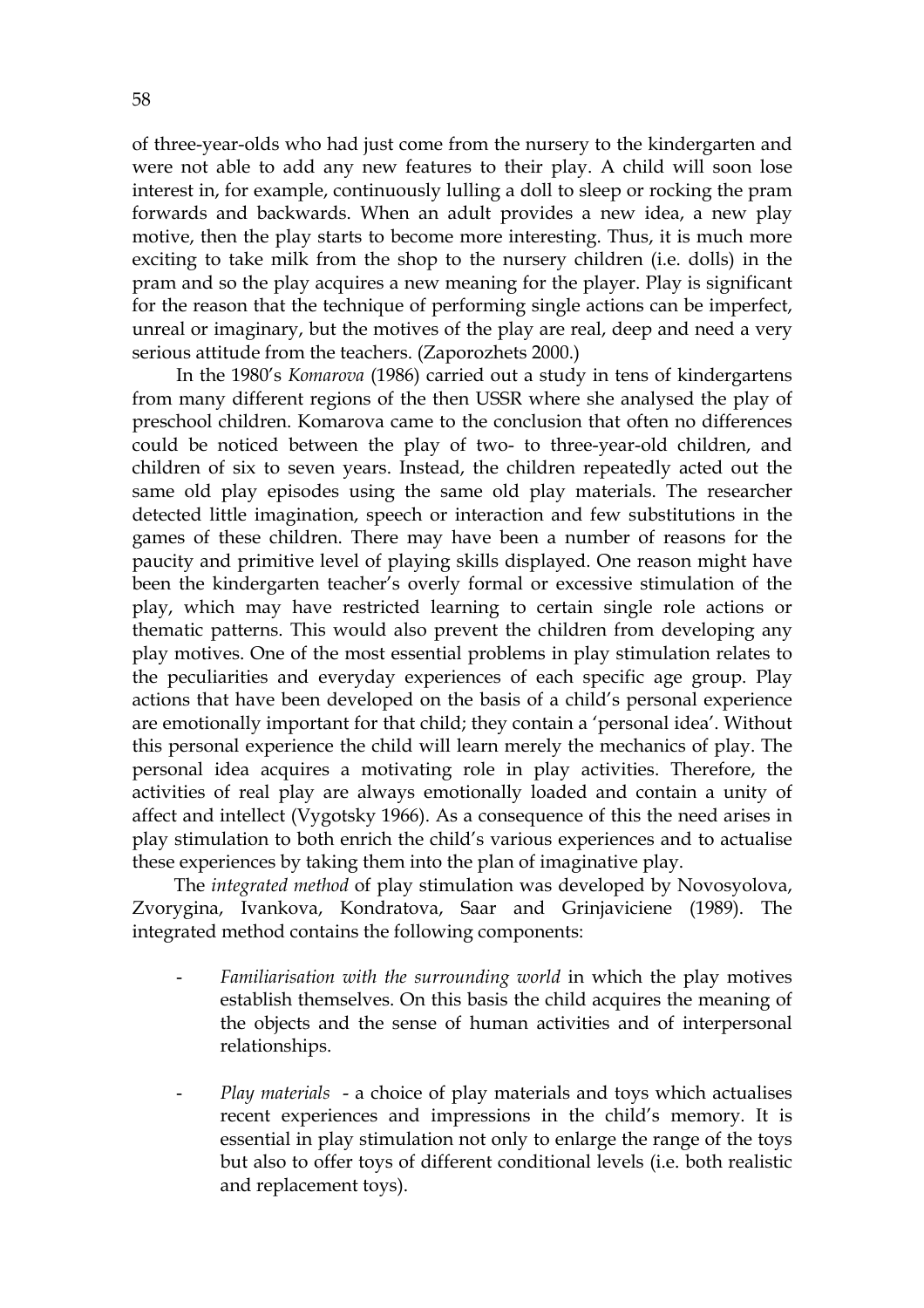- *Teaching to play* - on the one hand, the playing of taught games (creation of imaginary situations and reproduction of the play experience) and, on the other hand, the creation of problem-solving situations in play. Problem-solving play situations develop the child's independent orientation towards the play script.

Two components are essential in problem-solving play situations: questions and the independent acting out of new play scripts. The study also pointed out that when stimulating play in children of different ages the various components have different roles. For example, for younger children the use of various play objects (replacement and imaginary) is important. By contrast, during the middle pre-school age the acquisition of various kinds of knowledge by the players assumes an increasing significance. The integrated method is based both on indirect and direct ways of play stimulation. The application of the integrated method must take into account play as an independent creative activity of the child, the individuality of the child and the relationship of the play to his or her existing everyday life and previous play experience. (Novosyolova, Zvorygina, Ivankova, Kondratova, Saar & Grinjaviciene 1989.)

The formation of a plot construction in the stimulation of children's play were analysed by Mihailenko and Korotkova (1990). They found that the play plot exists in the area of reality which children depict in their games. The child's diverse surrounding world is reflected in the plot. Mihailenko and Korotkova differentiated three stages of formation of the play plot. The first stage is connected with the learning of conditional actions with toys and replacement objects (between twelve and thirty months). The adult's task at this stage is to direct children to play with replacement objects and to mark actions with the help of speech. The second stage involves the acquisition of role behaviour, i.e. relationships between roles and mutual activity. This stage involves children aged from two years six months up to four years six months. The most important thing for the child becomes other people and imitation of the actions characteristic of these people. The adult gives the child a role behaviour model while acting with objects appropriate to the role also remains important. At the third stage from four years six months up to seven years, children develop the ability to construct plots independently. The child does not merely organise individual elements of the plot but rather entire events containing people and their actions. Adults help to bring out the succession of plot elements and pay attention to the improvement of the plot using speech only. (Mihailenko & Korotkova 1990.)

In order to develop play it is important to find themes and contents which interest the child and with which he or she can relate (Lindqvist 1995, 2003). Lindqvist's study of drama play has shown that such themes are connected with conflicts and are consequently dynamic in character. According to her observations, the literary text and its dramatic qualities were what actually finally determined whether the play could be developed or not. The adults needed to dramatise the action in order to provide play with a meaning. Thus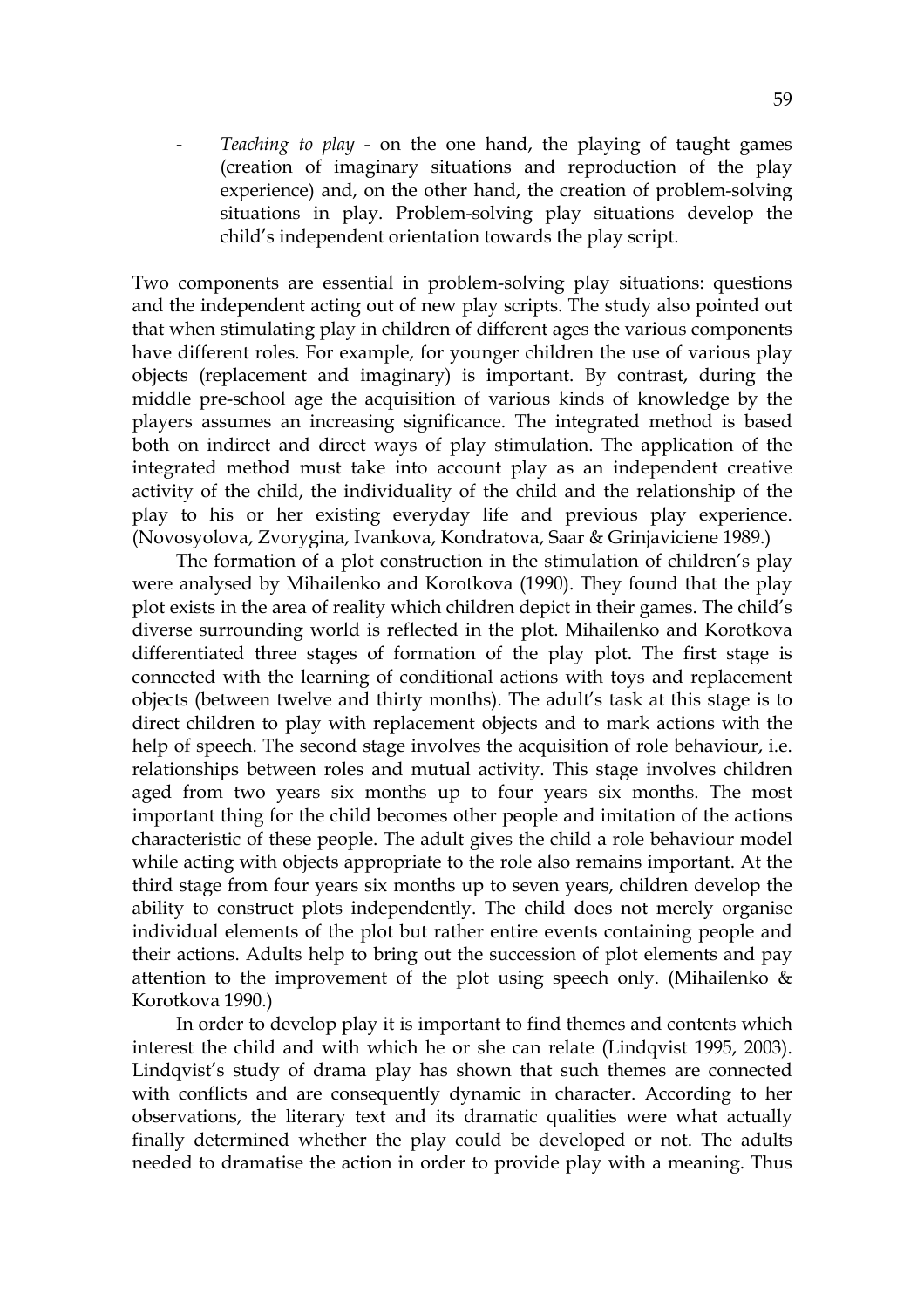the pedagogues became mediators between the fictitious world and the daycare centre. Both children and adults can be inspired by the culture which surrounds them and can thereby create play together. (Lindqvist 1995.)

There has also been a study comparing the roles of teachers in different cultures, in particular, with respect to what teachers do while children are playing and how teachers stimulate children's play (Johnson, Christie & Yawkey 1999). Beginning in the 1970s, these researchers showed that teachers spent only between two and six per cent of their time involved in children's play. However, studies from the last decade have led to more ambiguous conclusions. Thus, while it was found that the amount of teacher involvement in play is increasing, there are concerns about the quality of this involvement. The crucial variable is precisely how adults become involved in play. If adults interact with children in a sensitive, responsive and supportive manner they can enhance children's play. On the other hand, if adults take over the control of play, provide too much structure or interrupt play for academic purposes, then children's play will probably suffer.

Johnsen and Christie (1991) analysed various types of play, play environments and play instruction on the part of the teacher. The results showed that play accounted for a little over half (56 per cent) of the time studied; role play (22 per cent ) and constructive game (16 per cent) were the dominant play types. Joint play accounted for 44 per cent, solitary play only eight per cent and side by side play four per cent of the games analysed. In their study Johnson and Christie came to conclusion that play which takes place only in an academic setting may no longer be considered as authentic free play. Children's play in early childhood institutions depends on a great number of circumstances, such as materials, teacher attitudes, time, etc. Thus, for example, in some kindergartens children do not have enough time to play in the kindergarten and thus the teacher does not give enough thought to the children's daily schedule and does not create enough opportunities for playing. Often highlighted amongst teachers' aims is the desire to promote obedience and foster a calm, quiet form of behaviour, such as would be achieved through the reading of books and engagement in solitary play. Johnson, Christie and Yawkey (1999, 204) emphasised that in order for play to have a really positive influence on the child's development it is necessary for the adults involved to play a decisive role in enriching the children's various experiences. Play enrichment entails three basic steps: providing resources for play, observing play and becoming supportively and responsively involved in the play. (Johnson, Christie & Yawkey 1999.) These principles are probably valid both in the kindergarten context and at home.

Adults can help to set the stage for play by providing four types of resources: time, space, materials and preparatory experiences. Research has shown that preschool children are much more likely to engage in sociodramatic and constructive play during 30-minute play periods than during shorter 15-minute sessions. Thus, for example, the study by Enz and Christie (1997) indicated that very often four-year-olds had just finished preparing for a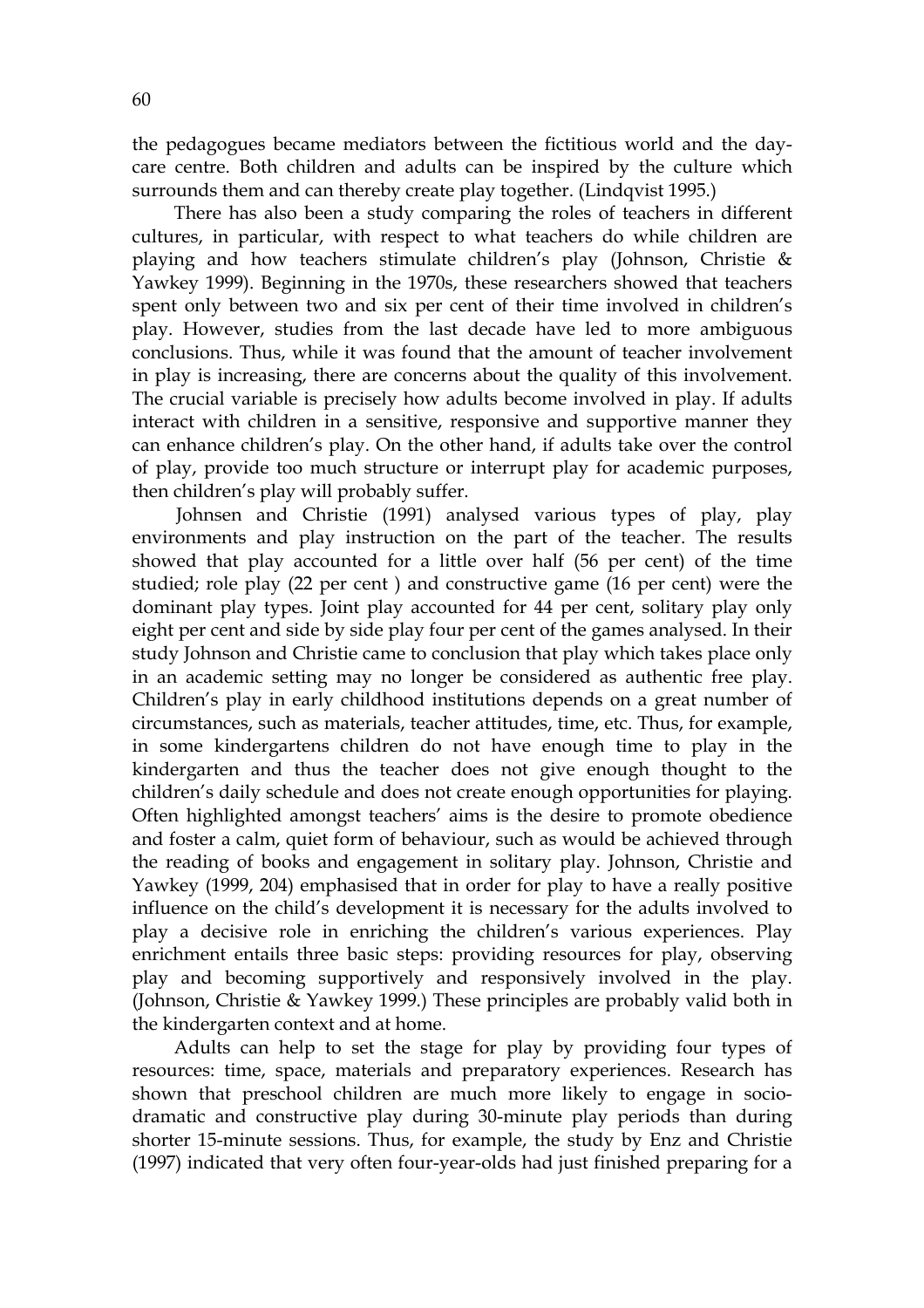dramatisation when it was time to tidy up. Johnson and others (1999) recommended that at the preschool and kindergarten levels play periods last at least 45 minutes and that, in principle, the longer the play period the better. At the same time parents can foster creative play at home by allowing children to keep their constructions standing from one day to the next. Space can have an important impact on both the type of play that children engage in and the quality of their play. Parents can encourage play by permitting children to bring their toys and play into communal areas of the home. Play materials have a vital role in ensuring the quality of children's play. The realism and structure of the play materials are also of essential importance. Games, especially role games, presuppose that children have had the previous experiences required in order to act out their roles. If children possess little in the way of experience and knowledge then their play can become difficult to sustain. In the kindergarten the teacher can help to clarify the child's understanding of themes and roles by organising field trips, classroom visits, books and videos. Observation reveals what help children need in developing and extending their play and what already exists in their play. Observation serves as a bridge linking provision with adult involvement, indicating when additional time, space, materials or experiences should be provided and when direct adult involvement in play will be beneficial. (Johnson, Christie & Yawkey 1999.)

Part of the Verbal Interaction Projects, the Mother-Child Home Programme (MCHP) was devised by Levenstein and O'Hara (1993). The method of the MCHP was based on the assumption that the elements of efficacy and mother-child attachment are vitally linked to verbally oriented motherchild play interaction which fosters two-to four–years-olds children's intellectual and social-emotional competencies. The approach of the MCHP was non-didactic and also discouraged the mothers from having a didactic attitude toward their children as the latters' first teachers. The results of MCHP programme showed that the teaching and learning which occur during parentchild play appear to be much more effective when they are embedded in a warm, affectively positive parent-child relationship. (Levenstein & O'Hara 1993.)

 Several studies have observed and analysed the roles of the adult in play. Johnson, Christie and Yawkey (1999, 209) have pointed out the following adults' roles in play, ranging from no involvement to complete control of the children's play activities:

#### *Uninvolved*

the adult does not pay attention to the play.

*Onlooker*

the adult watches the children as they play but remains as an onlooker, neither joining in the play nor doing anything to disrupt it.

#### *Stage manager*

the adult helps the children prepare for play and gives assistance once the play is underway. Stage managers respond to children's requests for materials, help them and also make appropriate theme-related script suggestions to extend the children's ongoing play.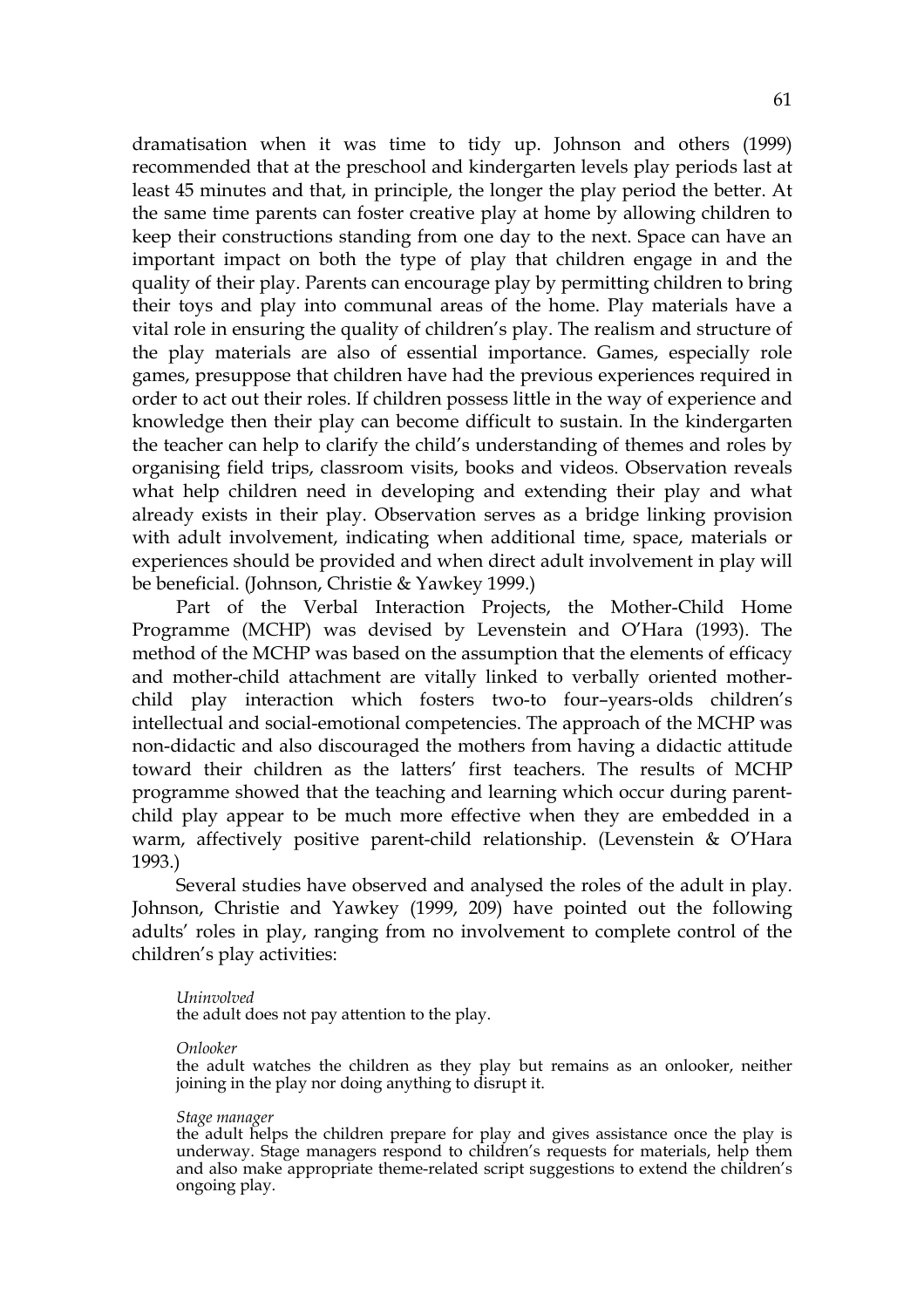#### *Coplayer*

the adult joins in play and becomes a play partner. The adult usually takes on a minor role leaving the prime roles for the children.

#### *Play leader*

the adult joins in play and actively attempts to enrich and extend it. The teacher suggests new play themes by introducing new materials and plot elements.

#### *Director/instructor*

the adult takes control of the play and tells children what to do or redirects children's attention toward academic matters. The adult remains on the sidelines, outside the children's framework of play.

The key to successful play involvement for the adult is to observe carefully and to choose a style of interaction that fits in with the child's ongoing play interests, styles and activities. The authors recommended four roles for adults in play: onlooker, stage manager, coplayer and play leader. When used in a sensitive and flexible manner these roles enable adults to have a positive impact on children's play. (Johnson, Christie and Yawkey 1999.)

#### **3.3.2 Play and the everyday life of the child**

According to the cultural-historical theory the social environment that surrounds the child is the source of emergent play and provides the conditions for the continuous development of play. It is this knowledge and these impressions and experiences that form the base for the child's play. The main source of nourishment for play comprises real experience and a varied knowledge of the surrounding world. Play in preschool children is especially sensitive to human actions and the main content of the play comprises people and their activities and relationships with other people. According to Elkonin (1978), through play the child learns the meaning of people's actions and penetrates far into the world of adults. Thus, play is a form of orientation with respect to the tasks and motives contained within people's activities. Vygotsky (1990) emphasised that in their play children reproduce a great deal of what they have seen. Children's play very often serves merely to echo what the children have seen and heard from adults. However, these elements of previous experience are not always reproduced in play exactly as they occurred in reality. Vygotsky (1990) wrote that the child's play activity is not simply a recollection of past experience but a creative reworking that combines impressions and constructions from their new realities so as to meet the needs of the child. Mendzeritskaija (1982) suggests that the child depicts social reality in his or her play and combines his or her knowledge, experiences, impressions and attitude towards what he or she is depicting. Thus, children's play involves a creative depiction of the activities and relationships of adults.

In play, as Davydov and Kudryavtsev (1997**)** noted, the child imitates the general meaning of the activities of adults with the help of language. Simultaneously, in their games, children experiment with the imagination of adults, trying to get into the hidden heart of the adult world. The play of the preschool child is not an interpreting of what has been done by adults but a

62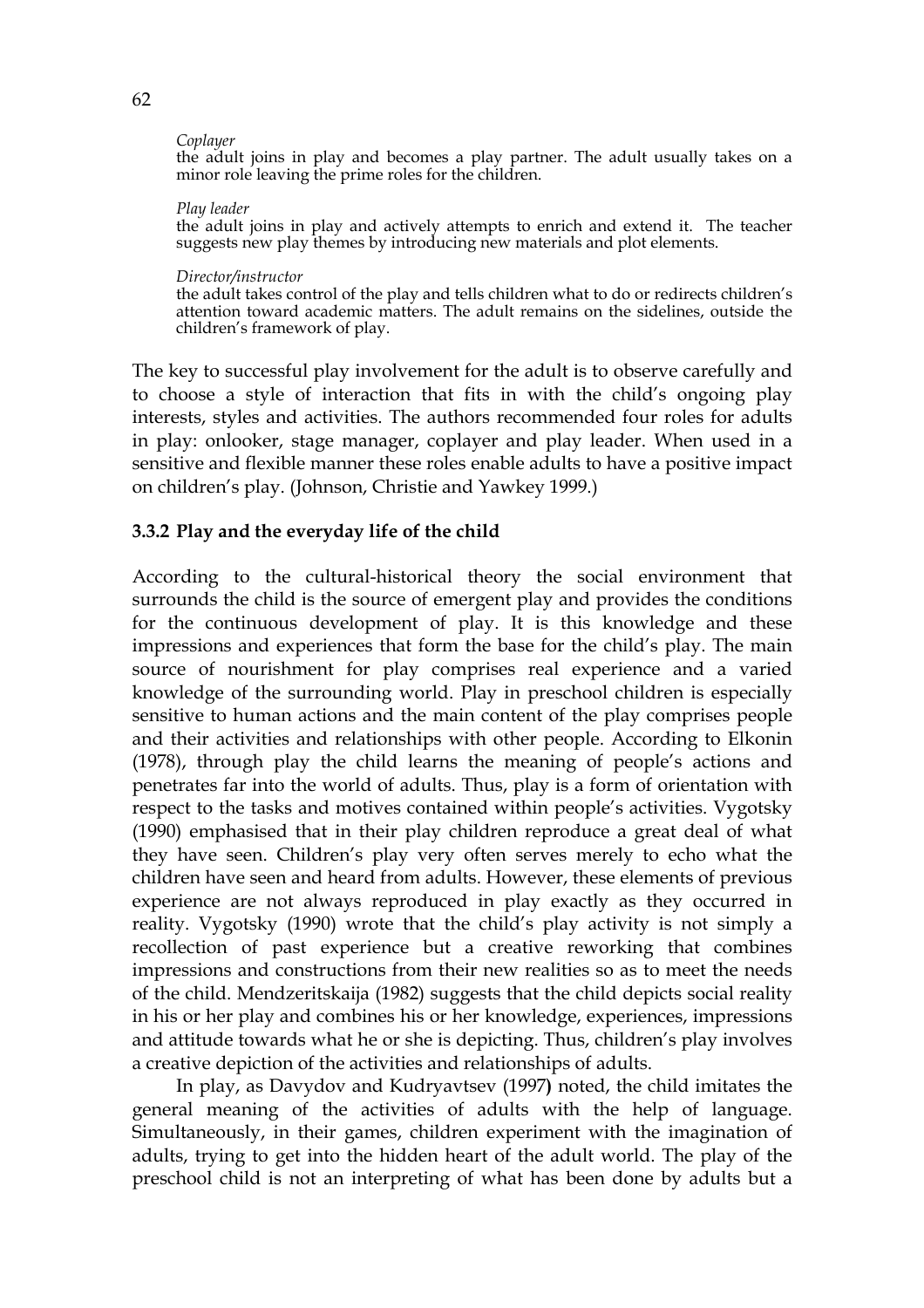creative extending of imagination and a changing of his or her zone of proximal development.

How are children's play and surrounding nature connected in the depicting of nature in play? Artjomova (1988) explains this with the claim that children depict the beauty of nature and its singularity in their stories and drawings. However, in games the child is able to express himself or herself with the help of special means of expression such as speech, actions, roles and relationships between different roles. Play has the advantage over children's other activities (song, dance, drawing), only in play can the child express himself or herself using varied and dynamic-figurative means with regard to the surrounding world.

Observations of children's play in kindergartens have shown that a game often fails because the players do not have the knowledge and experience required by the theme and the roles (Novosyolova & Saar 1989). Role play, as shown by Elkonin (1978) is especially susceptible to the interaction and relationships of adults. Elkonin (1978) gives several examples of relevant studies. For instance, children were taken to the zoo to learn about the animals and their lives there. Afterwards the kindergarten teacher brought along toys that depicted the animals that the children had seen in the zoo and asked them to start playing. However, the children did not play a 'zoo play' the same day, neither did they play it the day after. The teacher took the children a second time to the zoo but this time the excursion was more thorough. The children got acquainted with the people taking care of the animals, they were introduced to the work of a cashier and a guide, and they saw a veterinarian and animal tenders at work. During the excursion the teacher pointed out the caring and attentive attitude of the zoo staff towards the animals as well as the good relations between the members of the staff. After some time the children started to play a 'zoo game' on their own initiative in the kindergarten. They had a zoo director, a booking clerk, a guide, animal tenders, veterinarians, visitors with their children and others in their play. The roles gradually appeared into the play, the game developed and improved daily and the children played the game repeatedly over a long period. Elkonin (1978) stresses the idea that for a role play to come into being and develop it is essential to introduce children to the richness and diversity of the world and to the work and activities of adults.

The influence of different types of knowledge on four- and five-year-old children was observed in three kindergartens (Saar 1987, 1991). Three types of knowledge were distinguished, namely, concrete, general and mixed type. Concrete knowledge was considered knowledge that represents exactly, clearly and in detail objects, phenomena and processes from the surrounding environment. By contrast, general knowledge reflects only the most essential characteristics and functions of objects and processes. General is used in the sense of incomplete and inexact. Mixed type of knowledge contains a combination of general and concrete.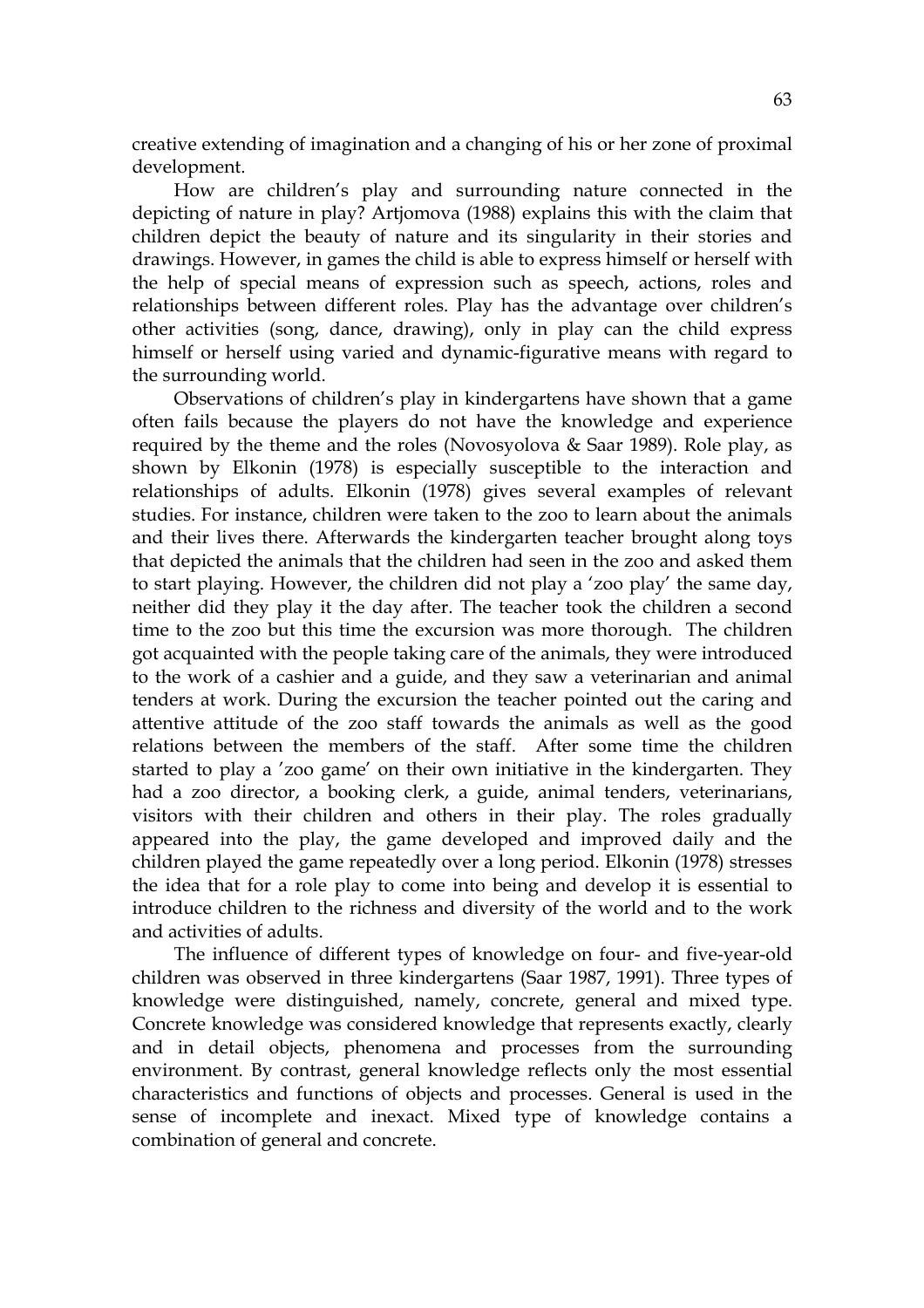The results of the study indicated that different types of knowledge have different influences on children's role play. Concrete knowledge lent reproductive rather than creative characteristics to the children's role play. In such games the children themselves created little that was new. Instead, they merely repeated and imitated what they had seen and heard. However, general knowledge brings with it various problems, questions and suppositions in the players that they often cannot solve without the help of adults. Yet the danger arises that if the knowledge is too general, distant and strange then children will not act out play scripts that are to all intents and purposes unknown to them. The most useful type of knowledge is the mixed type, or 'perspective' as it was called at the end of study. Mixed knowledge creates a perspective for the development of children's play and is therefore the most beneficial to them. (Saar 1987.)

## **3.3.3 Characteristics of the physical environment for play**

Children need the presence of several kinds of conditions for their play. Firstly, they need knowledge and impressions from the surrounding world. In addition, they need time and a place, playmates and a developing environment. Through its content and character the environment must create the conditions conducive to activities that foster transfer into the zone of proximal development. The developing function of the environment means that a variable, manifold and complex environment is created, which enables the child to act extensively, in a variety of ways suitable for him or her and with the means that benefit him or her. Thus, preschool children should be given numerous opportunities to pursue their leading activity, play. At the same time the environment should create many opportunities for that, which will later replace play as leading activity, learning. According to Leontjev (1981), the developing object-playful character of the environment fosters the appearance of new activity motives. Thus, motives of learning activity emerge in play. The child's opportunities for experimentation also depend on the play materials, which in favourable circumstances provides the child with opportunities to check his or her hypotheses and set new play problems (Podjakov 1977).

A study was conducted to establish the kind of toys children aged three to six years played with in the kindergarten (Grinjaviciene 1989). The results of the study showed that children most commonly use realistic toys in their play. Four-year-old children mostly use replacement toys while five-year-olds use them relatively little. In analysing the play object environment, it was found that there were quite a lot of so-called theme corners and zones in kindergartens. These were designed and split up with the help of the toys so that they prompted particular play themes, playful plots and ways of play realisation. Play corners intended for different age groups were very much alike and varied little. A further experiment was carried out with one- to six-year-old children in laboratory conditions. These children were offered large object boxes of varying sizes for playing. The objects contained within were unique poly-functional object bases, which enabled the children to develop all kinds of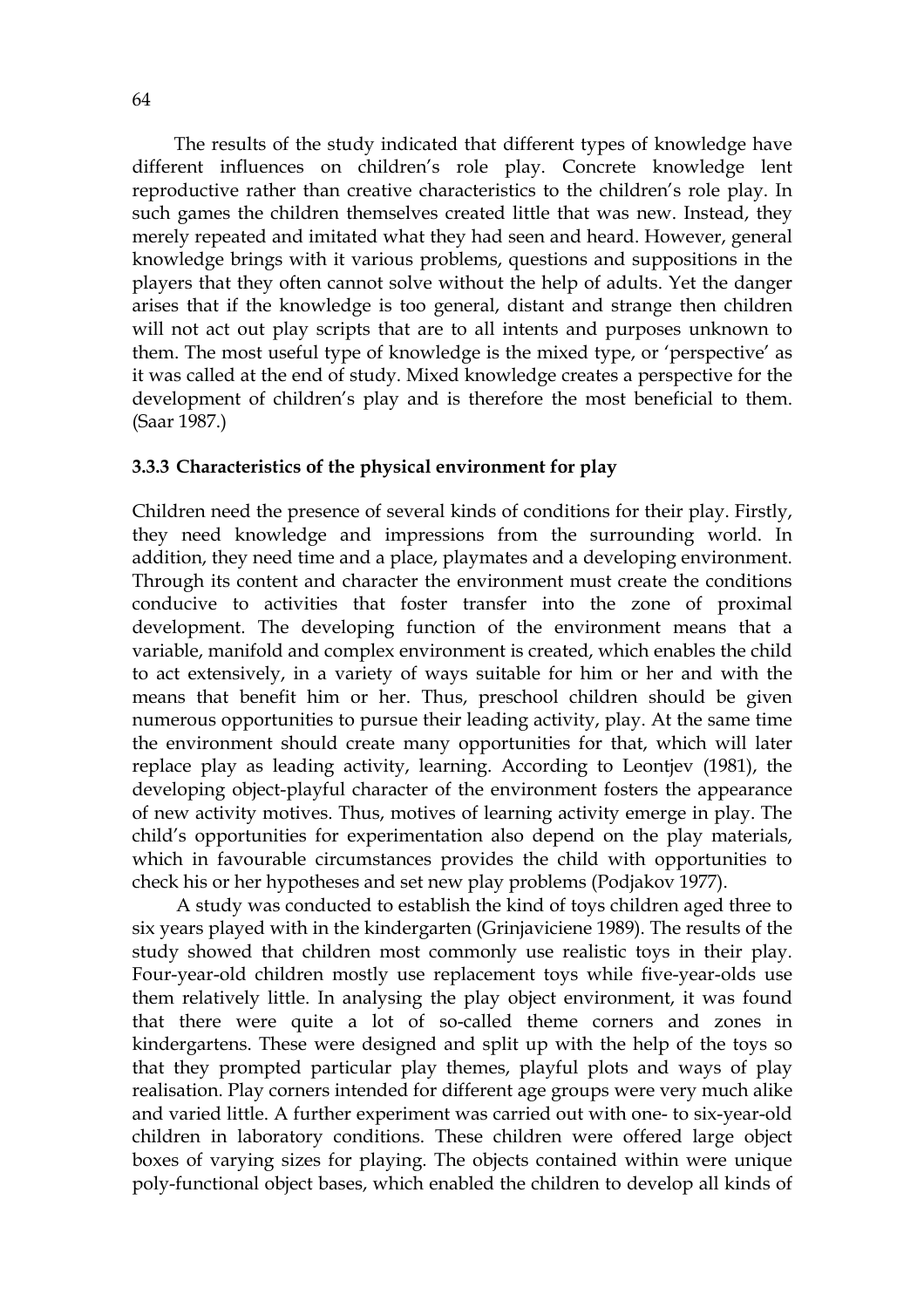play scripts according to their experiences and imagination based on those experiences.

The study consisted of three series. In the first the children were offered large boxes without supplementary toys. In the second series the large-sized boxes were supplemented with toys. Finally, in the third series the children were given large boxes and toys and a teacher who activated their play by asking various kinds of questions and by providing new play scripts (problemsolving adult-child interaction). The study showed that large objects that do not have permanently fixed meanings are wonderful means of developing children's independent play themes in both solitary and joint play. The results of the study also indicated that children in their second year familiarise themselves quietly with objects, observe, feel by touching objects and handle them. When an adult played together with the children and showed how it was possible to play with conditional toys, the children initiated several play activities that were chronologically connected. For example, they put dolls to bed, woke them up, dressed them and fed them. In such cases the children also started to speak more, thus indicating a situation in which activity is represented by speech. The children usually acted quietly. Thus, if they spoke, it was in reference to the actions that were occurring with the objects. During the third year more speech became involved in play. This was often connected with the naming of actions (e.g. I am carrying, I am lifting). In other cases children introduced large objects into their play (Look what a drum! Let's build a house! What a big train!) and conferred on these objects particular roles. At the beginning of the play the children marked imaginary situations with statements such as, "Let's start", "Where shall I sit?" and "We're there already." During the fourth year children used the conditional play environment to develop familiar play themes, thereby determining their own play roles. For example, one player says to another, "Piret, lie down! This is our house. You are my child. I'll cover you." It was clear during the observation that the children possessed much more knowledge and experience of the surrounding world than they had before and that they were able to transfer this into their play. (Grinjaviciene 1989.)

 Thus, for example, children acted as engine drivers, travellers, visitors to the zoo, etc. During the fifth and sixth years the acting out of play scripts became more generalised. However, the play of children in the sixth year was more stereotyped while the play scripts were somewhat more developed. In the seventh year children also acted out relatively familiar play themes (family, house building) but tried to supplement these familiar scripts with new tools such as, for example, building a train, a rocket or a plane. The study showed that a flexible play environment was of great importance for the further development of the child's play and the development of creativity as it was open to creative adaptation and change by the child. The results of this study indicated that children up to five years of age are able to acquire quite generalised experiences, which they can successfully apply in their play. By contrast, six- and seven-year-old children turn out to be more bound to the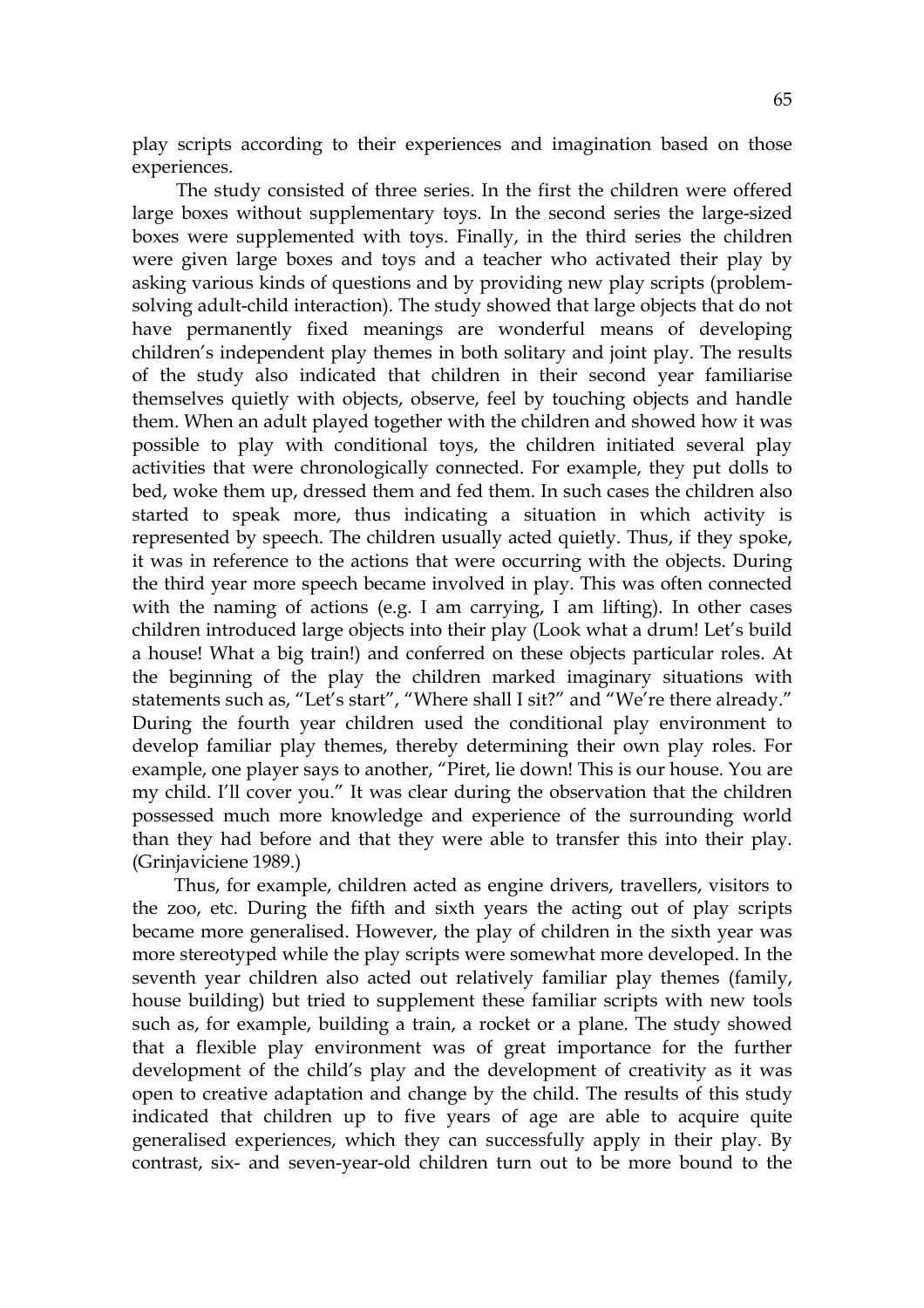stereotypes that have formed by the time they reach that age. All this goes to form an internal psychological condition for generalising the experience of actions through play. An action in an imaginary situation requires support from reality and from the conditional elements that form the playful environment. **(**Grinjaviciene 1989.)

In play the child starts using both object replacements (for example, a chair replacing a car, a cube replacing an apple) and role replacements. Through play the child develops a symbolic function that consists of the replacement of real objects with replacement objects. Replacement enables the child to later on acquire that part of human culture, which has been passed on from generation to generation through sign systems such as oral and written speech, mathematical symbols, musical notation, etc. The use of external replacements is transformed into the use of internal replacements. (Novosyolova 1995). Vygotsky (1966) found that replacement is closely connected with the development of language. Vygotsky noted that it is not the similarity between the real object and the replacement object that is essential but the function of the replacement object, that is, the opportunity to play with the replacement object as if it were a real one.

Einsiedler (1991) studied the specific features of replacement objects and their influence on the play of three- to six-year-old children. He made use of the concepts of degrees of *reality* and *complexity*. The degree of reality refers to the correspondence of the toy to reality. For example, the degree of reality of a toy car refers to how exactly and in what detail the toy car replicates a real car. The degree of complexity indicates the amount of toys and objects and the relationship between these and the play situation. This notion provides a measure of the player's ability to create play situations on the basis of the means available. The results indicate that toys with a high degree of reality are necessary in order for the child to be able to play at all and to imitate. Toys with a low degree of reality enable the player to imagine all kinds of situations, change the meanings of the objects and replace missing objects and toys. Toys with a low degree of reality are necessary for developing play and are thus suitable for older preschool children. During the infant stage, when the child still has little practical experience, schematic conditional toys possessing high degrees of reality are required.

## **3.4 Summarising the findings of the mother's role and everyday activity**

While studying mother-child interaction Lisina (1985) came to the conclusion that at the age of three to six years interaction is extrasituational-cognitive. The child wants the adult firstly to participate in activities together with him or her and secondly to take the child's undertakings seriously. In such an interaction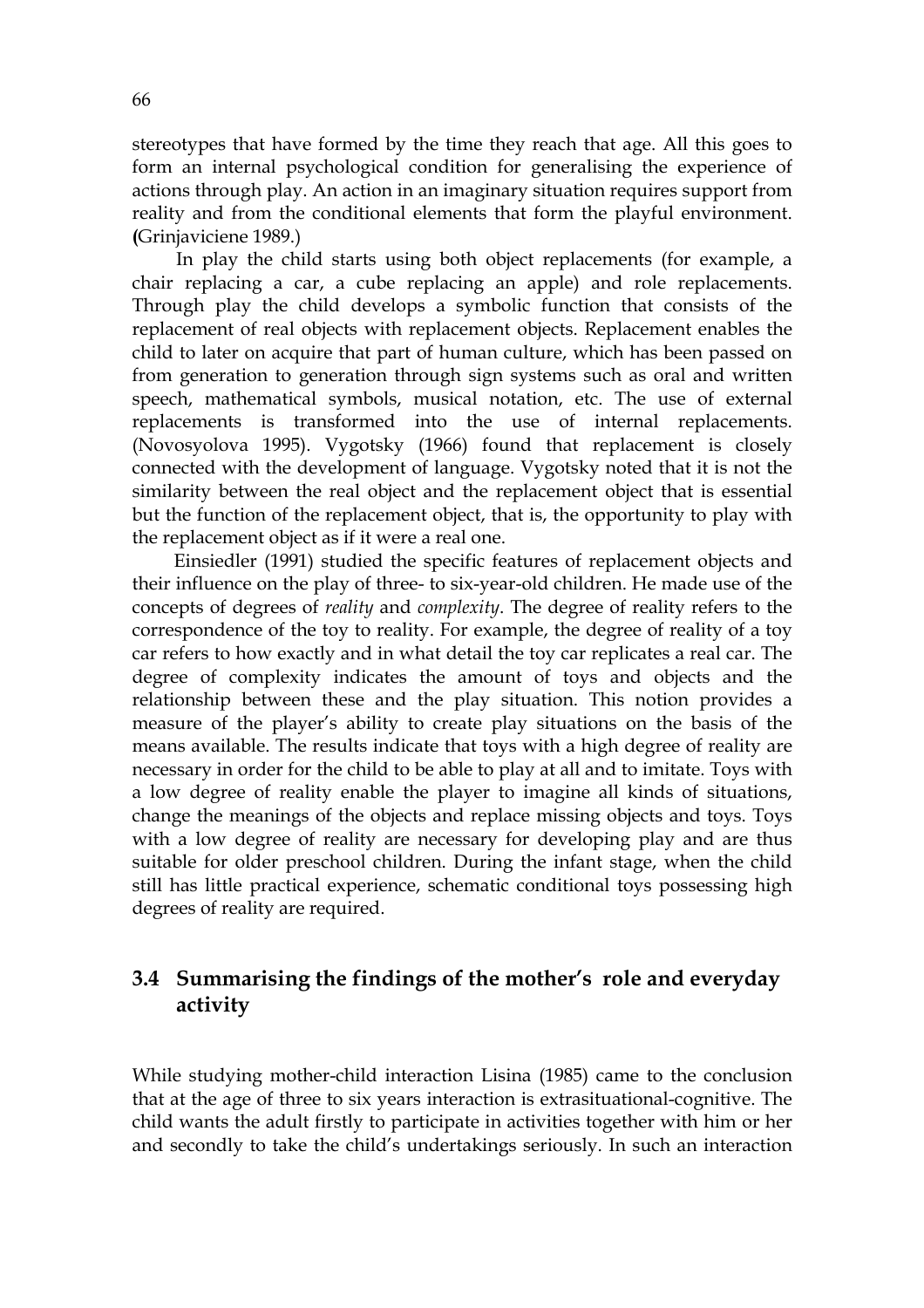the mother is a bearer of knowledge and answers the child's questions. At the same time the mother is an evaluator and supporter of the child's activities.

 As can be seen from the preceding review parent-child symbolic play has been studied by scientists for a considerable time. Results have indicated that many benefits accrue when mothers play with their infants and toddlers. Several studies showed that the mother supports more sophisticated play than the child can accomplish alone and that children will exhibit higher levels of imagination when they play with their mothers. The investigators also emphasised that the amount of adult interaction may be less important than the quality of interaction. It has not yet become clear precisely which of the forms of stimulation used by mothers are the most suitable. Several studies have highlighted that direct suggestions are more effective than indirect suggestions. However, study of the play of mothers and three- to-five-year-old children indicated that the mother's questions have an essential role in the elaboration of the child's play.

 In the studies a variety of methods (observation, interview, questionnaire) and conditions (laboratory and home setting) have been used. Children's free play, play with different toys and task-oriented activities offered by the researchers have been analysed. These studies have mostly quantitative characteristics. So far few qualitative studies have been carried out. The studies undertaken have focused mainly on parent-child play during the first three years of the child's life. Mothers tend to support their children's autonomy by offering fewer play suggestions as children grow older. Children's play after the age of 36 months has been more or less neglected by researchers. Garvey (1990) noted that the continuing role of many mothers in supporting social imagining in children after the age of 48 months of age has been overlooked even during the period when interaction with peers becomes quite skilful and complex.

At the same time previous studies have emphasised that the context within which everyday imagining arises needs to be examined systematically and the way in which everyday contexts are incorporated into play should be analysed. In fact, children's play in the kindergarten context has been extensively analysed. Various researchers have noted that if a game is required to have a beneficial effect on the child's development then the adult has to pay serious attention to everything connected with the child's play. Play stimulation does not simply mean the indirect or direct participation of the adult but something much broader. It is essential to take into account the child's independence, wishes and play motives on the one hand whilst at the same time keeping an eye on his or her everyday life, experiences and acquisition of knowledge. Above all, the social environment is the source of emergent play and play is especially sensitive to human action and relationships between people. Thus, children need a depth of knowledge and a range of impressions and experiences in order to play and with which to use creatively in their games and experiments.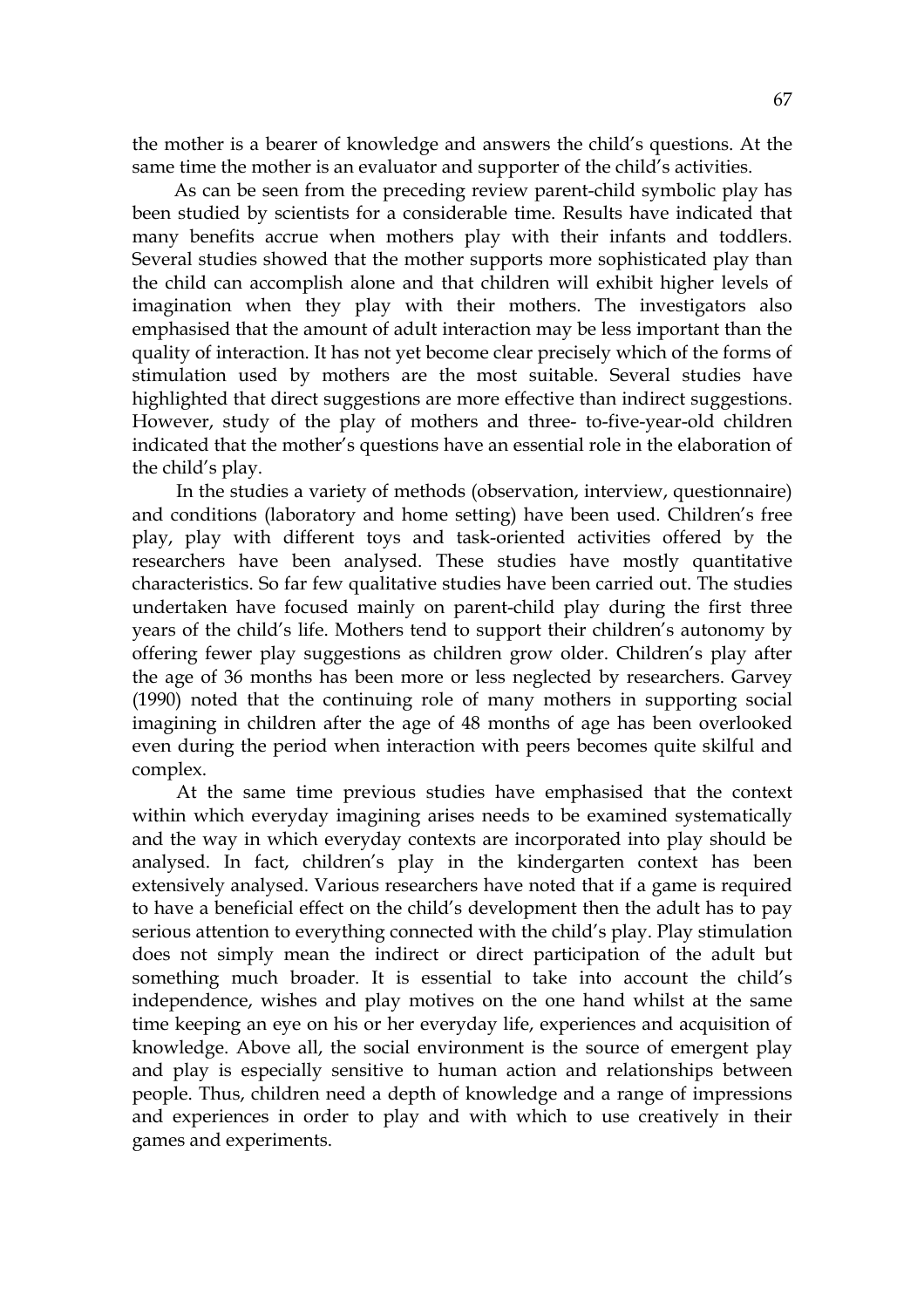Researchers have stressed that conditions have to be created for games in terms of time, space, place and materials. Their studies also emphasised that when adults interact with children in a sensitive, responsive and supportive manner they are able to enhance the children's play. Thus, the key to successful play involvement on the part of adults is the careful observation of children's play. Four adult's roles in play have been put forward, namely, onlooker, stage manager, coplayer, and play leader. When such roles are used in a sensitive and flexible manner they enable adults to have a positive impact on children's play.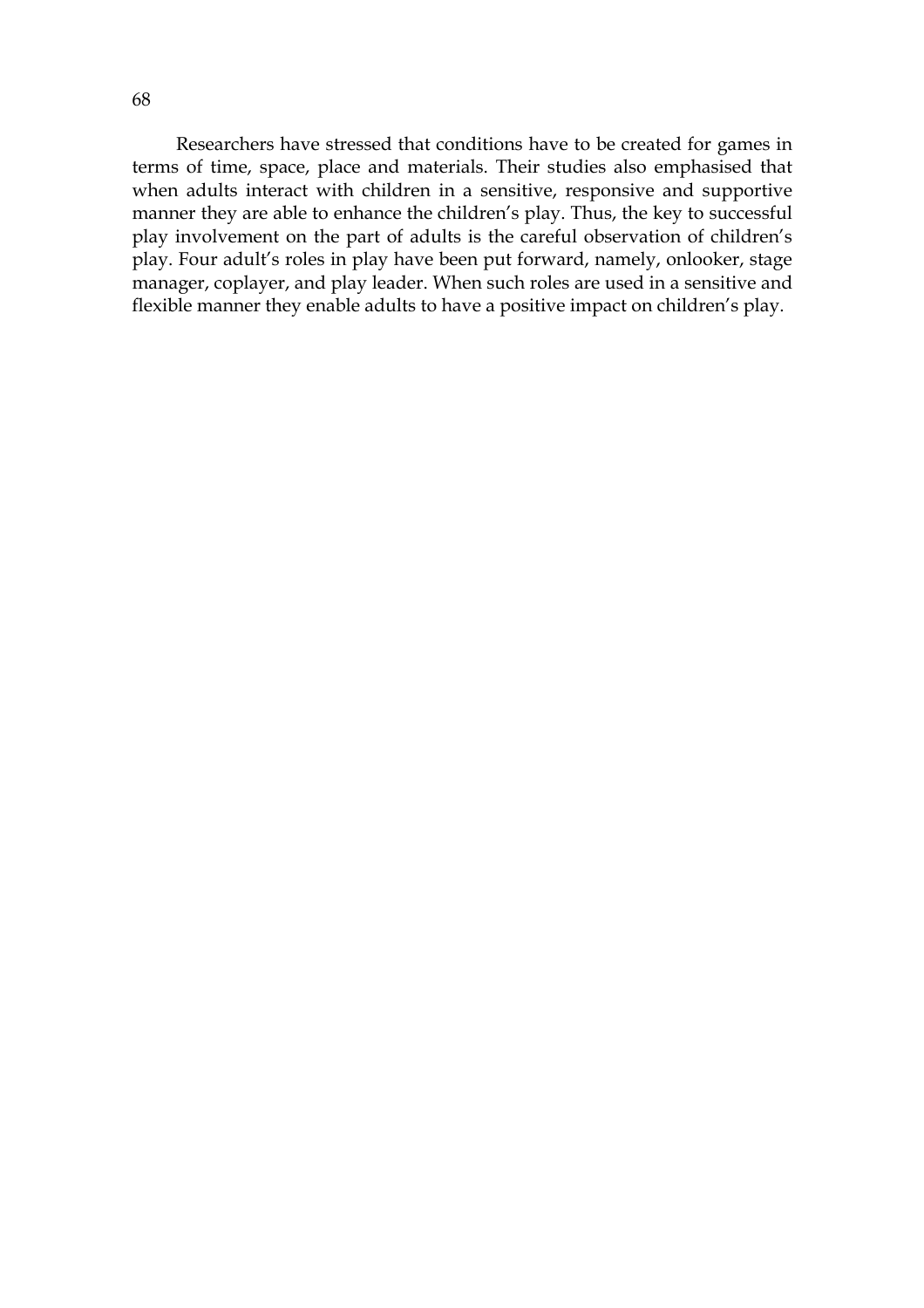# **4 PROBLEMS AND METHODS OF THE STUDY**

## **4.1 Aims and problems of the study**

The general aim of this study was to explore the child's play world in the home. This involves an attempt to describe and analyse children's play in the family context. In this study the focus is on the social child, who is culturally and historically situated in a range of social communities (Graue & Walsh 1998, 35). Therefore, I consider the everyday life and play of the child as one part of his or her total world. The study examines how and what type of games children play and how mothers create conditions for children's games. The other purpose is to describe how mothers value and support children's games at home. Thus, the role of the mother in creating a play world for her child at home will be analysed.

This study seeks to shed light on the following questions:

1) *What is the everyday life of the child and what is the nature of mother-child interaction at home?* 

According to the cultural-historical approach the social environment and social interaction with the adult are amongst the most important factors promoting the appearance of play. According to Lisina the interaction of three- to six-yearold children with adults is extrasituational-cognitive. Thus, the following questions arise: What are the activities of the child at home? What do children do when alone and when together with their mothers? Who initiates the interactions and joint activities between the mother and the child? What is the content of interaction and joint activities of different players?

## 2*) What is the character of the child's play world at home?*

Vygotsky, Leontjev, Elkonin, Zaporozhets and others emphasised the ideas that role play becomes the preschool child's leading activity and that children's play is especially sensitive to human action and relationships with other people. Thus, the following questions arise: What type of games do children play at home and how do they play them? Do children play alone or together with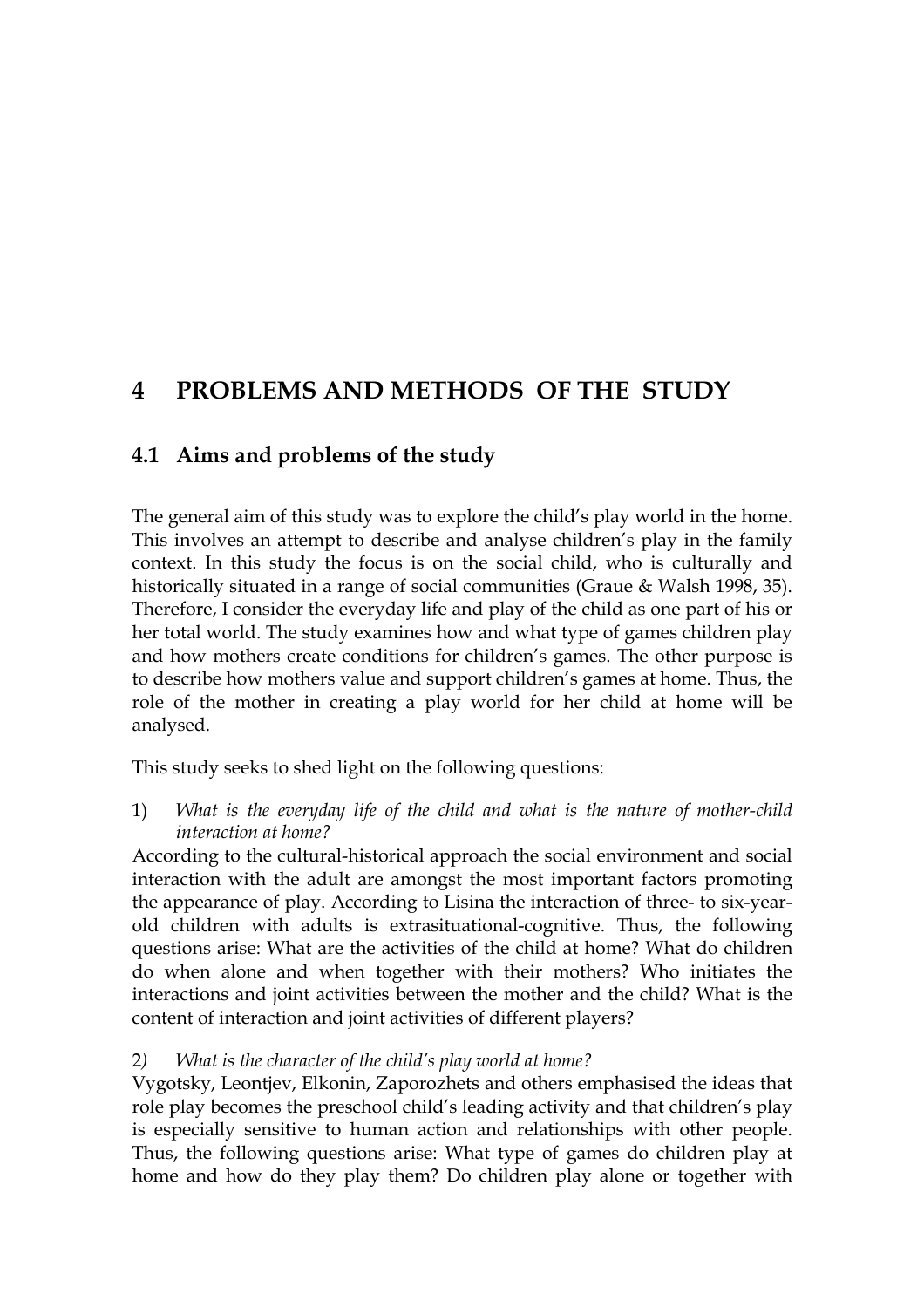their mothers? How do children represent their everyday life and the social lives of adults in their play? What are the themes, rules and materials of their games? How do the children play out the play script? What kind of opportunities has been created for children to play? What kind of games do the different players engage in?

## *3) What is the mother's role within the child's play world?*

Vygotsky, Leontjev, Elkonin and others noted that adults have an essential role in creating the preconditions of play and in the promotion of children's play. The following questions arise: What importance do mothers attach to their children's play and to the promotion of play? How is the importance of play reflected in the child's everyday life? What is the mother's role when her child is playing alone? How is mother-child joint play created? How does the mother together with the child play out play scripts? What is the character of motherchild interaction during play? How do the mothers support the games of different players?

## **4.2 Procedure of the study**

## **4.2.1 The selection of participants**

At the beginning of the study the head of the kindergarten was asked to find a kindergarten teacher who worked with four-year-old children and who was fully trained, professionally competent and experienced. When the head of the kindergarten had found a suitable teacher the teacher was asked to describe children displaying different play patterns within the kindergarten group, i.e. children who played games, primarily role games. She was also asked to find children who rarely engaged in role games. Then the children's mothers were asked for their permission to observe their children in the kindergarten. The play of those children described by the teacher was observed in the kindergarten. The play of each child was observed once or twice. The time and duration of the observation, the child's actions, speech and materials used were all recorded. Based on the kindergarten teacher's description and my own observations five four-year-old children with differing play patterns were selected. Five children were selected so that the study would include different players and the study in its nature would be an in-depth study. The aim of selecting five different players was to get a profound, varied and enough knowledge and understanding about the child's play world at home.

The different players mentioned previously in the study questions were the children who played differently in the kindergarten. I classified children who played role games to a considerable extent and in interesting ways as 'active players'. Children who engaged less in role play were classified as 'passive players'. The study at home involved two active players *- Anna and Kalev* and three passive players – *Toomas, Neeme and Nele.* All the children's names have been changed. After choosing the participants their mothers were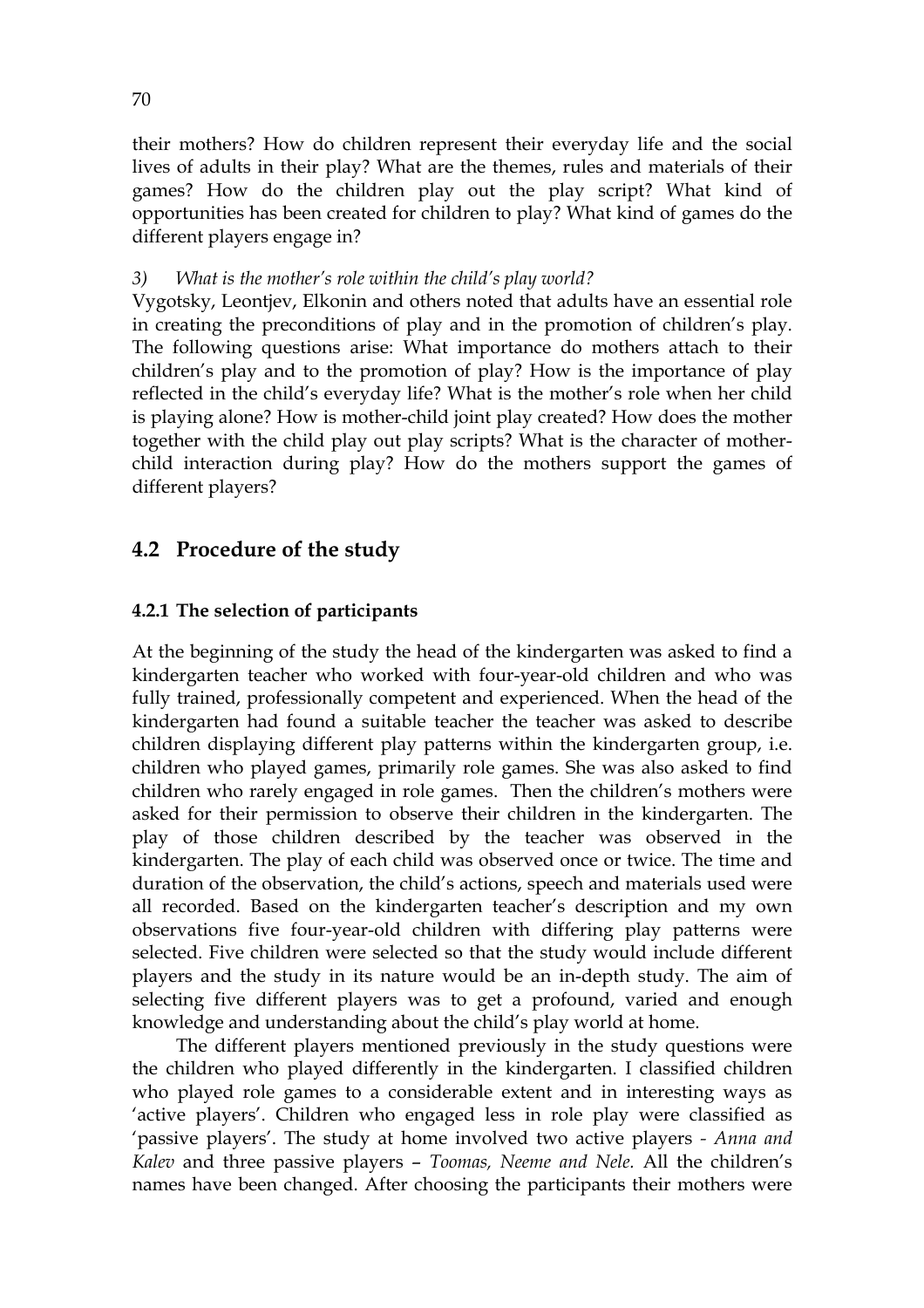contacted, the aim of the study was explained and their permission to conduct the study with their children as participants was asked.

### **4.2.2 The participants of the study**

Three of the five children were boys (*Kalev, Neeme and Toomas*) and two were girls (*Anna and Nele*). Two of the five children were the only children within their families and were being brought up by their mothers alone. The grandmothers of both of these children played significant roles in their upbringing. Four of the five mothers worked. The children all lived in Tallinn, Estonia, and all attended an ordinary kindergarten. The children's homes were at various distances from the kindergarten in various parts of Tallinn. Three of the children lived in large apartment blocks, one lived in an old wooden house and one child lived in a detached house. Only one child had a room of her own.

 The children's play settings at home, in their backyards or gardens and at their grandparents' homes are presented in table 5.

*Anna* lived with her parents and younger three-year-old brother in a threeroom apartment and she shared a room with her brother. Both children went to the same kindergarten and Anna was in her third year of kindergarten. Together with her brother Anna sang at a music club once a week. In the kindergarten teacher's opinion Anna had no difficulties in communicating with other children. For example, when the teacher talked to the children about friendship and friends on St. Valentine's Day and asked them who their friends were, quite a large number of the children answered that Anna was one of their friends. At the same time the teacher noted that Anna might have experienced conflicts with other children on occasions when her ideas did not suit the others. Anna's mother was a qualified teacher with a higher education who was not currently working at school but was involved in managing pedagogical projects. She worked four days a week.

*Kalev's* family had only recently moved to Tallinn town and he lived in a two-room apartment together with his mother, father and brother. He shared a room with his brother and Kalev had the desk of his school age brother near to his play corner. Kalev had been at the kindergarten for a year, before which he had attended another kindergarten in the country. Kalev was popular amongst the other children and was considered a valued companion. The kindergarten teacher saw him as a boy whom the others wanted to work and play together with. In learning activities Kalev always knew the answers to the teacher's questions and was also well able to justify his answers. Kalev's mother had a secondary education and worked as a secretary in a private company.

*Nele* was in her second year at the kindergarten. She lived with her mother in a small two-room apartment in an old wooden house and she had a room of her own. Nele could play on her own in the yard outside her home. The teacher remarked that it had not been easy for Nele to adapt to life in the kindergarten and it had taken her a long time. In the kindergarten environment Nele was a quiet and sensitive girl, who usually played on her own. Nele was cognitively well developed, in particular, she was good at mathematical calculation and her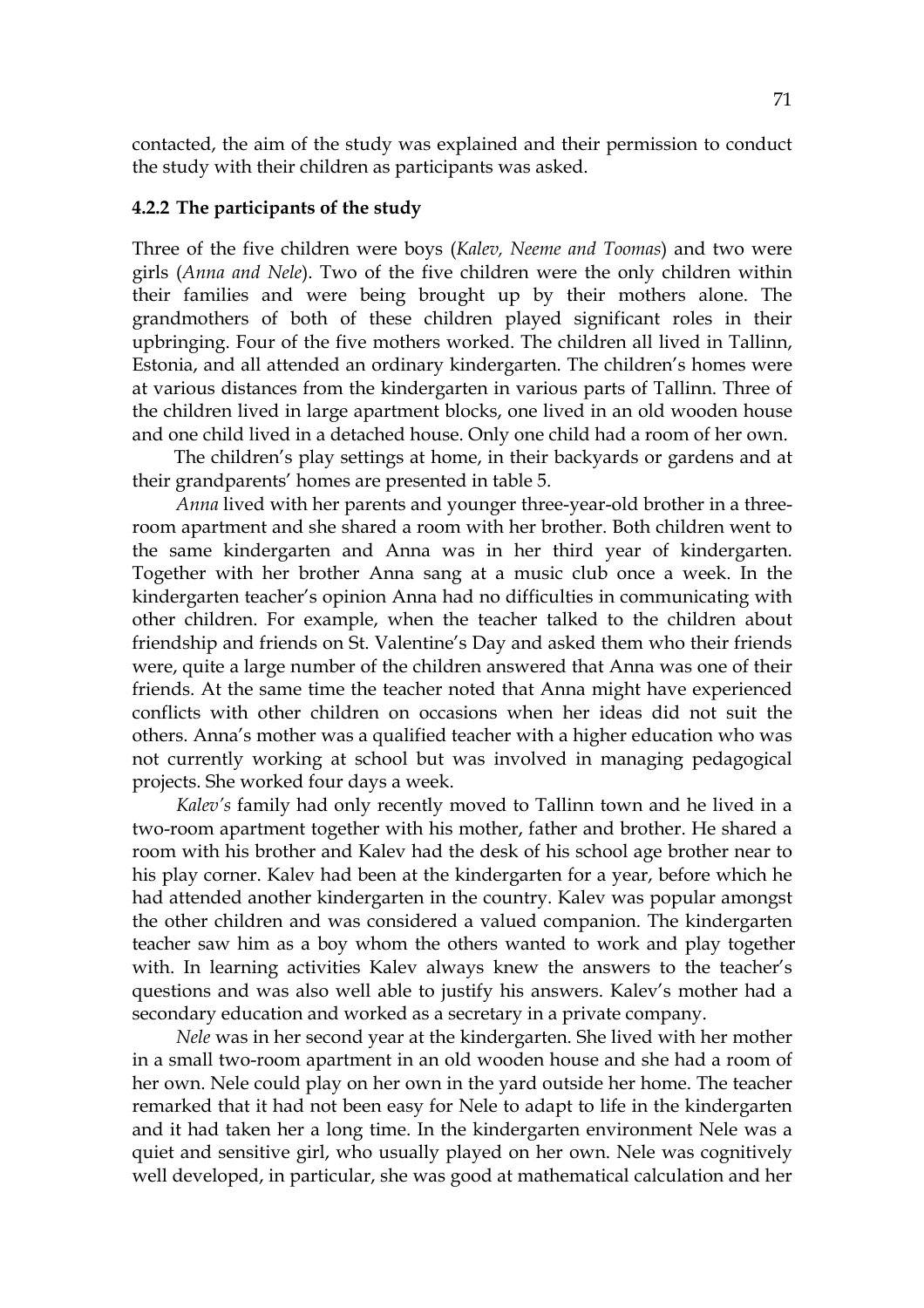speech was well developed. The kindergarten teacher considered Nele's drawing skills to be especially good; indeed, she was the best in the group. Nele's mother had a higher education and now occupied a position of responsibility in a large company. She was a single parent and often travelled on business both within Estonia and abroad. Nele's grandparents also played a major part in bringing her up and she often stayed at their place.

*Neeme* lived in a detached house together with his mother, father and 18-months-old sister. He shared a room with his sister and could play both inside and outside the house. Almost every weekend the family went to visit Neeme's grandparents who lived near to Tallinn. Neeme had only been at a kindergarten for a short time and he had adapted relatively slowly to the kindergarten environment and to the other children. Neeme drew well and he could already read and write a little. According to the teacher he was active in class, could answer the teacher's questions and liked chatting with the teacher. Neeme's mother had received teacher's training but was at home.

| Child's name | Family characterisation                                                 | Type of housing       | Play conditions at home                                                                                                         |
|--------------|-------------------------------------------------------------------------|-----------------------|---------------------------------------------------------------------------------------------------------------------------------|
| <b>ANNA</b>  | Lives with her mother, father Three-room<br>and three-year-old brother  | apartment             | Shares a room with her brother.<br>They often go to their<br>grandparents in the country.                                       |
| <b>KALEV</b> | Lives with his mother, father Two-room<br>and a nine-year-old brother   | apartment             | Cramped living conditions.<br>Shares a room with his brother.<br>Every weekend they go to their<br>grandparents in the country. |
| <b>NELE</b>  | Lives with her mother                                                   | Two-room<br>apartment | Has a room of her own. Is able<br>to play in the yard.                                                                          |
| <b>NEEME</b> | Lives with mother and father Detached house<br>and 18 month-old sister. |                       | Shares a room with his sister<br>and has a lot of space to play<br>both inside and outside the<br>house.                        |
| TOOMAS       | Lives with his mother                                                   | Two-room<br>apartment | Shares a room with his mother.<br>Good play conditions at his<br>grandmother's.                                                 |

TABLE 5 Children's family characterisation and play conditions at home

*Toomas* lived with his mother in a two-room apartment in a typical Soviet era high-rise district of Tallinn. Toomas shared a room with his mother. His grandmother played a very active part in bringing Toomas up. She usually collected him from kindergarten and he used to stay at her place when his mother was away on business. After work, Toomas's mother collected him from grandmother and took him home. Toomas was in his third year at kindergarten but had hitherto only attended for half of each day. The kindergarten teacher viewed Toomas as a child, who had his own interests (mostly of a technical nature) and whose clever technical stories were beyond the comprehension of the other children. In particular, the teacher saw Toomas as an original and sensitive child with a great musical talent. His mother had a higher education and worked as a project manager in a private company. She was a single parent and was often very busy with her work.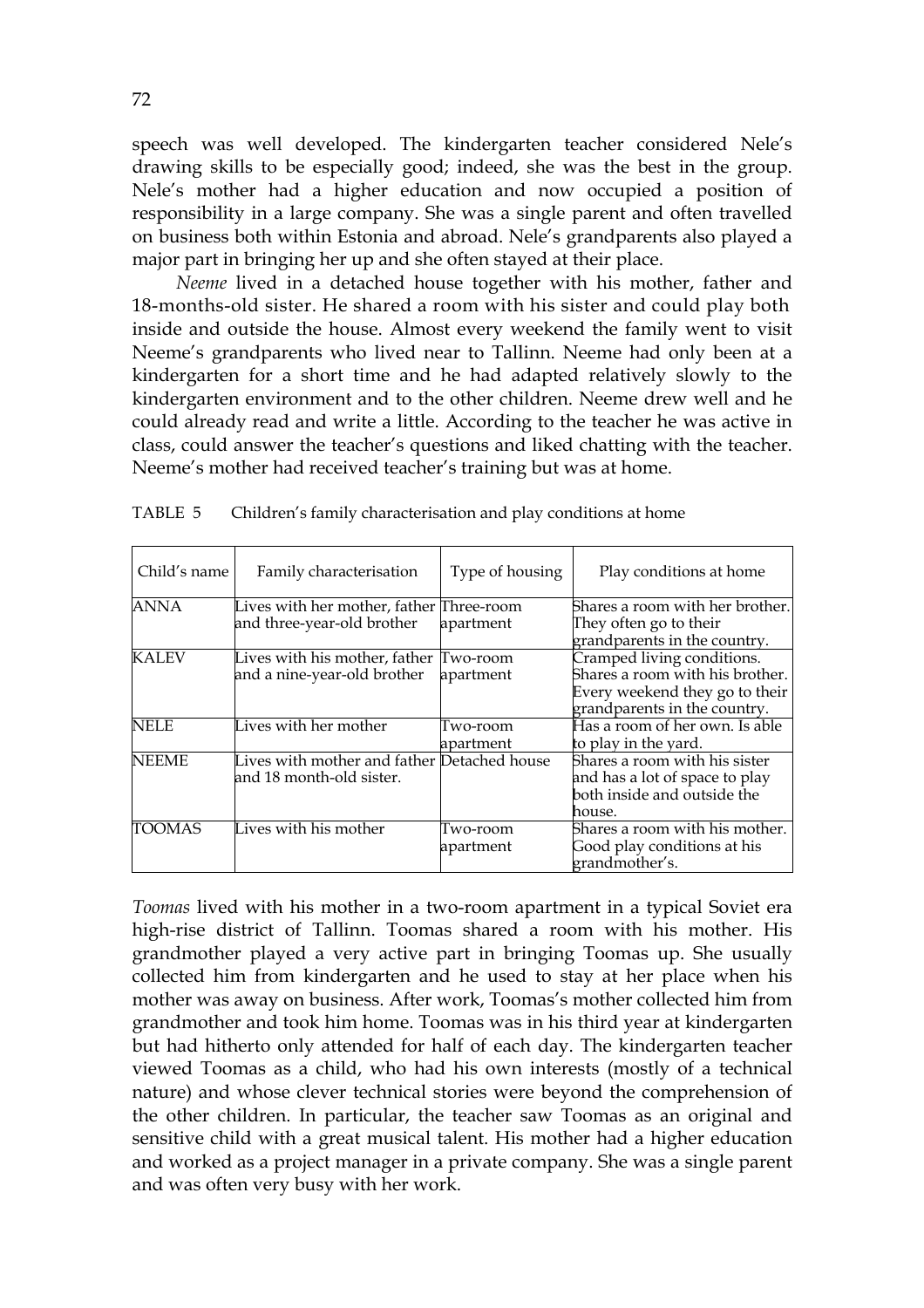#### **4.2.3 Data collection and methods employed in the study**

This study was carried out in the form of a qualitative case study including some quantitative analyses. Qualitative case studies are particularly valuable when we wish to highlight individual differences or unique variations from one programme setting to another (Patton 2002). Case studies are characterised by the collection of research material in natural conditions using qualitative research methods, a presentation of results in descriptive terms, a search for meanings, a concentration on processes and a presentation of the analysis. The main aim within a case study is to describe what is going on and how things are proceeding. (Bogdan & Biklen 1998; Denzin & Lincoln 2000; Yin 1994.) The ethnographic features (e.g. Patton 2002, 67) can be seen in this study as I tried to find an answer to the ethnographic problem concerning the nature of the child's play world both at home and in the kindergarten.

Preparations for the study began at the end of 1997 with interviews of kindergarten teachers aimed at finding children who exhibited a variety of play patterns. I then observed the children at play in the kindergarten and interviewed their mothers. After this video observations were performed at home. Finally, I undertook stimulated recall interviews (Eteläpelto & Saariluoma 1999) in order to analyse how the mothers interpreted the behaviour of their children and themselves as presented in the video episodes. Thus, a range of data collection methods was employed in the study.

#### *Interviews with mothers*

A semi-structured interview technique was adopted in order to obtain reliable information from the mothers. Patton (2002) emphasised the idea that people being interviewed respond in their own words to express their own personal perspectives. Interviews are speech events in which structure and meaning are jointly produced by the interviewers and interviewees (Mishler 1991). In case of the semi-structured interview it is assumed that the method will enable the study of a person's thoughts, beliefs and feelings. The semi-structured interview was chosen since the aim of this method is to create a series of pictures from the life of the interviewee as well as to study people's experiences, thoughts, beliefs and feelings (Kvale 1996, 5-6; Hirsjärvi & Hurme 2001, 48). Interview topics and sub-topics provided information about the ways of life and habits of the families involved.

 The interview was constructed on a topic-by-topic basis. Proceeding from the study questions the following topics were considered essential**:** 

 -the child's daily activities at home after kindergarten on weekdays and at weekends,

- the child's play materials and toys,
- the child's games at home,
- the role of the mother in the child's play,
- the importance of play and toys in the life of the child.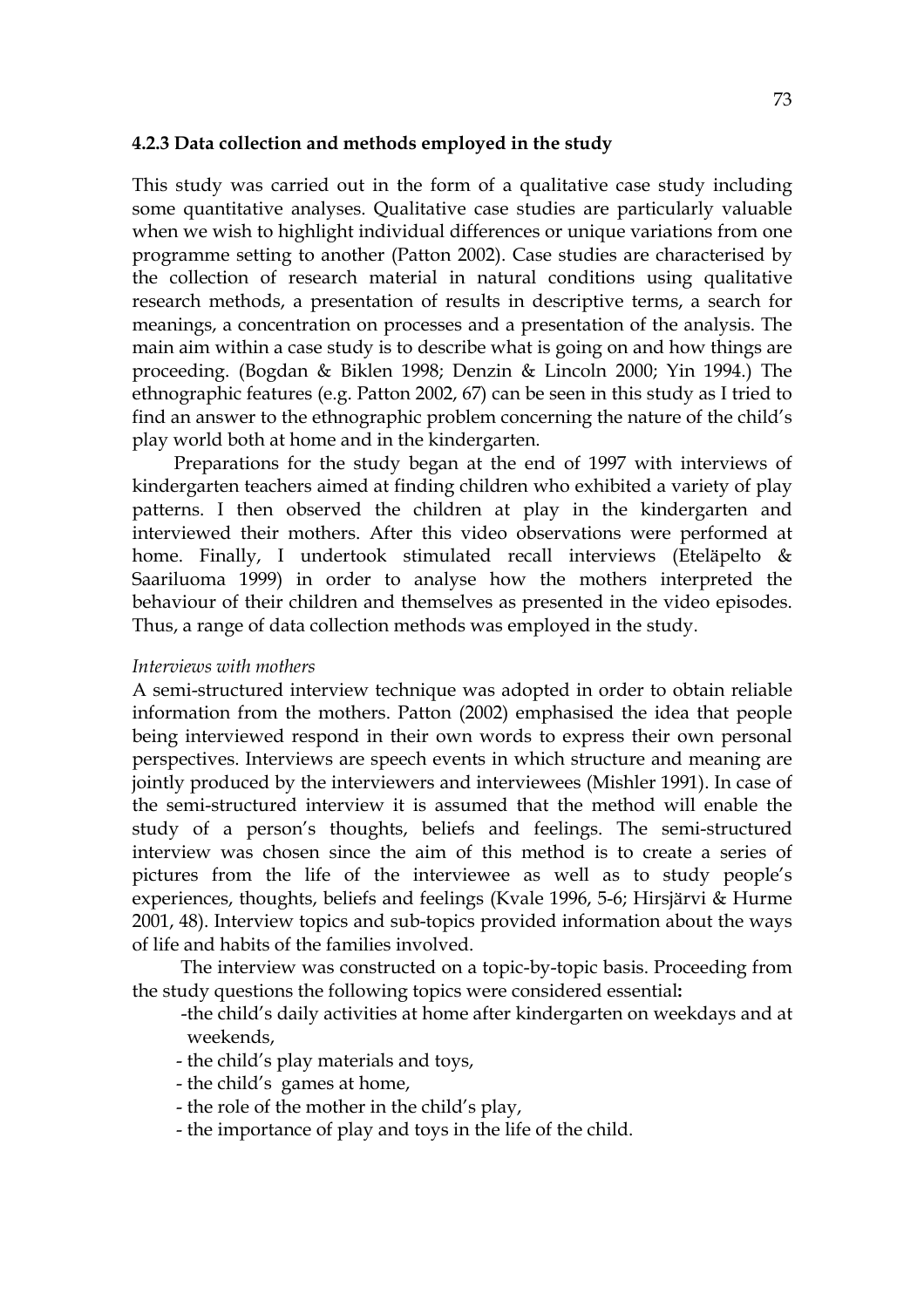All of these topics were discussed with each mother although the order of topics was occasionally changed. I also prepared supplementary questions for each topic in order to assist informants in responding as well as to find out more about the informants, their ideas about the everyday lives of their children, their children's play and their toys (appendix 1). I had previously carried out pilot interviews to establish whether the interview procedure worked. With the help of the pilot interview the interview topics, the understanding of these topics by the mothers and also the length of the interviews were tested. Two interviews were carried out with mothers on an individual basis. The mothers were interviewed at the kindergarten in a separate room where it was possible to speak quietly and confidentially. The interviews were recorded with a cassette recorder. Mothers willingly agreed to speak about their children and their activities. One mother remarked happily that this was the first time in her life that someone had shown such a great interest in her child. Afterwards each interview was transcribed word for word. In all, the transcribed texts of these interviews ran to some one hundred and thirty pages.

 The stimulated recall interviews were performed with each mother separately after finishing the video recordings. They usually took place some months after the recording. The mothers were shown episodes from the recorded video tape and were asked to comment on what had been going on or to give reasons why they had acted in the way they had. For example, in one episode I asked a mother to comment on why she had come into the children's room since the mother usually remained in the kitchen with the children alone in their own room. In another instance a mother was asked to speak about why the child had come to her in the kitchen and what the child had wanted from her.

### *Non-participant observation at home*

In addition to the interviews, non-participant observations were carried out at home using a camcorder to record the child's play at home. Video recording was chosen for several reasons. The purpose of observational data is to describe the setting observed, the activities that took place in that setting and the people who participated in those activities (Patton 2002). The everyday domestic setting provides an accurate, direct and natural picture of the child's play world and the mother's role in creating that world. Video footage provides a record of social events as they occur and with a level of detail (Jordan & Henderson 1994, 13). Video helps to record people's actions, the objects used in those actions, speech and non-verbal means simultaneously. The advantage of video recording also lies in the fact that it is possible to rewind the material and view it repeatedly. The video recordings were performed by myself and a student familiar with video work. To begin with we visited each family in order to get acquainted with them. When we visited the homes for the first time there was coffee or tea awaiting us. The mothers talked about their children, their daily lives and their interests. The mothers often took out photo albums of the child or the whole family and told us about the child's life in considerable detail. The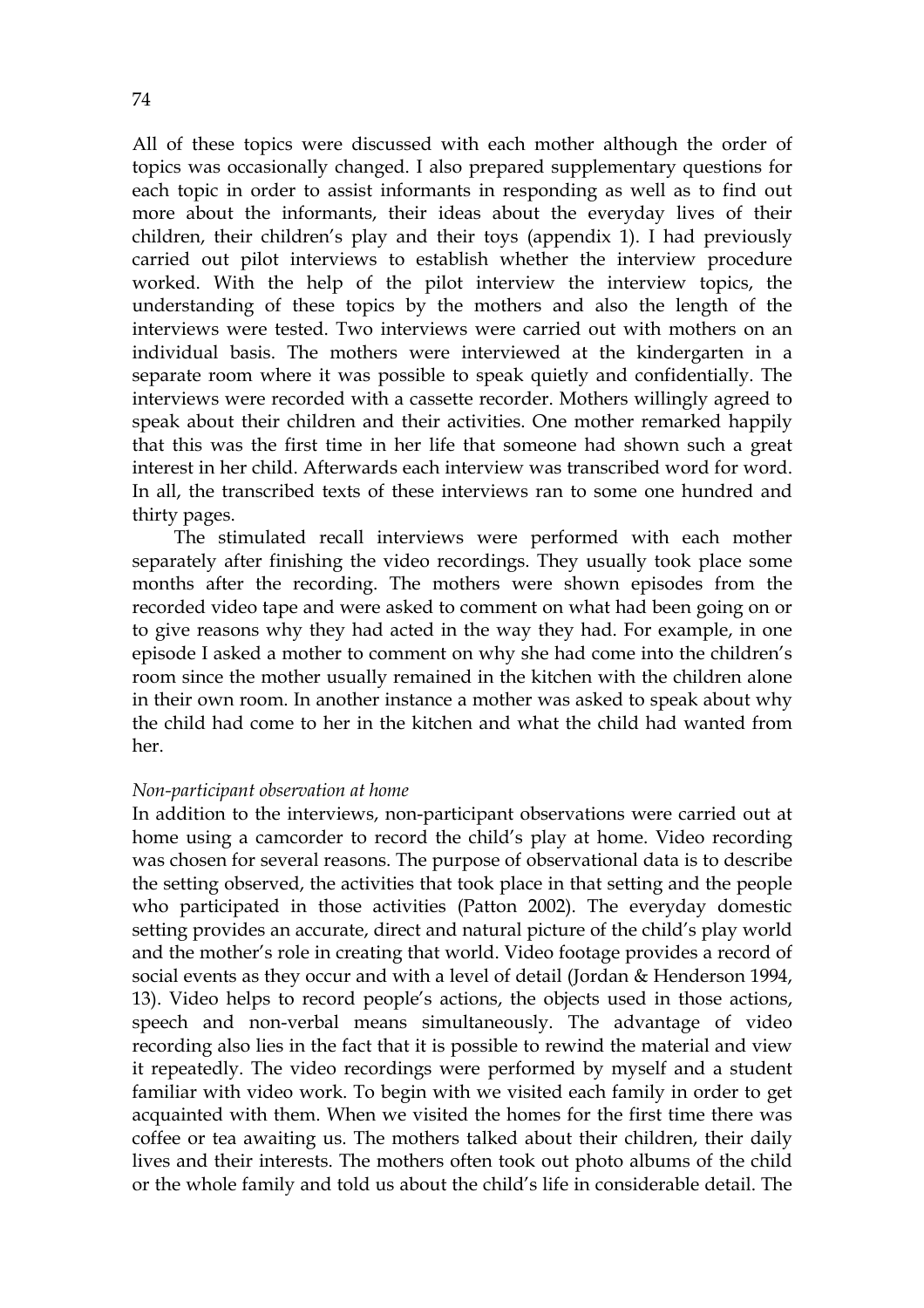children also showed us their own rooms, or in its absence, the place where they played at home. They showed us their toys, books, musical instruments, etc. At the same time the children were allowed to examine the camcorder and look through its viewer.

 Appointments were made at times most convenient for the mothers. These were usually during the evenings when the mother and the child had reached home. I tried to ensure that the process of video recording would create the minimum possible disturbance to the family's daily life and rhythm. I also asked for permission to record in all the rooms (e.g. the child played at cooking soup in the bathroom or sometimes went to the parents' bedroom). During observation neither the child nor the mother was asked any questions, neither was communication with them initiated. When the child asked something then he or she was answered in a brief manner. When the child showed something such as his or her toy or drawing he or she received a kind and concise reply and was asked to continue his or her activity. After each video recording a text was written down which detailed all events, a transcription of the interaction between the child and the mother, and the duration of the recording.

Each child was recorded for nine to ten hours at home, thus making a total observation time of 50 hours. The data collection lasted from August 1998 to March 2001 and contained the following elements (see table 6).

| TIME                     | <b>METHOD</b>                                            |
|--------------------------|----------------------------------------------------------|
| August – November 1998   | Pilot interviews with the mothers                        |
| November 1998 - May 1999 | Interviews with the kindergarten teacher and observation |
|                          | of children's play in the kindergarten                   |
| March 1999 - June 1999   | Semi-structured interviews with the mothers              |
|                          |                                                          |
| May 1999 - June 2000     | Video observation at home                                |
| May 2000 - March 2001    | Stimulated recall interviews with the mothers            |

TABLE 6 Data collection schedule

### **4.2.4 Data analysis methods**

#### *Analysis of the interviews*

In analysing the interviews the fact that the semi-structured interview primarily pays attention to people's interpretations of things and that assigned meanings are central was realised (Hirsjärvi & Hurme 2001, 48). Mishler (1991, 54) emphasises that the respondents' acceptance of the interviewer's frameworks of meanings is a key factor in performing successful interviews. I also proceeded from the standpoint that the meanings come into being during the course of interaction. The process of qualitative data analysis is one of searching for meaning from amongst the words and actions of the participants of the study. Such texts are named cultural products (e.g. Eskola & Suoranta 1998). Texts are a part of social reality and also a part of the implementation of social reality. Texts not only describe events but also at the same time create a social life.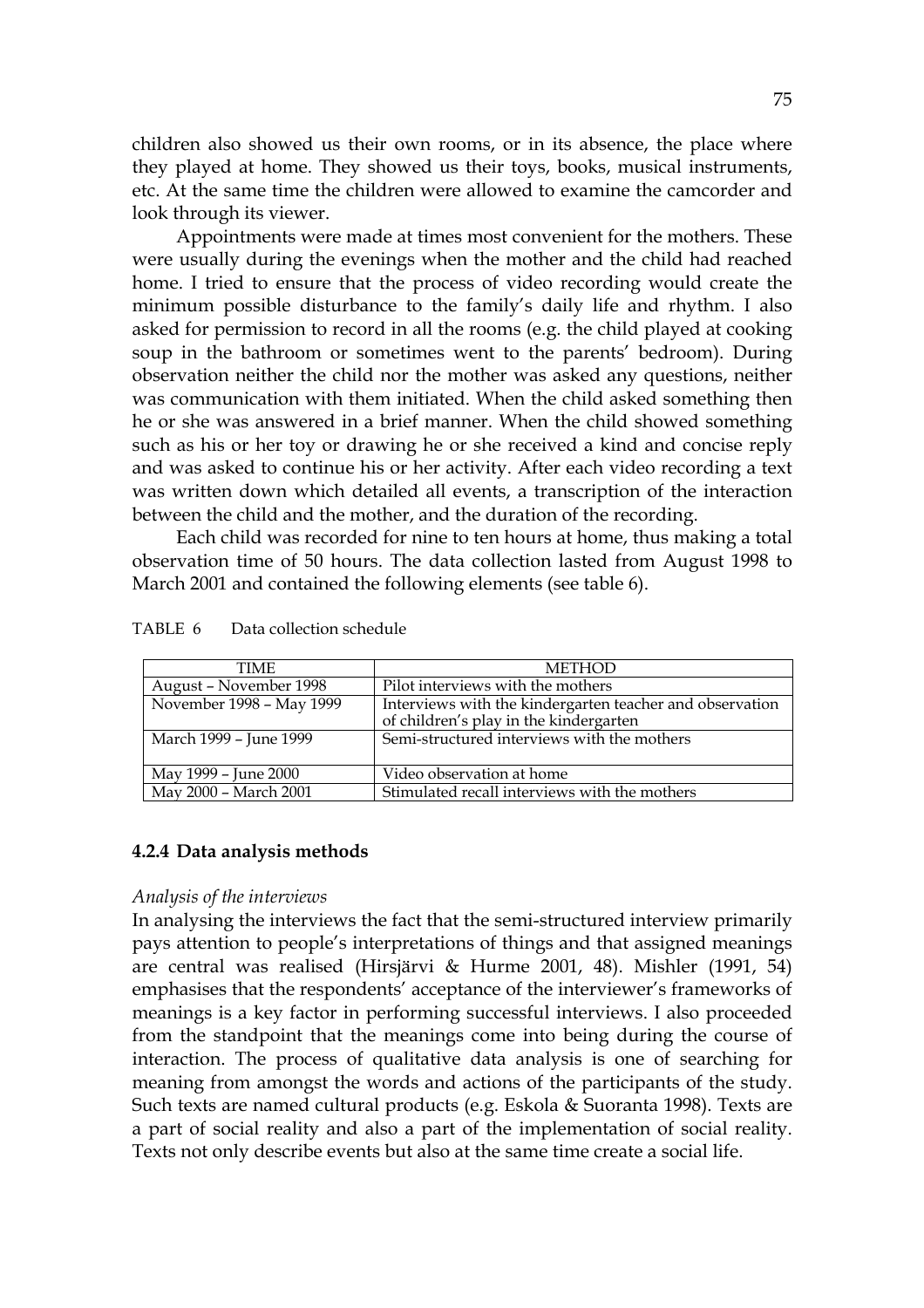The interviews were analysed as follows. Firstly, each interview was reviewed in terms of topics. In this way I repeatedly analysed the material from the beginning to the end. On the basis of this theme-oriented analysis new 'significance themes' appeared. Special attention was paid to those places, i.e. physical spaces, that were concretely and directly connected to the research questions. I tried to summarise the meanings given by the mothers by rewording their statements. Long statements were compressed into briefer statements in which the essence of what was said was rephrased using just a few words (Kvale 1996, 192). After this the meanings expressed by the mothers were interpreted.

In addition to the theme-oriented analysis of interviews I also compiled graphical models, *meaning maps* (Moilanen & Räihä 2001*).* The interviews findings could be classified into the following themes:

- *The child's activities and games at home:* I highlighted separately those activities which the child performed alone and those performed together with his or her mother (e.g. going to the cafe, theatre visits, sewing dolls' clothes, etc). I distinguished all the games performed by the mother irrespective of what type of play was involved.
- *Play setting:* The activity objects the child had at home were identified. Thereafter the mother's thoughts about buying toys and materials were addressed. Then the playmates with whom the child played both inside and outside the home were identified. Finally details regarding the child's play areas, whether or not the child had a room of his or her own, and the times when the child played were all recorded.
- *Mothers' involvement:* In analysing this particular sub-topic separate surveys of the child's solitary play and his or her games together with mother were conducted. The ways in which the mother involved herself in the child's play and supported the playing child were highlighted. At the same time I also wanted to find out the mother's opinion concerning the importance of play in the child's life, whether play needs any support and if so then what kind of involvement on the part of the mother.

The meaning maps were as secondary data to understand the mothers' ideas and analyse the findings more deeply (appendix 4). With the help of the meaning map it was graphically and visually possible to illustrate the mothers' interpretations of my questions. The principle guiding the compilation of the meaning maps was one, which proceeded from general notions to more concrete and specific meanings. Altogether there were 15 meaning maps.

### *Analysis of video observation*

According to Patton (2002) the purpose of observational analysis is to take the reader into the setting that was observed. This means that observational data must have depth and detail. The data must be sufficiently descriptive for the reader to understand what occurred and how it occurred. The observer's notes become the eyes, ears and perceptual senses of the reader. The description must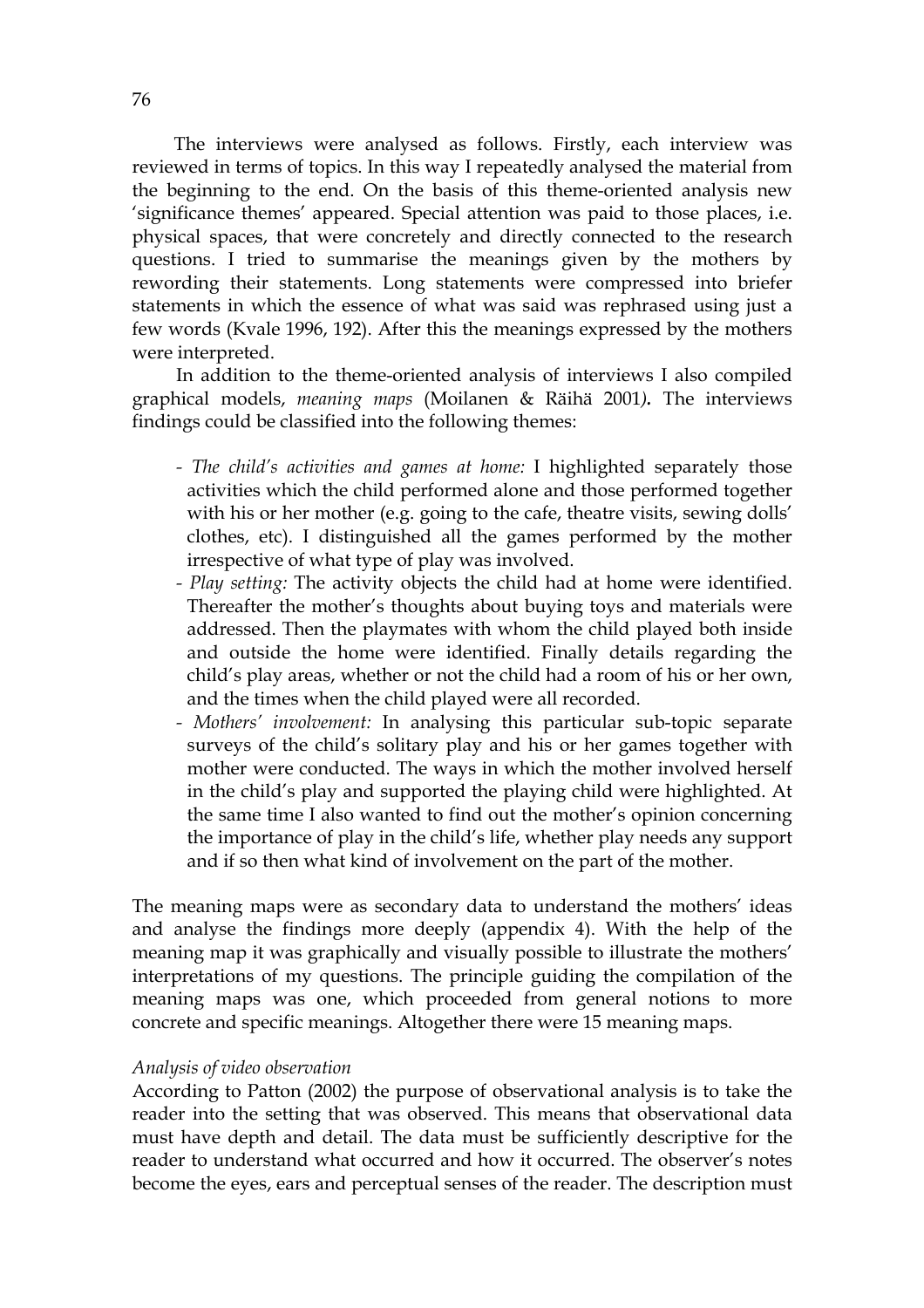be factual, accurate and thorough without being cluttered by irrelevant minutiae or trivia (Patton 2002). The basic criterion to be applied to a recorded observation is the extent to which the observation permits the reader to enter the situation under study. In this study the total amount of transcribed video film texts extended over 150 pages. This included joint and solitary games together with other activities. The children's play observation in the kindergarten accounted for 30 pages of text.

I started analysing the video observations by writing down the content of the observation, i.e. a 'content log' (Jordan & Henderson 1994, 5), after each video recording. Content logs are best made as soon as possible after the tape is recorded because the events of the observation are still fresh in the researcher's memory, and annotations and explications can be made that may not be possible later (Jordan & Henderson 1994, 5). I wrote down what both the child and mother did at home, what was done together and whether the activity was a joint game. In addition, a brief description of the content of the play was given. A short summary of the activity that occurred before the observation was also recorded.

 I then began a thorough analysis, which consisted of watching each video recording through again and writing down in greater detail the content of each piece of footage. After this I transcribed word for word the child's play, including both solitary play and joint play together with the mother. Both the child's and his or her mothers' actions, speech and use of materials during the play were described in considerable detail. Firstly, the times at which each recording was started and completed were noted. Then the child's activities during the recording were set out in the order in which they occurred (for example, drawing, watching TV, looking at a picture book, eating). The content of the activities of each child was briefly noted along with details as to whether the child was acting alone or with his or her mother, brother or sister.

 In *analysing play* I drew from those ideas of Vygotsky (1966), Leontjev (1981), Zaporozhets and Markova (1983a 80-81, 1983b 89-91), Elkonin (1999, 34- 35, 213), and Mihailenko and Korotkova (1999, 19, 22) which concern the play of preschool children and the main characteristics of play. In analysing solitary play and joint play with the mother the following play components were described :

- -*The theme* is that area of reality, which is depicted in play.
- -*The content of play* comprises the activities and personal interrelationships that are singled out in a given area of reality. The content reflects how deeply the child has understood the world of adults. The content of the play both defines and is affected by what the child considers important in the activities and social relationships of adults.
- -*The plot* of a role play is defined as the reflection of certain actions, events and interrelationships from surrounding life and activity by the child while playing.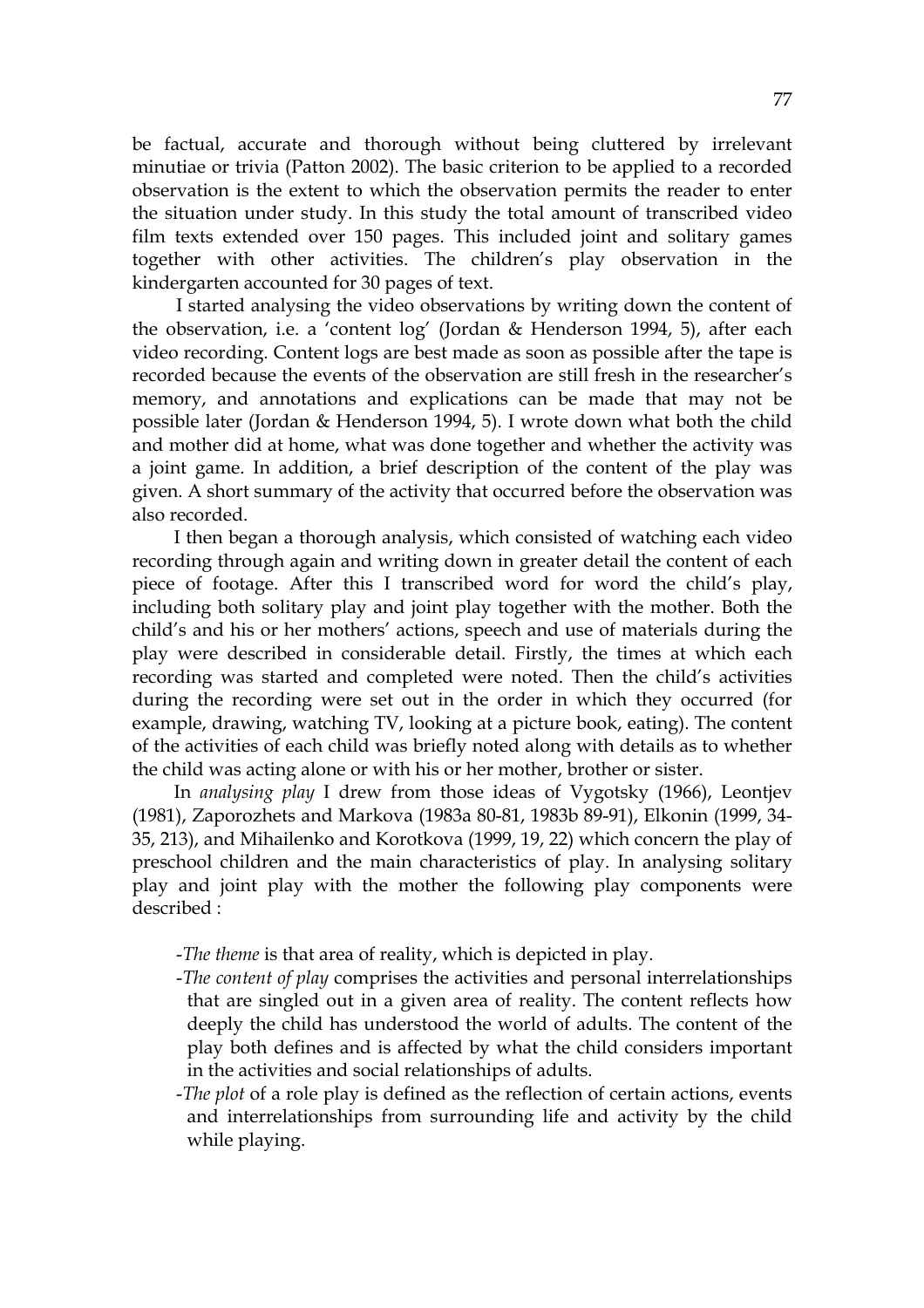The plot of the play activity is characterised by the following basic elements: the *character or role,* which acts as a means of realising the plot; the *situation,* in which the role playing takes place; *actions*, with the help of which the role is implemented, *objects/materials* with which help the player acts, and the *relationship* with the other player.

 The other types of games (didactic, verbal, physical, board games) were analysed by observing both whether and how the mother perceived playfulness and how she herself complied with the rules of the game.

 The analysis *of the mother and child's interaction* in everyday life and during play was based on the ideas of Lisina (1985, 1986). According to Lisina, the child sees the adult as both an erudite bearer of knowledge and a supporter of his or her activity.

 In determining *the mother's role* in the child's play I made use of the classification made by Johnson, Christie and Yawkey (1999). According to these authors the parent's role in games progresses as follows: uninvolved, onlooker, stage manager, coplayer, play leader and director/instructor.

The analysis *o*f *the mother's involvement and play promotion* was based on the studies of Slade (1987), Fiese (1990), O`Connell and Bretherton (1984), Beizer and Howes (1992), Haight and Miller (1993)**,** Novosyolova (1989) and Zvorygina (1989). In considering play promotion I arrived at two groups of reactions on the part of the mother, namely, those reactions, which enhance the continuation of play and those reactions which interrupt or stop the play.

Promotion was divided into three areas: verbal promotion, demonstration and the offering of play materials.

1. Verbal promotion was further divided into the following subsections:

*Suggestion.* For example, the mother said to her child, "Let's start playing shop. You will be a customer and I will be the shopkeeper!"

*Labelling.* The mother took a piece of Lego and said, "The Lego man will be a security man who will keep order."

*Question.* For example, the mother addressed her child saying, "Butterfly, where are you flying?"

*Explanation*. For example, the mother explained how to spell a word in a game.

*Direction.* For example, the mother said to her son, "Well, sing a butterfly song!"

*Support.* The child had built a big house from Lego and addressed his mother, "Look, what a big house!" The mother replied, "Yes, it is a big house." Such reactions as "mm-mm", "ahhaa" and "yes" belong to the area of supporting stimulation.

2. Demonstration.

For example, the mother showed how to make 'salad' in a café play or how a 'repair man' must mend a roof.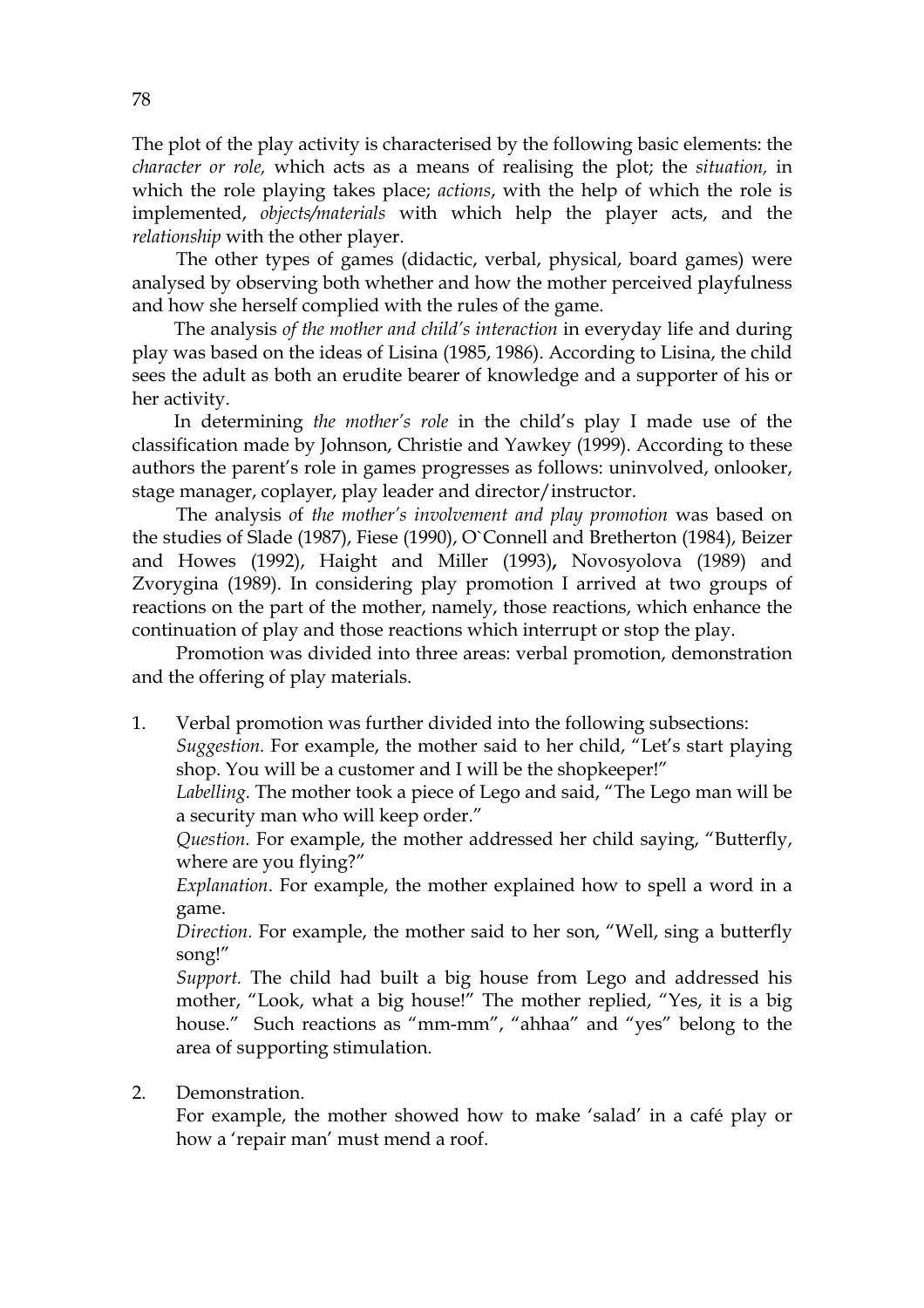3. Offering play materials.

For example, the mother gave her child a dinosaur, which was to guard the house.

In addition to the video analysis of the content so-called ludographs for each videotape were compiled (appendix 3). A ludograph is a graphical depiction of a game in which the child's play and other solitary and joint activities are presented along with the start and end times of the video. With the help of the ludograph it was possible to determine who initiated activities and games and to record how the child addressed his or her mother. In all, a total of seventy ludographs were compiled.

 According to Vygotsky (1981), the unit of analysis should represent all the features of the object being studied. The *play script was defined* as a unit of analysis of the play (Novosyolova & Zvorygina 1989). A play script is a system of conditions where an imaginary situation is created, which is familiar and understandable to the child and which is directed towards depicting and reconstructing the life experience of the child. I analysed how the child acted out a play script and how the mother helped her child to act it out. Play scripts can be of various kinds, for example, feeding a doll, building a house or curing a sick child. Two different ways of acting out play scripts have been distinguished, namely, object-related ways and social role-related ways. In object-related ways the players depict human activities in the world of objects and the process of reshaping of objects. Social role-related ways of acting out play scripts depict the social sphere of the real world (mutual activities of people, relationships and communication).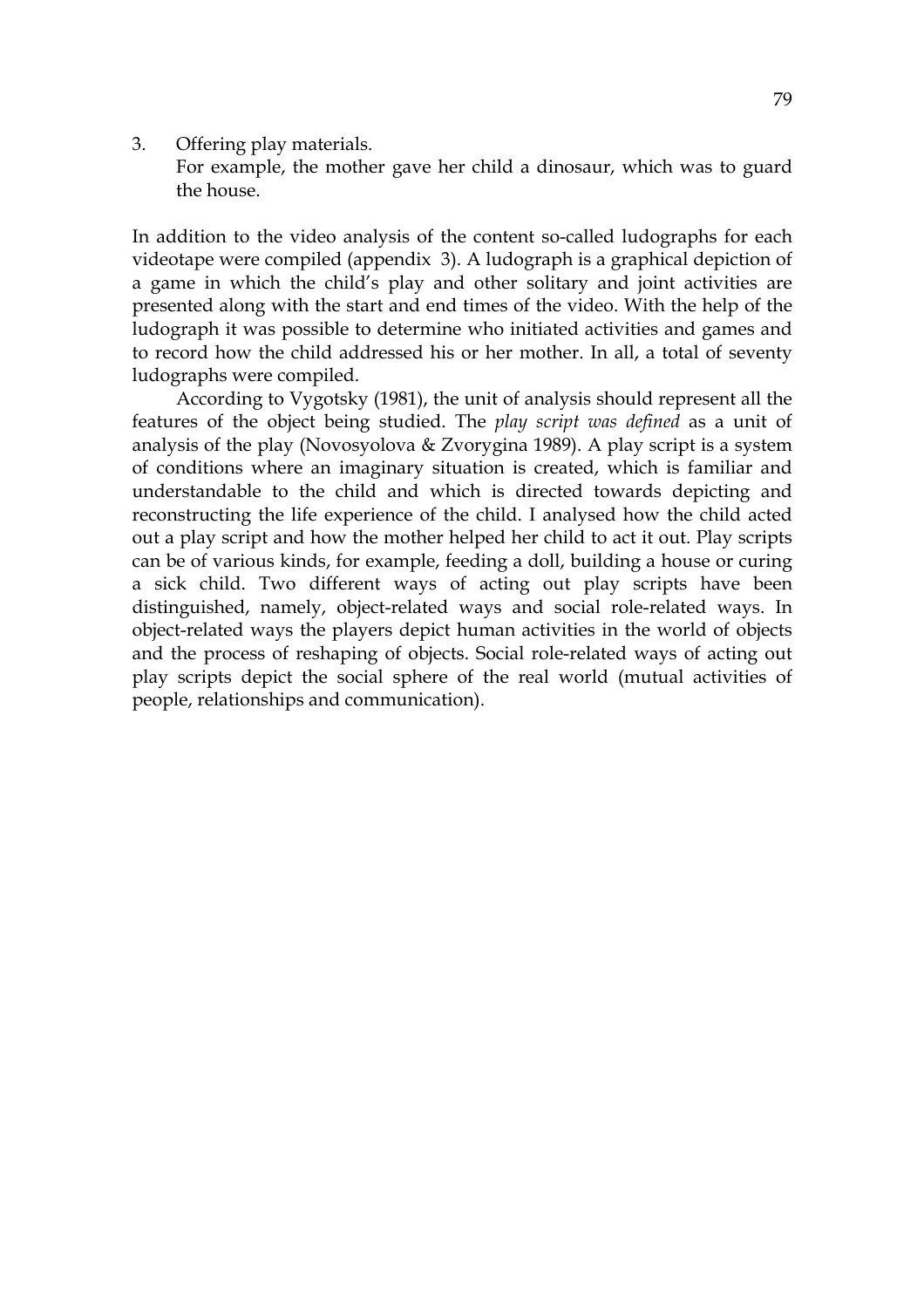# **5 FINDINGS OF THE CASES**

This chapter is organised into three sections. The first section presents the opinions of the kindergarten teachers regarding the children's games and their skills at playing with other children in the kindergarten. Following this is a description of each of the target children in the kindergarten. The second section consists of an account of each target child's everyday life at home, his or her activities alone and together with the other members of the family. The children's play settings and the presence of playmates are discussed along with the opinions of each mother regarding the importance of play and toys in the life of her child. Finally the child's solitary games and joint games with his or her mother are reported and the ways in which the mother supports the child's games at home are analysed.

# **5.1 Anna**

# **5.1.1 Anna's toys and solitary games**

# *In the kindergarten*

According to the kindergarten teacher Anna was a good player who never lacked play ideas. The kindergarten teacher thought that Anna had no difficulties in interacting with other children. The other children too, both boys and girls, wanted to play together with her. Observation of the kindergarten play showed that Anna did play a range of games with other children. In these games she was able to act according to her assumed roles and thereby interact with the other children.

For example, Anna suggested playing shop together with Sandra. She first began by building the 'shop'. They started bringing things for the shop: a table, on top of which they piled all kinds of toys and kitchen utensils. After setting the things on the table Anna called in a singing voice, "Who wants to buy anything?" Anna turned to Aivar, "Aivar, do you want to buy anything from here?" Aivar: "Hello!"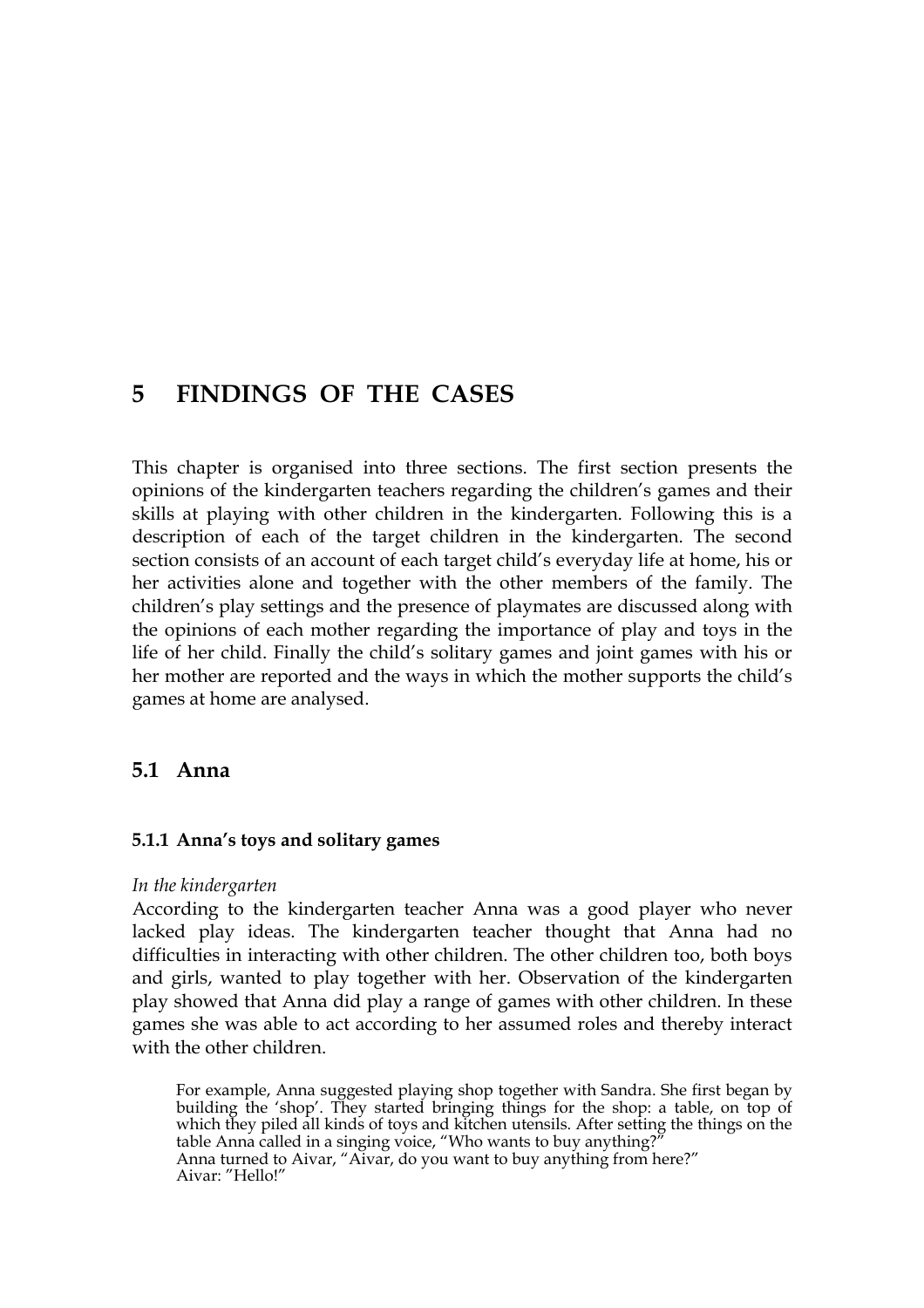Sandra: "What do you want to buy?" Aivar: "I want one of these?" (He indicates a small plate) Anna: "It costs six, six eighty." Aivar gave a hundred krooni note (a piece of paper).

Anna had obtained prior knowledge about playing shop, what was sold and bought there, that the shop assistant offered and sold goods and that customers bought things from the shop. In addition to the usual activities of shop assistants and customers, she also added other actions such as in the present instance checking the money with the help of a machine.

#### *At home*

According to Anna's mother Anna liked drawing, cutting and pasting all kinds of things since an early age. She went to a singing club with her brother once a week and she loved listening to music cassettes at home. In her mother's opinion Anna liked going with her to the theatre, cinema and café. In the mother's view going to the café was a special event for her daughter. Café experiences found repeated expression in Anna's games. Usually on their free days Anna, her mother and her brother went for a walk into the nearby forest and in summer the whole family used to go to the waterside or go hiking in the countryside and have picnics. Anna and her brother had a room of their own, but they were allowed to play everywhere in the apartment, including in the kitchen and bathroom.

Anna had a lot of play material and toys. As she shared a room with her younger brother, there were a lot of her brother's toys too and there were several toys, which both children played with. Anna had a cassette player and cassettes for listening to music. As she loved drawing, pasting and cutting she had a supply of drawing paper, glues, brushes, pencils and paints. There were several children's books from her mother's childhood (children's books in Estonia are quite expensive and the books they had bought had been very carefully chosen). Anna had her own favourite toys, in particular, a brown and white horse and a donkey were very dear to her. Outside of the kindergarten Anna played mainly with her brother Mihkel, her parents, children of family friends, other children from the kindergarten and her grandparents. Anna had two grandmothers and two grandfathers and they too were regular play companions, especially in the country during the summer.

The main idea highlighted in the interview with Anna's mother was the importance of play as a consequence of the child acting out certain situations and trying to place herself in those situations. The mother considered that play revealed how the child assumed roles and how she changed while playing these roles. The mother's attitude towards joint play with the child was varied. Before, the children had come to the mother in the kitchen to play and the mother had encouraged her children while still being busy with her own jobs. She had lately noticed that the children needed her more than before and that they wanted to play together with her. When the children called her she always went. When the child misunderstood something then the adult had to explain.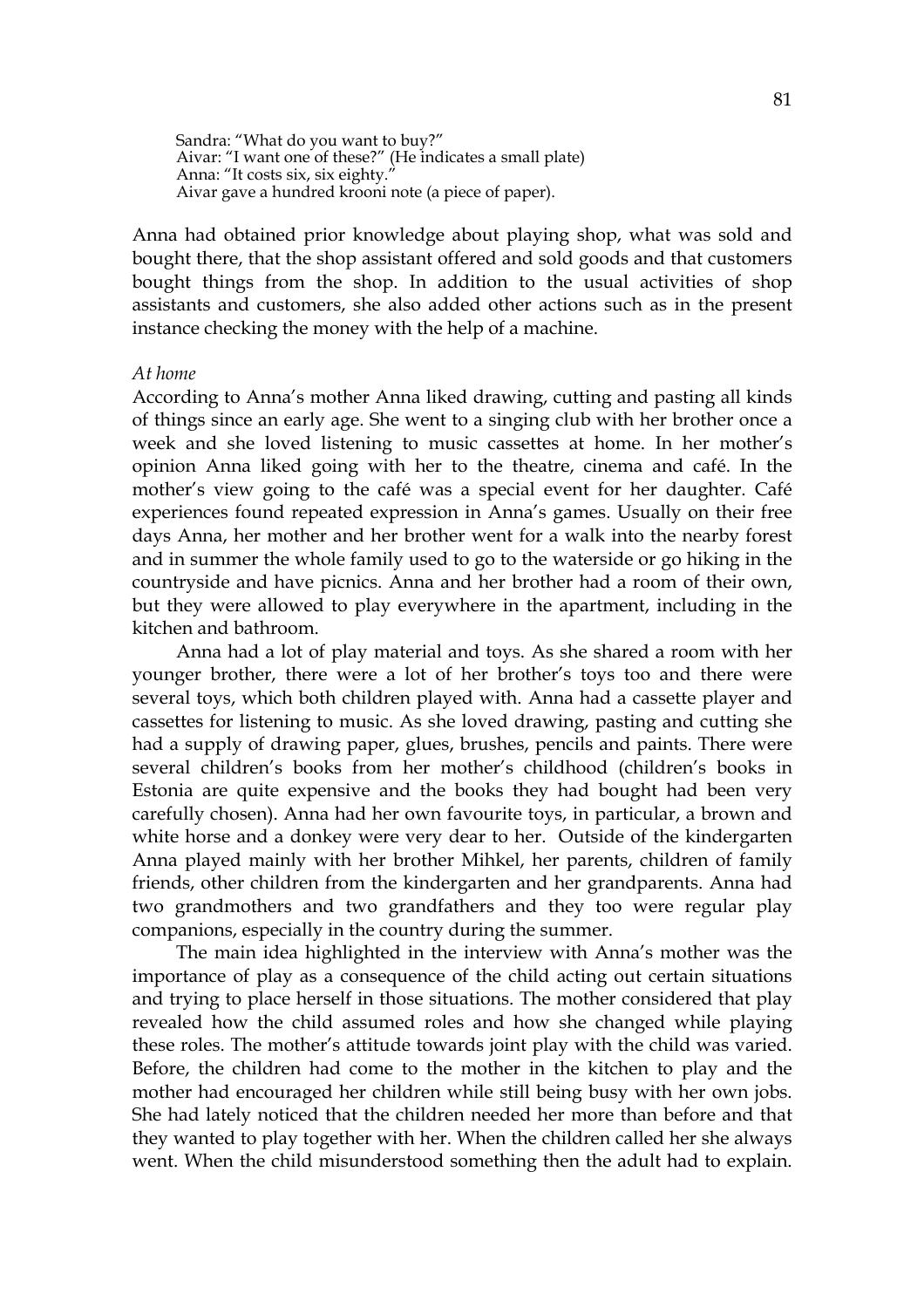At the same time the mother noted that as she herself was a teacher she avoided teaching her own children.

 Table 7 presents Anna's games at home. Anna played nine games, which lasted three hours and 32 minutes.

| TABLE 7 | Anna's games at home |
|---------|----------------------|
|---------|----------------------|

| Games          | Number of games | Duration     |
|----------------|-----------------|--------------|
| Solitary games |                 | $2h$ $22min$ |
| Joint games    |                 | 1h10min      |

When alone Anna mostly played role games. The observed four solitary games lasted altogether two hours and 22 minutes. Anna's solitary games, their themes, duration, initiation and materials are shown in table 8. All the games were initiated by Anna herself. It was typical of these games that, in addition to playing, Anna also sang, looked at pictures and talked to her brother about things concerning her play as well as about other everyday situations. Anna usually played her games in the children's bedroom while her mother was working in the kitchen.

| Theme                 | Duration         | Initiator | Play materials                                  |
|-----------------------|------------------|-----------|-------------------------------------------------|
| 1. Putting animals to | 1 h 1 min        | Anna      | Toys: Tipsi, Tinki-Vinky, bunny, bird, bear,    |
| bed                   |                  |           | snail shells, felt-tipped pens, paper, blanket, |
|                       |                  |           | cushions, paper gift bags, plastic cup          |
| 2. Making of tickets  | $39 \text{ min}$ | Anna      | Paper, roll of paper, scissors, pieces from a   |
|                       |                  |           | board game                                      |
| 3. Cooking a witch's  | $31 \text{ min}$ | Anna      | Water, cup, plastic straw, soap, tooth-paste    |
| soup                  |                  |           |                                                 |
| 4. Playing the piano  | $11 \text{ min}$ | Anna      | Toy piano, plate, plastic jar cap               |

In the play putting animals to bed Anna played the role of taking care of the animals and children. The play consisted of three scripts. First Anna put the toys to sleep by setting them out on the floor. In the second script Anna started reading a story from the book and in the third script she fed the toys. Anna played with toys while simultaneously describing what she was doing. For example, "I am putting the bunny to sleep here. I am putting that little bird here."

The materials used in the play were both realistic and replacement toys, i.e. snail shells, felt-tipped pens, food which had been cut out of paper. During the play Anna addressed her mother a total of three times in order to get things she needed for the play, i.e. cushions and felt-tipped pens. She also called to the kitchen to ask what her mother was doing there. In the stimulated interview conducted while watching the video the mother said, "…she probably needed either a dish or a blanket or some other thing. That's what she needed. Or she wanted a drink." The mother did not want to add anything more.

82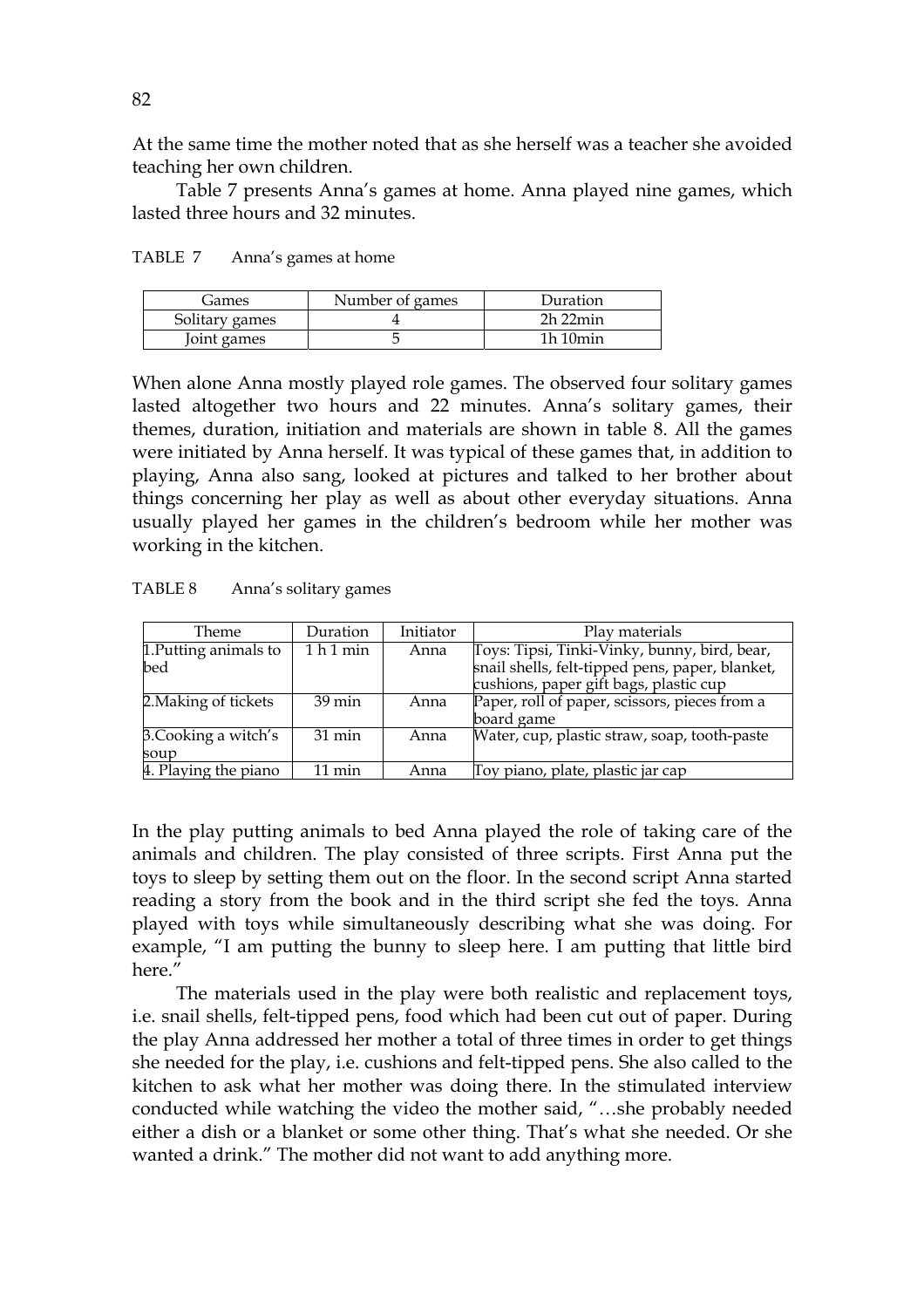In the other solitary games Anna's play scripts were full of imagination and her speech was connected with the applied role and role actions. In the solitary games Anna assumed certain roles (mother-caretaker, witch soup maker, lottery player, etc.). Anna's play was also characterised by considerable emotion and expressiveness. She played these games on the object level of the role play. She addressed her mother several times in order to get various things (a roll of paper, felt-tip pens and cushions).

 Anna's mother promoted Anna's solitary games on 56 occasions (table 9). These comprised 49 instances of verbal promotion and seven of offering play material.

| Type of promotion          | Number of instances of promotion |
|----------------------------|----------------------------------|
| 1. Verbal promotion        | 49                               |
| Question                   | 29                               |
| Explanation                | 10                               |
| Support                    | 7                                |
| Direction                  | っ                                |
| Suggestion                 |                                  |
| Labelling                  |                                  |
| 2. Demonstration           |                                  |
| 3. Offering play materials | ⇁                                |
| Total                      | 56                               |

TABLE 9 Promotion by Anna's mother in solitary games

Most of the mother's reactions were *questions (29)*. There were especially many questions during the 'making tickets' play (15), where the mother asked repeatedly what she was doing, what the play was like, whether she had scissors, where could one travel using those tickets. In the 'witch soup cooking' play, the mother's questions were connected with her fear that her child might start drinking the liquid. The mother repeatedly asked Anna whether she intended to drink the liquid in reality. There were also *explanations (10).* The mother explained to Anna why the drink she was mixing must not be drunk since the 'witch soup' might be dangerous for her health. She also explained where she could find some materials for the play.

The mother's *support (7)* could also be traced in the 'making tickets' play. The mother's curiosity and constant questions about Anna's play showed that when sitting in the living room with guests and seeing the playing child, she had more time and opportunity to attend to what Anna was doing. There were *directions (2)* and *suggestions (1).* The mother herself *offered* Anna *several materials*  (7): a cup, scissors and a roll of paper.

### **5.1.2 Joint games involving Anna and her mother**

Anna and her mother played five games together, the total duration of which was one hour and 10 minutes. Two of these games were role games, one was a board game and two were didactic games. Two games were initiated by Anna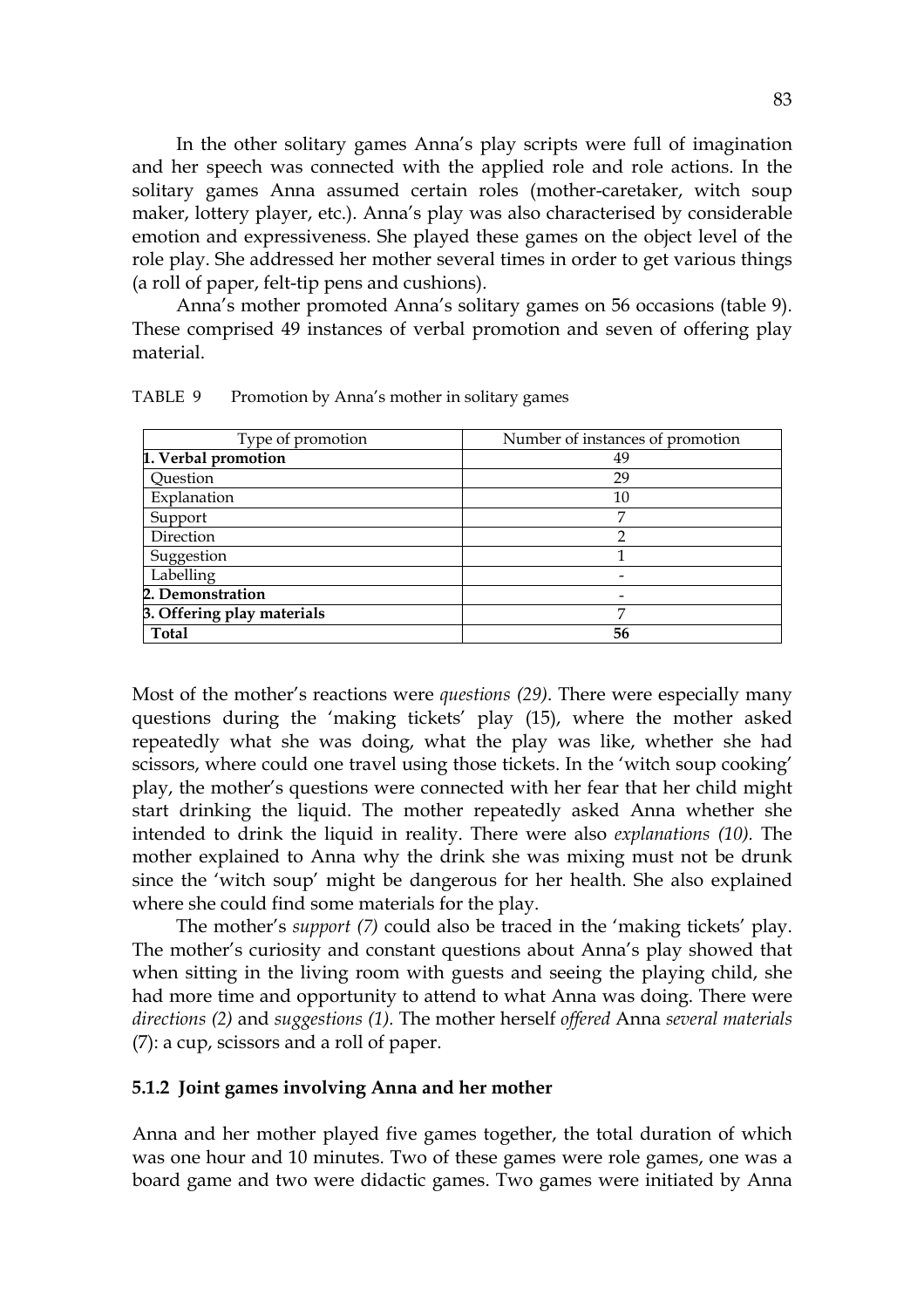while the other games were initiated by her mother. On some occasions the mother suggested a play twice but Anna at first refused. However, after a few minutes Anna herself initiated the same game or asked her mother to join in. The following table (table 10) presents the joint games involving Anna and her mother, detailing their type, duration, initiator and material.

| Joint game type     | Duration         | Initiator | Play materials                  |
|---------------------|------------------|-----------|---------------------------------|
| 1. Role play 'Café' | $33 \text{ min}$ | Mother    | Cups, saucers, plates,          |
|                     |                  |           | teaspoons, vase, wooden         |
|                     |                  |           | flowers, small marbles, sweets, |
|                     |                  |           | apples, paper, a big cardboard  |
|                     |                  |           | box, necklace                   |
| 2. Board game       | $13 \text{ min}$ | Anna      | Game board, dice, game pieces   |
| 3. Counting game    | $11 \text{ min}$ | Mother    | Dice                            |
| 4. Writing game     | 11 min           | Mother    | Paper, pencil                   |
| 5. Role play 'Shop' | 2 min            | Anna      | Plastic tray, bowl, biscuits    |

TABLE 10 Joint games played by Anna and her mother

The following example shows how Anna played the café play with her mother and her brother. The initiator of the play was the mother. The mother said, "Let's play 'café', shall we?" Anna answered by shouting, "Yes, yeah, yeah!" and jumping up and down. The preparatory stage of the play (the building of the café) lasted 12 minutes. Anna chose genuine porcelain dishes (cups and saucers), one plastic plate, real teaspoons, a real vase with wooden flowers and small marbles as decorations.

Then the play started with Anna as a waitress and Mihkel as a customer. Their mother was sitting in the armchair and watching.

Anna looked at Mihkel and asked, "What would you like?"

Mihkel: "I want coffee water."

Anna poured 'coffee' into the cup from the coffee pot and asked, "Sugar too? Do you want some? I'll put some in now."

This first play script lasted three minutes and the children assumed roles for themselves. Thus, Anna was a waitress in the café and Mihkel a customer. Anna offered Mihkel coffee with sugar, then an apple and sweets. The play script was acted out by the children using role actions with the help of role speech and interaction**.** Anna knew what a waitress did in a café, i.e. a waitress asks customers what they would like to have. Anna addressed the customer in the correct polite form by asking, "What would you like to have?" rather than "What do you want?" After that she offered coffee to the customer, poured coffee out from the coffee pot, added sugar and washed the teaspoon. At the same time she took care of Mihkel, making sure he ate mainly healthy foods (apple) and sweets only after that. Mihkel had difficulties in perceiving the pretence of the play. At the beginning of the play Mihkel behaved according to his role. Later on he tried to steal the real sweets from behind his sister's back and a serious conflict between the two children resulted.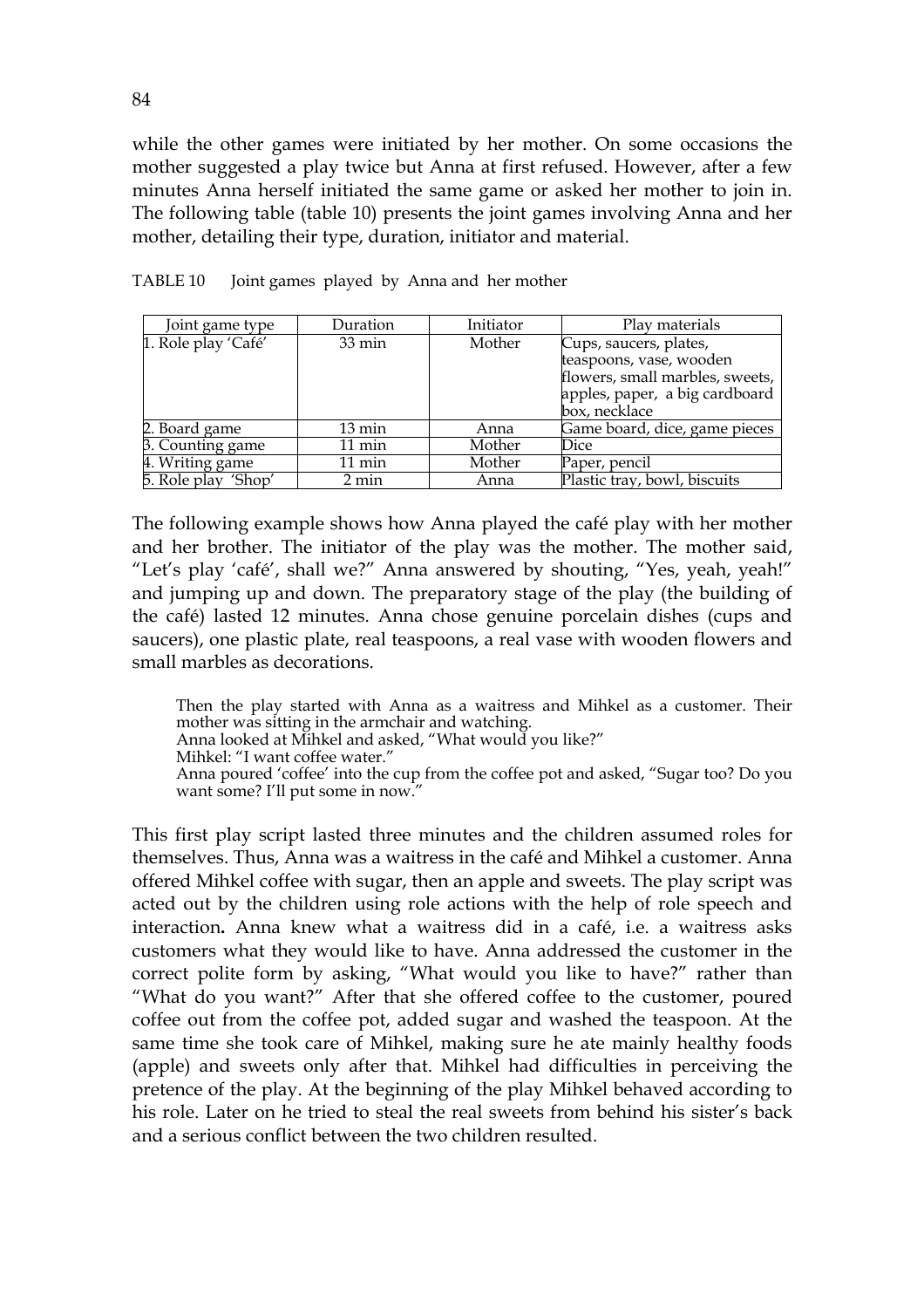When the first conflict had been solved Anna addressed her mother asking, "Mummy, do you want anything? Say, yes!" Her mother answered, "Coffee, with sugar and cream." During that dialogue Mihkel quickly took a sweet from the bowl. Anna saw what happened and the conflict flared up again between the children. Mother calmed her daughter. Mihkel was also discontented and cried. Anna addressed her mother, "Mummy, but what about you?" The mother answered, "But, you were supposed to bring the coffee to me!" Then her mother further instructed Anna how the café play should be played. She said, "Anna, you must also ask what I would like to have! Coffee ought to be brought to the table! And you should ask for money too!"

The second play script lasted four minutes and involved roles for Anna, her brother and her mother. Thus, her mother was a customer and Anna a café waitress. Anna - as waitress - asked her mother what she would like to have, poured imaginary coffee into the cup, looked for a cake for the play and asked for the payment. The mother's role in acting out that particular play script was greater than in the previous episode. At first she was a customer asking for a cup of coffee. However, she then instructed Anna how to play, i.e. that the waitress must come to the table to take orders and to ask for payment.

 Anna acted out the script resourcefully, choosing white paper as a replacement toy for cakes. Her mother also paid money by way of a gesture and asked Anna to give her the change. The mother provided the play script for Anna, which was acted out together through the roles and role interaction. Anna and her mother played with great emotion and expressiveness. The little brother watched Anna and her mother playing from the side and clearly did not understand the pretence of the play. For example, when the mother asked for some cake Mihkel ran into the kitchen to the fridge to bring a real piece of cake. Mihkel also wanted to join in the play but Anna did not allow this and several rows ensued. Then the mother decided that she should go to the café again but this time with Mihkel.

The third play script lasted five minutes*.* This time Anna was the waitress while her mother and Mihkel were customers. Everything went well when all three of them played together. The mother asked first Mihkel what he wanted to have. Hearing Mihkel's answer, she repeated the request to Anna. After Mihkel had received his coffee and cake the mother herself took the customer's role in asking for coffee with sugar and cheesecake. All the time the mother developed the play by asking new questions, for example, asking for more coffee and enquiring as to what kind of salad they had**.** Anna accepted her mother's suggestions willingly. Mother repeated several times that it was imaginarily that way or that it existed in an imaginary way. Finally the mother asked Mihkel whether he wanted anything else to eat such as salad. That was where the idea of preparing salad appeared.

It had already become clear in the interview with the mother that Anna's favourite game was the café play. She had both real life and role play experiences of cafés. It was very important for her that she played the game in an exact way and, in particular, that her mother took part.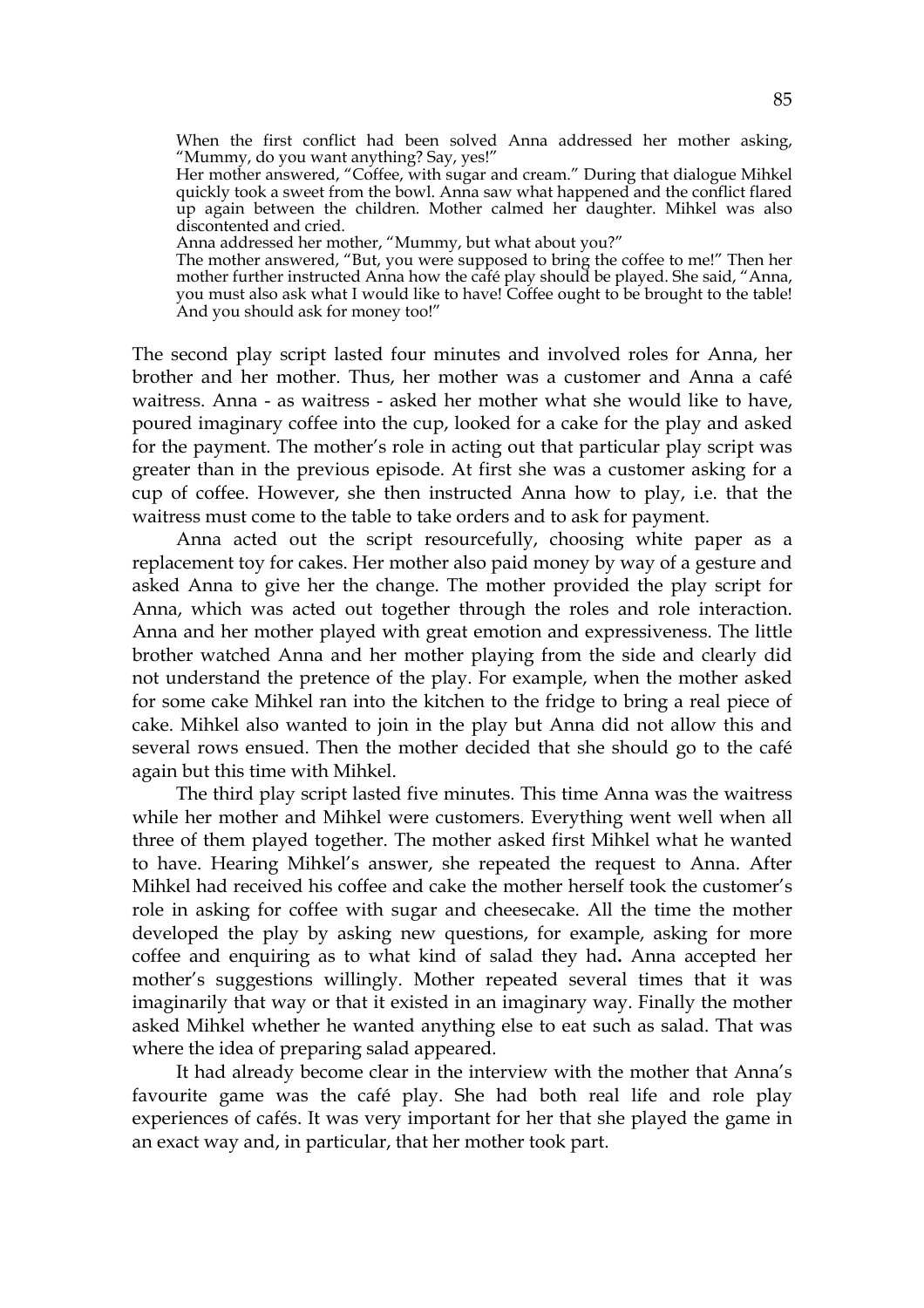Games such as counting and writing were more connected with the teaching of academic skills. The initiator of these games was the mother. That these were games suggested by the mother was confirmed by Anna's initial refusal to play. As reasons for her refusal Anna stated that she wanted to watch TV or that she just did not feel like doing it. Only a while later did Anna herself initiate the same games. In the stimulated interview the mother admitted that Anna liked playing the writing game but that she did not like reading the letters together. Anna's mother added that it was not so essential and that she would not sit and pressure Anna with "let's start reading". The main content of the writing games involved one player writing a word after which the other had to read (guess) the written word. In the counting game Anna threw a dice and counted the numbers obtained. In these games some difficulties in motherchild interaction became evident. At one stage Anna could not understand the sense of a joke made by her mother and felt insulted.

 Anna's mother promoted games on 196 occasions. In addition, she made two non-promotive reactions during the joint games. The promotive reactions included 186 verbal promotions, two instances of demonstration and eight of offering play materials (table 11).

| Type of promotion          | Number of instances of promotion |
|----------------------------|----------------------------------|
| 1. Verbal promotion        | 186                              |
| Ouestion                   | 52                               |
| Explanation                | 39                               |
| Direction                  | 38                               |
| Support                    | 33                               |
| Suggestion                 | 16                               |
| Labelling                  | 8                                |
| 2. Demonstration           | 2                                |
| 3. Offering play materials | 8                                |
| <b>Total</b>               | 196                              |

TABLE 11 Promotive reactions by Anna's mother during the joint games

The most numerous were *questions (52).* There were a great number of questions in joint role games such as 'café' and 'shop'. The mother continually developed the play with new questions such as "Is there any cake?" or "Do you want some sugar in your coffee?" The mother asked questions such as why there were no plates in the play or, at the very beginning of the play, what materials (dishes, flowers) were needed for the play. In the writing and counting games there were also a lot of questions. Generally, the mother addressed the child in the following way. "How much is the total? Call me then, when you have got the total." In the writing game the mother asked, "What did you write?" or "What have I written just now?" As well as asking questions the mother *explained (39)* a great deal during joint games. Above all she explained to Anna how to play the games and what to do when playing. For example the mother told her daughter that in the café there should be a potted plant or a blue pot as a decoration and that the things had to be placed so that they would not fall over.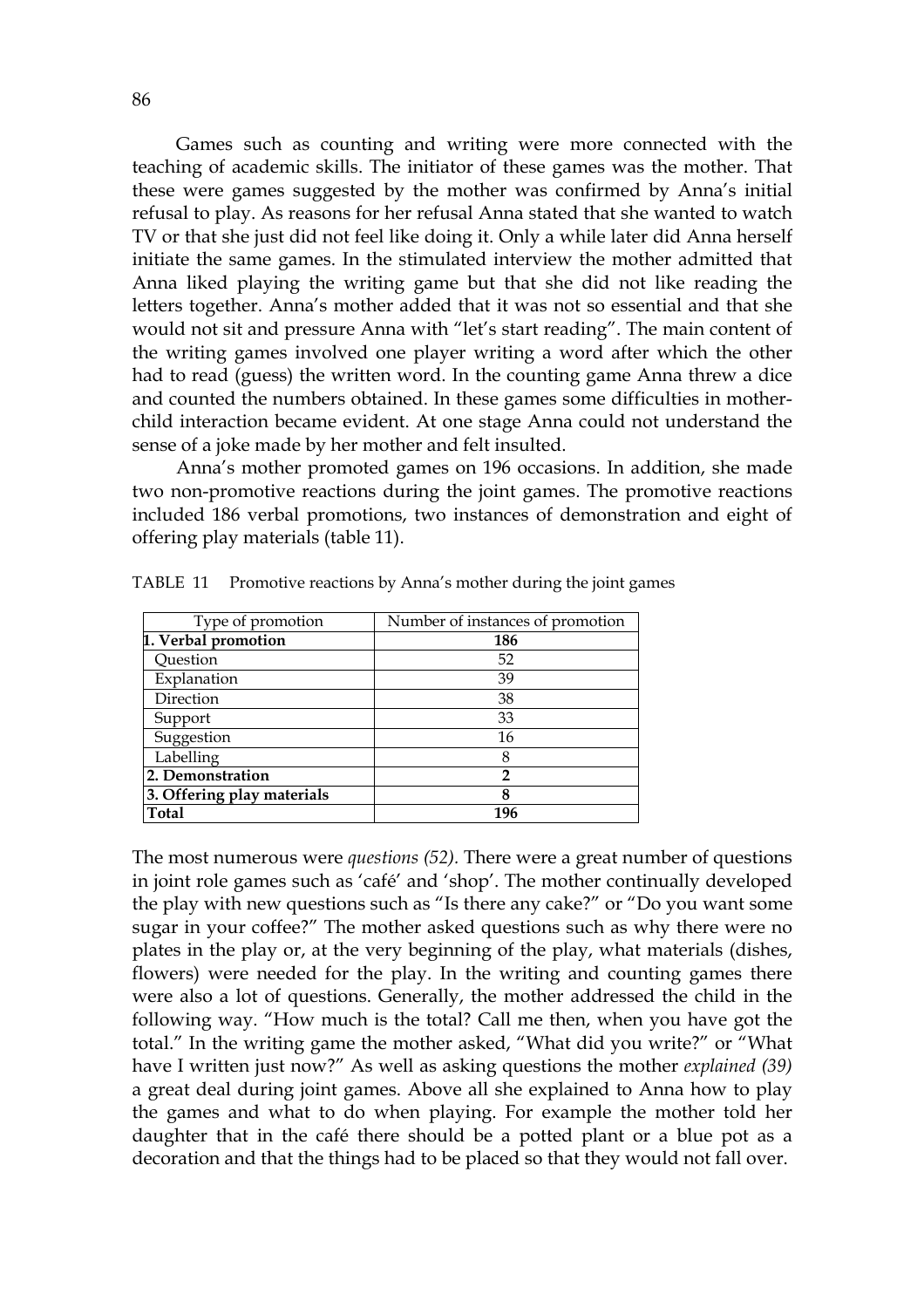In the board game there were a large number of *directions (38).* The mother said to her daughter, "Roll the dice now!" When Anna got a six the mother said, "Roll it again! Go one...two...three! Look! Take it!" The directions were connected with saying aloud the number that was obtained from throwing the dice. *Support (33)* confirmation was also observed in joint games. During role games this was mostly connected with the support of pretence. The mother said several times, "just imagine it's like that". The mother also supported things said by her child.

 There were also *suggestions (16),* which were mostly connected with the starting of a play, and the *offering of play materials (8),* particularly in the café play. During the joint games there was also *labelling (8)* and *demonstration (2).* 

# **5.2 Kalev**

### **5.2.1 Interaction and joint activities involving Kalev and his mother**

#### *In the kindergarten*

The kindergarten teacher reported that Kalev was a player who never lacked ideas about how to play various games in the kindergarten. Observation in the kindergarten revealed that Kalev offered ideas to other players and that he continually discussed the theme and content of the play with the other children. Kalev repeatedly gave advice to the others concerning what they should do, how to built the road, the parking place or garage, etc. Kalev's play was accompanied by talk, as well as numerous imaginary situations (e.g. fishing, getting petrol for the cars, etc). Kalev was a favourite play companion amongst both the boys and girls.

## *At home*

Kalev loved drawing while alone and also liked cutting and gluing things. He and his elder brother Tiit (five years older than him) spent a lot of time playing computer games or watched TV. His mother was usually in the kitchen, cooking or doing some other housework. When Kalev was not playing on the computer himself he often watched and commented on his brother's or father's games.

 Several types of mother-child joint activities and interaction were observed. For example, Kalev and his mother spoke of their planned visit to a baby and its mother. His mother also showed him how to iron clothes, to snap his fingers and to whistle. She tried to teach Kalev how to count money ready for when they went out for a meal at McDonalds. These activities were connected with the child's teaching and formation of academic skills and were thus more oriented towards didactic interaction. These interactions were generally of short duration and were mainly initiated by the mother. She attempted to use humour in every-day life. For example, if Kalev was in a bad mood in the evening she would try to improve the situation using humour.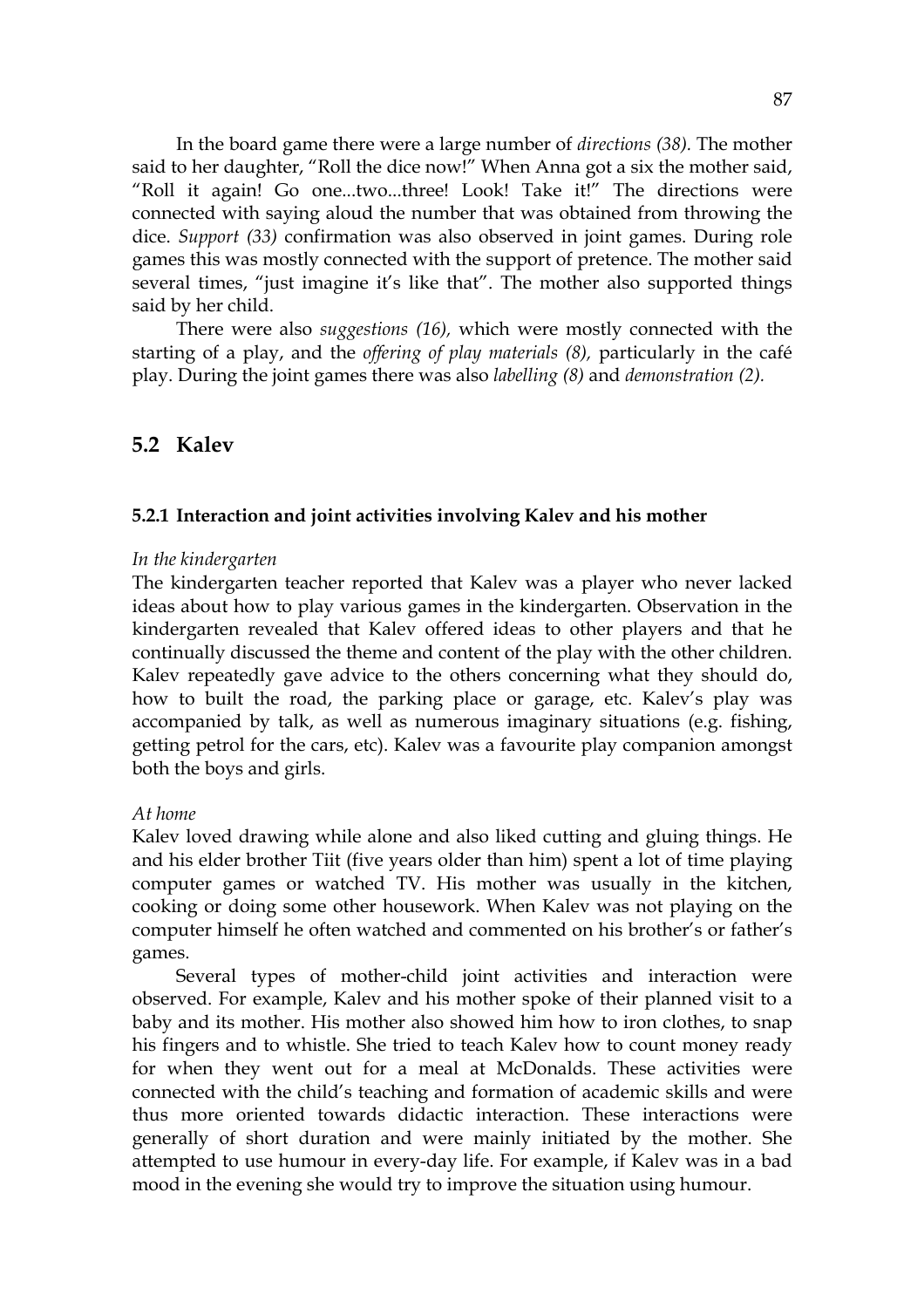Kalev did not have a room of his own but shared a room with his brother. The mother said that her son did not have a lot of toys. Kalev's toys were in a cupboard and on the shelves. Kalev's play world contained some marvellous toy animals. Woodpeckers and a light blue teddy bear were particularly dear to him. Kalev also loved playing with Lego. However, recently they had bought a number of TV games and Kalev's father had once in a while brought home a laptop computer so Kalev played on them.

 Kalev's mother did not explain the meaning of play in any greater detail. She admitted that play had an important role in her child's life, and children's play had to be respected. On the one hand she was glad that her child had special games which interested other children and their parents. At other times, the importance of school and learning and also a certain uncertainty connected with school could be traced in her interview. She said that it was important to know about letters and numbers and she was also to certain extent unsatisfied that her child had not been taught more reading and writing in the kindergarten than had been the case. Regarding the importance of joint play, Kalev's mother said that her son was able to play for hours alone and when he played alone she would not interrupt him. The mother said that she was somewhere nearby and if the child needed her she would attend to him.

 Kalev was observed at home playing one solitary play as well as six joint games together with his mother. In total these lasted 58 minutes (table 12).

| TABLE 12 | Kalev's games at home |
|----------|-----------------------|
|----------|-----------------------|

| Games         | Number of games | Duration |
|---------------|-----------------|----------|
| Solitary play |                 | 9 min    |
| Joint games   |                 | 49 min   |

Kalev played alone only once. He played the particular play in question with the same soft toys (two squirrels) that he also played with his mother (see Kalev and his mother's theatre play). Kalev started to play alone after his elder brother refused to play with him on discovering that Kalev had cheated. Kalev was sitting on the sofa table, his feet in a hot bath which his mother had made for him to treat his cough.

Kalev took his squirrels in his hand, put his fingers inside the squirrels' paws and said in a loud voice, "I'll play alone…" "Sure I will. I'll play with my squirrel…" He waved his animals about, singing, "La-la-laa." He waved the two squirrels above the bowl and his brother warned, "What are you doing? They'll fall in!"

The first squirrel said, "Let's play with the dice!"

The second squirrel answered, "Oh, yes, let's play that game!"

The first squirrel took the dice between its paws and rolled it, exclaiming, "Ah, I can't throw it…Throw it for me! I can't throw it."

The second squirrel answered, "Then you can't play either. I'll roll….." (the play continued)

Kalev: "No, they won't. I have got my fingers inside them." Then he started to play a board game with his two squirrels so that he spoke the parts of both animals. The squirrel took the dice, rolled it and moved the piece according to the score obtained. The dialogue between the two squirrels went as follows.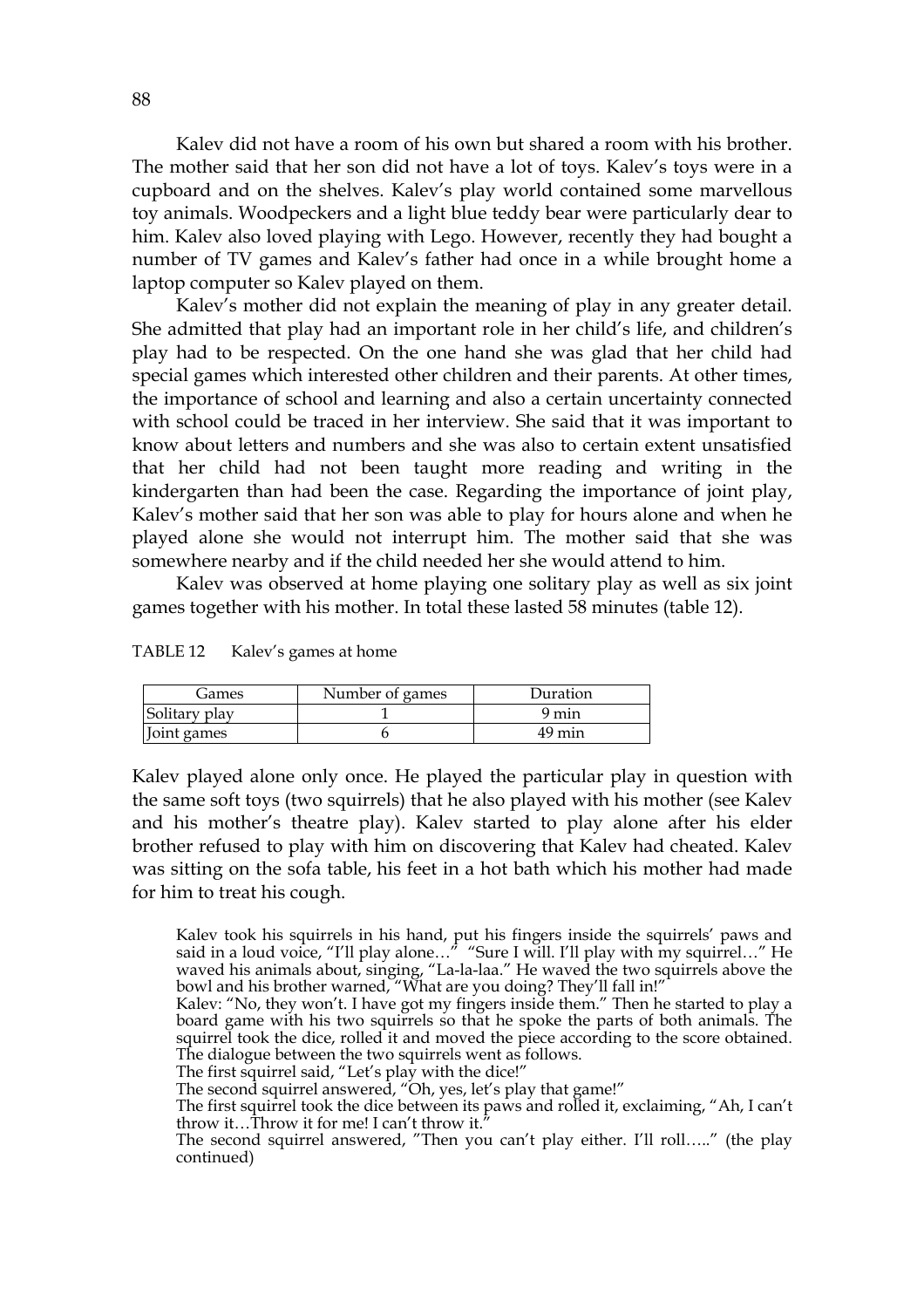The play lasted nine minutes (see table 13). This game of Kalev's was a typical example of director's play, in which the player has taken toys and acts and speaks on their behalf. The player himself creates a play situation and puts himself in the place of the animals. It was quite hard to play as it was difficult for the squirrels to roll the dice and move the piece on the game board. Kalev himself created the interpersonal relations between toys. The speech was connected with the actions performed, i.e. with the rolling of the dice and moving of the piece. He acted out the play script with great emotion and interest.

|  | TABLE 13 Kalev's solitary play |  |
|--|--------------------------------|--|
|--|--------------------------------|--|

| Theme                      | Duration | Initiator | Play material                                   |
|----------------------------|----------|-----------|-------------------------------------------------|
| Play with two<br>squirrels | 9 min    | Kalev     | Game board, the squirrels, dice, game<br>pieces |

At home Kalev also played on the computer with his brother. When Kalev was alone at home he asked his mother to show what kinds of discs were available. The mother brought a diskette but neither mother nor son knew how to put it into the computer. Kalev's mother said to him, "Play something else! Play cards!" Kalev replied, "You can only play cards once. I don't know how…." His mother said, "Your brother will come soon and then you can play. Find yourself something then!" Kalev's elder brother Tiit soon came into the room and the boys' computer games began. The elder brother taught the younger one how to play, showing when and which keys to press.

Whereas in the interview before the observation the mother characterised her sons' relationships as being good, during the stimulated interview she said that the boys had fought a great deal of late. The mother said, "...that the two boys are so different. The older brother usually wants Kalev to play sports and competitions with him but Kalev just wants to play alone or draw something." According to their mother the two boys were very different. The elder brother only wanted to play ball and did not like doing anything that was quiet whereas Kalev could be alone for hours.

# **5.2.2 Joint games involving Kalev and his mother**

Kalev and his mother played six games, altogether lasting 49 minutes. These are presented in the table below (table 14) including details of play type, duration, initiator and materials used. The joint games involved building, theatre, guessing games and the teaching of letters and counting. One board game was also played. On five occasions the initiator was the mother and in one instance Kalev.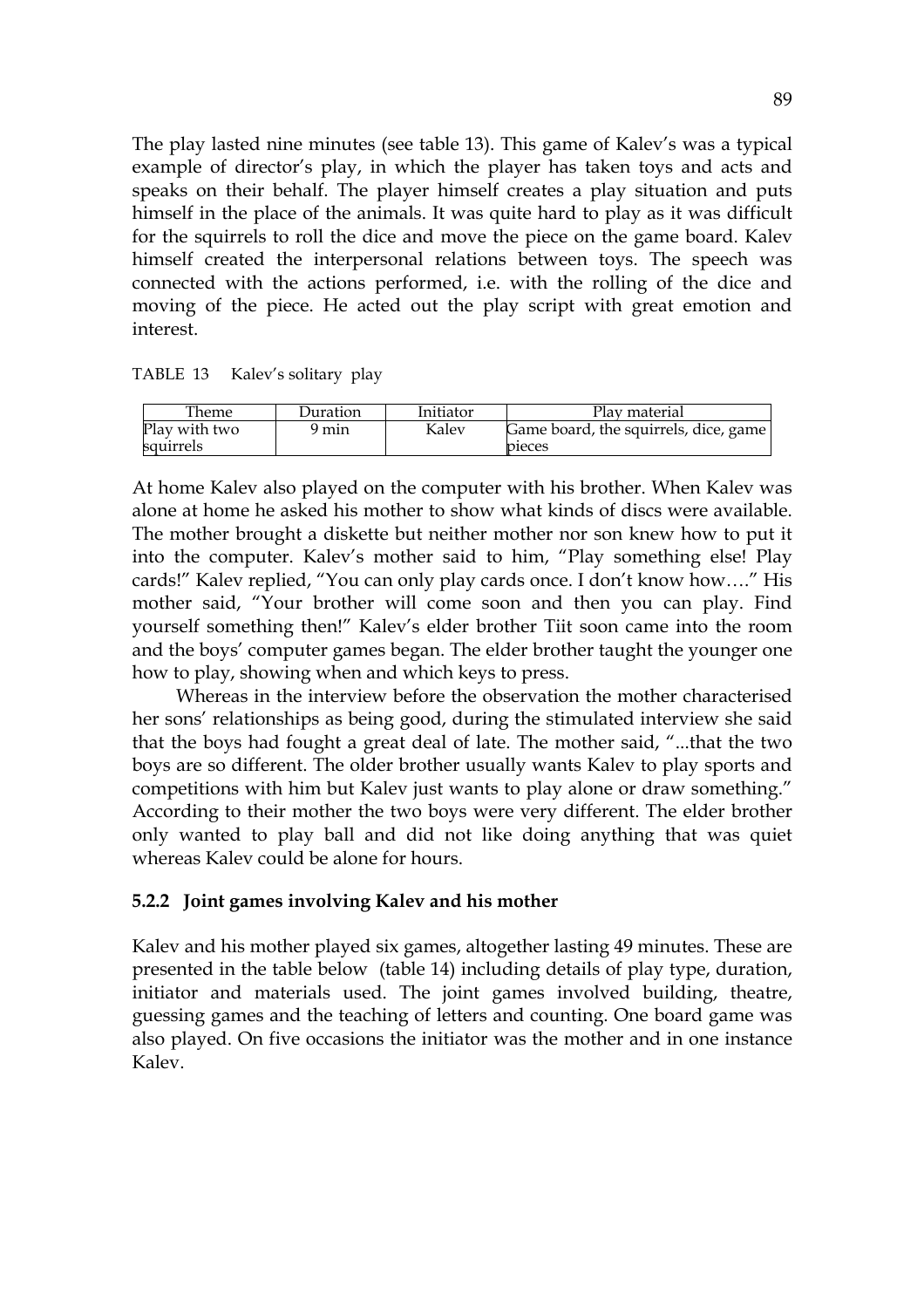| Theme               | Duration         | Initiator | Play materials                     |
|---------------------|------------------|-----------|------------------------------------|
| 1. Building a house | $20 \text{ min}$ | Mother    | Lego bricks, Lego man, horse,      |
| for eggs            |                  |           | dinosaur, boiled eggs              |
| 2. Ten-out-of-ten   | 9 min            | Mother    | Paper, pencil                      |
| 3. Theatre play     | 6 min            | Mother    | Toy bird, toy squirrel, butterfly, |
|                     |                  |           | parrot, drawn and cut flower       |
| 4. Board game       | 6 min            | Kalev     | Game board, dice, game pieces      |
| 5. Guessing game    | 5 min            | Mother    | Paper, crayon                      |
| 6. Letter game      | $3 \text{ min}$  | Mother    |                                    |
|                     |                  |           |                                    |

TABLE 14 Joint games played by Kalev and his mother

The building of a house for eggs started with the mother telling her son that on Sunday it would be Easter and that the eggshells had to be painted. With one egg already painted, Kalev's mother put some more eggs to boil. Meanwhile she suggested that they build a house for the eggs. At first Kalev did not accept the play idea.

Then his mother repeated, "Make a house for the eggs!" Kalev started to laugh and said, "For eggs!" He then sat down on the floor and started building with Lego while still laughing and repeating, "A house for eggs!" Kalev had been building for two minutes when the mother said, "Make the house big enough for two eggs, could you!" Kalev replied, "OK. Look, like this!" The mother continued the interaction with, "One is a male egg and the other a female egg." Kalev: "Which one is the child?" Mother: "Then we'll have to boil two more eggs to have a child as well." Kalev: "What about a brother?" Mother, laughing, "Well, then I do not know…"

Then the mother and son started to discuss how many eggs would fit in the house Kalev had built. Kalev built alone for a couple of more minutes. After that his mother suggested adding something so that it would look more like a home and there should also be some flowers. In six minutes the mother added a dinosaur to the roof of the Lego house and said, "It's here as a guard, an egg guard!"

The play lasted 22 minutes altogether. I analysed this play in terms of a single play script. The materials of the play included Lego blocks, various other materials, a dinosaur and a boiled egg. There were a large number of imaginary objects. For example, there was a make-believe fire that was heated below and that warmed up the house. To protect against the enemy's rocket fire Kalev had iron protection. The forms of play related to the imaginary situation contained within it, i.e. to building. Kalev had assumed the role of a builder and his task was to build a house. The content of his play was the building of a floor, walls, a roof and an enormous door (actually a gate). Thus, Kalev acted the play script out in an object-role way. The materials and role-related actions were of utmost importance to the player. There were imaginary actions in Kalev's play. For example, he imitated pretend movements with a lever by jumping on a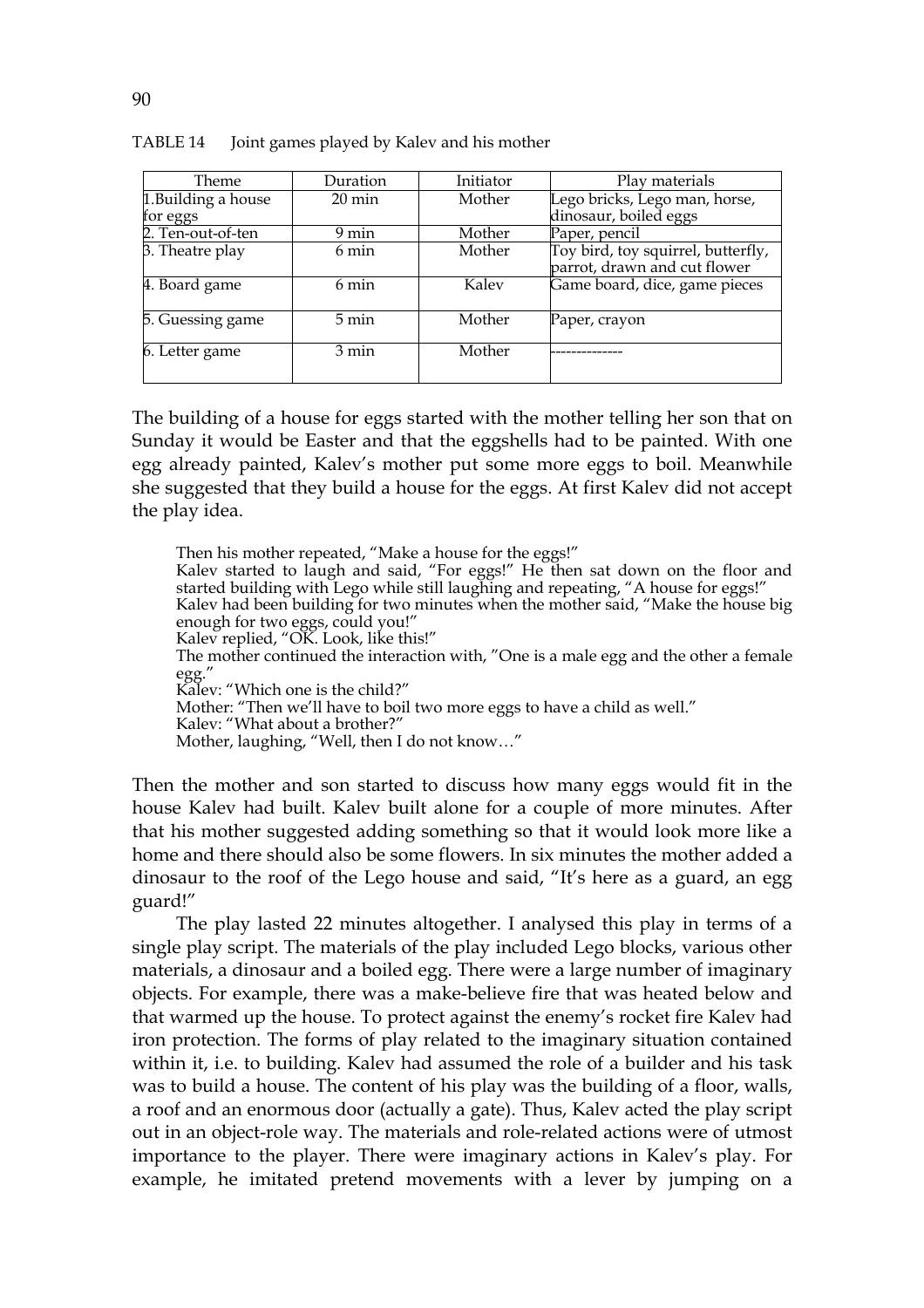springboard. The role actions were accompanied by Kalev's own commentary ("I want to make a fire. I'm putting the brother here. No, it doesn't fit there."). The mother herself did not assume any role for herself but instead tried to maintain the imaginary situation in Kalev's play and to develop it. Kalev did not accept the mother's suggestion at first but gave his own views. At the same time it was evident that Kalev needed his mother. He actually addressed her on several occasions, "Mummy, look! It fits, doesn't it! It's...."

The theatre play involved small toys and was played in the living room around the table. Kalev had taken a toy bird and his mother had a toy squirrel. Kalev began, "Let's play!"

Mother said, "Hello!" Kalev: "Hello!" Mother: "Where is your birdie flying? Ah, where is your birdie flying? Ah, where is the nest? Ah, where is the nest?" Kalev: "In the tree." Mother: "In the tree. Do you have any young birds?" Kalev: "Yes, I do" (the play continued)

There were two play scripts in the theatre play, both of which the mother and son played together in the manner of a social role play. The first play script lasted four minutes. Its materials were small toys, i.e. a squirrel, a bird and a butterfly. Speech and role-like interaction according to the respective toy-roles were the forms of play involved. Speech played an essential role in this particular play script. At first, the squirrel and bird said hello to each other. Then they spoke about where they flew and what their family was like. Then they chose additional toys and the play continued. Kalev, taking a butterfly, went to look for flowers on which to sleep. The mother offered a badge for a flower but Kalev did not accept it. After that they began cutting out and painting a flower. In five minutes Kalev's flower was ready. The mother praised her son, "Very beautiful."

The second play script lasted only two minutes. The play script began with Kalev addressing his mother with a great desire to play. Kalev insisted, "Let's play on! Let's play on now! Let's do it again with you talking!" The mother immediately agreed to play on. The play materials for this play script were the same as for the previous one, with the addition of the drawn-and-cut flower. As to the forms of play employed, speaking and interaction according to the respective role were continuously used. Thus, the squirrel-parrot asked and the butterfly answered. Kalev wanted to go with the butterfly to look for a flower to sleep on. Kalev managed to go to sleep on the flower stalk. Then his mother woke him up and invited him to continue the play. The butterfly flew together with the squirrel and parrot but nothing came of it. Role interaction was essential for Kalev and he addressed his mother, "Let's do it again with you talking." This can be considered director's play in which the players while playing with one or several small miniature toys confer on them the characteristics of human beings or animals. The players act and speak according to the toys selected.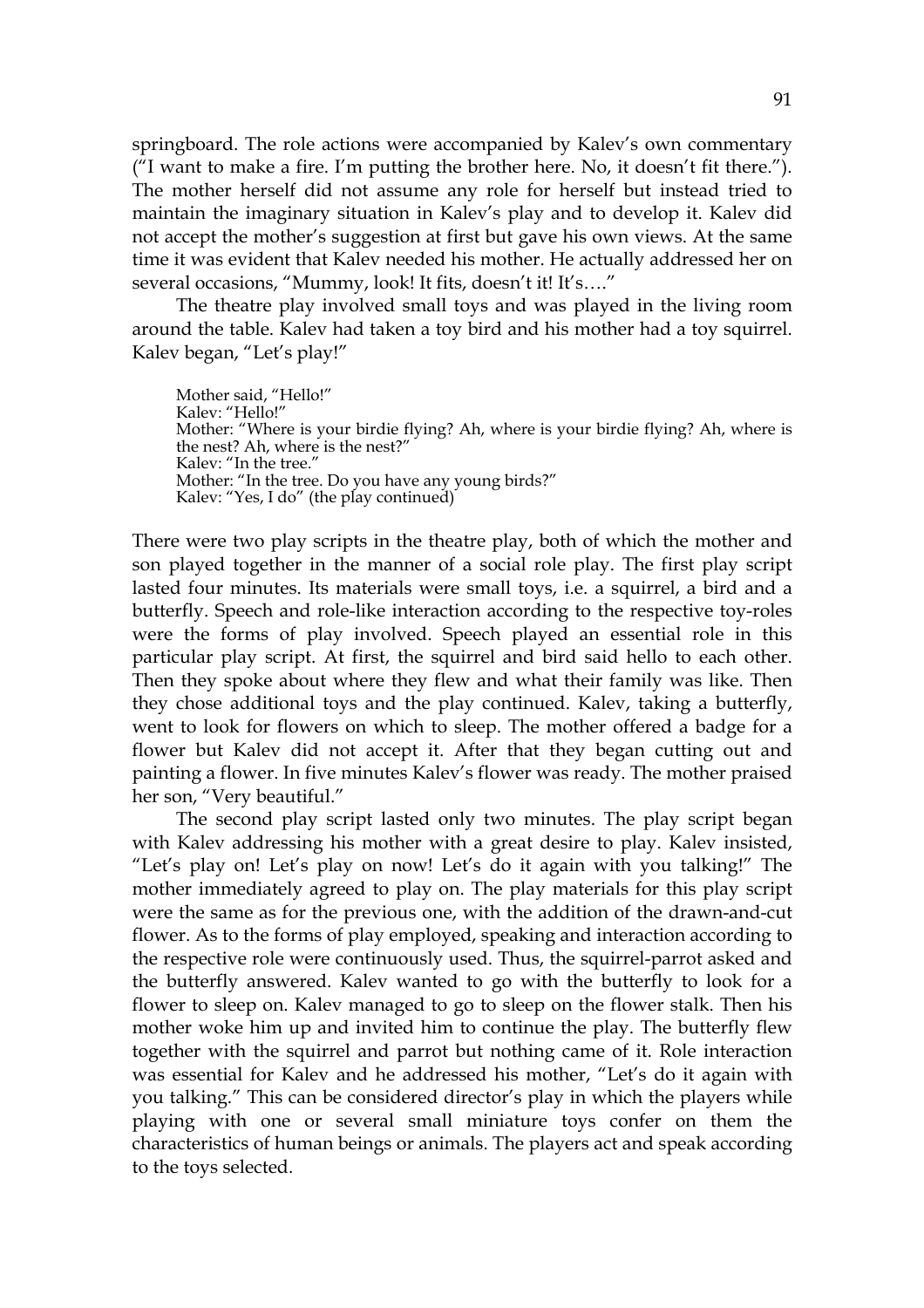During the stimulated interview I asked the mother to speak more about this play. She said that they called it the 'Tiku and Taku play'. Kalev had got the idea from a television programme. The mother also emphasised that her son had been keen on playing animal games. She added that the sheriff's badge was for Kalev far too important a play object to be made into a flower. The badge was pinned on every morning before he went to kindergarten.

 The aims of the other games (ten-out-of-ten, letter game, guessing game) were to pass on knowledge, guess what was depicted in a drawing or to introduce the letters of the alphabet. Kalev was good at these games and often proved skilful or to be holding the luckiest hand. The letter game was an example of an unsuccessful game. The reason for this was probably due simply to the fact that it just did not interest the child at that particular moment. The playing of a board game by mother and son went smoothly. Both were equal partners and both were interested in playing together.

During these joint games there was total of 206 instances of promotion on the part of Kalev's mother as well as three non-promotive reactions. Table 15 presents details of the mother's promotion, including demonstration and the offering of play material.

| Type of promotion          | Number of instances of |
|----------------------------|------------------------|
|                            | promotions             |
| 1. Verbal promotion        | 201                    |
| Question                   | 61                     |
| Explanation                | 54                     |
| Support                    | 28                     |
| Suggestion                 | 26                     |
| Labelling                  | 17                     |
| Direction                  | 15                     |
| 2. Demonstration           | 1                      |
| 3. Offering play materials | 4                      |
| <b>Total</b>               | 206                    |

TABLE 15 Promotive reactions by Kalev's mother during the joint games

The most common type of promotive reaction comprised *questions (61).* The majority (35) of these questions occurred during the theatre play and house building. On the one hand there were questions connected with creating a joint play world (e.g. Who is who in the play? What are those objects in the play? How should the assumed roles be acted out?). At the same time dialogue questions between the characters acted out by Kalev and his mother (butterflysquirrel and a bird) were connected with the imaginary situation created in the play. Kalev's mother wanted to know, "Where was the birdie flying? Does it have any young ones? What does the butterfly do on the flower?" In the other games questions were mostly connected with the organising and content of the play. Kalev's mother asked him how the letter game should be played, with which letter the word started, etc. while in the guessing game she repeatedly asked who was depicted in the picture.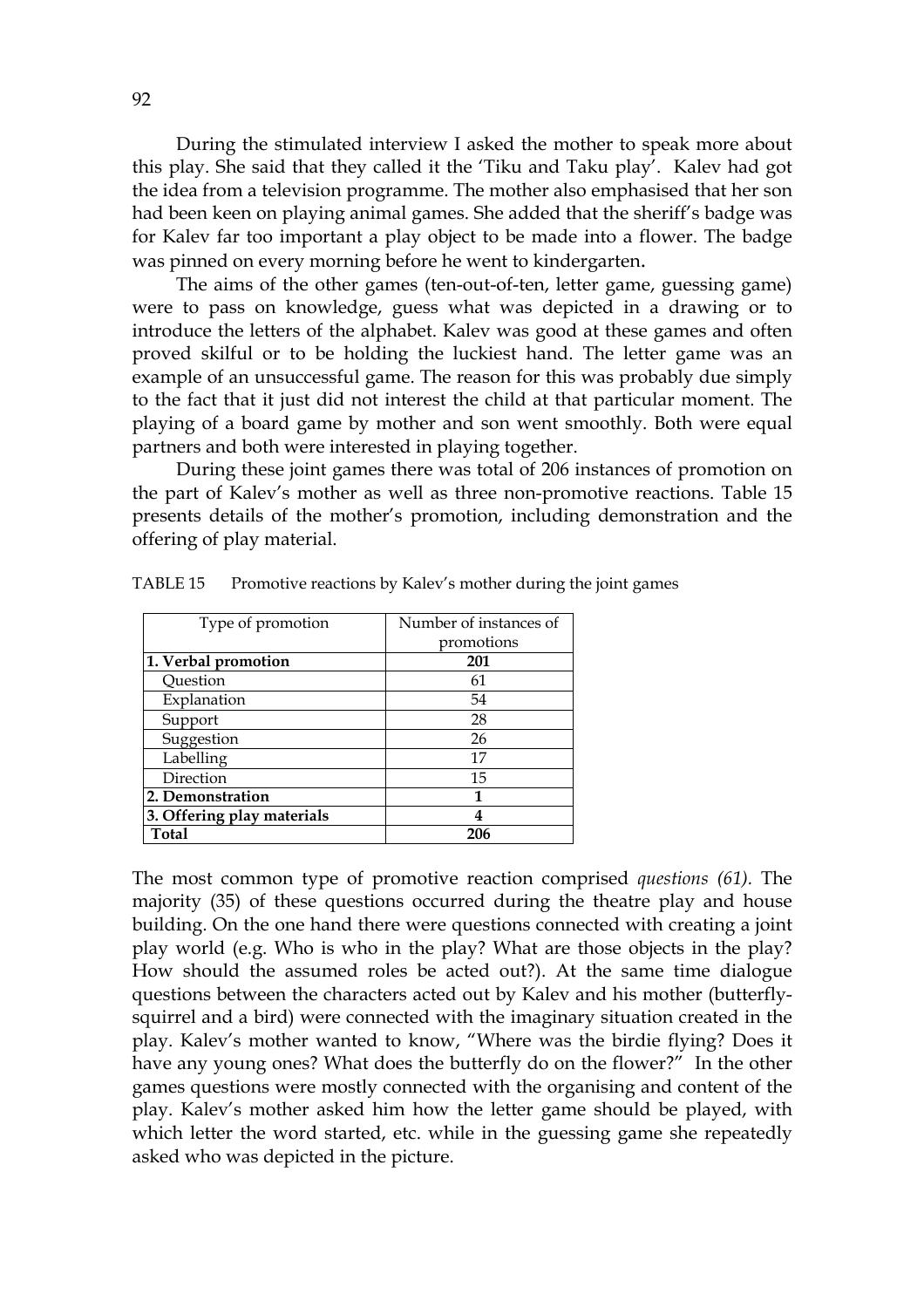There were also a large number of *explanations (54)* during the joint play. The mother put the dinosaur on top of the roof and explained, "It's here as an egg guard!" In the theatre play she explained that Kalev had not counted the young birds in the correct way. Altogether there were three girls and one boy, the majority being girls. Regarding the other games, she explained how to play the letter game (the player has to say aloud names which begin with a certain letter) and who had been drawn in the picture. There were also explanations during the board game *(10*). Kalev had previously played the same board game and so he knew how to play. In spite of that his mother explained briefly the order of rolling the dice. Explanations during the board game were accompanied by *labelling* (*17),* i.e. where to move or what number was obtained on the dice, as well as directions, for example, that it was Kalev's turn to roll the dice or that now the game piece was to be moved.

During the joint games the mother *supported* her child's play a good deal *(28*). She supported her child's wish to play together and when there was a pause in a game she agreed to continue the interrupted play after watching TV. During these games the mother repeatedly confirmed the things said by her child. In 'ten-out-of-ten' she praised Kalev for winning such a valuable place and for knowing so much. During the role games her explanations were connected with *suggestions (26)* as to what Kalev could do in the play (e.g. "Do something else to it as well! Not only that castle! Make it like a home!"). Kalev did not always immediately accept the suggestions offered by his mother. The mother had to justify and explain several times what Kalev should do in the play and why it should be played that way. Kalev usually accepted his mother's suggestions after she had given explanations. Mother's *directions (15*) in the games concerned the arrangement of the play. Directions in role games were connected with imaginary situations, such as, for example, "Butterfly, butterfly! Wake up! Fly, birdie!" The mother also *offered play materials (4)*, i.e. paper and toys during the joint games. On several occasions Kalev did not accept the things offered by his mother. During the joint play *demonstration (1)* by the mother also occurred.

# **5.3 Nele**

### **5.3.1 Nele's extensive world of toys and solitary games**

#### *In the kindergarten*

According to kindergarten teacher Nele was usually alone because for some reason the other children did not want to play with her. I also noticed during my observation that Nele would wander round the kindergarten room or watch the others' games from the sidelines.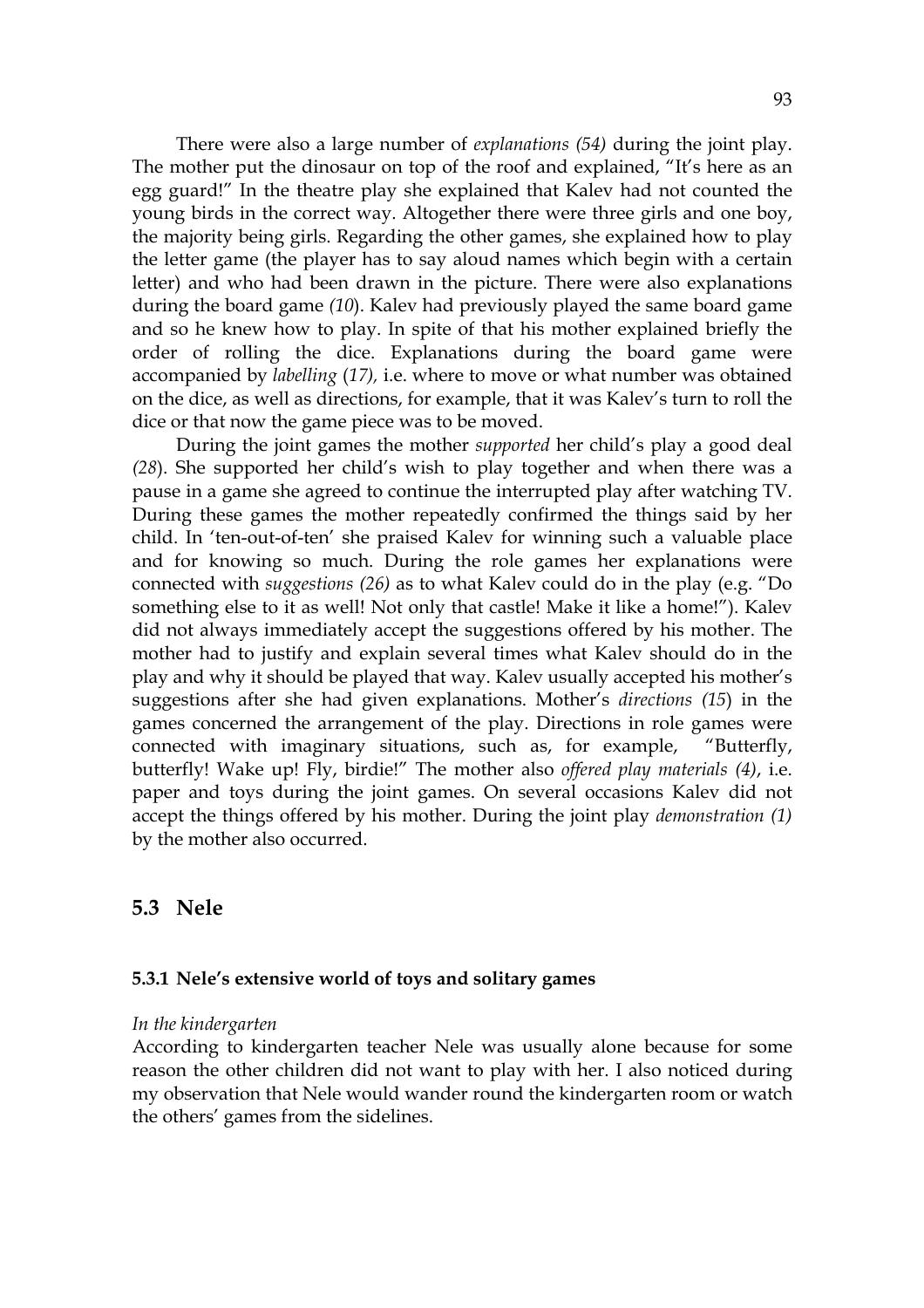For example, two girls are playing in the dolls' corner. Nele goes there too. First she watches the others playing. Then one of the girls asks, "Where shall I put the dummy?" Nele answers, "Let's put it into her mouth." But the other players do not accept her suggestion. Nele goes away from the doll's corner for a moment and soon returns. She says to the others, "It's a baby's bib. The baby went to sleep." Leena says to her, "Quiet, quiet! She's sleeping." Nele: "I'll give her something to drink." Leena says in a forbidding tone, "No, you won't!" Then Nele wants to brush the baby's teeth but the other players discourage that idea as well. Nele says to her doll, "Sleep well!" and then goes away.

From this example in the kindergarten it can be seen that when Nele tried to join in the doll's play the other girls did not accept her suggestions (of giving a drink to the baby, brushing its teeth or putting the dummy into its mouth). During the observation in the kindergarten I also noticed that the other children did not like giving Nele materials for playing either during games or outside games.

# *At home*

According to her mother, Nele and her mother engaged in numerous joint activities in spite of the mother's heavy workload. Thus they tidied up and redecorated their home together. They went to the theatre and cinema or went for walks and they also baked and painted together. Nele's grandparents also played an important role in her upbringing. Nele stayed with them when her mother was working long hours or was away on business trips abroad. There were certain traditions in the lives of Nele and her family. One of these was connected with Sunday. That day always began with everyone sleeping later in the morning. After getting up they made pancakes. Nele made the batter and her mother fried the pancakes.

Nele had a room of her own and her mother allowed her to play everywhere in the apartment. Nele also had a wonderful opportunity to play outside as there was a small garden by the house. She had a table, bed, trampoline, books, song and fairy tale cassettes, and a lot of art equipment. Nele had a lot of toys (dolls, cars, furry animals, etc). According to her mother, Nele liked playing cooking and had various kitchen implements such as bowls, pans and pots. Her many furry animals each had its own history and name. Her favourite was a soft toy called Mister Mart, whom Nele had named after a film character. In Nele's games Mister Mart went to the bears' kindergarten. Sometimes Mart's kindergarten was closed and so he had to be taken to the real kindergarten. Her mother said that Nele was not a great player with dolls but played more with cars. In purchasing toys Nele's wishes were also taken into account.

As to her playmates Nele's mother named only a few children. These were mostly younger than her and included those which Nele's grandmother sometimes looked after.

During her interview Nele's mother did not particularly bring out the importance of her child's games. She only noted that games were, of course,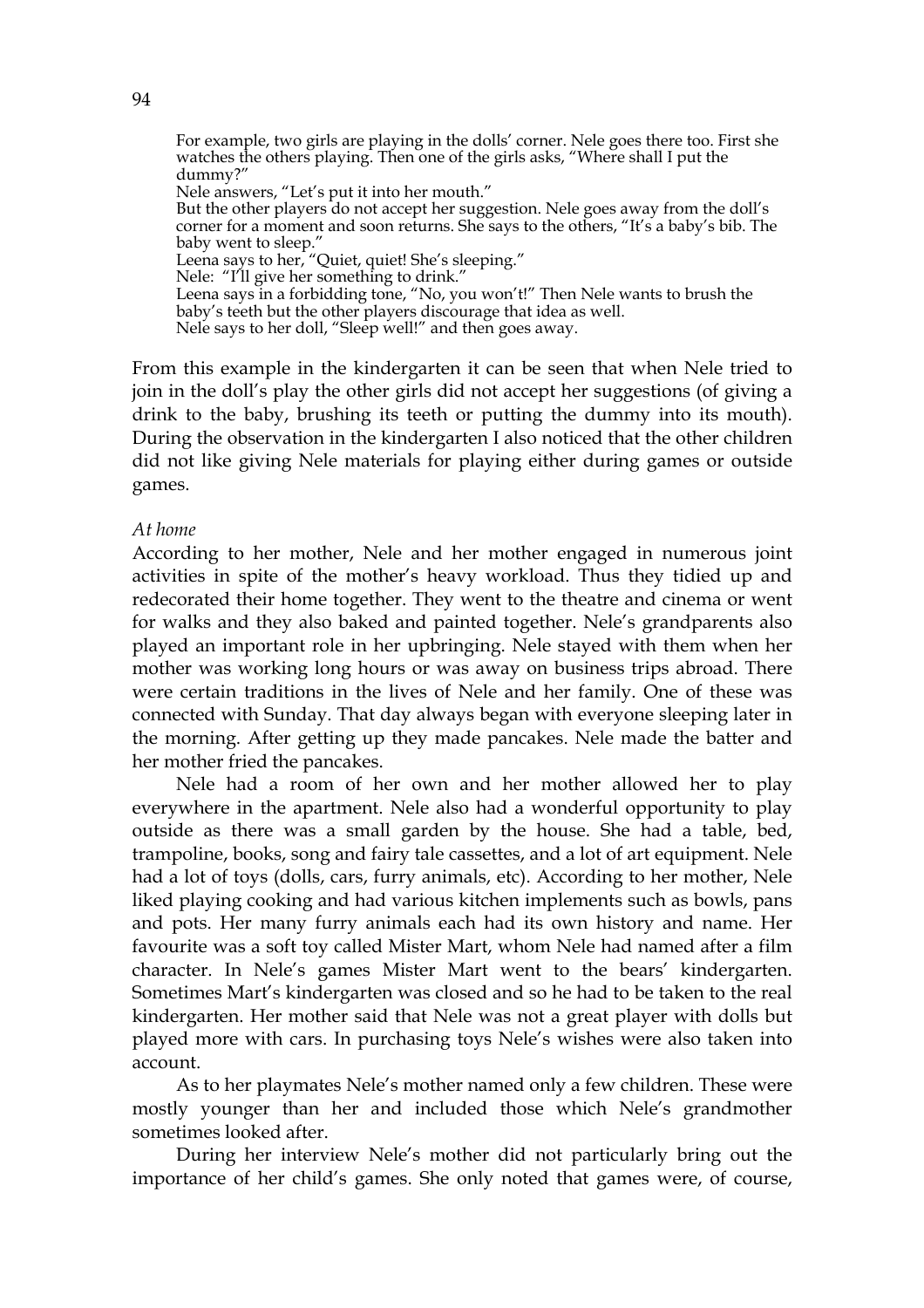important because in them the child created a world from her things. At the same time Nele's mother placed great value on board games. She said that it was only reasonable to play those games that gave something to the child. The mother said that the child created in her games a world from her own things. The mother's exact words about playing together were, "Well, I do have to play with her and then we get tired of these games. Yes, indeed she likes playing with me. When there are board games or something where she wants me to be present then we play together."

 At home Nele played 14 games which lasted three hours and 11 minutes (see table 16).

| TABLE 16 |  | Nele's games at home |
|----------|--|----------------------|
|----------|--|----------------------|

| Games          | Number of games | Duration         |
|----------------|-----------------|------------------|
| Solitary games |                 | $53 \text{ min}$ |
| Joint games    |                 | 2 hours 18 min   |

Two of Nele's three solitary games were role games and one was a board game. These games were initiated by Nele herself. Table 17 shows the themes of Nele's solitary games, as well as the duration of the play, the initiator and the play materials.

TABLE 17 Nele's solitary games

| Themes           | Duration         | Initiator | Play materials                      |
|------------------|------------------|-----------|-------------------------------------|
| 1. Meatball soup | $20 \text{ min}$ | Nele      | Toy stove, two glass balls, plastic |
| cooking play     |                  |           | dishes, spoons, bowls, Tele-        |
|                  |                  |           | Tubbies                             |
| 2. Number game   | 17 min           | Nele      | Game pieces, game board             |
| 3. Cooking play  | $16 \text{ min}$ | Nele      | Toy stove, pan, ladle, spoons,      |
|                  |                  |           | cups, bowl                          |

According to table 17, the themes of these solitary games were all connected with cooking and Nele's wish to get a big toy stove. After receiving one as a present she played constantly with it.

For example, in the meatball soup cooking play Nele says, "What a wonderful cooker I've got! I'll start playing with the stove." Nele sits down in front of the stove and says, "What shall I do? I'll use salt as well. I'll do that and I'll make that." She puts water into the pot, turns on the tap for the imaginary water, then turns the imaginary gas cooker knobs. At the same time she continues talking, "I'll put cherry salt here, I'll put cherries in there." All the while she is stirring with a spoon. She says, "I'm putting cherry juice in it." Then suddenly she says in a loud voice, " Oh! Hot!" Her mother calls from the kitchen, "You must use a potholder!"

Nele takes a potholder. She stirs again with a spoon and lifts the pot lid with a potholder. Then she takes two small glass balls from the toy shelf and says "two meatballs", puts them into the pot and stirs again with a spoon. Nele continues her activity, sprinkling salt and adding cherry juice and pepper into the soup while still stirring.

In this play Nele was a cook preparing food for her favourite toys. The content of Nele's play was the pouring of water into the pot and the cooking of soup.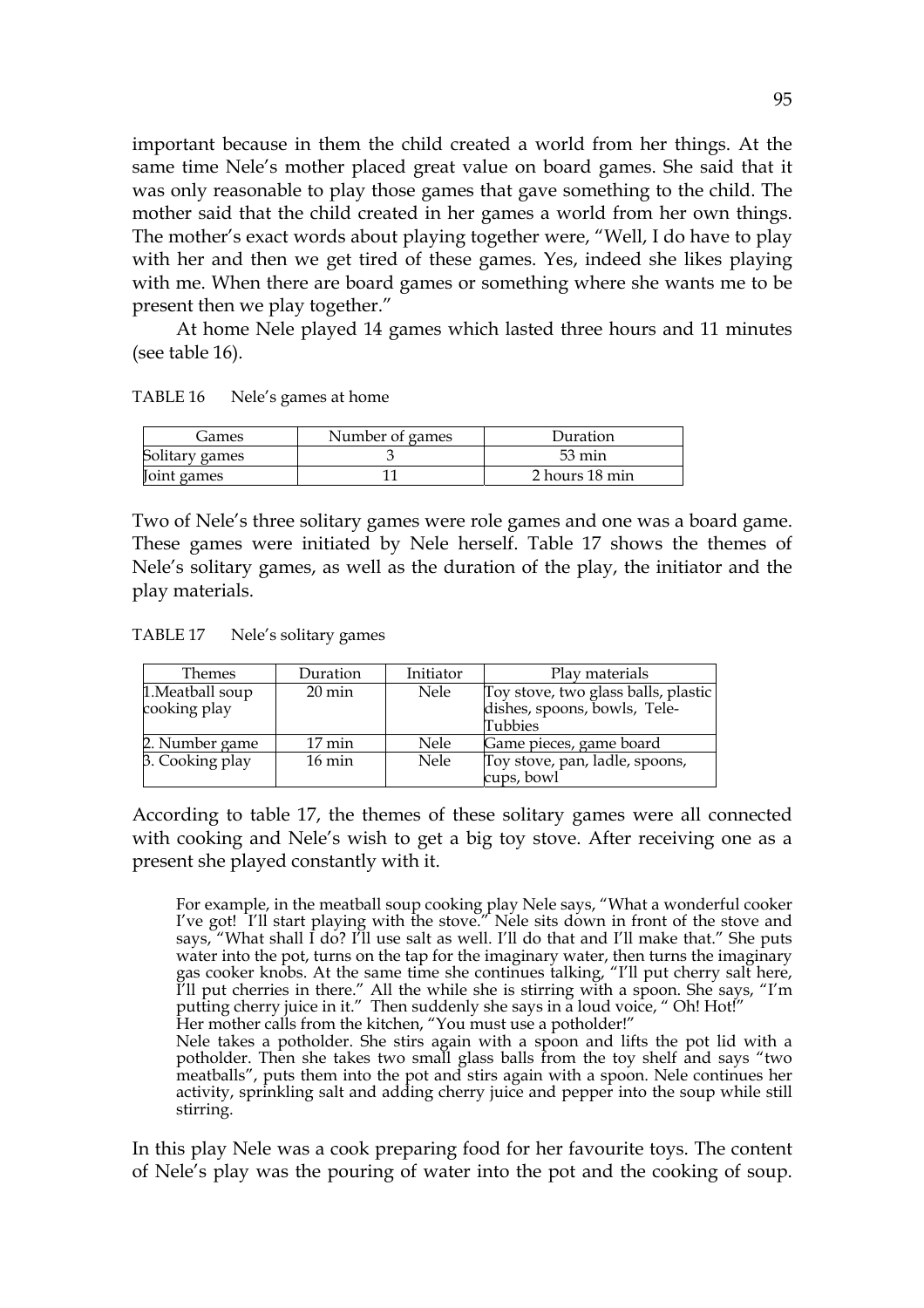Two meatballs, salt, pepper and juice were put into the pot. The player stirred the soup repeatedly with a ladle. Then she crushed the meatballs and fed her toys. During the play the player acted out the play script alone in an object-role way using several toys, both real (plastic dishes, stove, bowls, spoons) and imaginary (imaginary water, spices, pepper, salt, cherries), and imaginary hot food. Her role actions were also accompanied by speech. Meatballs and peppercorns were represented using glass balls. Several actions were also accompanied by gestures, e.g. turning on the water tap, crushing food, etc. The mother did not participate in the play as she was busy in the kitchen. However, she heard what her child was doing in her play and reacted to that.

 In the second play Nele also acted out her play script in an object-role way. She tidied up the kitchen, washed up and started to cook soup again. When I asked her mother later in the stimulated recall interview about the cooking play she replied that Nele made all sorts of amazing things in her play kitchen, often putting main courses into the oven.

Nele played a number game from her mother's childhood, which the mother used to love playing.

Nele gets out the game and starts to play it alone while watching TV. She sits and tinkers at the game. After four minutes the mother comes in, switches off the TV and says, "The game is a bit too difficult for you." Then the mother explains how the numbers are to be put in places, "See, you can't shift those buttons. You have to put them into places from one to fifteen. When it is '1' you need to get '2'. It's easier to put the first rows down, the last rows are the most difficult." The mother says that after two comes three then four, five etc. Then she added**,** "It is so difficult. I don't think you can do it. You can't play it. You mustn't cheat." Nele's mother has arranged the numbers from one to fifteen and then mixes them up so that the child must start from the beginning.

But Nele says, "No, I don't want to."

The mother answers, "You can do it, have a try! You'd be very good if you could!" The mother goes into the kitchen to wash up.

This example pointed to the fact that although at the beginning Nele chose the game herself and wanted to play it, she still did not immediately accept her mother's suggestion. It seemed that the game was not exciting enough for her. However, the mother managed to arouse the child's interest in the game and Nele started trying. At first everything went well but soon there were difficulties. The mother helped again by giving advice on how to move on. Nele continued and the game went smoothly until the end. The mother praised the child and she stroked Nele's head. It was a great surprise to Nele's mother that her daughter had independently succeeded in such a difficult task. In the stimulated recall interview the mother admitted the surprise, "…because it was actually quite difficult. I even suspected her at first of shifting those buttons and putting them into the right places. She actually didn't do that."

 Nele's mother promoted Nele's solitary games on 64 occasions while there were three non-promotive reactions. As can be seen from table 18, there were 63 instances of verbal promotion and one of demonstration.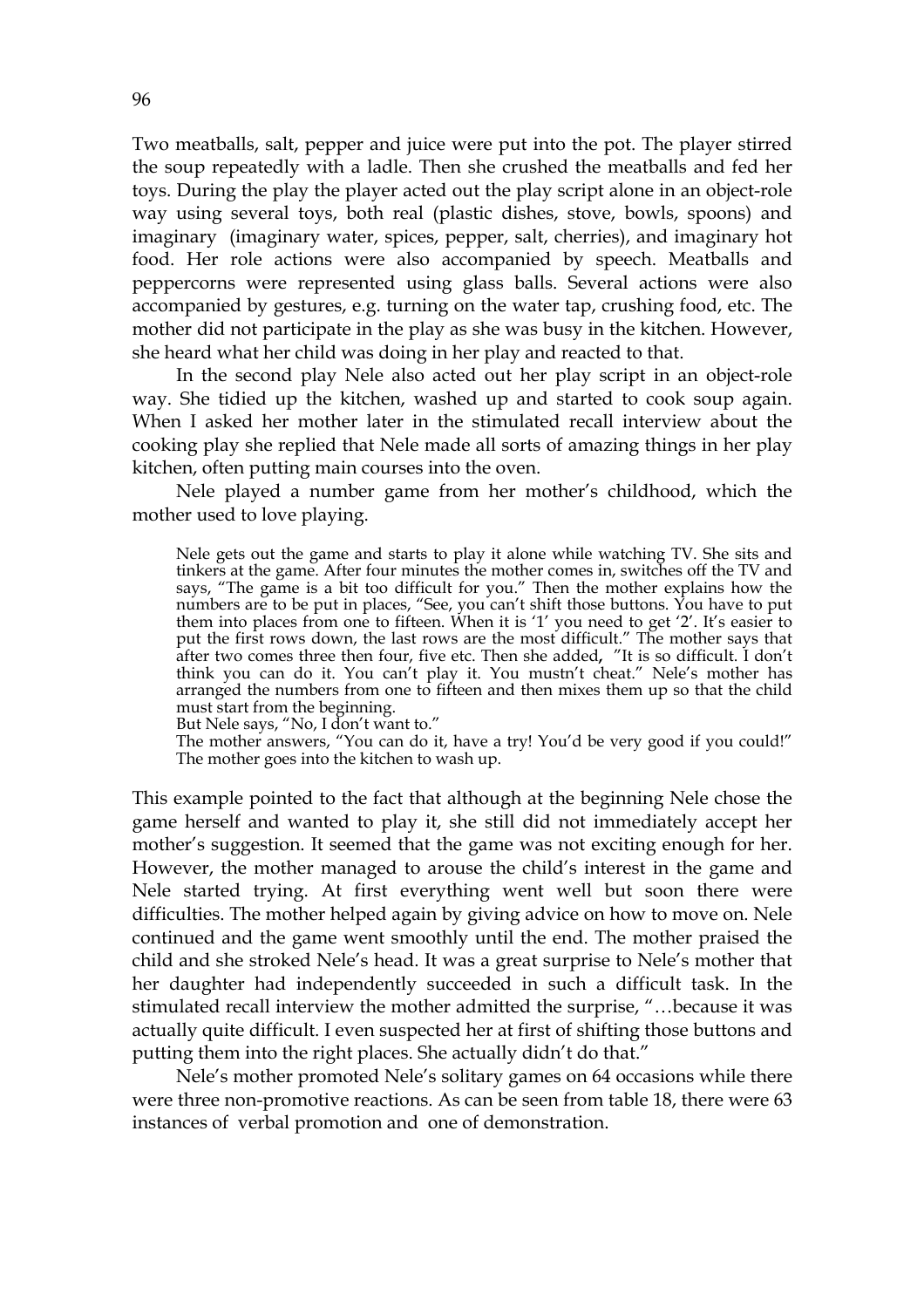| Type of promotion          | Number of instances of promotion |
|----------------------------|----------------------------------|
| 1. Verbal promotion        | 63                               |
| Question                   | 21                               |
| Explanation                | 19                               |
| Support                    | 12                               |
| Suggestion                 |                                  |
| Direction                  | 3                                |
| Labelling                  |                                  |
| 2. Demonstration           |                                  |
| 3. Offering play materials |                                  |
| <b>Total</b>               | 64                               |

TABLE 18 Promotion by Nele's mother in solitary games

Most of the mother's verbal promotions were *questions (21*). Questions in role games were related to the imaginary situation in the play. For example, Nele's mother asked if the food was ready or on another occasion she wanted to know whom her daughter was cooking for. In the number game the mother asked questions connected with receiving and placing numbers (how to position the numbers, where a particular number is, whether Nele had shifted or moved the game pieces). The games contained the mother's *explanations (19).* She mainly provided explanations in the number game in which she explained in detail how it had to be played. While giving explanations about the game she also talked about the principles of fair play and of why it would be cheating to shift the game piece.

 Again a great deal of *support (12*) could be traced in the number game. To start with the mother had doubts as to whether her child would manage the game or not. After her mother's explanations on how to play Nele played alone. Nele repeatedly showed her mother how she had been playing. At first the mother did not believe that Nele had managed such a difficult task so well. She praised her child, "Well done! You are really quite good. It isn't such a difficult game." When at first the child could not manage her mother encouraged her by saying "Well, try! You can, really!"

There were *suggestions (7)* connected with the imaginary situation within the play. For example, on hearing her daughter calling out in her play, "Oh, hot", Nele's mother said, "You must take a pot holder! You cannot do it with your bare hands." There were *directions (3)* in the games. These were concerned with how to move on the game board. There was also *labelling (1*) and *demonstration (1). Non-promotive reactions (3)* were connected with directing the child's attention towards matters unrelated to the play (e.g. the mother told the child to take away the photo album).

### **5.3.2 Board games played by Nele and her mother**

Nele and her mother played 11 games together which lasted a total of two hours 18 minutes (see table 19). As shown in table 19, one of those games was a guessing game, one was a verbal game and one a motor game. The remaining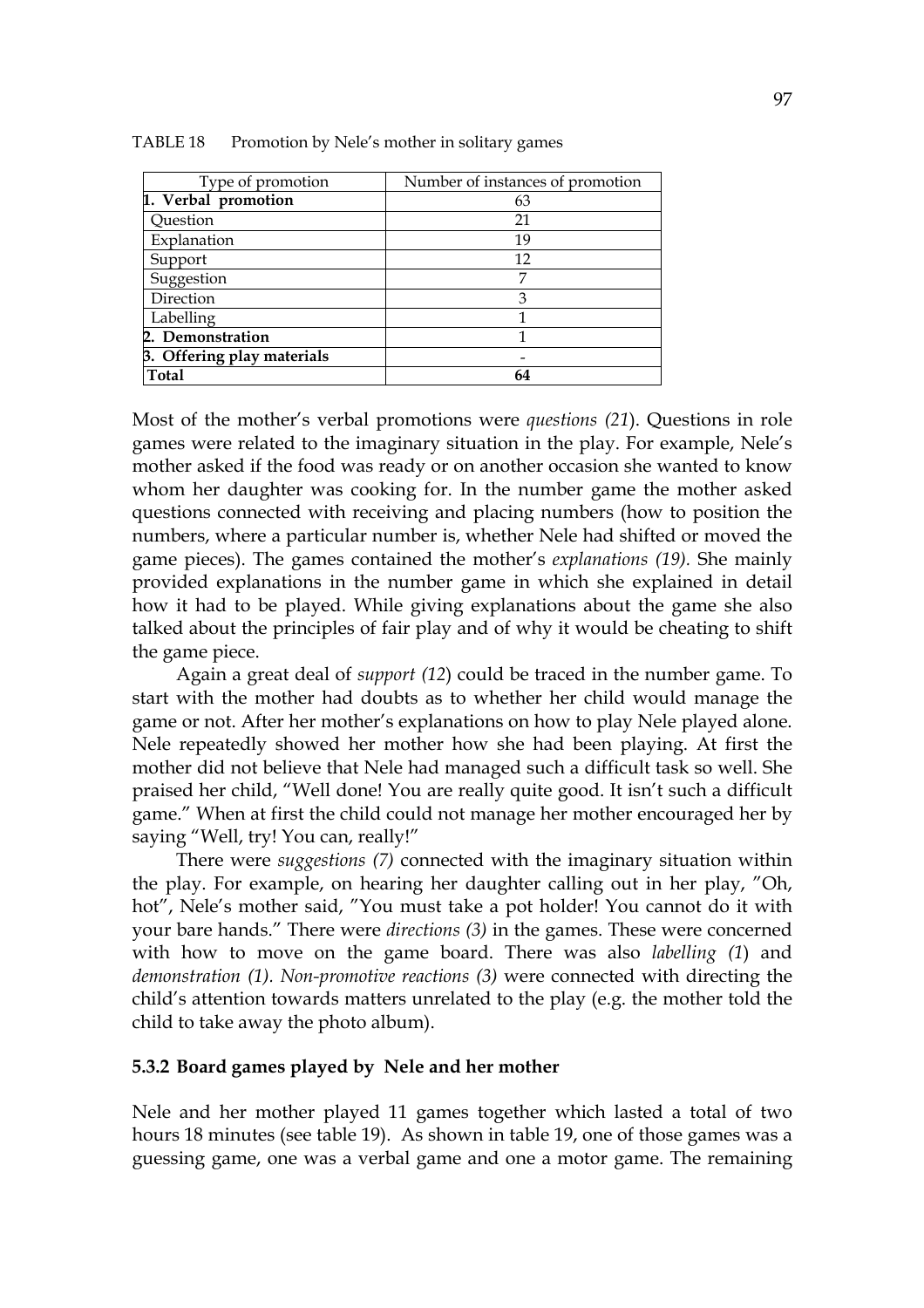eight were board games. Of these eleven joint games Nele initiated nine and her mother two.

| Joint games         | Duration         | Initiation | Play materials                                                                                   |
|---------------------|------------------|------------|--------------------------------------------------------------------------------------------------|
| 1. Checkers         | $26 \text{ min}$ | Nele       | Checkers pieces                                                                                  |
| 2. Picture domino   | $11 \text{ min}$ | Nele       | Picture domino cards                                                                             |
| 3. Domino           | $11 \text{ min}$ | Nele       | Domino pieces and<br>game board                                                                  |
| 4. Board game 'Find | 11 min           | Mother     | Pairs of picture cards                                                                           |
| a Partner'          |                  |            |                                                                                                  |
| 5. Guessing game    | $11 \text{ min}$ | Nele       | Toys: Barbie, spider,<br>Tele- Tubbies, rabbit,<br>dog, hedgehog, cup,<br>pencil, hairclip, comb |
| 6. Pressing game    | $10 \text{ min}$ | Nele       | Board game                                                                                       |
| 7. Pressing game    | $10 \text{ min}$ | Nele       | Board game                                                                                       |
| 8. Picture domino   | 8 min            | Nele       | Picture cards                                                                                    |
| 9. Picture domino   | 5 min            | Nele       | Picture cards                                                                                    |
| 10. Motor game      | 5 min            | Mother     |                                                                                                  |
| 11. Verbal game     | 1 min            | Nele       |                                                                                                  |

TABLE 19 Joint games involving Nele and her mother

There were eight board games, including dominoes, picture dominoes, checkers and a number game. According to the interview the mother placed a high value on games with rules, especially board games. This notion was further confirmed when another young girl came to visit Nele. Nele's mother suggested to the children several times that they should definitely play board games and eventually all the three of them started to play. However, the guest did not like the game and quite soon got bored of it. The guest preferred to play either cooking or hairdresser's. For some time they played cooking (and made a tasty herbal tea) but then they switched over to another game.

 The next example is of the checkers game. Nele and her mother had already played that game before. In the game the mother gives advice and makes suggestions about where to go.

Nele says, "If I take your piece away then you can have my piece this way." Mother: " Wait, wait! What have you done?" Nele takes away three pieces in succession from the mother and gets herself a 'dyke' too. The mother then turns to Nele, "What shall I do now?" As Nele and her mother discuss how to move on a dialogue develops between them. Nele says, "See, that's a tree, like that dyke of yours (in the Estonian language a single word means both 'dyke' and 'oak tree'). The mother smiles. Nele continues, "And the tree can sometimes jump too." Mother: "What kind of story is this?" Nele: "I know. Magic trees can do that." Then the mother explains that a game might end in a draw and what that means.

Nele and her mother played one guessing game. One player had to close her eyes or turn her back while at the same time the other player took one (or more) of the toys or other objects. The first player had to guess what was missing. The game lasted eleven minutes altogether. The initiator of the play was Nele. Nele's mother asked her not to take very small items from among the toys, as it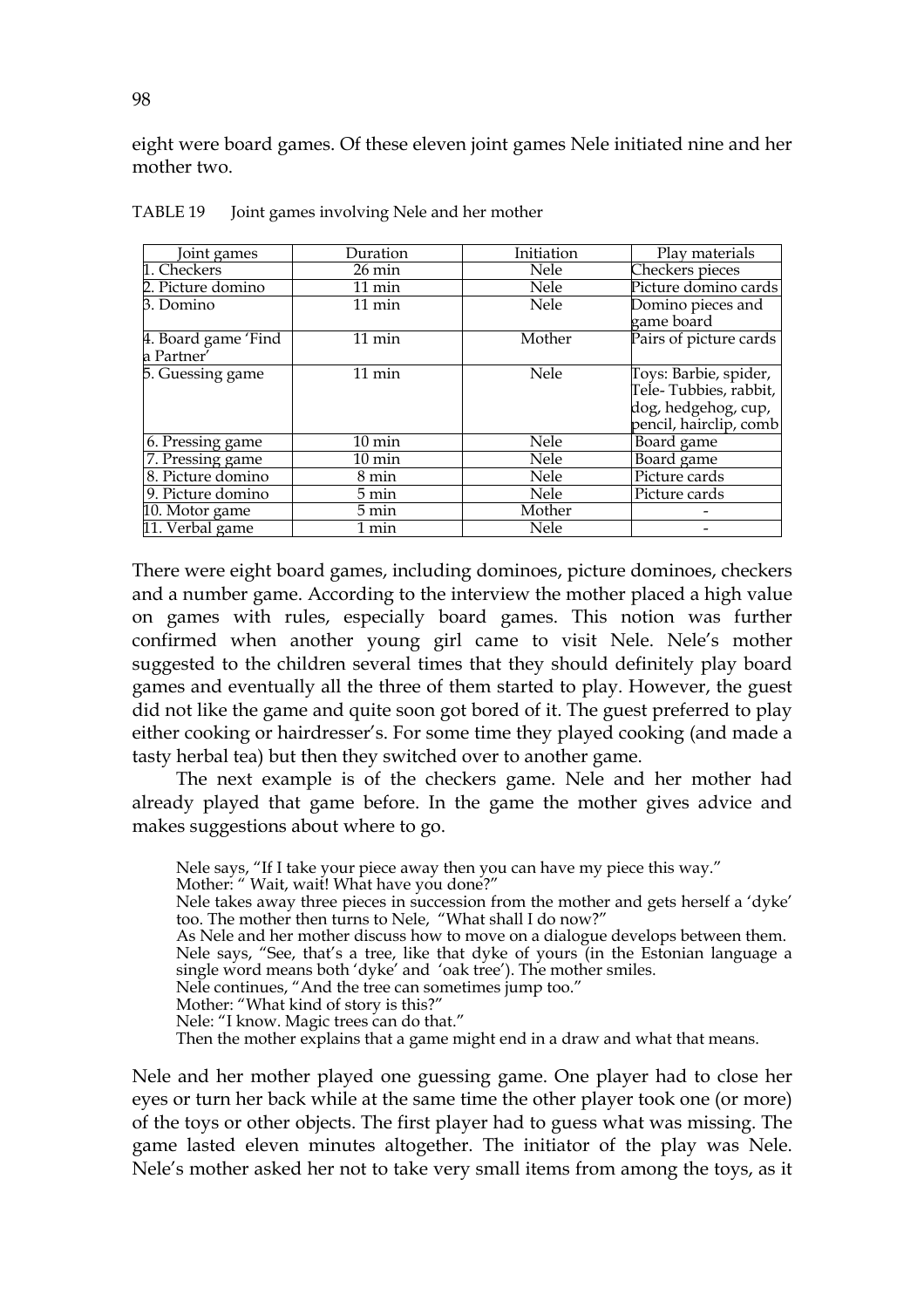was difficult to guess them. The play consisted of seven play scripts, which were played out by both mother and daughter. If Nele could not guess immediately which toy was missing her mother helped her by giving so-called supplementary comments.

For example, Nele's mother, having hidden the toy, says, "Guess, guess, guess!" Nele: "Did you take anything from here?" Nele points at the object. Mother: "About that place, yes." Nele: "What kind of thing could it have been?" Mother: "It is not a toy. It is red. And it is not meant for playing. And you have got one of these on you, up here." Nele shouts, "Hairclip!" Mother: "Yes!"

The next time when the mother had to guess several things at once Nele helped her. The mother made the guessing game increasingly complicated by changing the amount of play objects to be guessed.

The word game was initiated by Nele, who replied to her mother's suggestion to eat a tomato. "Otherwise I'll... say 'trilla-trulla'." After this Nele's mother replied to several of Nele's statements with the same words, "Trilla trulla."

 Altogether Nele's mother made 504 promotive reactions during these joint games (table 20) while a further three non-promotive reactions were observed. There were 484 instances of verbal promotion and 20 of demonstration.

| Type of promotion          | Number of instances of promotion |  |
|----------------------------|----------------------------------|--|
| 1. Verbal promotion        | 484                              |  |
| Explanation                | 160                              |  |
| Question                   | 114                              |  |
| Labelling                  | 78                               |  |
| Direction                  | 59                               |  |
| Support                    | 52                               |  |
| Suggestion                 | 19                               |  |
| 2. Demonstration           | 20                               |  |
| 3. Offering play materials |                                  |  |
| <b>Total</b>               | 504                              |  |

TABLE 20 Promotive reactions by Nele's mother during the joint games

Thus, the most common form of promotion in joint games involving Nele and her mother consisted of *explanations (160)*. Explanations were the most numerous in board games (137), even though they had played board games before and the game rules were familiar to Nele. Mother explained to Nele how to move the game piece on the game board and how to find matches for the picture dominoes. She also explained why a certain number was required. Thus, she said, "You need to get a five. Then you'll get home." Explanations were connected with the labelling of the correct word. Nele's mother pointed out that it was not a dolphin in the picture but a penguin, and that those words were very similar to each other. The mother explained what a draw in the game was and what it meant. In the guessing game she explained which toy had been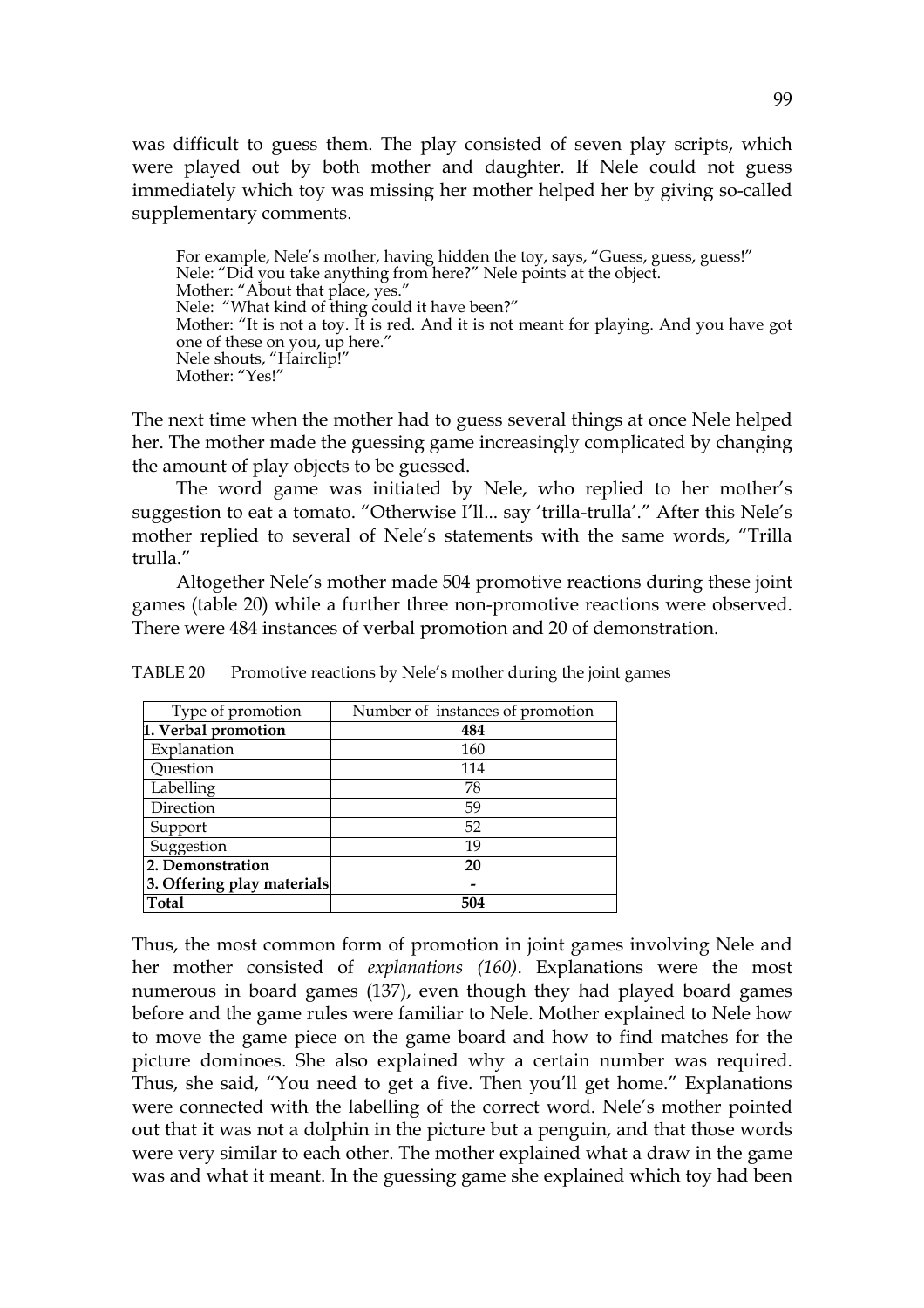taken away. Nele's mother explained several times the principle of playing fair, i.e. that you must not cheat but play according to the rules. In the picture dominoes Nele herself taught her mother how to place the picture honestly and exactly. Her mother also brought up the subject of magic in a game by claiming that she had the power to bewitch. Thus, if she said the word 'six' several times then the figure six would really appear. Nele in turn qualified her mother's statements, saying "But the magic words must be uttered so that you are quiet while saying them." Explaining was closely connected with *labelling (78),* which referred to the number obtained on rolling the dice and how many spaces the game piece was to be moved on the game board. *Demonstration (20)* was also connected with explanations. Thus, Nele's mother indicated with her finger where to move and what to do with the game piece.

*Questions (114)* in the board games were mostly connected with the mother's wish to get to know whether her daughter had a certain card. For example, in picture dominoes she asked, "Who needs a shovel and a bucket? Who needs a life-buoy?" If the player had a card with a picture of the object named then she would answer in the affirmative and so receive another card with the same object, which she could match to it. In another picture dominoes game Nele's mother asked which was more useful, an apple, a banana or a grape? There was a large number of *directions (59*) given during the board games. The mother reminded her child that she had to move the game piece or roll the dice. The mother said, "Well, move! Your turn!" or "Wait, wait! Don't move yet! I must move first." There was a lot of *support (52)* in their joint games. Above all the mother praised her child for good play skills. She said, "You haven't played for a week and already you're winning." At the end of the checkers game Nele's mother said, "Well done. It was a draw. But you were more the winner. You had more game pieces left." *Suggestions* (*19*) in their turn were connected with the mother's wish to continue the game.

# **5.4 Neeme**

# **5.4.1 Neeme's solitary games with Lego**

### *In the kindergarten*

According to the teacher Neeme was a relatively solitary child in his activities and games. The teacher said that Neeme had turned to her several times and said, "They won't let me play with them." The observation in the kindergarten showed that when the other children played rough and tumble on the floor then Neeme liked to join in. He told his group-mate Rain, "Play like that with me too!" Rain answered negatively, "No, I won't." The other children also reacted either by not replying to his invitations or by coming to have a look for a moment but then switching over to another activity.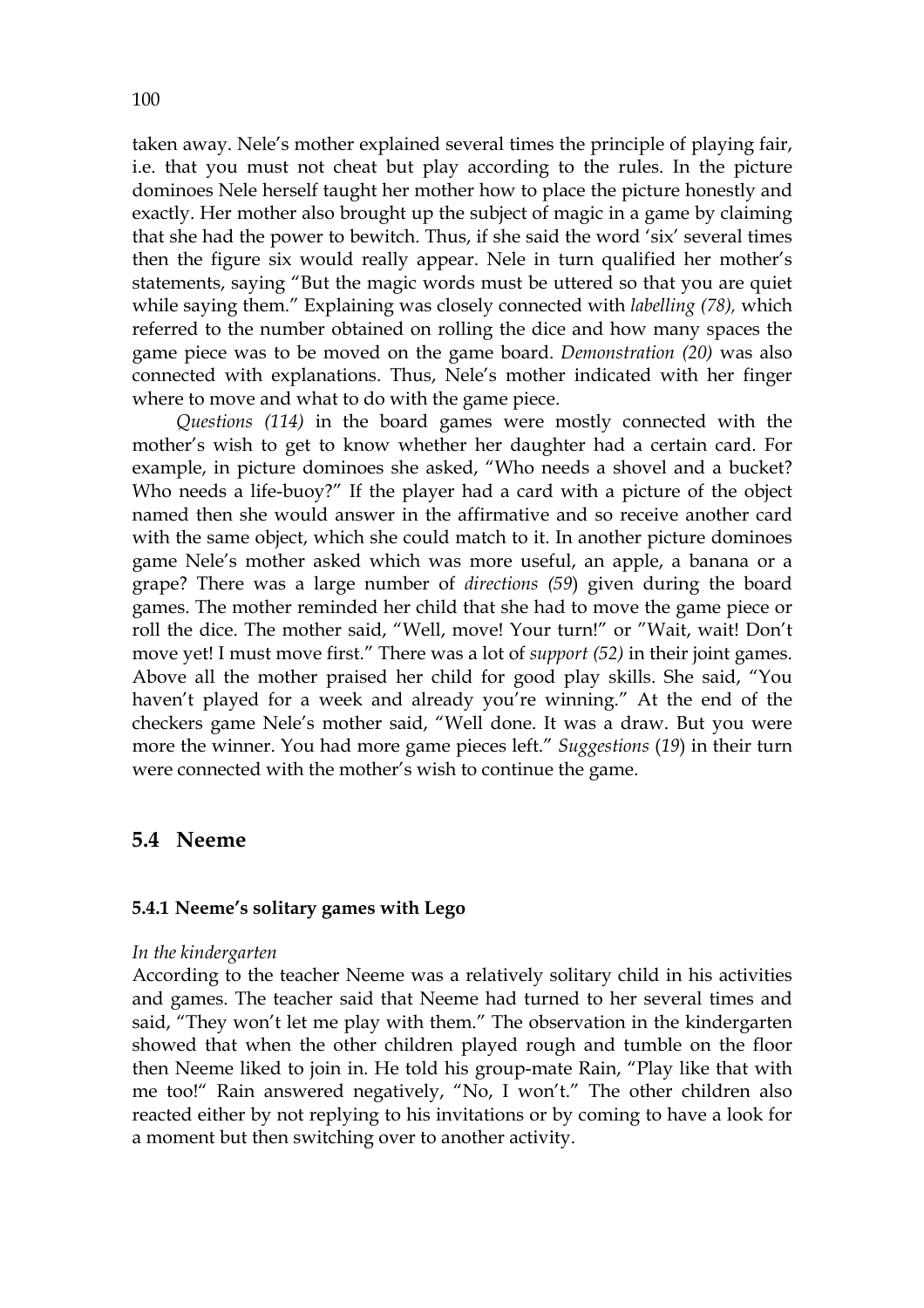#### *At home*

According to his mother Neeme loved drawing and an exhibition was arranged of his drawings at home. He attended an art club once a week. Neeme also liked listening to music. At home Neeme had many kinds of play materials, including a bike, a video and cassettes, all kinds of music cassettes, Lego, small cars and computer games. The mother said that her son had too many toys. The parents did not usually buy them themselves but as there were two children their relatives and visitors gave them presents continuously. When they themselves purchased toys the parents tried to take Neeme's wishes into account. The mother explained that they bought toys that developed the child. Neeme's father had built a play cave under the staircase for Neeme and his little sister.

While speaking about the importance of play the mother pointed out that the child should try everything. In play the child was able to put together his own world and occupy it like a master. Through play the child could realise himself in the ways in which he worked with his toys. Thus, he or she could express feelings, which otherwise would perhaps remain unarticulated. The child puts himself or herself into situations and circumstances. Play is important also because out of it is bound to raise all kinds of questions, which have to be answered. The mother considered joint play the only right solution with the parents not as mere onlookers but doing everything together with the child.

At home Neeme played 12 games which lasted a total of three hours and 37 minutes (table 21).

| Games          | Number of games | Duration      |
|----------------|-----------------|---------------|
| Solitary games |                 | 2 hours       |
| Joint games    |                 | 1 hour 37 min |

TABLE 21 Neeme's games at home

Alone Neeme played four games that lasted two hours altogether. Neeme's solitary games, their themes, duration, initiation and materials are presented in table 22. All of the solitary games were initiated by Neeme himself and all the games were played using Lego bricks. He usually played in his play corner or the play cave and all the games were connected with building. Neeme built several constructions, including a spaceship, a hatchback car, ships, houses, a big bird and a tower. In the stimulated recall interview his mother said that Neeme loved building and was constantly constructing something.

| Theme              | Duration            | Initiator | Play materials            |
|--------------------|---------------------|-----------|---------------------------|
| 1. Spacecraft game | 1 hour 6 min        | Neeme     | Various size Lego bricks  |
| 2. Ship game       | $45 \,\mathrm{min}$ | Neeme     | Various size Lego bricks. |
|                    |                     |           | Paper of car model        |
| 3. Car building    | 6 min               | Neeme     | Lego bricks               |
| 4. Big bird        | 4 min               | Neeme     | Various size Lego bricks  |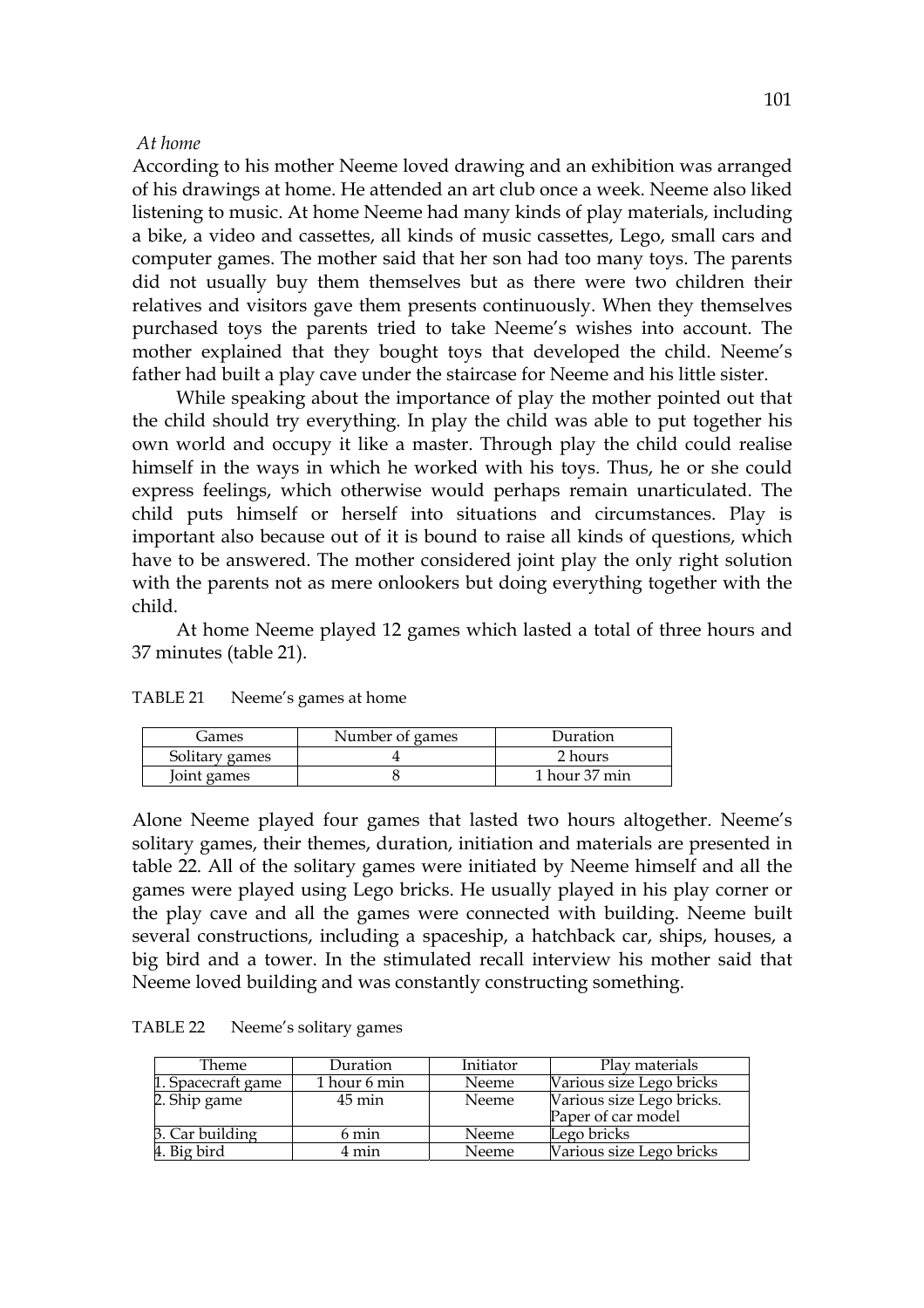In, for example, the lengthiest game, i.e. the spaceship construction game, there were two play scripts. In the first play script Neeme constructed a ship for Diskoomikses according to the Lego model book while in the second play script his mother suggested that he construct one more ship for Kalaksiina. Neeme accepted her suggestion immediately. In total there were five play scripts in the solitary games which Neeme acted out in an object-role way using play materials, play actions and speech. The materials of the play were Lego bricks, Lego people and a Lego model book. While playing he described what he was doing, for example, "So, I.... see. Let's take then this one... It's glass. I'll cover it up from behind. Two astronauts must fit in here." It was characteristic that while playing alone he was constantly uttering sounds "whiz-whew, whewwhew!" and singing. While constructing, Neeme always had in mind what or for whom he was building. It might have been astrocartoons, Kalaksiina, Diskoomikses, a spacecraft etc. Neeme addressed his mother with several different problems.

 Although all the solitary games were actually initiated by Neeme, during the course of a game he repeatedly invited his mother to play. For example, while building a tower from Lego Neeme addressed his mother with, "Mummy*,* let's play a little...! Let's play with the Lego!" At that time the mother was nearby and was having a long talk on the phone. After a short while Neeme addressed his mother again but she continued talking on the phone. After the phone call Neeme asked his mother again, "Let's play!" The mother answered her son, "We'll play later. I can't play all the time."

 Neeme's mother promoted Neeme's solitary games on 83 occasions while three non-promotive reactions were also observed (table 23).

| Type of promotion          | Number of instances of promotion |
|----------------------------|----------------------------------|
| 1. Verbal promotion        | 78                               |
| Ouestion                   | 47                               |
| Explanation                | 13                               |
| Support                    | g                                |
| Suggestion                 | 5                                |
| Direction                  |                                  |
| Labelling                  |                                  |
| 2. Demonstration           | 2                                |
| 3. Offering play materials | З                                |
| <b>Total</b>               | 83                               |

TABLE 23 Promotion by Neeme's mother in solitary games

As can be seen from table, most of the mother's reactions included *questions*  (47). The mother's questions were mostly expressions of interest in the child's activity. For example, the mother asked what her son was doing or whose ship it was which Neeme was building. When he was constructing a ship for Kalaksiina his mother asked repeatedly, "Have you completed your building?" *Explanations (13)* in Neeme's solitary games were connected with his mother's principles on how to play games or with what kinds of toys to choose. There was also *support (9)* of the child's play by the mother. For example, Neeme went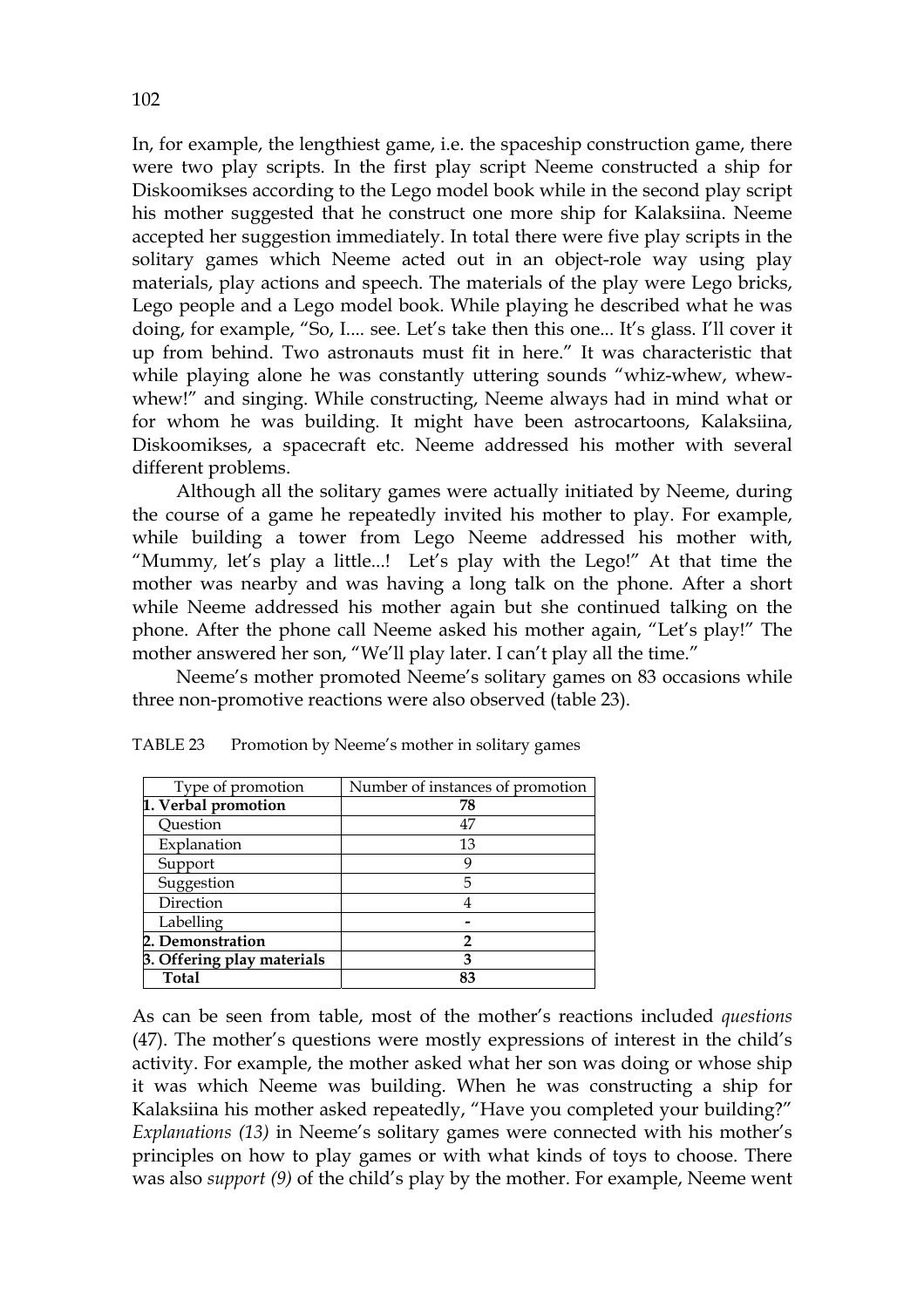to complete his eagle and came back to his mother to show her the Lego eagle. The mother then praised her child.

 The questions asked by the mother were also connected with *suggestions (5)* about new things in the play*. Directions (4*) in solitary games consisted of instructions from the mother concerning what Neeme was supposed to do in the game. The mother *offered play materials* (car pictures and car paper*)* to Neeme *(3*). For example, the mother offered Neeme a sticker book for him to have a look at but Neeme did not want it. The mother answered with a sigh, "Do whatever you like!" There were also *non-promotive reactions (3)* to play. As he played alone his mother repeatedly asked him things unconnected with his play. She asked whether it had been cold in his clothes in the kindergarten or whether Neeme would start tidying up his play corner. On other occasions she asked him to tidy up his toys off the kitchen table and not to shout so much.

# **5.4.2 The world of Johannes and Marek in the joint play of Neeme and his mother**

Neeme's mother was at home with the younger child and tried to find time for her children as well as doing the housework. The video observation revealed a number of joint activities involving Neeme and his mother. According to the interview his mother was worried about Neeme's relationship with his sister. Neeme was inclined to tease her and so their mother tried to teach the children to play together.

 Neeme and his mother played eight games together, including four role games, two word games, one game of hide-and-seek and one board game. Altogether these joint games lasted one hour and 17 minutes. Five of the games were initiated by Neeme and three by his mother. The following table (table 24) presents the joint games involving both Neeme and his mother, detailing their type, duration, initiator and materials.

| Theme of joint games     | Duration         | Initiator    | Play materials                  |
|--------------------------|------------------|--------------|---------------------------------|
|                          | $31 \text{ min}$ |              |                                 |
| 1. Marek - Johannes play |                  | Neeme        | Lego bricks, Lego people, toy   |
|                          |                  |              | bear, motorbike, cars           |
| 2. Riding a motorbike    | $19 \text{ min}$ | Neeme        | Motorbikes, slide, Lego people, |
|                          |                  |              | cars                            |
| 3. Trap game             | $17 \text{ min}$ | Neeme        | Blanket, cushions, teddy bear   |
| 4. Travelling by balloon | $16 \text{ min}$ | <b>Neeme</b> | Lego people, polar bear, boat,  |
|                          |                  |              | play helmet, house              |
| 5. Board game            | $10 \text{ min}$ | Neeme        | Dice, game pieces, game board,  |
|                          |                  |              | play instructions               |
| 6. Turf game             | $2 \text{ min}$  | Mother       | <b>Blanket</b> cover            |
| 7. Word game 'She sells  | 1 min            | Mother       |                                 |
| seashells'               |                  |              |                                 |
| 8. Word game             | $1$ min          | Mother       |                                 |
| 'Grandfather's old       |                  |              |                                 |
| trousers'                |                  |              |                                 |

TABLE 24 Joint games played by Neeme and his mother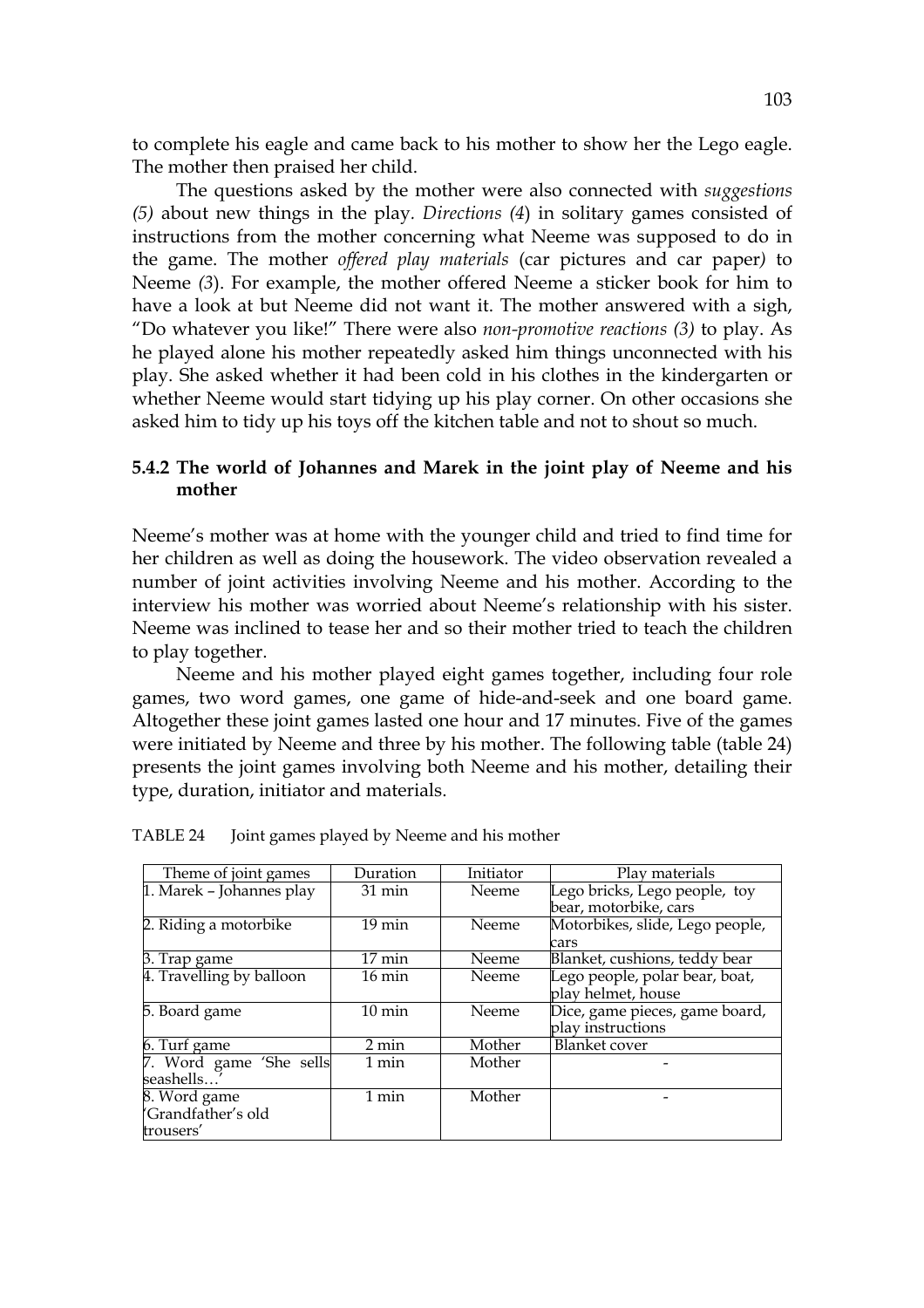The mother and son had many common play interests, including particular play characters and play themes. There were Lego city houses that were built for Lego characters named Johannes, Marek, Martin, Enar and Anna etc. Everyone had his or her own role to play. As the mother claimed, Neeme was a great inventor of names.

 The main character in Neeme's play was a Lego man called Johannes. Then the mother invented a name for herself, namely Marek. Marek and Johannes were grown-up people who had jobs and families of their own. Marek and Johannes's jobs varied. Sometimes they were boxing coaches while on other occasions they became policemen or guards of the treasure chamber, etc. Below is an example of the beginning of one Johannes and Marek play.

Neeme makes a suggestion, "Let's start boxing now." The mother answers to him, " Ah, right. We didn't finish boxing. Well, has the boxing to be like that?" Neeme answers in the affirmative. Neeme then begins to box, after which his mother makes a new suggestion, "Oh, I'll go home. I don't feel like doing any more. I am tired." After that Neeme invites her, "Come, come and see the motorbikes!" The mother asks, "Are these motorbikes on TV?" Neeme: "Yes, on TV 1." After that they watch a TV commercial together.

That play consisted of 15 play scripts. After watching the commercial Johannes and Marek rode motor bikes and new helmets were bought. They then received a birthday invitation so they went to buy a birthday present, the criminals were caught, etc.

 The play scripts were initiated both by his mother and by Neeme himself and they were acted out in both object-role and social-role ways. Also worth noting was the fact that they both accepted each other's scripts willingly and started acting them out. Toys used included Lego as well replacement objects. The mother also found an imaginary letter from the toy mailbox, in which they were invited to the birthday party and other imaginary events. Neeme's toy man climbed onto the roof, looked around for a moment and then said that everything was all right. Pictures were also taken. The photographer was a teddy bear who was at the edge of the Lego town; the picture was ready when you pressed the bear's stomach. During his play Neeme was constantly uttering sounds, making car siren sounds "whew-whew-whew", motorbike engine noises, doorbell and school bell sounds and the sounds of juice being drunk.

During play Neeme and his mother often spoke very politely to each other. For example, mother said to Neeme the roof repairer, "Would you please go and have a look! We have a kind of hole there where the rain is coming through." When there were problems with the arranging of a play, Neeme addressed his mother with, "Wait, mummy. What shall I do now? I'll bring flowers into this play…" At some point he said to his mother again, "Listen, mummy! I am making something here!" Neeme started making a lawn and asphalt. He mainly played Johannes in the games but also acted out the parts of roof repairer, shop assistant, customer and car repairer. The mother mainly assumed the role of Marek but occasionally played Marek's child Martin.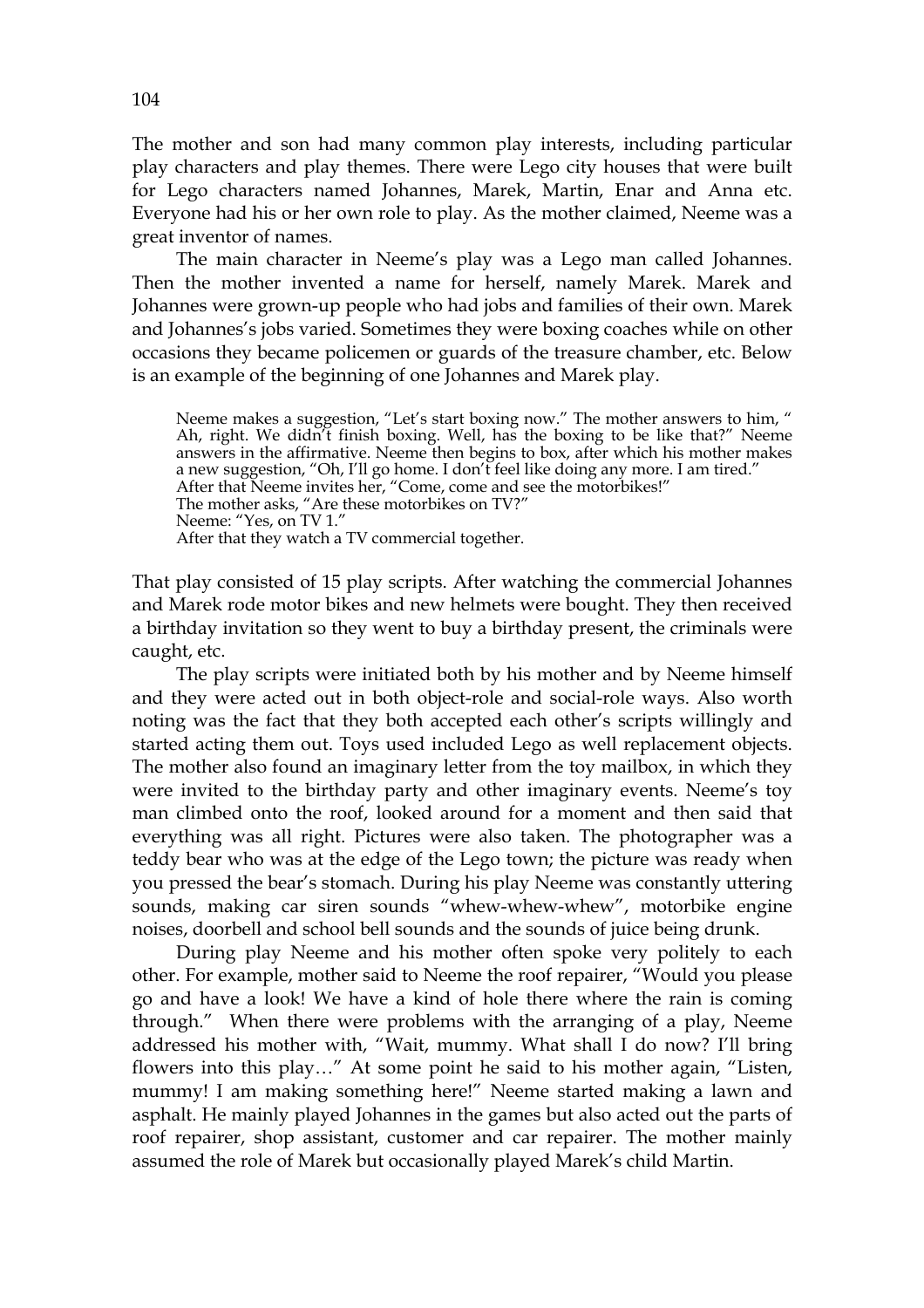The end of the play was closely connected with the play theme. Neeme's mother said that the child Martin had to go to Johannes' place as his father Marek was going to cook something.

 The other two role games were also connected with Marek and Johannes but these games were shorter (each lasting 16 minutes) and Neeme's little sister also took part. In those games Marek and Johannes glided down a slide, found a fortune, ate a pizza, went into hiding from the bombing, flew by balloon and put a scorpion to guard the house. There were always difficulties while there were three of them playing as the little sister wanted to take toys away from Neeme. Neeme's mother had to calm him and offer other toys to the sister. The games did not last very long as they were continually interrupted and the play scripts were not so substantial. Altogether there were 12 play scripts contained within the three role games. These play scripts were acted out mostly in a social-role way.

In addition to the role games Neeme and his mother played two word games, one game of hide-and-seek and one board game. In the word game resembling 'She sells seashells on the seashore' Neeme had to repeat the sentence quickly but couldn't manage it. Neeme particularly liked this game and they often played it together.

Thus, in his solitary role games Neeme mainly played in an object-role way. In the joint role games with his mother they mainly played in a social-role way. Neeme and his mother interacted with each other according to the adopted role. They each initiated script in the joint games. These joint games contained numerous substitutions of both materials and actions. When Neeme's little sister joined in the games, problems and interruptions appeared.

 Altogether Neeme's mother made 466 promotive reactions during their joint games (table 25). These were almost exclusively verbal promotions (463) with the exception of one act of demonstration and two of offering play materials. In addition there were 13 non-promotive reactions.

| Type of promotion          | Number of instances of promotion |
|----------------------------|----------------------------------|
| 1. Verbal promotion        | 463                              |
| Explanation                | 151                              |
| Question                   | 129                              |
| Support                    | 73                               |
| Labelling                  | 50                               |
| Direction                  | 32                               |
| Suggestion                 | 28                               |
| 2. Demonstration           | 1                                |
| 3. Offering play materials | 2                                |
| Total                      | 466                              |

TABLE 25 Promotive reactions by Neeme's mother during the joint games

The verbal promotion of Neeme's mother chiefly consisted of *explanations (151)* and *questions (129*). There were numerous instances of explanation and labelling in the jointly played board game *(labelling 50*, *explanations 40)*. Firstly, the mother familiarised herself with the instructions for the game. She said, "Wait,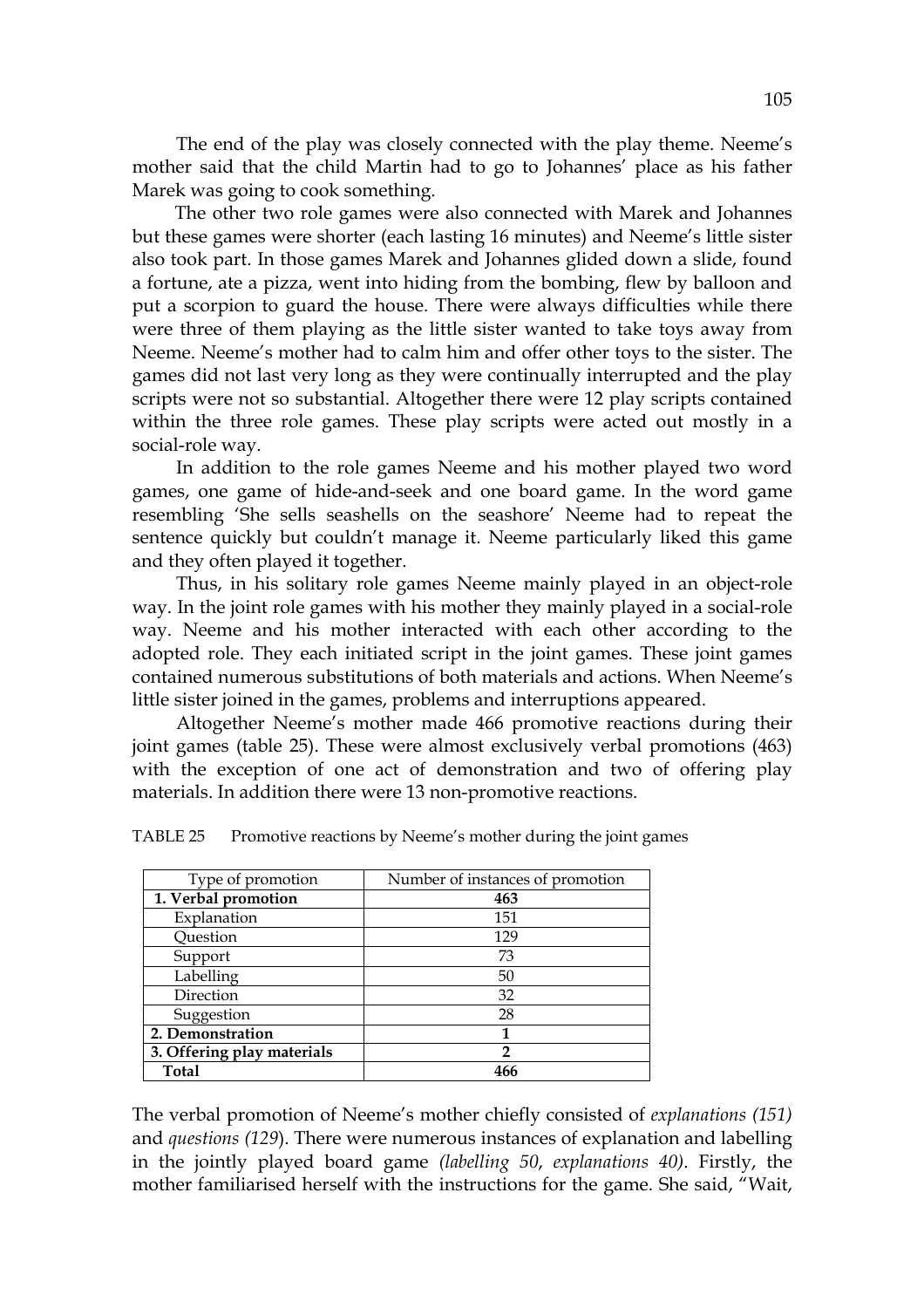I'll see what it says." The mother read the instructions quietly and then explained to Neeme how to move on the game board. Thus, for example, "you skip once" or "from there you go onto rocks". Neeme already had a good knowledge of numbers and knew how to move the piece on the game board according to the number obtained. While explaining the mother also paid attention to the playful aspect of the board game. Thus, she said, "Yes, now I can see a shark. Look, you can see a shark's fin there as well. I don't dare to move at all." The mother also explained the idea of winning or losing a game. She drew her child's attention to the idea that one should be graceful in defeat. Neeme's mother used mostly *questions (103)* to promote his role play. These questions were connected with defining situations and roles. Thus, for example, she asked, "Who are you? What shall we do? Shall we go to the cinema?" There were also other questions in the joint play such as when (When will the present be ready? When is the birthday?), with what (What are you flying with?), where *to* (Where are all the men running to?), how (How does one box?), etc. During the games the mother asked her son several questions (e.g. where is the school? where is the kindergarten? what birthday gift should we buy? etc.) which Neeme gladly gave answers to. During the play Neeme himself asked his mother several questions that were not connected with the play.

 There was a good deal of *mother's support (73*) in the form of recognition and praise during the games. For example, Neeme's mother praised him for repairing a car well, saying, "Well, now build something completely different!" She praised a beautiful cap which Neeme had bought. The support mostly took the form of short words such as "Yes", "Well", "Mmh", "I see," etc. *Directions (32)* were connected with drawing the child's attention to the arrangement and subject matter of the game. Thus, for example, Neeme's mother gave the direction, "Say quickly 'She sells seashells...", or in the turf game she said "Don't drag the blanket along the floor!"

 In addition to support and direction there were also *suggestions (28)* in the joint play. For example, the mother suggested that her son should build another kind of a trap for ninjas and jansus, which would not hurt anyone. She also suggested using a scorpion as a guard. There was one case of *demonstration* and two of *offering play materials (2)*. During the joint games there were also *nonpromotive reactions (13),* which consisted of questions and suggestions that were not connected with the games being played. For example, his mother said that he must not hurt his little sister in the game and that they had to take the board game back to their friends the next day.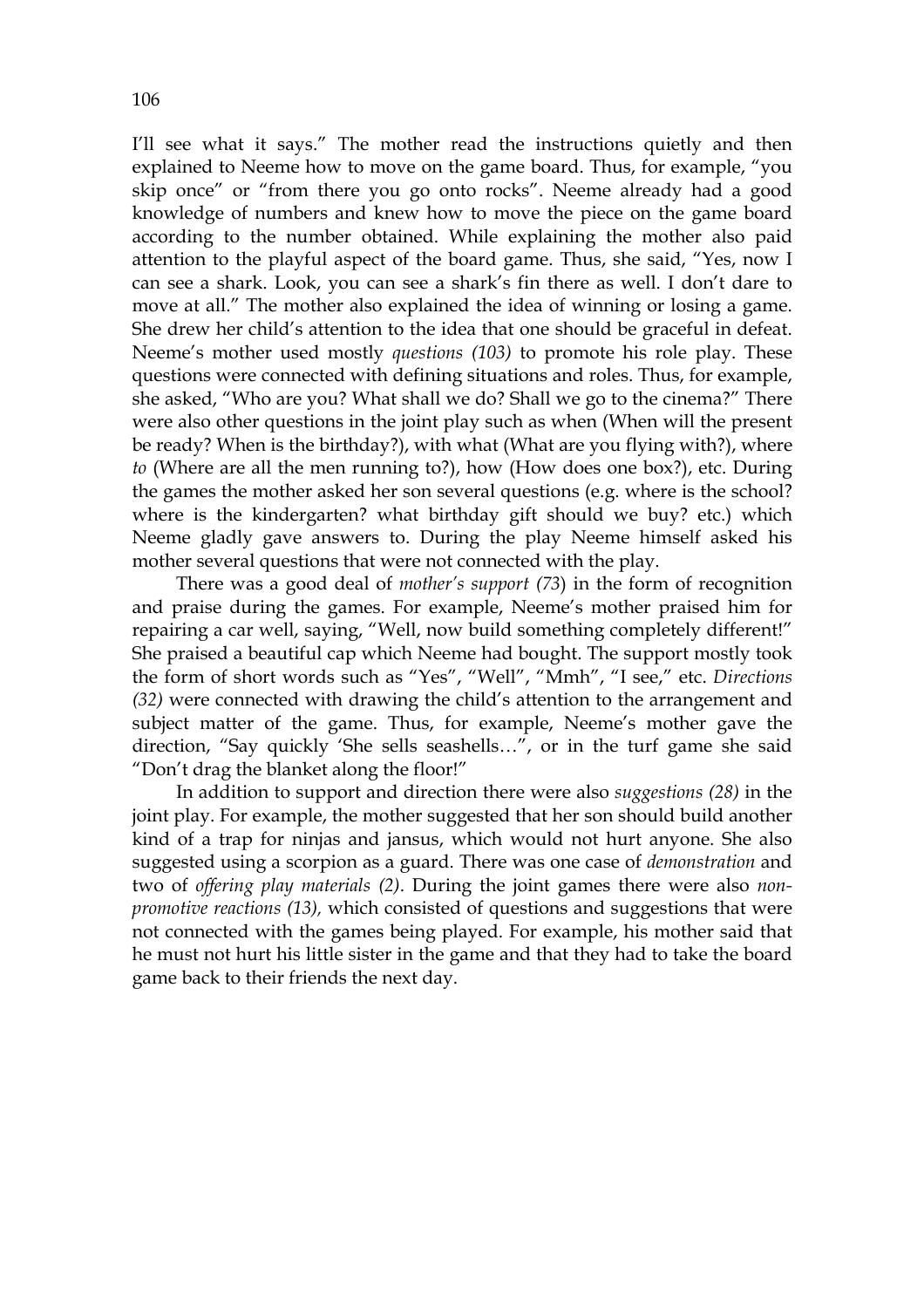# **5.5 Toomas**

### **5.5.1 The two separate worlds of Toomas and his mother**

#### *In the kindergarten*

According to the kindergarten teachers, Toomas was a child who played little in the kindergarten because he had difficulties in getting on with the other children. It was noted during the observation that Toomas either played alone or watched the others' games from the sidelines. If he wanted to join in their games then opposition arose. For example, when playing shop Toomas wanted to be the shop assistant. However, the other players did not like Toomas' shop and they did not visit it any more. When Toomas asked why they would not come to shop the children said that his shop was lousy and that was why they did not want to buy anything there. Unlike the other boys Toomas often played with dolls in the dolls' corner and also cooked food there. He offered ready cooked play food for the other children saying, "Look, the food is ready! Eat, eat!" Then he went over to the other players but they did not want to taste his food or play with him.

### *At home*

According to his mother's interview Toomas and his mother had travelled a good deal together both in Estonia and abroad. At weekends they went to the cinema or the theatre, ate at McDonald's or visited acquaintances. Toomas was extremely keen on technical things. He liked working with all kinds of leads, wires, hoses, strings and other concrete objects. Toomas's greatest interest was music. He was in his third year at the children's singing and music club. He had his own cassette collection including classical music and a small electrical piano.

Toomas lived with his mother in a two-room apartment in a new part of the city. Toomas did not have a room of his own; his toys were in the toy cupboard and in a special box. Toomas had a lot of books, toys (cars, garage, radiophone, Lego bricks) both at home and at his grandmother's. The mother remarked that Toomas would often not play with a particular toy for a long time and that he found certain things boring. At home in the city his mother never allowed him out alone to the yard because of strangers and cars. They had a country house, which according to his mother Toomas liked a lot.

To my question about Toomas' relationships with other children the mother answered, "He isn't maybe so great at playing with other children." According to his mother Toomas' playmates were the children of her friends. He played more and got along better with some of these. The mother emphasised several times the idea that the child's social life must be taken care of. The mother thought that the child might be too small for socialising with friends.

As to play Toomas' mother said that this was important because in play children imitate things and events that actually exist and occur in real-life.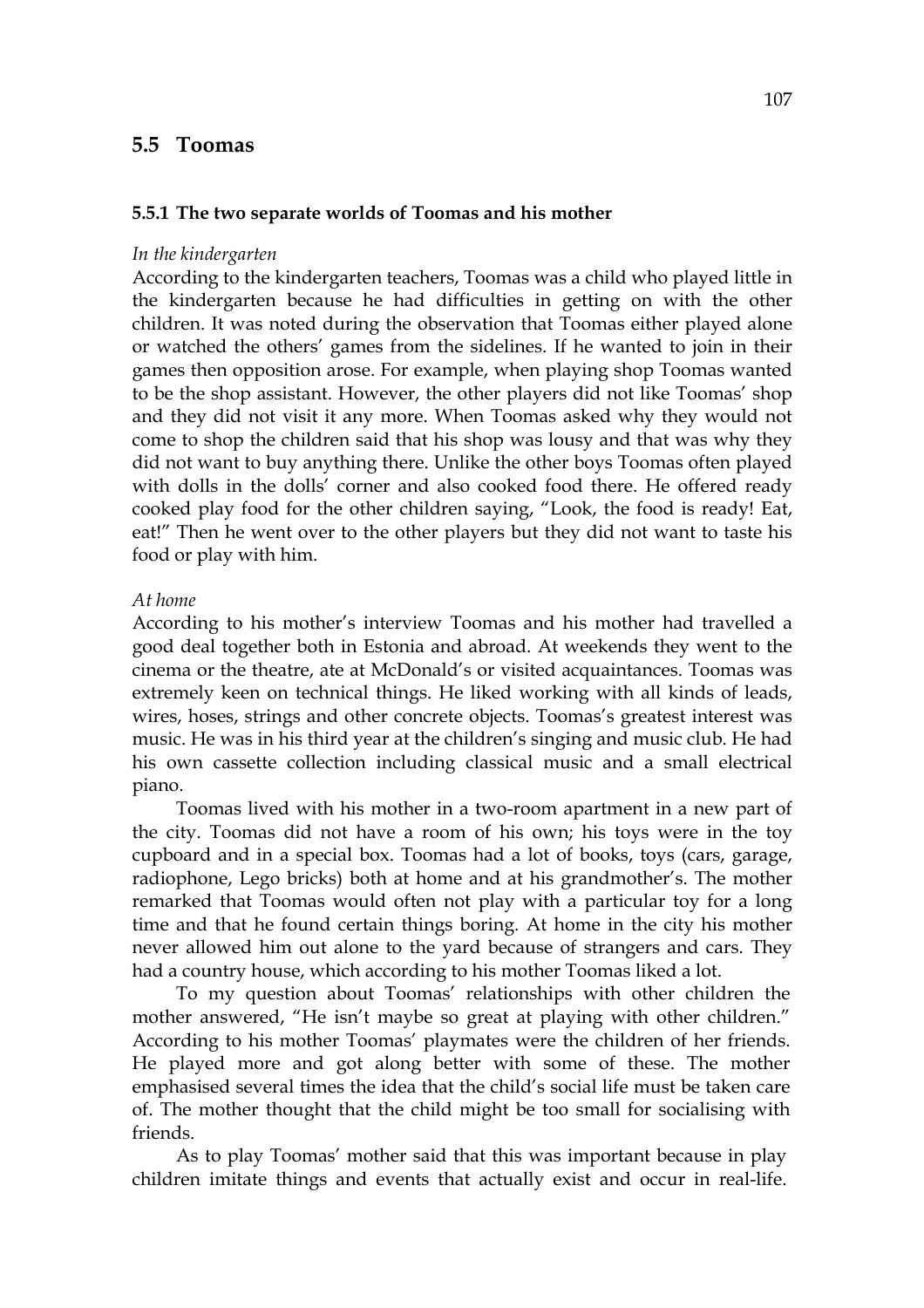According to his mother, Toomas played mostly alone at home because he was big enough to manage by himself and did not need his mother anymore. However, when the child called the mother always went and watched. She never said to her son that she could not come.

An ordinary evening at home would see Toomas either in the bedroom or in the living room and the mother busy in the kitchen. Indeed, it is fair to say that home life consisted of Toomas being on his own and his mother on her own, i.e. each of them alone in their own rooms. Once in a while Toomas went to talk to his mother about what was on TV or to ask for some missing materials for his play. At home Toomas watched a lot of TV, listened to music, played or did his repair work. The mother and the child met mostly in the kitchen, where a great deal of the observation time was spent. The mother paid a lot of attention to feeding her child and was often concerned that he ate too little.

| TABLE 26 |  | Toomas' games at home |
|----------|--|-----------------------|
|----------|--|-----------------------|

| Games          | Number of games | Duration                        |
|----------------|-----------------|---------------------------------|
| Solitary games |                 | 1 <sub>h</sub> 4 <sub>min</sub> |
| Joint games    |                 | 4 min                           |

During observation Toomas played fife which lasted one hour and eight minutes. Of these four games were played alone (one hour and four minutes) while the one joint game with his mother lasted four minutes (table 26).

| TABLE 27 |  | Themes, duration and play materials used in Toomas' solitary games |  |  |  |  |  |  |  |
|----------|--|--------------------------------------------------------------------|--|--|--|--|--|--|--|
|----------|--|--------------------------------------------------------------------|--|--|--|--|--|--|--|

| Theme              | Duration            | Initiator | Play materials                              |
|--------------------|---------------------|-----------|---------------------------------------------|
| 1. Toaster         | $18 \text{ min}$    | Toomas    | Plastic garage, large and small Lego bricks |
| 2. Cooking of      | $17 \text{ min}$    | Toomas    | Three plates, a knife, a fork, small Lego   |
| macaroni           |                     |           | bricks, bowl                                |
| 3. Building of a   | $17 \text{ min}$    | Toomas    | Lego bucket, play shovel, Lego bricks       |
| machine            |                     |           |                                             |
| 4. Wiring of a car | $12 \,\mathrm{min}$ | Toomas    | Big Lego car, hoses                         |

In the following table 27 Toomas' solitary play themes, their duration, initiation and material are presented. All the solitary games were initiated by Toomas himself. The themes of these games were connected with cooking and building.

The following is an example of Toomas' cookery play.

The macaroni cooking play begins after Toomas has eaten in the kitchen. He asks his mother for two plates and then takes a knife, fork and one more plate from the drawer of the kitchen cupboard. He takes all of these objects to the bedroom. After that he starts dismantling a Lego construction and puts the small Lego bricks into the bowl. The bowl is soon full and Toomas goes to ask for another bowl from his mother. At first he wants a big bowl from the bathroom but his mother does not allow that. Instead he receives a yellow plastic bowl from his mother. He then starts to put Lego bricks into that too. Toomas plays this way for quite a long time**.** He presses a lid on top of the bowl and says, "We must first repair it with Mummy. Then the food will be ready." Toomas uses the word 'repair' to mean the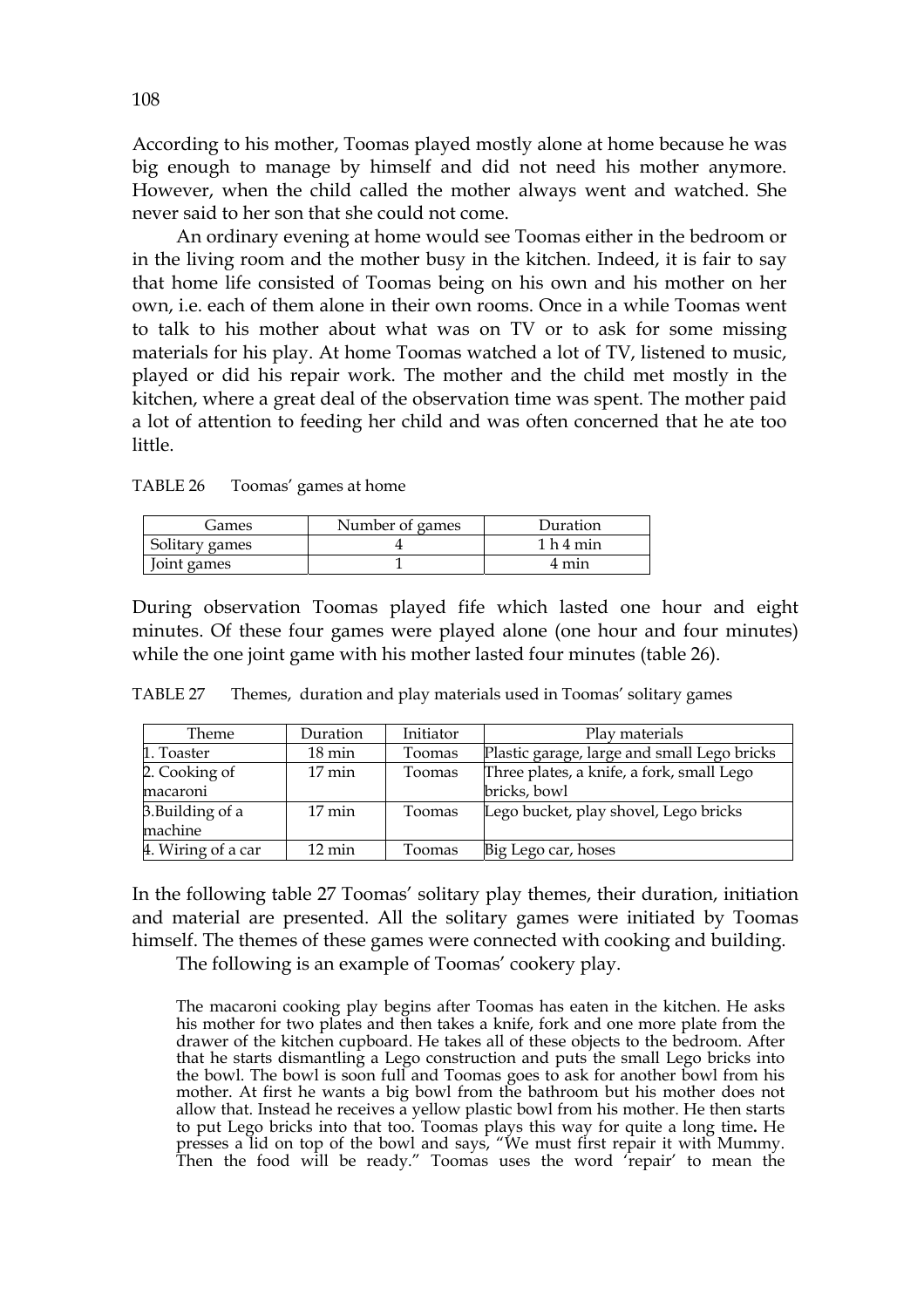construction of the toy. After that he goes to his mother but she is talking on the phone. The short play ends with that.

In this play Toomas himself acted out the play script in an object-role way using all kinds of toys such as Lego bricks, which had the substitution function of replacing macaroni, and some other real-life objects, i.e. a knife, a fork, bowls and plates. Toomas went to his mother several times to ask for materials for the play. The mother gave them to him without asking why he needed them and without showing any interest in what the child was doing.

Another example of Toomas' solitary play began with Toomas playing in his room with a car and attaching all kind of leads to it. Meanwhile his mother was busy in the kitchen. After 10 minutes she came to the door to see what Toomas was doing and also joined the play. The mother was interested in what was going on. Toomas showed her his car and gave additional explanations. After that he poured some imaginary water on his mother. The mother then entered into the child's play. She waved her arms, laughed, sputtered and pretended that she had become wet.

There were several play scripts, which Toomas first played alone and in an object-role way using various materials such as hoses for repairing the car. After that a new play script came into being which Toomas himself acted out together with his mother in an object-role way. Both his mother and Toomas used imagination (wet, cold and warm water), gestures, verbal communication and emotional expressions. Then the mother asked for warm water. Thus, she continued the play, taking it into a new play script. Toomas complied with his mother's wish. The mother continued now with a new play script saying that she did not understand how Toomas' car worked and that perhaps one particular hose was for cold water. However, she did not continue but interrupted the play by saying that Toomas had to go and eat.

This short playing episode was one of the few examples of involvement on the part of Toomas' mother (lasting only two minutes) to be seen during the observation. The mother happily joined her son's play world and the son talked to and played along with his mother with great pleasure. Afterwards when interviewing the mother again she commented, "It was the thing with the water hose again, where you could get warm and cold water and that you never knew beforehand what would be coming from there so you had to react somehow. The car was perhaps of minor importance. Those hoses and being able to control whether hot or cold water came out was more important".

According to the stimulated recall interview the mother could not tell in any greater detail what Toomas was doing in that play. She explained that Toomas did indeed play alone and that she always had to check everything over, to react and to give an opinion.

In another solitary game Toomas turned to his mother to show her his Lego construction.

At first Toomas goes to his mother in the kitchen to ask for help in taking apart two small Lego pieces. After that Toomas builds for a time on his own and then drives the Lego vehicle to his mother in the kitchen and shows what he has done.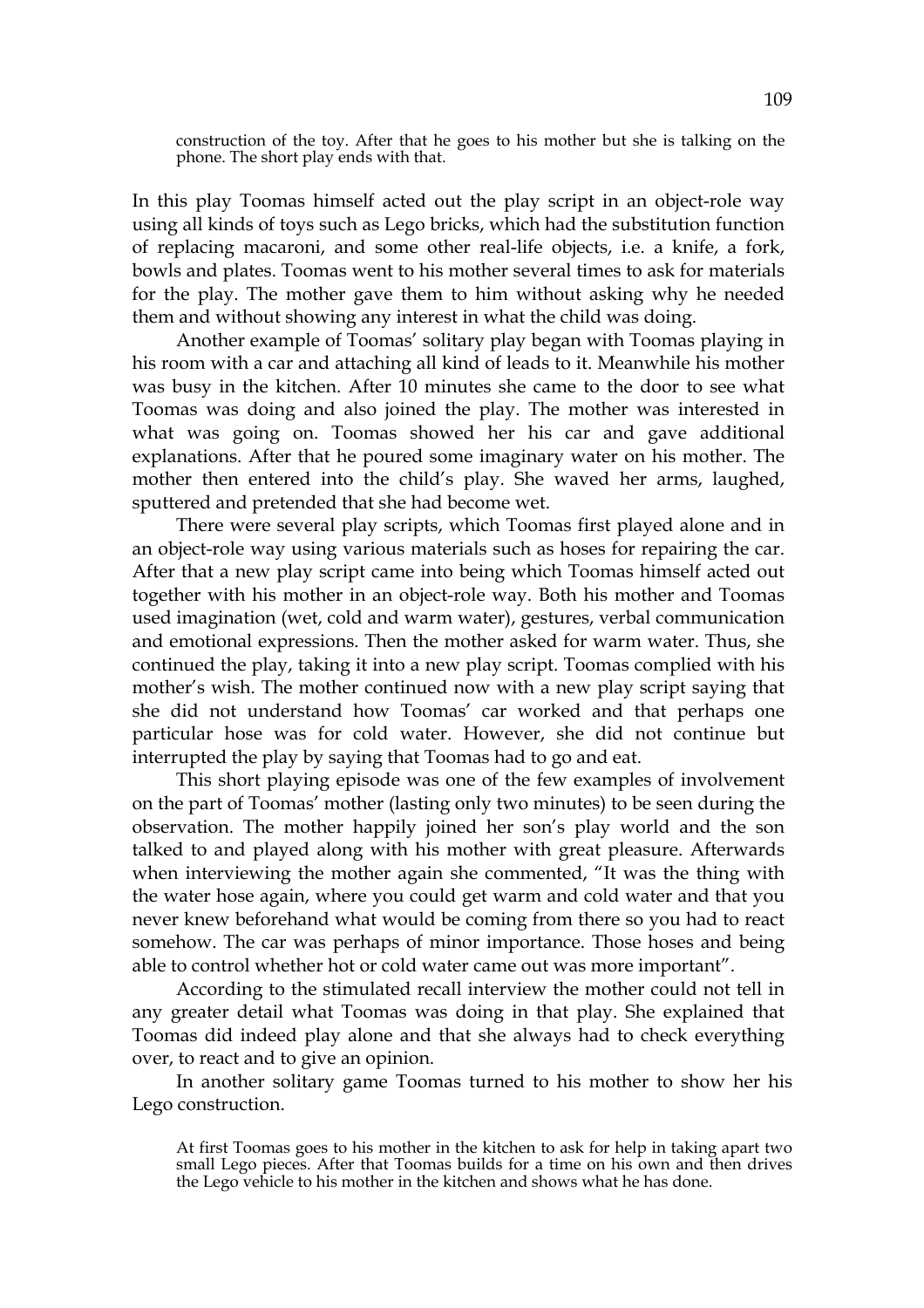Toomas says, "Look what I have done now!" The mother with emotion and surprise, "Oh, how nice." Toomas speaks and shows his construction. Mother: "Mm-h." She comes towards Toomas for a moment but only briefly glances at Toomas' vehicle. Toomas continues the explanation and his mother answers, "Ah-ha." "Yes, Mm-h."

In this play episode the mother initially reacted to her son's building but her further replies were monosyllabic acknowledgements. Toomas' explanations failed to arouse any greater interest or more detailed questions from his mother. Thus, the mother's reaction to her child's building was favourable but laconic. When Toomas played alone he addressed his mother repeatedly. Once he asked her to take apart a Lego-brick but several times he wanted to have materials for his play.

 In Toomas' solitary games his mother reacted 38 times (table 28). Verbal promotion accounted for 33 of these instances and the offering of play materials a further three. In addition there were two non-promotive reactions.

| Type of promotion          | Number of instances of promotion |
|----------------------------|----------------------------------|
| 1. Verbal promotion        | 33                               |
| Explanation                | 18                               |
| Support                    | 7                                |
| Question                   | 4                                |
| Direction                  | 3                                |
| Suggestion                 |                                  |
| Labelling                  |                                  |
| 2. Demonstration           |                                  |
| 3. Offering play materials | 3                                |
| <b>Total</b>               | 36                               |

TABLE 28 Promotion by Toomas' mother in solitary games

The promotion of Toomas' solitary games by his mother consisted mostly of *explanations (18*). She explained briefly why Toomas was allowed to take one or other things for his play. There was also an explanation when her son pretended to let out water out of the hose. The mother's explanatory reactions were playful: "I've become so wet now…. It was probably cold…. Lukewarm…. It's hot." The mother's *support* (7) consisted of her looking once at the building constructed by her son and remarking, "Oh, how nice! "Ah-ha", "Ahaa", "mmh!" There were also *questions (4*) during Toomas' solitary play as his mother became interested and playfully involved in what was going on in the play and what was the water like. Mother's *directions (3)* were connected with instructing the child's actions during the game. Toomas' mother also made a *suggestion (1)* that he let out some warm water as well. In response to Toomas' wishes his mother *offered him play materials (3).*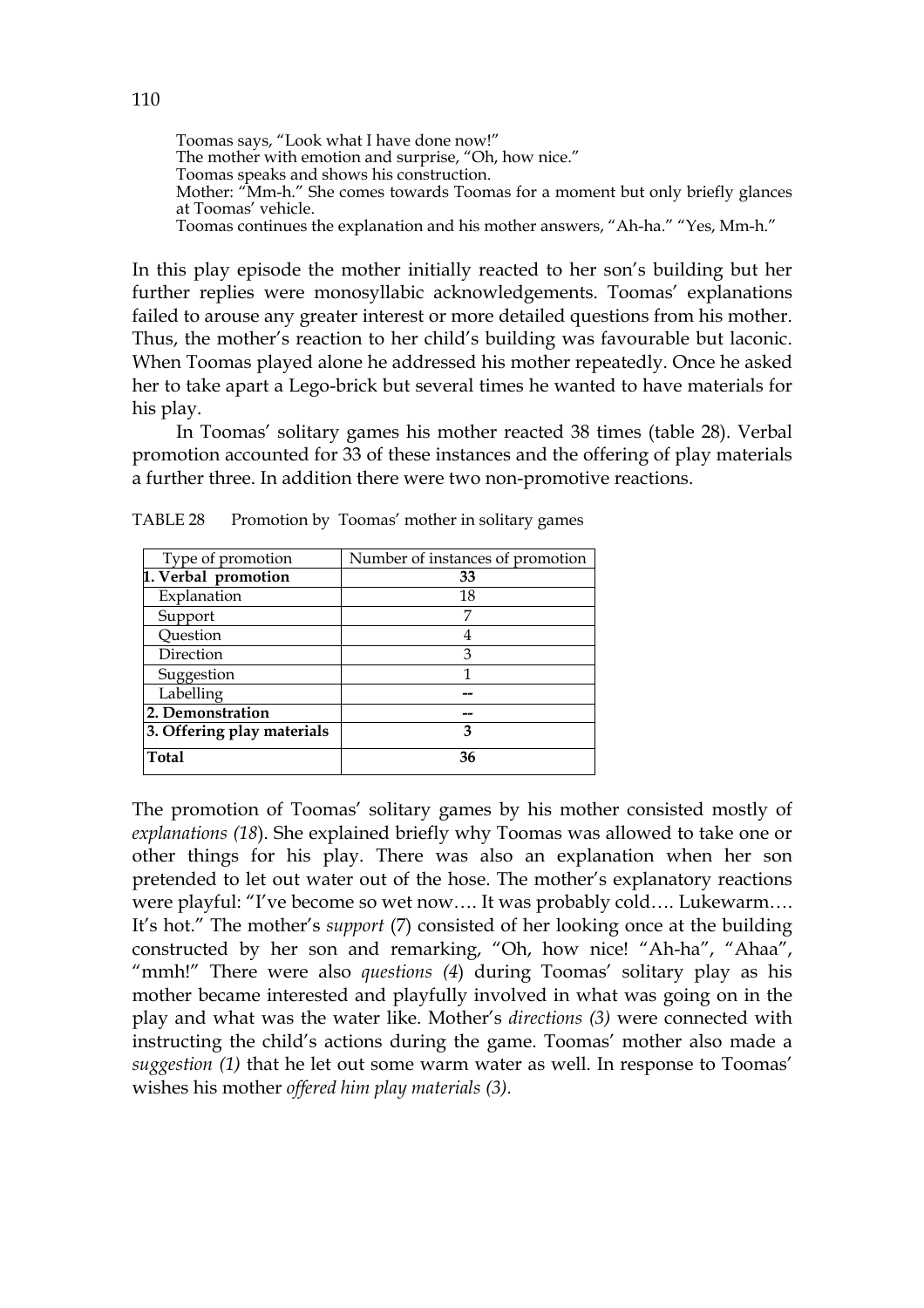### **5.5.2 A word game played by Toomas and his mother**

The observation revealed that Toomas and his mother did not perform any role play together at all. Regarding Toomas' own role play I noted only a brief participation by his mother in the solitary play-wiring of the car (see example above) as well as in a verbal name-changing game that was played in the kitchen when Toomas was eating cheese.

Toomas says, "Do you want me to change your name?" Mother: "It's not possible." Toomas: "So your name is 'It's not possible'" Toomas says to his mother for a second time, "Do you want me to change your name?" Mother: "Well, change it then!" Toomas: "Your name is 'Change it then!'" After that Toomas continues eating his cheese. For some time it is quiet there. Then the mother turns to her son and says, "Do you want me to change your name?" Toomas: "Ah-ha!" Mother: "So your name is 'Ah-ha.' What do you think of that? You don't want a name like that, do you?"

Toomas himself initiated the game. At first the mother did not go along with it, but after Toomas' second suggestion she joined in the game. This game lasted for four minutes, during which time Toomas' mother promoted his game on 11 occasions (table 29).

| Type of promotion          | Number of instances of promotion |
|----------------------------|----------------------------------|
| 1. Verbal promotion        | 11                               |
| Question                   | 5                                |
| Explanation                |                                  |
| Support                    |                                  |
| Direction                  |                                  |
| Labelling                  |                                  |
| Suggestion                 |                                  |
| 2. Demonstration           |                                  |
| 3. Offering play materials |                                  |
| <b>Total</b>               |                                  |

TABLE 29 Promotion by Toomas' mother during joint games

During the joint game the mother asked *questions (5)* in order to find out if Toomas wished to play the game. The mother *explained (4)* how Toomas had to answer in the game. There was also one instance of *direction* and one of *support.*

 When I asked the mother whether Toomas' activities at his grandmother's were similar she answered, "Well, they are the same, yes. There he maybe plays a little more on his own, but I'm not sure. The grandmother surely has to take care of all his playing." The video revealed that Toomas also played alone at his grandmother's place. The grandmother twice made suggestions to play. The first time she said to Toomas, "Put that together then as well!" The grandmother was referring to the assembly of the railway. However, Toomas did not react to the grandmother's words and that was that. The next time the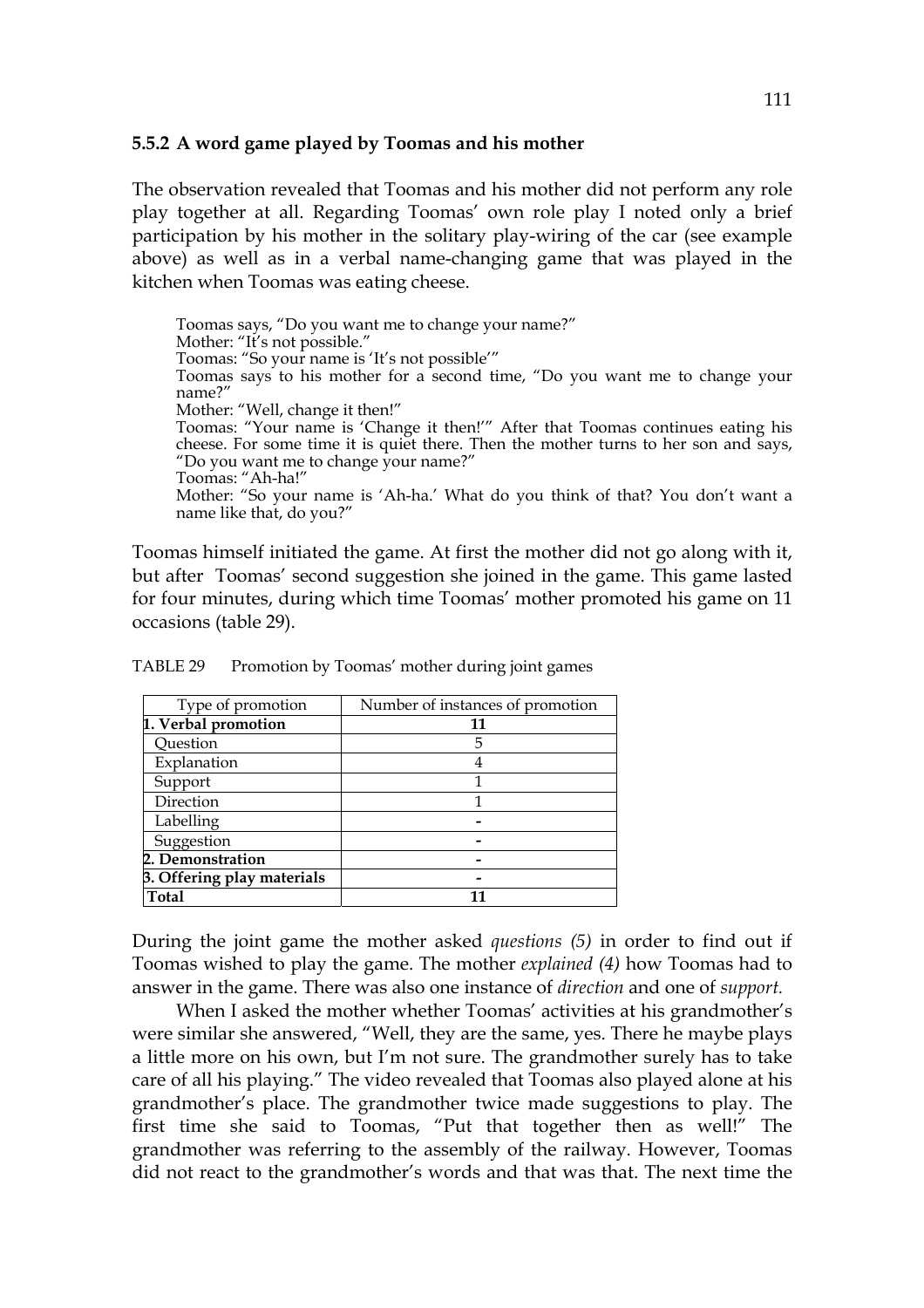grandmother put a puzzle on the corner of the table, but Toomas did not want to play that either. Toomas also went to the grandmother's place to ask for several things from her. At his grandmother's Toomas was especially keen on getting various kinds of tools such as wires, scissors, pliers, etc.

# **5.6 The games of active and passive players and the roles of their mothers**

In this chapter the play worlds of the children are summarized. At first the children's games both in the kindergarten and at home are described. Then the child's play settings at home are presented, including details about the toys available and with whom the child played with. After that the mothers' views on the importance of playing are given. Finally the child's solitary and joint games are reported along with how the mother participated in her child's play world at home. The following is a brief summary of each child's play in the kindergarten and at home, and his or her mother's involvement.

### ANNA

*In the kindergarten* Anna was the initiator of various games and play ideas. In these games she was a leader who the other children wanted to play with. Anna played a lot of games and these were of many different types. In these games she was able to act in compliance with the roles and she interacted with others accordingly.

 *At home* Anna played role games alone, which she initiated herself. In these solitary games her mother's role was to supply materials for the play. Her favourite game was the 'café' role play, to which Anna brought considerable experience and knowledge. In the joint role games Anna's mother played a varied role. When Anna and her mother played together her mother adopted a certain role in the play. However, when Anna's brother played as well the mother tended to teach and direct the children's game. Other joint games were also connected with the teaching of the child. When playing alone Anna acted out role games in an object-role way. By contrast, during joint role play she acted out her roles in the social-role way.

### KALEV

*In the kindergarten* Kalev initiated games, offering interesting and resourceful play ideas. He could successfully play together with others. His games contained a great deal of imagination, richness of speech and mutual play interaction.

 *At home* Kalev played one game alone in which the mother did not participate. Joint games involving Kalev and his mother were initiated mostly by his mother. The play theme of these games was connected with building and the lives of animals. In role games the mother's involvement varied. She assumed short-term roles and played together with her child or asked him

112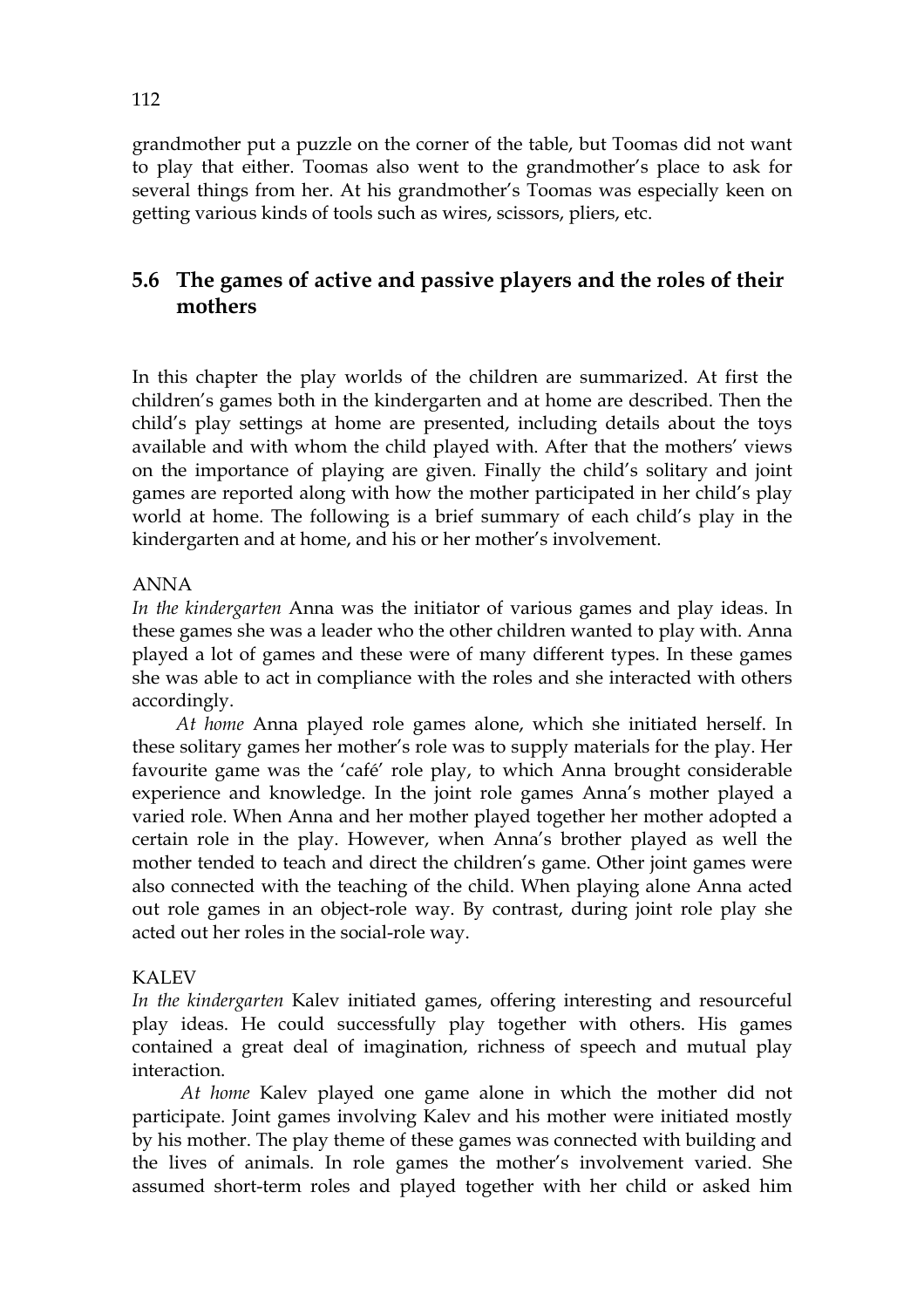questions. They also played several games together which were connected with solving riddles or teaching. In these games it was the mother who continued and elaborated the child's play.

### NELE

*In the kindergarten* Nele usually played alone or watched the others' games from the sidelines. When Nele offered a play idea the other children usually did not accept it.

 *At home* Nele's solitary games were connected with cooking and she loved her new toy cooker. Nele's mother did not participate in these games but as an onlooker she was aware of what was going on in Nele's play. Nele played role games alone in the object-role way**.** When playing alone Nele found the number game uninteresting at first. However, her mother was able to arouse her interest in the play through giving support and praise. Nele and her mother played a lot of board games together. Joint games were often initiated by Nele while her mother had the role of coplayer. During these joint games Nele's mother explained and specified the game rules and elaborated the child's play.

### NEEME

*In the kindergarten* Neeme played only a little. He invited others to play with him but they generally did not want to. When Neeme played together with the other children he only played minor roles in the games.

 *At home* all the solitary games were initiated by Neeme. The themes of these solitary games were connected with building. Neeme's mother offered him various different play materials but he did not always accept what he was being offered. In the joint games involving Neeme and his mother there were certain defined play characters, for example, Marek and Johannes, as well as play themes. Both initiated play scripts in the games. The games featured a good deal of imaginary situations and speech. However, when Neeme's younger sister joined in the play the games became shorter and various conflicts emerged. Playing alone Neeme acted out play scripts in an object-role way using play materials, play actions and speech. In the joint games the play scripts were played according to the social-role way.

### TOOMAS

*In the kindergarten* Toomas usually played alone and his wish to join in the other children's games was usually rebuffed. The other children considered his play ideas strange and uninteresting.

 *At home Toomas'* solitary games were connected with cooking and building. Toomas acted out play scripts in the object-role way using a range of materials. His mother did not participate in his solitary games; she only supplied Toomas with toys. When she did briefly join in the play then numerous imaginary situations appeared. When Toomas went to his mother to show her a toy he had made, she praised her child in a rather laconic manner (i.e. with monosyllabic acknowledgements such as 'mm', 'ah-haa', 'yes', etc.).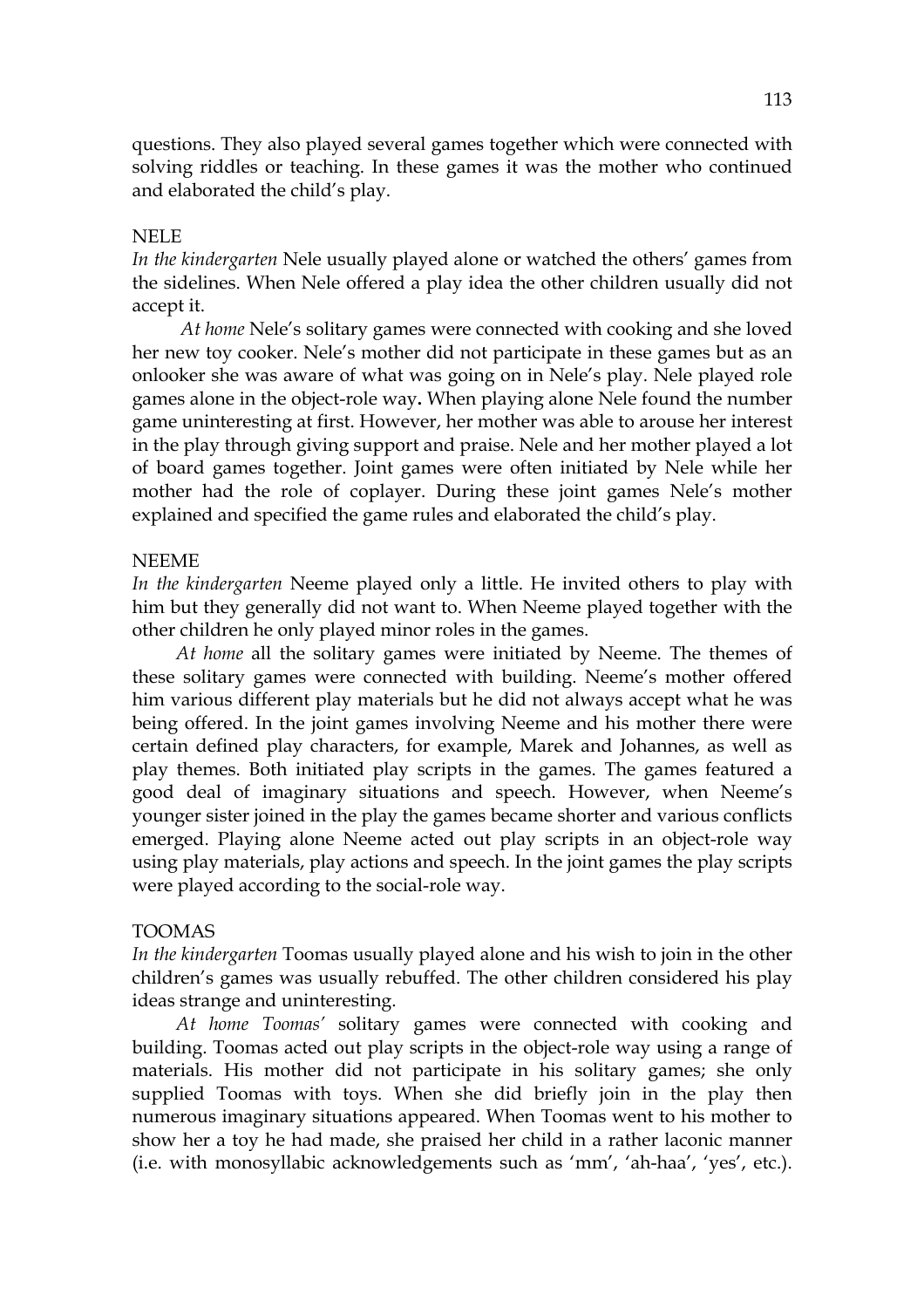Toomas and his mother played just one game together, this being initiated by Toomas. The joint play featured speech and humour.

In the table 30 the games played by the five children both in the kindergarten and at home are summarised. Below there is a summary of the games of the active and passive players both in the kindergarten and at home.

#### *In the kindergarten*

Active players (Anna and Kalev) initiated games themselves and displayed a diversity of interesting play ideas. They were also able to involve other children in their games. In their role games Kalev and Anna were able to play roles and to act according to their assumed roles. There were numerous substitutions, imaginary situations and interactions that complied with the roles.

 Passive players (Nele, Neeme and Toomas) often played alone or watched the others' games from the sidelines. The other players did not like their play ideas or considered them uninteresting. These passive players acted out minor roles in games played together with the other children. When the teacher guided them to play together with the other children the resulting joint games were short in duration.

#### *Solitary and joint games at home*

Active players (Anna and Kalev): the content of solitary games consisted of children's actions with objects that relate to the role. The content of joint games was object actions with play materials and social relationships between the players. The roles were clearly differentiated and explicit. The play scripts involved considerable speech and many imaginary situations.

Of the passive players Nele played many games, most of which were board games, together with her mother. The passive player Neeme and his mother played role, board and word games together. These involved many differing play scripts and their contents were played in a social-role way. The passive player Toomas played alone both in the kindergarten and at home; he played only one game together with his mother.

#### *Mothers as play promoters*

In the solitary games of the active players (Anna and Kalev) the mothers' involvement included first of all the supplying of materials and asking of questions about the games. While playing together with their children they initiated various kinds joint games. In these joint games the mothers played various roles. They assumed roles in the games, elaborated the games and explained to their children how to play.

 The passive players (Nele, Neeme and Toomas) often initiated joint games with their mothers. The mothers supported their children's games and also were shortly involved in them. At the same time they also explained how to play and specified the game rules. In Neeme's joint games his mother continuously completed and elaborated play scripts. She developed the imaginary situation with numerous substitutions and speech connected with the play.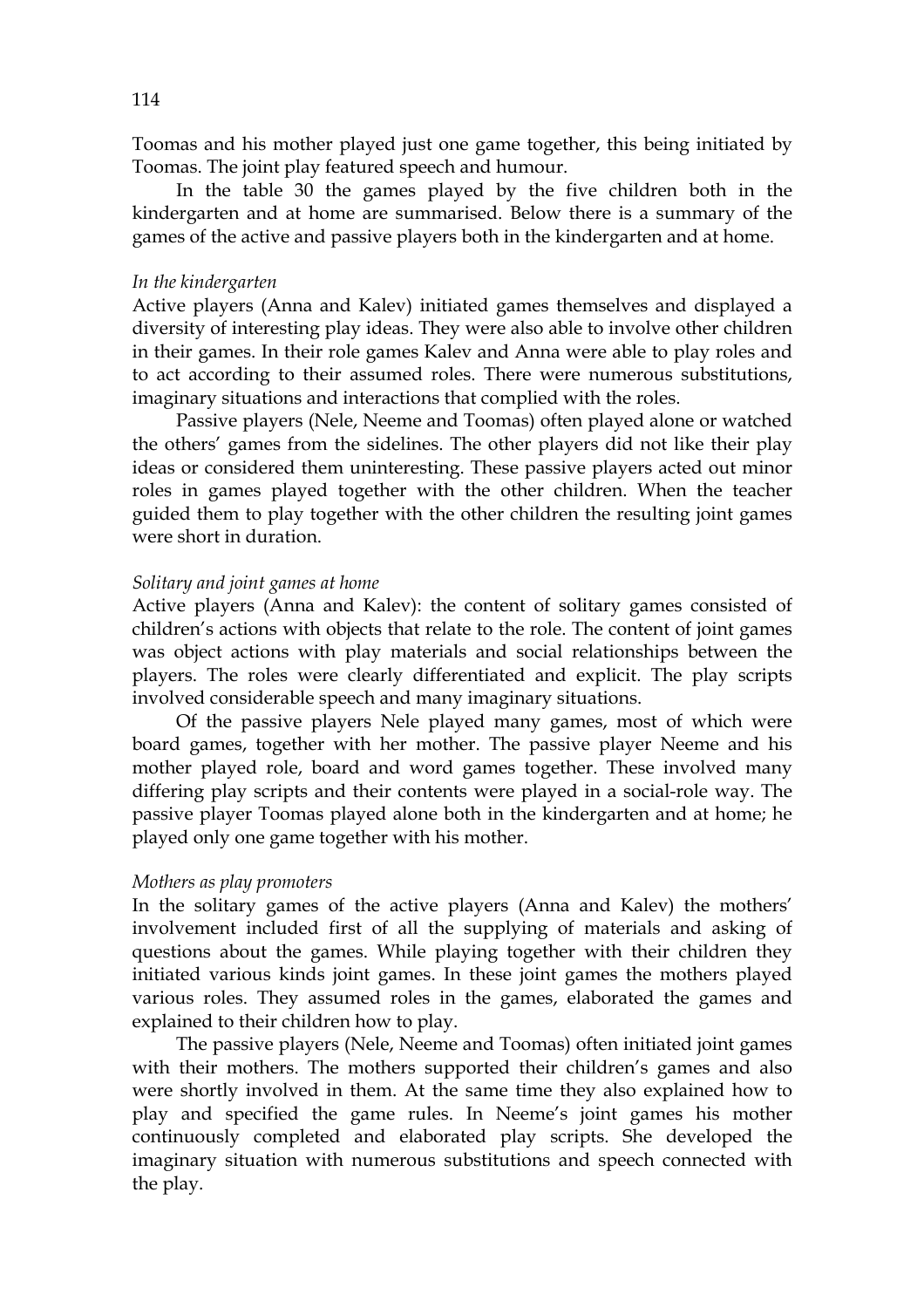| Child's name  | Games in the kindergarten                                                                                                                                    | Games at home                                                                                                                                                                                                                                                                                                                                                                         |
|---------------|--------------------------------------------------------------------------------------------------------------------------------------------------------------|---------------------------------------------------------------------------------------------------------------------------------------------------------------------------------------------------------------------------------------------------------------------------------------------------------------------------------------------------------------------------------------|
| ANNA          | Anna was the initiator of various<br>kinds of games, which she played<br>with other children.                                                                | Alone Anna played role games.<br>During solitary games her mother<br>was the supplier of materials.                                                                                                                                                                                                                                                                                   |
|               |                                                                                                                                                              | Several games were initiated by the<br>mother, their themes being<br>connected with everyday life and<br>with teaching. The mother's role in<br>the joint games was varied.                                                                                                                                                                                                           |
| <b>KALEV</b>  | Kalev initiated various games<br>characterised by a good deal of<br>imagination, speech and<br>interaction.                                                  | Kalev played one game alone. Joint<br>games were initiated by his mother,<br>their themes including building, the<br>lives of animals, solving puzzles and<br>learning to read. The mother's role<br>in the joint games was varied.                                                                                                                                                   |
| <b>NELE</b>   | Nele played alone or watched the<br>games from aside.                                                                                                        | Alone Nele played games connected<br>with cooking and numbers. Her<br>mother did not participate in these<br>games but supported them<br>indirectly. Nele and her mother<br>often played board games together,<br>most of which were initiated by<br>Nele. In these joint games the<br>mother was an equal coplayer, who<br>specified the game rules and the<br>content of the games. |
| NEEME         | Neeme played little at the<br>kindergarten. His joint games<br>with the other children were of<br>short duration and he tended to<br>play unimportant roles. | Solitary games were initiated by<br>Neeme and were connected with<br>building. His mother offered Neeme<br>play materials. Joint games were<br>long in duration and were<br>connected with defined themes and<br>play characters. There was a good<br>deal of imaginary situations, a wide<br>range of materials and significant<br>interaction in the role games.                    |
| <b>TOOMAS</b> | Toomas played alone as the others<br>found his play ideas strange.                                                                                           | The themes of Toomas' solitary<br>games were connected with cooking<br>and building. Toomas asked his<br>mother for the necessary materials<br>for his play. Toomas and his mother<br>played one verbal game together,<br>the content of which was the<br>humorous changing of names.                                                                                                 |

TABLE 30 Children's games in the kindergarten and at home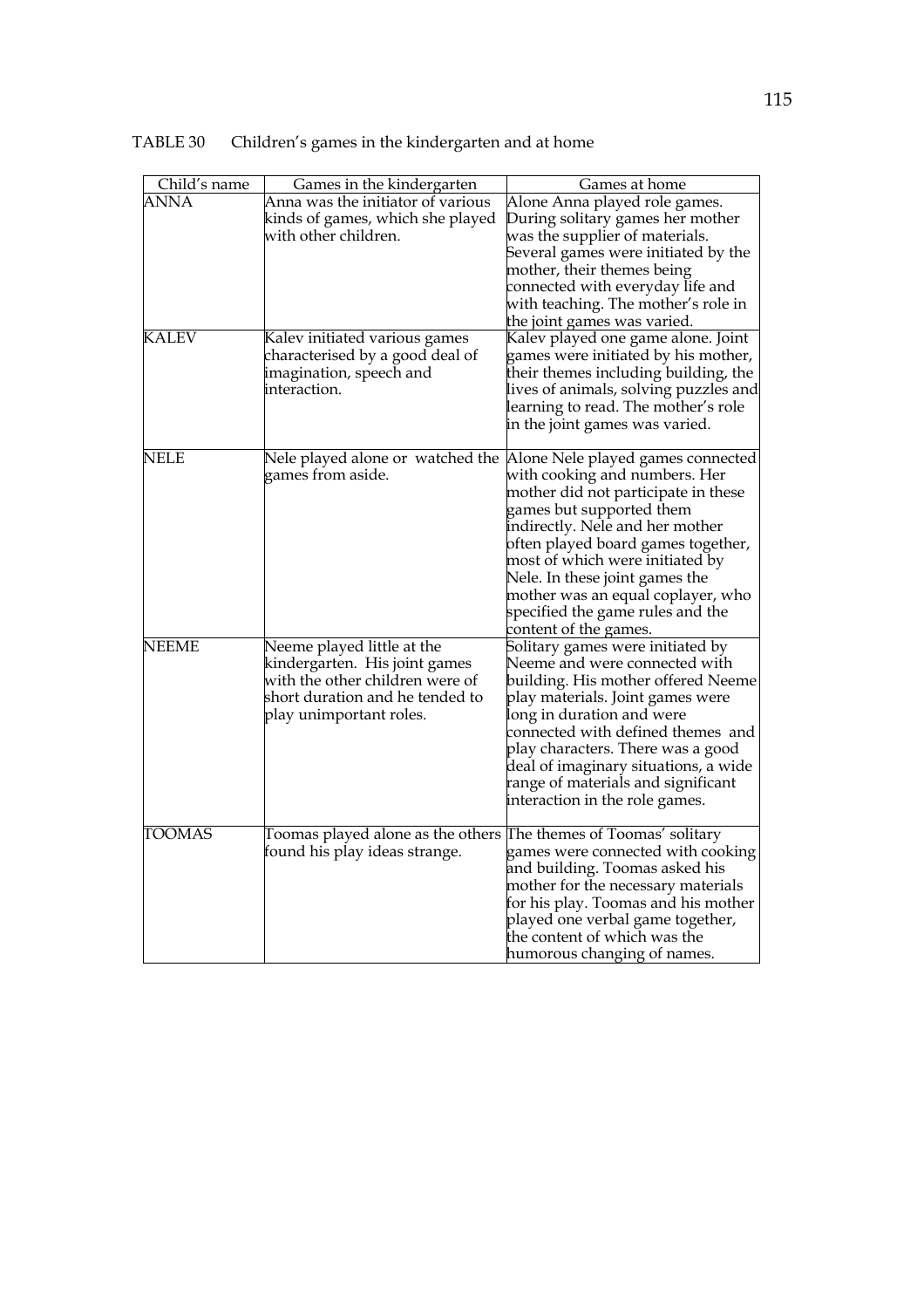# **6 THE CHILD'S EVERYDAY LIFE AND PLAY**

### **6.1 The everyday life and activities of the child at home**

According to the interviews the mothers endeavoured to do a great deal together with their children. Joint activities mostly took place at weekends and during holidays. Parents and children visited relatives and friends. First and foremost they visited their grandparents. Kalev, Neeme and Anna went with their parents to see their grandparents every weekend. Kalev's mother explained the need to visit the grandparents primarily in terms of their cramped housing conditions in town and the wonderful opportunity at the grandparents' place for the children to enjoy the fresh air and space of the countryside. During their holidays they travelled extensively both in Estonia and abroad. Toomas' mother admitted that now that the international frontiers had been opened it is wonderful to be able to explore the world. These journeys of exploration were embarked upon together. For example, they had been to Muumiland and the Serena Water Park in Finland.

 The children went with their mothers to the theatre, cinema, museums, shops and eating places. Four out of the five children went to children's clubs (music, singing or drawing clubs), which met either once or twice a week.

In the interviews the mothers said that family evenings at home were very short and full of work. The mothers went to the kindergarten to fetch their children and reached home at six or half past six. Nele and Toomas' mothers were single parents and fetched their children from their grandparents when they themselves were working late in the evening. It was typical for all of these families that after arriving home from the kindergarten the mothers usually started doing housework. Only two or three hours on the average remained until the children's bedtimes. The mothers started cooking dinner as soon as they reached home while the children started their own activities. The video observations revealed two distinct worlds at home: the world of the mother's activities in the kitchen and the play world of child in the living room or in his or her own room. Anna's mother described an average evening as follows, "Well, then I usually start cooking. And then I am so, well, a bit stressed. I am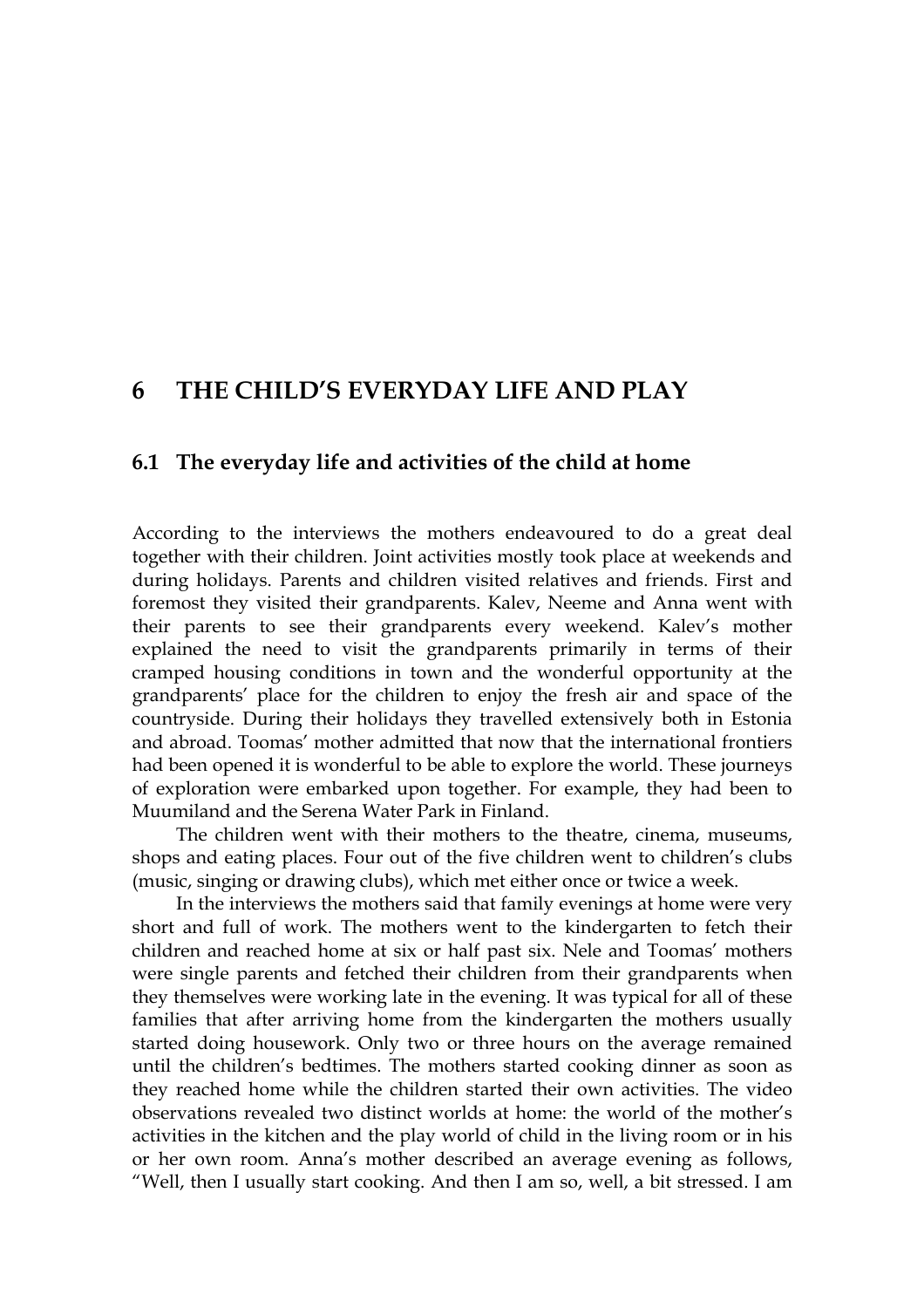tired and, well, I have to cook. And then the children have one hundred and five questions."

#### **6.1.1 The child's solitary activities**

When I went to make observations at Toomas' home his mother told me, "This is real life, as it really is. I am in the kitchen and Toomas watches TV." The mother then added, "Toomas can manage by himself."

 While the mothers were in their kitchens, the children watched TV, drew and made things, looked at books or played in some other way. According to the ludographs (see appendix 3) the children usually initiated their activities themselves. They often continued the activities or play that they had started earlier in the day or during the previous evening. When working in the kitchen and seeing that their children had nothing to do, several of the mothers set them tasks. These tasks were first and foremost connected with teaching, i.e*.* with the development of certain academic skills. The child either had to write certain words, add and subtract up to ten, read a text from a book or draw pictures, etc. Thus, for example, Anna's mother told Anna to take an arithmetic book and solve some addition and subtraction tasks. Anna solved the problems and went to show the results to her mother. Anna's mother gave her several other tasks in addition, such as drawing hearts and writing a St. Valentine's greeting for a friend's children. The mothers seldom came to look at what the children were doing. In fact, the mothers commented that they were more likely to go and check what their children were doing if it became very quiet for a while in the child's room as they would then become worried as to what the children might be getting up to. The children themselves also came to the kitchen to ask for certain objects they needed, to ask when their dinner would be ready or to show their mother something they had done or built.

 According to the observations, all the children shared the following favourite activities: *drawing and painting, playing computer games and watching TV, and listening to music or stories on cassettes.* Drawing was usually initiated by the children themselves, taking out a drawing book or a colouring book and drawing pens (pencil or wax crayons or felt-tipped pens). Very often they put some object in front of them which they then drew around on the paper. For example, a small Lego man was put onto the drawing paper and the child traced its profile onto the paper. Sometimes they also went to their play corners to have a look at the Lego men. The children's drawings were also displayed on the walls of their homes and each child described these in terms of his or her own exhibition. Several exhibitions were arranged by Neeme, who went to a children's art club once a week, where a wide range of techniques were used in drawing (water colour, pastel, silk and glass painting etc.). The mothers commented that their children not only drew definite objects, people or animals but also strange, unconventional things. For example, a child might cut a drawing out, tear it into long thin strips and then paste these together to obtain a quite unique picture. On other occasions the children drew maps showing all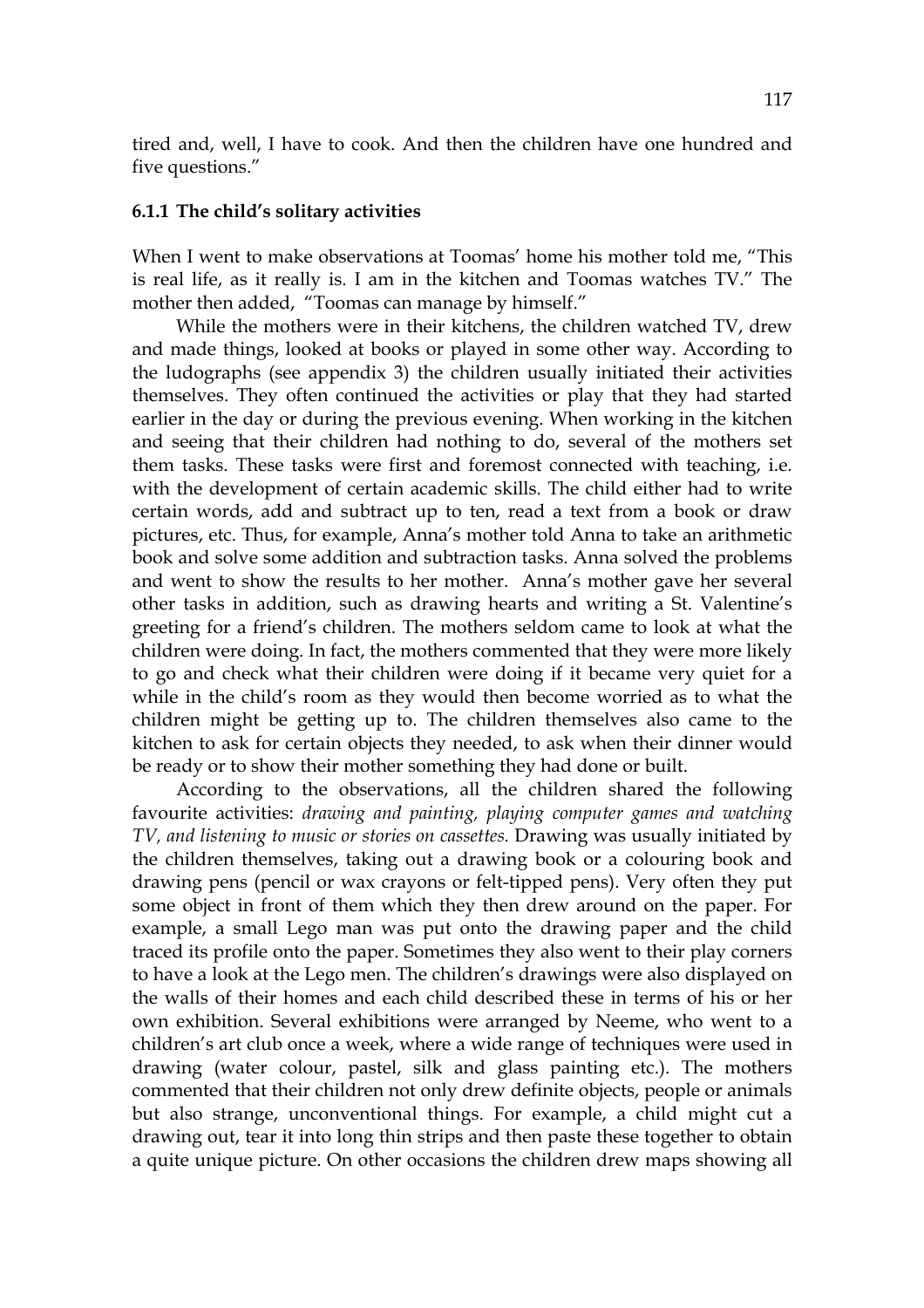houses, trees and roads on the way to the kindergarten. When the children had completed their pictures they sometimes went to show them to their mothers.

In Toomas and Kalev's homes the TV was constantly switched on, irrespective of what programme was on or whether the child was watching it. Toomas watched a lot of TV but Kalev tended to watch TV only together with his mother. During the interviews the mothers spoke anxiously of their children's TV viewing habits and the violence contained in some of the programmes. The mothers reported that Estonian children's TV programmes and some cartoons were suitable for children and of good quality. However, the mothers felt that the majority of children's programmes were unsuitable for their children and they tried to control the amount of TV their children watched. TV viewing was also considered to be harmful for their children's eyesight.

Neeme's family had a computer at home. Neeme's mother said that she allowed her child to play on the computer only for a certain time each day. Two of the children's fathers often brought laptop computers home and the children were allowed to play games on these.

#### **6.1.2 Mother-child interactions and joint activities**

According to the ludographs (see appendix 3) there were various types of *interactions* between the mother and the child. They talked while eating, cooking and during children's various activities. These interactions were usually short (1-2 minutes) and were mostly initiated by the mother. They talked about a wide variety of themes, including the events of the day at the kindergarten, the meals at the kindergarten, food and its value, etc. The mothers and children also talked about theatre plays seen in the kindergarten, good and bad dogs, birds on the window ledge and about what to do at the weekend. In the homes of Kalev and Nele there was a good deal of mother-child interaction, most of which took place during eating, when the mother was cooking or when the child was drawing. For example, Nele and her mother talked about bewitching bears and a magic tree, a candy machine and games played with Nele's grandmother. During the interview Nele's mother explained, "We just talk. She is quite a good conversation partner, especially when she feels like talking."

Some interactions between the mothers and children were connected with teaching. The mothers explained how to write certain words and letters, how and with which colours to paint a picture, and how to count. For example, Kalev wanted to go to McDonald's together with his parents. While they were waiting for their father to come home the mother and son counted how much pocket money Kalev had. Kalev and his mother calculated a sum of 11 Estonian crowns, while the meal at McDonald's would cost 32 crowns. Kalev's mother asked him how much money was required. Kalev could not answer. The mother took 32 pencils and put them onto the table. Then she took 11 pencils away and asked her son how many were left. Kalev counted the remaining pencils and said, "21." The mother checked it by counting them again and confirmed Kalev's answer approvingly, "Yes, that's right."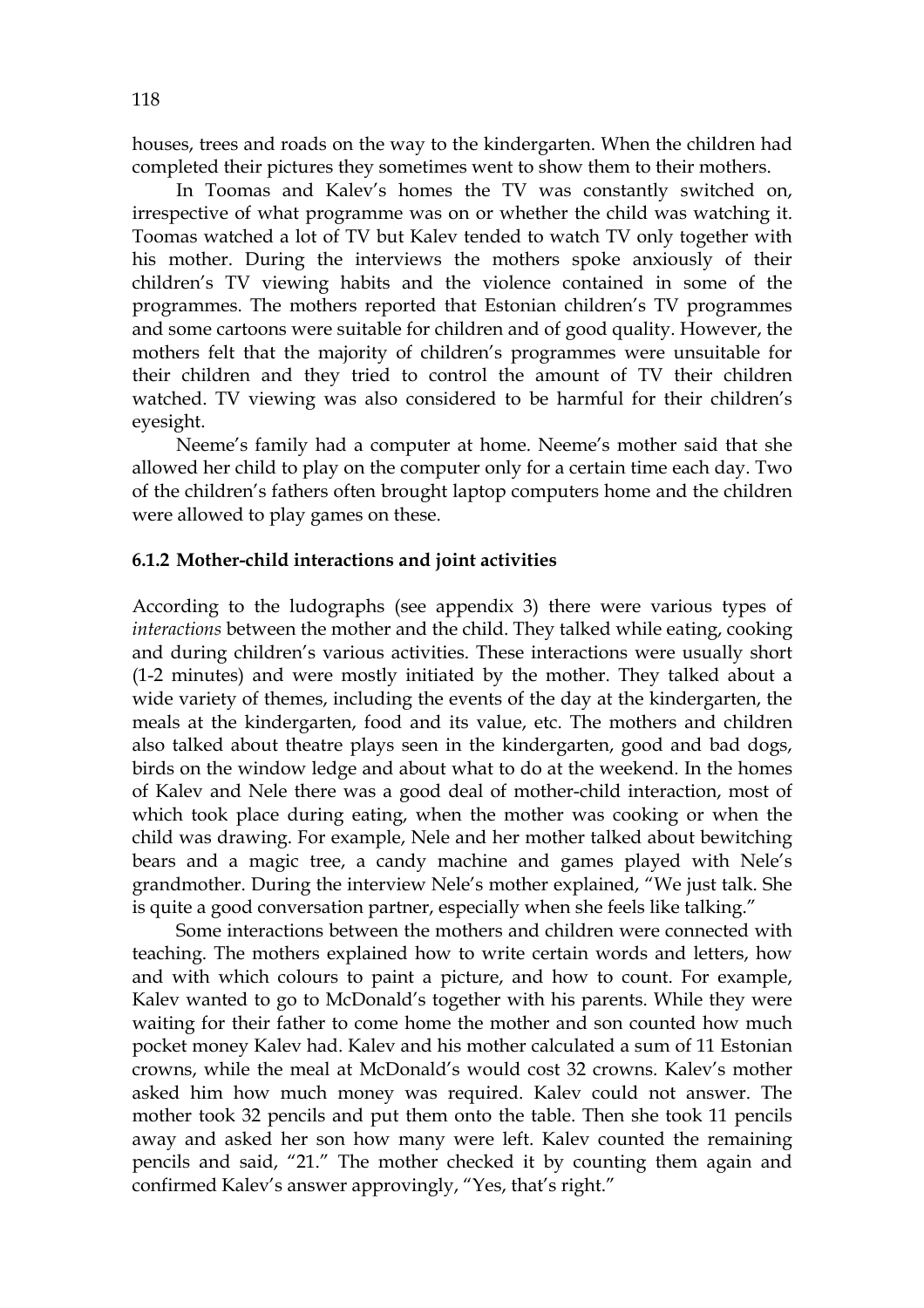In the joint activities the mothers directed their children's attention to the correct and punctual fulfilment of tasks. Thus, for example, letters had to be written exactly after the mother's model, words should have spaces in between and care had to be taken not to paint over the lines when painting a picture.

 Nele and Kalev's mothers' also *explained* the content and nature of several phenomena and events to their children. Thus, for example, Kalev and his mother talked about Easter and how small babies were just after birth. The mother picked up a TV remote control to show Kalev just how small newly born babies actually are. After that she took a photograph album and showed Kalev pictures of him as a baby. Kalev's mother asked him whether he would like to draw a picture for their friend's newly born baby and Kalev willingly agreed.

Mothers *familiarised* their children with various daily practical activities, such as grating carrots, ironing clothes and making dough. The children usually willingly accepted the activities suggested by their mothers. However, they also initiated activities by themselves.

Several *amusing activities* were also evident from the video observations. For example, Kalev's mother taught her son to whistle and flick his thumbs. She demonstrated the flicking action but Kalev said he was not able to do it. His mother replied that she couldn't whistle either. Kalev tried to whistle but he did not manage very well although his elder brother could whistle with great skill. The mother tried to teach Kalev by demonstrating and explaining. She said, "Hands hard! With your thumb up and a slap! Well, this way. You already did it." Kalev replied, "I can't." The mother consoled her son with, "You can't do it yet with such small fingers. Perhaps you need to grow bigger…"

 Only scant mother-child interaction was seen during observations at the homes of the passive players Toomas and Neeme. In her interviews, Toomas' mother spoke about numerous joint activities with her son. Together they went on visits, to office parties, travelling and to the theatre-cinema. The mother spoke little of joint interactions or games at home. There was little mother-son interaction in the video observations made at Toomas' home and that which did take place usually occurred during eating in the kitchen. The content of this interaction was generally connected with the theme of eating. In the observation only one joint activity of Toomas and his mother, i.e. the construction of an aeroplane, was recorded. This joint activity lasted two minutes altogether with the mother constructing her own aeroplane. The mother addressed her son with the suggestion to assemble the gadget. At first Toomas was sitting by his mother trying to teach her but she did not pay much attention. The mother invited the child to construct the plane together but the son was by then more interested in watching TV. The mother repeated the invitation several times and pointed out that if he did not watch what she was doing he would not learn to construct it by himself.

 Neeme's mother said that joint activities with both of her children were difficult in practice because the children were of such different ages and their mutual interaction was rather complicated. The video observation revealed few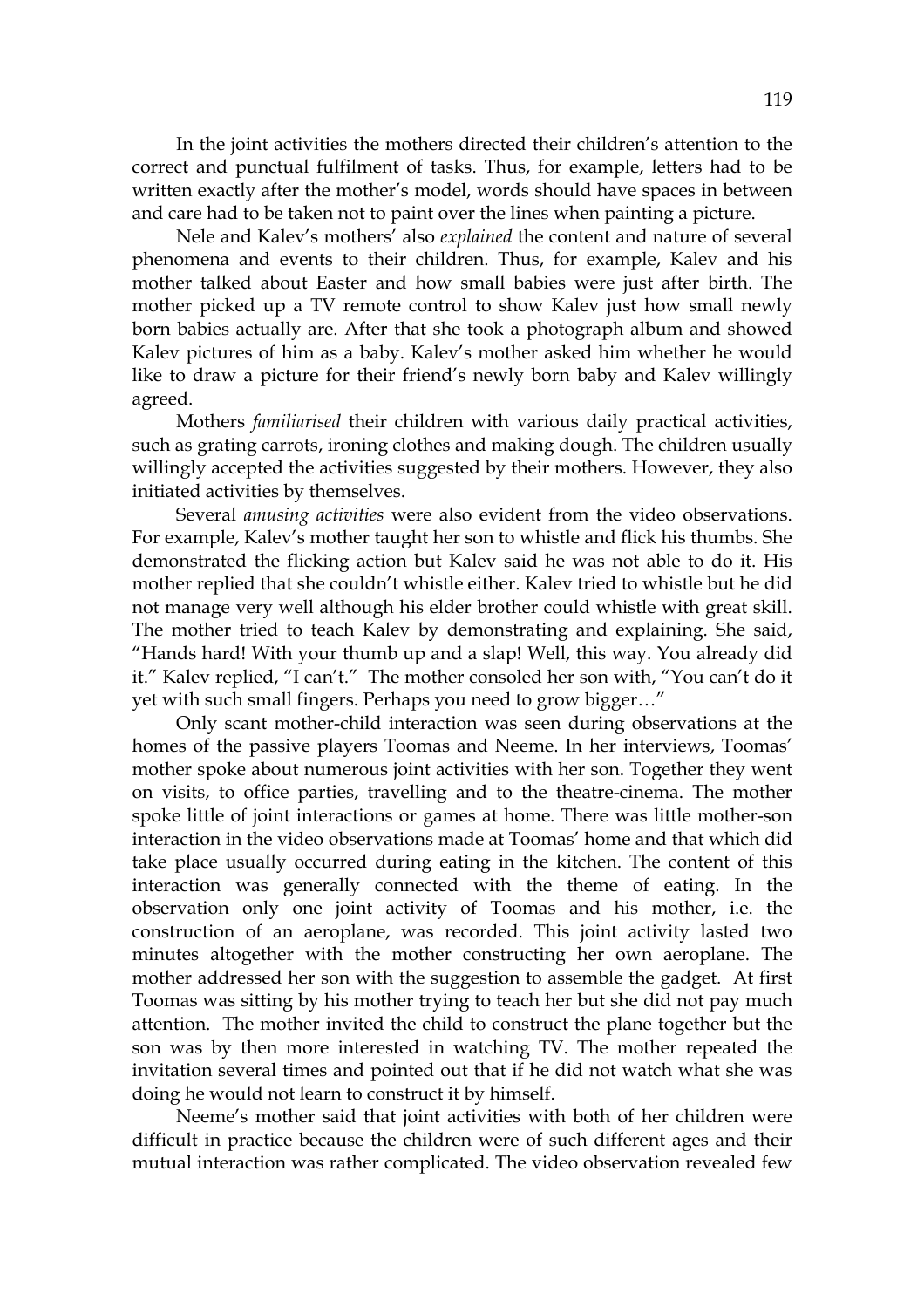instances of interactions or joint activities involving Neeme and his mother although there was a good deal of joint play.

The mothers and children also *drew together*. Joint drawing usually involved the child sitting at the table and drawing while the mother sat beside him or her. Only Nele's mother actually drew together with her daughter so that they both drew pictures and afterwards they compared whose drawing was the more beautiful. On another occasion one of them began a drawing and then the other continued the same picture. Generally speaking it was usually the mothers who provided suggestions as to what the children should draw. Thus a mother might suggest, "Draw a picture for auntie! She's coming to visit us today." or "Draw a greeting card for the new baby's mummy!" During joint drawing it was also characteristic that the mothers would constantly direct their children's activity and on seeing that they had completed a certain drawing the mothers would often give them additional tasks. Thus, they would add, "Draw something extra or write some words under the picture!" The mothers also asked about the drawings the children had made, (e.g. "What colour are bears?" "What do bees eat?" etc.).

The mothers said that they *read bedtime stories* when the children got to bed in good time. According to the mothers, such time keeping disciplined children, taught them to manage their time and so developed a sense of time. I watched how Anna's mother read a book to her. Anna gave the book to her mother and the mother read it to Anna for one minute. After that Anna took the book from her mother and went with it into her room where she started reading it aloud to herself. Both Anna's narrative and intonation were very close to those of her mother.

# **6.2 The reflection of everyday life in play**

In their interviews the mothers gave several examples of how everyday life was reflected in their children's games. Those things the children remembered and which attracted them most of all were reflected in their games. That which was mentioned in the mothers' interviews and the examples given regarding the connection between the child's everyday life and his or her play was confirmed in the video observation. The children played games which themes and contents were connected with their surrounding world and the social activities of adults.

 All the children engaged in themes connected with *cooking.* Cooking in its dozens of variants had found its way into the children's games. In the mothers' opinions everyday cooking at home or in the grandparents' home was an essential feature in the emergence of games. The children's solitary games and joint games with their mothers included the cooking of meatball soup, witch's soup and macaroni as well as the preparing of coffee and drinking of juice. Other food-oriented activities included eating cake in a café, making pizzas,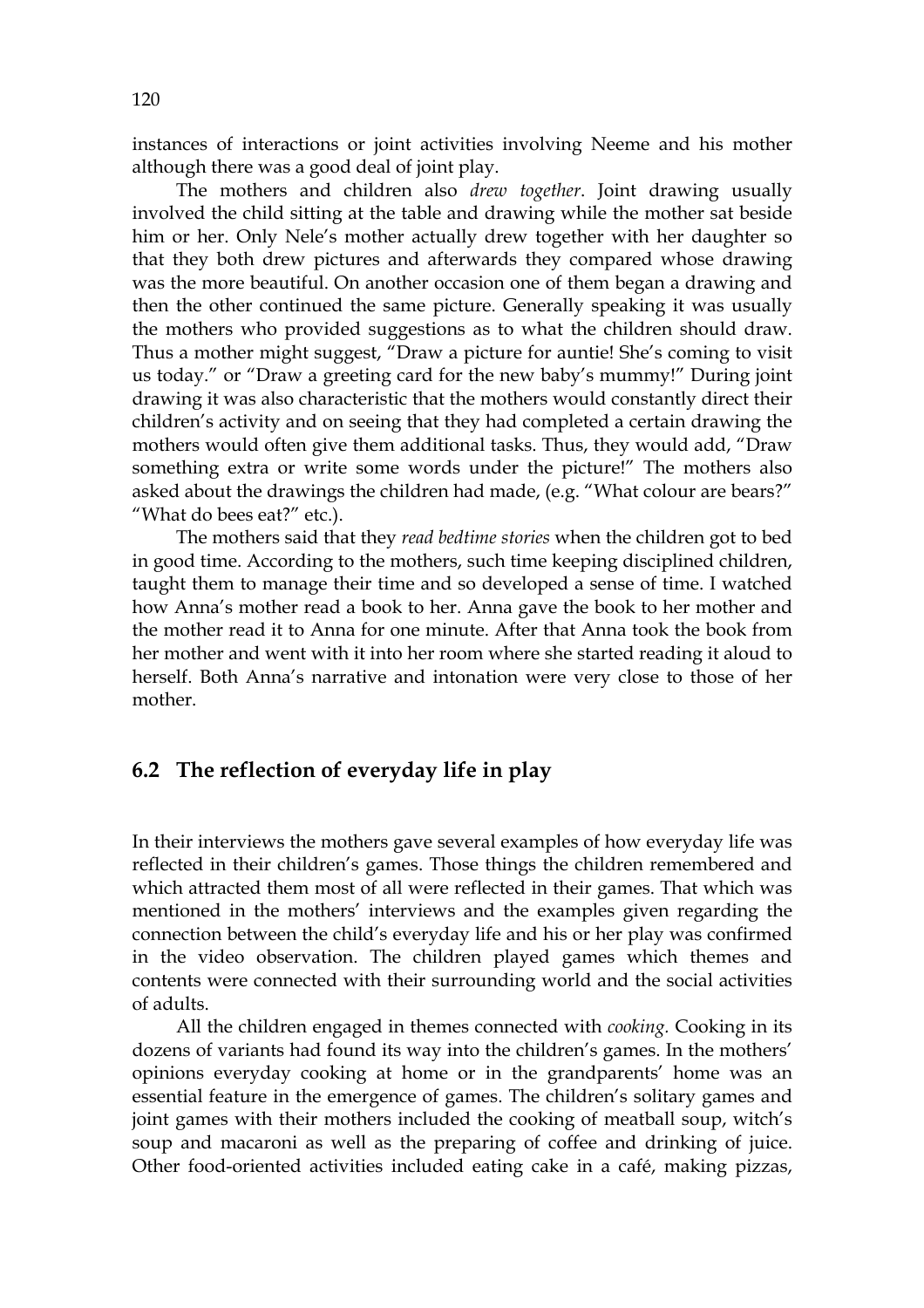baking cakes and toasting bread with the toaster. Thus, Nele's mother, for example, was cooking in the kitchen while Nele prepared food on her favourite toy, i.e. her toy cooker. Nele's favourite programmes on TV were cookery programmes and also during the Sunday pancake making she herself mixed the batter. According to her mother's interview, all these had influenced Nele's cookery games. There were also cases where cooking was not necessarily the main theme of the play but might become one of the play plots. During joint play involving Neeme and his mother, for example, the play characters Johannes (Neeme) and Marek (the mother) slid down the slide on their motorbikes, found the hidden treasure and then went home to have some pizza. For pizza they used a small Lego piece. Before recording the video Toomas' mother commented that her son loved cooking play food with the real food processor. Toomas put bricks into the processor, mixed them inside it and then poured them into the bowl and washed them later. The video film also captured Toomas boiling macaroni and cooking other items.

Themes connected with *buying and selling* also appeared in the children's games. In Anna's mother's opinion the café play had come into being because Anna had had a lot of experience and knowledge of going to cafés. They usually went to the café after the cinema. Anna and her mother had often been to McDonalds' and to cafés. Afterwards the daughter played 'café' in several different ways at home. In the café play one player offered biscuits, coffee, juice, various cakes and salad. In other games Anna and her mother went shopping for gifts or to look at new cars. In these games the mother and daughter played the roles of shop assistants and customers in turn. Goods were placed on display in an attractive way and the shop assistant interacted with due politeness to the customer. The goods consisted of Anna's pictures, toys and other items. When they had run out of paper money they started using a credit card (which at the time was a relatively new phenomenon in Estonia).

*TV programmes*, *theatre shows and books* all influenced the theme of the children's play. Neeme's mother, for example, noted that several play ideas came straight from TV. The Ninja play was inspired by the TV cartoon programme and would involve Neeme drawing Ninja castles and towns. Neeme's mother added that in her opinion Neeme did not watch the cartoons very much but still he drew on them for theme. She explained that at the time of watching she had not noticed the cartoon being of anything great significance for her son and that only later on had its influence on his activities become apparent. The idea of building a spaceship was linked to Neeme's great interest in the planets. Thus, he looked at books on astronomy together with his mother while the computer also had a planets game.

Available *play materials* supported the emergence of the children's play. These especially included toys that had been longed for and received as birthday or Christmas presents, such as Anna's dinnerware, Nele's cooker, Neeme's Lego and Toomas' wires and tubes. Neeme's mother explained that Lego bricks were very good play materials and that they had tried to buy a lot of them while relatives and friends had given Lego as presents.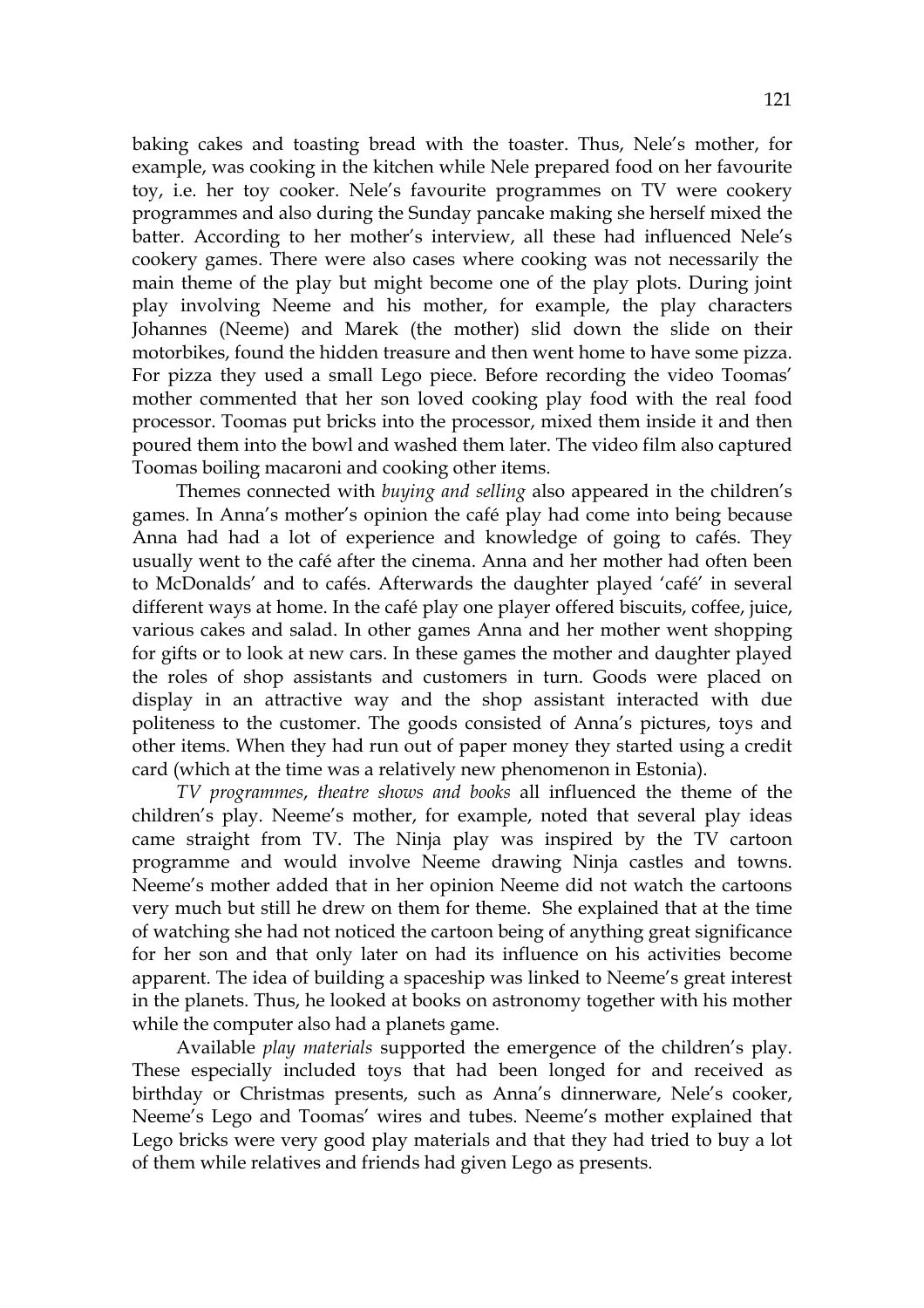Many of the themes used by the children in their games were also connected to *building.* They built cafés, caves, traps, spaceships, houses and cars. While Neeme's father was working on their house a large part in Neeme's solitary games was taken up with building. His mother said that he was always building in his games. A highly realistic play cave had been built for Neeme. The video film also recorded several instances of Neeme's construction work.

Also objects and activities connected with the *parents' work* were reflected in the games of their children. Several mothers mentioned that their children had sometimes been with them at their workplaces and that the parent's work was reflected in the child's games. Nele's mother said, "She sometimes plays at going to work and puts the file under her arm saying that she is off to a meeting. And then she has a sort of old TV remote control which she says is her old mobile phone." Fathers' jobs were also reflected in the children's games. Anna's mother said, "Now they're playing 'daddy's work' or 'office'. … And then they call me to go and see their job or office." Anna was director or manager while her little brother was an employee. The manager's job involved writing, typing and interacting with other people.

# **6.3 The children's play according to their mothers**

During the interviews the mothers reported that play was a natural activity of the child and that no one could consider play to be an unimportant or unnecessary activity. It was generally held that children should get plenty of opportunities to play and that the child's play should be respected.

 In highlighting the importance of play the mothers suggested that in their games the children reproduced the surrounding world and imitated what they had seen, heard and experienced. Play was considered important because it revealed how the children changed their roles and placed themselves into the new roles. The mothers also brought up the idea of the creative nature of play. Anna's mother commented that as the child played new features constantly appeared in the play, while Neeme's mother commented that through play the child can put the world together for himself or herself and become the master of that world. Play is also important for the child's development for the reason that during the course of play all kinds of questions arise. Two of the mothers referred to the emotional significance of play for the child. They said that through play the child is able to express feelings, which could not otherwise be expressed. At the same time, without play the child's life would become too serious.

 Play was seen as important because it is a means of learning and a way of preparing the child for school. The mothers considered certain types of play to be good because they helped children to learn quickly, easily and in a playful manner to count or learn the alphabet. Thus, one mother commented, "The letter game is good and important because letters can be learnt and practised in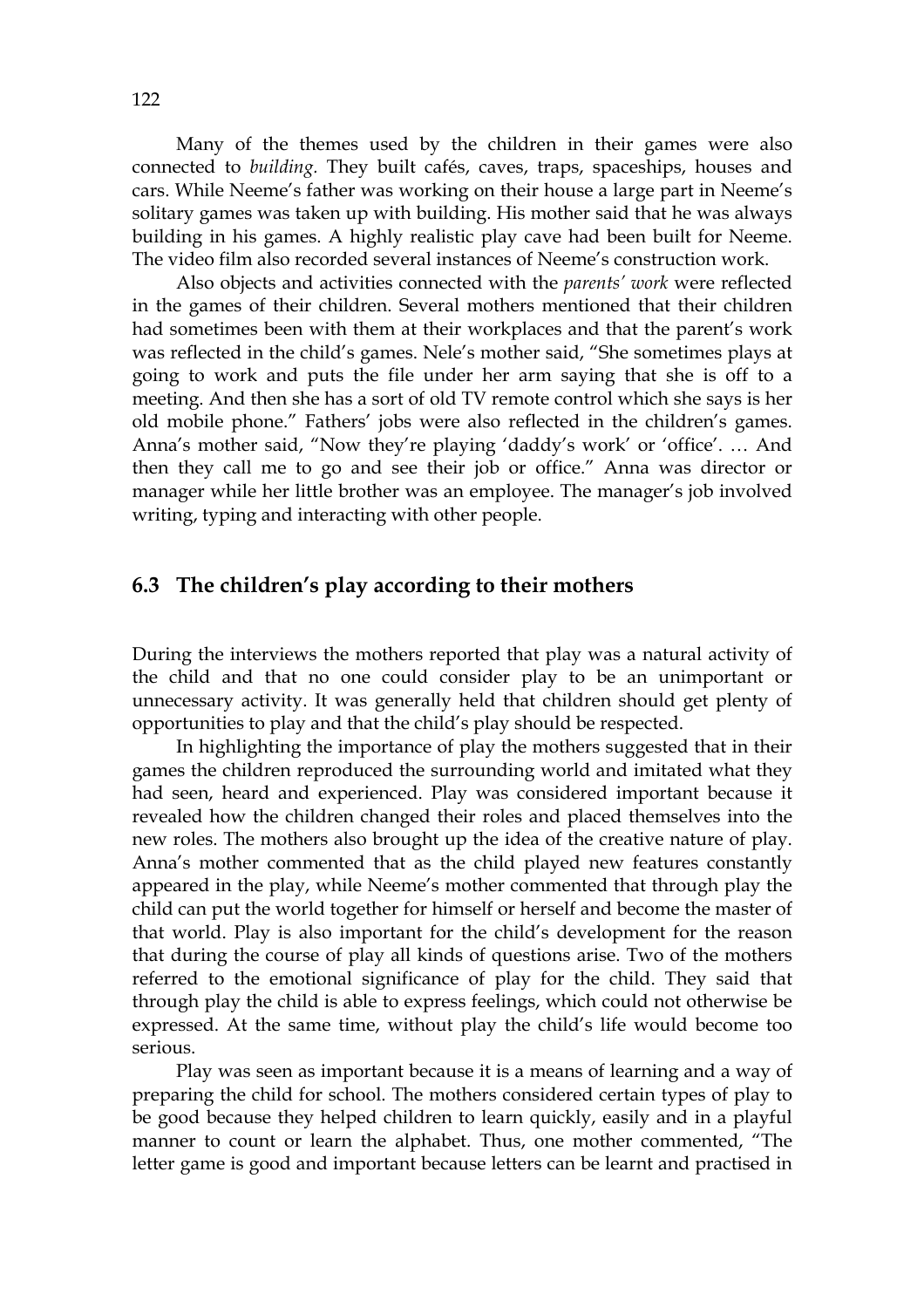it." Nele's mother thought that board games were especially good because they developed all sides of the child's logical and strategic thinking, as well as providing something concrete for the child to learn.

 The mothers also brought up the complicated issue of winning and losing. They said that children disliked losing and sometimes took it very hard if they lost. Nele's mother said that it was a big problem for her to know how to teach her child to both win and lose in good humour, and that this applied not only to games but life in general.

 The mothers had the following opinions regarding joint play. They considered that when the child was small it was necessary to play together because the child could not initiate games by himself or herself. However, now that the child was bigger he or she could manage by himself or herself. Nele's mother stated that when Nele acted out roles in her play she continuously explained what she was doing. That attracted the mother's attention and, consequently, she became very interested in her child's discussions and began to realise how quickly the child had developed and how quickly her world had changed. Several mothers said that they were always somewhere near to the playing child and that if the child asked the mother to go and see what he or she had done then the mother would always go. Toomas' mother noted, "I never say that I cannot come. I say, 'wait a little, I'll come soon'."

On the other hand all the mothers said that their children loved playing together with them. The mothers said that of late the children themselves had become more active and had started asking their mothers to watch their play or to join in the play with them. On other occasions the children came to the kitchen to talk. When the mothers happened to have time then they did play together. When the child beckoned to his or her mother then the mother had to go even when she did not really want to or had insufficient time. The mothers often were expected to give explanations or answers for their children's various questions during the games.

When there were several children in the family the mothers did not consider it essential to always join in their play. On the other hand, when the children played together questions often appeared and on occasions tensions arose as a result of, for example, differing play ideas or competition over various toys. Therefore, the mother was needed to solve various types of problems and to explain how to play together.

## **6.4 The child's play environment**

On the basis of both the interviews and video recordings the children engaged in all kinds of activities at home and that they possessed a great number of *toys*  and *play materials.* They had bicycles (one had a scooter), all kinds of drawing equipment, music and fairy tale cassettes and video films. The boys had plenty of Lego, as well as toy cars and other vehicles, puzzles and other construction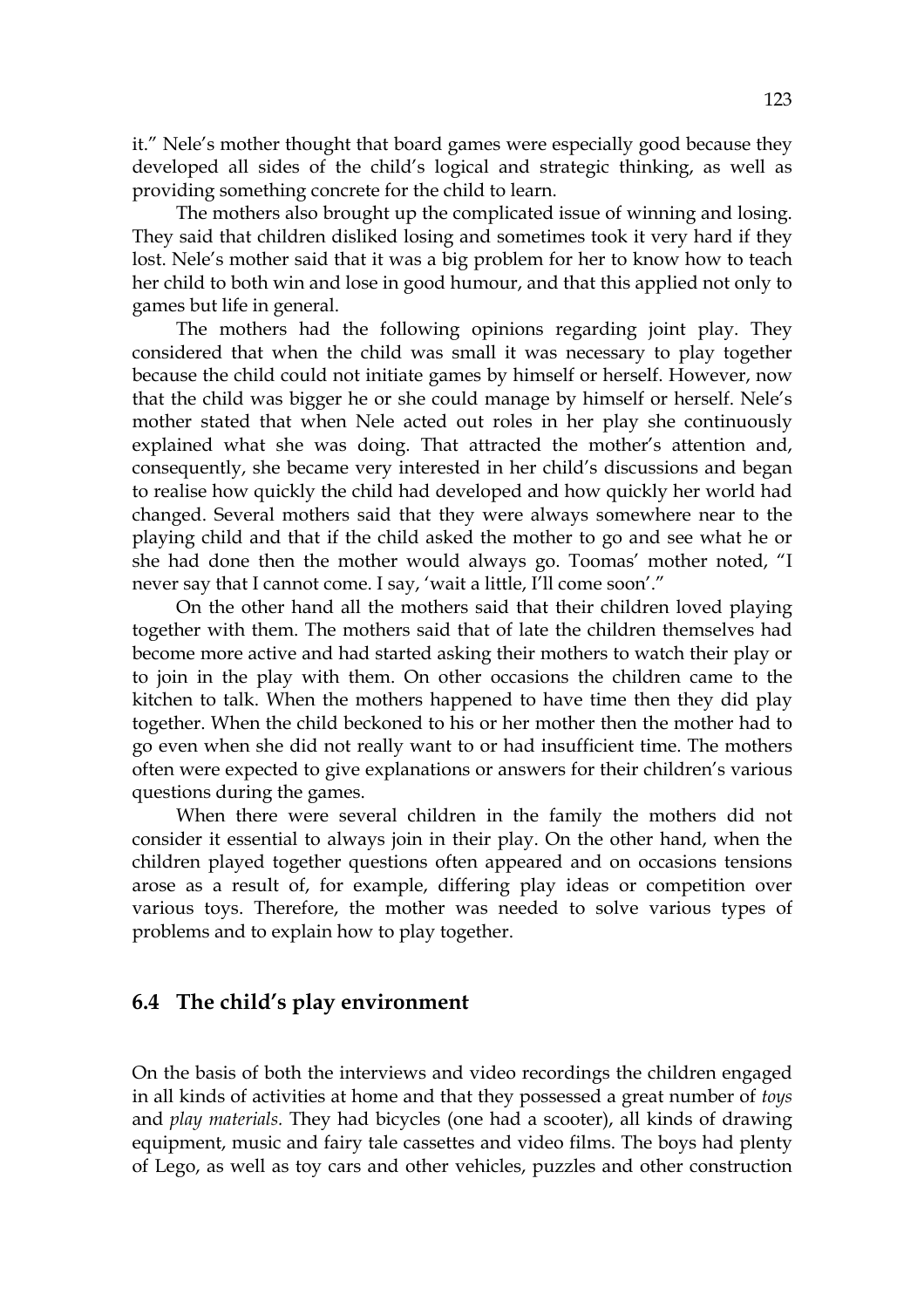materials (both wooden and plastic). Neeme had a number of computer games of which his mother had a rather negative opinion. Toomas had all kinds of working objects and tools such as pipes, leads and batteries, although not so many toys. His mother allowed him to use various household utensils such as the food mixer for his play. She said that ordinary toys were usually too boring for Toomas and he constantly strove either to develop them or to create new toys of his own. Nele's mother too said that her daughter liked those objects, which could be used to do something or which could be used in guessing games. Kalev had less activity-oriented toys in comparison with the other children. This was also understandable as Kalev's living conditions were more cramped than those of the others. The mother explained that they did not have lots of toys and that she often threw away the old and broken ones. In her room Nele had one special play thing, namely a trampoline which she loved jumping on.

 The children had earlier had their various cuddly animals which according to their mothers had often been quite ugly and old. However, for the children these cuddly animals had been very dear and they had played with them a great deal. The mothers always brought out their children's favourite toys, each of which usually had its own personal history, name and role in the child's world. Nele's favourite toy was a soft toy called Mister Mart, who had been named by Nele after a film character. Mister Mart lived his own peculiar life in that he went to a bears' kindergarten.

 All the mothers said that relatives and friends brought toys as birthday or Christmas presents or on other occasions when coming to visit. When there were two children in the family then a great number of toys had accumulated over the years. The parents themselves bought relatively few toys. Neeme's mother spoke at length about which toys she had bought for her son. In the interview she said that when choosing toys she tried to take her son's wishes into account so that the toys would help him to develop. In her opinion it was not worth buying hairy ugly things for him. Neeme's mother had no wish to buy war toys such as guns although she added that it was impossible to escape them completely as the children could make gun-like weapons out of Lego or using pencils and other common items. Neeme's mother also emphasised that when buying toys she would bear in mind whether Neeme could play with it alone or whether it was intended for joint games.

Both of the girls' mothers remarked that the girls did not really like playing with dolls. Nele's mother said that her daughter actually preferred playing with cars as they moved and that Nele enjoyed the action of arranging car races. In spite of the fact that neither of the girls played much with them, they still had some dolls, prams, doll's clothes and dishes. Anna's mother said that she did not approve of Barbie dolls and would avoid any toy, doll or otherwise, on which the Barbie name appeared. The girls had also modern toys such as Tinky-Vinky from the Teletubbies and Furby.

According to Nele's mother Nele had plenty of toys and the only kind which might require supplementing were board games. As to the importance of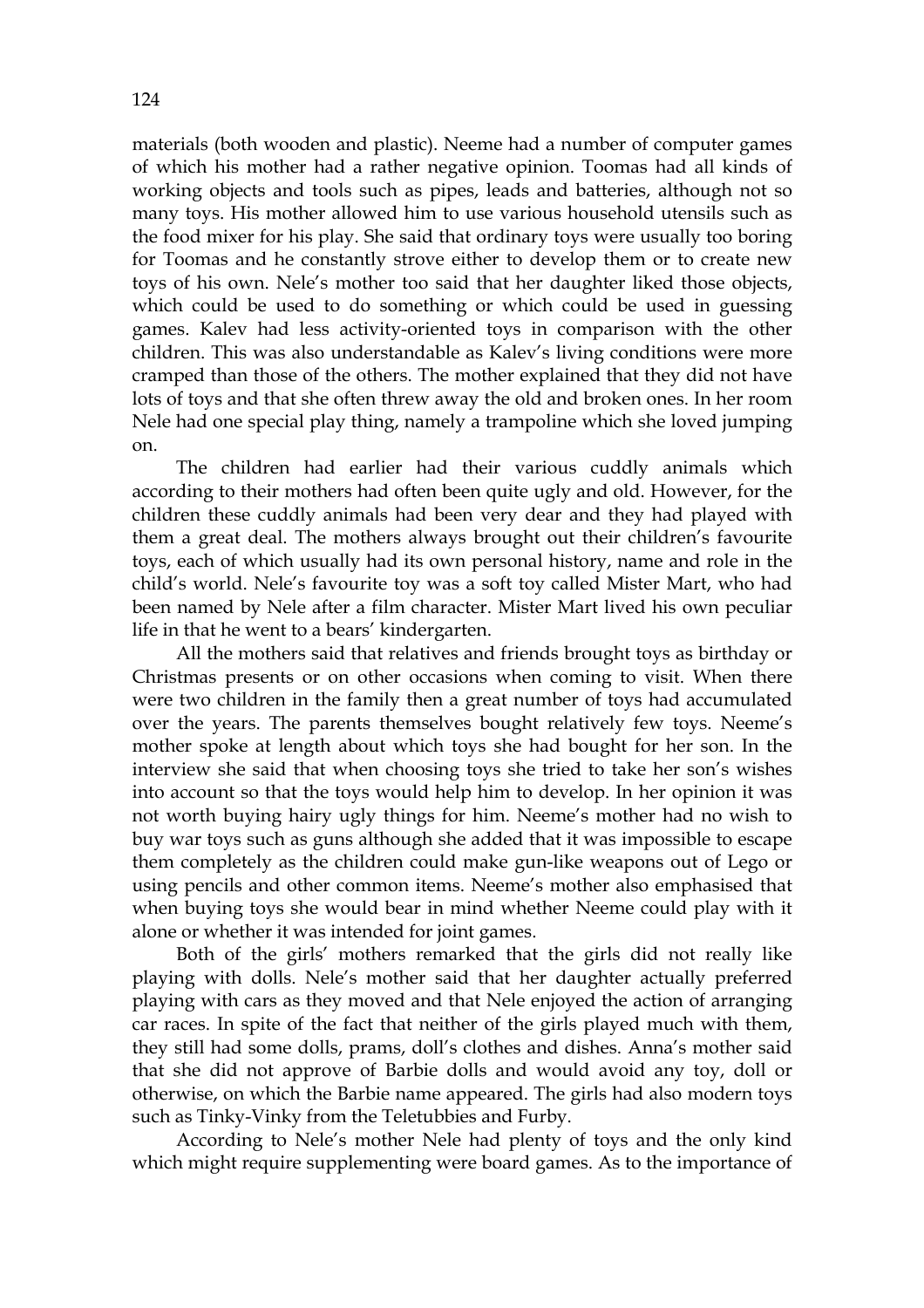board games, Nele's mother pointed out that her daughter wanted to play together with her. Since there was no one else at home she had to play together with her child. At the same time Nele's mother said that she herself loved board games and that they helped the player to develop. Anna's mother noted that her daughter did not like playing board games so much as she did not like losing. In fact, losing made Anna feel hurt and annoyed.

Nele and Anna's mothers said that their daughters did not like tidying up their toys and so they had to think of other ways of dealing with the matter. According to the mothers tidying up was a difficult and unpleasant activity for the child. One of the fathers had found a clever way of enthusing his child to tidy up the toys. He would say, "Let's make the room beautiful now!" Toomas' mother also paid a great deal of attention to the orderliness of the toys. There were special cupboards and boxes for them and she regularly drew Toomas' attention towards tidying up.

The children usually *played at home* during the evenings, at weekends and during holidays both in the city and in the country. According to mothers, the playing conditions at their country houses or grandparents' homes were much more conducive to play and there always seemed to be plenty of time there.

 Three out of five children had *sisters or brothers* with whom they played with to some extent. According to the mothers' interviews, joint playing with siblings often led to problems. All of the mothers spoke of the difficulties that occurred when children of different ages playing together. In the mothers' opinions, the children could sometimes play quietly together for long periods while on other occasions there were continuous conflicts concerning either toys or play roles. Anna's mother commented that sometimes Anna's two-yearsyounger brother played patiently with Anna but on other occasions fights developed between them. In the mother's opinion it was the little brother who did not let Anna get on with her games. Kalev's mother also remarked that it was Kalev's five-years-older brother who tended to disturb his little brother's activities and that great arguments arose as a result. Often arguments arose when Kalev won in computer or board games. In addition to their siblings the children played with the children of relatives, friends and neighbours, with whom they often were in contact both in the city and in the country. Nele and Toomas had no brothers or sisters and also had few playmates. Nele played mostly with younger children whom she saw while at her grandmother's place. Toomas played occasionally with friends' children. His mother admitted that she was somewhat concerned about Toomas' social relationships.

# **6.5 The everyday life of active and passive players**

In the evenings at home there were two distinct worlds: the mother's world in the kitchen and the play-activities world of child. The children started their own activities themselves. While alone, the children mostly watched TV, drew, made constructions, looked at books or listened to music.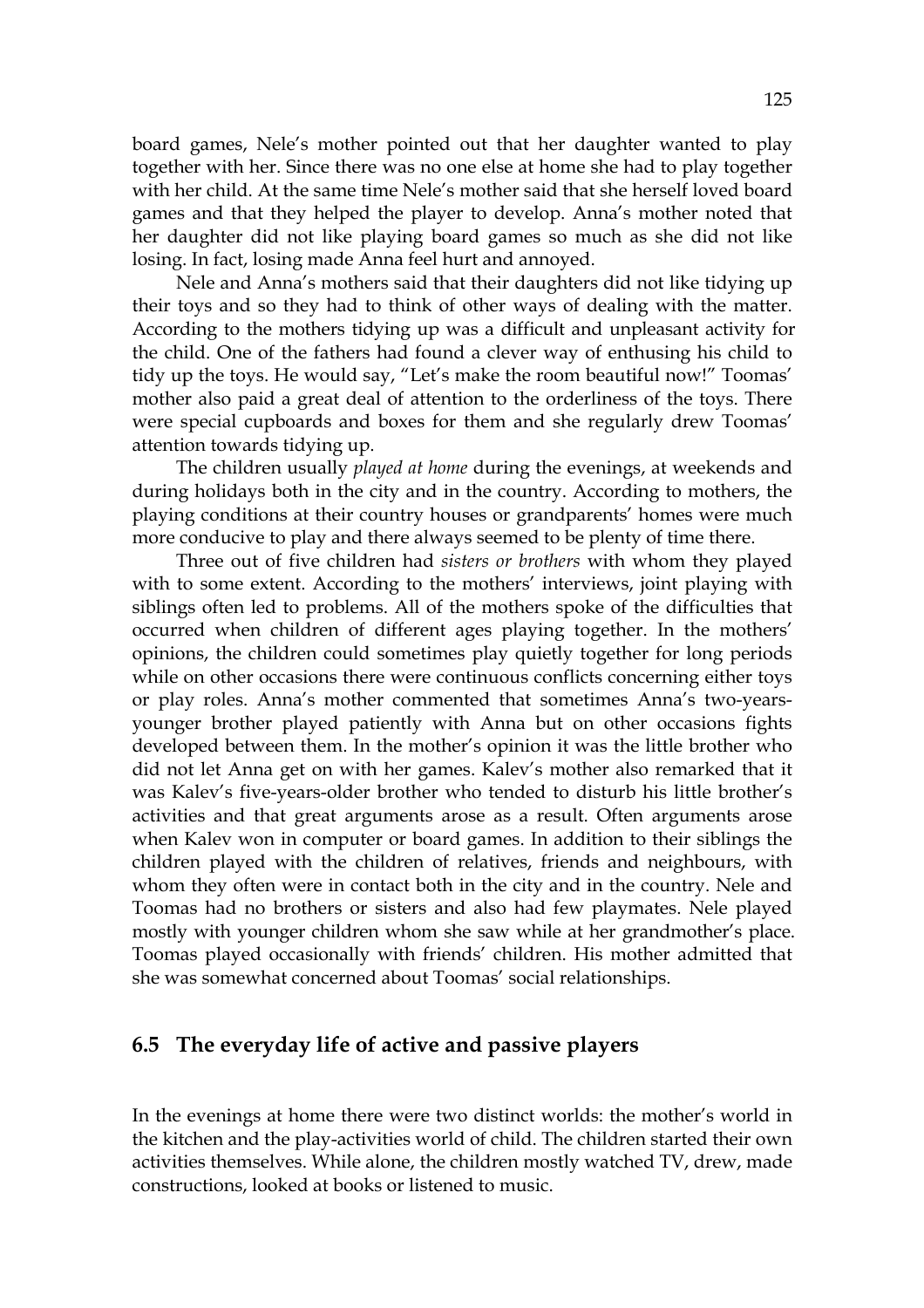The mother-child interaction took place during meals and they talked about various everyday matters. Interaction was also related to teaching, explaining particular facts or events, or the formation of certain practical skills. Mother-child interaction was mostly initiated by the mothers, who acted as transmitters of knowledge and sharers of experience. The children often invited their mothers to have a look at the pictures they had drawn or to watch them perform ´tricks´, such as positioning a pillow so that it would stay upright.

 In their interviews the mothers said that everyday life was often reflected in their children's play. The children's knowledge, impressions and experiences formed the basis of their play. All of the mothers considered play to be essential for development and for preparing the child for school although its importance in other respects was also acknowledged. The mothers agreed that their children loved playing together with them, and that when their children called they would always go to them. Although the mothers said that the children were big enough to cope by themselves, they qualified this by adding that while playing the children often asked their mothers to come and watch or to actually join in the play. Each child has his or her own play corner. They all had plenty of toys, which had been given to them either by relatives or friends.

 In the following (see table 31) the active and passive players' joint play with their mothers, playmates, play setting and the mother's view of the child play are presented.

The *active players* Kalev and Anna engaged in numerous joint activities and interactions with their mothers, which were often initiated by the mothers. The themes of these joint interactions were talks about friendship, computers, health and newly born babies. The joint activities were often of a practical nature (e.g. teaching how to iron clothes, baking cakes). Joint activities were also directed towards the formation of academic skills (learning the alphabet and how to read, learning to count).

The *passive player* Nele also engaged in several joint activities and interactions with her mother, which were often initiated by her mother. At Nele's home there were certain established family traditions, such as making pancakes on Sunday mornings. They talked a great deal on various topics, often in a humorous way. The *passive players* Neeme and Toomas engaged in few joint activities and interactions with their mothers. Neeme and Toomas mainly played alone at home. Toomas watched a considerable amount of TV alone. The sole recorded example of Toomas' joint activity with his mother did not progress smoothly as it proved to be of no interest to him. Neeme's joint activities with his mother were generally disturbed by the requirements of his little sister.

#### *Playmates*

The *active players* had lots of playmates including brothers and the children of neighbours and friends. Most of these had been playmates for some considerable time.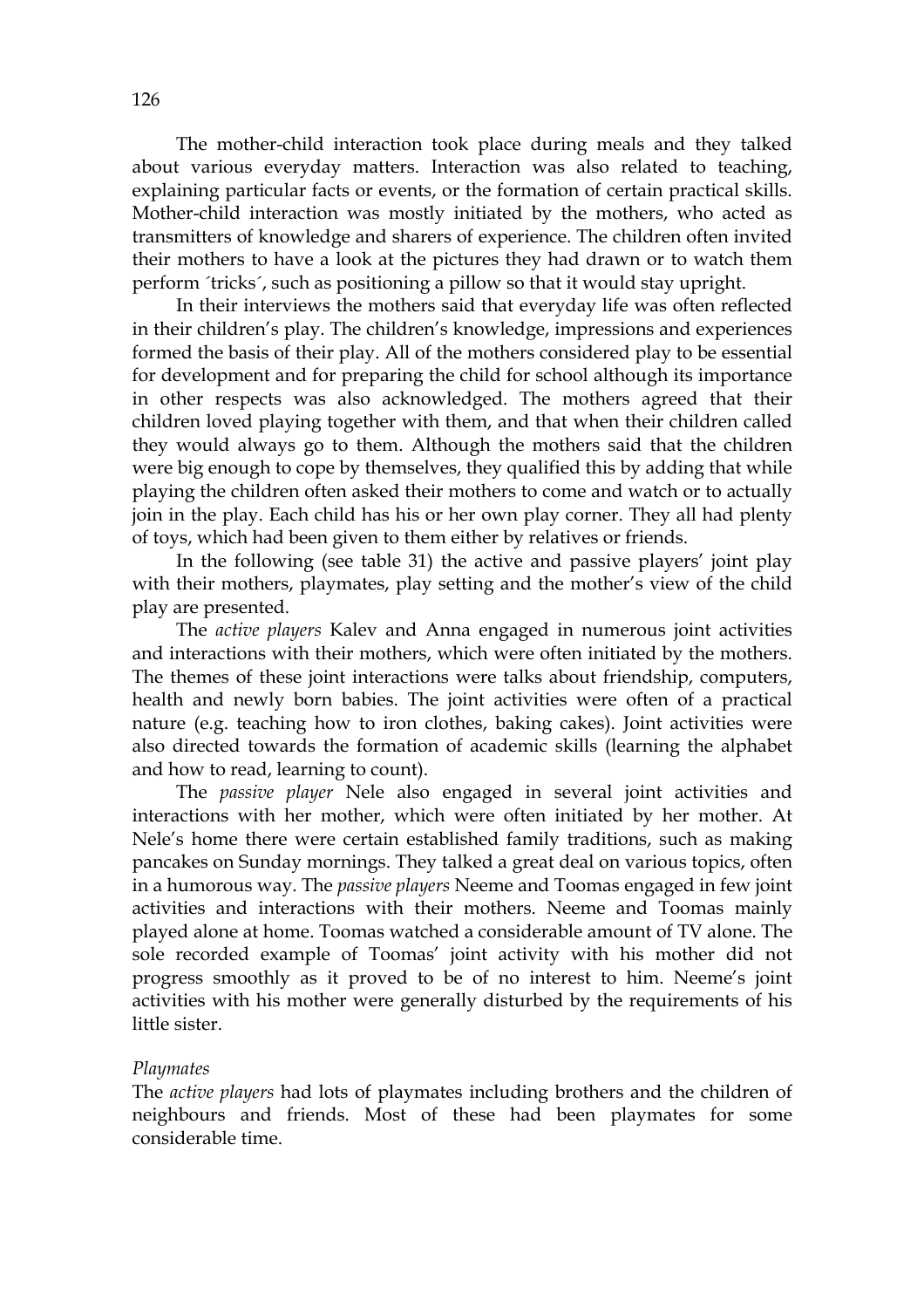| Player                | Joint activities and interaction                                     |  |  |
|-----------------------|----------------------------------------------------------------------|--|--|
| Active players        | Many joint activities and interactions which were often initiated by |  |  |
| (Anna and Kalev)      | the mother. Joint activities were connected with explaining and      |  |  |
|                       | teaching.                                                            |  |  |
| Passive player (Nele) | Many joint activities and interactions                               |  |  |
| Passive players       | Few joint activities and interaction                                 |  |  |
| (Neeme and Toomas)    |                                                                      |  |  |

TABLE 31 Mother-child activities, playmates, play settings and mother's view of play

| Plaver                  | Playmates                                                           |
|-------------------------|---------------------------------------------------------------------|
| Active players          | Numerous playmates: brothers and the children of neighbours and     |
| (Anna and Kalev)        | friends                                                             |
| Passive player (Neeme)  | Sister and the children of relatives and friends                    |
| Passive player (Nele)   | Few playmates: children of some friends and neighbours              |
| Passive player (Toomas) | Few playmates: occasional play with the children of certain friends |

| Player           | Play setting                                                      |
|------------------|-------------------------------------------------------------------|
| Active players   | They both shared play corners with their brothers. At home Anna   |
| (Anna and Kalev) | had a considerable number and all kinds of toys and play          |
|                  | materials, her favourites being hairy animals. Kalev's favourite  |
|                  | play material was Lego. Kalev did not have a great number of toys |
|                  | at home.                                                          |
| Passive players  | They both had considerable numbers and all kinds of toys and      |
| (Neeme and Nele) | play materials. Neeme's favourite play material was Lego. Nele's  |
|                  | favourite toys were kitchen toys and a hairy animal called Mister |
|                  | Mart.                                                             |
| Passive player   | Toomas' favourite toys were vehicles, Lego pieces and various     |
| (Toomas)         | wires and hoses.                                                  |

| Player                  | Mother's view of the child's play                                 |
|-------------------------|-------------------------------------------------------------------|
| Active players          | Play is important. Play has to be respected. New roles enter into |
| (Anna and Kalev)        | games. Play is an important pedagogic means in teaching.          |
| Passive player (Neeme)  | In play the child is able to try all kinds of things and obtain   |
|                         | answers.                                                          |
| Passive player (Nele)   | In play the child creates his or her own world. Board games are   |
|                         | very good.                                                        |
| Passive player (Toomas) | Play is important in the child's life.                            |

Of the *passive players*, Neeme's playmates included his little sister and the children of relatives and friends. Nele'*s* playmates consisted of the children of acquaintances and neighbours. These were mostly younger than Nele. Toomas had few playmates. Once in a while Toomas played with the children of family friends.

### *Play setting*

The *active players* shared their play corner with their brothers. Anna had all kinds of toys and play materials at home. Her favourites were hairy toy animals and toy dishes. Kalev did not have many toys at home. His favourite toys were Lego building pieces.

 The *passive players* Neeme and Nele had all kinds of toys at home. Neeme especially liked playing with Lego. Nele's favourite toys were kitchen toys, especially a toy cooker, and also a hairy animal called Mister Mart. Toomas enjoyed playing with model vehicles and Lego. A special feature of his toys was the use of hoses and wires.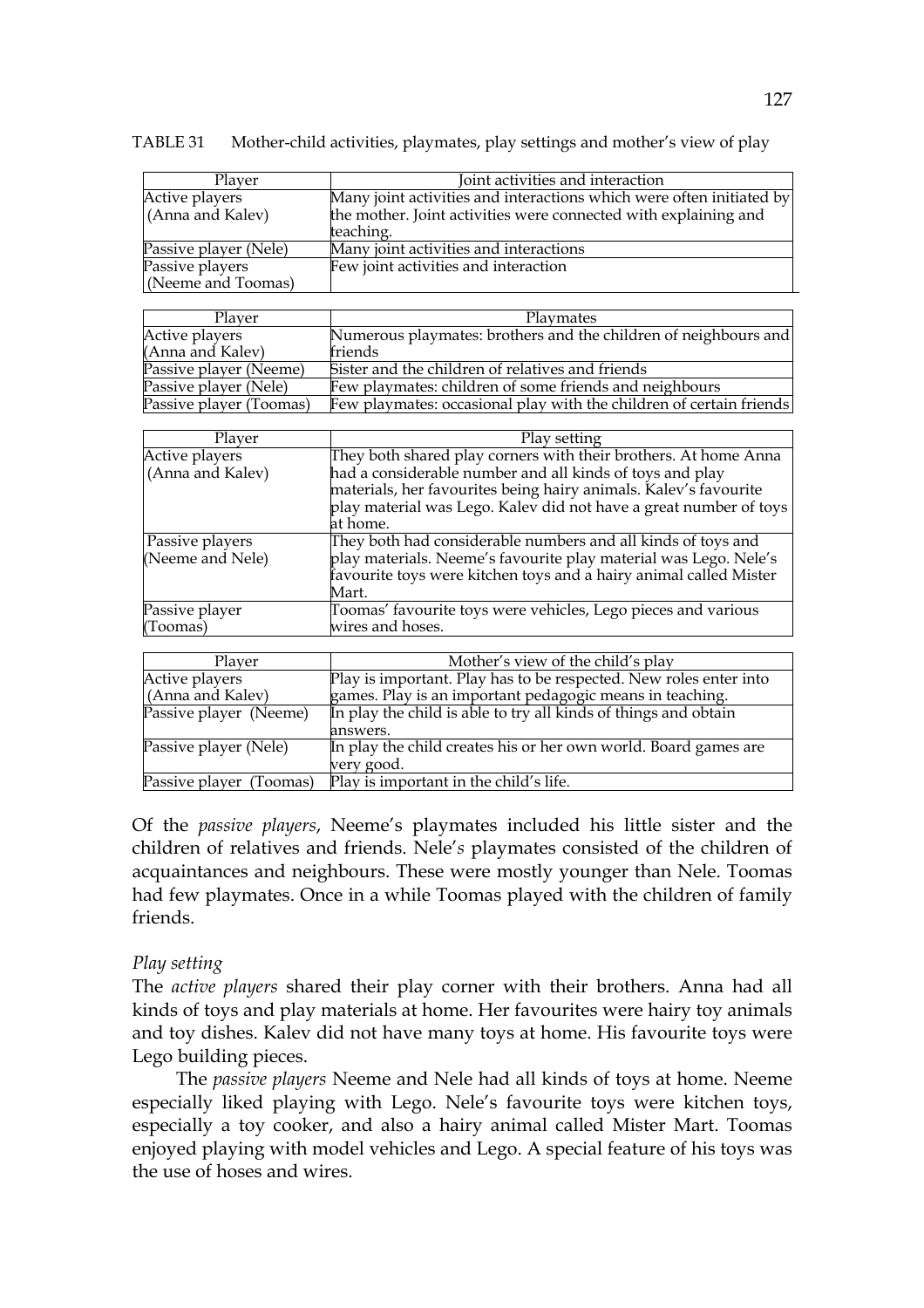#### *The mother's view of the child's play*

The mothers of the *active players* considered play to be important as in games the children act out those situations that they have experienced or seen. At the same time new situations that differ from those of everyday life come into focus and thus play provides the opportunity for the child to develop his or her creativity and relationships with other children.

 *Passive player* Nele's mother thought that play was important because the child creates her own world there. The mother attached a high value to board games in the child's play world. She thought that through games the child constructs his or her own world together. Neeme's mother gave a longer justification of the importance of play. According to her its importance lies in its enabling children to try out all kinds actions and situations. Emotions, which the child can live out while playing are also of importance. Neeme's mother pointed out the idea that games provide a unique means for the child to find answers to many of his or her questions. Toomas' mother said that play was important as it enables to the child to imitate that which he or she has seen in reality.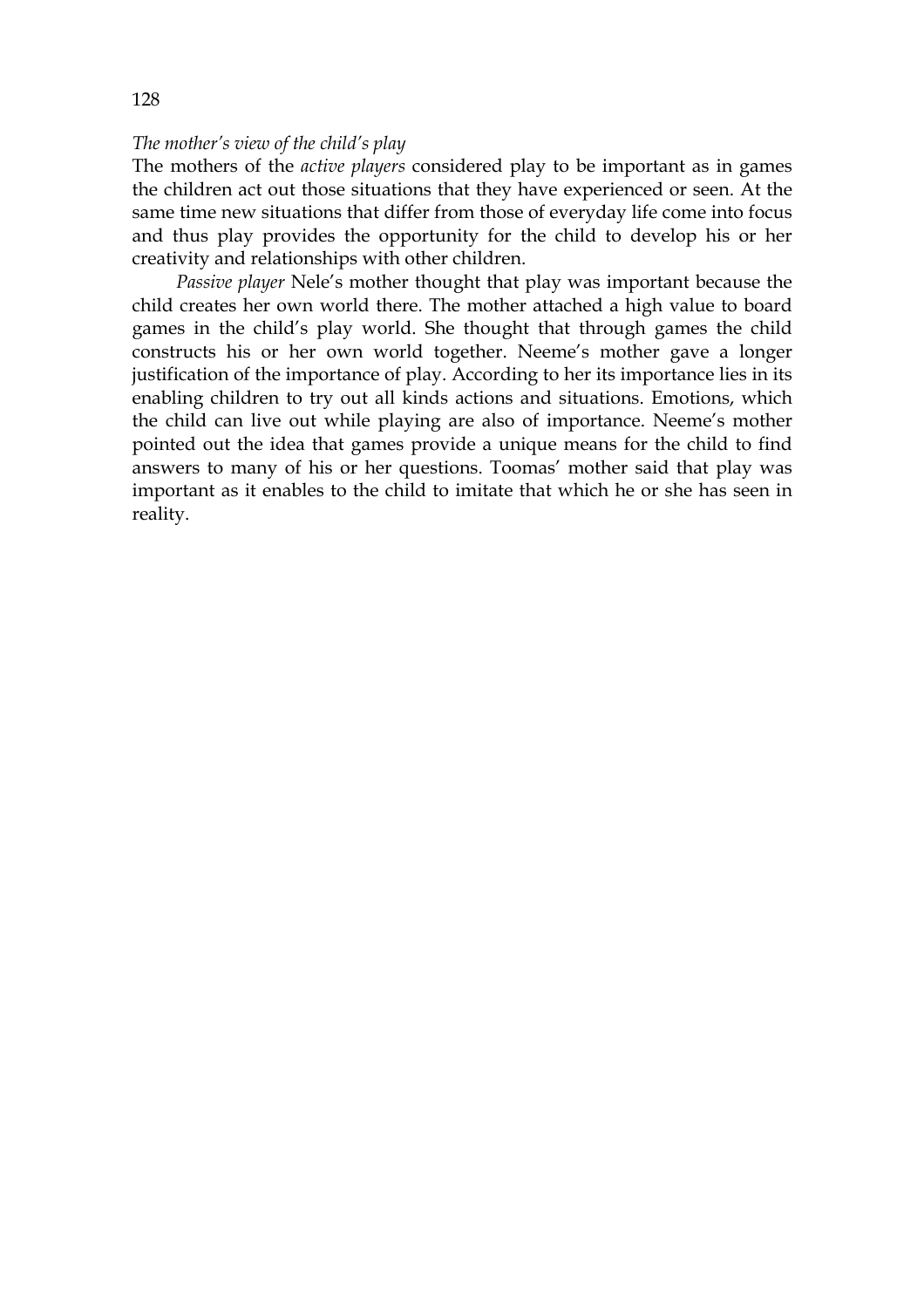# **7 SOLITARY PLAY OF THE CHILD AND MOTHER-CHILD JOINT PLAY**

# **7.1 Amount and types of solitary games**

Altogether the children played 16 solitary games, i.e. games that they played alone in their play corners or own rooms. When the child played alone the mother was usually either busy in the kitchen, reading a paper or mending clothes, etc. Fifteen of the 16 games were role games and one was a board game. The total time taken up by the games was six hours and 29 minutes. The following table 32 indicates the number of solitary games, their duration and the number of role games.

| No | Child         | Number of | Play time      | Number of  |
|----|---------------|-----------|----------------|------------|
|    |               | games     |                | role games |
|    | <b>ANNA</b>   |           | 2 hours 22 min |            |
|    | <b>KALEV</b>  |           | 9 min          |            |
| 3. | <b>NELE</b>   |           | 53 min         |            |
| 4. | <b>NEEME</b>  |           | 2 hours        |            |
| 5. | <b>TOOMAS</b> |           | hour           |            |

TABLE 32 Children's solitary games

When playing alone the children engaged mainly in role play. In these games they combined events from everyday life with imaginary situations. In addition to role play Nele also played one board game alone. This game had belonged to Nele's mother when she had been a child.

# **7.2 Creation of imaginary situations in play**

The children themselves initiated the games in many ways. Some children went quietly to their play corners, found their toys and started playing. They played quietly for a long time, only sometimes going to ask their mothers for materials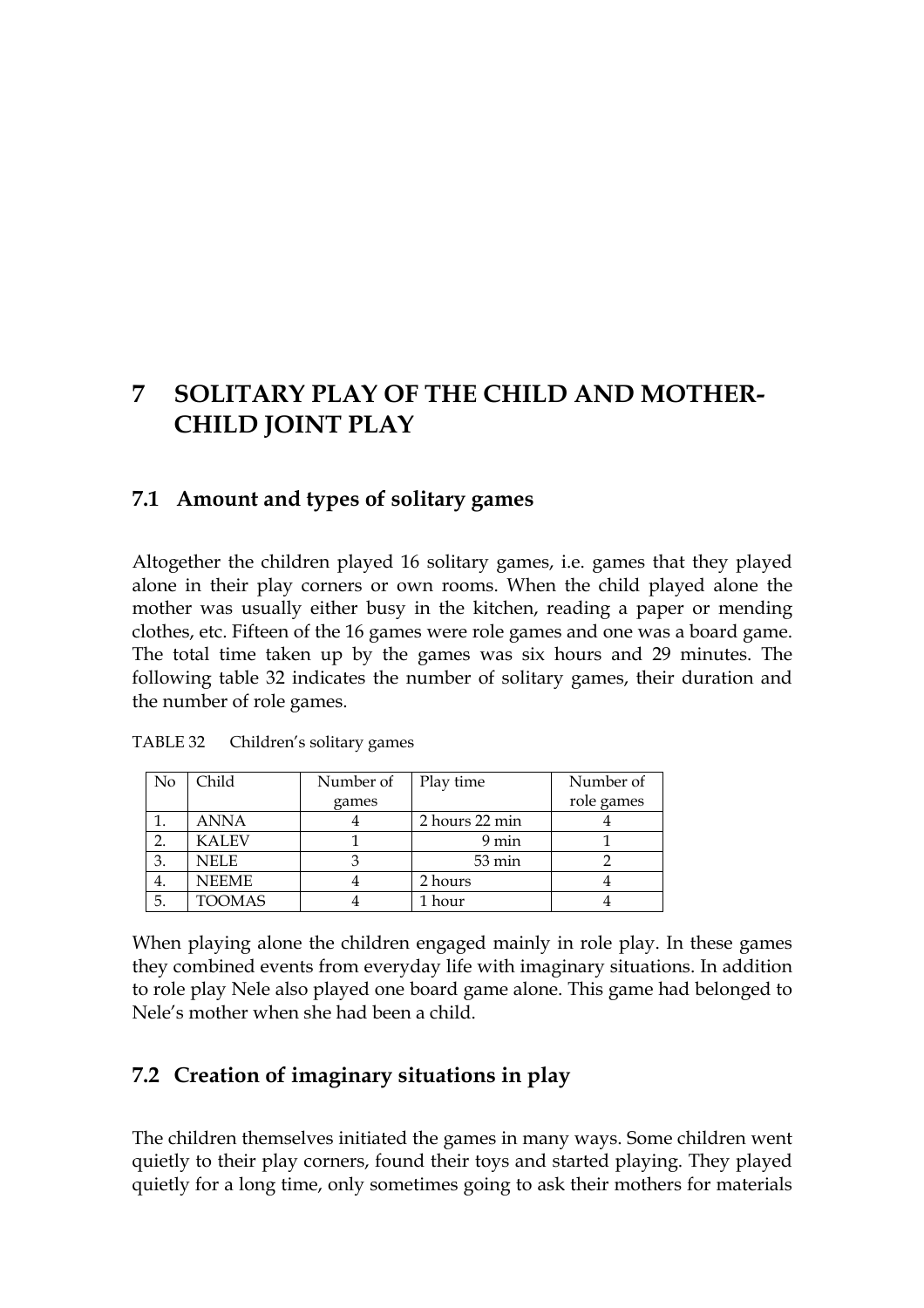or help. Some children announced in loud voices what they were going to do, saying, for example, "I'll start playing with the cooker," or "I am going to make some tickets." Anna brought paper gift bags from the cupboard and said to her brother, "What an enormous bag." Then she put the paper bags (representing a bed) onto the floor and put her toys, i.e. a hare, a bear, Tinki-Vinki, etc. on top of them. After that she brought pillows to put under the toys' heads and then covered them with blankets. Kalev played a director's game with two toy squirrels called Tiku and Taku. Kalev himself spoke and acted on behalf of both of the squirrels.

The *play theme* of the children's solitary games could be divided into two categories. The first category included themes that were connected with cooking and eatin*g.* Out of the fifteen role games about a half were connected with cooking. The children, both boys and girls, often played at cooking macaroni, meatballs and even witch's soup as well as making toast.

While playing with small toys, Kalev, for example, put a sweet into his mouth and then spoke the part of the squirrel, saying, "Give me a sweet!"

Kalev asked, "What colour?" The squirrel answered, "Red." Kalev stuffed a sweet into the squirrel's mouth, or at least made to do so, and then began to make eating noises, "Mmm, mmm, mmm."

In addition to cooking and eating the children fed imaginary children in their games. They also washed up or cleaned the kitchen.

The second category included play themes connected with *building*. Construction tasks observed included the building of a house for astronauts, a space motorbike, ships for people and a robot. In addition to construction games various games involving repair work (e.g. car repairs and house repairs) were played.

 According to the mothers, the children chose play themes and contents which were important and close to them. Nele's mother, for example, said that cooking was her daughter's favourite theme, that Nele had been dreaming of getting a toy cooker as a birthday present and that she loved watching cookery programmes on TV. Neeme's mother said that the house was full of Neeme's constructions. The observation confirmed that Neeme's solitary games were dominated by the building theme.

 The *contents* of the children's solitary games varied greatly. In some games the content of the activity developed in a variety of ways while in others the content was one-sided and consisted of repeated actions. Examples of content include the cooking games of Nele and Toomas. Nele announced, "I will start playing with the cooker. What shall I do?" She was busy at the toy cooker, lifting dishes on the cooker, put imaginary water into the pot and turned the cooker's switches on and off. Nele put glass balls (representing meatballs) into the pot, stirred them with a ladle and added imaginary salt. She stirred cherry juice, salt and pepper into the soup. Then she crushed the meatballs and stirred them in the pot. Finally, she started feeding the Teletubbies. Nele's actions were accompanied by her commentary describing what she was doing. Nele's play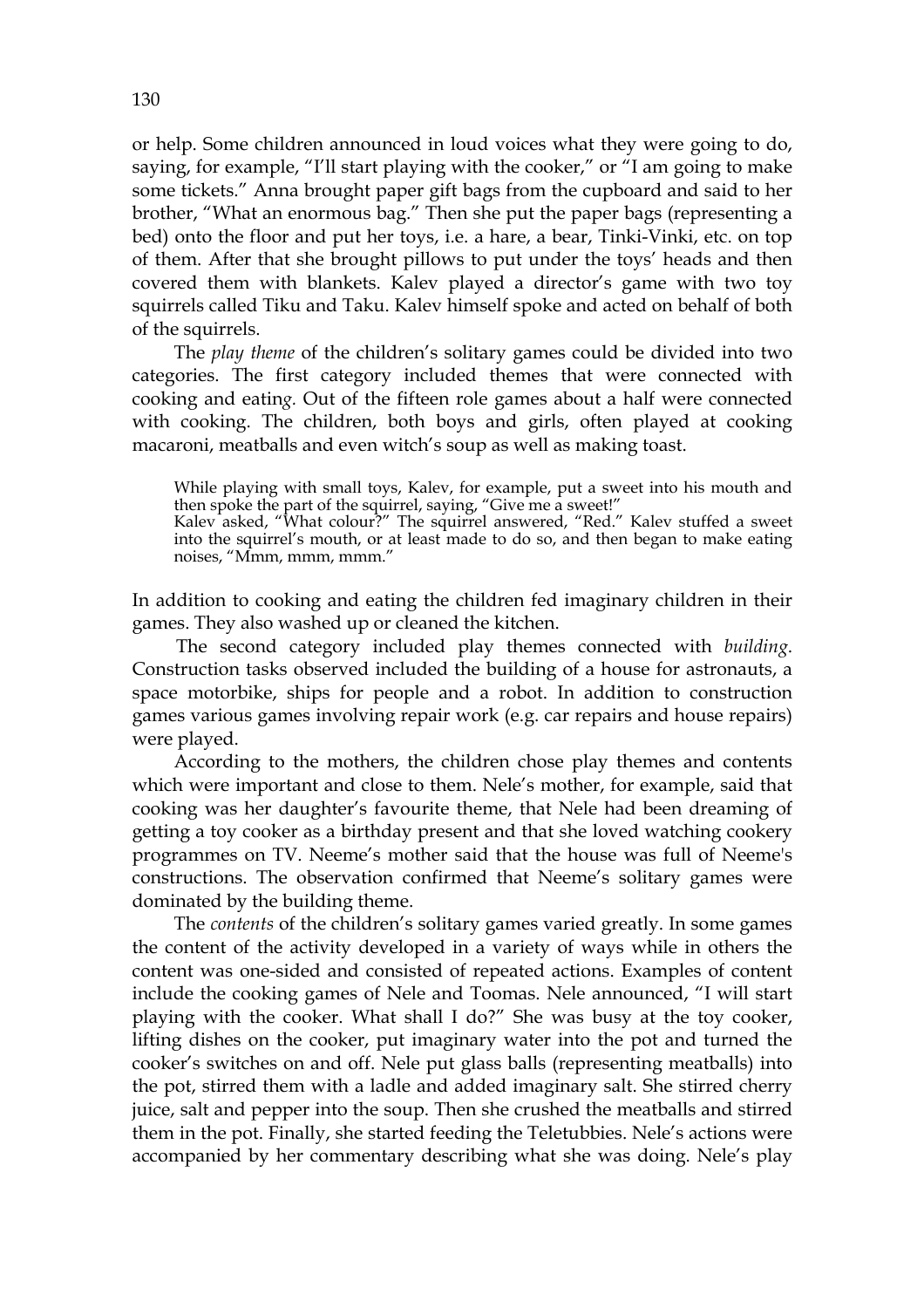consisted of two sripts. In the first she cooked the soup and in the second she fed the Teletubbies.

In Toomas's play he first asked his mother for a bowl but soon returned to ask for a second bowl. Having received the bowls, he took a knife, fork and spoon from the drawer of the kitchen table and took them into his room. The content of this play consisted of taking to pieces previously built Lego constructions and putting the pieces into the bowl. This lasted quite a long time. After this he asked his mother for one more bowl. Toomas did not speak at all throughout the play. Finally he took the bowl to the kitchen. There was one script in Toomas' play, namely cooking macaroni. His play consisted of repeated stereotype actions, i.e. taking Lego constructions to pieces and piling the bricks to a bowl. After this the same actions were repeated as Toomas filled the second bowl with Lego pieces. Several of Toomas's games consisted of the piling of objects or toys from one place into another.

 The main content of Toomas' play involves repeated actions with objects. The actions in Nele's play were varied, i.e. cooking and feeding the Teletubbies. Nele spoke aloud about what she was going to do and her speech had its own role in the play. Nele employed numerous substitutions (e.g. marbles as meatballs) and imaginary objects (imaginary water, spices, soup). In the middle of her cooking Nele cried out, "Oh, hot!" Nele's play consisted of two scripts that were logically associated together. The children's solitary games usually consisted of one or two *scripts*. The sript was not developed during the game. Instead, the same script was often repeated continuously.

At no stage during the solitary games did the children say aloud whose *roles* they had assumed. However, they did say what they were doing in their games. Sometimes the actions in their games were directed towards imaginary children. The evidence that the children were engaging in role play came from their *actions* and accompanying speech. The children described what they were doing although they did not designate roles for themselves (i.e. they did not say aloud, for example, "I am mother" or "I am a car mechanic"). Such games contained 'roles in actions' which were characterised by the highly emotional and expressive imitation of familiar people on the one hand and realistic and logically interconnected actions on the other. Materials were repeatedly used during such play although the actions did not yet have thematic character. Thus, the children's solitary games were predominantly role games containing playful objective actions (concrete and generalised) and also roles in actions. Roles in actions involved imitating the actions relating to various adult roles or professions (e.g. mother, builder, electrician). The nature of the imaginary situation was revealed through the player's speech, which marked the actions and objects contained within the play as well as the gestures, which accompanied the actions.

Most of the children played with *realistic objects*, such as a big plastic kitchen cooker together with kitchen utensils, dolls, toy animals and a toy piano. Especially in solitary play, numerous substitutions of objects with *replacement objects* were observed. Lego bricks were used a great deal as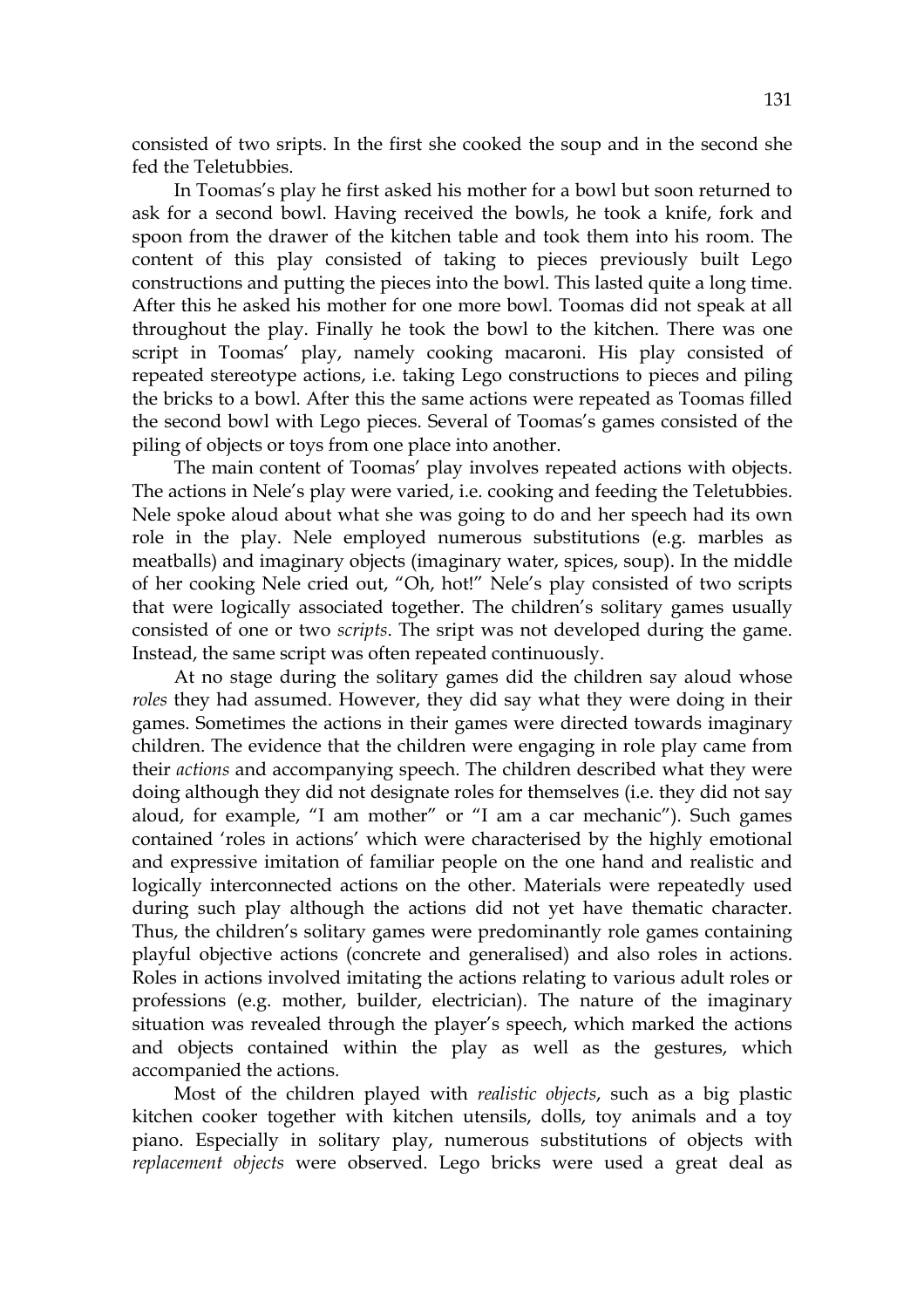replacement objects. Small Lego pieces were often used as food in plays involving eating. These were used to represent various types of food such as macaroni or toast. Other replacement objects included small glass balls as meatballs, paper gift bags as beds for animals, a plastic jar cap for a cake, and snail shells and cut out pieces of paper for food. A real hose was used as an electric cable in Toomas's play. According to the player's own words this "took electricity from here and sent it there." He checked his machine with a small wooden stick. The actions performed with the stick were accompanied by great emotionality and sputtering sounds on the part of the player. Several *imaginary objects* also appeared during solitary games. Nele, for example, poured imaginary water into a pot, added imaginary spices into the soup and stirred the imaginary soup with a ladle. She also started to make imaginary dough. Imaginary actions also occurred during solitary games. Thus, Anna made as if to read a book to her toys and gesticulated as if she was cutting a cake with a knife.

# **7.3 Amount and types of mother-child joint games**

There were 31 mother-child joint games lasting a total of five hours and 27 minutes (table 33). The table indicates that Nele played the largest number (11) of joint games with her mother. Toomas played the least number (1) of joint games.

| No  | Child         | Total number of | Length of games     |
|-----|---------------|-----------------|---------------------|
|     |               | games           |                     |
|     | ANNA          |                 | 1 hour 12 min       |
|     | <b>KALEV</b>  |                 | $49 \,\mathrm{min}$ |
|     | NELE          | 11              | 1 hour 49 min       |
| 4.  | <b>NEEME</b>  |                 | 1 hour 37 min       |
| -5. | <b>TOOMAS</b> |                 | 4 min               |

TABLE33Mother-child joint play

The mother-child joint games were highly varied. Table 34 presents the play types and number of games played by each mother-child dyad. Mothers and children mostly played board games together, i.e. 11 games, which account for almost one third of all the joint games.

Board games also accounted for the greatest amount of time of all play types, i.e. a total of two hours and 25 minutes. Of the 11 board games eight were played by Nele and her mother. Kalev, Anna and Neeme each played one board game together with their respective mothers. Toomas' joint play with his mother consisted of just one verbal game, which lasted for four minutes.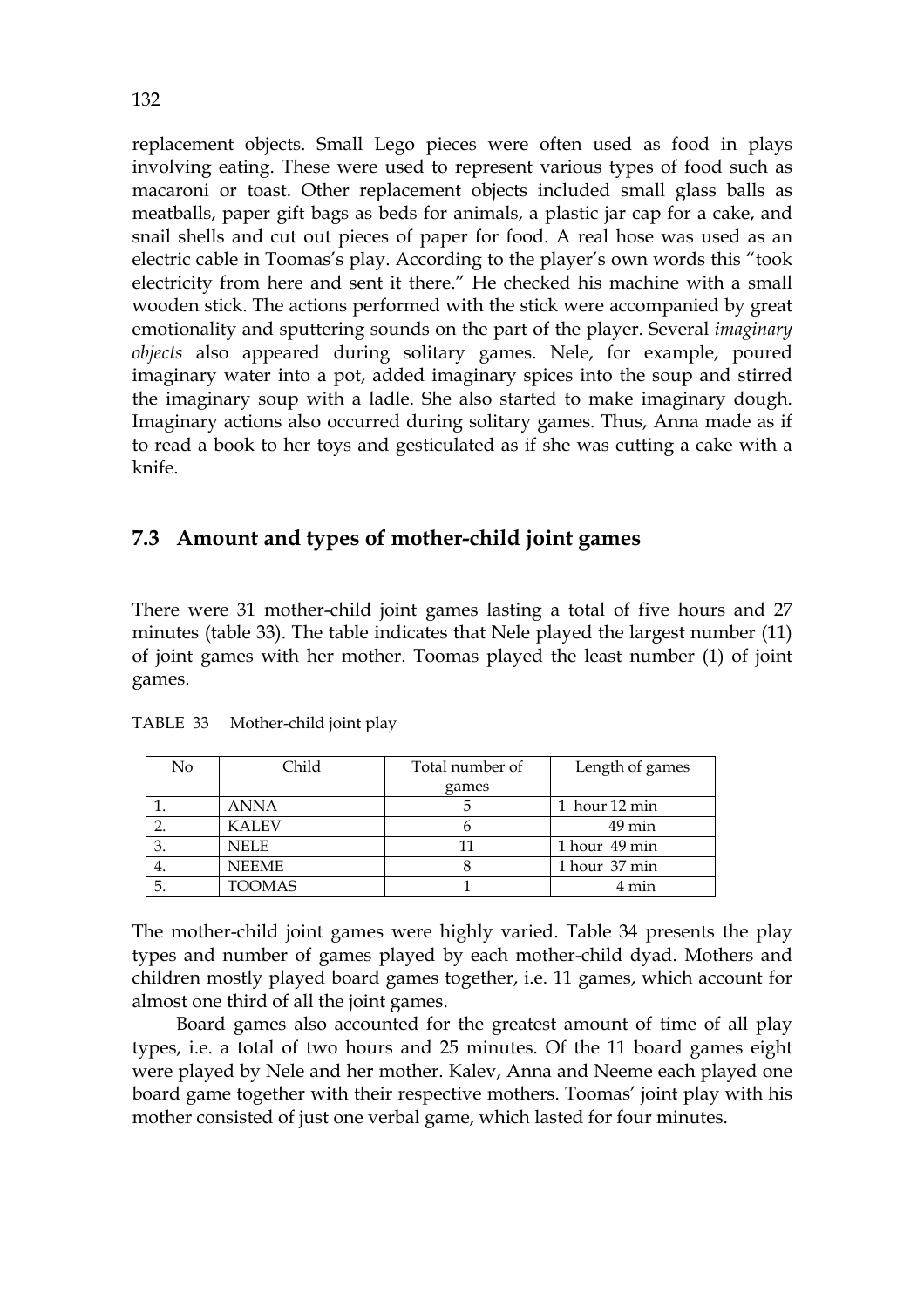| Play types    | Number of games |
|---------------|-----------------|
| Board game    | 11              |
| Role play     |                 |
| Didactic game |                 |
| Verbal game   |                 |
| Physical game |                 |
| Guessing game |                 |
| <b>Total</b>  |                 |

TABLE 34 Play types and number of games

The second most common play type was role play. Role games were played on eight instances. The total time taken up by role games was two hours and 35 minutes. Toomas and Nele's mothers did not play role games together with their children at all. Four of the joint games were didactic games. Didactic games were those games with a clearly educational purpose. In these games the mothers directed their children in writing letters, counting numbers or finding sounds in words. There were also four verbal games and two physical games. In addition to the above-mentioned there were two guessing games. Of the total of 31 joint games the children initiated 18 and the mothers 13.

### **7.4 Mother-child board games**

The mothers and children played 11 board games together lasting a total of two hours. All of the children except Toomas played board games with their mothers. Nele and her mother were particularly fond of board games and played a total of eight games. The children initiated ten out the 11 games by inviting their mothers to play with them. Nele's mother initiated one game. During their interviews the mothers also reported that board games played either with parents or other children were a part of their children's everyday play world. All of the children had had experience of playing board games. Board games generally involved one player rolling a dice, then either the mother or the child said aloud the score obtained and the player moved accordingly along the game board. When the child did not move correctly along the game board the mother corrected him or her.

The board games usually had lots of cheerful coloured pictures of animals, birds, sea adventures, circuses etc. Neeme's mother several times emphasised the *playfulness* and excitement of board games. For example, she said, "The shark's starting to frighten me and I'll have to pass it, won't I." The mother spoke of a treasure map, of the bombing of a ship and of a pirate ship. Neeme said to his mother at the end of the game, "It's such a nice game!"

Nele's mother pointed out that games could contain magic. She said, "Six, six. Did you see that I can perform magic?" Nele did not agree with her mother and argued, "But you have to say the magic words quietly!"

Mother: "But I can say them in a loud voice."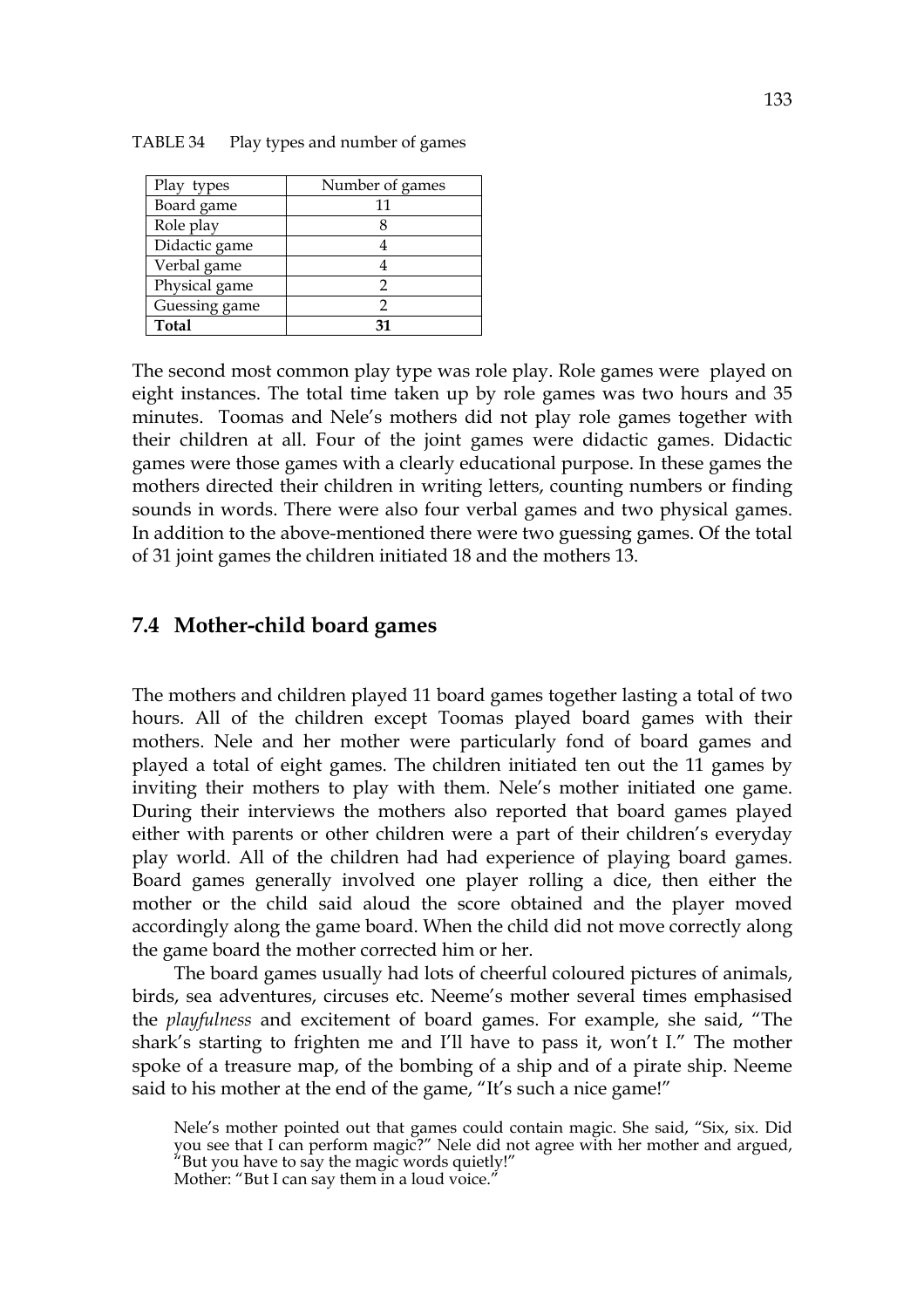After a while she said to her daughter, who had just obtained the necessary number on rolling the dice, "You did say the magic word?" Nele: "Yes!"

Mother: "You had such a magic expression on your face."

The mothers usually did not explain the course of the game or its *rules* to their children because they knew the games. Only occasionally did they refresh their children's memories regarding, for example, the rule stating that a player who scores a six can roll the dice again. From time to time the children needed confirmation from their mothers as to whether they had moved their game pieces correctly.

Problems of the ethical norms of play also often emerged in these games. Ethical problems arose when a child rolled the dice dishonestly or otherwise not in the correct place or in the correct manner. Problems also arose when the child moved his or her piece in the wrong way, for example, not according to the number obtained on throwing the dice. The mothers reminded their children then that they must not cheat.

 Problems connected with winning and losing became evident when the child began to sense that he or she was going to lose. In these cases he or she often stopped playing the game immediately or knocked over the mother's game piece in anger. Neeme's mother said to her son twice during the game, "You said yourself that you know how to lose with dignity."Anna and Neeme's mothers said in their interviews that their children did not really like playing board games as they did not like losing. They often reacted very painfully to losing. Neeme also did not like his mother to lose. The son tried to do everything possible for both of them to win.

# **7.5 Mother-child role play**

The mothers and children played a total of eight role games. On five occasions these games were initiated by the children and on three by the mothers. Neeme himself initiated all four of the joint role games with his mother. Neeme repeatedly beseeched his mother to come and play with him. Neeme and his mother discussed together and decided who should take which role in the play and what was going to happen. When the mothers suggested playing with smaller sisters or brothers the children generally protested with, "No, with you, with you! Come on then, come on then! Daddy or Mihkel don't suit me, only mummy." On those occasions when the mother initiated the play she also helped to organise it.

 The children did not immediately accept all the play ideas offered by their mothers. The mothers had to explain more thoroughly why the child might want to play the particular game in question (e.g. building a house for eggs as the Easter holidays were approaching). If the play was interrupted for some reason or other it was always the child who wanted to resume play. Once when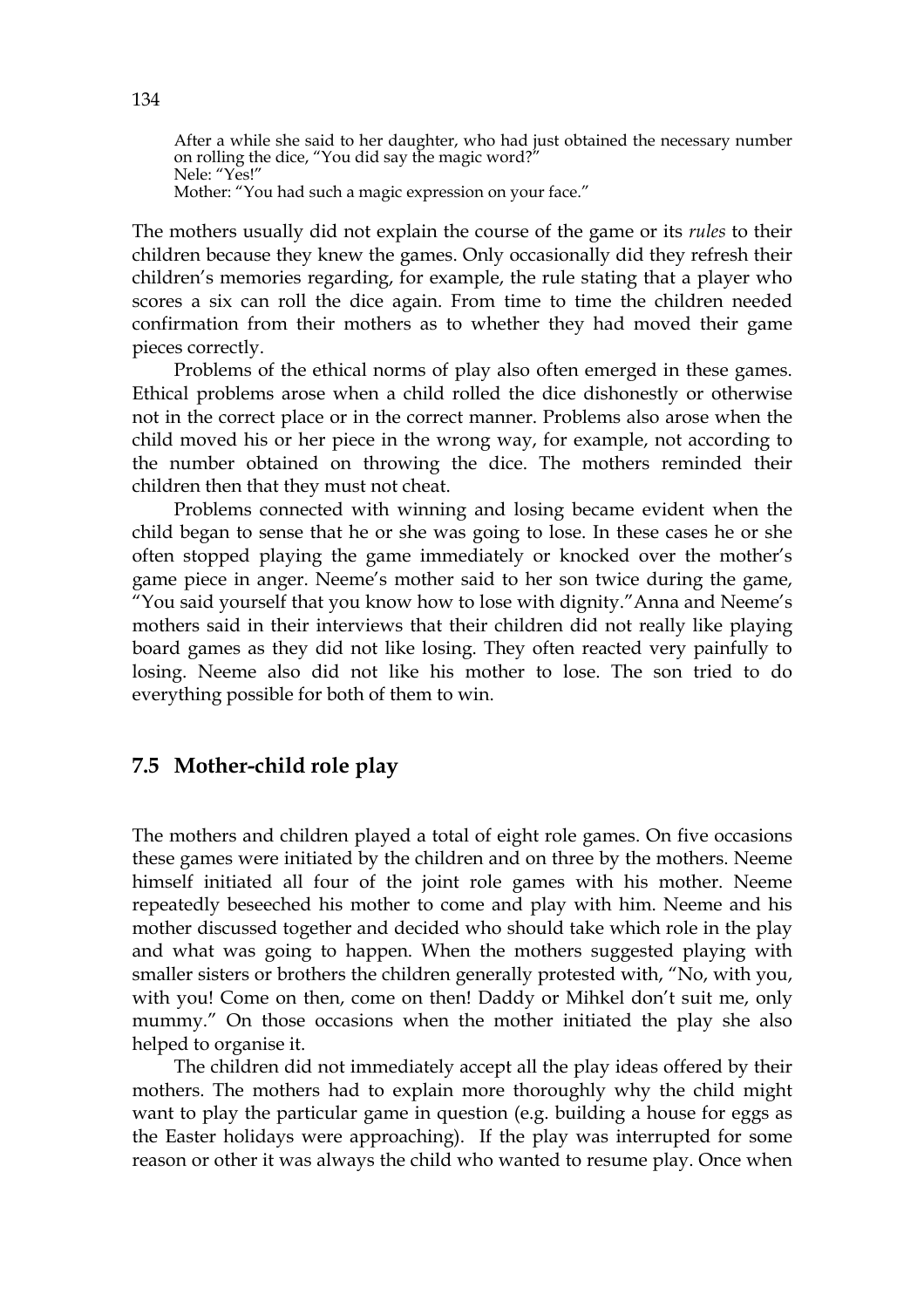Neeme asked his mother to come to play she admitted that she was too tired and did not have the energy to keep playing all the time.

As in the child's solitary games, the most common *themes* in mother-child joint games were those reflecting everyday life. Thus, the most common types of themes in joint games were connected with the themes of eating and cooking and of building (roof repairing, building a house and a trap) and using various vehicles (cars and motorcycles, sliding on motorcycles, flying in balloons, etc.).

The mothers and children played 'café' and 'shop', built houses and cars, and played out the meeting of a squirrel and a bird in the forest. Various everyday situations were acted out using small toys. These included watching TV, buying a birthday present, chasing criminals and going to the photographer's. The mother-child dyads also played at studying boxing, making birthday presents, flying balloons and making pizzas.

In their interviews the mothers gave several detailed descriptions of how the themes of the games came into being. Anna's mother, for example, mentioned later in her stimulated recall interview that the café play was one of Anna' favourites for long time. There was a long history of practical experience prior to the emergence of the theme of Anna's café play. This included the player's experience of visiting a real café and buying cake from the shop, of eating cake and drinking milk or juice at home and of receiving the set of beatiful dishes from her grandmother. Anna's mother added that the café play did not only involve drinking coffee and eating cake but also included 'small talk' such as, "Oh, that's delicious coffee! Would you like some more? Any cake?" "Yes, yes!" Kalev had got the idea of the animal play from a TV programme. His mother commented that Kalev had already played such games at a very early age because he had always been keen on animal games.

The *content* of the mother-child joint games was totally different from that of the children's solitary games. Neeme's solitary play consisted of building (constructing a ship for Astrokoomiks, constructing Myriks etc.). By contrast, in their joint play Neeme and his mother created numerous other situations. Thus, they rode a motorbike, searched for treasure, ate pizza, mended a roof, had a boxing match, bought a birthday present, etc. In his solitary play Kalev played nine minutes with the same toys with which he also played later together with his mother. In his solitary game Kalev took the small toys in his hand and moved them on his game board. At the same time he described what he was doing and also acted out a short dialogue between two animals. In the joint play of Kalev and his mother a squirrel and a bird met in the forest, they talked about their families and then they met some new friends, a parrot and a butterfly. The butterfly wanted to go to sleep on the flower but then the squirrel woke the butterfly because it wanted to go running together.

Analysis of the content of the joint games revealed that the children had often understood the external appearance of the world of adults on a deeper level, i.e. what adults actually do, which objects they use and what their attitude is towards their activities. Thus, for example, in the café play coffee and cake was ordered and eaten. In the shop play biscuits were sold and bought. In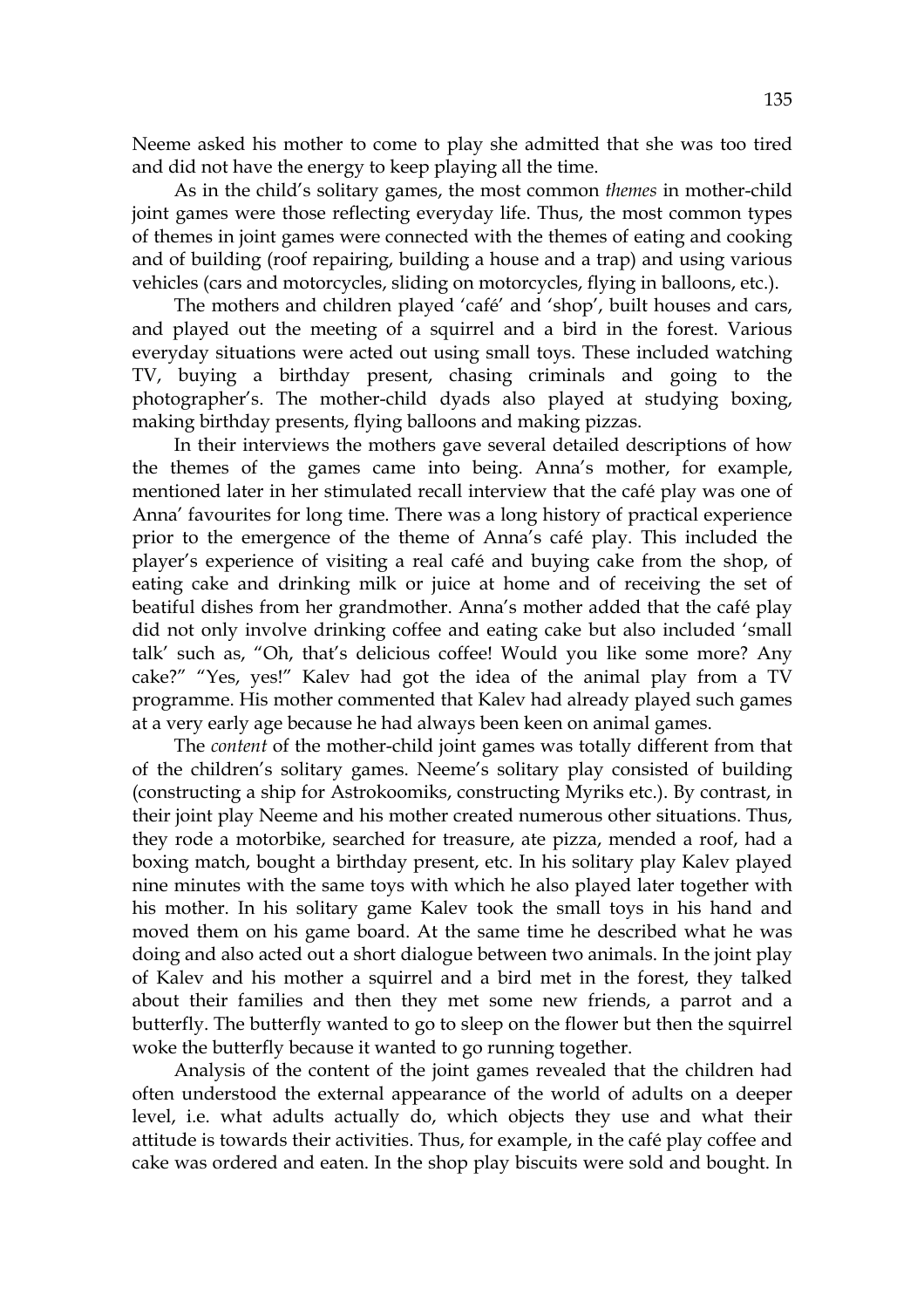two other games a birthday invitation was sent out and presents bought, and a house was built, insulated and equipped with an oven, after which a guard was found for the house. The content of the mother–child joint games consisted not only of actions with objects and toys that corresponded to the various roles but also of mutually co-ordinated mother-child actions and interaction according to these roles. Thus, the content of the joint games was not only object orientated but also social, in other words, involving the bringing out of the relationships between the roles.

Also characteristic was the appearance of between three and six *scripts* in each of the joint games. These scripts were developed and elaborated together by the mother and child. Thus, for example, the mother-child dyad first slid down the slide on motorcycles, then looked for treasure, ate pizza and finally went to the shop to buy a cap. In the joint games the mothers and children assumed a range of differing *roles,* for example, waitress, shop assistant, builder, police officer, etc. The children showed great interest in and knowledge concerning the acting out of their roles. Roles were also expressed in the actions of the games and in the role relationships. Before starting a game the mothers and children often discussed together who was going to play as well as what and how they would play. In contrast to solitary games, the players' *role relationships* formed an important component of joint games. The acting out of roles and *the actions* arising from these roles became a distinct feature of the mother-child joint games. Certain specific actions depicting the nature of the relationships between the players were vividly differentiated. There were a variety of actions contained within the play including, for example, the addressing of the play partner according to the play partner's role.

For example, in their café play, Anna the waitress asks Mihkel the customer, "What would you like?"

Anna poured 'coffee' from the coffee pot into a cup and asked, "Sugar too? Would you like some or not?"

Some time later Anna asked her mother, "Hello, what would you like?"

Thus, the roles in joint games were more explicit than in solitary games. The clearest and most precise roles were those occurring in the joint games of Neeme and his mother. Here, the specific roles of two Lego characters, Marek and Johannes, were assumed. Neeme's mother assumed the role of Marek on several occasions. Marek was an adult man, who worked either as a boxing coach or as a guard of the treasure chamber. Neeme assumed the role of Johannes, also an adult man who worked in a police station. Marek and Johannes each had their own family, wife and children. In addition to Johannes, Neeme also assumed many other roles in the play. Thus he also acted the parts of Johannes' wife Pille-Riina, as well as a boxing coach, a shop assistant, a roof repairer and a driver. In addition, the games contained characters who were referred to but who did not participate directly. A feature of these games was that the players would address each other according to their acquired roles. At the beginning of the play the assignment of roles was agreed upon. The players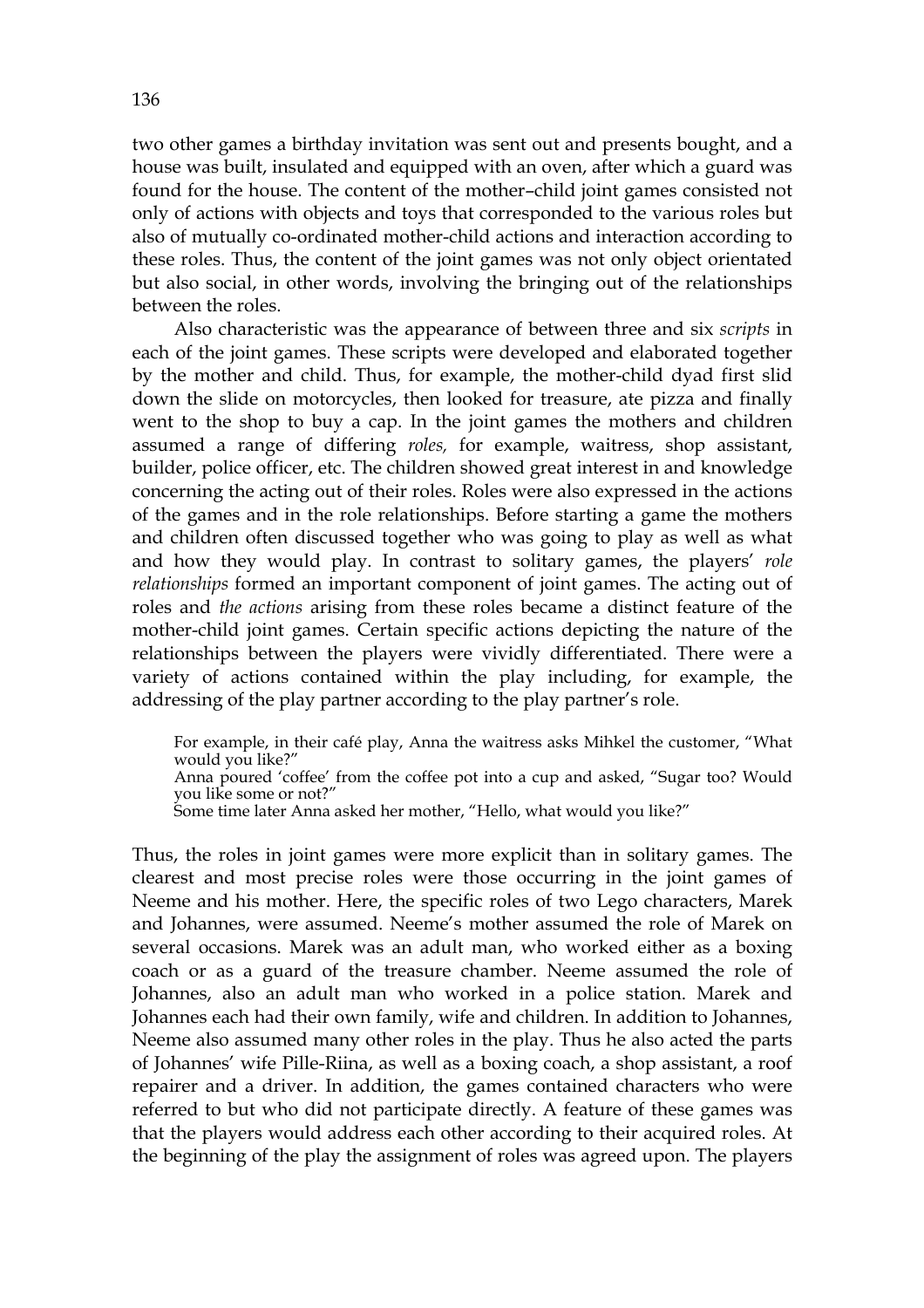also assumed the roles of builder, waitress, shop assistant and, with the help of small toys, various animals such as birds, squirrels and butterflies.

 The mother-child joint game scripts were acted out both in the object and social-role way. The play scripts mostly consisted of the players' mutual actions and interaction. Assuming the roles of Johannes and Marek, Neeme and his mother acted out various play scripts involving social role-like interaction.

For example, in the roof repairer play script, Neeme's mother (as Marek) says, "I must go home. The roof repairer is coming. Having hitherto played the role of Johannes, Neeme uses another small Lego man to become the roof-repairer and approaches Marek, saying, "What's the matter?" The mother (Marek) says to the roof repairer, "Would you please go and see! We have a kind of a hole there, where the rain is coming through." Neeme goes onto the roof of the house with his roof-repairer and says, " Some kind of… yes. Now it's fixed." Mother (Marek): "Thanks! Can I take down the ladder?" Neeme (roof repairer): "Push the ladder down."

 Several problems arose during mother-child joint games. These were connected to *rules* and to how the child acting out a certain role should behave. For example, a waitress must put the cake on a plate and not give it straight to the customer with her fingers. In the trap play the mother explained what kind of a trap could be built. The mother explained that not all traps were acceptable and that only those, which did not hurt anyone should be built.

## **7.6 Play materials in mother-child joint play**

All eight of the joint role games involved a variety of materials and toys. Several *real means* were employed during the joint games. Thus, for example, the boiling of real eggs formed the starting point for the creation of a house building play. Real porcelain cups, plastic plates, spoons, real apples, sweets and biscuits were also introduced into games.

*Realistic objects* were used extensively in joint games. The players played mainly with various Lego pieces, which they used for building houses, vehicles, Lego men, motorbikes, etc. There were numerous vehicles, including various cars, a trailer, ships, a motorbike and a plane. Small Lego blocks were often used as replacements. Thus, for example, a small Lego button represented a pizza while a small oblong Lego block was hung onto a cord and used as a boxing bag. A real blanket and a pillow were used as building materials for building a trap. A large cardboard box was turned upside down to serve as a café table onto which dishes were laid. Paper was used for several purposes in this café play. Thus, flowers, cakes and salad were all cut out from paper in the play. A piece of plastic was used as a tray while small bits and pieces served as café decorations. The materials of the mother-child joint games are presented in table 35.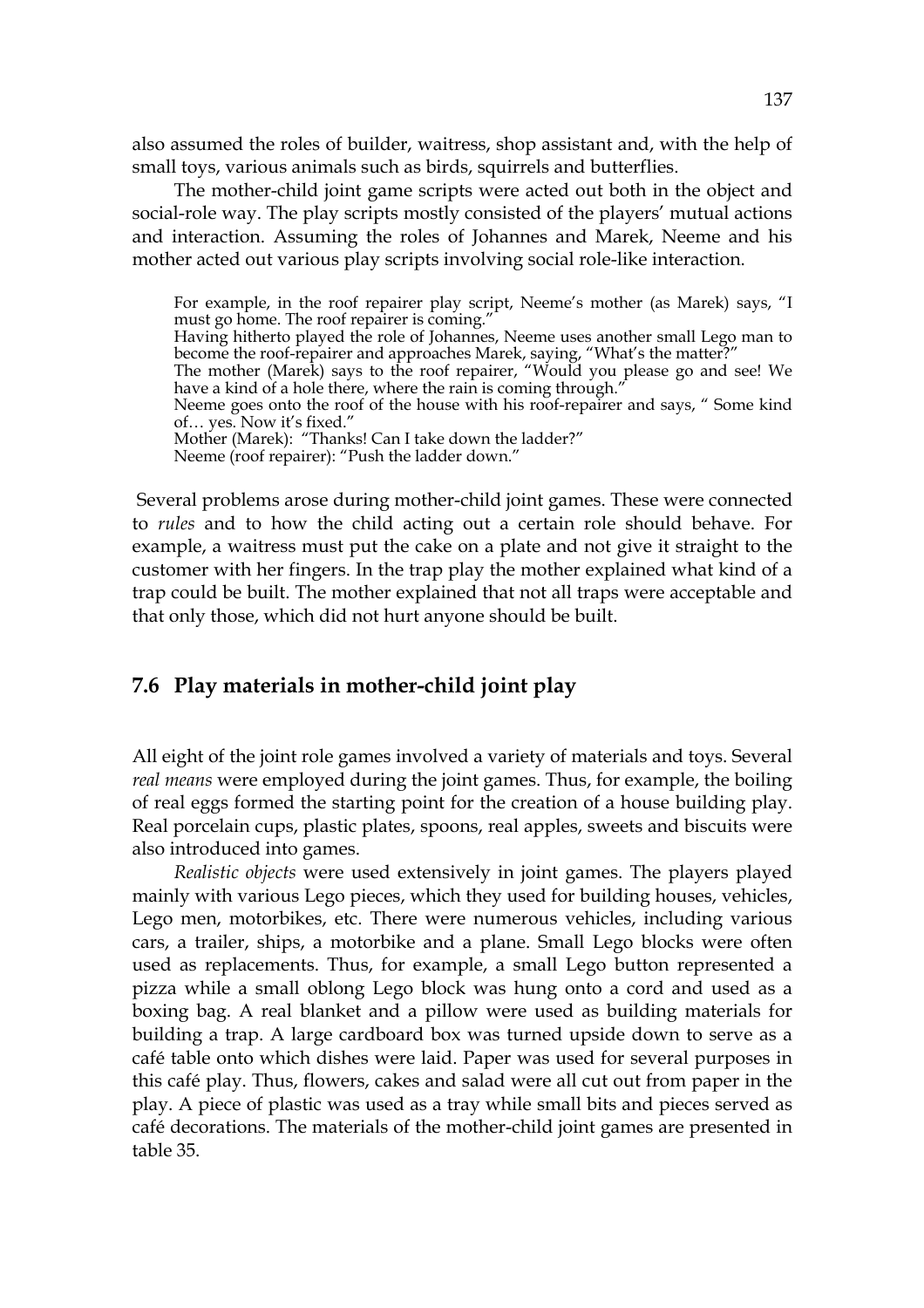| Real means      | Realistic objects | Replacement               | Imaginary objects       |
|-----------------|-------------------|---------------------------|-------------------------|
|                 |                   | objects                   |                         |
| Porcelain cups  | Lego              | Paper for salad           | Imaginary money         |
| Plastic plates  | Vehicles          | Paper for cake            | Imaginary coffee, juice |
| Spoon           | Motorbikes,       | Piece of plastic for tray | and sugar               |
| Apples          | Cars              | Lego for boxing bag       | Imaginary letter        |
| Sweets          | Ships             | Cardboard for<br>café     | Imaginary fire          |
| <b>Biscuits</b> | Plane             | table                     | Imaginary               |
|                 |                   |                           | advertisement           |

TABLE 35 Play materials used in joint play

Playing with *replacement objects* was also connected with imaginary actions. Thus, for example, a teddy bear played the part of photographer and the sound made by pushing its belly was used in the play to represent the sound of a camera taking a photograph. After taking the photos Neeme said, "All these things have already been photographed." In the café play Anna washed spoons, cups and plates in imaginary water while saying to herself at the same time, "So I'll put it here and wash it!" and imitating the sound of water. After this she said, "Done the washing" and put the spoon on the table. Another example involving Neeme was a play in which he acted as if to wake up in the morning and then pretended to eat and drink by making smacking and gulping actions.

 There were numerous *imaginary objects* in the joint games, i.e. objects that did not actually exist in reality. Thus, in the shop and café games the players paid by placing imaginary money onto the palm of the recipient, drunk imaginary coffee and juice from cups, poured imaginary milk from a jug, stirred imaginary sugar into the coffee and sent a birthday note in an imaginary letter. During the house building play, Kalev built an imaginary fire in the house which was heated from below and which heated the whole house. Often both the child and mother themselves described the imaginary objects in the games.

 While playing together with their children, the mothers offered play materials in several different ways. They gave their children the materials necessary for the play in question or they helped their children to find suitable objects. Anna's mother directed her child in various ways to find play materials. She encouraged Anna to find the necessary materials by pretending that they existed (e.g. "pretend it's sugar!"). Also, when, for example, salad was required in one particular play, Anna's mother guided her to look for objects from among her toys that would be suitable for use as salad.

The children did not accept all the play materials offered. Thus, when Kalev's mother gave him a badge and said, "Let's use this as a flower," Kalev refused as it was his favourite sheriff's badge, which he often wore on his shirt. When Kalev's mother suggested a dinosaur as a guard for the house, Kalev disagreed, saying that the dinosaur might eat all the eggs. The mother agreed with her son and suggested somebody else to be the guard.

The mothers were also needed to support and confirm the choice of replacement objects. Thus, for example, Anna sought confirmation from her mother by showing her a teaspoon and saying, "It is a sugar spoon." On another occasion Anna pointed to the jug, saying, "Let's pretend it's milk."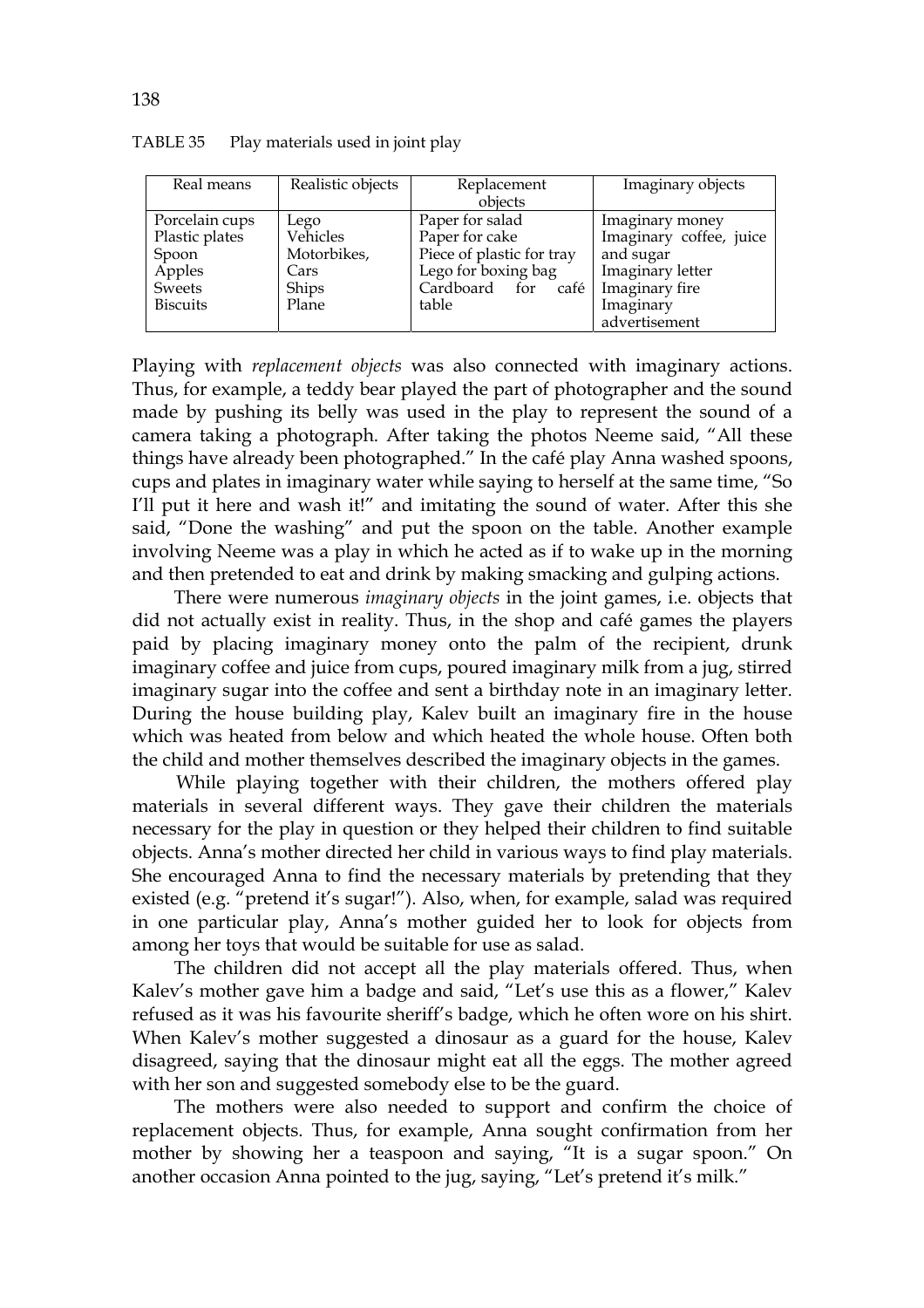### **7.7 Various types of mother-child joint games**

There were 12 different mother-child joint games. These included four didactic games, four verbal games, two physical games and two guessing games. The *didactic games* were played by Anna and Kalev and their respective mothers. Each of these mother-child dyads played two games, which were initiated by the mothers. Anna's mother made several attempts at initiating the games but Anna did not accept her suggestions. Thus, the writing game began with the mother addressing Anna, saying, "Let's play that letter game. The one I played with daddy and you wanted to join in." However, Anna did not want to play. Five minutes later the mother suggested playing the reading game but Anna was still not interested in playing. However, twenty minutes later Anna said to her mother, "Come on, let's start that writing game! Come on, let's start playing!" The game did not interest Anna very much and she soon gave up.

In the didactic games the mothers wanted to teach their children something definite. Thus, the content of the counting game involved Anna shaking the dice and counting the numbers obtained. Her mother asked her what total she had calculated. The writing game involved one player writing a word and the other player reading it aloud. In the cheese-letter game played by Kalev and his mother names beginning with a certain letter had to be said out aloud. Thus, for example, for the letter T the names Tiina, Tiit, Tõnu etc. were valid responses. These didactic games were generally of brief duration, lasting between three to eleven minutes. The mothers played a substantial role in these games.

The children were not particularly enthusiastic about playing didactic games. Anna's wish to play became evident only some time after her mother's suggestion. However, the game itself did not interest Anna very much and she soon gave up. The second game also ended because Anna did not like one particular joke made by her mother (a word written several times in succession). She was offended by this and stopped playing the game. Kalev played the first game, 'Ten-out-of ten', with evident enthusiasm but he was not keen on the second game suggested by his mother.

In their stimulated interviews Kalev and Anna's mothers said that it was important to know the letters of the alphabet and numbers, and that it was possible to learn the art of studying through such games. Kalev's mother pointed out examples of how Kalev had asked her several times whether 'ball' began with a 'b'. The game continued with each of the two players asking the other which letter a particular word began with. Anna's mother remarked on the same point, claiming that Anna wasn't very interested in learning to read. The mother did not exactly force the child but the idea of the necessity of teaching through play was evident in her interview.

There were four *verbal games.* Three of these were initiated by children and one by a mother. The verbal games were also of short duration, usually one or two minutes. Nevertheless, the mothers used these games to try to teach their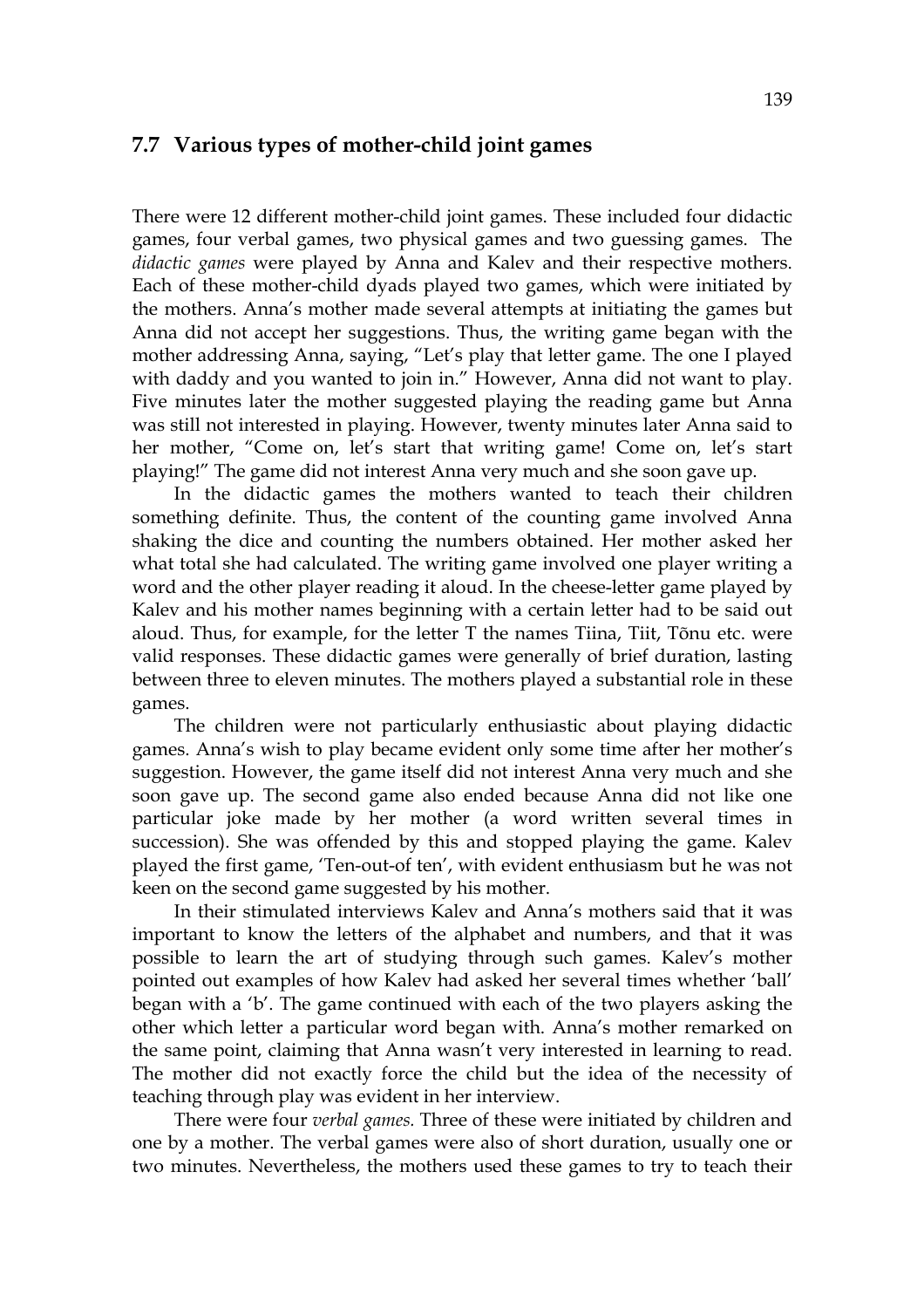children various skills such as pronouncing words containing particular sounds or inventing interesting questions. The verbal games were also characterised by humour and joking.

For example, when Neeme and his mother played 'Grandfather's Old Trousers', first his mother asked him various things (his name, what was drawn on his shirt, who was his best friend). Then she asked, "But when you become big, who will you marry?" Neeme: "No." Mother: "What, won't you marry then?" Neeme: "No, yes." Mother: "You will take Grandfather's Old Trousers, won't you?" Neeme and his mother started laughing.

The content of the games also involved unconventional language and linguistic expressions. Thus, for example, when Nele did not want to eat tomato at lunch, she said to her mother, who had been saying how good tomatoes were, "Otherwise, I'll say trilla-trulla if you go on teaching me." Nele replied to her mother's every sentence with the words 'trilla-trulla' and explained that 'trillatrulla' was skiing language. The mother ended the play quickly and suggested that Nele drank up her drink quickly too.

 There were two *guessing games.* These were played by Nele and Kalev and their respective mothers. Nele herself initiated the joint play with her mother, which lasted 11 minutes, while Kalev's mother initiated the joint play with Kalev. This lasted five minutes.

At the beginning of the play the mother asked Nele not to use very small toys because it was difficult to guess them. The guessing and describing of toys and other objects with words involved both mother and daughter. Thus, for example, Nele explained one object in the following way. "It is a bit… a little bit yellow, a little bit red and a bit black too... with feet...That is ins..." (She did not finish her word). After some time the mother made the play more complicated by taking away two objects at a time. Before choosing two objects she asked her daughter's consent. Nele agreed to her mother's idea. The game was played for a couple of minutes more but soon the mother decided that the game was getting too simple and made the suggestion of cutting Nele's hair. During the game Nele's mother reminded her that she must play fairly, that her eyes have to be closed properly and she must not peep.

The *physical games* were of short duration and provided fun and variety for the child and mother. Neeme initiated the game by crawling inside a blanket cover. His mother said in fun, "You actually might stay there." He was inside the blanket for some minutes but then came out. Nele and her mother also played a game involving a mutual 'trial of strength'. The mother admitted that her daughter was as strong as Pipi. Nele added that Pipi could even lift a horse.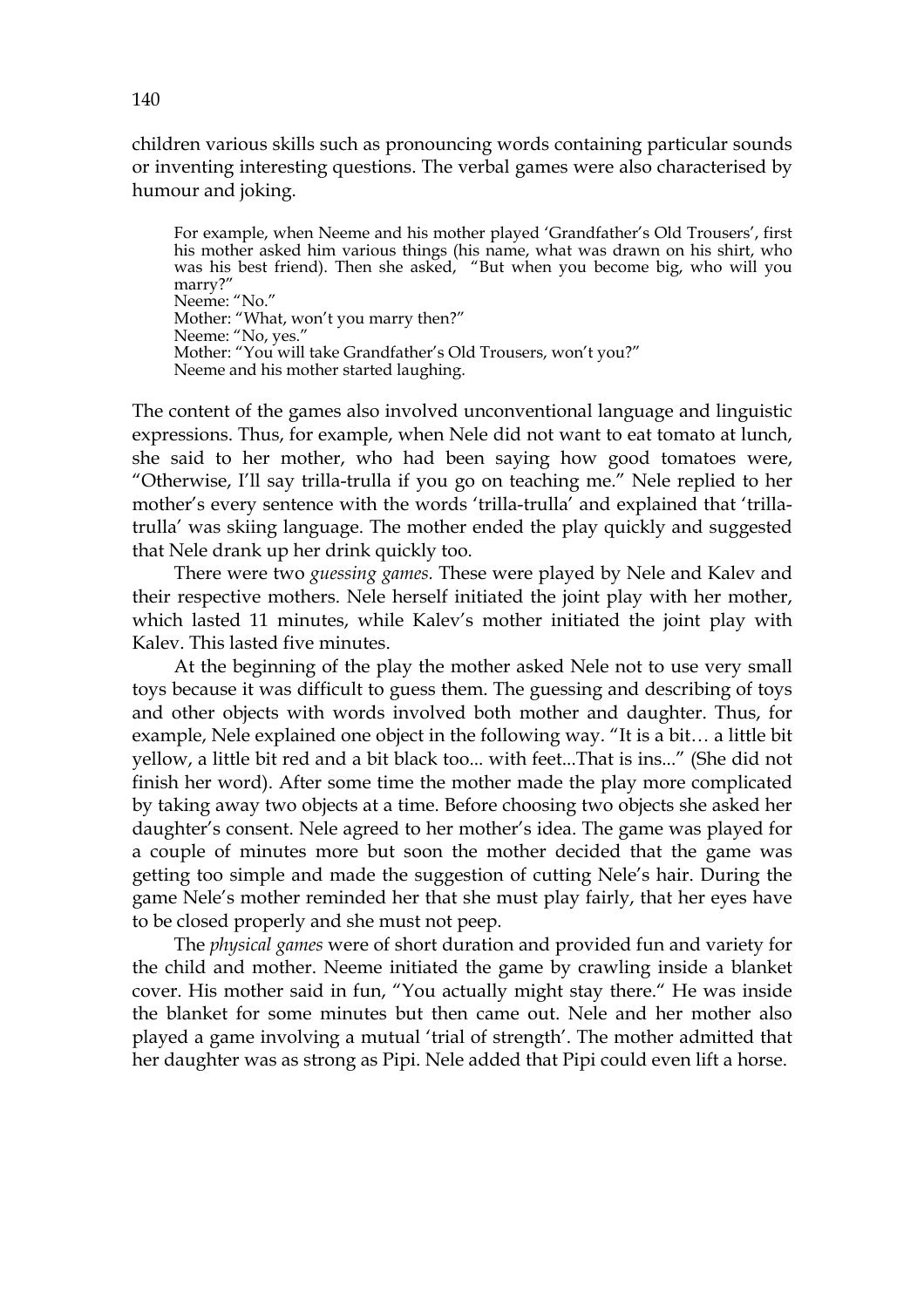## **7.8 The solitary and joint games of active and passive players**

The children played a total of 16 solitary games and these accounted for nearly 13% of the total video recording time. The children themselves initiated the role games and created for themselves the imaginary situation in games. The themes of the solitary games were connected with the eating-cooking theme on the one hand and on the other hand with the building of various constructions. The child acted according to some role or conferred a role to his or her toys. There was no direct labelling of roles but games contained ´role in actions'**.** Each role was implied in the corresponding actions and speech. The solitary games usually contained one, two or three play scripts, which were played in the object-role way.

 Altogether the children and their mothers played 31 games together, which accounted for nearly 11% of the total video recording time. All five children played joint games with their mothers. Sometimes the children did not accept the play ideas offered by the mothers. Four of the children played board games with their mothers. All of the children had had previous experience of playing board games and all children enjoyed these games. Neeme and Nele's mothers noticed an element of playfulness in board games. Several tensions in connection with the non-exact following of the game rules developed between mothers and children in playing board games. Anna and Neeme liked playing board games with their mothers but they did not like losing. The mother-child pairs played role games, which were initiated by the children mostly. The themes of the solitary games were similar to those of the joint role games and consisted of everyday events such as eating, cooking, building and using various vehicles. The main content of the joint games was not only the players' actions with toys and other materials but also mother-child joint actions and interaction according to the assumed roles. The children and their mothers assumed various roles and these roles were more defined and explicit than in the children's solitary play. The joint games involved role-specific actions and specific speech, which was played with emotional expressions (for example Kalev's mother changed her intonation. Once she called out in a loud voice, then again she sounded worried). In the joint games there were more play scripts and the quality of play scripts was different consisting of the players' mutual action and interaction. The content of the other joint games was often related to teaching. These games were of short duration and were generally unpopular with the children. On the other hand the children loved games that included humour, speech and guessing.

 In the following the solitary and mother-child joint games of different players are presented.

#### *Solitary games*

The themes of the games played by the *active players* (Anna and Kalev**)** related to cooking, the making of tickets and the lives of animals. The content of these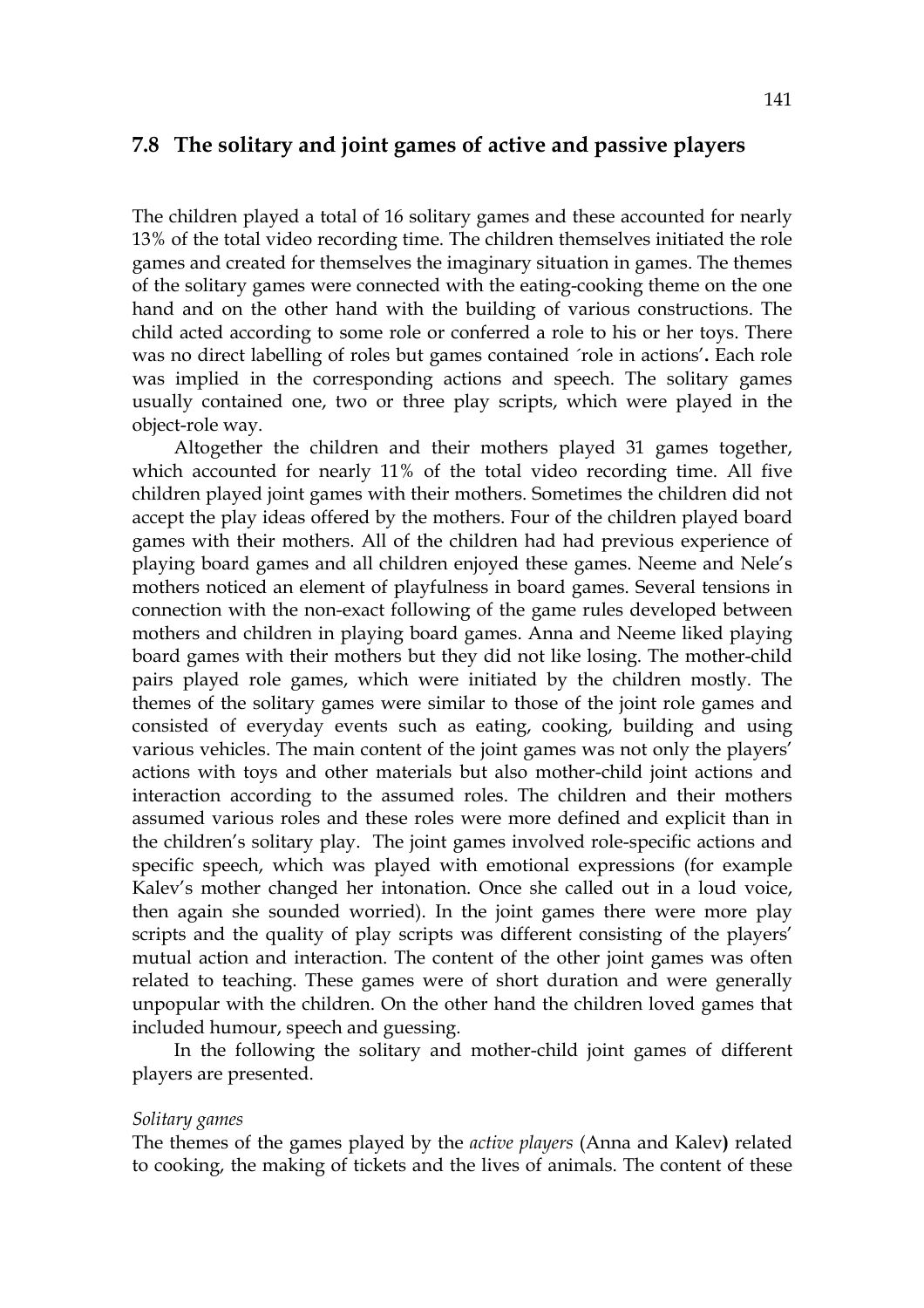games consisted of playful objective actions with toys and other materials. Typically, the active players Anna and Kalev assumed certain roles or conferred roles onto the toys. The games consisted of several scripts and adhered to the logic of real life (e.g. putting children to sleep**,** reading bedtime stories, going for a walk). In these games the children behaved and spoke according to the assumed roles and imaginary situation. There were many types of play materials used in the games. The content of Kalev's solitary game was the mutual relationships and communication between the players. The play script was created by Kalev himself.

The themes of the solitary games played by the *passive players* (Nele, Neeme and Toomas*)* related to cooking and building. In these games the children assumed the roles of cook, builder and car mechanic*.* The content of role games was acted out in an object-role way using play materials (mostly Lego), actions and speech. While playing alone the players were interested in play materials and in playing with them. Actions in the games were one-sided and consisted of repeated operations. The games contained imaginary situations.

 The solitary games of the active and passive players are summarised in the following table 36.

| Plaver                                      | Play components                                                                                                                                                             |
|---------------------------------------------|-----------------------------------------------------------------------------------------------------------------------------------------------------------------------------|
| Active players (Anna and Kalev)             | The content consisted of playful objective<br>actions with materials. The children<br>behaved and spoke according to their<br>assumed roles and the imaginary<br>situation. |
| Passive players (Nele, Neeme and<br>Toomas) | The content was often one-sided and<br>consisted of repeated actions. The role<br>games were played in an object-role way<br>and consisted of one or two scripts each.      |

| TABLE 36 |  | Solitary games and play components |
|----------|--|------------------------------------|
|----------|--|------------------------------------|

### *Joint games*

It was chiefly the mothers of the *active players* Anna and Kalev who initiated the joint games. Thus, the mothers initiated eight of these games and the children three. The children did not always accept the initiatives of their mothers. Role games, board games, guessing games and games connected with teaching were all played. The themes of mother-children joint role games were connected with building, cooking, the lives of animals and trading. The content of the joint games consisted of object actions with toys and also social relationships between the roles assumed by the players. Thus, the play scripts of the role games was played out in a social-role way. This involved the use of imaginary situations, speech that complied with the respective roles and various substitutions. The roles in the joint games were clearly expressed and the players acted according to their roles. The actions contained within the joint games were diverse in nature. Play scripts were initiated by both the children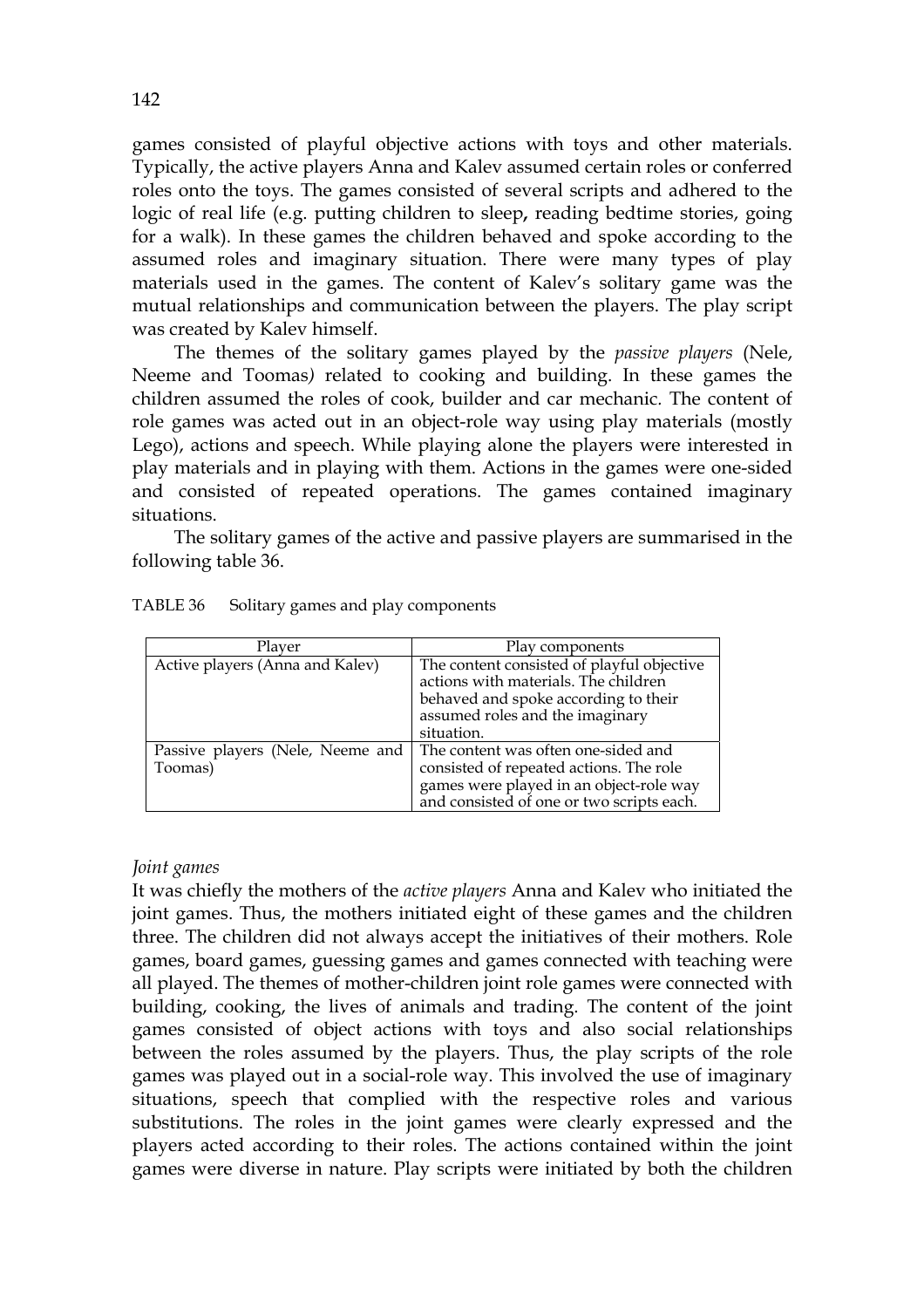and their mothers. Anna experienced difficulties when playing board games because she did not want to lose to her mother. While playing together with his mother Kalev rolled his dice in a dishonest way and the game ended. The joint games connected with teaching were of short duration and were not particularly popular with the children. The joint games involved various different play materials, i.e. realistic, replacement and imaginary objects.

 The *passive player* Nele did not play any role games with her mother. Instead they mainly played a wide variety of board games together. In addition to that Nele and her mother played one guessing game, one verbal game and one motor game. Nele was proficient at playing the board games as she had had previous experience. In these games Nele followed and observed the rules closely. In the riddle-solving game Nele quickly guessed the hidden meanings. The *passive player* Neeme played four role games together with his mother. These consisted of two word games, one game of hide-and-seek and one board game. The themes of these games were connected with the roles involved, i.e. the world (work, family, free time, etc.) of the two Lego men Johannes and Marek. In addition to the main roles of Johannes and Marek there were numerous subsidiary roles (policemen, boxing coaches, roof repairers, etc.). Both Neeme and his mother interacted according to their assumed roles. Thus, the scripts of the role games was played out in a social-role way. There were all kinds of scripts and a wide variety of actions, extensive use of imagination and interaction. Neeme did not enjoy playing the board game very much as he did not like losing and did not want his mother to lose either. However, Neeme enjoyed playing word games with his mother, which included fun and questions-answers. The word game played by the *passive player* Toomas and his mother was initiated by Toomas. Its content involved the repetition of words and humour. In table 37 are summarized joint games and play components of active and passive players.

| Game pair                      | Play components                            |  |
|--------------------------------|--------------------------------------------|--|
| Mother-Anna, mother-Kalev      | The content of the games was played out    |  |
| (active players)               | in both object and social-role way The     |  |
|                                | roles were clearly expressed and explicit. |  |
|                                | The children did not like didactic games.  |  |
| Mother-Nele (passive player)   | They played numerous board games. The      |  |
|                                | mother noticed a playful aspect to board   |  |
|                                | games. Nele closely observed the game      |  |
|                                | rules.                                     |  |
| Mother-Neeme (passive player)  | The content of the role games was played   |  |
|                                | out in both object and social-role way.    |  |
|                                | The games included various scripts and     |  |
|                                | roles.                                     |  |
| Mother-Toomas (passive player) | The games involved repeating words and     |  |
|                                | humour.                                    |  |

TABLE 37 Joint games and play components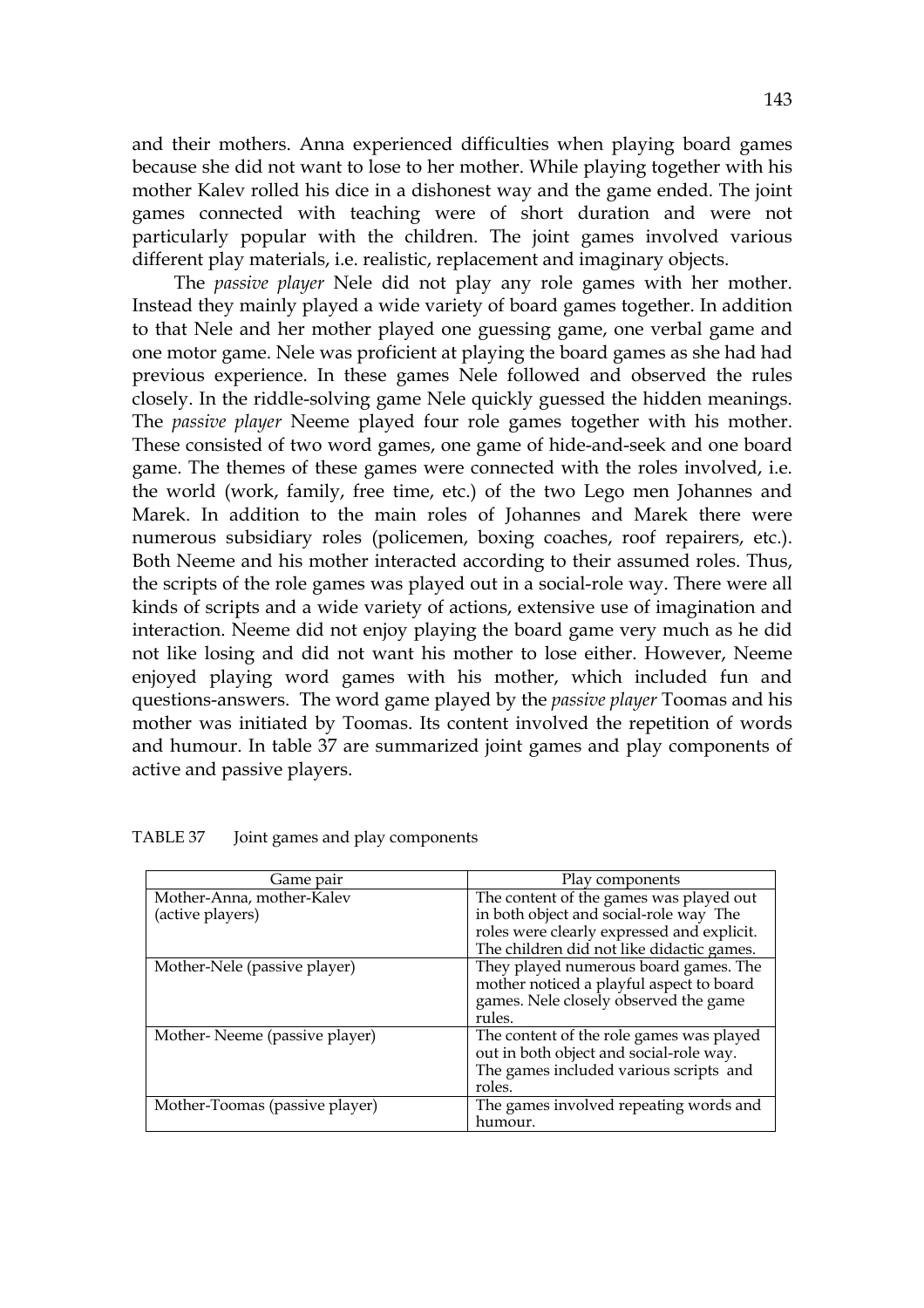# **8 MOTHER–CHILD INTERACTION AND INVOLVEMENT IN PLAY**

## **8.1 The mother as an erudite bearer of knowledge**

As in everyday mother-child activities and interaction in general, the children themselves rarely initiated interaction with their mothers during games and seldom turned to their mothers with questions. The children mostly addressed their mothers in order to ask something (e.g. for help in dismantling Lego bricks) or in order to get the necessary materials for their games. In this latter case the mother explained to her child which materials could be taken for playing and which not. Thus, for example, the mother might say that one particular bowl cannot be used in the play as it could be easily broken or that 'witch's soup' must not be drunk as it is poisonous. During board games the children asked their mothers if they had moved in the correct way over the game board. They also asked for confirmation of the numbers they had obtained on rolling the dice. In role games involving Neeme and his mother, Neeme asked if his mother knew any real person named Marek (a Lego character featured in their joint games). On another occasion and without any obvious relation to the game being played Neeme suddenly developed an interest in the concept of paradise.

N: "What is paradise?"

M: "What is paradise? You already asked me once, whether…? "

N: "Where God lives?"

M: "Mmmh. There, where everything is very good."

- N: " Why has God everything so very good?
- M: "Because everything is…very good. "

The mother continued by asking what Neeme was going to do next in the play.

From the example given it was evident that Neeme had already previously been interested in the notion of paradise. From his mother's reply it can be deducted that no interesting cognitive interaction or further discussion of the question occurred.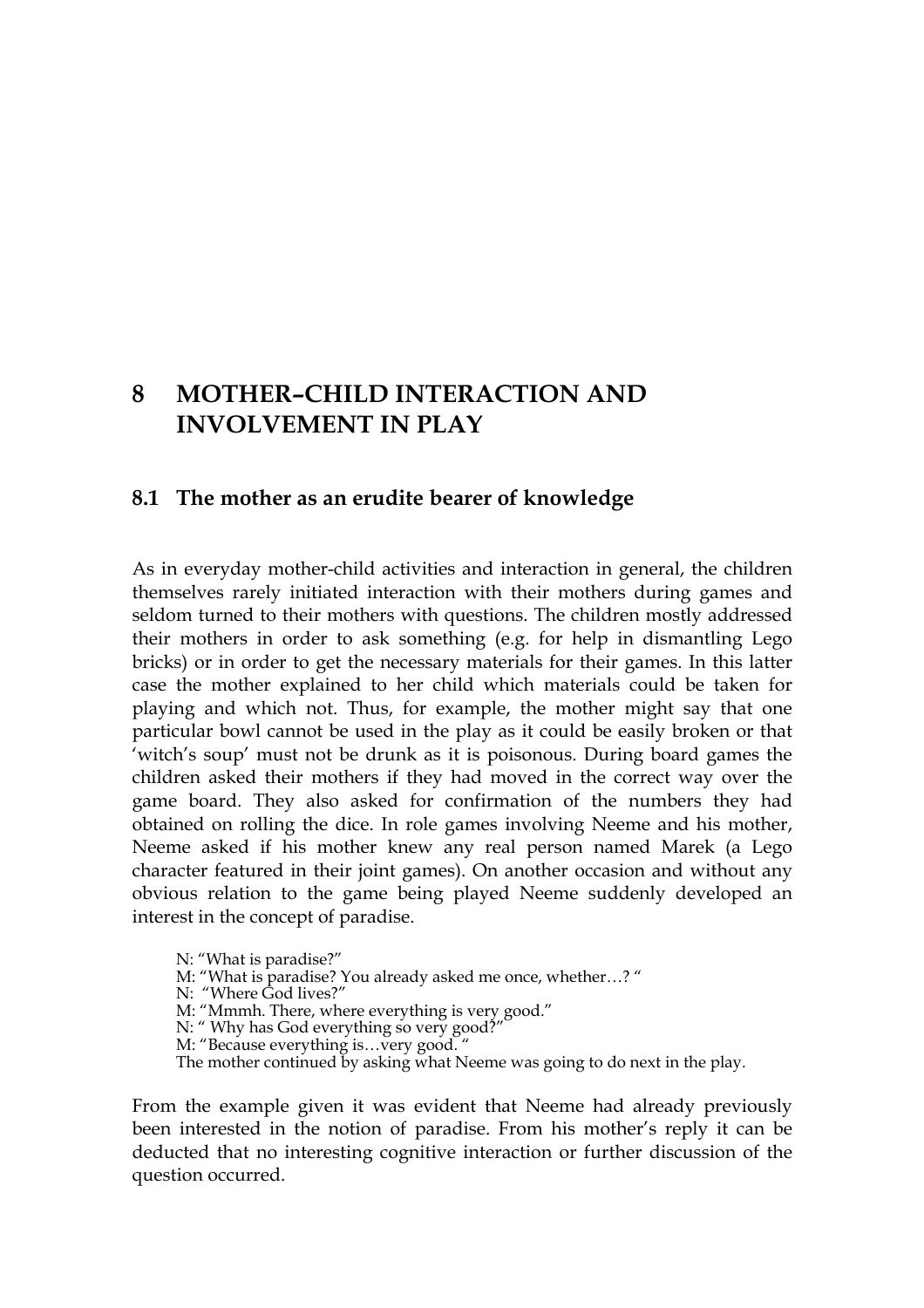The mothers themselves initiated interaction while playing together with their children. The content of this interaction consisted predominantly of explanations or specifications concerning how a particular game was to be played, what was to be done during the game, what kind of materials were to be used in the game. Didactic interaction in games was especially common and was aimed at instilling specific knowledge or skills in the child. Thus, the mothers taught their children how to write letters and words and how to read them, as well as how to count, add and subtract. At the same time the mothers corrected their children when they made mistakes during the play.

 Mother-child interaction was often directed towards various ethical issues which arose during play. Thus, for example, when Neeme played together with his mother and little sister his mother explained to him Neeme what kind of trap he should build. When Neeme asked why the trap couldn't be built with cushions simply piled one on top of another, his mother replied that his little sister might get hurt. She added that those kinds of traps were no good and suggested that the others (jansus and ninjas) should build it instead.

 All the mothers drew their children's attention to the principles of fair play. During the pre-observational interviews several of the mothers noted that their children had difficulties in meeting the exact requirements of rule games. At the same time they also noticed that it was difficult for the child to accept losing in such games. Neeme's mother said that while playing one particular board game with her son, Neeme himself had said that he was able to lose with dignity. In a board game played by Anna and her mother Anna rolled her dice and moved her game piece over the game board. Unfortunately for Anna, the number she obtained meant that her game piece had to go back to the starting point on the board. Anna pushed the game pieces off the table in indignation, threw the game piece bag onto the floor and went towards her mother brandishing the game board. Anna's mother appeared startled at her daughter's reaction. However, Anna then hugged her mother and went away.

 In this example the mother did not explain anything to Anna. Anna's mother mentioned already before the observation that Anna was the kind of girl who hated losing. Whenever something went badly Anna felt insulted and became sulky. The mother added that she had tried to explain to her child that the others too have bad times during games. In the stimulated recall interview Anna's mother commented that Anna had since learned to play the game right to the end, irrespective of her score. The mother explained that together with her husband she had tried to explain to their daughter that games were played for fun and that winning was not always important. At the same time the mother was a bit indignant at the kindergarten teachers who always expected Anna to win at everything, whether it were a singing contest, running race or swimming competition. All that had created in Anna a sense that winning was of the utmost importance and that she must win all the time.

 In the board game played by Kalev and his mother a problem arose when Kalev cheated. He rolled the dice incorrectly and said a number other than that shown on the dice. The mother said that unfair play was not allowed and that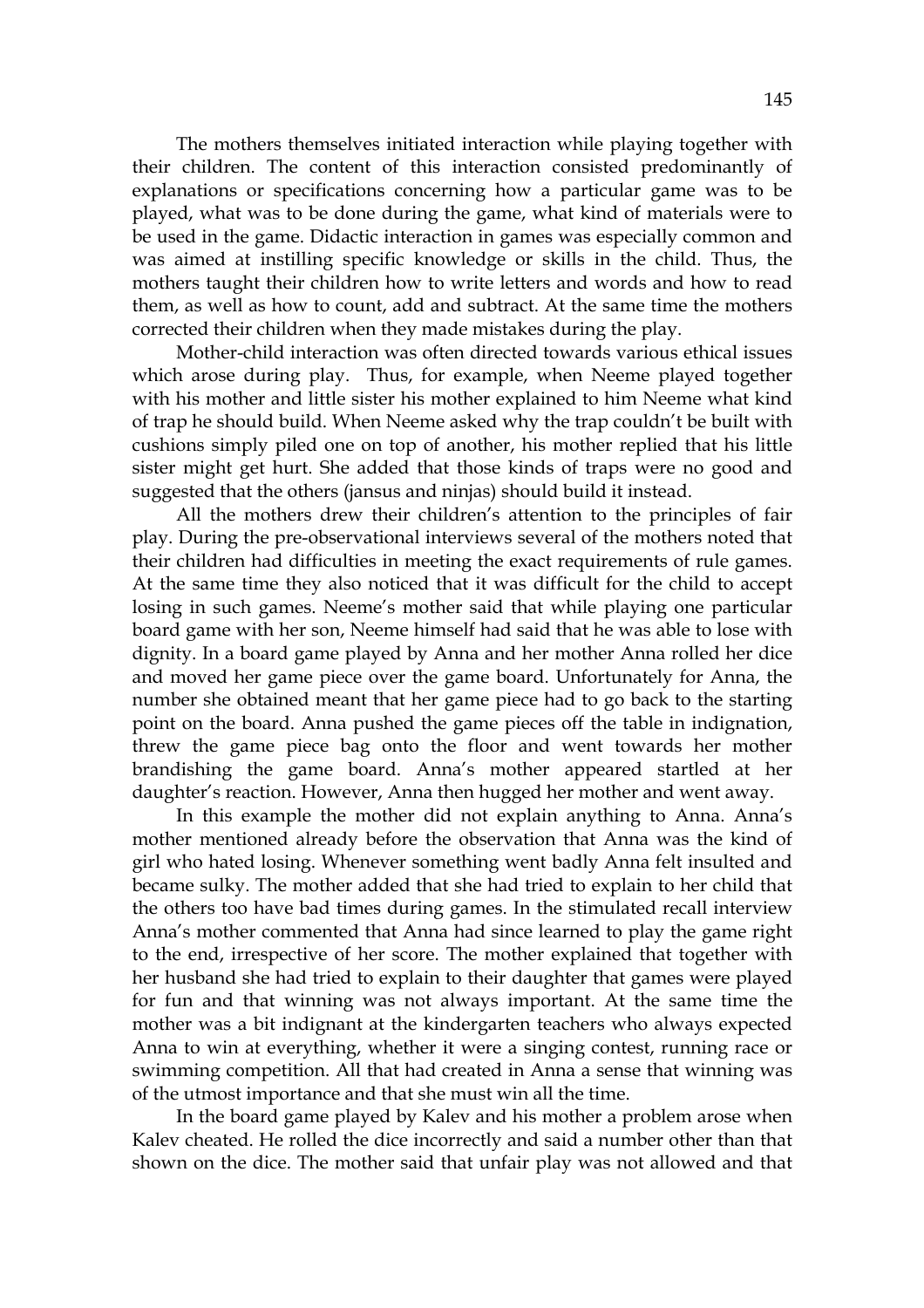the game had to be finished. Kalev agreed with what his mother had said and wanted to play a different game. Kalev's mother did not explain in any greater detail about fair or unfair play.

 The mothers did not explain the principles of fair play to their children in any great detail. They merely made brief statements such as, "It is no fun at all to play like this when someone is cheating or does not play fair." With regard to winning and losing the mothers reminded their children that one should lose and win with dignity.

 The content of mother-child interaction was also connected with explaining how to play together with siblings in a friendly way. Already during the pre-observational interviews those mothers with two children commented that their children's mutual interaction was a source of friction. They noted that the children could on occasions play together in a friendly and calm way for long periods of time, then suddenly a conflict would develop and the play would disintegrate. It was difficult for children of different ages to find a play theme of mutual interest. Conflicts often developed concerning toys and there was continuous competition between the children of the same gender regarding who was faster, cleverer or otherwise better.

 In the following example Neeme and his mother started playing with their favourite toy models, Johannes and Marek. Neeme's sister Anne was nearby. When Neeme turned sideways towards his sister, she took secretly the toy that was of greatest importance to him, i.e. Johannes. Neeme screamed out and complained to his mother and she tried to mollify his anger. It can be seen from this example that when the three of them were playing, the mother had to divide her efforts between the two children and that the children's play ideas were quite different.

## **8.2 The mother as a supporter of the child's play**

The participation and interaction of the mothers varied according to the type of games played. In longer games, most of which were role games, the mothers usually took part and interacted with their children. In the games played by Kalev and Neeme the support and interaction of their mothers differed considerably.

 Kalev's joint play with his mother began as follows. Kalev's mother came in from the kitchen, sat down on the sofa and suggested to Kalev that he should build something. Kalev started building on the floor using Lego bricks while his mother watched TV. Then she made the suggestion that he should build a house big enough for two eggs to fit inside. Kalev and his mother discussed whether the mother-egg, father-egg and child-egg would all fit into the house.

This joint play lasted for 22 minutes and consisted of one play script. Kalev's mother's concentration on the play was variable. At the beginning of the play she provided the play idea and also tried out herself how the eggs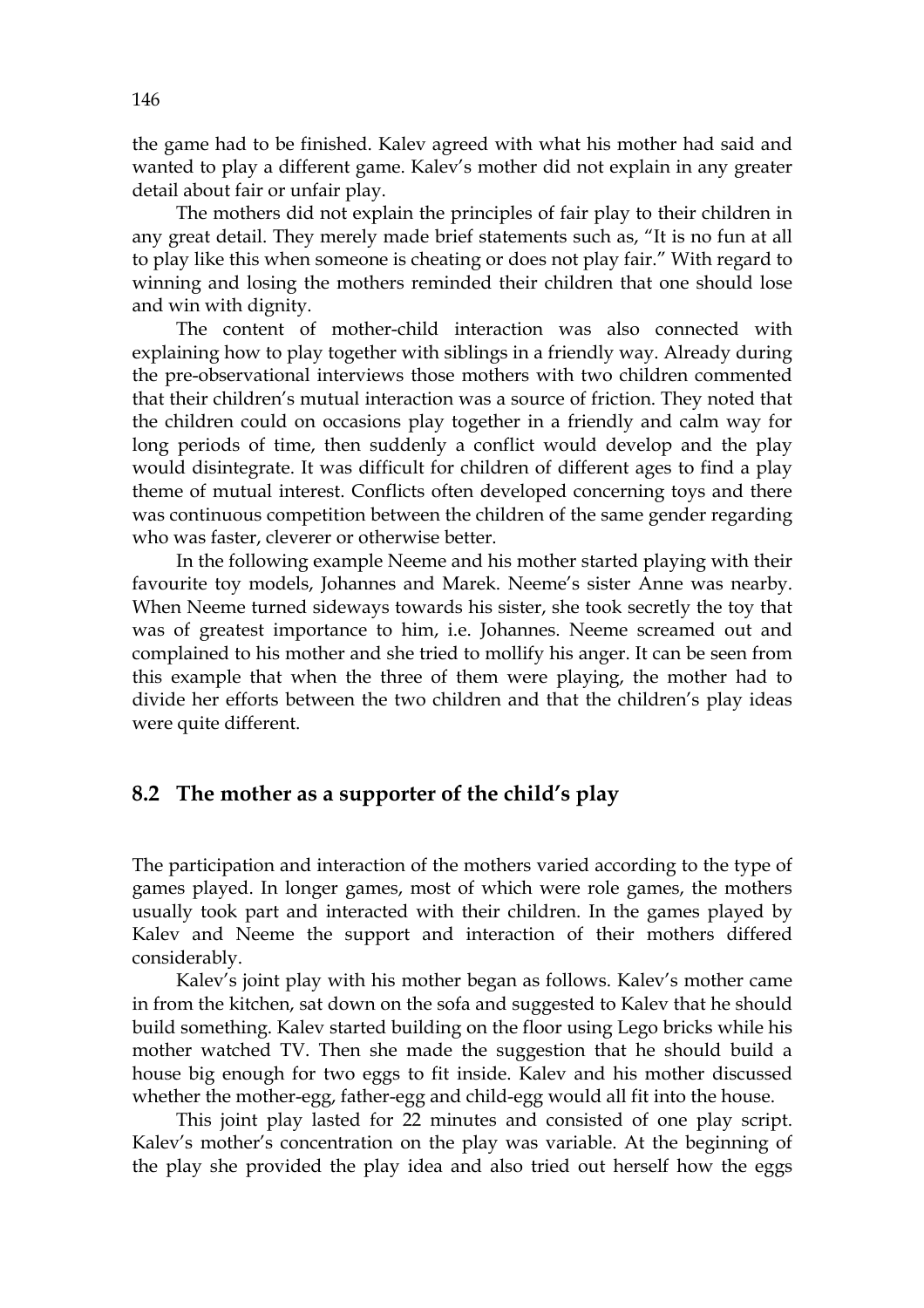would fit inside. Then the mother came nearer to the child and made some additional proposals concerning the house building. As time passed her interaction became increasingly less connected with the play. Instead she focused on watching TV, on telephoning, talking with Neeme's father and just occasionally watching her son's play. The mother reacted to her child's speech with brief glances and a spoken "mmh". Suddenly she offered a dinosaur as a guard for the house. The toy dinosaur just happened to be lying within the mother's reach on the table. Kalev did not accept the guard offered by his mother and justified this by saying that no dinosaur could not guard the eggs as dinosaurs eat eggs.

Although this case is an example of mother-child joint play the mother's interaction did not support all the time Kalev's play or the imaginary situation in the play. The mother scarcely focused her attention on Kalev's play and her interaction neither supported nor developed it.

 In Neeme's joint play with his mother the mother came to play because Neeme had asked her to. The child turned to his mother right at the beginning of the play, calling her Marek and he himself Johannes. Then the mother suggested her son as Johannes should go and have a look at where the car had gone. She sat down next to Neeme on the floor with his various toys all around them. The play began with the boxing theme, which had remained unfinished from the previous time. There were 15 scripts in the play. Interaction related to the imaginary situations contained within the play scripts and role relations. The mother kept changing her tone of voice throughout the play. Thus, for example, she called anxiously, "Help, he is going to break my trailer." She scolded the children who watched TV for too long with, "Martin, what are you doing here? You are watching TV again! You must not watch TV so much!" Then she whispered that she would go and check how the roofer had done his work. The mother acted and spoke the whole time holding a Lego man in her hands. Neeme answered to his mother according to the play situation.

 In their play scripts both Neeme and his mother shared the same play content and the interaction of the two players was also connected with the play theme and content. In this play the mother supported and elaborated the imaginative situation created during the play.

 These examples demonstrate that the mothers interacted in very different ways with their children in the joint games. Kalev's mother played for 22 minutes with Kalev but actually participated for only five minutes. Kalev's mother actually sat next to him, asking questions which were little connected to the play, nodding to what the child was saying and answering with short acknowledgements ("mmh", "ahaa"). She also offered her child a toy, which did not suit the play idea. Neeme's mother was sitting near him and interacting all the time through the role of the Lego man. Her attitude towards her child's play was serious. It improved the quality of the play and supported the child's activity.

 Mother-child interaction was also evident in the offering of evaluations for the child when he or she had created something in the play or needed his or her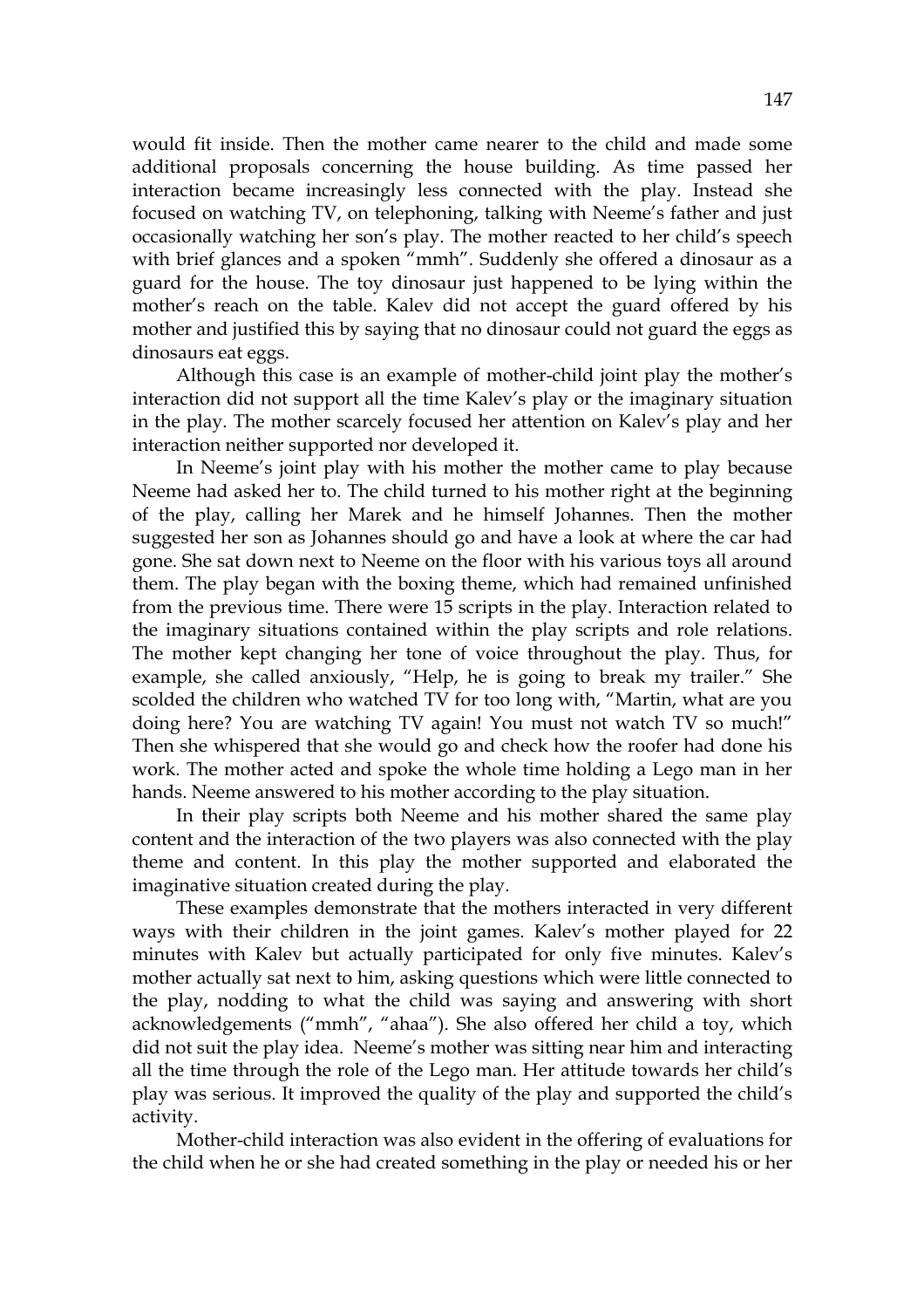mother's confirmation. Thus, for example, a Lego house was shown to one mother while in their café play Anna called a spoon a 'sugar spoon' and asked her mother whether it could be so in the play. The mothers usually supported their children's approaches with just few words of acknowledgement such as "yes", "it is", "yeah", "mmmh" and "ahaa". However, sometimes they answered in different ways and did not support their children's elaboration of the play. Toomas, for example, took a yellow plastic bowl containing 'macaroni' (Lego bricks) made by him to show his mother, saying, "Here you are. I have brought you some…" However, the mother refused, saying, "No, I don't want that brick food. Take it away!" Toomas went back to his room.

 There were several short episodes of interaction connected with imaginary situations, which elaborated the children's play. Thus, for example, in Toomas' solitary play with cars, when his mother went to ask him to come and eat she first asked what he was playing. Toomas explained in great detail about the construction of his car and showed how 'water' could be let from the hose. His mother pretended to have got wet and made as if she did not quite realise what the water was like. She said that the water was first quite hot and then became ice cold. Toomas liked answering his mother's questions and explained what was going on in the play. The mother and son laughed during this brief interaction.

 The mothers also interacted during their children's solitary play. Nele's mother suggested to Nele, who was cooking on her toy kitchen cooker, "When you are ready with your food, you can come and eat my food." Thus, there was support and favourable evaluation in both mother-children joint games and in the children's solitary games.

## **8.3 Promotion by the mother during the child's solitary games**

Of the five children only Kalev did not interact at all with his mother during his solitary play. During the nine minutes that Kalev played a director's play there was no communication with his mother. Only once did one of the children, Neeme, invite his mother to play. After having played alone for five minutes, Neeme addressed his mother and invited her to play. However, his mother was talking on the phone and did not go to play with him. In his second solitary play Neeme invited his mother to play again but she told him that she was tired and had not the strength to play.

 All the other children went to their mothers with various problems, which had occurred during the play. The children mostly addressed their mothers for help. They wanted, for example, their mothers to help them dissemble Lego constructions or they asked for various materials such as pillows for dolls to lay their heads on or a hose for providing electricity for the car. The children also wanted to show objects they had made, to receive confirmation and support for their play ideas or sometimes just to see what their mothers were doing in the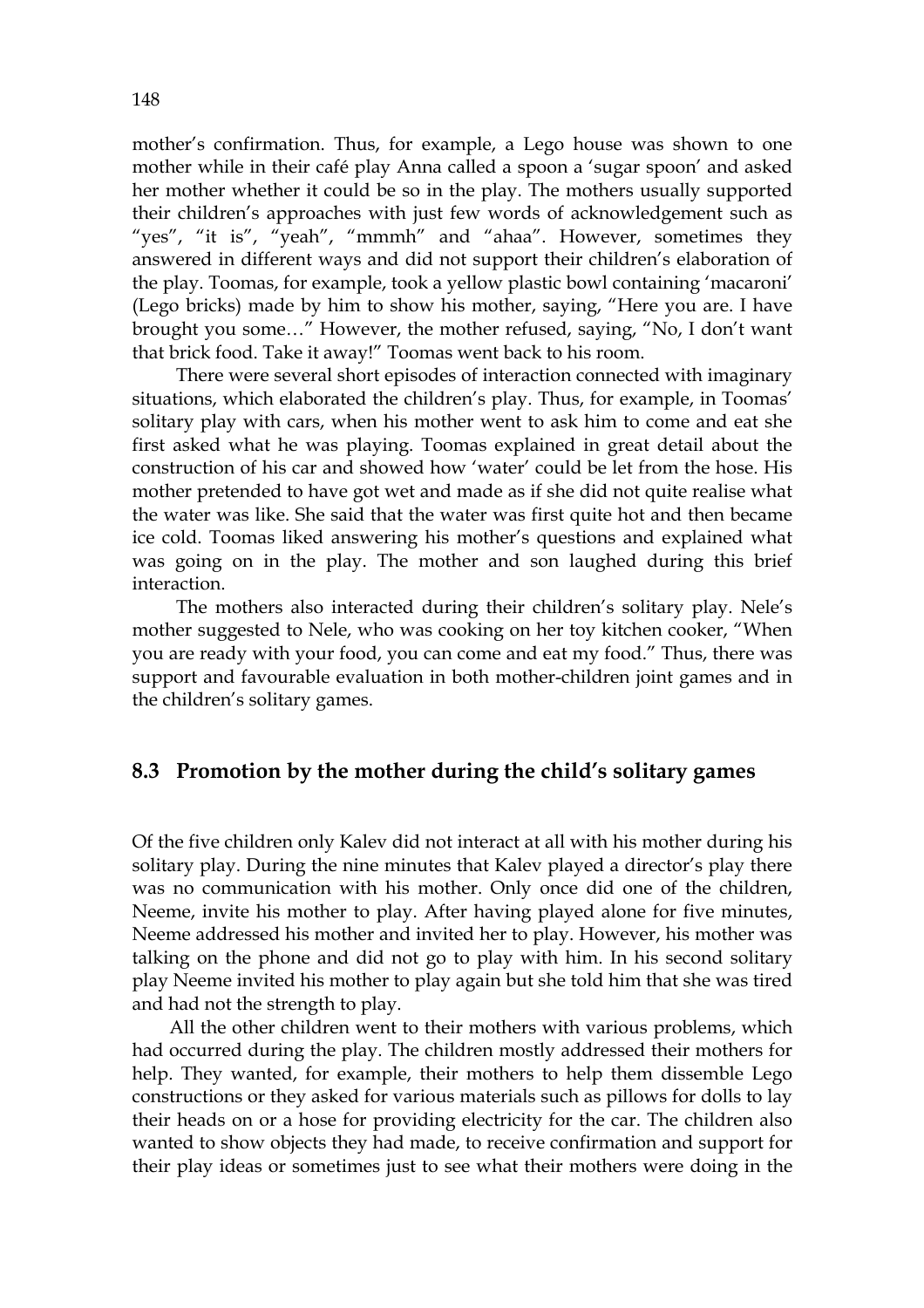kitchen. The mothers for their own part showed little interest in the children's solitary games or what was going on in the play. The children were more or less used to playing alone and the mothers were used to their children managing alone.

 The mothers promoted solitary games on 181 occasions (table 38) while also making 14 non-promotive reactions. There were 162 instances of verbal promotion, one of demonstration and 18 of offering play materials.

| Type of promotion          | Number of instances of promotion |
|----------------------------|----------------------------------|
| 1. Verbal promotion        | 162                              |
| Question                   | 70                               |
| Explanation                | 40                               |
| Support                    | 29                               |
| Suggestion                 | 12                               |
| Direction                  | 11                               |
| Labelling                  | 0                                |
| 2. Demonstration           | 1                                |
| 3. Offering play materials | 18                               |
| Total                      | 181                              |

TABLE 38 Promotion by the mother during the child's solitary games

These findings showed that the majority of verbal promotions were *questions (70).* The questions, which the mothers asked their children, can be divided into two categories. A relatively small amount related directly with the play while the majority of questions were connected more indirectly to the play. In this latter group the mothers showed general interest in their children's activities. For example, the mother asked what colour straw the child wished to have in her play, or she expressed her hope that her daughter would not start drinking the dangerous 'magic drink'.

In case of the questions, which related more directly with the play the mothers showed more specific interest in their children's games, i.e. in the theme and content of the play. They wanted to know what certain materials were being used for in the play and how to play-act using the selected materials. In one particular rule game, for example, Nele's mother asked how she had managed to get the right number.

The mothers asked various questions including not only those requiring a yes/no answer but also more demanding ones. Question forms included 'where to' ("Where can I go with those tickets?"), 'whom' ("Whom are you cooking for today?"), 'where' ("Where are those Myriks?"), 'what for' ("What are you constructing this ship for?"), 'what kind' ("What kind of rocket are you constructing?") and 'what' ("What is it?").

 One common form of verbal stimulation used by the mothers was *explanation (40).* Through explanations the mothers justified why children could not take certain objects for their play or which toys could be used in the play. Thus, for example, Neeme's mother explained as she gave a toy to her son, "This is a Discomix food processor. Put it away, otherwise it won't play CDs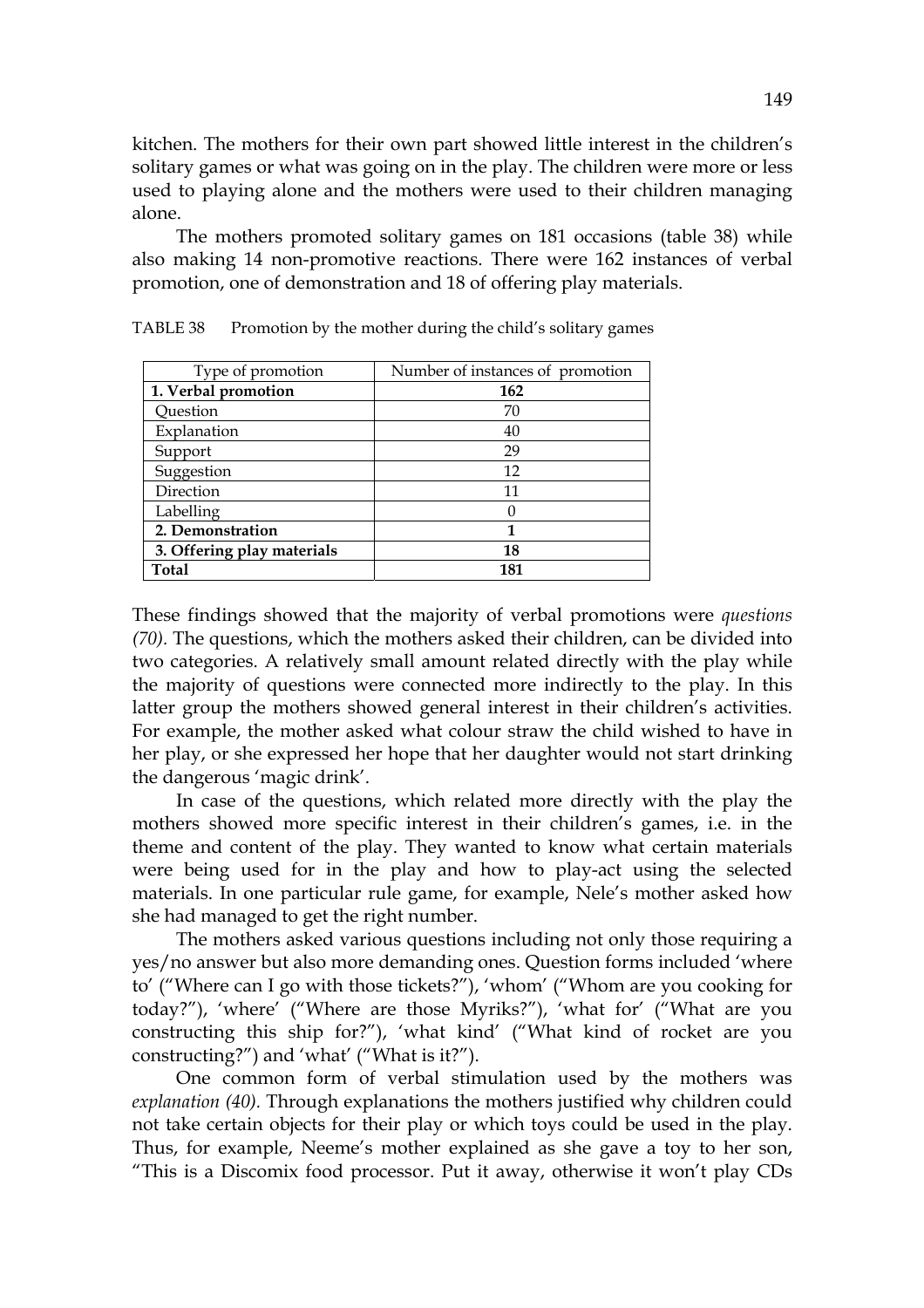any more." There were numerous explanations (18) in Nele's number game (board game), through which her mother explained how the numbers should be put in increasing from one to 15. She explained it thoroughly and demonstrated it and, thereafter, the child started to play alone. The mother not only explained how to place the numbers in order but also that it would be cheating to shift the game piece. Thus, the mother also drew attention to ethical norms connected with playing the game.

There were instances of *support (29)* by mothers during the children's solitary games. The children often approached their mothers in order to show and explain what they had done in their play or to invite their mothers to go and see their play corner or their game. The mothers praised the constructions built by their children with "Well done!", "Fine!", "Great!", etc. Considerable support on the part of the mother was traced in Nele's solitary number game. This helped to sustain the child's interest while the mother's various utterances ("You can try it", "See, how good you are!") provided the encouragement overcome the difficulties Nele encountered. At the beginning of the game the mother had said that she did not believe her daughter would be able to play the game as it was so difficult. Nevertheless, she encouraged Nele to have a try. She said, "You can, really! Have a try! You're very good if you can."

 Another example of support was the reaction of Toomas' mother to one of his addresses. She was busy in the kitchen. Toomas had built a machine and took it into the kitchen to show his mother. The mother looked at her son once then continued with her own jobs while acknowledging her son's talk with monosyllabic utterances (Mmmh, Ah-ah, Ah! Yes). During this exchange Toomas asked his mother to look at him for a moment. She turned her glance towards her son for a moment and then continued her own activities. Toomas did not actually expect any other reaction from his mother and so went back into the room and continued his solitary play.

 With the help of *suggestions (12*) the mothers tried to help their children when they had reached some kind of deadlock or otherwise could not continue with their games. They suggested activities such as building something extra or making some more 'money' for the ticket game. The children usually accepted their mothers' suggestions. In Neeme's games there were especially many suggestions made by his mother. Thus, on seeing that her son had not managed with his Lego construction or had admitted breaking it, Neeme's mother suggested that Neeme should invent something new. The mothers also gave *directions (11)*. Thus, they asked their children to show or do something. In general, the children accepted their mothers' directions.

In solitary games there were also instances of *offering play materials (18).*  The mothers offered a variety of materials (a straw, a cup, snail shells, pillows, Lego blocks). They often did not ask why the children wanted the particular materials in question or what the children intended to do with them. There were also cases where the child did not accept the objects offered by his or her mother. Thus, for example, Neeme asked his mother for the 'Myriks'. The mother took one Lego structure and said, "Take this, it is a robot." Neeme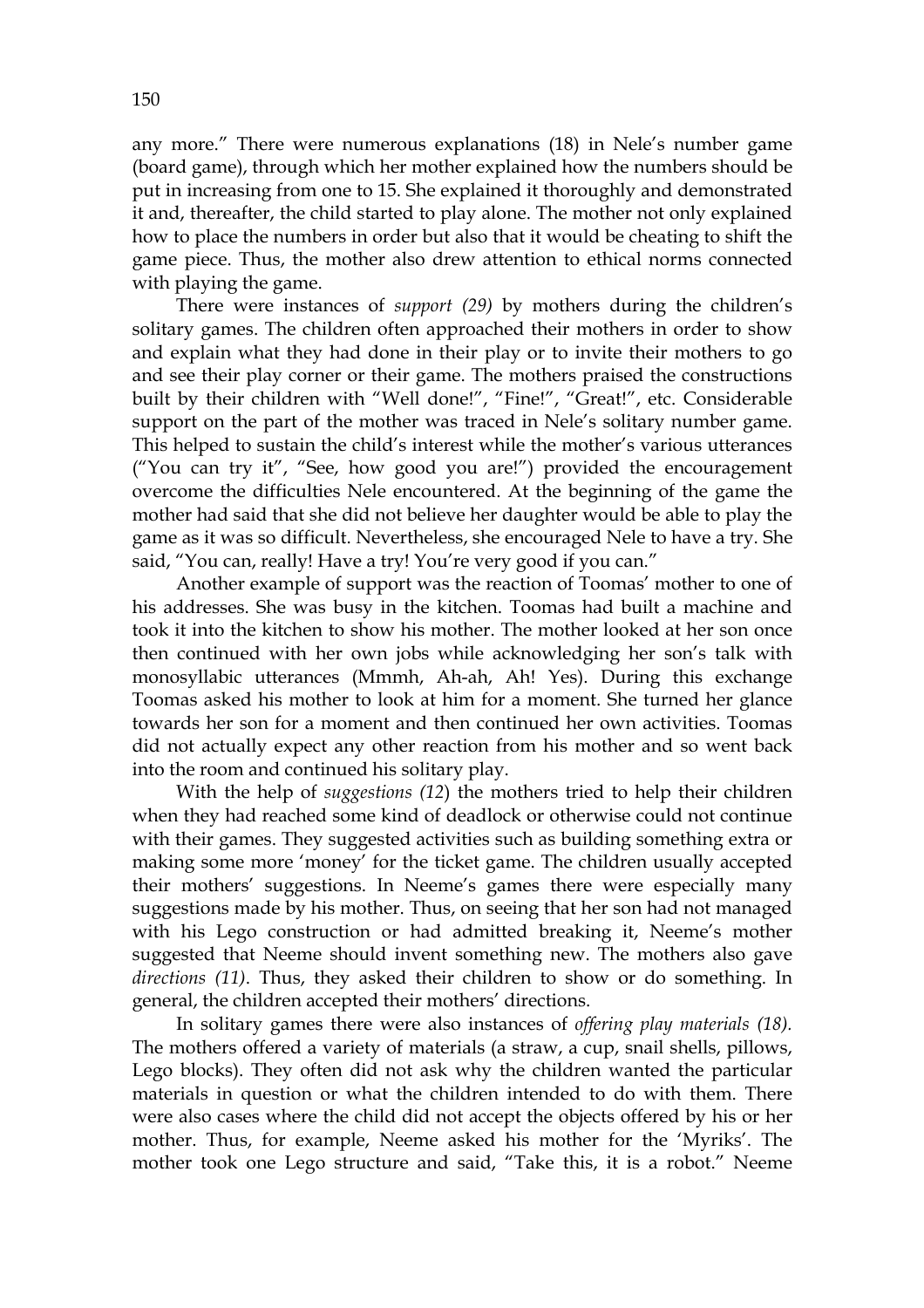replied, "No, it is a sword, a magic sword." *Non-promotive (14)* reactions on the part of the mothers were also traced. These were mostly connected with modifying the child's behaviour (e.g. "Don't shout in such a loud voice"), the correction of speech or encouraging the child to tidying his or her toys.

## **8.4 Promotion by the mother during joint role play**

Altogether, 523 instances of promotion by the mothers were observed during joint role play. As shown in table 39, most instances of promotion were verbal (511), while others included offering play materials (11) and demonstrating (1). There were also 10 non-promotive reactions.

| Type of promotion          | Number of instances of |
|----------------------------|------------------------|
|                            | promotion              |
| 1. Verbal promotion        | 511                    |
| Questions                  | 170                    |
| Explanations               | 141                    |
| Support                    | 112                    |
| Suggestion                 | 52                     |
| Direction                  | 31                     |
| Labelling                  | 5                      |
| 2. Demonstration           | 1                      |
| 3. Offering play materials | 11                     |
| <b>Total</b>               | 523                    |

TABLE 39 Promotion by the mother during joint play

Analysis of the mother-child joint games revealed that the mothers' most common form of verbal promotion consisted of asking their children *questions (170).* Neeme's mother asked the greatest number of questions, no less than 116. The questions asked by the mothers during the joint games could be divided into two categories. The first was made up of questions connected to the organisation and creation of the play situation while the second category comprised questions related to the development of the imaginary situation within the play.

 The questions connected with play organisation were directed towards finding out what game was to be played, which roles the child and the mother were to play, what materials were to be used and what was to happen during the play. Questions concerning the organisation of the play generally involved the words 'do/does', 'who' and 'what'.

 As soon as the mother-child pairs had completed the creation of the joint play world a new play script would begin with the mothers asking several kinds of questions. These questions were closely connected to the imaginary situation contained within the play and the acting out of the play scripts. The mothers' questions served to elaborate the play scripts and to specify the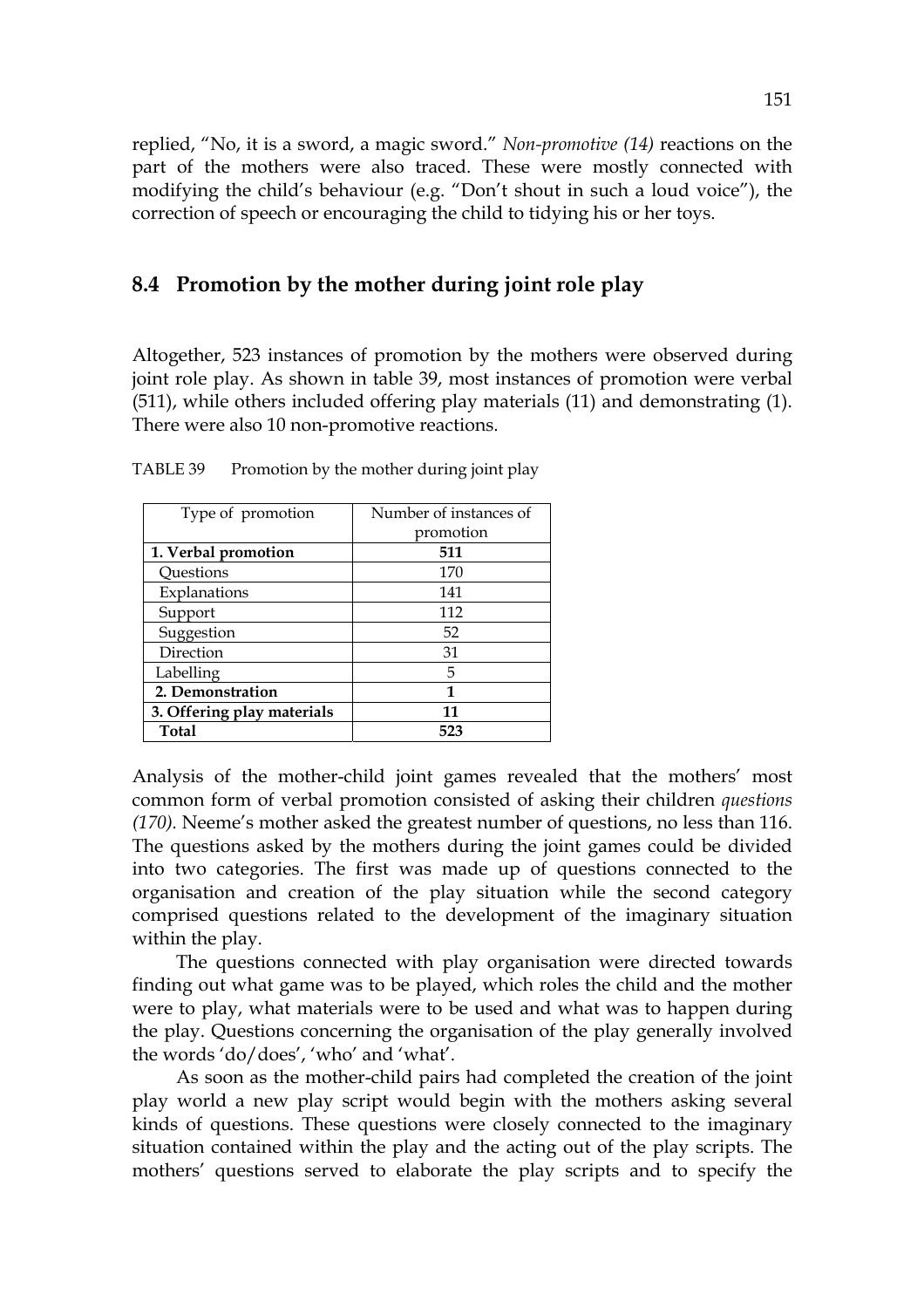materials to be used in the games. The mothers asked 'if' ('whether') questions. For example, whether there were any cakes in the café play, whether they wanted sugar in their coffee, whether they had paid any money, whether the birdie had any young ones, etc. In the play involving the Lego characters Johannes and Marek the mother asked if she could also box a little bit.

 In addition, there were numerous 'what' questions in the joint games. Through such questions the mothers discovered which materials were to be used in the play and what was to be done with them. Example of such questions include, "What present shall we buy for the birthday?" and "What are those in your game?" (The mother was referring to paper, which represented cakes in the play). 'What' questions were also used for introducing new play scripts. For example, in the café play the mother asked Anna, "What salad do you have?" Anna answered that there was no salad in the café. After that Anna began looking for materials from which they could make salad.

 Promotion also involved 'where to', 'where' and 'when' questions. The mothers asked 'where to' questions to find out where the player was going in the play. The mother often addressed the child according to the child's role, for example, "Butterfly, where are you flying?" and "Johannes, where are you?" The mother's addressing often involved a great number of questions.

The mother comes with her Lego piece to Neeme and calls out, "Johannes!" Neeme: "Yeah." Mother: "Where are you?" Neeme: "I am here near the park, I am doing…" Mother: "What are you doing?" Neeme: "I am seeing if my asphalt is all level?" Mother: "Well, how is it then?" Neeme looks at the asphalt and replies, "I thought, I looked, if there were any wrinkles there in my park."

In another games mothers asked 'when' questions to find out when the birthday party was going to take place and when the birthday present was going to be ready. The mothers asked 'why' questions when they wanted to know why the player was behaving in a certain way. Examples of 'how' questions include "How do you box?" and "How does a butterfly push apart the petals in the blossom?"

Questions were essential for the development of mother-child joint games. Through the mother's questions new play scripts came into being which were then acted out. One example of the role of questions in the appearance of new play scripts comes from the joint play of Neeme and his mother (Neeme's little sister did not participate). The mother kept asking new questions concerning situations, which the child then started to develop.

For example, the mother asks, "Is the treasure still there?" Neeme:  $\pi$ <sup>'</sup>I'll see." He goes to have a look (peeps behind the box) if the treasure chest is still there or not. Later in the same play the mother asks, "Where is the kindergarten?" Neeme: "The kindergarten is...there." The mother: "Where?"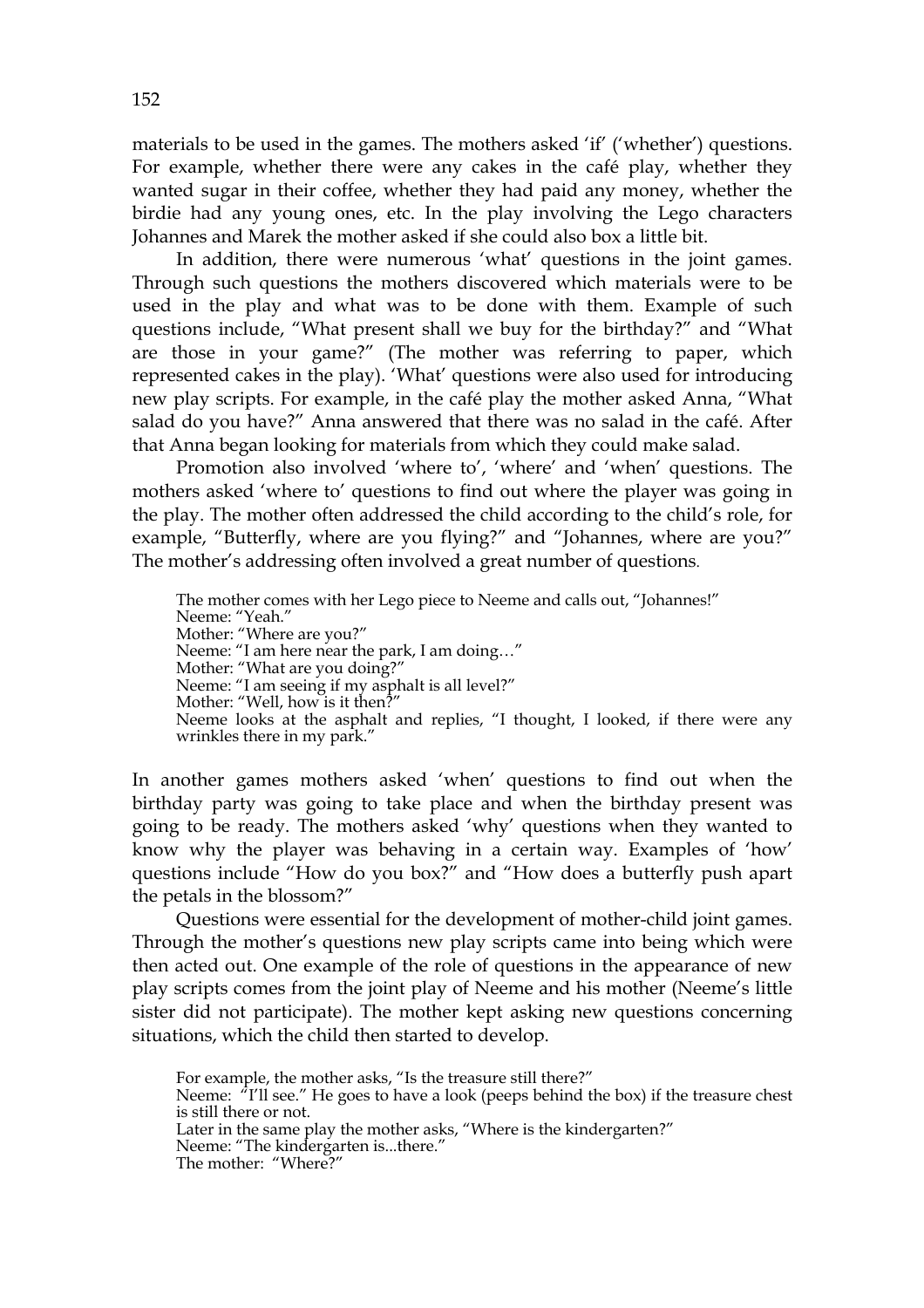Neeme looks carefully all around, finds a truck and takes it to use as a kindergarten. Some moments later Neeme asks, "Where is the school then?" and immediately answers himself, "Next to the kindergarten, in the same house."

The mothers' questions also encouraged the children to change their roles. Thus, for example, after Neeme's mother asked, "Where is the shop assistant?" Neeme decided to assume the role of shop assistant in a car salesroom. In other play scripts Neeme assumed various new roles including roof repairer, car mechanic, boxing coach, policeman, and asphalt maker. Questions asked by Anna's mother in the café play formed the basis for acting out the play script more precisely and in greater depth. Thus, not only coffee was asked for but also coffee with sugar and milk; not only was cake ordered but also cheesecake, apple cake and strawberry cake. The café play was thus extended so that in addition to coffee and juice the participants also ate food. The questions asked by the mothers were connected both with the play content and the play plot. Questions also helped to maintain and develop the imaginary situation within the play.

 The children accepted their mother's questions and suggestions and developed them further. If anything was missing in the play then, as Anna's mother explained to her child on a number of occasions, "it's just imaginary." The child did not find this strange or unacceptable.

 Altogether there were *141 explanations* given by the mothers. The mothers explained both how to play and why to play in that particular way. They explained what each role person does and how he or she acts and speaks. The mothers' actions in the games were often accompanied by explanations. These were usually short, i.e. one or two sentences, and once they had been given the play continued. Thus, for example, Marek (Neeme's mother) said to Johannes (Neeme), "I must go home. The roof repairer is coming today." It was often the case that the child immediately hooked onto the mother's explanation. For example, Marek (Neeme's mother) explained, "I'll go into the room today. It will probably start raining tonight." On hearing this Neeme immediately reacted with, "Oh, in that case I'll go into the room to sleep as well." The mothers also often explained general themes connected to the play. Such explanations were frequent when the child played together with a sibling. Thus, mothers explained how to play so that, for example, the little sister would not get hurt or not to feel insulted if the little sister wanted to take away a toy. In the joint games an original chain of explanations could be discerned. Thus, for example, Anna's mother first explained to her that the waitress brings coffee and cake to the customer's table. After a while Anna repeated what the mother had said to her little brother, who wanted to help himself to the cake. Thus, Anna said, "You can't take it like that in a café!"

The children often asked questions that were either related or unrelated to the play. The latter group consisted of issues, which nevertheless interested them. The mothers then gave their explanations or other answers in reply.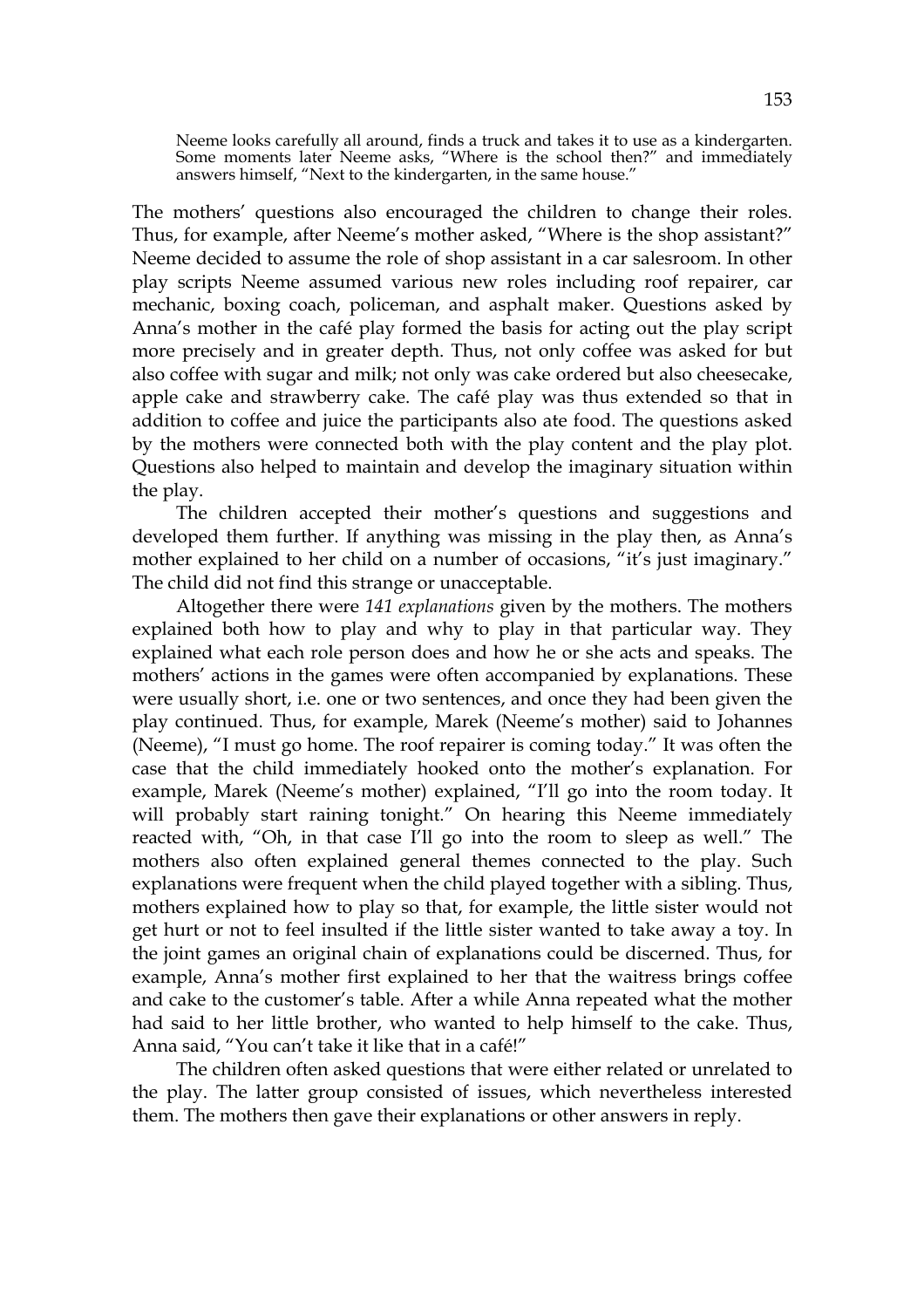For example, Neeme asks his mother, "How old is that Martin?" Mother: "Five, perhaps." After that Neeme and his mother discuss whether fiveyear-olds go to school or not.

When a conflict arose between Anna and Mihkel, Anna stated that she did not want to be friends with her brother any more. Then her mother started explaining the principles of friendship to her.

 Thus, the mothers' explanations consisted on the one hand of those, which helped to create the imaginary situation for the child and on the other hand those, which were not directly connected to the play. This latter category often related to the principles of play in general and of how to play with siblings in particular.

 The mothers offered various kinds of *support (112*) during the joint games. This often consisted of the mother's verbal confirmations of the child's queries as to whether he or she had spoken or acted in the correct way. This form of support usually consisted of a brief "mmm", "yeah", "right", "well, I see", etc. This brief verbal support was often accompanied by nodding or glancing. The mothers also supported their children through the assumed roles. Direct recognition was not so common. Thus, for example, when the child had constructed a car, his or her mother would say, "Look, what a terrific car!" Support also involved qualifying or correcting the child's speech. Thus, for example, one mother corrected her child, saying, "Blossoms of the flowers, not stalks of the flowers."

 We have already seen how the mothers created a play world together with their children and also that the children did not always accept their mothers' *suggestions (52*). This was true with respect both to the creation of play scripts and also to the play materials offered by the mother. Only when the mothers' suggestions had been fully justified would the children accept them.

 In the role games *directions (31*) were given concerning both to how to play and what to say or do during the play. For example, one mother said, "I've found more treasure. Take it here!" Only a few directions were connected directly with the play plot. Instead they mostly consisted of remarks about how to play (e.g. "don't shout", "don't take that", "don't tease the others" etc.). Joint play involving siblings contained a large number of directions. In these cases the mothers drew the children's attention to issues of how to play together without there being interruptions or arguments. Directions unrelated to the play were considered as non-promotive reactions. However, these did not generally interrupt the flow of the play, which usually resumed after a few moments pause.

 *Non-promotive (10*) reactions have already been briefly analysed above. On a number of occasions the mothers asked questions which were not at all connected to the ongoing play (e.g. whether the child was hungry, whether he or she was cold, who had broken the toy, etc). One original situation arose during joint play involving Neeme and his mother. Neeme's mother noticed that Lego man's leg was broken. She suggested that Neeme should repair the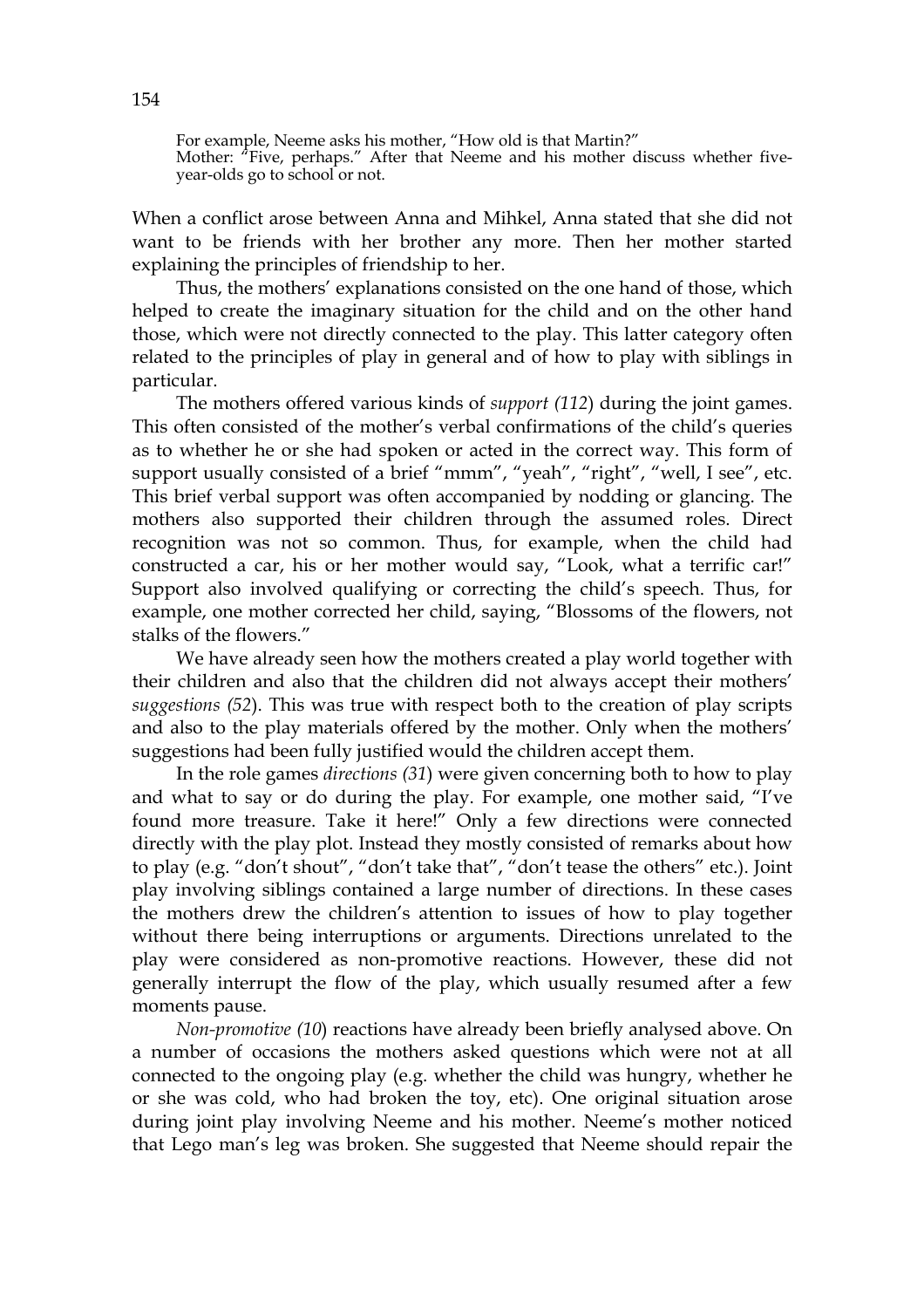leg. Neeme took the man and said, "I'll put…new ones." After that the joint play continued as before.

# **8.5 Mother–child interaction in joint rule games**

The most common forms of promotion during board games were *explanations (199).* (In the board game played by Anna and her mother the most numerous were directions.) Although the games were familiar to the children, their mothers explained and specified to their children how they were to be played. The explanations mostly involved reminding the children of the course of the game. Thus, for example, one mother reminded her child that if on rolling the dice a six was obtained then the dice could be rolled a second time. On another occasion the mother explained the direction in which the game piece had to be moved, "You have to go in another direction! You are going the wrong way!" The mothers spoke about passing and being allowed to move on twice in succession. The children often asked their mothers whether they had moved in the right way. The mothers generally answered their children's questions with relatively elaborate explanations and did not merely demonstrate or name. Nele, for example, was interested in the similarity and difference between various games.

Nele asked her mother, "Is this a similar game?" (referring to a circus game and checkers). Her mother said, "It is actually a different game." and went on, explaining, "The circus game is a game of chance but here you have to think as well. It is a strategic game.

In the board game played by Neeme and his mother there were numerous playful explanations. Thus, for example, his mother said, "A goldfish will help me to get on. There's a treasure map hidden inside the bottle." Neeme's mother made the game exciting and mysterious, "Uh, the other pirates prepared a trap for me and I've got to move three steps backwards." Neeme asked, "What kind of a trap?" Mother explained, "Well, I don't know. They caught me and then something..." Explanations were also connected with the issues of winning, losing and drawing.

In one instance Nele's mother suggested a draw. Nele asked, "What's a draw?" Mother said, "It means that nobody wins and nobody loses." Nele: "Mmh. Let's do that then."

There was also a good deal of *labelling (130)* in the mother-child board games. This mostly consisted of the mothers saying aloud the scores that the children obtained on rolling the dice. For example, the child rolled the dice and the mother said, "You got a five." Sometimes the child and mother together said the number obtained. Often, however, the mother was too hasty with her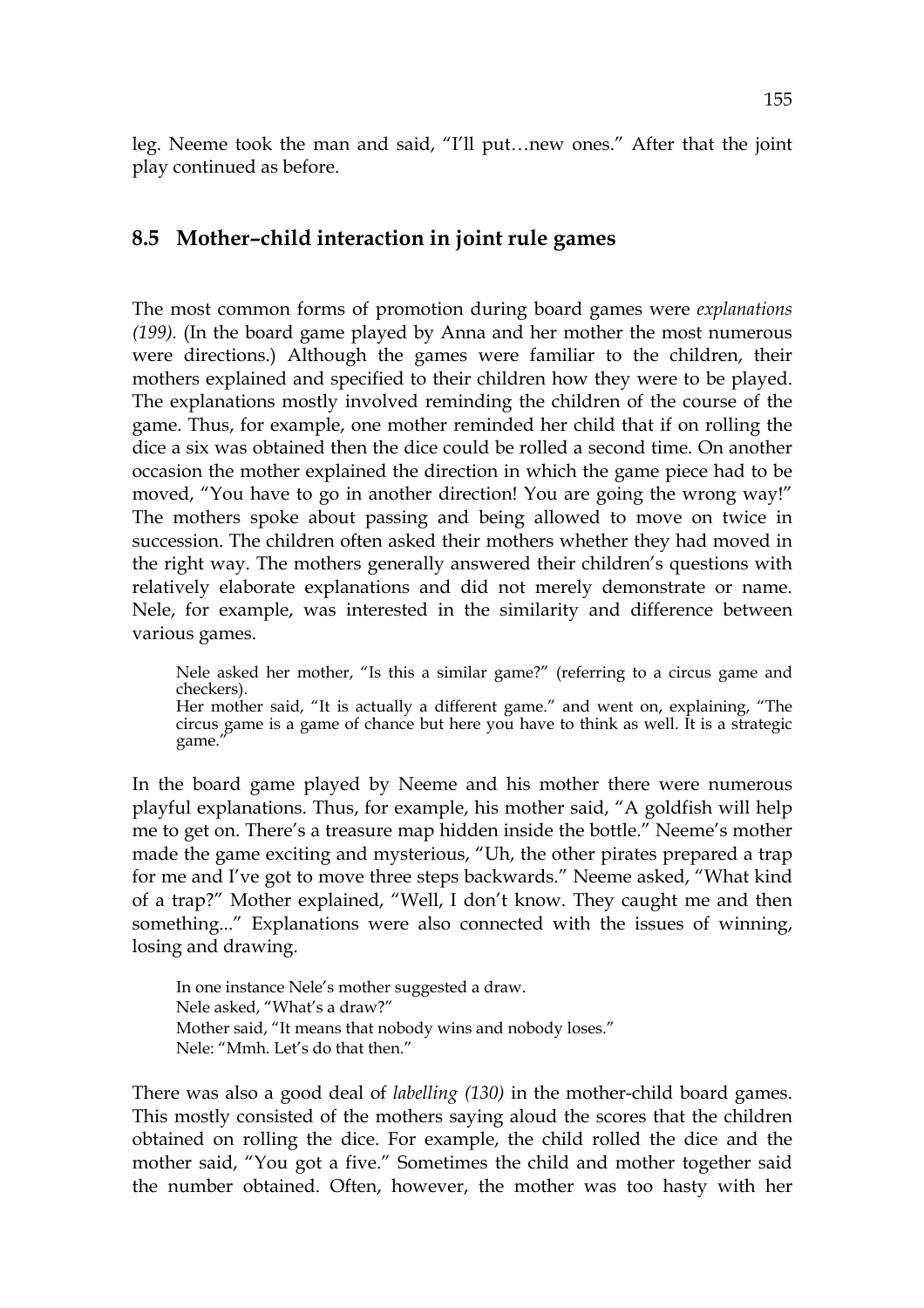labelling and didn't wait for the child to say the score. Explanations and labelling involved *demonstration (23)* on the part of the mother. This usually consisted of indicating with a finger where to move and how far to move the game piece on the game board. *Questions (115*) were the next most frequent group of verbal reactions by the mothers. They usually asked questions such as "What colour game pieces will you take?", "Where did you move?", "Whose turn is it?", etc. On one occasion Nele's mother, on seeing that she was about to lose, asked her daughter, "Listen, what shall I do now?" Nele replied, "I simply wanted to move the game piece like that." The many *directions* (*92*) occurring during joint games generally consisted of instructions. Thus, the mothers often said, "Go! Your turn!", "Well, one more time!", "Roll!", "Roll again!", etc. There were quite a lot of directions of this kind in the game played by Anna and her mother. The reason for this might have been that there were three of them playing, i.e. Anna, her mother and her little brother Mihkel. While instructing Anna and her little brother, the mother gave directions rather than explanations to Anna, whereas the little brother needed to be taught how to play in general.

 There were a variety of instances of *support* (*53)* and this was generally connected with correcting and finishing off the child's speech. The mothers also reminded their children of how to play the games. When the child moved in the right way with his or her game piece or named the score correctly the mother's reaction was usually a short "Mmh" or a nod. Nele's mother was the only one who repeatedly praised her daughter. Thus, for example, when Nele had been doing very well at checkers her mother said, "You haven't played for a week yet but you've started winning already." *Suggestions* (16) made by the mothers during joint games were concerned with how to play the game or how to change some aspect of the game (e.g. altering one of the game rules). There were eight *non-promotive* reactions, five of which occurred during the game played by Neeme and his mother. They began discussing the fact that the board game they were playing had to be given back to its owner. Neeme was unhappy with the idea as he liked the game very much.

 During joint rule games which were not board games the most common type of promotion by the mothers was verbal promotion. This group, in turn, consisted mostly of *questions (56).* Especially many questions occurred during didactic games in which the mothers tried to introduce the letters of the alphabet to their children or teach them to read and count. Thus, the mothers asked questions such as, "How much is it all together?", "What have I written?", "What letter does this word start with?", "How did you get the answer?", etc. In didactic games, in addition to the game itself, the mothers also gave directions or tasks for their children. Thus, they said, "Try to get two sixes and one three!", "Look what you got!", etc. In guessing games the mothers asked their children who or what had been drawn in a picture. Verbal games actually consisted of the mothers' questions and the children's answers. In the turf play one mother jokingly asked her son who had crawled into the sleeping bag, "Shall I tie you up too?"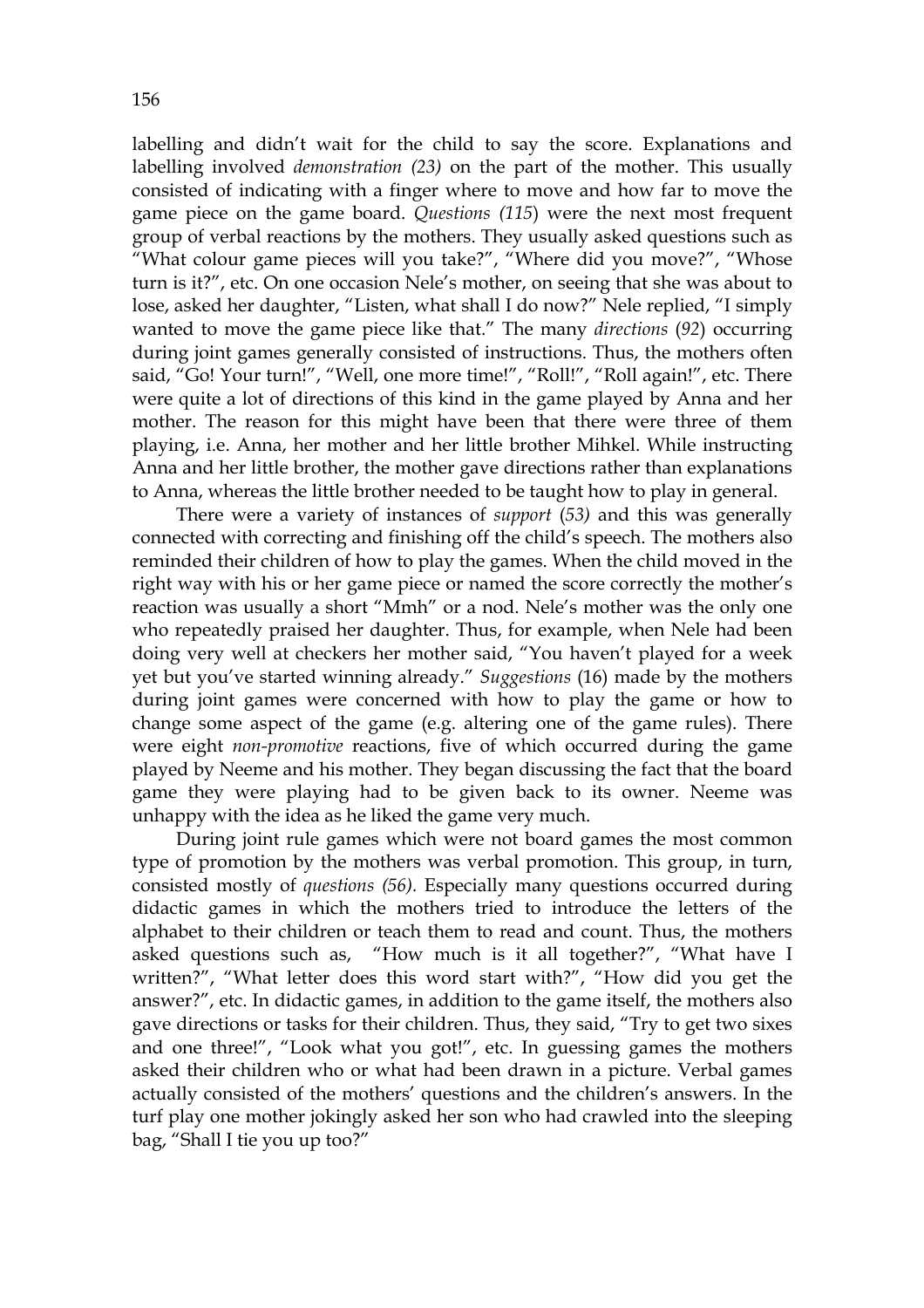*Explanations (45)* made up the mothers' next most common type of reaction in this group of games. In addition to asking questions in the didactic games, the mothers explained at length how to write a certain letter or word in the correct way or how to count numbers. In the guessing play the picture or object to be guessed had to be described (its size, colour, shape). In the verbal games the mothers introduced several new notions that were previously unknown to the children (e.g. that a chest of drawers is a type of cupboard). In addition to concrete explanations, play rules and play content were also revised. In several games the mothers had to explain the principles of fair play and of taking jokes in good humour.

 *Suggestions (15)* usually consisted of the mothers' proposals to start to play or new ideas for developing the play. The children did not always accept their mothers' play suggestions. Through *support (10)* the mothers acknowledged their children's behaviour or the correctness of their answer. Such praise generally consisted of short utterances such as "right", "good", "well done", "mmm", "really?", "Is it true?", etc. These last examples demonstrated the mothers' surprise and pleasure concerning their children's achievements.

# **8.6 Promotion by the mother of active and passive players**

When children played alone the mothers did not participate actively in the children's games. They were not involved in their children's solitary games and generally addressed the children only when some kind of hazardous play material was involved. All the children addressed their mothers when playing alone: wishing to have necessary materials, to show their games or to receive support for their play ideas.

In the joint games the mothers supported their children's games differently. In the joint role games the interaction was related to the imaginary situation created during the play. The mother helped interpreting the social meaning of the role action and behaviour for the children in the context of the relevant play script. Most of all the mothers asked questions, which helped the game to be carried on successfully. In terms of play promotion, the fact that the mother who knew well the situation of the given play, gave guidelines, which suited well with the child's play ideas, was essential. The children did not accept several play ideas and materials offered by their mothers in the joint play. In the board games the mothers paid great attention to fair play. The mother only briefly told the child that he or she must not cheat in play. While interacting with their children in games the mothers also paid attention to the joint play with siblings. In the following the mother's promotion of the different players in solitary and joint games are presented.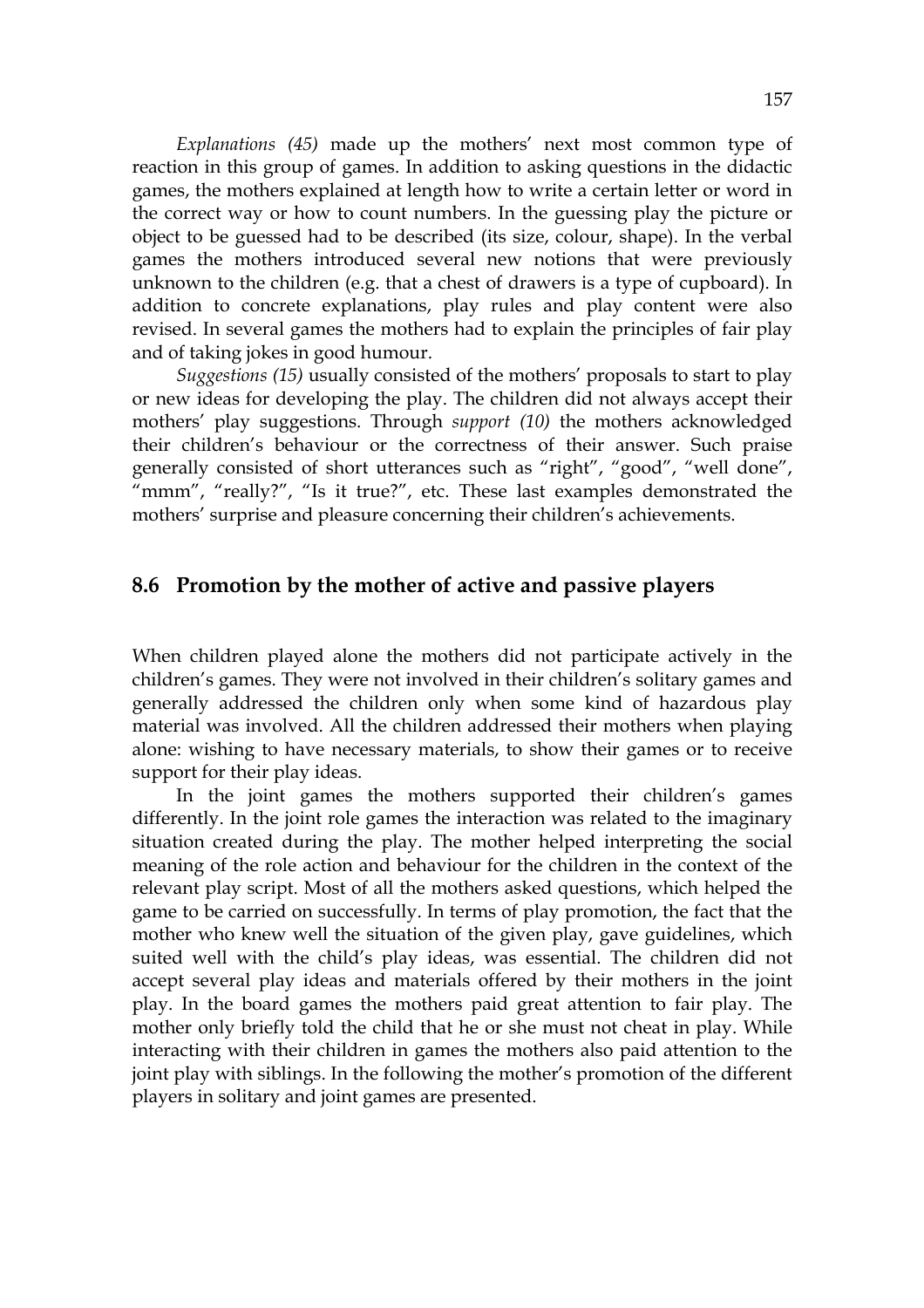### *Mother's promotion in solitary games*

*Active player* Anna's mother did not get involved in her daughter's solitary games. Anna's mother merely gave her the materials necessary for her play, which her daughter had asked from her in the kitchen. Anna's mother explained why certain things must not be done or where particular materials could be found. Thus, the mother's role was both *uninvolved* and a *stage manager.* By contrast, the *active player* Kalev while playing alone did not communicate with his mother. The mother was totally *uninvolved.* 

The role of *passive player* Nele's mother in her daughter's solitary games was varied. In two solitary role games the mother was busy in the other room but still heard what Nele was saying in her game. The mother asked some questions which were connected with the imaginary situation contained within the game. Thus the mother was both *uninvolved* and a *minimal onlooker.* In another game concerned with numbers the mother first showed and explained how to play the game. Then she left her child to play alone. During this game the mother provided support, asked questions and gave explanations. Thus, she acted as an *instructor. Passive player* Neeme's mother did not play together with her child. She sometimes offered material for Neeme and asked questions or gave explanations about which toy to choose. She also suggested inventing new things. Neeme refused the materials offered by his mother on several occasions. The mother played the roles of *uninvolved* and *stage manager.* In solitary games of the *passive player* Toomas*,* his mother explained what kind of materials could be used in the games and why. When the mother involved herself for a short time in the game the interaction was of a playful nature. The mother supported her son by briefly praising the constructions he had made. Toomas' mother acted as a *stage manager* and *minimal coplayer.* 

 The following table 40 presents the promotion by the mother of active and passive players.

| Player                | Mother's promotion             |
|-----------------------|--------------------------------|
| Active player Anna    | Uninvolved-stage manager       |
| Active player Kalev   | Uninvolved                     |
| Passive player Nele   | Onlooker-instructor            |
| Passive player Neeme  | Uninvolved-stage manager       |
| Passive player Toomas | Stage manager-minimal coplayer |

TABLE 40 Promotion by the mother during the solitary games of active and passive players

### *Promotion by the mother during joint games*

The participation of *active player* Anna's mother during joint games was varied and also changed during the course of a single game. In the first play script of the café game the mother acted as *stage manager,* helping the children to prepare for the play and to procure the necessary materials. In the second play script of the same play the mother assumed a dual role. Thus, she was both a *coplayer* with a particular play role and also the *play leader*, who actively strove to elaborate and develop the game. When there was something missing in the play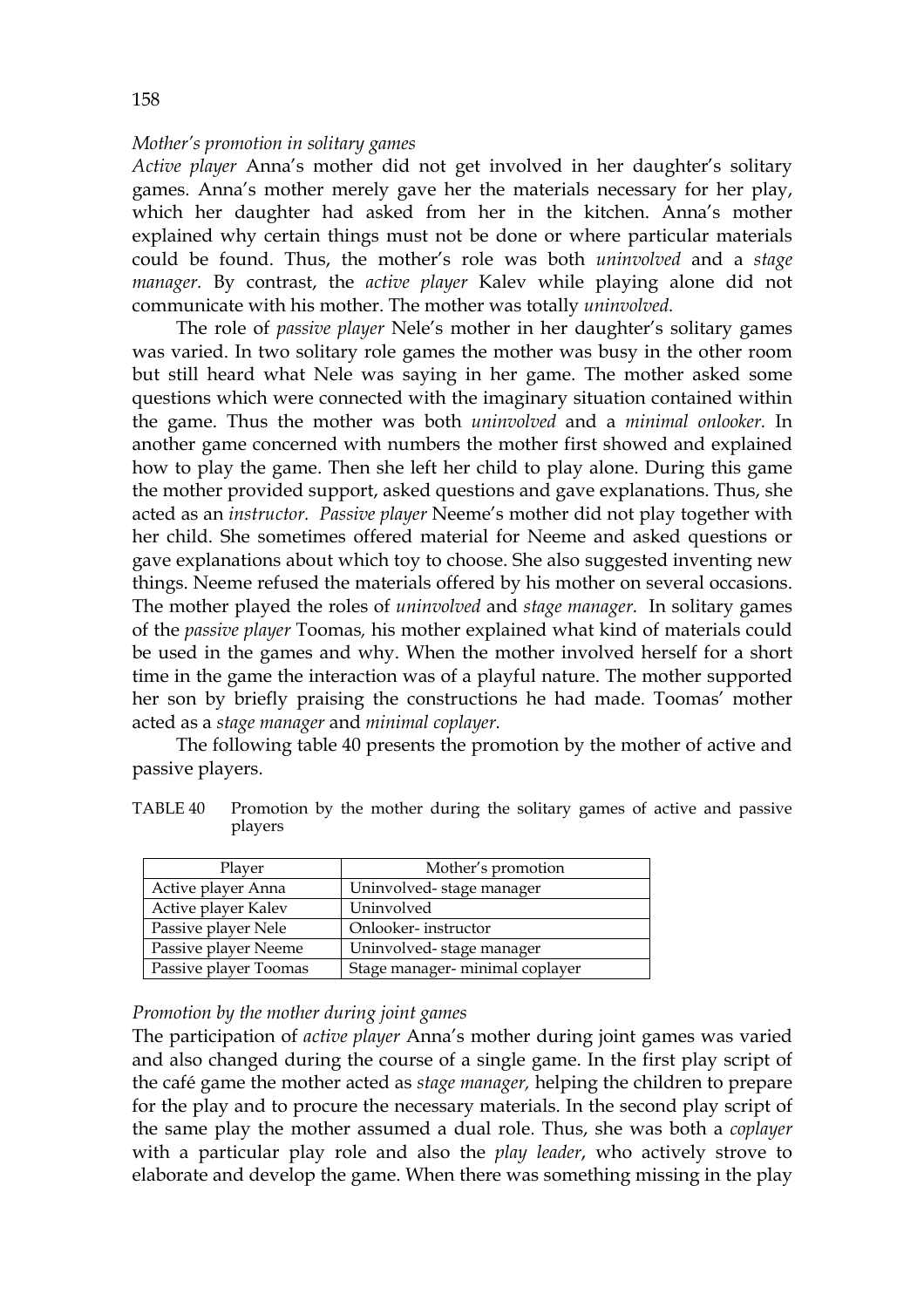the mother supported the imaginary situation. When Anna and Mihkel had difficulties in playing together the mother assumed the role of *play instructor*. She played together with Anna's little brother Mihkel, constantly asking him questions and mediating his answers to Anna. In the other joint games the role of Anna's mother was of teaching and reminding the players of the game rules. The mother often took control of these games and thus fulfilled the role of *play instructor*. In role games *active player* Kalev's mother was the initiator and source of suggestions. She was thus a *play leader,* who assumed a particular role and who acted and spoke according to that role. While in the play role the mother asked questions aimed at completing and elaborating the imaginary situations contained within the play. In another role play Kalev's mother did not assume a role but instead sat by the playing child and made comments on his game. In this play the mother asked questions that were not directly connected with the game and made incidental suggestions. The mother offered material which her son did not accept. During Kalev's play his mother was busy watching TV, talking on the telephoning and occasionally going into the kitchen. Here the mother acted as *stage manager*. Kalev did not always accept his mother's suggestions or the materials she offered during these joint games. In some of the games the mother's activity was directed towards academic goals, often taking control and leading the game. These games were of short duration and Kalev did not enjoy them very much. In these cases his mother acted as an *instructor.* 

 *Passive player* Nele played predominantly board games with her mother. This mother-child pair did not play any role games. Nele's mother played board games as an equal partner, i.e. a *coplayer* with Nele, sometimes leading the games and reminding Nele of how they should be played. At other times Nele's mother let her decide and control the game independently. The mother adapted the play rules and added material, thus raising the level of excitement in the games. The mother expanded the games with the help of new questions, explanations and support. Nele's mother acted as *play leader*.

In their joint games *passive player* Neeme's mother played the part of an equal *coplayer,* who assumed play roles. These joint games featured permanent play characters, who were constantly involved in new events. The mother often assumed a minor role while the child acted out the more important part. At the same time the mother created several new opportunities for enhancing the imaginary situation contained within the play, in particular, supporting the emergence and development of new play scripts. Neeme's mother thus acted as a *play leader*. Neeme did not always accept the materials and suggestions offered by his mother. The involvement of *passive player* Toomas' mother was generally restricted to asking questions and providing support. Toomas would have liked to have played more with his mother. The mother was a *short-term coplayer* in their joint game. The following table 41 summarises the instances of promotion by the mother during joint games.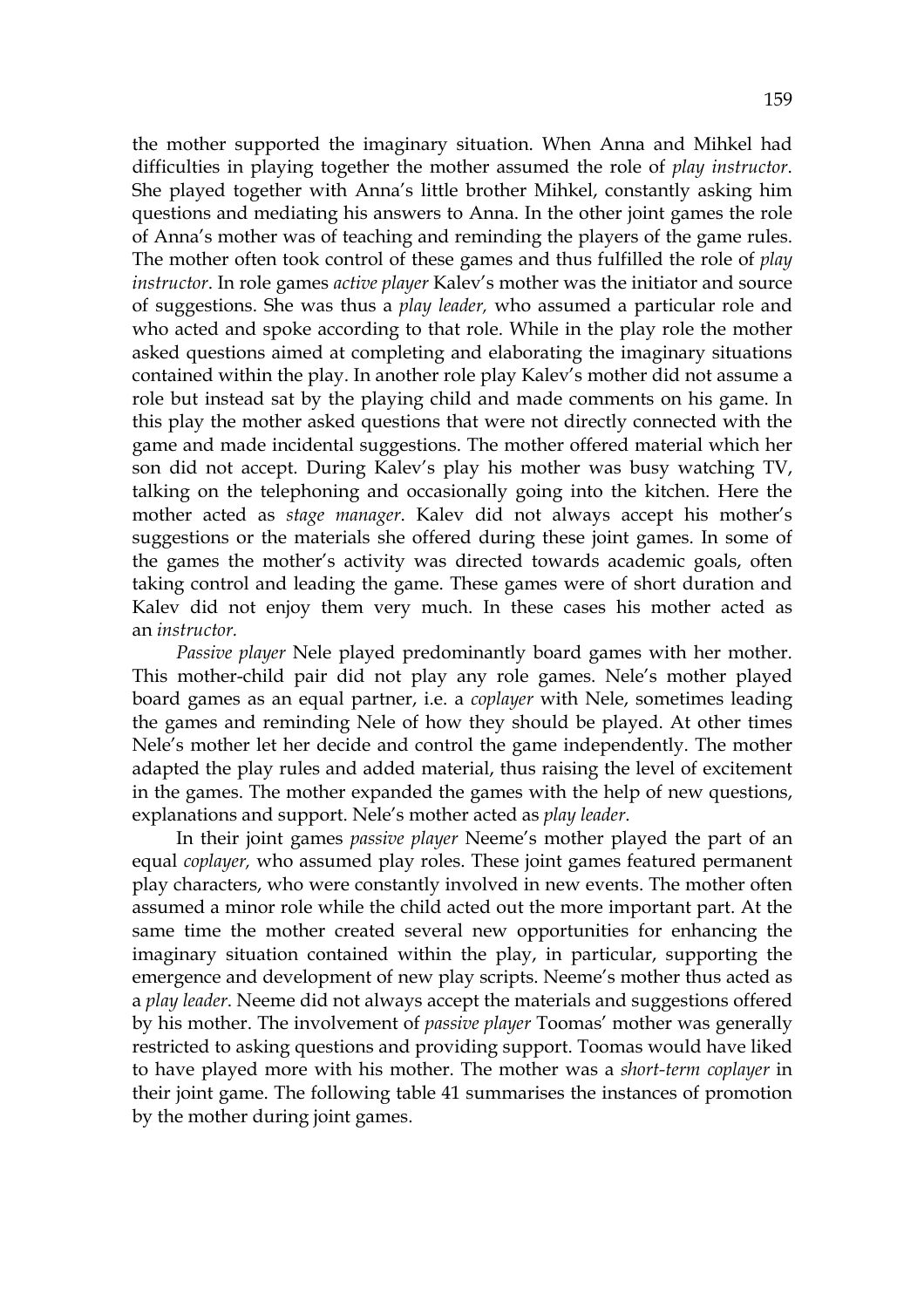| Plaver                | Mother's promotion                                 |
|-----------------------|----------------------------------------------------|
| Active player Anna    | Coplayer - stage manager - play leader- instructor |
| Active player Kalev   | Stage manager – play leader – instructor           |
| Passive player Nele   | Coplayer – play leader                             |
| Passive player Neeme  | Coplayer – play leader                             |
| Passive player Toomas | Minimal coplayer                                   |

TABLE 41 Promotion by the mother during joint games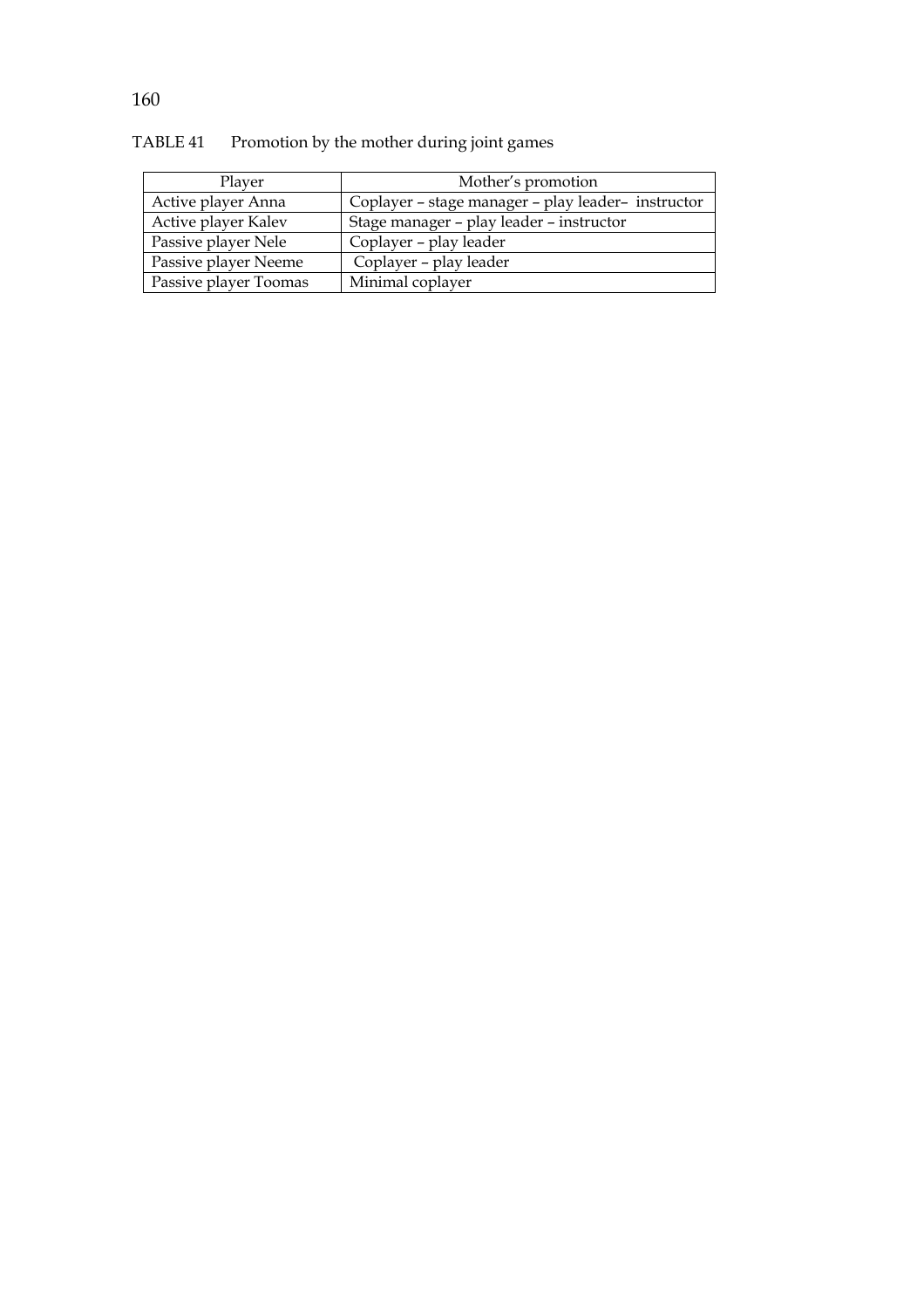# **9 DISCUSSION AND CONCLUSION**

The aim of this study was to describe and analyse the play of preschool children within the family context. Children's play was studied holistically in the larger context as one part of the child's activities in everyday life. The study described the mother-child interactions and children's activities at home, the types of games the children played, how the mothers valued children's play and how they supported their children's play at home. The study was carried out in the children's own homes at times when the mothers were always present and available.

In this chapter the main findings of the study are discussed first on the basis of research questions. After this the trustworthiness of the study is discussed along with new areas of study arising.

# **9.1 The everyday life of the child and mother-child interaction**

At weekends and on holidays the mothers did a lot together with their children. They went to their grandparents for visits or on birthdays and also to their summer houses. The mothers and children also went to the cinema, theatre, museums and on trips abroad.

In the evenings when the children had come home from kindergarten the mothers generally started doing housework in the kitchen. The children started their own activities at the same time. There were two distinct worlds at home: that of the mother in the kitchen and that of the child in the living room or in his or her own room. The children usually initiated their activities themselves. When the child was not able to find an activity for himself or herself the mother directed him or her towards some activity or task. The activities or tasks set by the mother were often connected with the development of academic skills. When the child had completed a given activity he or she went to show it to his or her mother or called the mother into the room to see what he or she had done.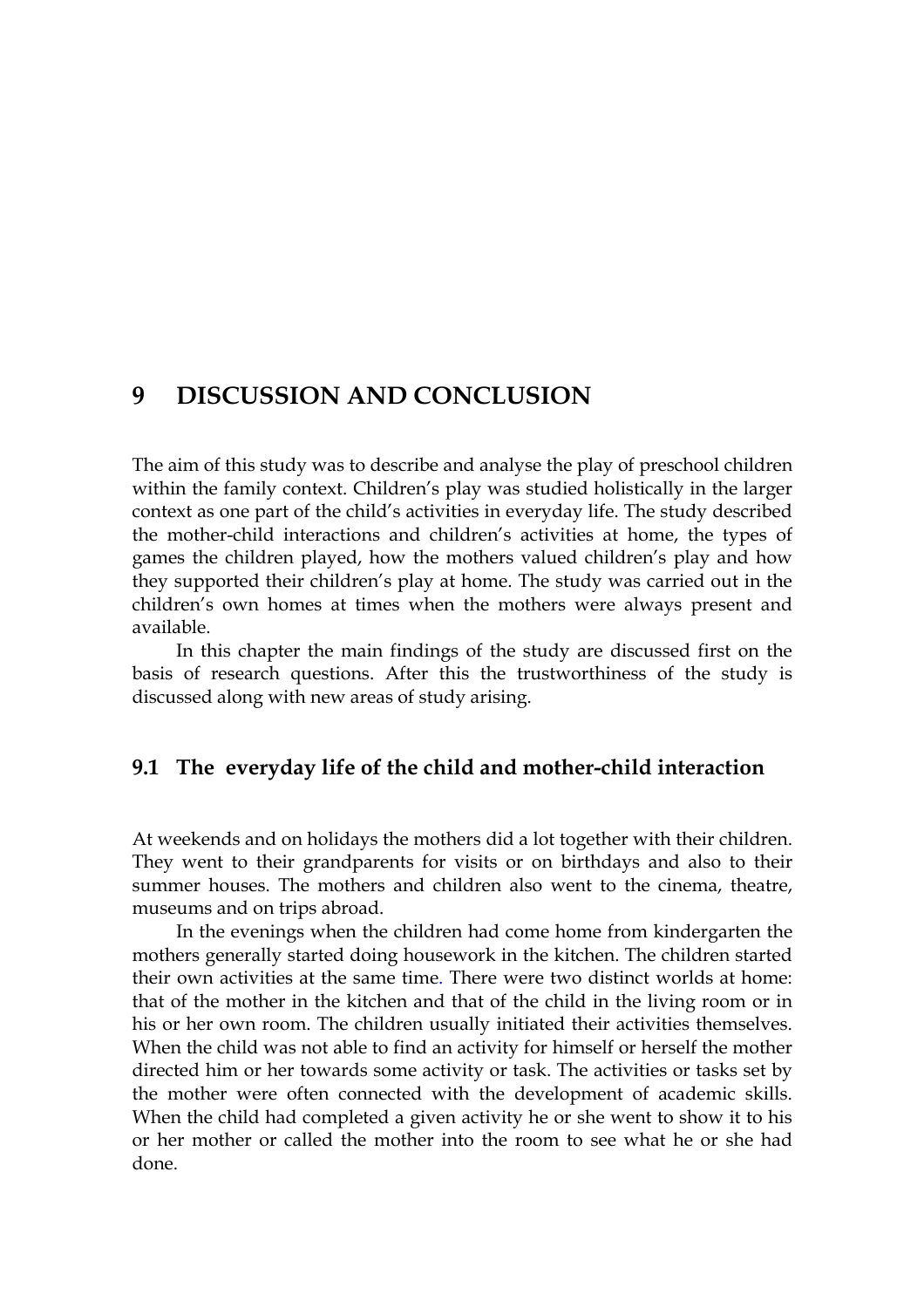Mother-child interaction took place during eating, cooking and the children's various activities. The contents of the mother-child interactions were connected with everyday events, the explanation and introduction of certain phenomena and a range of activities. The children usually did not address their mothers with questions but rather the mother herself initiated interaction either by showing and briefly explaining something to the child or by asking the child something. Mother-child interactions were usually short in duration, lasting just one to two minutes, while mother-child joint activities lasted considerably longer. These joint activities were usually initiated by the mother and the content of joint activities involved teaching (drawing, introducing the letters of the alphabet, revising numbers) or the learning of various practical skills (e.g. making dough, grating vegetables, etc.). The interaction also involved fun, humour and magic.

Thus, in the present study the mothers themselves initiated interactions with their children and these interactions consisted of explanations of phenomena and events, introducing skills in writing letters of the alphabet and adding numbers, and the development of practical skills. The mother often used interaction and joint activities for developing and teaching the child. According to Lisina (1985, 1986), mother-child interaction between the ages of three and six years is extrasituational-cognitive. This form of interaction consists of intellectual interaction between the adult and the child. For the child the adult is a bearer of knowledge and provider of answers to his or her questions. Lisina (1986) emphasised that a sincere attitude on the part of the adult towards the child's questions reflects the adult's attitude towards the child in general. In this study mother-child interaction was more connected with the mother's explanations than with questions initiated by the child. There was no intellectual discussion about the themes which concerned the child's world of nature and objects. Thus, Lisina's (1986) standpoint that mother-child interaction is extrasituational-cognitive was not confirmed by the present study. However, Lisina's position concerning the child's need for constant support and appraisal from the mother was confirmed by the study. The children of the study wished continuously to show things to their mothers and to invite them, trying to attract their mothers' attention so that they would know what the children had done. The children also sought their mothers' approval and recognition.

The fact that the content of mother-child interaction was based on academic skills may be explained by the uncertainty of mothers concerning the child's studies and performance at school. It became clear from the interviews with the mothers that already with small children the mothers felt insecure with regard to the child's future academic studies. On the one hand the mothers worried about whether their children were ready for school. The mothers saw this readiness first and foremost in terms of the acquisition of reading, writing and counting skills. At the same time the mothers were insecure about which school to put their children into. The insecurity and agitation of mothers with respect to their children's future was also indicated in a study of Estonian and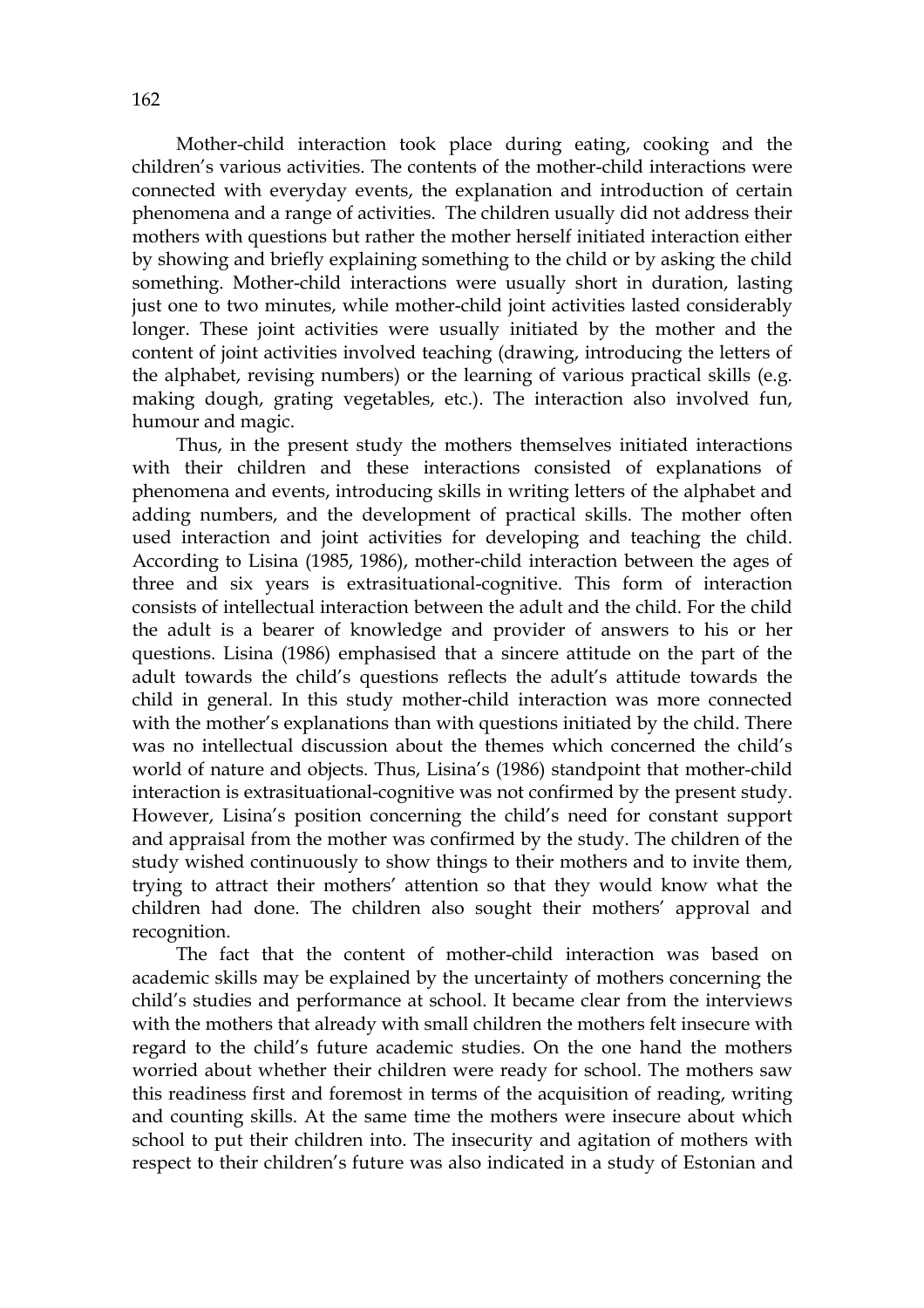Finnish parents (Hämäläinen, Kraav & Raudik 1991; Kraav 2000). These studies revealed that Estonian parents worry considerably more than Finnish parents about the life and future prospects of their children.

Mothers reported in the interviews that the activities and work engaged in by people in the surrounding world, along with the equipment they used, attracted their children's attention and found their way into the children's play activities. They gave examples of how the events of everyday life and new artefacts in society such as credit cards and mobile phones were often used by the children in their play. While observing the reflection of everyday life in play it turned out that the themes and content of the games played by the children were often connected with the everyday world and the social lives of adults. In the present study the children's play mostly reflected the events of the everyday life that surrounded them and the activities of adults which they found interesting and which were emotionally important for them. These findings are consistent with the cultural-historical conception, according to which the themes and content of games are the expression of the child's understanding of the social lives of adults. Vygotsky (1966, 1978b), Leontjev (1981) and Elkonin (1978) noted that children are especially sensitive to the surrounding world of adults and imitate this social world in their games. The themes, stories and roles enacted in play episodes express the child's understanding and appropriation of the socio-cultural materials of his or her society (Nicolopoulou 1993, 7).

Similar results have also been produced by other studies (Fein 1981; Garvey 1990; Singer & Singer 1990; Corsaro & Schwarz 1991). Göncü et al. (1999, 162) argued that 'pretend-world activities' derive from 'real-world activities'. Haight and Miller (1993) found that mother and child use imaginary play to express and regulate feelings, support arguments, enliven daily routines, and teach and influence each other's behaviour. Most of the imaginary episodes in the play observed were connected with the enlivening of daily routines and chores. Imagining with a caregiver also exposes children to a great deal of information concerning social roles, scripts and conventions. Haight and Miller (1993) suggested that imaginary play arises out of ongoing domestic activities and emotional concerns. In this study games involving chasing the enemy, the clash of good and evil, or the escape from some evil force were often played at home**.** The dynamics of the play theme and the presence of conflicts which make the play familiar to children has also been emphasised by Lindqvist (1995, 2003). Göncü (1993) argued that children engage in play in order to share emotionally significant experiences with their playmates.

## **9.2 The child's play setting and games at home**

All the children had plenty of play materials, which had been given to them either by relatives or friends. These included various kinds of toys such as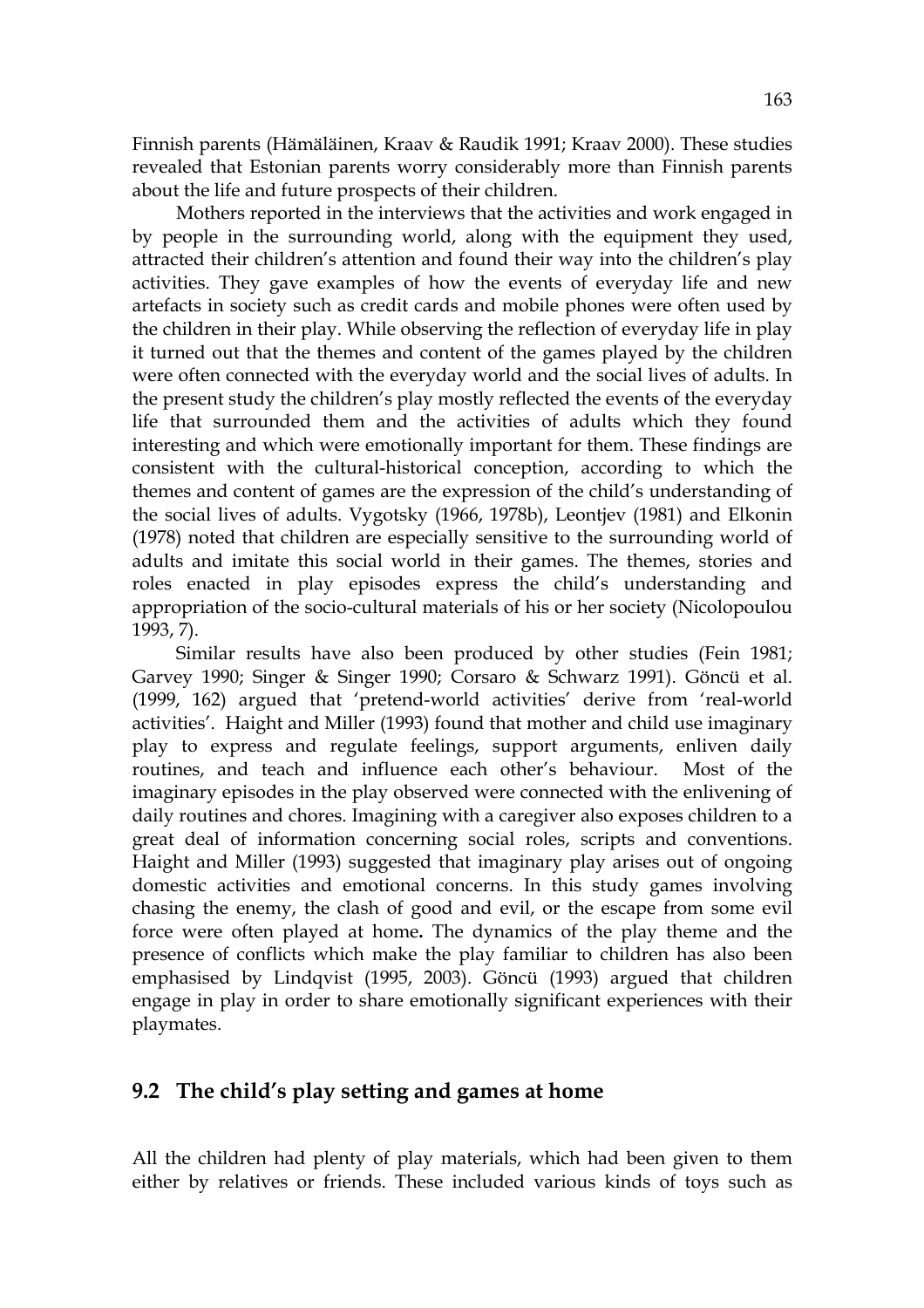vehicles, dolls and associated paraphernalia (clothes, dishes, furniture, etc.), Lego and puzzles. Old furry toy animals were also very dear to them and remained amongst their favourite toys. Very often these toys came with stories related to them.

The mothers remarked that real toys were often boring for their children and that such toys are preferable which the child can add something to with his or her own hands or in his or her mind. This is consistent with the idea shared by Elkonin (1978), Novosyolova (1989) and Zvorygina (1989) which states that the preschool child needs a toy world which is developing and varied. These researchers emphasised that in addition to realistic toys the child's play materials should also include replacement and imaginative toys.

The mothers themselves considered that the instructive nature of toys should be taken into account when buying them. On the one hand the mothers reported that each toy should give something to the child. They justified this view with the claim that toys should develop the child or teach him or her something. On the other hand the mothers emphasised that a good toy is a tool which enables the child to become familiarised with some kind of work as well as to do something by himself or herself. It was revealed in the interviews that mothers while getting the toys did not take into account the fact whether the toy was meant for solitary play or joint play. As Sutton-Smith (1997) emphasised in the past 200 years one of the major implicit cultural function of toys has been to support solitary play. The mothers also tended to avoid military toys or any other kinds associated with violence. It must be admitted that while in western countries children generally have a great number of toys, very few of these have been made by the parents or by the children themselves (Retter 1998). At the same time, when buying toys the mothers were mindful of the potential of certain toys for developing and teaching the child (for example, puzzles or certain board games).

According to the findings of this study the children usually played at home in the evenings and at weekends while during holidays they played either in town or in the country. Each child had his or her own play corner. The playing conditions of the children were good but often there were no opportunities for playing in the yard. Three of the children had only limited opportunities for playing outside as the presence of an adult was required throughout. All the children had excellent opportunities to play in the country either at their grandparents' homes or at their parents' summer-houses.

 All the children played solitary role games which they initiated themselves. The children went to their play corners, took their toys and created for themselves imaginative play situations. While alone the children played role games, precisely the games valued so highly by representatives of culturalhistorical approach (Vygotsky 1966; Leontjev 1981; Elkonin 1978; Usova 1981; Zaporozhets & Markova 1983b; Novosyolova 1991). These researchers regarded role games as the basis of the child's development and the leading activity for preschool children. Investigators of the cultural-historical conception noted that role play is a unique relationship of the child to society and that the imaginary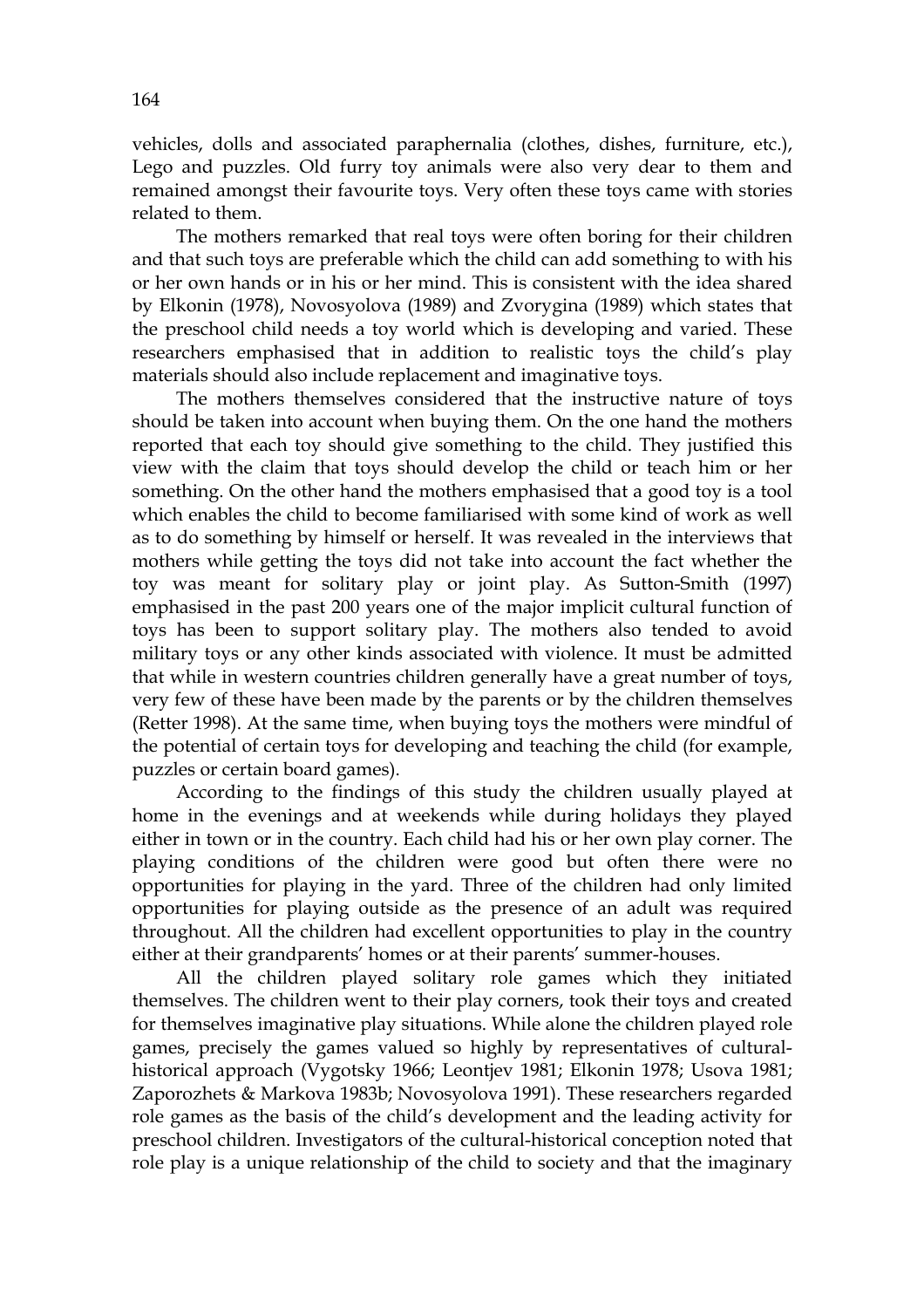situation, the role and the objects used by the players constitute the basic elements of role play.

The themes of the children's solitary games were connected with the depicting of the surrounding world, home (cooking and eating) and the building of various constructions or repairing of cars. In the solitary games the children did not label their roles explicitly; rather the roles were implicit in the children's actions and speech. Such games contained 'roles in actions', which were characterised by the existence of the role in the play without it being named. The 'role in action' (Elkonin 1978) is characterised by a highly emotional and expressive imitation of familiar people. The children imitated the actions of these people (parents, cooks, builders) using various types of materials (dolls, doll's dishes, cars, bricks). The child's speech marked his or her actions as well as objects in the play and also labelled imaginative situations. In the solitary role games the children played with a range of toys while at the same time they spoke and explained what they were doing.

There were usually between one and three play scripts in each of the children's solitary games. The content of solitary play was often one-sided and consisted of repeated stereotypic actions. There was no highlighting of interpersonal relationships during the solitary games. One child also played a director's play, which is an individual form of role play. The player himself created the play situation, assigned roles for his toys and at the same time created mutual actions and interaction between the toys.

Thus, the children played solitary role games at the first and the second levels as defined by Elkonin (1999). The main features of these games were the presence of a role and engagement in actions with objects connected with the role. The content of object-related role play was made up of the child's various actions with objects belonging to the role.

All five children played joint games with their mothers, most of which were board games. These were followed in terms of frequency by role, didactic, physical and guessing games. Board game playing was mostly initiated by the children themselves and the games in question were generally already familiar to them. Several of the children asked their mothers whether they had moved their game pieces accurately or otherwise in the proper way.

 Role games with their mothers were played by three of the five children. In these cases it was mostly the child who initiated the joint role game. Just as with solitary games, the themes of mother-child joint role games were connected with everyday events, especially cooking and building. Together with their mothers the children enacted those themes that were familiar and important to them. Thus one is led to Elkonin's opinion (1999) that the feeding and cooking theme is prevalent and, indeed, essential in children's games. In addition, themes that were connected to everyday life were acted out in both solitary and joint games. These included shopping, building, repairing cars and dressing dolls. The main content of joint games was the relationship with the other player or players and the roles were clearly differentiated and defined. The content of the joint games involved various actions relating to the assumed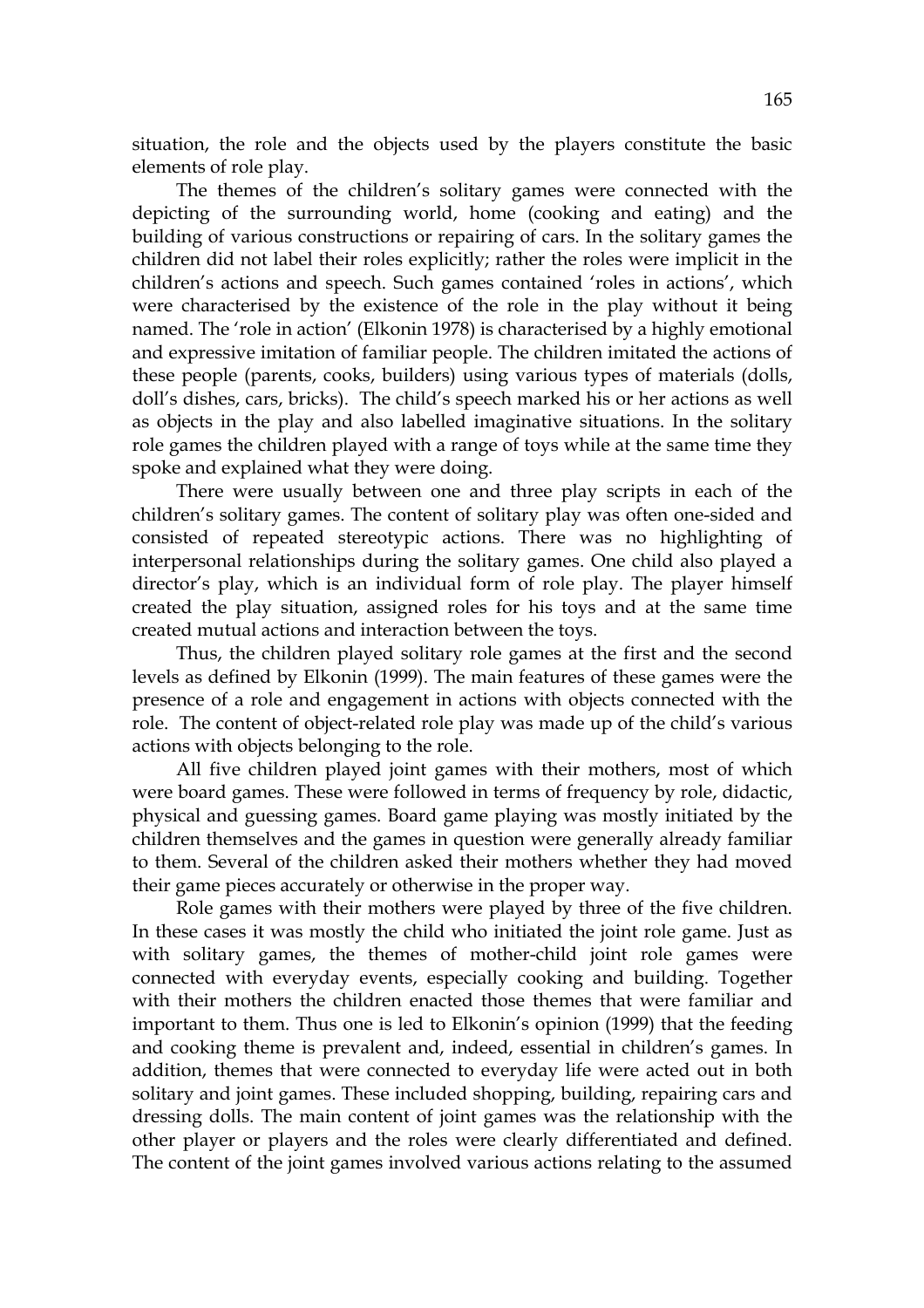roles, actions with objects and also actions and relationships between adults. Specific actions and dialogues corresponding to the various roles were in evidence. There were also all kinds of new actions, new roles and a good deal of speech (relating to role actions and mutual interaction between the roles). While in solitary games the child acted according to one particular role or conferred a role to a toy, in joint games the mother also assumed roles according to the play plot. Mother and child often assumed parallel roles. In joint games the roles were better defined and more explicit than in the child's solitary games. The child's speech in joint games was connected to the assumed role and role actions. This was evident from the fact that the players addressed one another according to the role the other player had adopted. According to Elkonin's (1999) division of play levels, the children played at the second and third levels with their mothers. At these levels the roles are clearly differentiated and defined. The logic and nature of the actions are determined by the assumed roles.

Competent social play requires more than an ability to perform increasingly complex symbolic transformations; it requires an ability to communicate appropriately with another person about those symbolic transformations (Haight 1999). In the joint games there were significantly more play scripts than in the solitary games and these were initiated both by the mothers and the children. The quality of play scripts in the joint games was different from solitary game scripts. The play scripts obeyed the logic of real life and were acted out more profoundly. Both language and imagination played an important role in mother-child joint play.

 Elkonin (1999) wrote that the development of role play can also take place through director's play and that this is especially suitable for children who have little experience of social play. In director's play the child invokes joint actions and mutual interaction between toys. Director's play is an unconventional type of individual play which enables the child to acquire social experience in playing with toys and to look at events from different points of view. The role bearers in director's play are not other children or adults but the toys themselves, the actions and interaction of which are directed by the child as a stage director (Gasparova 1989). Director's play as one possible way of promoting the child's social play would certainly require more attention on the part of the adult later on.

 Thus, the results of this study showed that the children played alone at a lower play level (object role play) than when playing together with their mothers (social role play). The content of solitary role play consisted of children's actions with objects that relate to the role. By contrast, the content of joint play consisted of the players' actions and the relationships between the players. The children demonstrated that they had often understood the salient features of the world of adults, i.e. the work and other activities practised by adults as well as the relationships between adults. While in solitary games the child acted according to one particular role or gave that role to his or her toy, in the case of joint games in addition to the role assumed by the child the mother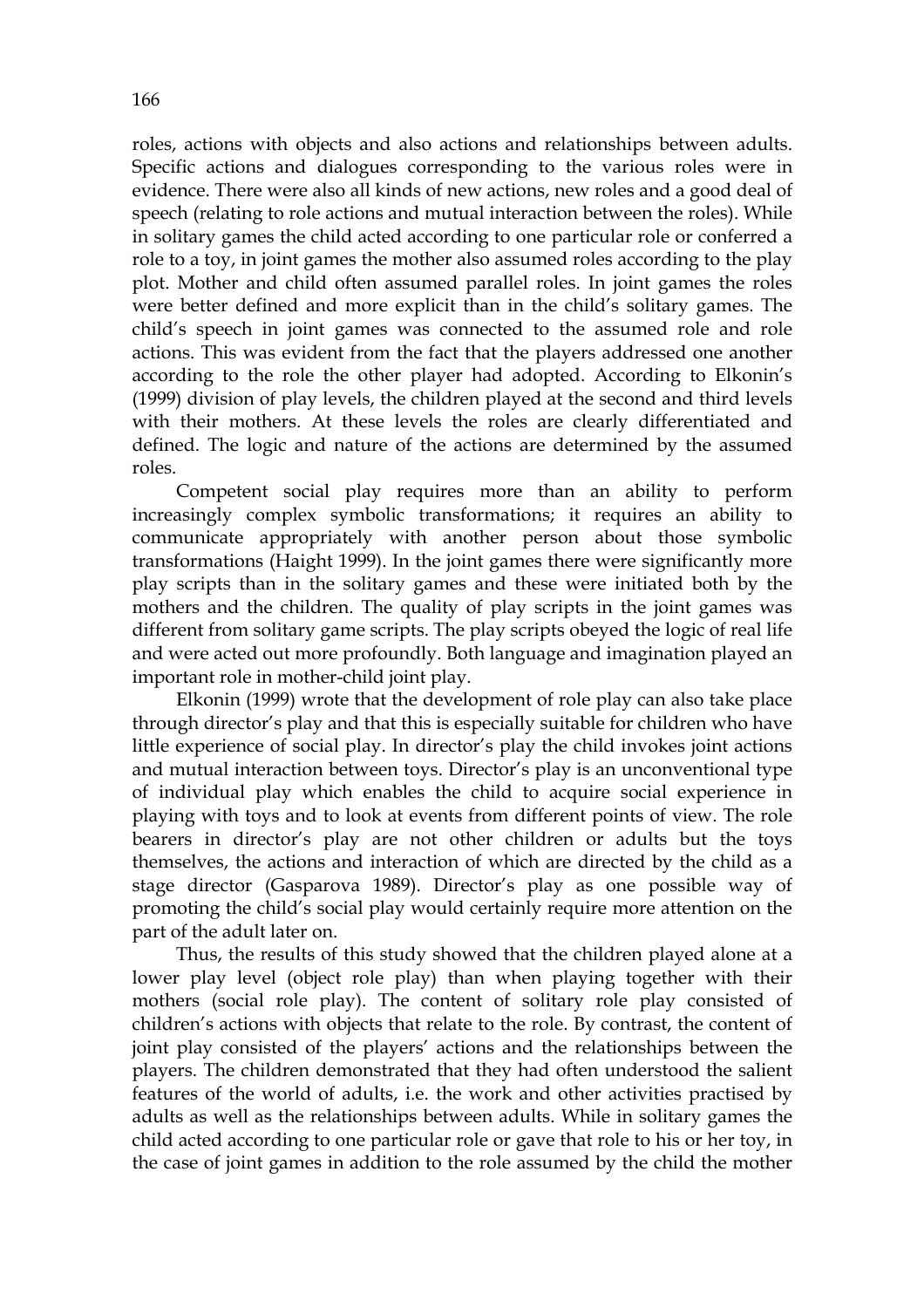also assumed a role according to the play plot. In joint games there were significantly more play scripts than in solitary games and these were initiated both by the mothers and children.

These current study findings are consistent with those of previous studies, according to which children's games are more developed and varied when they are played together with the children's mothers (e.g. Slade 1987; Fiese 1990; Beizer & Howes 1992; Fein & Fryer 1995). The study by Haight and Miller (1993) suggested that mothers were children's primary play partners during the first years of life. The studies also indicated that children played longer together with their mothers (Dunn & Wooding 1977), the diversity of imaginary play increased (O'Connell & Bretherton 1984) and also the quantity of imagining increased (Fiese 1990). Haight and Miller (1993) suggested that as children became older they engaged in more imagining and produced longer episodes of imaginary play while the complexity and elaboration of the play episodes also increased.

 Altogether there were 12 different joint games observed during the course of this study. The didactic games were connected with teaching. Through these games the mothers attempted to teach their children something (numbers and letters, differentiating sounds in words, animal-bird labelling, etc.). These games were mostly of short duration and were initiated by the mothers. The children did not accept their mothers' suggestions willingly and were not keen to play these games. Instead, the children preferred verbal, physical and guessing games, which involved playfulness, fun or humorous elements and unusual aspects. These often contained elements of verbal question-and-answer and were accompanied by humour. Such games were gladly played both by the mothers and the children with the children repeatedly asking their mothers to play with them.

 On the basis of the kindergarten teachers' descriptions and observations of the children's play in the kindergarten the children were divided into active and passive players. Active players were those who initiated several games of various types and who played together with the others in the kindergarten. At home too they played both alone and also with their mothers. The mothers of the active players initiated various kinds of games (primarily role games) with their children. They also played other games together, which involved the teaching or guessing of something. The passive players played predominantly solitary games in the kindergarten. Other children rarely played with them and these passive players generally watched the games of the other children from the sidelines. The passive players played solitary role games at home while together with their mothers they played rule games (except for one child). It was characteristic of the joint games played by the passive players and their mothers that the children often initiated the games and wanted to play with their mothers. Of the passive players two were single children within their respective families. According to their mothers neither of these two children had many playmates with whom to play at home.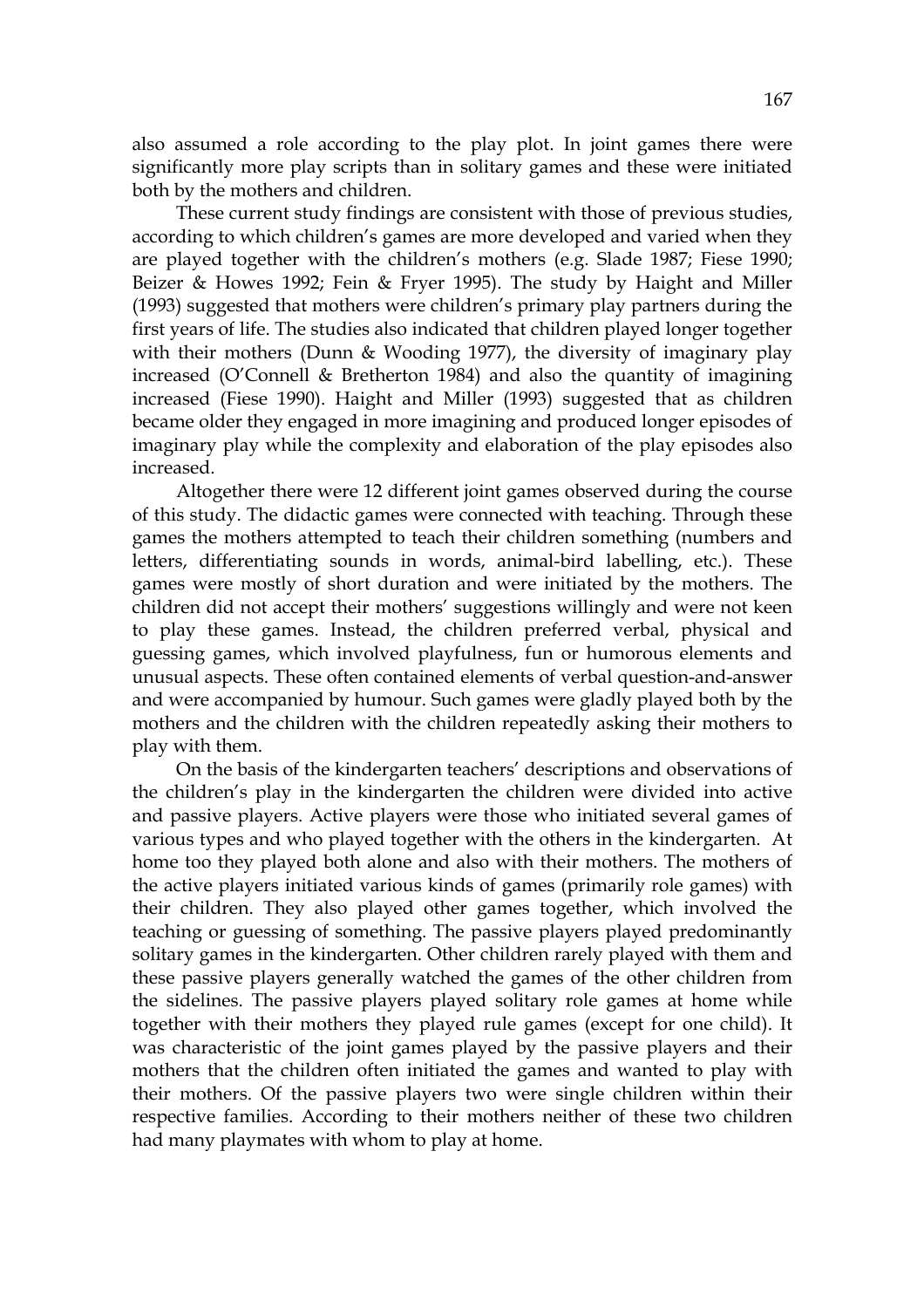In the interviews all three mothers who had two children each remarked that there were difficulties in the relationships between the siblings and that the children did not get along well with one another. According to the observations when a sister-brother dyad of differing age played together a number of problems arose. Dunn (1985a, 1985b) made an extensive study of the indulgence and material support given to the individual children within the family. Dunn (1985b, 6) suggested that mothers who play a lot with their first child also tend to play a lot with their second child. Similarly, mothers who talk a lot to their first child also talk a lot to their second child. Important features of a mother's particular 'style' of interacting with her child carry over from the first child to the next. Youngblade and Dunn (1995) argued that in families in which the siblings interact intensively and frequently the children can be both more positive and more negative towards each other than the siblings in families who are not interested in interacting.

## **9.3 The mother's role within the play world of the child**

All the mothers considered play to be an important factor in their children's development and no one considered play to be an unimportant activity. Firstly the mothers pointed out that play was an opportunity to imitate real life through the use of a variety of imaginary situations. In the mothers' opinions children imitate what they have seen, heard or experienced in the surrounding world and experiment using various means and ideas. Play enables the child to engage in those activities which are not possible in everyday life either because of the danger involved or the inability of the child to act as an adult. The mothers expressed ideas which coincide with those of Vygotsky (1966), Elkonin (1999) and Zaporozhets (2000), according to which children imitate in their games the embedded social lives of adults. Davydov and Kudryavtsev (1997) emphasised that through their games child experimented with the imagination of adults, thereby trying to understand the hidden heart of the adults' world.

 The mothers pointed out the importance of play primarily in terms of the child's cognitive development. They thought that play was important for the development of logical thought. They also stressed the importance of certain types of board games such as quiz games and checkers. Play was considered absolutely essential for teaching the child and for preparing him or her for school. According to the mothers, play was particularly valuable when it taught something definite which was connected with school studies. The creative nature of the games was also pointed out in the interviews. Games enable the child to assume new roles and so new traits enter the play. The play is therefore constantly changing and together with it so is the child. The parents did not tend to view children's games as opportunities for the children to play together with others (either with adults, other children or siblings).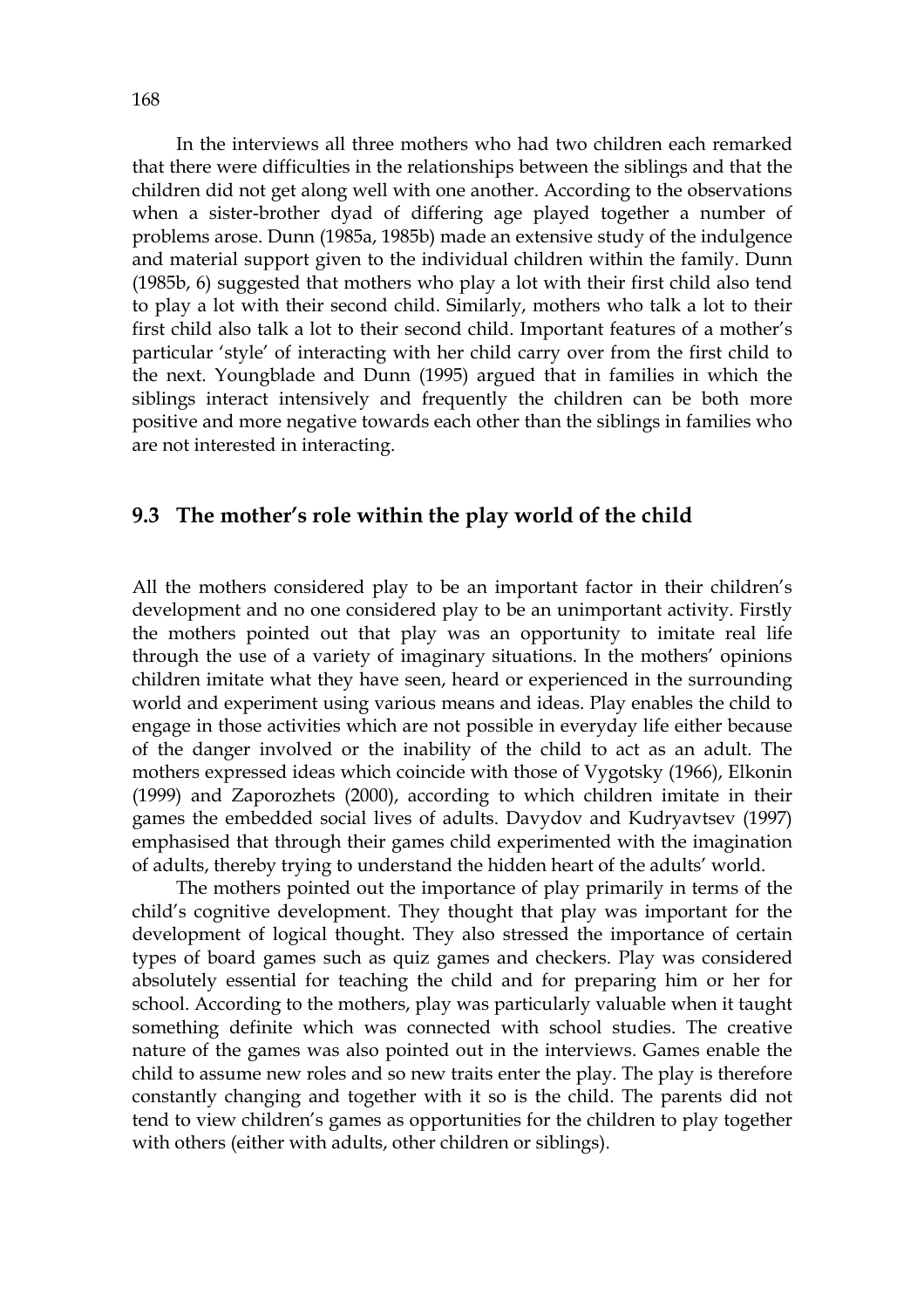Similar results were obtained in an earlier study (Haight, Parke & Black 1997), which indicated that parents regard play as being important for the child's cognitive and creative development. However, when asked to compare the value of play against that of reading books the parents indicated that they considered book reading to be more significant for their children's development than imaginary play (Haight, Parke & Black 1997). Although both reading books and imaginary play were viewed as being of importance for cognitive development, imaginary play was seen as being important for children's emerging understanding of social roles and relationships while book reading contributed to children's eventual success at school. Imaginary play was regarded as being important for children's creativity whereas book reading was considered to be essential for the language development. In general mothers and fathers thought that it was important for them to participate together with their children in imaginary play as well as in book reading. The study of Tamis-Le Monda, Chen and Bornstein (1998) indicated that mothers were more knowledgeable about the language development than they were about play.

 The mothers in the current study did not consider there to be any importance in their playing together with their four-year-old children. On the contrary, they thought that their children were big enough to manage by themselves. Nevertheless, the mothers admitted that their children had become more active recently in terms of asking them to watch their play and to join in as well. The mothers said that joint playing provided an opportunity to answer the children's questions that emerged during play while at the same time enabling the children to express doubts and ask questions. The mothers also articulated the idea that the joint play also depended on the type of play. In play requiring talk, the mother is needed as the second player. This was shown to be the case during the observations. These findings lend support to the view that children wish to play with their mothers and are used to doing so. At the same time the mothers stated that when their children called them they would always respond and go to the child. However, all the mothers thought that their children loved playing together with them and that joint playing was a very nice activity. The results of the present study are not consistent with other investigations, such as the study by Haight, Parke and Black (1997). In that study the parents involved regarded their own participation in imaginary play to be of importance primarily because it encouraged their children to use imagination. Those parents also believed that parent-child imaginative activities enhanced the parent-child relationship and enabled the parents to observe their children's development.

 During play the children themselves seldom initiated interaction with their mothers and rarely turned to them with questions. Most commonly they sought help in acquiring various materials or wished to show their mothers the games they had been playing. The mothers often initiated interaction while playing with their children. The content of this interaction usually consisted of explanations of how to play certain games. While interacting with their children the mothers paid great attention to the notion of fair play and to joint play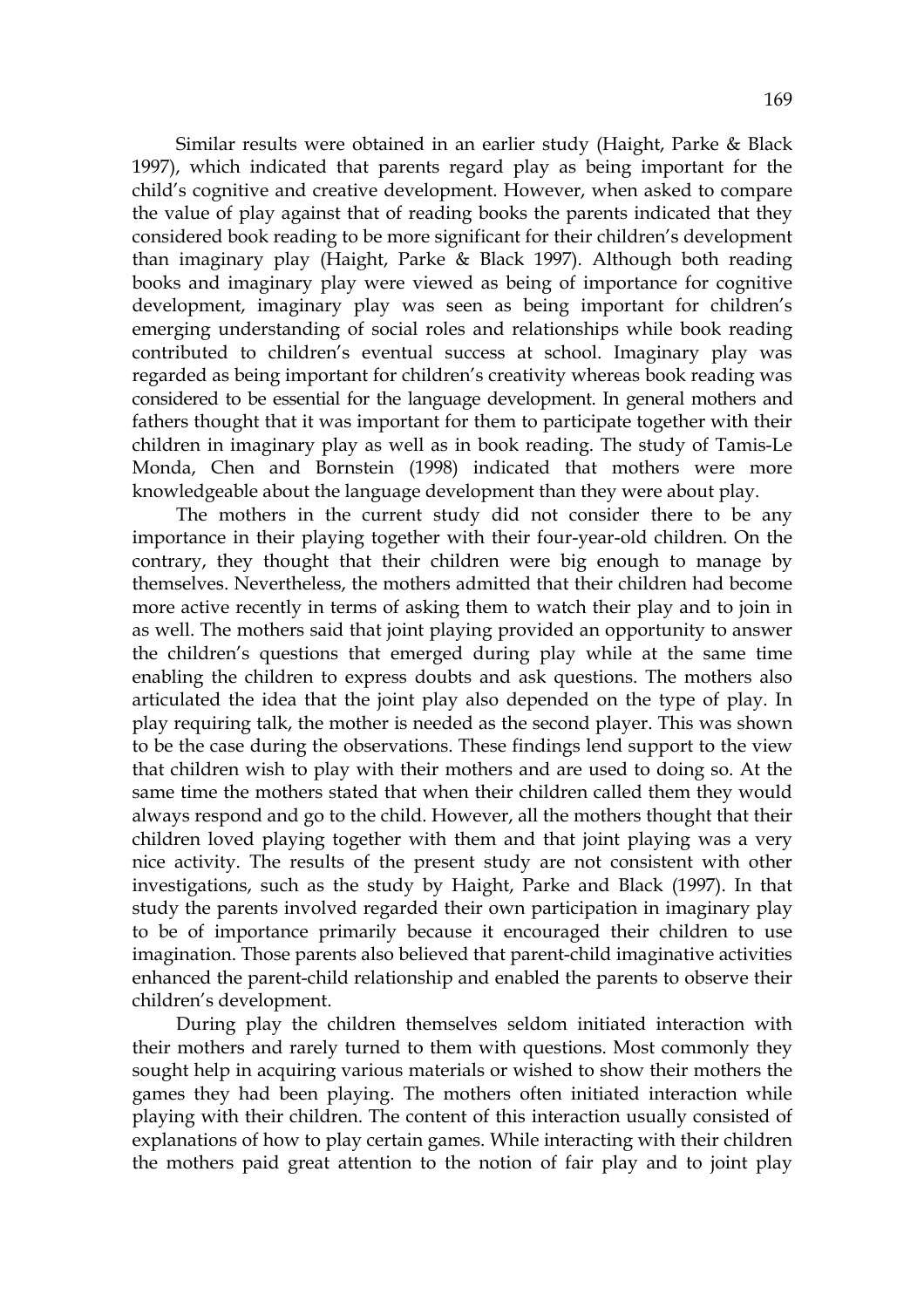between siblings. Typically, the mothers merely noted that their children had not followed the rules of a particular game correctly. No deeper explanation was offered. It was clear that ethical questions concerning both fair play and the issue of winning or losing constituted a problem for mothers. They explained briefly during the games how each game was to be played together with the child's brother or sister. If the explanations did not suffice the mother herself would start playing alongside her children. Lisina's (1985) idea that the adult must play the role of play partner who is interesting to interact and act with found partial confirmation in the present study.

 On the other hand the children needed their mothers as supporters and appraisers of their activities. The children often came to their mothers of their own volition in order to gain appraisal for the things they had completed in play or to invite them to go and look at what they had been constructing. Thus, Lisina's notion of the mother as a supporter of the child's play found support in this study.

The mothers did not participate in their children's solitary games but they were usually somewhere nearby. During the solitary games the mother generally wanted to know what the child was doing and also that there was not anything dangerous going on. The mothers showed general interest in the child's activity and asked what was going on in the play or briefly gave explanations about how to play. The children themselves approached their mothers with requests for materials or in order to show what they had done in their play. Thus, during the child's solitary games the mother mostly played the role of uninvolved party or stage manager, who supplied the child with the materials necessary for his or her games or provided support or asked questions and gave explanations. The mothers therefore assumed passive roles in the children's solitary games.

 The involvement of the mothers in joint games with their children was of a different order and they supported the children's games in a number of ways. The mothers themselves participated actively as coplayers in the games involving certain play roles or helped to create and elaborate imaginative situations. Sometimes the mothers had to play the leader's role and therefore asked questions, made proposals and helped the children solve the problems that arose during the play. There were also joint games in which the mothers tried to promote the academic content of games, thus acting in part as play instructors. The instructor's roles played by the mothers were particularly characteristic of the didactic games. The mothers also paid great attention to issues of fair play. In the joint games the mothers displayed wide-ranging repertoires of play promotion. The mothers almost exclusively adopted the roles of coplayer, stage manager or play leader. These adult roles for promoting children's play were pointed out by Johnson, Christie and Yawkey (1999) as roles that have a positive impact and that enrich the play. The mothers who participated in the present study also commonly assumed facilitating roles in the play. Thus, they did not become too involved or take over control of the games.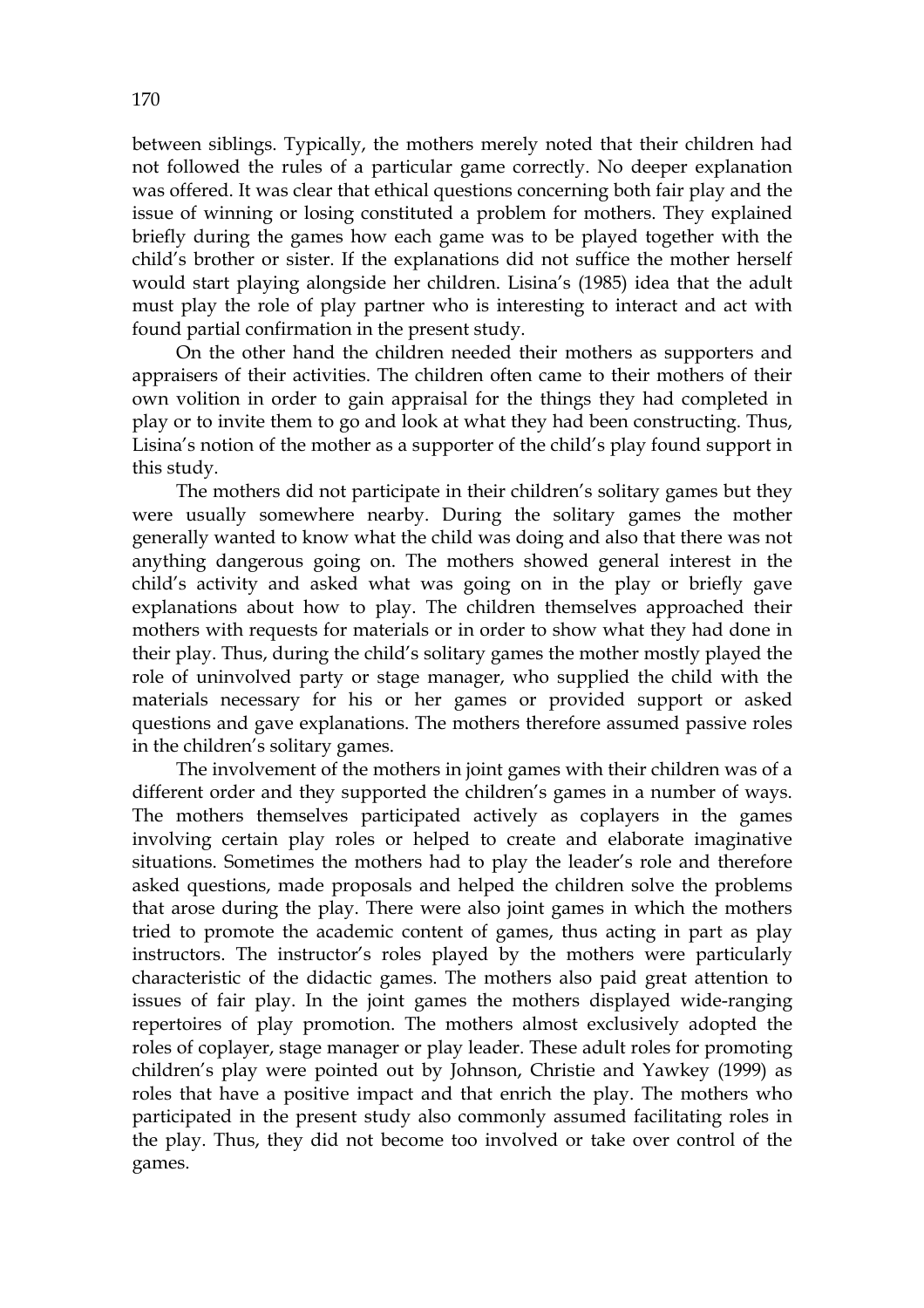Both the mothers' roles and their methods of promoting individual players varied. The participation of the mothers of the active players was varied and also changed during the course of a single play. These mothers assumed the roles that were connected with the play while at the same time promoting the child's play competence and his or her acting out of roles. At the same time these mothers also paid attention to joint play and to the issue of playing fair according to the rules. The game promoting role of the mothers of the passive players was by comparison relatively narrow. These mothers were usually joint coplayers who helped their children to remember the course and rules of the play.

 The most common form of verbal promotion used by the mothers both during solitary games and joint games was the question. The mothers' questions in solitary games were only slightly connected with the ongoing play and the imaginary situation. Such questions could be characterised as a bystander's questions. In joint games questions formed one of the most important types of promotion. The mothers' questions helped to create imaginary situations and to elaborate them. The questions also helped to bring new roles into the play and improve the play scripts. This finding also matches the findings of other studies. The importance of questions in promoting children's activities was emphasised in other investigations as well. For example, Haight and Miller's (1993) study showed that the majority of mothers' prompts consisted of questions while direct instructions were relatively infrequent. In the kindergarten context the importance of questions in promoting play was also emphasised by Novosyolova (1989) and Zvorygina (1989).

 It also became clear in the current study that the child does not always accept the play suggested to him or her by the mother. Sometimes the child will only accept a suggestion when the mother has explained the idea of the game. It was also evident that the mother might make several play suggestions, all of which the child would refuse. After some time it would be the child who initiated the play that the mother had already suggested. On several occasions the child rejected the play material suggested by the mother because it did not match the child's own play script. In line with the findings of Beizer and Howes (1992) as well as those of Fein and Fryer (1995), the present study indicates that children themselves choose those elements from their mothers' promotive efforts which best suit the play and which are 'play-friendly'.

# **9.4 Trustworthiness of the study**

Views concerning the trustworthiness of qualitative research have been presented by various researchers (Guba & Lincoln 1981; Lincoln & Guba 1985; Kvale 1989; Bogdan & Biklen 1998; Patton 2002). Four main criteria for trustworthiness have been proposed: credibility, transferability, dependability and confirmability.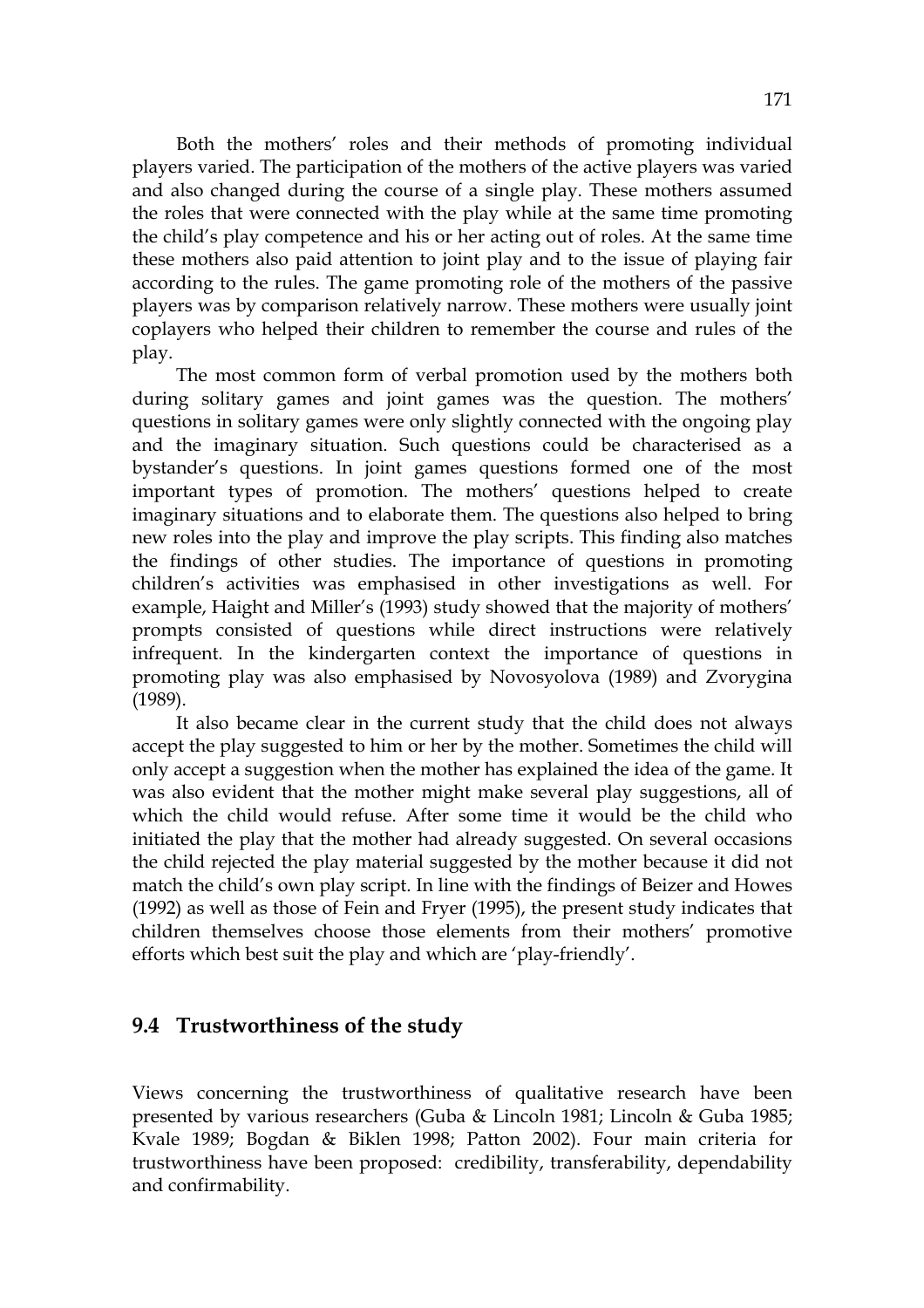### *Credibility*

In terms of credibility Patton (2002, 584) pointed out the following features: 1)rigorous methods for conducting fieldwork that yields high quality data which is systematically analysed with attention paid to issues of credibility, 2)the credibility of the researcher which is dependent on training, experience, track record, status, and self-presentation and 3)a philosophical belief in the value of qualitative inquiry.

In presenting the results of this study I have employed a strategy of triangulation, which constitutes one of the most relevant criteria in qualitative research (Patton 2002, 556). The triangulation of method, sources, analysis and theory/perspective are differentiated. This means that in the present study many sources of data were better than a single source because they led to a deeper understanding of the phenomena under study**.** (cf. Bogdan & Biklen 1998, 104). In this study a variety of data collection methods have been used in order to avoid unsystematic presentation of the material and also to obtain a true-to-life picture of the child's play world at home. The aim was to get as close as possible to the children's world at home and to give as complete and manifold a picture as possible of the children's activities at home.

 Numerous studies on mother-child play have previously been undertaken in laboratory conditions where opportunities for playing were created. When choosing the research methods for the present study I decided to investigate children's play at home within the setting of their everyday lives. I also wanted the mothers to express their ideas about their children's everyday activities and games. In this study semi-structured interviews with the mothers were conducted and mother-child video recordings made at their homes. The interviews with the mothers before the play observation allowed me to get to know each family's customs and habits. The interviews also enabled me to establish whether the children played at home, what these games were like and how the mothers supported such games. The stimulated recall interviews following the observations provided feedback and explanations on the part of the mothers regarding the video footage played back to them. This enabled me to confirm the information about the events which had occurred as well as to decrease the likelihood of forming incorrect interpretations.

In order to study the child's play in his or her most immediate surroundings the non-participant observation method was chosen. Observation produces especially rigorous results when combined with other methods (Adler & Adler 1998, 89). Video recording enables the researcher to obtain a direct, accurate and natural picture of the subjects under study. Making video recordings was not always easy. One of the reasons was the crowded housing conditions in some of the homes. For example, the recording of the child's activities in the kitchen was complicated as kitchens in standard flats are very small. It was also difficult sometimes to understand the mothers' speech. Such places in the transcribed text were marked accordingly.

 Interviews were carried out with kindergarten teachers to find children who played in a variety of different ways. After that the games of these children were observed once or twice.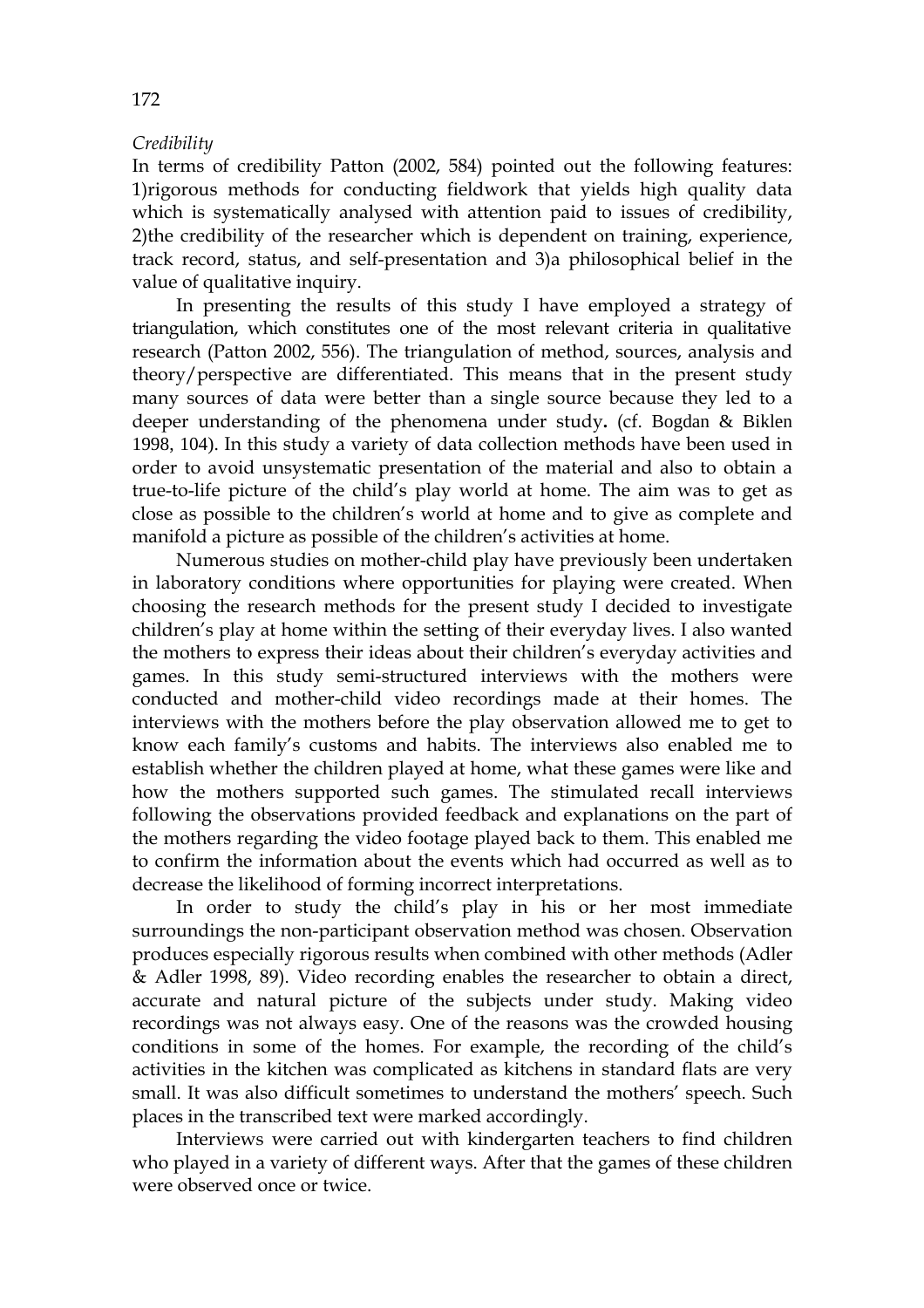#### *Transferability*

Transferability is achieved by providing a detailed rich description of the setting studied so that readers are given sufficient information to be able to judge the applicability of the findings to other settings with which they are familiar (Seale 1999, 45). A good deal of time was spent on observation in the children's homes. During the course of these observations I attempted to record in writing as accurately as possible all that took place in the home, the child's and mother's respective activities, the use of material toys, speech, etc. I also attempted to perform a thorough and detailed analysis of the material. The material was described in general terms in order for the interpretations to be intelligible to the reader. In the present study an attempt was made to describe the respective worlds of the mother and child in a holistic manner. Similarly, the home settings were studied in as diverse a way as possible.

 The purpose of the qualitative study was not to generate broad generalisations but to present a number of perspectives. An attempt has been made here to draw comparisons between the results and interpretations of this study with those of other researchers. The results obtained were largely consistent with theoretical standpoints and earlier scientific work. Various examples from the interviews and observations are presented along with a description of the principles of analysis.

 In qualitative studies there is always a subjective component in the actions of the researcher. At the same time, as a researcher myself I am a participant within society, someone who lives in it and who has been involved in the context in question for a long period of time. I have attempted to present the research methods, their justification and the results of the study as exactly and in as great a detail as possible in order for the reader to understand the course of the research process and the interpretation of the results. At the same time, the theoretical standpoints, notions and approaches are presented as explicitly as possible to allow readers to follow the author's line of reasoning.

#### *Dependability and confirmability*

In qualitative studies researchers are generally concerned with the accuracy and comprehensiveness of their data and with conducting the research as if there were someone perpetually looking over their shoulders (Yin 1994, 37). Researchers tend to view reliability in terms of a fit between what they record as data and what actually occurs in the setting under study, rather than as literal consistency across a range of observations (Bogdan & Biklen 1998, 36). A certain degree of subjectivity is characteristic of qualitative research. Objectivity is achievable by, for example, presenting the study to other researchers. In analysing my research materials the views of other researchers were sought and made use of. Thus my video films were shown to various Russian scientists (Novosyolova, Zvorygina, Antonova) and their comments on the video material were taken into account. Each of these scientists had spent decades studying children and, in particular, children's play. These researchers remarked that the video recording had been successfully carried out and that appropriate principles had been employed in analysing this material. They also suggested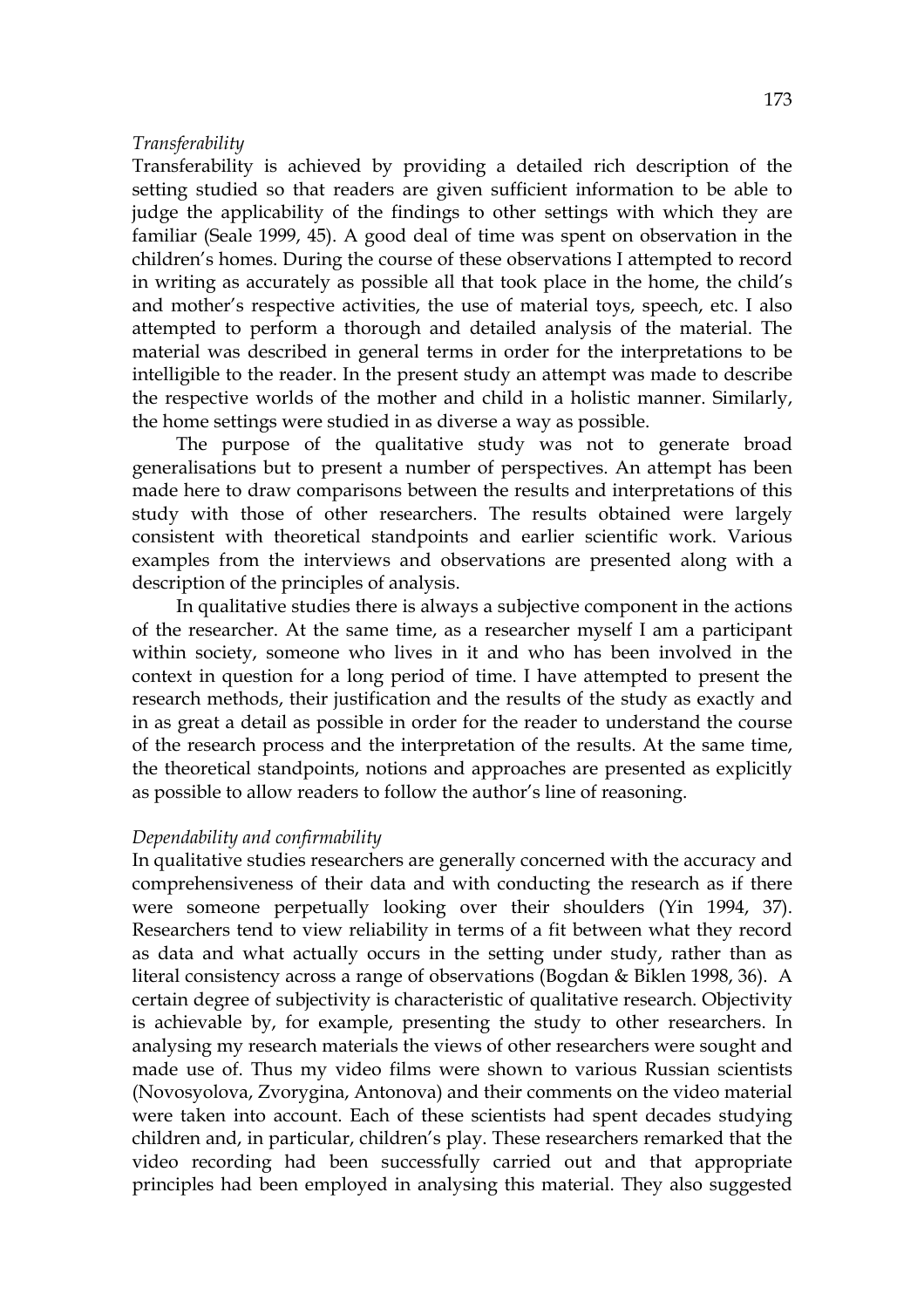that children's play should be observed more widely, with attention being paid, for example, to the child's everyday life and the mother's understanding of play. At the same time they suggested that in future I should also concentrate my efforts on the analysis of the child's emotions during play. On the basis of this empirical material children's emotional dimension in the play can not be studied thoroughly. Also the quantitative classification of the study findings was analysed with a colleague and after a thorough discussion consensus were reached.

 The basis of qualitative research involves the researcher acting as an instrument for qualitative data collection and a centre for the analytical process (Patton 2002). A qualitative report should include some information about the researcher, i.e. what experience, training and perspective the researcher brings to the field (Patton 2002, 566). As a researcher I have a long and varied experience in working with children and their parents. I have worked as a kindergarten teacher and have been training kindergarten teachers at the University for years. At the same time as a parent I have direct personal experience of understanding the behaviour of both child and parent. My experiences also extend to corresponding studies of child-parent relationships in other countries (Russia, Germany, Finland).

 After the video observation each mother was asked how she herself felt during the video recording and whether it had influenced her behaviour. The mothers answered that at first it had been a bit unusual to have a stranger with a camcorder in the home but in general the video observation had not affected her actions.

#### *Limitations of the study*

Each type and source of data has its own strengths and weaknesses (Patton 2002, 306). With regard to observation it has been pointed out that the people who are being observed do not behave the way they are but rather how they would wish to appear. In other words, they 'act'. This of course may be partly true. However, I doubt whether people (in the present case mothers) are able to deviate from their natural behaviour for hours at a time. At the same time, the idea has been put forward that interviews may be influenced by various emotional factors (fear, fatigue, etc.) as well as by the personality of the interviewer. I believe that in the present study the fact that the mothers were interviewed on a number of occasions and that they appeared keen to speak about the various topics contributed to the creation of trusting relationships between them and myself as interviewer. Patton's idea (2002, 306) that observations provide a check on what is reported in interviews is, no doubt, true. Interviews, on the other hand, permit the observer to go beyond external behaviour and so explore feelings and thoughts. The use of stimulated recall interviews during the study allowed a deeper insight into the mothers' thoughts and for more meaningful evaluation of their behaviour. Five motherchild pairs participated in the study. Owing to both financial and time restraints it was not possible to include a greater number of people in the study.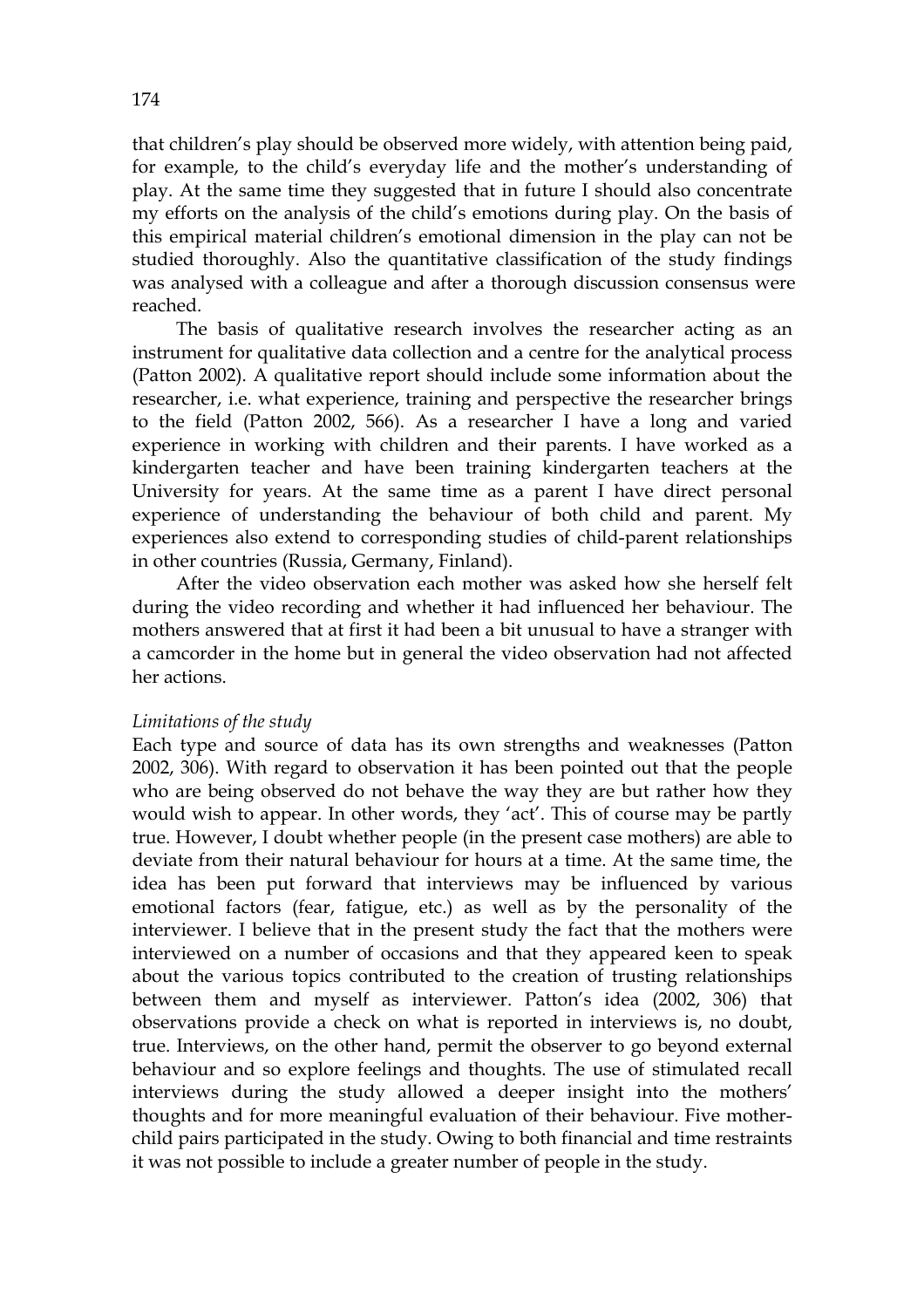#### *Ethical problems*

With regard to ethical considerations in qualitative research the concept of 'informed consent' applies. According to this principle the subjects of a study have a right to be informed firstly, that they are subjects of research and secondly, of the nature of the research (Punch 1998, 170). The mothers participated voluntarily in the study and were aware of the topics and procedure involved. Throughout the implementation of the study I attempted to take into account the mothers' wishes concerning the arrangement of the video recording and the interview times. Permission was sought from the mothers to video record in all the rooms of their homes and the mothers agreed to this. A written agreement was made with each mother, according to which the mother gave her consent for the material collected to be used for the study. The anonymity of the children and their mothers was preserved by the use of pseudonyms. Permission to make video recordings in their homes was also sought from the children as well. On occasions when the child was video recorded at close range separate permission was sought from the child for that too.

## **9.5 Further studies**

This study provided support to several theoretical standpoints of the representatives of cultural-historical approach of the meaning of role play as essential activity in the life of preschool child in the family context. Children themselves initiated role games at home and with their mothers they also preferred first of all role games. The study findings indicated the importance of the adult in creating the children's play world at home and of the different roles of the adult in assisting the children. In creating the four-year-old children's play world the mother's role is not only creating necessary conditions for the play, but her role is much wider and manifold. The mother's role is to enrich the children's everyday life with knowledge, experiences and impressions, thus creating play motives. The study findings showed that in playing together with her child the mother is not just a coplayer and - partner but first of all the supporter of the imaginary situation in the play and the creator of the meaning of social roles. Thus, mother's role at home in children's games was the promotion of meaningful way.

The findings of this study will enable the kindergarten teachers to receive some new information on the children's life and activities at home. This knowledge may thus enable the teachers better understand parents and become more sensitive supporters of the family. On the other hand the findings indicated that mothers have a lot of various opportunities in creating the children's play world and in supporting children in the activities necessary for the development.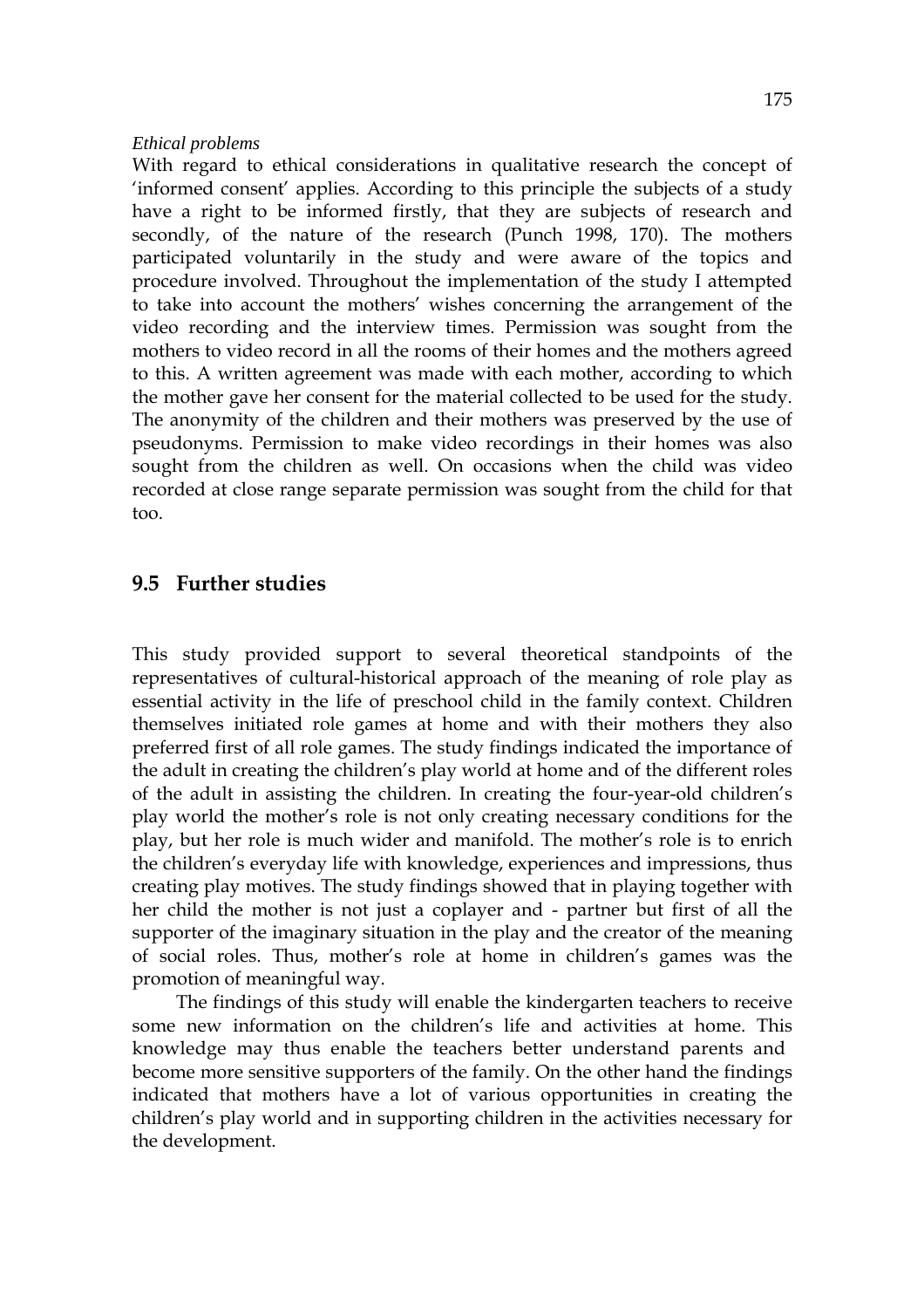On the basis of both theoretical standpoints and empirical research a number of ideas arose regarding the further studies. The representatives of the cultural-historical conception emphasise that the leading activity among preschool children is play and that role games play the most important part in the child's development. The aims of early childhood education consider play the principal factor in the development and education of the child. The present study indicates that mothers generally consider play to be an important and necessary activity for the development of their children. It became clear from the observations at home that not all mothers pay attention to play, particularly to role play which is essential for the child's development. The importance of play was often linked by the mothers to preparation for school or to the creation of playing conditions for the child at home. Several mothers played various games with their children which undoubtedly constituted an essential part of mother-child interaction. In future a longitudinal study of role play at home in the natural setting could be undertaken. This would also investigate the connection between solitary and joint games played by children. Research could also address the question as to whether and how mother-child joint role play (the shared imaginative world) influences the child's solitary play at home and in the kindergarten. At the same time knowledge of the child's play world at home would help teachers to assist and support parents in promoting children's play. Parents would need to pay special attention to the developmental importance of that most essential of children's activities – play.

 The present study included children who played in different ways in the kindergarten. According to the study the active players played role games and other games in the kindergarten while at home they played alone and together with their mothers. Two of the passive players played little in the kindergarten while at home they played role games by themselves. One of these children played a great deal of board games together with her mother. The play world of the third passive player in the kindergarten was quite different to that at home. He played little in the kindergarten, but at home together with his mother he had a highly diverse play world. The paucity of his play in the kindergarten might be explained by something his mother commented on in the interview. According to her the boy did not like going to the kindergarten and would rather stay at home with his younger sister and mother. To the best knowledge of the author there is no existing empirical research in which the same children's behaviour and activities in the different contexts have been observed (e.g. in the kindergarten, at home, in the yard, together with friends). Hence this theme requires more attention in the future.

 It became evident from both the observations and the interviews with the mothers that constant tensions arose between siblings. Thus, for instance, tensions emerged between one child under study and his older brother because of unfair play. In cases involving younger sisters and brothers tensions were caused because the younger children did not understand the imaginary situations involved in the games or the materials used. Future studies should focus on games played by siblings and their mothers (or fathers) at home.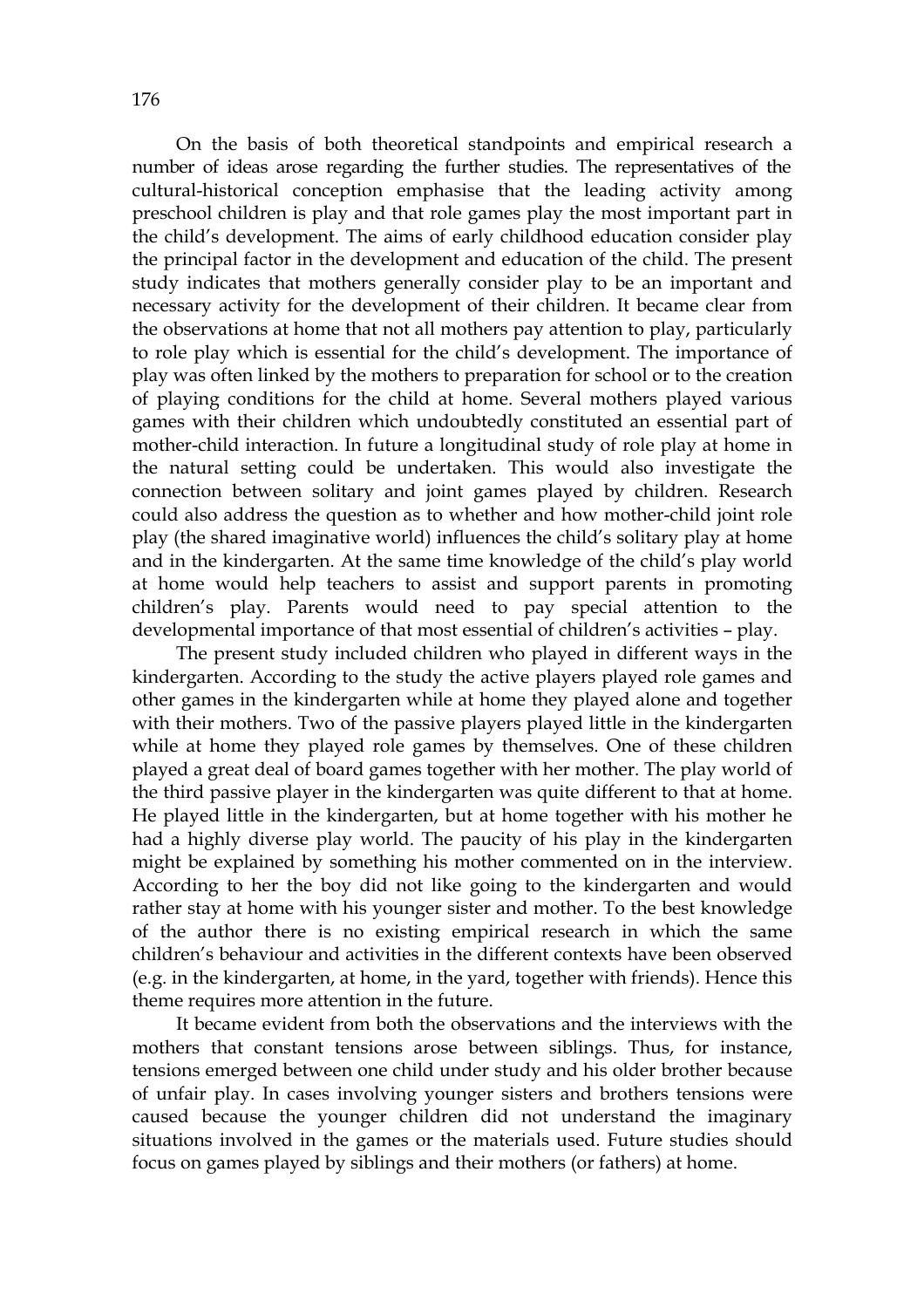Several problems arose during joint games with respect to fair play. These involved issues such as winning and losing. Thus, one important characteristic of mother–child interaction was the general moral principle of play norms or justice (Vygotsky 1982; Mihailenko & Korotkova 1999). Mothers assisted their children by explaining and specifying the rules to be followed and also the meaning and importance of fair play. Although all the children had previous board game experience, the mothers still reviewed the general features of each game as well as the principles of fair play. The mothers also remarked on these serious problems during their interviews. Thus one further study topic arising from the present work would be the investigation of the following of rules in children's rule games played together with mothers at home together with the issue of winning and losing.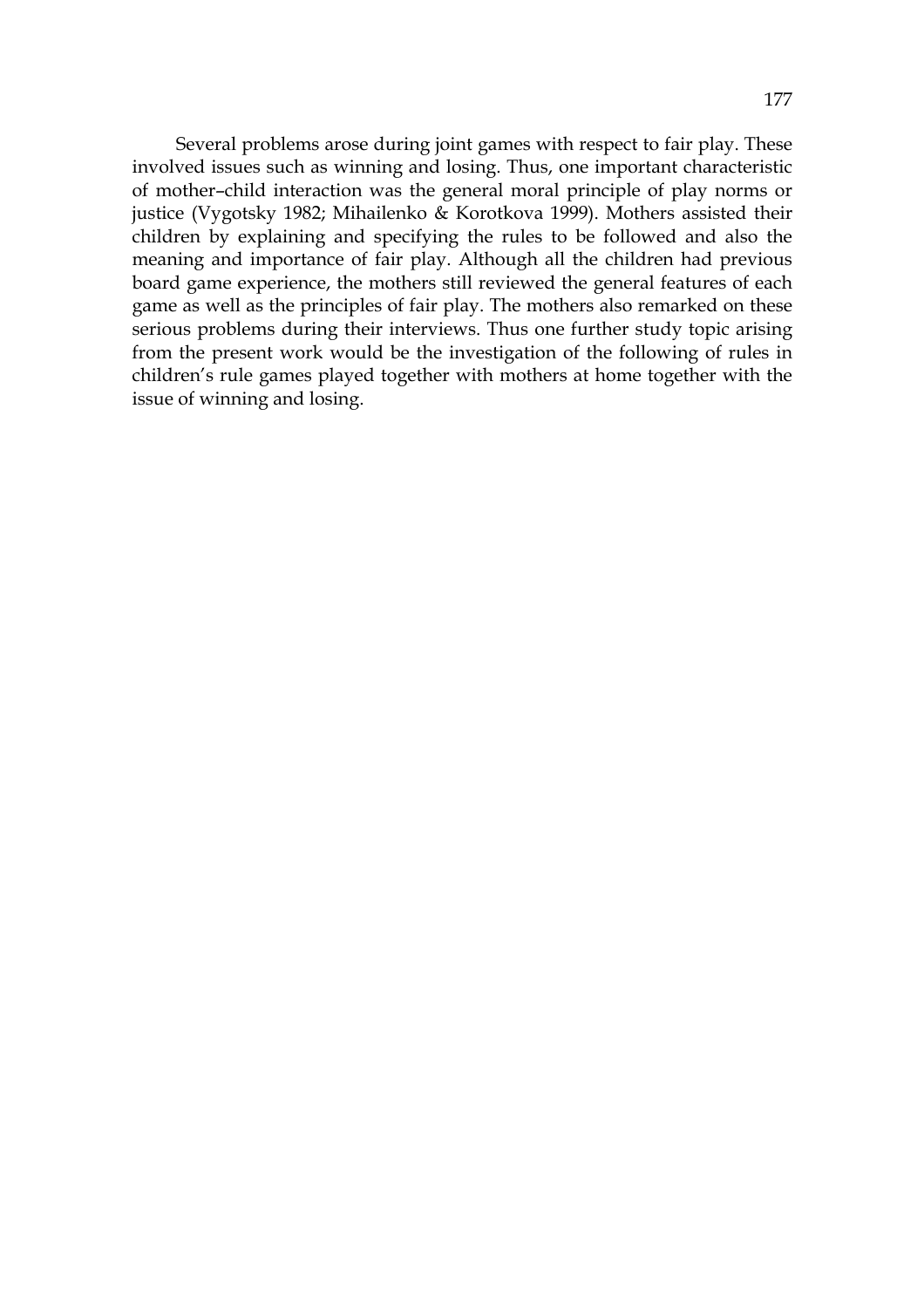# **YHTEENVETO**

Viimeksi kuluneiden 10—15 vuoden aikana on Viron varhaiskasvatuksessa tapahtunut suuria muutoksia: Vaihtoehtopedagogiikat ja lapsikeskeisyyden periaate ovat tulleet lastentarhanopettajille tutuiksi. Vuosi vuodelta yhä suurempi osa esikouluikäisistä ja useimmat alle kolmivuotiaista käyvät lastentarhaa.

Nopeasti muuttuvat sosioekonomiset olosuhteet ovat vaikuttaneet vanhempien käsityksiin lapsista. Vanhemmilla on vain vähän tietoa lasten kasvattamisesta, eivätkä he useinkaan tiedä miten toimia lastensa kanssa. Varhaiskasvatuksen yksiköiden tehtävä on tukea vanhempia kasvatusongelmien ratkaisemisessa sekä edistää lapsen kasvua ja kehitystä perheessä. Lastentarhan henkilöstön tulisikin reagoida joustavasti lapsen ja vanhempien monenlaisiin tarpeisiin muuttuneessa yhteiskunnassa.

Tämän tutkimuksen tarkoituksena oli selvittää lapsen leikkimaailmaa kotona. Lapsen leikkimaailmaa tarkkailtiin holistisesti hänen jokapäiväisessä elämässään, toiminnoissaan ja vuorovaikutuksessaan äidin kanssa. Tutkimus kuvasi ja analysoi, millaisia lapsen toiminnot kotona olivat sekä miten ja minkä tyyppisiä leikkejä lapset leikkivät. Tutkimus analysoi myös äidin käsityksiä lapsen leikistä ja hänen antamastaan tuesta yhteisen leikin aikana.

 Lasten leikkiä lastentarhassa on tutkittu paljon. Tutkimukset (Mendzeritskaija 1982; Novosyolova 1989; Hakkarainen 1990; Helenius 1993; Hännikäinen 1995; Lindqvist 1995; Johnson, Christie and Yawkey 1999) ovat osoittaneet, että aikuisten antama leikin tuki liittyy lapsen leikin seuraamiseen ja vuorovaikutuksen mukauttamiseen lapsen leikkitapoihin ja -motiiveihin. Tutkimukset (Elkonin 1978; Haight & Miller 1993; Göncü ym. 1999) korostavat myös, että sosiaalinen ympäristö on merkityksellinen lasten leikkejä rikastavien tietojen ja kokemusten antajana.

 1—3-vuotiaiden lasten leikkejä äidin kanssa on selvitetty useissa tutkimuksissa (Dunn & Wooding 1977; O'Connell & Bretherton 1984; Slade 1987; Fiese 1990). Ne ovat osoittaneet, että lapsen leikki äidin kanssa on laadullisesti ja määrällisesti paljon kehittyneempää kuin leikki ilman äitiä. Tutkimuksissa on myös selvitetty, millaiset äidin leikille antamat virikkeet ovat lapselle edullisia. Tutkijat ovat kuitenkin paneutuneet vain harvoin yli kolmevuotiaiden lasten kotona tapahtuvaan leikkiin. Siksi onkin tarvetta tutkia, miten tämänikäiset lapset leikkivät perhepiirissä ja miten heidän äitinsä luovat lapsilleen leikkimaailmaa kotona.

Tämän tutkimuksen teoreettisina lähtökohtina olivat näkemykset, joiden mukaan mielikuvitukseen rakentuva roolileikki on lapsen yleisin leikkimuoto ja että sillä on ratkaiseva merkitys lapsen kognitiiviselle, sosiaaliselle ja fyysiselle kehitykselle (Vygotsky 1966, 1978b; Elkonin 1978; Leontjev 1981; Zaporozhets 1997). Leikki on toiminto, jonka kehitystä aikuiset edistävät auttaakseen lasta tutustumaan erilaisten esineiden käyttöön samoin kuin aikuisten vuorovaikutustapoihin ja -keinoihin. Leikki tapahtuu ensin äidin ja lapsen kesken ja sen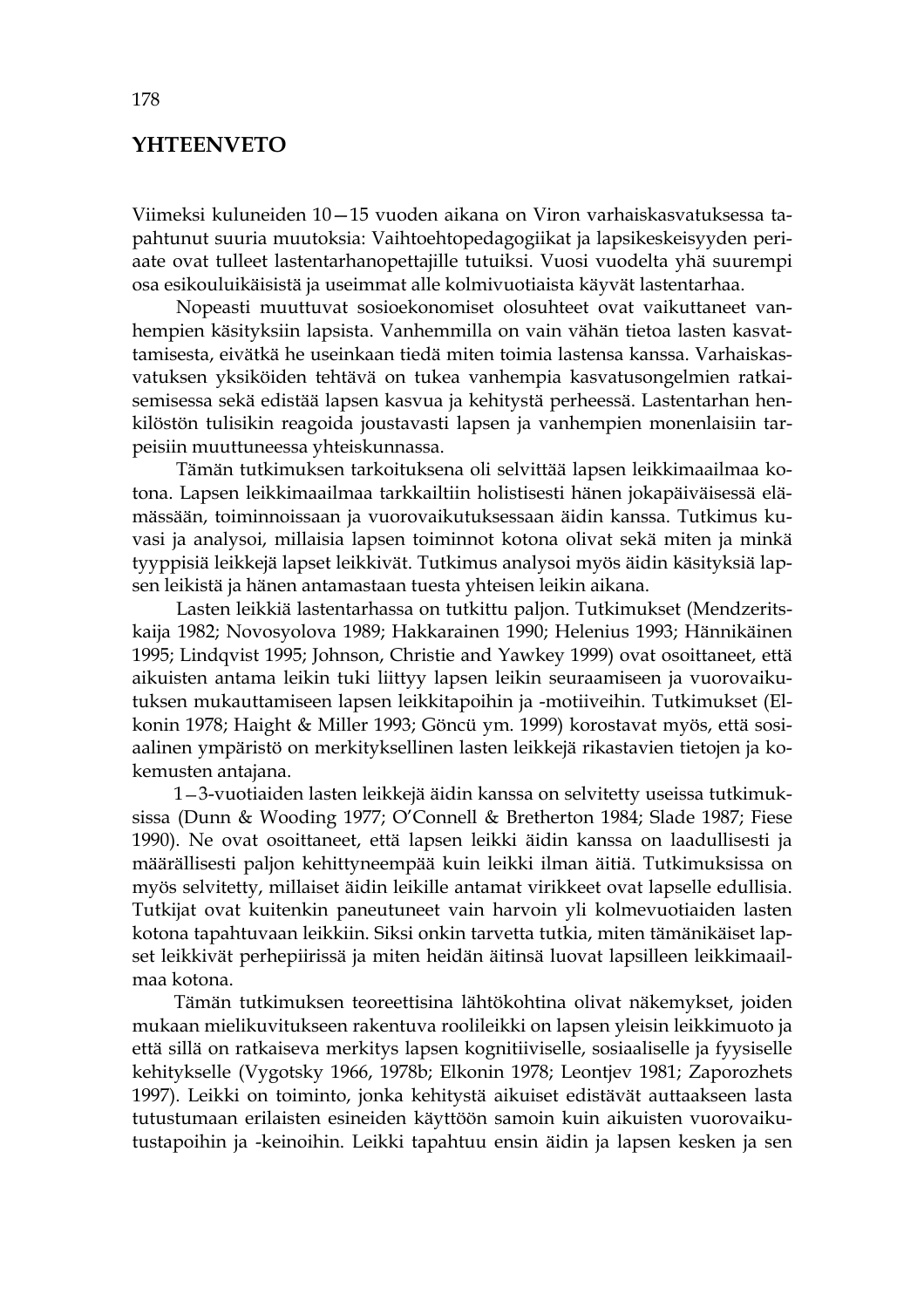kehitys riippuu vanhempien, sisarusten ja leikkitoverien tuesta sekä ympäristöstä.

 Tutkimuksen kohteena olivat nelivuotiaat lapset, joiden leikit poikkesivat toisistaan lastentarhassa. Runsaasti ja kiinnostavia roolileikkejä harrastavia kutsuttiin *aktiivisiksi leikkijöiksi* ja vähemmän roolileikkejä leikkiviä nimitettiin *passiiviseksi leikkijöiksi*. Tutkimuksessa oli mukana kaksi aktiivista (tyttö ja poika) ja kolme passiivista (kaksi poikaa ja yksi tyttö) leikkijää. Tutkimus on kvalitatiivinen tapaustutkimus, jossa käytettiin jossakin määrin myös kvantitatiivista analyysia. Tutkimus toteutettiin lasten kotona ja lastentarhassa erilaisin aineistonkeruumenetelmin – käytettiin äitien haastattelua ja ei-osallistuvaa havainnointia. Lisinan (1985, 1986) kehittämiä menetelmiä käytettiin analysoitaessa äidin ja lapsen vuorovaikutusta arkielämässä ja leikeissä. Analysoitaessa lapsen yksinleikkiä ja äidin ja lapsen yhteisleikkiä kuvattiin useita leikkiin liittyviä tekijöitä (mm. leikin teemaa, sisältöjä, rooleja, leikkimateriaaleja). Äidin osallistuminen ja leikin tukeminen jaettiin kahteen osaan: leikin ylläpitämiseen liittyviin reaktioihin ja leikin katkaiseviin tai lopettaviin reaktioihin. Leikin edistämisessä erotettiin kolme aluetta: kielellinen ohjaaminen, näyttäminen ja leikkimateriaalien tarjoaminen.

 Tutkimus osoitti, että samalla kun äidit aloittivat iltaisin kotiaskareet keittiössä lasten palattua lastentarhasta, lapset aloittivat omat puuhansa, tavallisesti oma-aloitteisesti. Kotona oli kaksi selkeää maailmaa: äidin keittiömaailma ja lapsen maailma olohuoneessa tai hänen omassa huoneessaan. Yksin ollessaan lapset tavallisesti katsoivat televisiota, piirsivät ja rakentelivat, katselivat kirjoja tai kuuntelivat musiikkia. Kun lapsi ei itse keksinyt mitään tekemistä, äiti opasti häntä tekemään jotakin. Ohjaus liittyi usein jonkin taidon kehittämiseen. Kun lapsi oli tehnyt mitä äiti ehdotti, hän meni näyttämään sitä äidilleen tai kutsui äidin katsomaan.

 Äitien ja lasten vuorovaikutus tapahtui syödessä, ruokaa laitettaessa ja lasten erilaisissa toimissa. Vuorovaikutuksen sisällöt liittyivät arkitapahtumiin, eri ilmiöiden ja tapahtumien selittämiseen. Lapset eivät useinkaan esittäneet äidille kysymyksiä, vaan äiti teki aloitteen joko näyttämällä tai selittämällä lapselle lyhyesti jotakin tai pyytämällä häneltä jotakin. Äitien ja lasten vuorovaikutus oli usein lyhytkestoista, sen sijaan heidän yhteistoimintansa kesti pidempään. Yhteisen toiminnan sisällöt koskivat koulutaitojen opettamista tai käytännön taitojen harjoittelua. Vuorovaikutukseen liittyi myös hauskanpitoa ja huumoria, magiikkaakin.

Lisinan (1985, 1986) mukaan äidin ja lapsen vuorovaikutus 3—6 vuoden iässä on välittömästä kontekstista riippumatonta ja kognitiivista, mikä tarkoittaa älyllistä vuorovaikutusta aikuisen ja lapsen välillä. Lapselle aikuinen on tiedon välittäjä ja kysymyksiin vastaaja. Lisina korostaa, että aikuisen vakava suhtautuminen lapsen kysymyksiin luonnehtii hänen yleisempääkin suhtautumistaan lapseen. Tässä tutkimuksessa äidin ja lapsen vuorovaikutus liittyi enemmän äidin selityksiin kuin lapsen tekemiin kysymyksiin. Lapsen elinympäristöä koskevia aiheita ei käsitelty syvällisesti. Tutkimus ei tukenut näin ollen edellä mainittua Lisinan näkemystä. Sen sijaan Lisinan käsitys, että lapsi tarvitsee äi-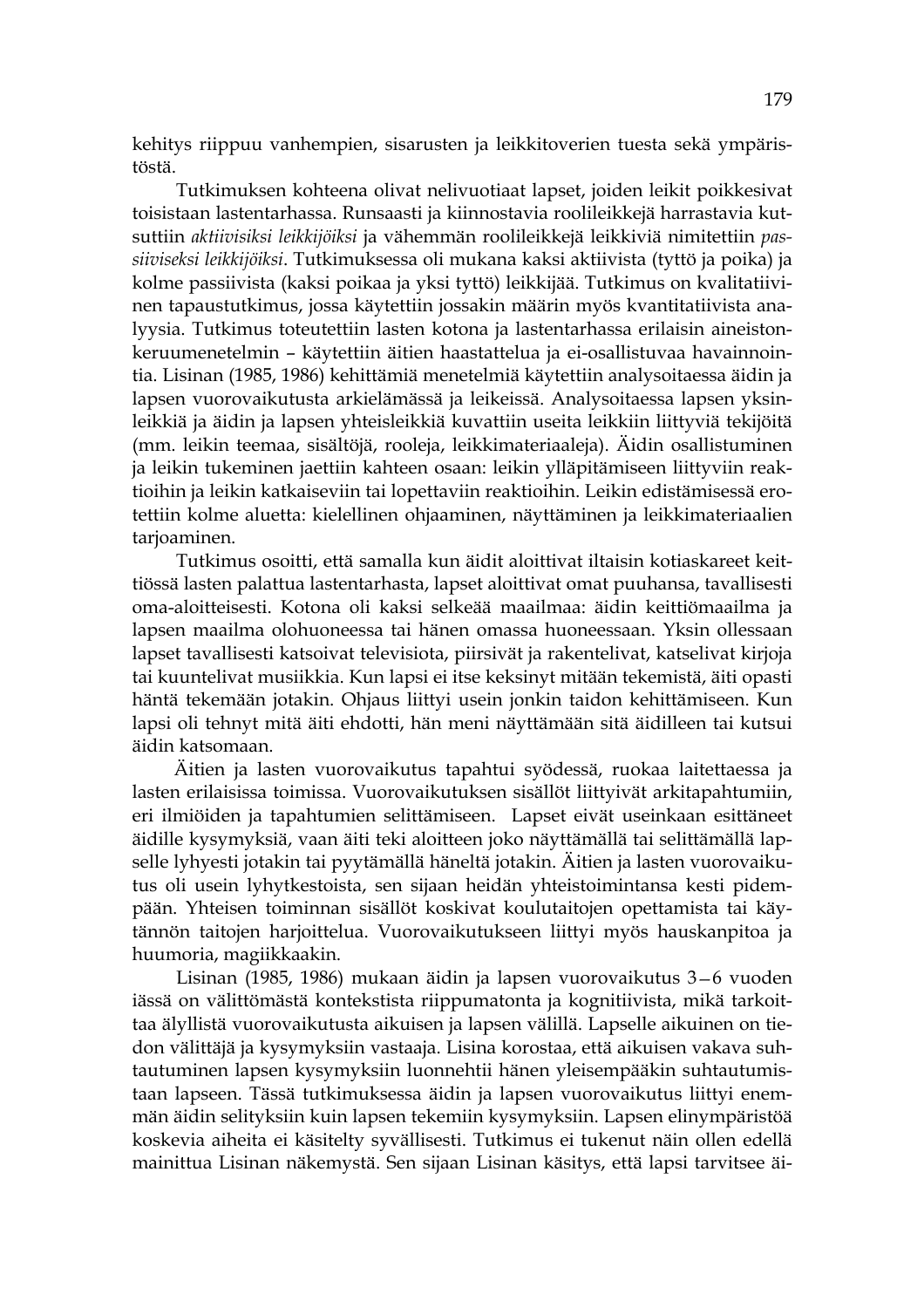tinsä jatkuvaa tukea ja arviointia, sai tutkimuksessa vahvistusta. Lapsi halusi jatkuvasti näyttää äidille jotakin tai pyytää äitiä mukaan yrittäen kiinnittää äidin huomion itseensä, jotta äiti tietäisi mitä hän oli tehnyt. Lapsi haki myös äidin hyväksyntää ja tunnustusta. Äitien vuorovaikutuksessa korostunut opetuksellisuus selittyi sillä, että he ovat epävarmoja lastensa tulevista opinnoista ja koulussa suoriutumisesta.

 Kaikilla lapsilla oli paljon leikkikaluja, joita sukulaiset tai ystävät olivat antaneet. Vanhat ja hyvin rakkaat karvalelut olivat lasten suosikkeja. Usein näillä leluilla oli myös oma tarinansa. Äitien mukaan valmiit lelut olivat usein lapsista tylsiä, ja siksi hyvinä leluina pidettiin sellaisia, joihin lapsi voi lisätä jotakin omilla käsillään tai omassa mielikuvituksessaan. Äidit perustelivat käsitystään sanomalla, että lelun tulisi kehittää lasta tai opettaa hänelle jotakin. Äidit eivät myöskään halunneet hankkia sotaleluja tai väkivaltaa edistäviä leluja. — Jokaisella lapsella oli oma leikkinurkkauksensa, ja he leikkivät tavallisesti kotona iltaisin, viikonloppuisin ja ollessaan lomalla, sekä kaupungissa että maalla.

Yksin ollessaan lapset leikkivät roolileikkejä, jotka he myös käynnistivät oma-aloitteisesti. He menivät leikkinurkkaukseensa, ottivat lelunsa ja loivat kuvitellun leikkitilanteen. Kulttuurihistoriallinen koulukunta (Vygotsky 1966; Elkonin 1978; Leontjev 1981; Zaporozhets 1986) arvostaa tällaisia roolileikkejä korkealle. Lasten yksinleikit liittyivät ympäröivään maailmaan, kotiin (ruoan laittoon ja syömiseen), erilaiseen rakenteluun tai autojen korjaamiseen. Leikkiessään yksin lapset eivät ilmaisseet roolejaan eksplisiittisesti, vaan ne ilmenivät toiminnassa ja puheessa. Näissä leikeissä oli *toiminnassa ilmenevä rooli*, mikä käy ilmi leikistä ilman että lapsi sanoo, mitä roolia hän leikkii. Lapset matkivat tuttujen ihmisten toimia eri leluilla. Yksinleikkien sisältö oli usein yksipuolista ja luonteeltaan stereotyyppisistä. Lasten yksinleikkeihin kuului tavallisesti 1—3 erilaista leikkiskriptiä. Yksi lapsi leikki myös ohjaajaleikkiä, joka on eräs roolileikin muoto: leikkijä oli itse luonut leikkitilanteen, antoi roolit leluilleen ja loi samalla lelujen väliset toiminnot. Yksinleikit olivat siis useimmiten esineiden kanssa tapahtuvia roolileikkejä. (Ks. Elkonin 1978.)

Kaikki viisi lasta leikkivät yhteisleikkejä äitiensä kanssa; lautapelit olivat yleisimpiä. Näiden lisäksi leikkeihin kuului roolileikkejä, opetusleikkejä, liikunnallisia peleja, ja arvausleikkejä. Kolme lasta leikki roolileikkejä äitiensä kanssa, ja he yleensä käynnistivät leikin itse. Samoin kuin yksinleikit, liittyivät äitien ja lasten roolileikit arkielämään, kuten ruoanlaittoon, rakentamiseen ja eri kulkuvälineiden käyttöön. Niiden pääsisältönä olivat äidin ja lapsen yhteinen toiminta ja vuorovaikutus omaksuttujen roolien mukaisesti. Leikkiessään yhdessä äitiensä kanssa lapset eivät vain toimineet lelujensa kanssa, vaan myös puhuivat ja toimivat leikin aiheen ja sisällön mukaisesti.

Roolit olivat yhteisleikeissä selväpiirteisemmät ja eksplisiittisemmät kuin lasten yksinleikeissä. Lapset ja äidit omaksuivat useita rooleja. Kutakin leikkijää puhuteltiin ja kohdeltiin tämän omaksuman roolin mukaisesti. Näissä leikeissä leikittiin erilaisilla materiaaleilla ja leluilla. Yhteisleikeissä oli myös merkittävästi enemmän leikkiskriptejä kuin yksinleikeissä, koska ne aloitettiin yhdessä äidin kanssa. Täten äidin ja lapsen yhteisleikit olivat muodoltaan sosiaalisia rooli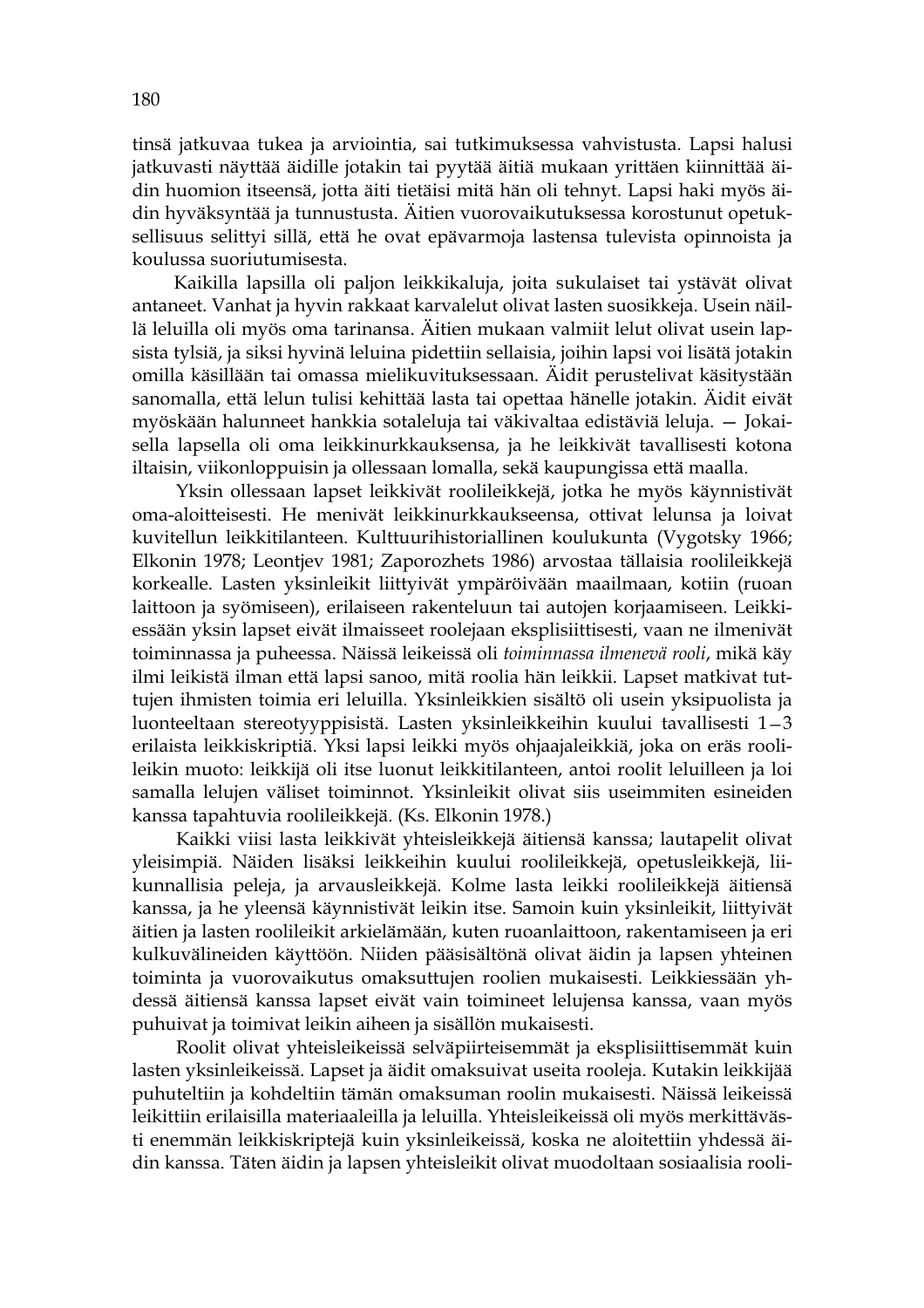leikkejä (Elkonin 1978). Tulokset ovat samansuuntaisia aikaisempien tutkimusten kanssa: lasten leikit ovat kehittyneempiä ja vaihtelevampia silloin, kun leikitään yhdessä äidin kanssa (ks. esim. Dunn & Wooding 1977; O'Connell & Bretherton 1984; Slade 1987; Fiese 1990; Beizer & Howes 1992).

Oppimisleikeissä äidit halusivat opettaa lapsilleen jotakin (lukuja ja kirjaimia, äänteiden erottelua, eläinten ja lintujen nimiä). Nämä leikit olivat yleensä lyhytkestoisia ja äidin aloittamia. Lapset eivät ottaneet mieluusti vastaan äidin ehdotuksia eivätkä leikkineet tarkkaavaisesti. Lapset pitivät kieli-, liikuntaja arvauspeleistä, joihin liittyi leikkimielisyyttä ja hauskoja osia ja jotka olivat tavallisuudesta poikkeavia. Näitä leikkejä molemmat leikkivät mielellään, ja lapset pyysivät toistuvasti äitejään leikkimään niitä. Leikit olivat usein huumorin sävyttämiä kysymys-vastausleikkejä.

 Kaikki äidit pitivät leikkiä tärkeänä lapsen kehitykselle. Ensinnäkin äidit mainitsivat leikin olevan lapselle tilaisuus matkia todellista elämää ja käydä leikin avulla läpi näkemiään, kuulemiaan ja kokemiaan tilanteita. Leikin avulla lapsen oli mahdollista kokeilla toimia, jotka ovat yleensä vaarallisia tai kuuluvat aikuisten maailmaan. Toiseksi äidit totesivat leikin tärkeyden erityisesti lapsen tiedolliselle ja luovuuden kehitykselle. Leikkiä pidettiin ehdottoman tärkeänä lapsen opettamisessa ja kouluun valmistamisessa. Äidit eivät erityisemmin tuoneet esille lasten leikkejä tilaisuutena leikkiä muiden (joko aikuisten, sisarusten tai muiden lasten kanssa) kanssa.

 Äidit eivät pitäneet tärkeänä yhdessä leikkimistä nelivuotiaiden lastensa kanssa. Heidän mielestään lapset olivat jo isoja ja osasivat leikkiä itsenäisestikin. Toisaalta äidit sanoivat, että lapset ovat tulleet viime aikoina aktiivisemmiksi ja alkaneet pyytää äitiä katsomaan leikkejään ja leikkimään heidän kanssaan. Äidit sanoivat, että yhteinen leikki antoi tilaisuuden vastata lasten kysymyksiin ja samalla salli lasten esittää epäilyjä ja kysymyksiä. Äidit huomauttivat myös, että yhteisen leikin toteuttaminen riippui leikistä. Äitiä tarvittiin leikissä, jossa täytyi keskustella. Toisaalta äidit kertoivat, että he menivät lapsen luo aina, kun tämä pyysi.

 Äidit eivät osallistuneet lapsen yksinleikkeihin mutta olivat lähettyvillä. Äiti halusi usein tietää, mitä lapsi teki yksinleikeissään, ja varmistaa, ettei vaaratilanteita päässyt syntymään. Äidit osoittivat yleistä kiinnostusta lastensa toimintaan, he kysyivät mitä leikissä tapahtui ja selittivät lyhyesti miten leikkiä. Näin ollen äiti oli tavallisesti lapsen yksinleikeissä järjestäjän roolissa antaen tarvittavat leikkitarvikkeet ja tukea esittämällä kysymyksiä ja selityksiä.

 Äitien osallistuminen yhteisleikkeihin oli toisenlaista, ja he tukivat lasten leikkejä monin tavoin. Joissakin leikeissä äidit olivat aktiivisina kanssaleikkijöinä tai auttoivat luomaan ja kehittelemään kuvitteellisia tilanteita. Joskus äitien piti leikkiä johtavaa roolia, jossa hän esitti kysymyksiä, teki ehdotuksia ja auttoi lasta ratkaisemaan leikissä esille tulevia ongelmia. Äidillä oli yhteisleikeissä erilaisia leikin edistämisrooleja. Pääasiallisesti hän oli kanssaleikkijä, näyttämömestari ja leikin ohjaaja. Johnson, Christie ja Yawkey (1999) mainitsevat nämä aikuisen roolit lasten leikkejä rikastuttavina tekijöinä. Oli myös yhteisleikkejä, joissa äiti yritti johdatella leikkimistä opiskelun suuntaan, joten hän oli osit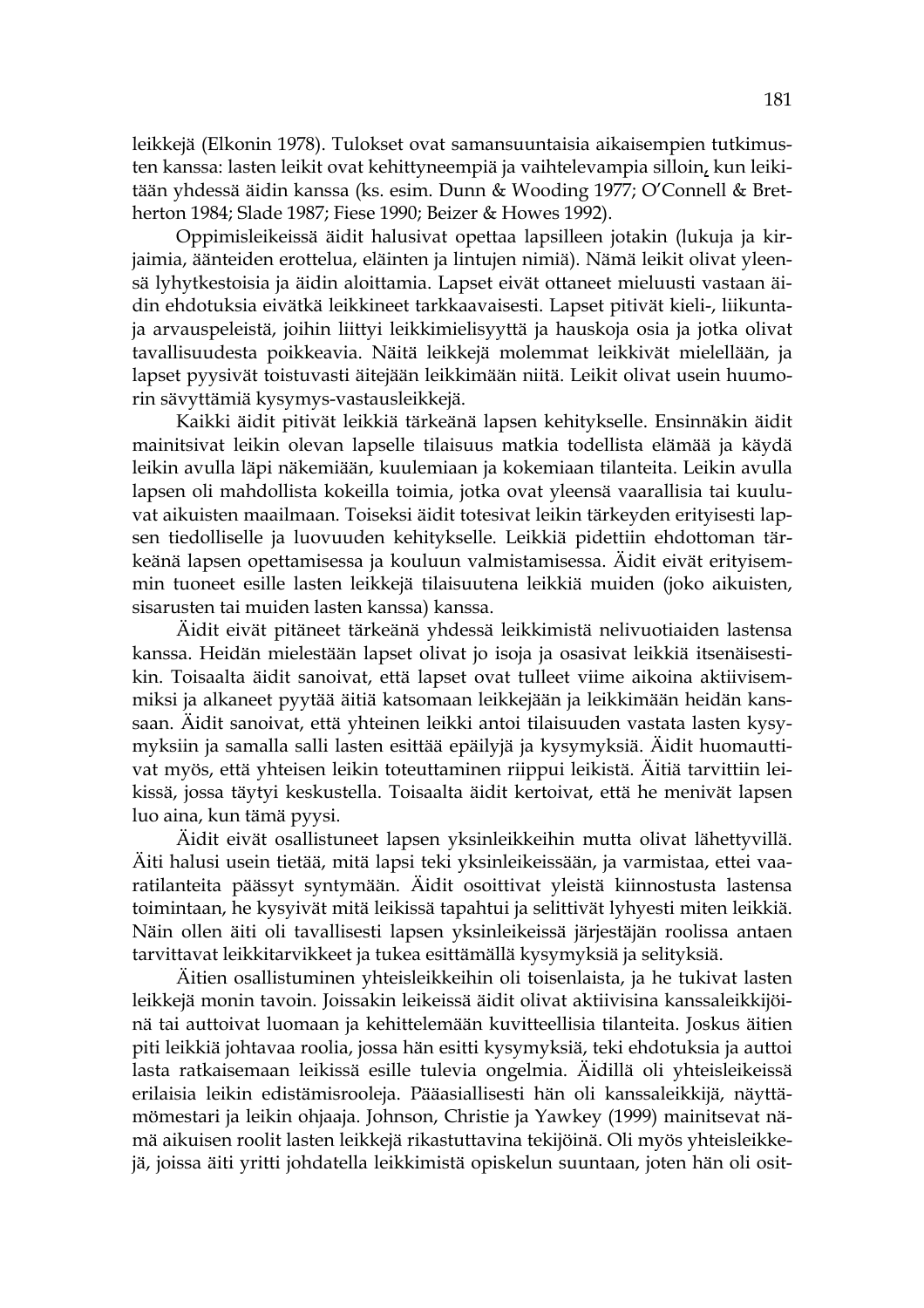tain myös opettajan roolissa. Äidin opettajan rooli oli ensi sijassa tyypillistä oppimisleikeille; äidit kiinnittivät huomiota myös pelaamisen rehellisyyteen.

Tutkimuksen aktiiviset leikkijät olivat aloitteellisia ja leikkivät lastentarhassa yhdessä muiden kanssa. Kotona he leikkivät sekä yksin että yhdessä äidin kanssa. Aktiivisten leikkijöiden äidit käynnistivät lastensa kanssa erilaisia leikkejä (pääasiassa roolileikkejä). He leikkivät lastensa kanssa myös muunlaisia leikkejä, joiden tavoitteena oli opettaa tai arvuutella jotakin. Passiiviset leikkijät leikkivät lastentarhassa yksin. Muut lapset leikkivät harvoin heidän kanssaan, ja he seurasivat usein muiden leikkejä sivusta. Passiiviset leikkijät leikkivät myös kotonaan yksin, ja silloin kun he leikkivät yhdessä äidin kanssa, leikkejä ohjasivat tietyt säännöt (paitsi yhden lapsen kohdalla). Yhteisleikeille äidin kanssa oli tyypillistä, että lapsi usein aloitti yhteisleikin ja halusi leikkiä yhdessä äidin kanssa. Passiivisista leikkijöistä kaksi oli ainoita lapsia ja molemmilla oli vain vähän leikkikavereita kotona.

Äidin rooli ja hänen tapansa tukea leikkijää vaihtelivat. Aktiivisten leikkijöiden äitien osallistuminen oli vaihtelevaa ja saattoi muuttua yhdenkin leikin aikana. Äidit omaksuivat leikkiin liittyviä rooleja ja tukivat kuvitteellista tilannetta samalla, kun he opastivat lasta leikkimisessä ja roolin esittämisessä luomalla mm. sosiaalisille rooleille merkityksiä. Samalla he kiinnittivät huomiota yhdessä leikkimiseen ja sääntöjen mukaiseen reiluun leikkimiseen. Äitien rooli passiivisten leikkijöiden tukemisessa oli suhteellisen kapea. Äiti oli yhteisleikeissä tavallisesti kanssaleikkijä, joka auttoi muistamaan leikin kulun ja säännöt.

 Tutkimuksessa kävi ilmi, että äidit ohjasivat verbaalisesti lapsiaan yksinja yhteisleikeissä pääasiassa kysymyksin. Yksinleikeissä äidin kysymykset liittyivät vain etäisesti käynnissä olevaan leikkiin ja kuvitteelliseen tilanteeseen. Yhteisleikeissä kysymykset olivat äitien tuen olennainen muoto. Heidän kysymyksensä auttoivat luomaan kuvitteellisen tilanteen ja viemään sitä eteenpäin. Kysymykset auttoivat myös tuomaan uusia rooleja leikkiin ja parantamaan leikkiskriptejä. Tulokset osoittivat, että lapsi ei aina hyväksynyt äitinsä ehdottamaa leikkiä tai hyväksyi sen vain, kun äiti selitti leikin idean. Äiti saattoi tehdä useita ehdotuksia leikiksi, jotka lapsi aluksi torjui; jonkun ajan kuluttua lapsi aloitti kuitenkin äidin ehdottaman leikin. Äidit kiinnittivät niin ikään paljon huomiota reiluun leikkimiseen ja sisarusten yhteisleikkiin. Yleensä äiti vain mainitsi, ettei lapsi ollut noudattanut sääntöjä selittämättä asiaa sen tarkemmin.

 Tulevaisuudessa olisi paikallaan selvittää seurantatutkimuksena, miten lapset leikkivät roolileikkejä eri ympäristöissä (kotona, lastentarhassa, pihalla) ja miten aikuiset tukevat lasten leikkimistä niissä. Tämä tutkimus osoitti, että sisarusten välillä on jatkuvaa kinaa leikkikaluista ja erimielisyyttä leikin aiheista. Tutkimuksin olisikin syytä selvittää, miten sisarukset leikkivät keskenään ja miten he leikkivät kotona vanhempiensa kanssa. Tulokset antoivat viitettä myös siitä, että olisi tarpeen tutkia eettisten normien toteutumista (mm. pelin sääntöjen ja "reilun pelin" periaatteiden noudattamista) lasten leikkiessä kotonaan.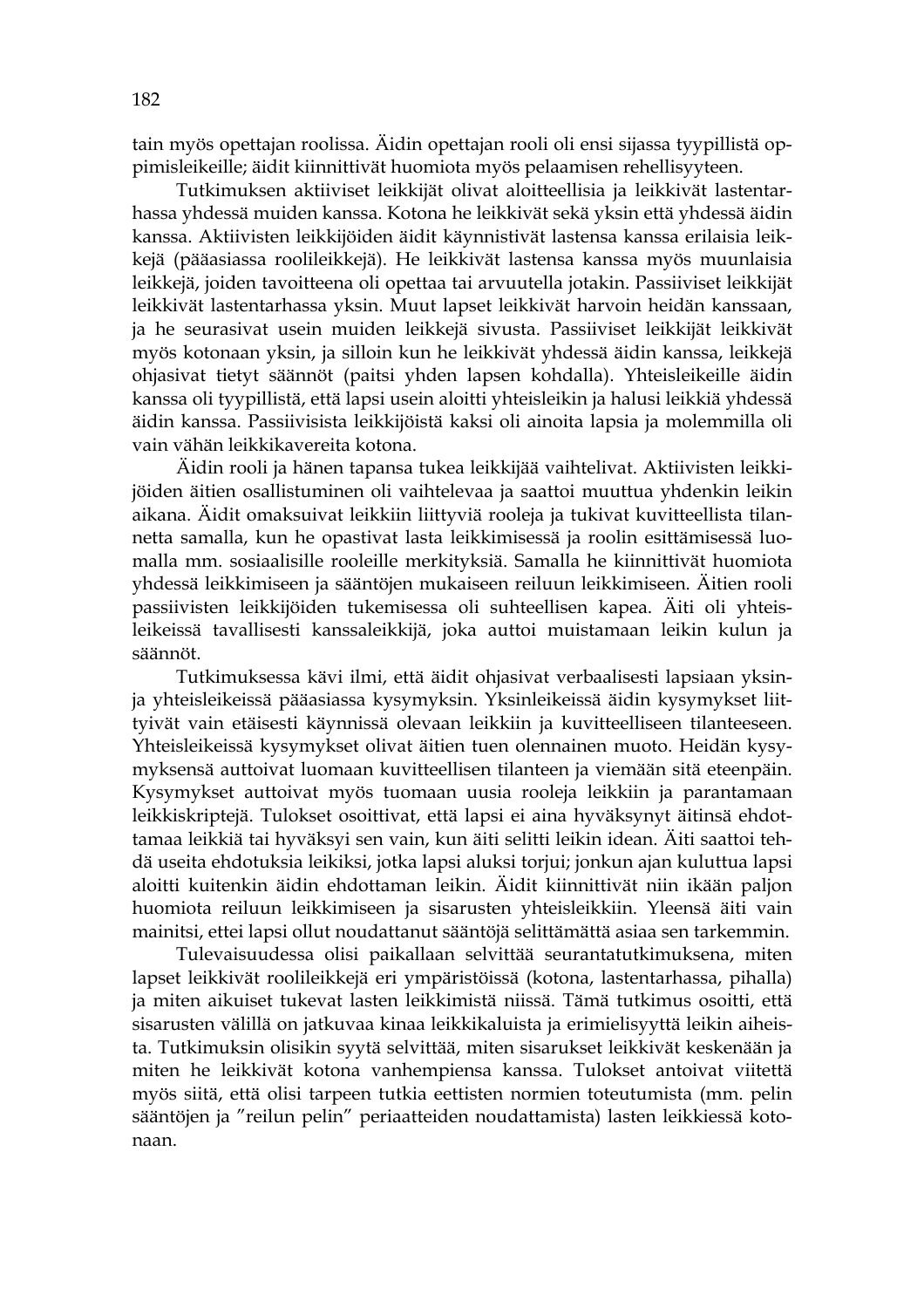### **REFERENCES**

- Adler, P. A. & Adler, P. 1998. Observational techniques. In N. K. Denzin & Y. S. Lincoln (Eds.) Collecting and interpreting qualitative materials. Thousand Oaks, California: Sage, 79-110.
- Artjomova, L. V. 1988. Formirovanie obshtsestvennoi napravlennosti rebenkadoshkolnika v igre. Kiev: Vysha shkola.
- Beizer, L. & Howes, C. 1992. Mothers and toddlers: Partners in early symbolic play: Illustrative study # 1. In C. Howes, O. Unger & C. C. Matheson (Eds.) The collaborative construction of pretend: social pretend play functions. New York: State Unversity of New York Press, 25-44.
- Berk, L. E. 1994. Vygotsky's theory: The importance of make believe play. Young Children 50 (1), 30-39.
- Berk, L. E. & Winsler, A. 1995. Scaffolding children's learning: Vygotsky and early childhood education. NAEYC Research and practice Series, 7. Washington, DC: National Association for the Education of Young Children.
- Bretherton, I., O'Connell, B., Shore, C. & Bates, E. 1984. The effect of contextual variation on symbolic play. Development from 20 to 28 months. In I. Bretherton (Ed.) Symbolic play. The development of social understanding. New York: Academic Press, 271-298.
- Bogdan, R. C. & Biklen, S. K. 1998. Qualitative research for education: an introduction to theory and methods**.** (3rd ed). Boston: Allyn and Bacon.
- Corsaro, W. & Schwarz, K. 1991. Peer play and sozialization in two cultures. In B. Scales, M. Almy, A. Nicolopoulou & S. Ervin-Tripp (Eds.) Play and the social context of development in early care and education. New York: Columbia University, 234-254.
- Dahlberg, G., Moss, P. & Pence, A. 1999. Beyond quality in early childhood education and care. Postmodern perspectives. London, Philadelphia: Falmer Press.
- Damast, A. M., Tamis-LeMonda, C. S. & Bornstein, M. H. 1996. Mother-child play: sequential interactions and the relation between maternal beliefs and behaviors. Child Development 67, 1752-1766.
- Davydov, V. V. & Kudryavtsjv, V. T. 1997. Razvivajuschee obrazovanije: teoretisheskije osnovanija preyemstvennosti doshkolnoi i natshal'noi skol'noi stupenei. Voprosy Psihologii (1), 3-18.
- Denzin, N. K. & Lincoln, Y. S. (Eds.) 2000. Handbook of qualitative research. (2nd ed). Thousand Oaks, CA: Sage**.**
- Dunn, J. 1985a. Pretend play in the family. In C. C. Brown & A. W. Gottfried (Eds.) Play interactions: the role of toys and parental involvement in children's development. Lexington, MA: Heath, 79- 88.
- Dunn, J. 1985b. Sisters and brothers. The developing child. Cambridge: Harvard University Press.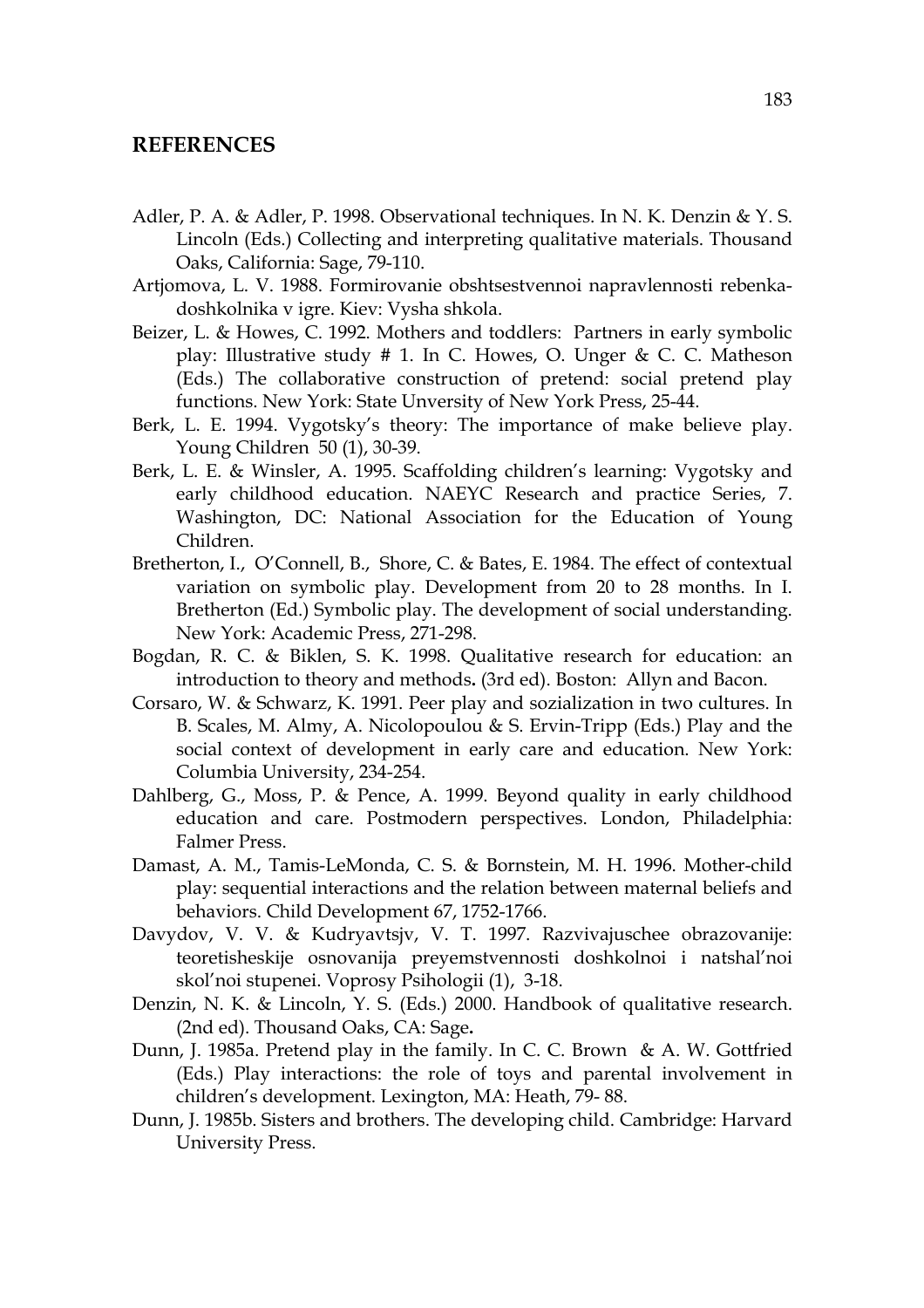- Dunn, J. & Wooding, C. 1977. Play in the home and its implications for learning. In B. Tizard & D. Harvey (Eds.) Biology of play. London: Heinemann, 45-58.
- Eteläpelto, A. & Saariluoma, P. 1999. Analysing functional structires of mental representations. In Proceedings of the European Conference on Cognitive Science (ECCS 99). Siena: University of Siena, 209-212.
- Einsiedler, W. 1991. Das Spiel der Kinder: Zur Pädagogik und Psychologie des Kinderspiels. Bad Heilbrunn: Klinkhardt.
- Elkonin, D. B. 1978. Psihologija igry. Moskva: Pedagogika.
- Elkonin, D. B. 1997. Izbrannye psihologitseskije trudy. Moskva: Pedagogika.
- Elkonin, D.B. 1999. Psihologija igry. Moskva: Pedagogika.
- Enz, B. & Christie, J. 1997. Teacher play interaction styles: Effects on play behavior and relationships with teacher training and experience. International Journal of Early Childhood Education (2), 55-75.
- Eskola, J. & Suoranta, J. 1998. Johdatus laadulliseen tutkimukseen. Tampere: Vastapaino.
- Farver, J. A. M. 1999. Activity setting analysis: a model for examining the role of culture in development. In A. Göncü (Ed.) Children's engagement in the world: sociocultural perspectives. Cambridge: Cambridge University Press, 99-127.
- Fein, G. G. 1981. Pretend play in childhood: An integrated review. Child Development 52, 1095-1118.
- Fein, G. G. & Fryer, M. G. 1995. Maternal contributions to early symbolic play competence. Developmental Review 15, 367-381.
- Fiese, B. H. 1990. Playful relationships: A contextual analysis of mother-toddler interaction and symbolic play. Child Development 61, 1648-1656.
- Framework Curriculum of Preschool Education of Estonia 1999. Tallinn: Ministry of Education.
- Garvey, C. 1990. Play. Cambridge, MA: Harvard University Press.
- Gasparova, E. M. 1989. Rezisserskije igry doskolnika. In S. L. Novosyolova (Ed.) Igra Doskolnika. Moskva: Prosveshtshenie, 111-120.
- Graue, M. E. & Walsh, D. J. 1998. Studying children in context. Theories, methods and ethics. Thousand Oaks, CA: Sage.
- Grinjaviciene, N. 1989. Predmetno-igrovaja sreda kak odno iz uslovii razvitija sjuzetno-rolevoi igry doskolnikov. Avtoref. kand. diss. Moskva: NII doshkol'nogo vospitanija.
- Guba, E. G. & Lincoln, Y. S. 1981. Effective evaluation: Improving the usefulness of evaluation results through responsive and naturalistic approaches. San Fransisco: Jossey-Bass.
- Göncü, A. 1993. Development of intersubjectivity in social pretend play. Human Development 36, 185 -198.
- Göncü, A., Tuermer, U., Jain, J.J. & Johnson, D. 1999. Children's play as cultural activity. In A. Cöncü (Ed.) Children's engagement in the world: sociocultural perspectives. Cambridge: Cambridge University Press, 148- 170.

184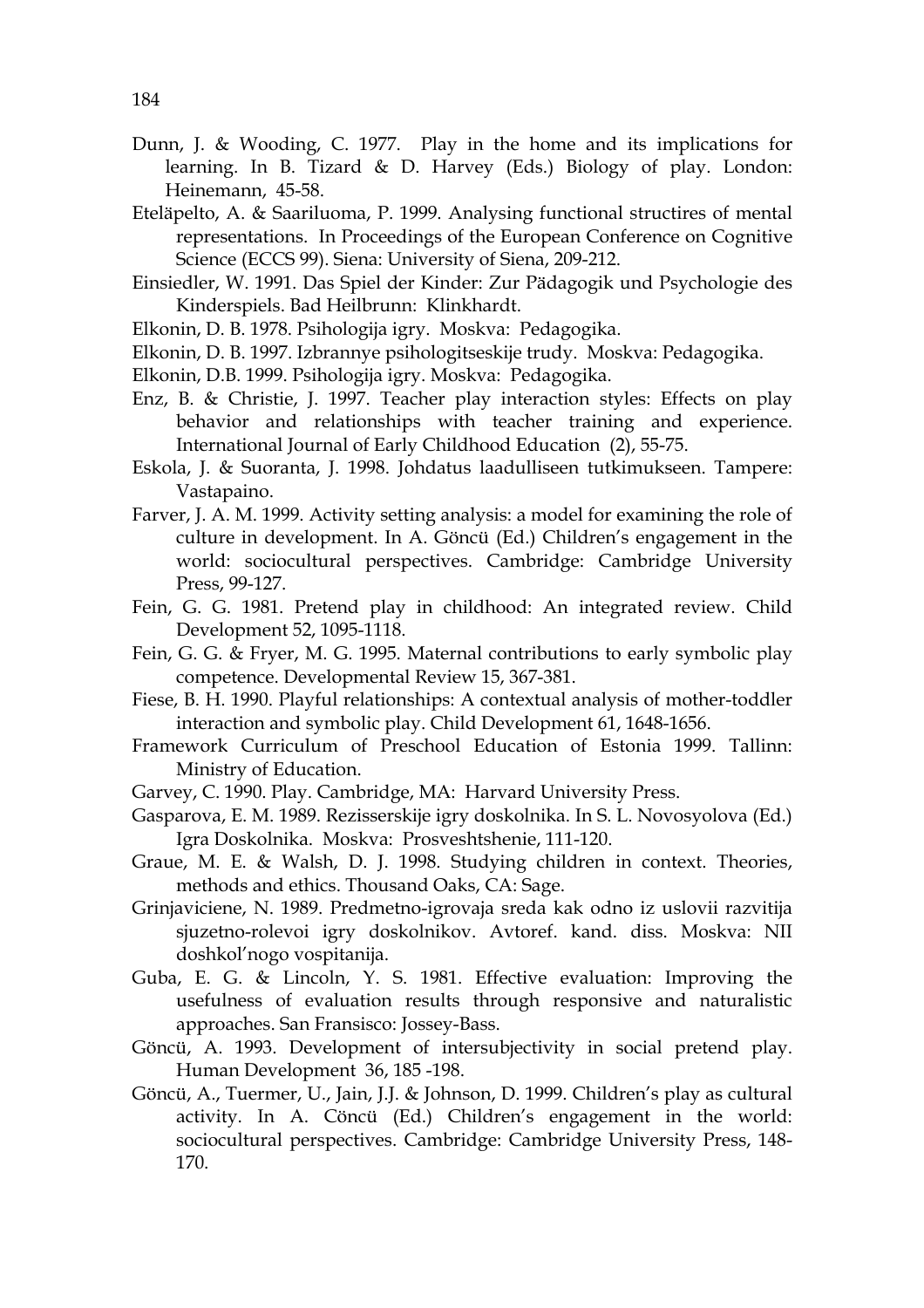- Haight, W. 1999. The pragmatics of caregiver-child pretending at home: understanding culturally specific sozialization practices. In A. Cöncü (Ed.) Children's engagement in the world: sociocultural perspectives. Cambridge: Cambridge University Press, 128-147.
- Haight, W. L. & Miller, P. J. 1992. The development of everyday pretend play: a longitudinal study of mothers participation. Merrill-Palmer Quarterly 38 (3), 331-349.
- Haight, W. L. & Miller, P. J. 1993. Pretending at home: Early development in a sociocultural context. New York: State University of New York.
- Haight, W. L., Parke, R. D. & Black, J. E. 1997. Mothers'and fathers' beliefs about and spontaneous participation in their toddlers' pretend play. Merrill-Palmer Quarterly 43 (2), 271-290.
- Hakkarainen, P. 1990. Motivaatio, leikki ja toiminnan kohteellisuus. Helsinki: Orienta-Konsultit.
- Hakkarainen, P. 2002. Kehittävä esiopetus ja oppiminen. Jyväskylä: PSkustannus.
- Helenius, A. 1993. Leikin kehitys varhaislapsuudessa. Helsinki: Kirjayhtymä.
- Hirsjärvi, S. & Hurme, H. 2001. Tutkimushaastattelu. Teemahaastattelun teoria ja käytäntö. Helsinki: Yliopistopaino.
- Howes, C. (Ed.) 1992. The collaborative construction of pretend. Albany, NY: State University of New York Press.
- Hughes, F. P. 1999. Children, play and development. (3rd ed) Boston**:** Allyn and Bacon.
- Huizinga, J. 1956. Homo Ludens. Hamburg: Rowohlt.
- Hämäläinen, J., Kraav, I. & Raudik, V. 1994. Perhekulttuurit ja vanhemmuus Suomessa ja Virossa. Kuopion yliopisto. Yhteiskuntatieteiden tutkimuslaitoksen julkaisuja 16.
- Hännikäinen, M. 1995. Nukesta vauvaksi ja lapsesta lääkäriksi. Jyväskylä: Jyväskylä Studies in Education, Psychology and Social Research 115.
- Ivanova, V. M. 1983. Igra kak sredstvo nravstvennogo vospitanija mladshego doshkol'nika v semje. Avtoref. kand. diss. Moskva: NII doshkol'nogo vospitanija.
- Ivanova, V. 1989. Igra doskolnika v uslovijah semeinogo vospitanija. In S. L. Novosyolova (Ed.) Igra Doshkol'nika**.** Moskva: Prosveshtshenie, 194-201
- Johnsen, P. & Christie, J. 1991. Zum Problem von Entwicklungsnormen für das Spiel von Vorschulkindern - Zusammenhänge zwishen Spielformen, sozial-kognitiver Kompetenz and Umwelteinflüssen. In H. Retter (Hrg.) Kinderspiel and Kindheit in Ost und West: Spielförderung, Spielforschung und Spielorganisation in einzelnen Praxisfeldern – unter besonderer Berücksichtigung des Kindergartens. Bad Heilbrunn: Klinkhard, 95-106.
- Johnson, J. E., Christie, J. F. & Yawkey, T. D. 1999. Play and early childhood development. (2nd ed). New York: Longman.
- Jordan, B. & Henderson, A. 1995. Interaction analysis: foundations and practice. The Journal of Learning Sciences 4 (1), 39-103. Hillsdale, NJ: Lawrence Erlbaum, Ass.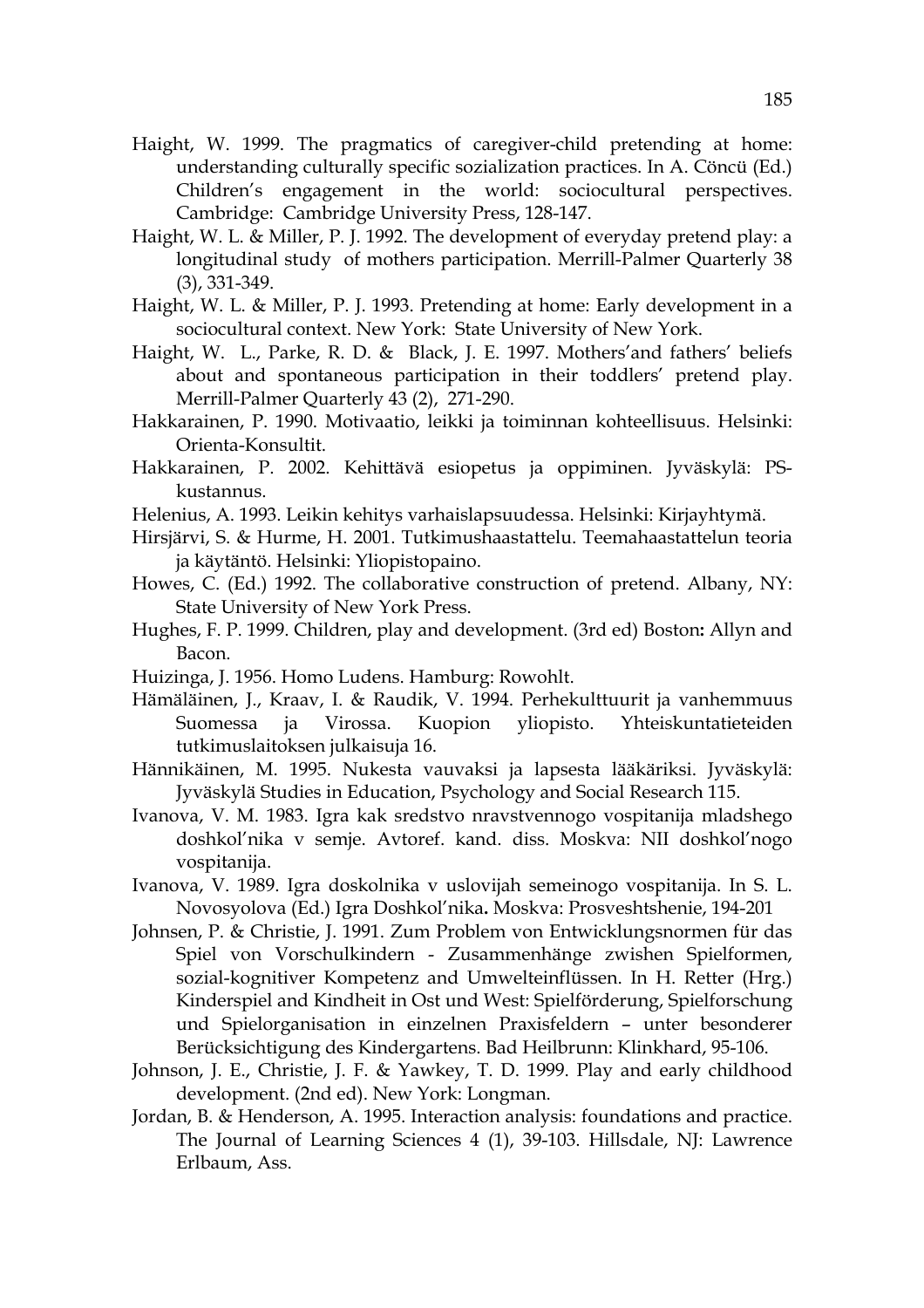- Kalliala, M. 1999. Enkeliprinsessa ja itsari liukumäessä. Leikkikulttuuri ja yhteiskunnan muutos. Helsinki: Gaudeamus.
- Van der Kooij, R. & Neukäter, H. 1989. Elterliches Erzieherverhalten und Spiel im internationalen Vergleich. Zeitschrift für Pädagogische Psychologie 3 (4), 259-263.
- Komarova, N. F. 1986. Rukovodstvo sjuzetno-rolevoi igroi detei 3-4 let. In M.A. Vasil'jevoi (Ed.) Rukovodstvo igrami detei v doshkol'nyh utshrezdenijah. Moskva: Prosveshtshenie, 40-44.
- Kraav 2000. Kodu ja perekond turvatunde alusena. In I. Kraav (Ed.) Kodu Eesti ühiskonnas ja kultuuris. Tartu: Perekasvatuse Instituut, TÜ pedagoogika osakond, 11-28.
- Krasnor, L. R. & Pepler, D, I. 1980. The study of children's play. In K. H. Rubin (Ed.) New directions for child development. San Francisco: Jossey-Bass, 85-95.
- Kvale, S. 1989. To validate is to question. In S. Kvale (Ed.) Issues of validity in qualitative research. Lund: Studentlitteratur, 73-92.
- Kvale, S. 1996. InterViews: An introduction to qualitative research interviewing Thousand Oaks, CA: Sage.
- Leontjev, A. N. 1981. Problemy razvitija psihiki. (4 izd.) Moskva: IMGU.
- Leontjev, A. N. 1983. Izbrannnye psihologicheskie proizvedeniya 1. Moskva: Pedagogika.
- Levenstein, P. & O' Hara, J. 1993. The necessary lightness of mother-child play. In K. MacDonald (Ed.) Parent-child play: descriptions and implications. State University of New York Press: Albany, 221- 237.
- Lincoln, Y. S. & Guba, E. G. 1985. Naturalistic inquiry. Beverly Hills: Sage.
- Lindqvist, G. 1995. The aesthetics of play. A didactic study of play and culture in preschools. Acta Universitatis Upsaliensis. Uppsala studies in education 62. Stockholm: Almqvist & Wiksell.
- Lindqvist, G. 2003. The dramatic and narrative patterns of play. European Early Childhood Education Research Journal 11 (1), 69- 79.
- Lisina, M. I. 1985. Child-adult-peers. Pattern of communication. Moscow: Progress.
- Lisina, M. I. 1986. Problemy ontogeneza obshtshenija. Moskva: Pedagogika.
- Loginova, V. I. & Samorukova, P. G. 1983. Doshkol'naja pedagogika. Moskva: Prosveshtshenie.
- Mendzeritskaija, D.V. 1982**.** Vospitatelju o detskoi igre. Moskva: Prosveshtshenie.
- Mihailenko, N. J. & Korotkova, N. A. 1990. Kak igrat' s rebenkom. Moskva: Pedagogika.
- Mihaleinko, N. J. & Korotkova, N. A. 1999. Igra s pravilami v doshkol'nom vozraste. Jekaterinburg: Delovaja kniga.
- Mishler, E. G. 1991. Research interviewing. Cambridge. Massachusetts: Harvard University Press.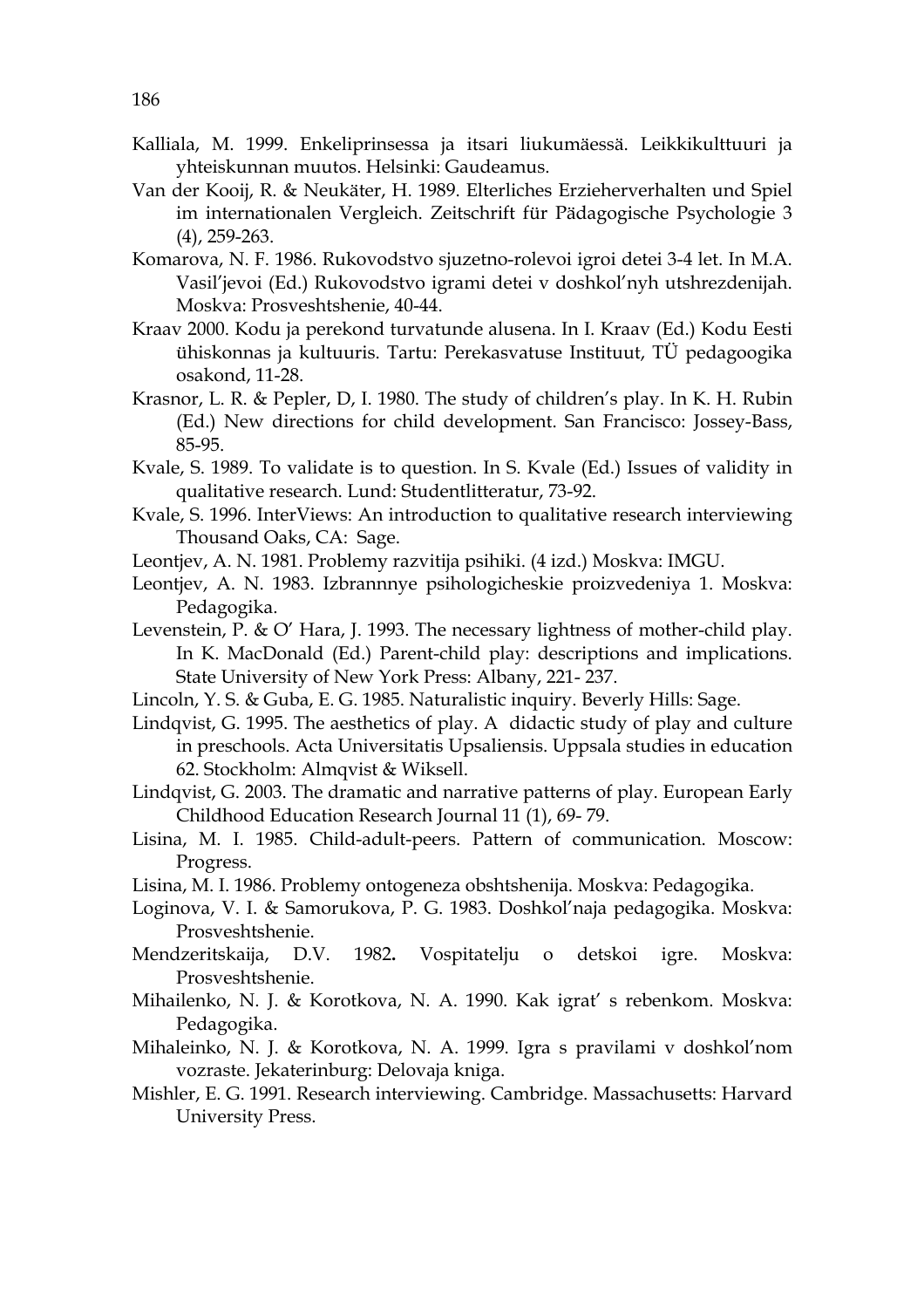- Moilanen, P. & Räihä, P. 2001. Merkitysrakenteiden tulkinta. In J. Aaltola and R. Valli (Eds.) Ikkunoita tutkimusmetodeihin. Jyväskylä: PS-kustannus, 44-67.
- Mäntynen, P. 1997. Pikkulasten leikin edellytykset päiväkodissa. Joensuun yliopisto. Kasvatustieteellisiä julkaisuja 37.
- Nicolopoulou, A. 1991. Play, cognitive development, and the social world. The research perspective. In B. Scales, M. Almy, A. Nicolopoulou & S. Ervin-Tripp (Eds.) Play and the social context of development in early care and education. New York: Teachers College Press, 129-142.
- Nicolopoulou, A. 1993. Play, cognitive development and the social world: Piaget, Vygotsky and beyond. Human Development 36, 1-23.
- Novosyolova, S. L. 1978. Razvitie myshlenija v rannem vozraste. Moskva: Pedagogika.
- Novosyolova, S. L. (Ed.) 1989. Igra doshkol'nika. Moskva: Prosveschenije.
- Novosyolova, S. L. 1991. Zur Genese des Sujet-Rollenspiels dargestellt auf der Grundlage der Theorie der Tätigkeit. In H. Retter (Hrg.) Kinderspiel und Kindheit in Ost und West: Spielförderung, Spielforschung und Spielorganisation in einzelnen Praxisfeldern – unter besonderer Berücksichtigung des Kindergartens. Bad Heilbrunn: Klinkhardt, 69-77.
- Novosyolova, S. L. 1995. Razvivajushaja predmetnaja sreda. Moskva: Tsentr innovatsii v pedagogike.
- Novosyolova, S. L. 2002. Genetitseski rannije formy myslenija. Moskva: Moskovski Psihologo-Sotsial'nyi Institut.
- Novosyolova, S. L. & Saar, A. D. 1989. Umstvennoje vospitanije v igre. In S. L. Novosyolova (Ed.) Igra doshkol'nika. Moskva: Prosveshtshenie, 95-102.
- Novosyolova, S. L., Zvorygina, J.V. & Paramonova, L. A. 1989. Vsestoronneje vospitanije detei v igre. In S. L. Novosyolova (Ed.) Igra doshkol'nika. Moskva: Prosveshtshenie, 3-16.
- Novosyolova, S. L., Zvorygina, E. V., Ivankova, R. A., Kondratova, V. V., Saar, A.D. & Grinjaviciene, N. T. 1989. Kompleksnoe rukovodstvo igry starshih doskolnikov. In S. L. Novosyolova (Ed.) Igra doshkol'nika. Moskva: Prosveshtshenie, 79-94.
- Novosyolova, S. L. & Zvorygina, J.V. 1998. Psihologo-pedagogitshetskoje soderzanije razvivajustsih kompjuternuh program dlja doshkolnikov. Gorvits, J. M. (Ed.) Novye informatsionnye tehnologii v doskolnom obrazovanii. Moskva: Linka-Press, 41-53.
- O'Connell, B. & Bretherton, I. 1984. Toddler's play, alone and with mother: The role of maternal guidance. In I. Bretherton (Ed.) Symbolic play. The development of social understanding. Orlando: Academic Press, 337-368.
- Patton, M. Q. 2002. Qualitative research and evaluation methods. (3rd ed). Thousand Oaks, CA: Sage.
- Peneva, L. D. 1987. Pedagogitsekije uslovija formirovanija nagljadno-obraznogo myshlenija u detei mladshego doshkol'nogo vozrasta v sjuzhetno-rolevoi igre. Avtoref. kand. diss. Moskva: NII doshkol'nogo vospitanija.
- Piaget, J. 1962. Play, dreams and imitation. New York: Norton.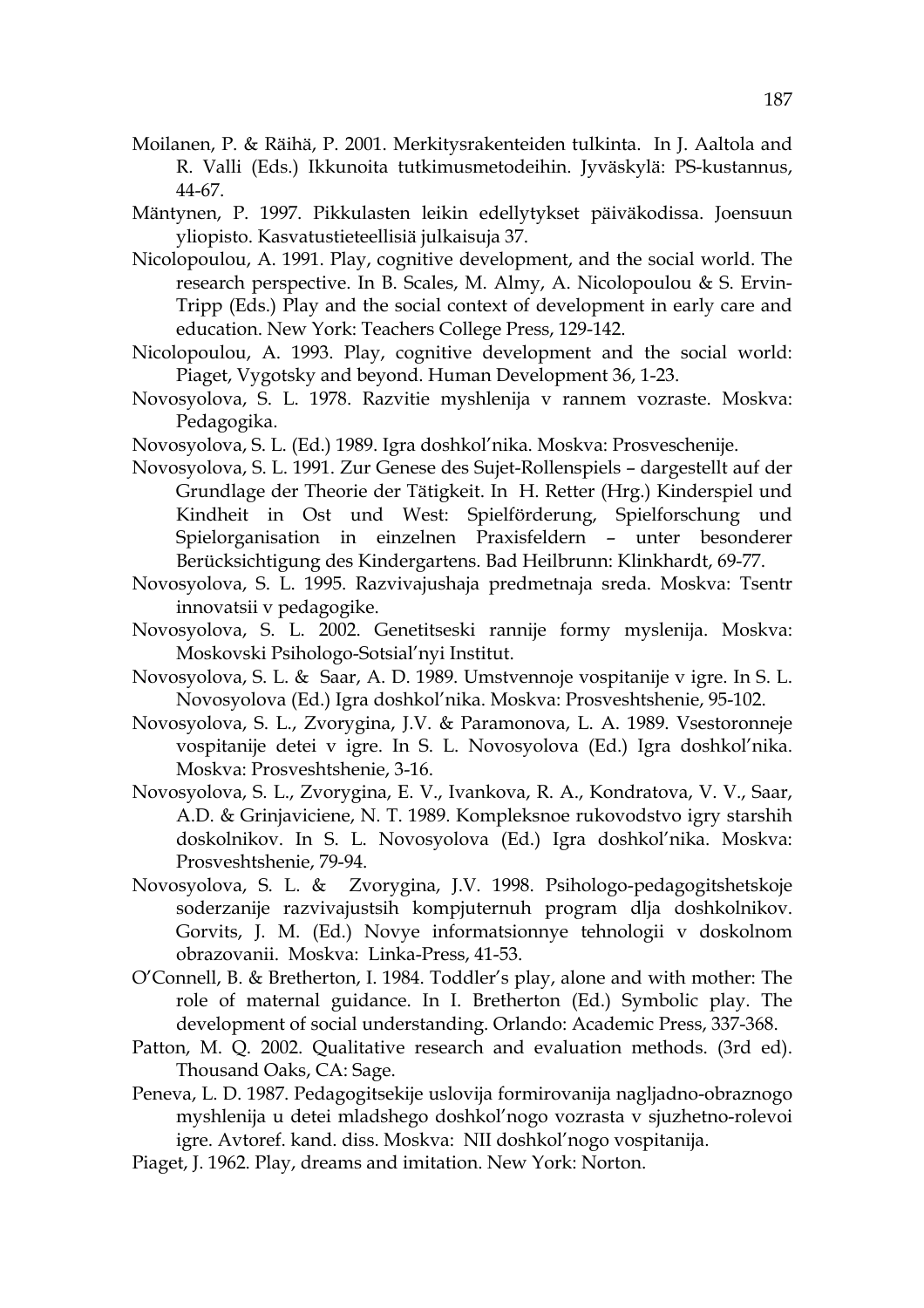Podjakov, N. N. 1977. Myshlenije doshkol'nika. Moskva: Pedagogika.

- Punch, M. 1998. Politics and ethics in qualitative research. In N. K. Denzin & Y. S. Lincoln (Eds.) The landscape of qualitative research. Theories and issues. Thousand Oaks, CA: Sage, 156-182.
- Retter, H. 1998. The future of children's play in a changing society and the task of educational theory. In A. Saar & P. Hakkarainen (Eds.) Play in cultural contexts. Proceedings of the Tallinn University of Social and Educational Sciences. Humaniora A 12 Tallinn: TPÜ, 160-168.
- Retter, H. 2001. Spiel und Spielzeug auf der Schwelle eines neuen Zeitalters oder: Quo vadis, Homo ludens? In Proceedings of the 22nd World Play Conference: University Erfurt: Verlag TIAW.
- Rogoff, B. 1990. Apprenticeship in thinking: Cognitive development in social context. New York: Oxford Press.
- Rubin, K. H., Fein, G. G. & Vandenberg, B. 1983. Play. In E. M. Hetherington (Ed.) Handbook of child psychology: Vol. 4. Socialization, personality and social development. (4th ed). New York: John Wiley, 693-774.
- Saar, A. 1987. Pedagogitseskije uslovija razvitija poznavatel'noi sfery doshkol'nikov v sjuzhetno-rolevoi igre. Avtoref. kand. diss. Moskva: NII doshkol'nogo vospitanija.
- Saar, A. 1991. Die Auswirkungen unterschiedlicher Kenntnistypen auf das Rollenspiel von Kindergartenkindern. In H. Retter (Hrg.) Kinderspiel und Kindheit in Ost and West. Spielförderung, Spielforschung und Spielorganisation in einzelnen Praxisfeldern – unter besonderer Berücksichtigung des Kindergartens. Bad Heilbrunn: Klinkhardt, 87-95.
- Saar, A. & Niglas, K. 2001. Estonian and russian parental attitudes to childrearing and play. Early Child Development and Care 168, 39-47.
- Saracho,O. N. & Spodek, B. 1998. A historical overview of theories of play. In O.N.Saracho & B. Spodek (Eds.) Multiple perspectives on play in early childhood education. New York: State University of New York Press, 1-10.
- Seale, C. 1999. The quality of qualitative research. Thousand Oaks, CA: Sage.
- Slade, A. 1987. A longitudinal study of maternal involvement and symbolic play during the toddler period. Child Development 58, 367-375.
- Singer, D. G. & Singer, J. L. 1990. The house of make-believe. Play and developing imagination. Cambridge: Harvard University Press.
- Smith, P. & Vollstedt, R. 1985. On defining play: An empirical study of the relationship between play and various play criteria. Child Development 56, 1042 -1050.
- Sutton-Smith, B. 1993. Dilemmas in adult play with children. In K. MacDonald (Ed.) Parent-child play: descriptions and implications. New York: State University of New York Press. 15-43.
- Sutton-Smith, B. 1997. The ambiguity of play. Cambridge: Harvard University Press.
- Tamis-Le Monda, C. S., Chen, L. A. & Bornstein, M. H. 1998. Mothers' knowledge about children's play and language development: short-term stability and interrelations. Developmental Psychology 34 (4), 115-124.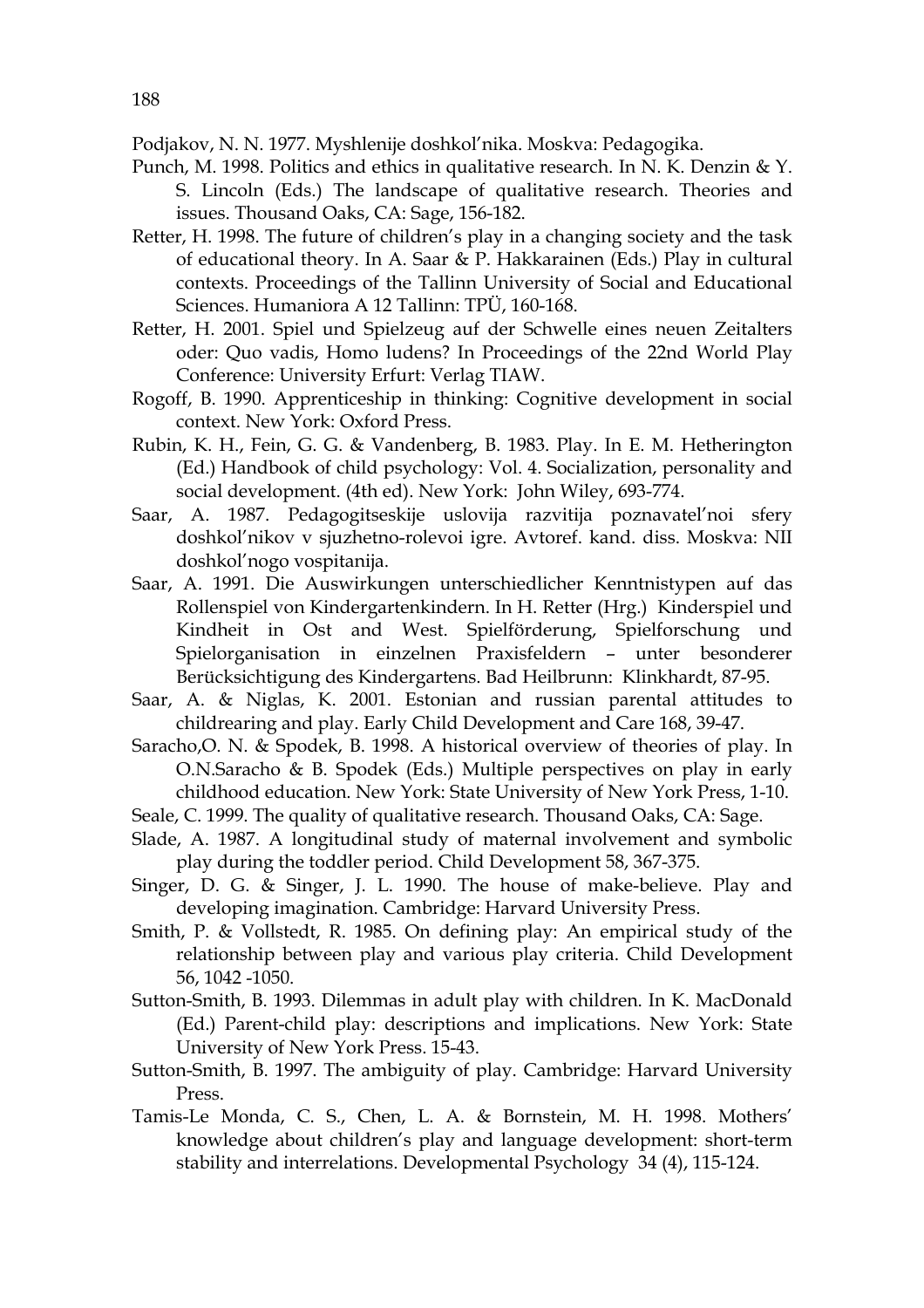- Tamis-LeMonda, C. S., Užgiris, I. Č. & Bornstein, M. H. 2002. Play in parentchild interactions. In M. Bornstein (Ed.) Handbook of parenting. Applied and practical parenting. Vol. 4. Malwah, NJ: Lawrence Erlbaum, 221- 241.
- Usova, A. P. 1981. Rol' igry v vospitanii detei. Moskva: Pedagogika.
- Užgiris, I. Č. & Raeff, C. 1995. Play in parent-child interactions. In M. Bornstein (Ed.) Handbook of parenting. Applied and practical parenting. Vol. 4. Malhwah, NJ: Lawrence Erlbaum, 353-376.
- Valsiner, J. & Van der Veer, R. 2000. The social mind: construction of the idea. Cambridge: University Press.
- van der Veer, R. & Valsiner, J. 1991. Understanding Vygotsky: A quest for synthesis. Oxford: Blackwell.
- van der Veer, R. & Valsiner, J. 1994. (Eds.) The Vygotsky reader. Oxford: Blackwell.
- Venger, L. A. 1986. Razvitije obshih poznovatelnõh sposobnostei kak predmet psihologitseskogo issledovanija. In L. A. Venger (Ed.) Razvitije poznovatelnõh sposobnostei v protsesse doskolnogo vospitanija. Moskva: Pedagogika, 5-18.
- Vygotsky, L. S. 1966. Igra i jejo rol' v psihitseskom razvitii rebenka. Voprosy Psihologii 6, 11-24.
- Vygotsky, L. S. 1976. Play and its role in the mental development of the child. In J. Bruner., A. Jolly & K. Sylva (Eds.) Play: Its role in development and evolution. New York: Basic Books, 537-554.
- Vygotsky, L. S. 1978a. Interaction between learning and development. In M. Cole., V. John- Steiner., S. Scribner & E. Souberman (Eds.) L. S. Vygotsky. Mind in society. Cambridge, Mass: Harvard University Press, 79- 91.
- Vygotsky, L. S. 1978b**.** The role of play in development. In M. Cole., V. John-Steiner., S. Scribner & E. Souberman (Eds.) L. S. Vygotsky. Mind in society. Cambridge, Mass: Harvard University Press, 92-104.
- Vygotksy, L. S. 1981. The genesis of higher mental functiond. In J. V. Wertch (Ed.) The concept of activity in soviet psychology. Armonk NY: Sharpe, 144- 188.
- Vygotsky, L. S. 1982. Sobranie sotsienenii II Moskva: Pedagogika.
- Vygotsky, L. S. 1983. Sobranie sotsienenii III Moskva: Pedagigika.
- Vygotsky, L. S. 1984. Sobranie sotsienenii IV Moskva: Pedagogika.
- Vygotsky, L. S. 1990. Imagination and creativity in childhood. Soviet Psychology 28 (1), 84-96.
- Vygotsky, L. S. 1999. Voprosy detskoi psihologii. S.-Peterburg: Sojuz.
- Yin, R. K. 1994. Case study research, design and methods. Applied social research methods series. Vol. 5. Thousand Oaks: Sage.
- Youngblade, L. M. & Dunn, J. 1995. Social Pretend with mother and sibling: individual differences and social understanding. In A. D. Pellegrini (Ed.) The future of play theory: a multidisciplinary inquiry into the contributions of Brian Sutton-Smith. New York: State University of New York Press, 223-242.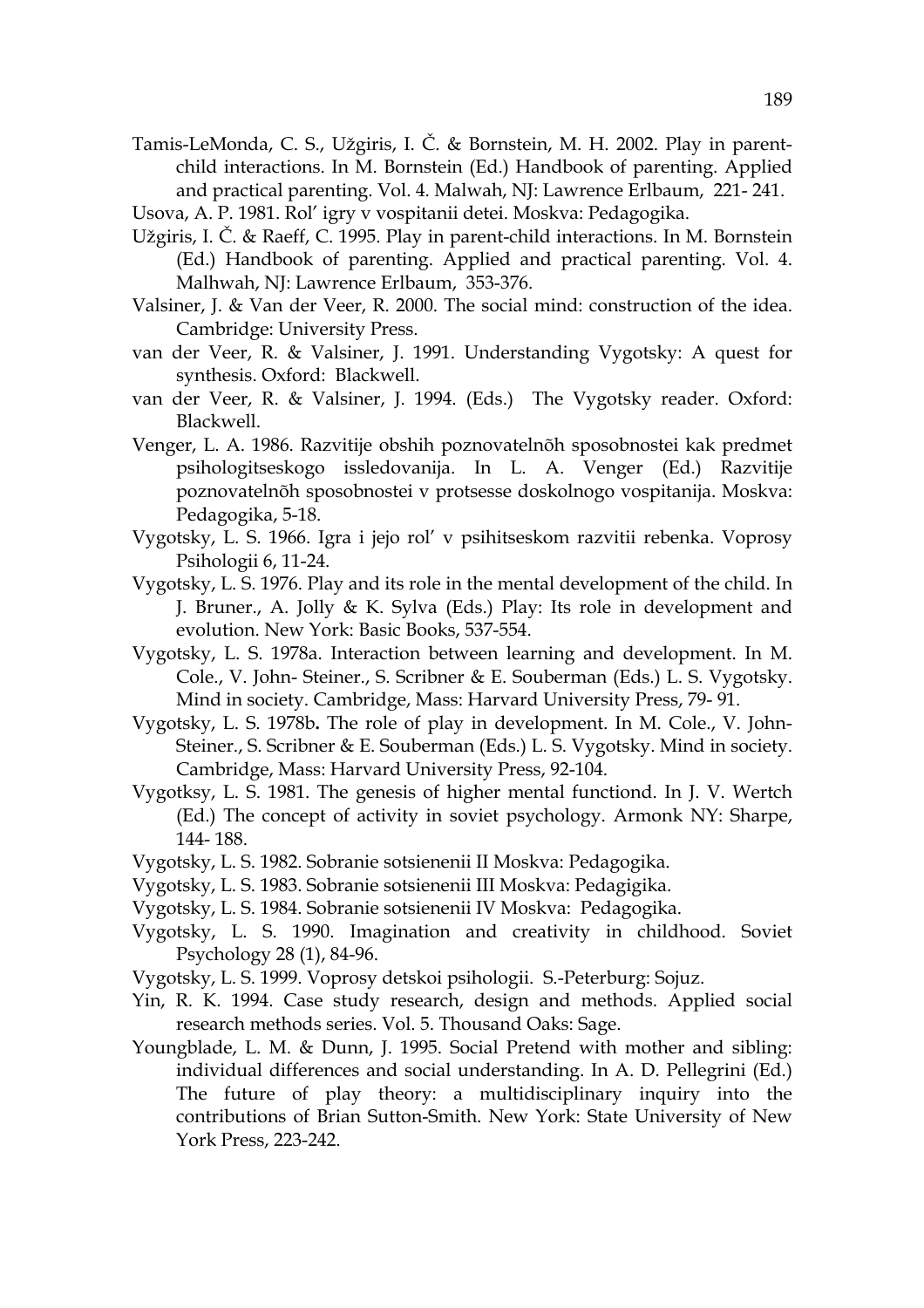- Zaporozhets, A. V. 1986. Izbrannye psihologitsheskie trudy I-II Moskva: Pedagogika.
- Zaporozhets, A. V. 1997. Principal problems in the ontogeny of the mind. Journal of Russian and East European Psychology 35 (1), 53-94.
- Zaporozhets, A. V. 2000. Psihologija deistvija. Isbrannyje psihologitseskije trudy. Moskva-Voronez: Akademija Pedagogitseksih i Psihologo-Sotsial'nyh Nauk Moskovski Psihologo-Sotsial'nyi Institut.
- Zaporozhets, A. V. & Markova, T. A. 1983a. (Eds.) Principles of preschool pedagogy. Part I. Soviet Education 25 (8), 7-118.
- Zaporozhets, A. V. & Markova, T. A. 1983b. (Eds.) The education of children through play. Part III. Soviet Education 5 (10-11), 83-110.
- Zvorygina, E. V. 1988. Pervyje sjuzhetnyje igry malyshei. Moskva: Prosveshtshenie.
- Zvorygina, E. V. 1989. Formirovanije igry detei vtorogo i tretego goda zhizni. In S. L. Novosyolova (Ed.) Igra doshkolnika. Moskva: Prosveshtshenie, 25-38.
- Zvorygina, E. V. 1997. Igra -neissjakajemyi istotshnik tvortsestva rebenkadoshkol'nika. In Rol' zhentshiny v formirovanii ekologitseskogo vospitanija i obrazovanija. Moskva: Ekonoomika i informatika, 110-118.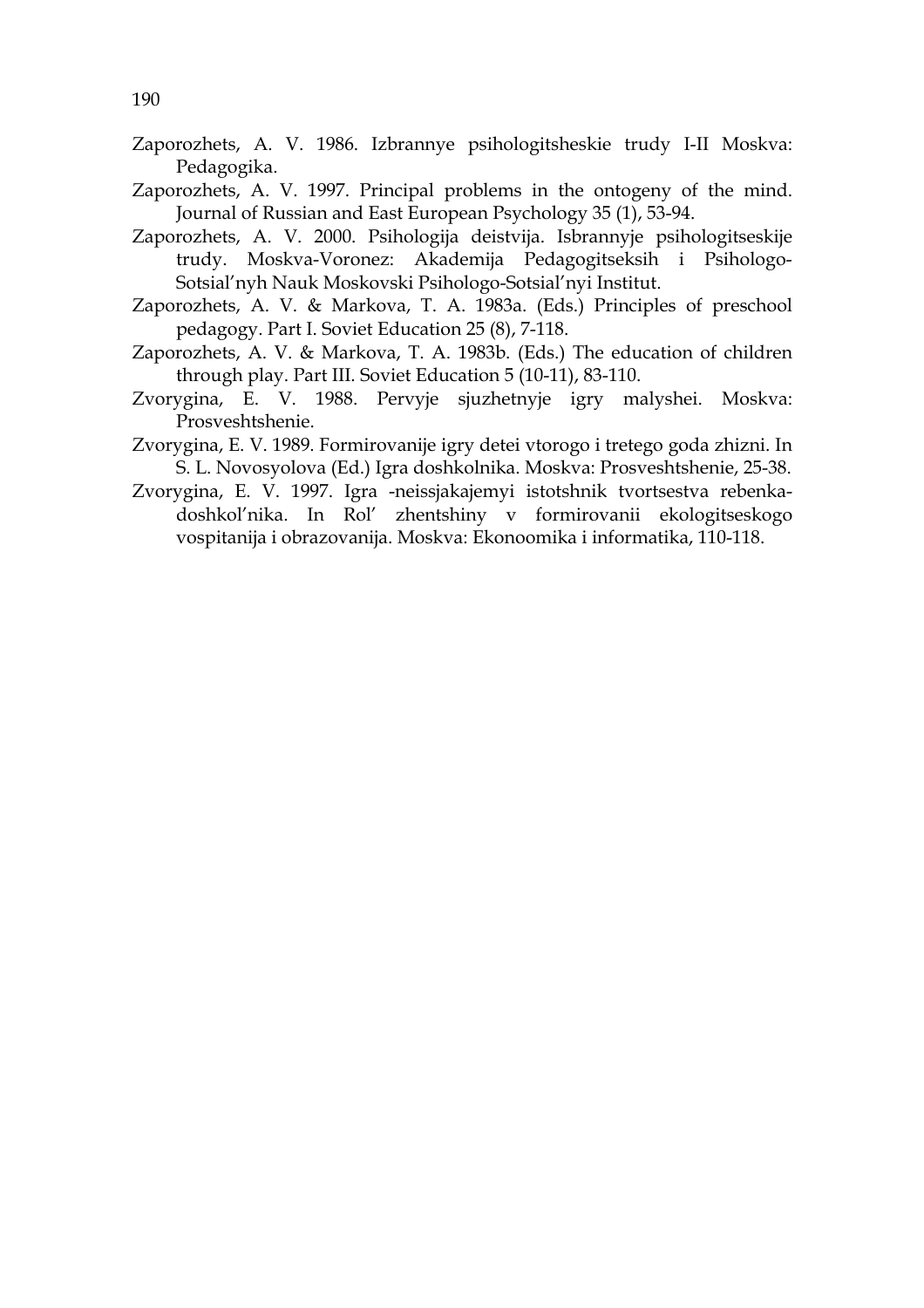### **Interview with mothers**

#### **1. The child's daily activities at home.**

-What are the activities in the evenings after kindergarten and at weekends? -Who starts these activities? -What does the family do together on holiday?

#### **2. The child's play setting.**

- What toys and materials has your child got at home?
- What kind of toys does your child like playing with? (Where is it?)
- What toys does your child prefer?
- According to what principles do you chose toys for your child?
- Do you make toys yourself or together with your child?
- What are the child's opportunities to play inside (time and place for playing) and in the yard/outside?
- Who are the child's playmates?

### **3. The child's games at home**

- What games does your child play?
- What games does your child prefer?
- Does the child's everyday life influence his or her games?

#### **4. The role of the mother in the child's play**

- Do you play together with your child?
- How do you participate in your child's play?
- Describe one typical child's play together with you (speak about the last play together with your child).

### **5. The importance of play and toys in the life of the child**

- Do you consider it necessary to play together with your child?
- Is the play an important activity for your child ? Why?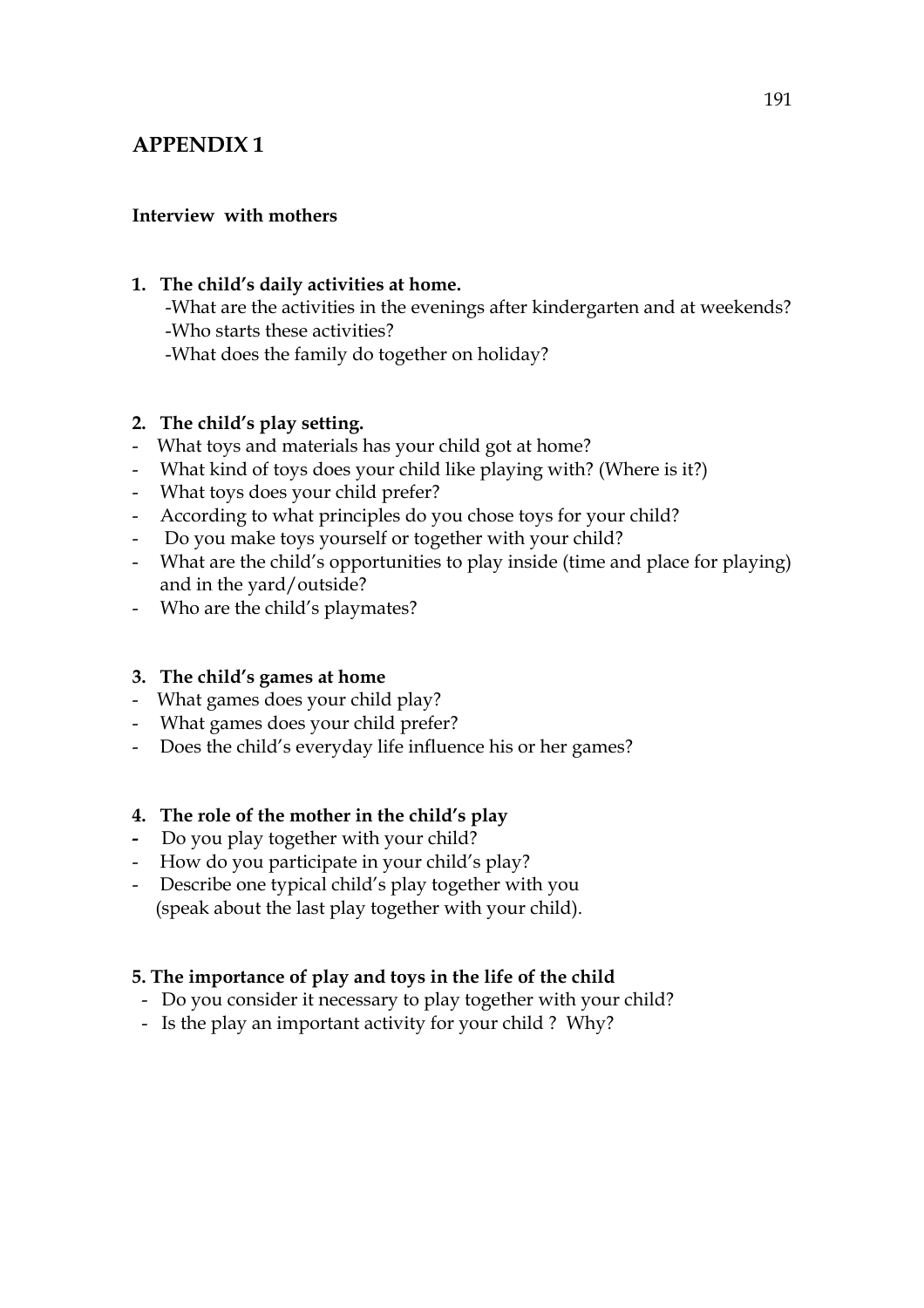## **The examples of children's solitary games, mother-child joint games and mothers' promotion.**

## **Mother's – Neeme joint play**

The play started so that Neeme (N) addressed his mother (M) several times calling her to play. The mother comes after four minutes and the little sister too participates in the play. Mother and Neeme find their men-Marek and Johannes (small Lego men).

| N asks the mother: "Don't you have time to play with legos?"           |             |
|------------------------------------------------------------------------|-------------|
| M says: "Wash your hands, then we'll see!"                             | Non-prom.   |
| N washes his hands and addresses to the mother: "Let's play then       |             |
| with those legos:"                                                     |             |
| M: "Play with your sister!"                                            | Non-prom.   |
| N: " No, with you, with you. Come then, come then!"                    |             |
| N shows "one funny thing" on his sister's play table.                  |             |
| N to the mother: "Let's go and play with legos then please!"           |             |
| M: "So, go and play with legos!" " I'll come at once!" " Go!"          | Non-prom.   |
| N: " Mummy, come here!" N is alone in his play corner. Calls four      |             |
| times in succession louder and louder, finally shouting.               |             |
| M: "I'll come."                                                        | Support     |
| N: " Mummy, which is lovelier Keluksina or Kalatsiina?"                |             |
| M: "Kalatsiina. It has nicer bows."                                    | Explanation |
| N: "Why?" " But that one has more beautiful earrings. I saw."          |             |
| M: " Isn't it? "                                                       | Question    |
| N calls the mother: " Come here, come here! "Mother came together      |             |
| with the sister. All three are together in the playroom.               |             |
| M tells her daughter: "How is this dance going? "(Switches on the      |             |
| cassette player).                                                      |             |
| N: " This way, let's go! " (Invites mother to play).                   |             |
| M: "But I don't know again where my man is. "                          | Question    |
| N: "Your man's name was Virkko."                                       |             |
| M: " No, it was not, it has never been Virkko."                        | Explanation |
| N: "It was John, it was John"                                          |             |
| M: "It has never been John, no, it has not. One was Vello, then        | Explanation |
| another was Heino, then there was" She takes a new lego man. "I'll     | Explanation |
| take a new one, I'll take this one, it has such a cheerful face."      |             |
| N: "What's his name? " "Take it! "                                     |             |
| M: " Marek."                                                           | Labelling   |
| N: " Marek."                                                           |             |
| M: " Marek. This is Marek's car." (Takes the car).                     | Labelling   |
| N: "Are you looking for my black one?"                                 |             |
| M: "Johannes, yes. Where is Johannes? " Mother starts building a car   | Support,    |
| from legos.                                                            | question    |
| N goes to look for toy box (lego box). His sister is pottering all the |             |
| time near a big car.                                                   |             |
|                                                                        |             |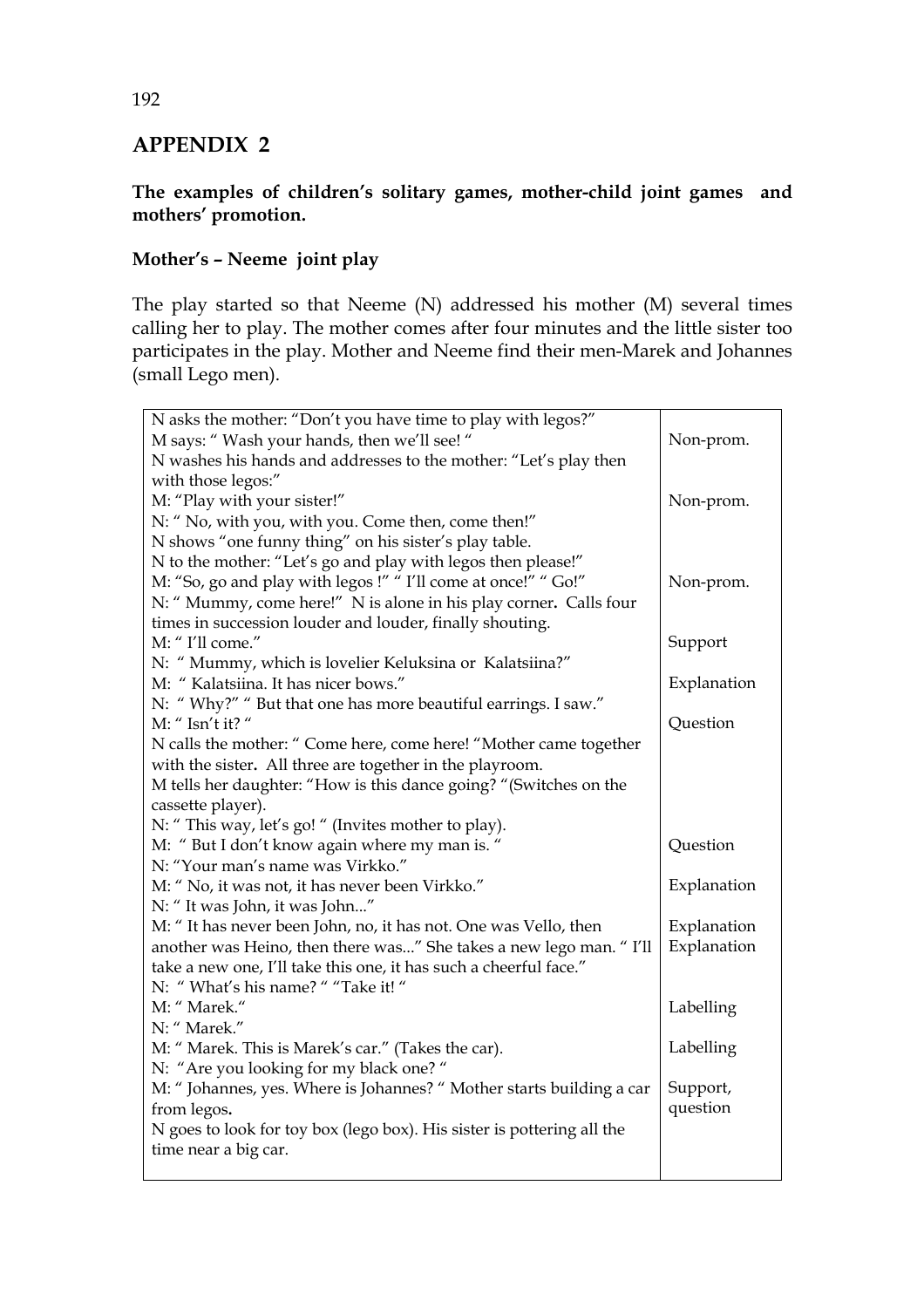| Mother calls out: "Johannes, where are you, Johannes where are                    | Question    |
|-----------------------------------------------------------------------------------|-------------|
| you?"                                                                             |             |
| N: "Over here. I wonder where you himself are?"                                   |             |
| M: "Who are you? "                                                                | Question    |
| N: " I am Johannes's wife."                                                       |             |
| M: "Show me! Aah, welcome! My name is Marek."                                     | Direction   |
|                                                                                   | Explanation |
| N: " My name is Pille-Riina."                                                     |             |
| M: " Ah-ahaa. What shall we do, whether we'll go to the cinema or?"               | Support     |
|                                                                                   | suggestion  |
| N: " I would like to go with Johannes, so Where is he?"                           |             |
| M: "I don't know, maybe he is really in the cinema."                              | Explanation |
| N: "He probably is. Let's see whether he is? "(Looks into the lego                |             |
| house)." No, he isn't in the cinema. Johannes is not there?"                      |             |
| M: in a thin voice : " Hello! I want to slide here. Hello! " (Slides              | Explanation |
| down the slide).                                                                  |             |
| N: "It is actually for motorbikes. Motorbikes slide here down."                   |             |
| M: "I see. I'll see whether I can get one motorbike."                             | Support     |
|                                                                                   | Explanation |
| N: "Yes, slide down there! Oh, it's Johannes's!" (Screaming).                     |             |
| N: "I'll take another one. Aah, I know."                                          |             |
| M: " A new friend came here to us. Who is it?"                                    | Explanation |
|                                                                                   | Question    |
| N takes lego bricks from his sister away.                                         |             |
| M: " Why are you taking them away? "                                              | Non-prom.   |
| N: "These are mine."                                                              |             |
| M tells the sister, giving toys-legos: "Seeput it onto the motorbike<br>as well!" |             |
| N: "Oh, I found Johannes. Marek! "(shouts in a very loud voice)                   |             |
| M: "Don't shout!"                                                                 | Non-prom.   |
| N: " Marek, Marek, where are you? "                                               |             |
| M: "Hello! To-whit to whoo!"                                                      | Support     |
| N: "I start sliding by the motorbike. Where is that red-bodied                    |             |
| motorbike? Ah, I've found it already. This Johannes himself is red                |             |
| too.                                                                              |             |
| M deals with the sister meanwhile.                                                |             |
| N: " Mummy, do you know your Marek?"                                              |             |
| M: " Me? Do I actually know anyone called Marek or "                              | Non-prom.   |
| N: "Yes."                                                                         |             |
| M: "No, I don't."                                                                 |             |
| N: " I have heard about Marek somewhere."                                         |             |
| M to the sister: " What thing is it? It probably comes here. I don't              |             |
| know."                                                                            |             |
| N: " Meanwhile I trr-trr-trr. Who wants to slide here by the                      |             |
| motorbike?"                                                                       |             |
| M: "I'll slide without the motorbike."                                            | Explanation |
| N: " Who wants? I'll also ride a motorbike." Makes sounds. " Trr-trr-             |             |
| trr!" Slides down with motorbike.                                                 |             |
| M: "Listen! Is the treasure still there?"                                         | Direction,  |
|                                                                                   | question    |
| N: "I'll see." (Makes sounds, looks behind the toy box).                          |             |
| M: "Go and check!"                                                                | Direction   |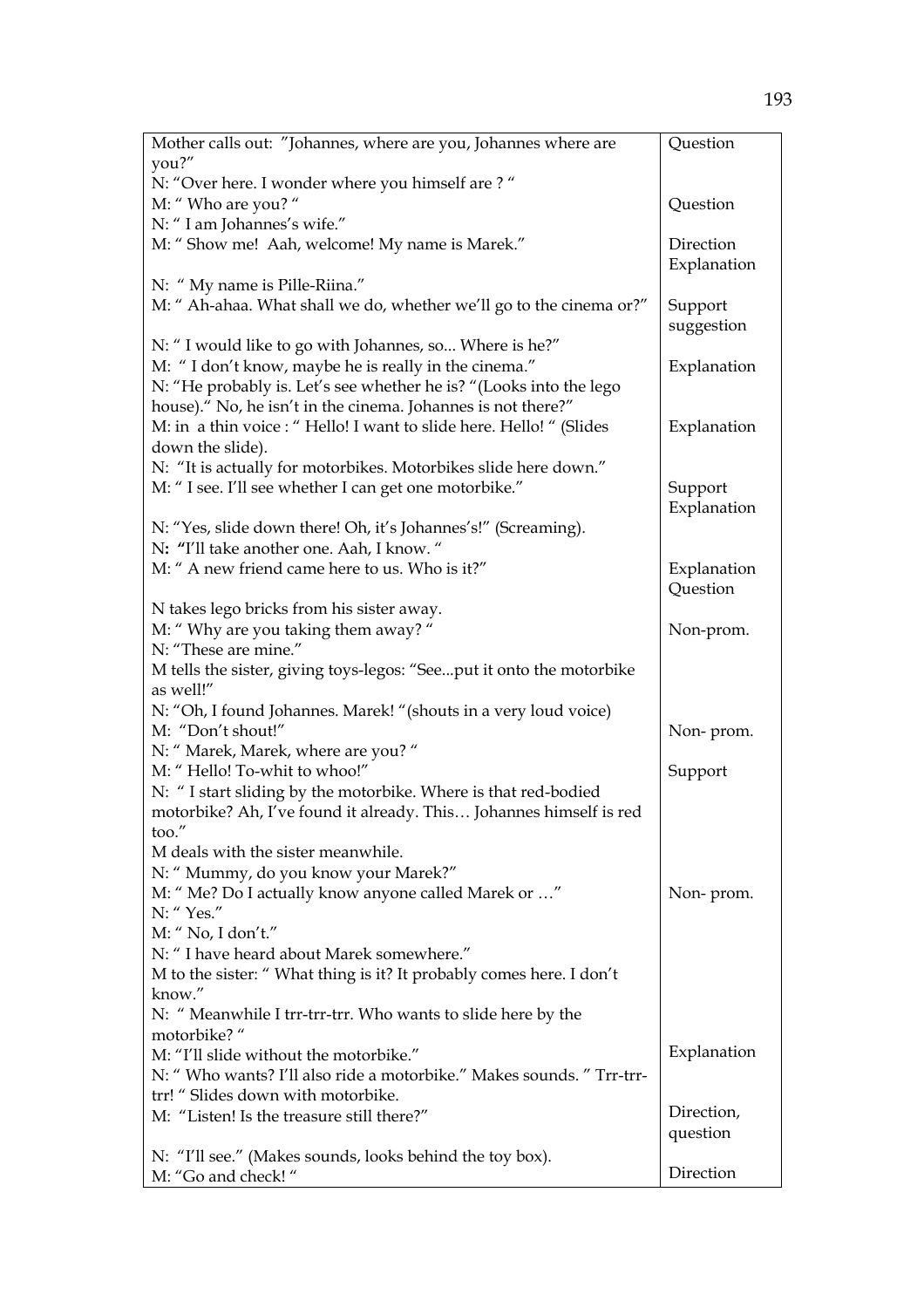| N: "Yes, it is. Mm-mm-mm." (Makes sounds).                           |                        |
|----------------------------------------------------------------------|------------------------|
| M: " I have found some more treasure."                               | Explanation            |
| N: "Show!"                                                           |                        |
| M: "Take it there too!"                                              | Direction              |
| N: "It's not treasure."                                              |                        |
| M: "Yes. It isthen I have found a crystal vase."                     | Explanation            |
| N: "Give it to me!"                                                  | Question               |
| M: " What will you do with it? "<br>N: "I'll drink from it."         |                        |
| M: "Ahaa. What is it?"                                               |                        |
|                                                                      | Support<br>Question    |
| N: " A bath."                                                        |                        |
| M: "Ahaa. Where are the feet washed?"                                | Support                |
|                                                                      | Question               |
| N: "Oh, I've found a treasure, I found a treasure." N has found      |                        |
| something behind the toys box.                                       |                        |
| The sister goes to the bathroom with her mother.                     |                        |
| N plays alone, utters sounds, looks at lego bricks, bites them open  |                        |
| with his teeth. Puts the pipe (toy trumpet) into his mouth. Hums.    |                        |
| The play continues. The mother is with the children. They put the    |                        |
| music tape on again.                                                 |                        |
| M shouts loudly: " Johannes, where are you?"                         | Question               |
| N (shouting): "Yes. Here, on top of the motorbike."                  |                        |
| M: "You have got lost again somewhere?. "                            | Question               |
| N: "Let's go home. "                                                 |                        |
| M: "Home. Are we going home? What shall we do there at home?"        | Labelling              |
|                                                                      | Question               |
| N: "Let's go to the balcony."                                        |                        |
| M: " Well? "                                                         | Support                |
| N: "No, it's not your balcony."                                      |                        |
| M: " Aren't you coming home? "                                       | Question               |
| N: "See, this is your house!"                                        |                        |
| M: " Could we eat one pizza? Have you got a pizza at home? Don't     | Suggestion<br>Question |
| you have anything ready in the oven? "                               |                        |
| N and M look for pizza made from lego brick.<br>N: "I'm afraid not." |                        |
| M: "Ahaa, see I found. "(finds a small button). "Let's eat!"         | Explanation            |
| N: "I'll fry it ready."                                              | Suggestion             |
| M: "Make it ready, yes!"                                             | Direction              |
| N: "Yes, I'll fry it ready."                                         |                        |
| N: "Ready."                                                          |                        |
| M eats: "Yummy-yummy-yummy "(pretends eating). "Listen, I            | Labelling              |
| have bought red trousers for me. "(Puts the trousers on to her man). | Explanation            |
| N: "Show me! Aach, those red ones!"                                  |                        |
| M: "Give me, I'll put them on!"                                      | Direction              |
| (Mother gives a kind of small thing to Neeme). I bought ones for you | Explanation            |
| as well.                                                             | Offering play          |
|                                                                      | material               |
| N: "I need grey ones."                                               |                        |
| M: "Well, come, come! Give me, I'll put some on."                    | Direction              |
| N: "I'll take then feets for me. I'll buy green trousers for me."    |                        |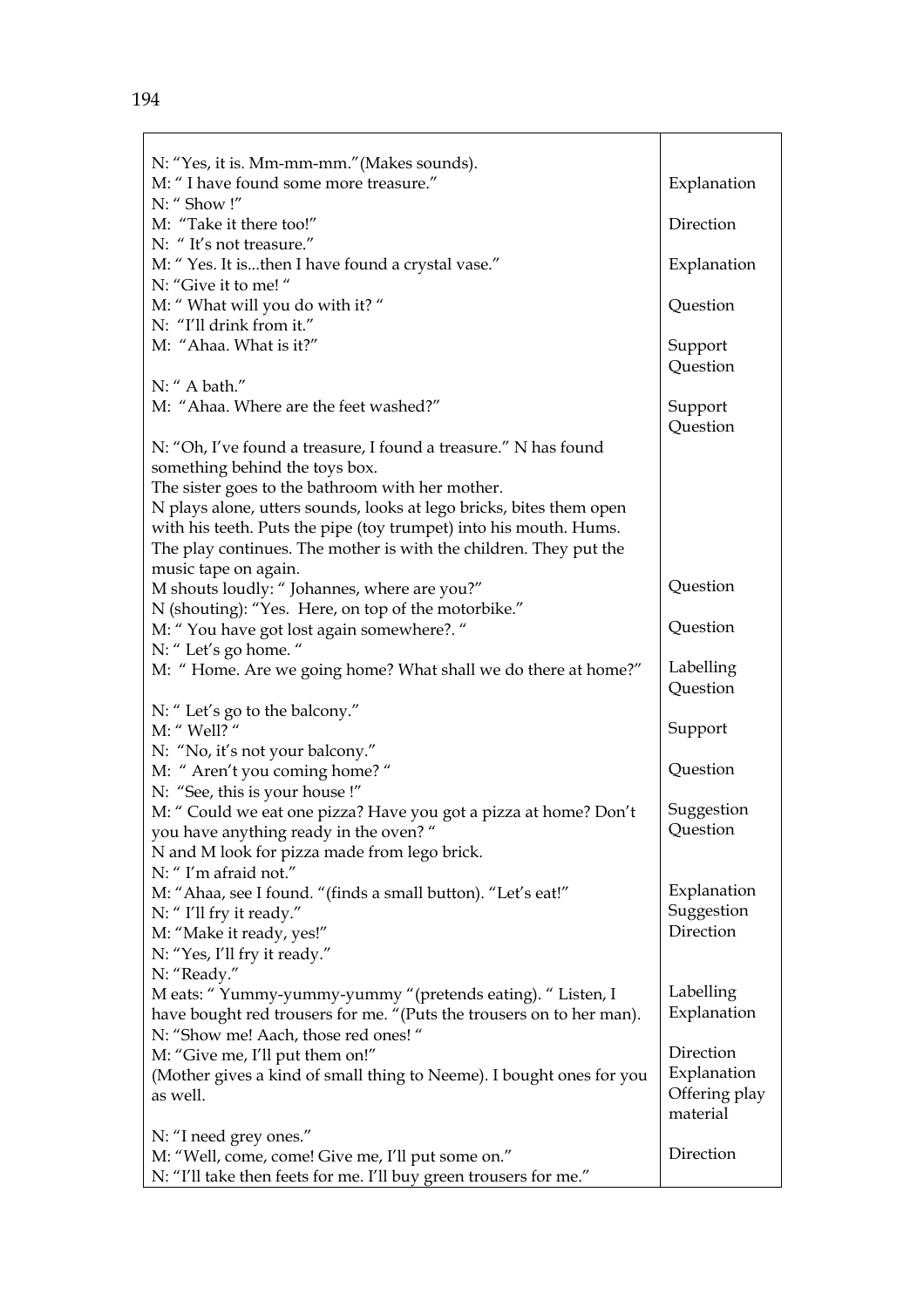| M: "Buy, you don't take them away from anyone!"                          | Direction   |
|--------------------------------------------------------------------------|-------------|
| N: "He gave me."                                                         |             |
| M: "Who he? "                                                            | Question    |
| N: "He is a shop assistant."                                             |             |
| M: "What shall we do now? Shall we go riding? What shall we do           | Question    |
| now? Look, there is that bomb explosion! Maybe suddenly it will          | Suggestion  |
| explode. Pick it up!"                                                    | Explanation |
| N: "What comb?"                                                          |             |
| M: "Bomb."                                                               | Labelling   |
| N: "Help, it soon will start exploding. It 10 minutes, 5 minutes, still, |             |
| then it will explode"                                                    |             |
| M: "Let's go and hide quickly."                                          | Suggestion  |
| N: " Ah yes. SS-ss-ss." Turns around, potters at the crane lorry.        |             |
| N: "Bang!"                                                               |             |
| M: "Bang."                                                               | Labelling   |
| N. "Explosion?"                                                          |             |
| M: "Explosion already."                                                  | Explanation |
| N: "Come out of the wall. Let's go to the balcony! Did you see,          |             |
| mummy, what  Oh, mother see, what kind of a home you have                |             |
| built. Did you see, mummy home?"                                         |             |
| M: "Where my home is? What shall we offer him? What is that rear         | Question    |
| house?"                                                                  | Question    |
| N: "It is a treasure chamber."                                           |             |
| M: "Ciao - I'll go home."                                                | Explanation |
| N: "I'll go as well. Come too! "(As if going away).                      |             |
| Mother has got a doll in her hand: "Hello! I have found one more         | Explanation |
| pizza!"                                                                  |             |
| N: "Yes, we also have a pizza at home. We have similar pea pizza. "      |             |
| M: " Maybe you would like to taste it too?"                              | Question    |
| N: " No." N does not want to eat pizza.                                  |             |
| M: "Then I'll go and eat myself."                                        | Explanation |
| N: "I'll go home and eat too. I eat with children too. (Has put his      |             |
| toys behind the box, can't be seen with a camera).                       |             |
|                                                                          |             |
| Mother asks whether N would like to watch TV. N does not want.           | Non-prom.   |
| N shouts: " Mummy, let's play a little more that game. (emphasized)      |             |
| N calls out: " Marek, where are you?"                                    |             |
| M: "Oh, I am sleeping."                                                  | Explanation |
| N: "I bought for you a new cap."                                         |             |
| M: " Oh, how lovely. Show me! "                                          | Support     |
|                                                                          | Suggestion  |
| N: "Don't look at it!"                                                   |             |
| M: "Oh dear! What shall I do with such a cap?"                           | Question    |
| N: " Why? I'll try."                                                     |             |
| M: "Wait, I'll try. Buy me a better cap! With some kind of peak."        | Suggestion  |
| N: Looks for among his toys. Speaks: " Oh, I am looking for."            |             |
| M: "Oh, I"                                                               | Support     |
| N: "I have got everything in red. Look how red I am!"                    |             |
| M: "Listen, let's go and make soap bubbles!"                             | Non-prom.   |
| They start blowing soap bubbles.                                         |             |
|                                                                          |             |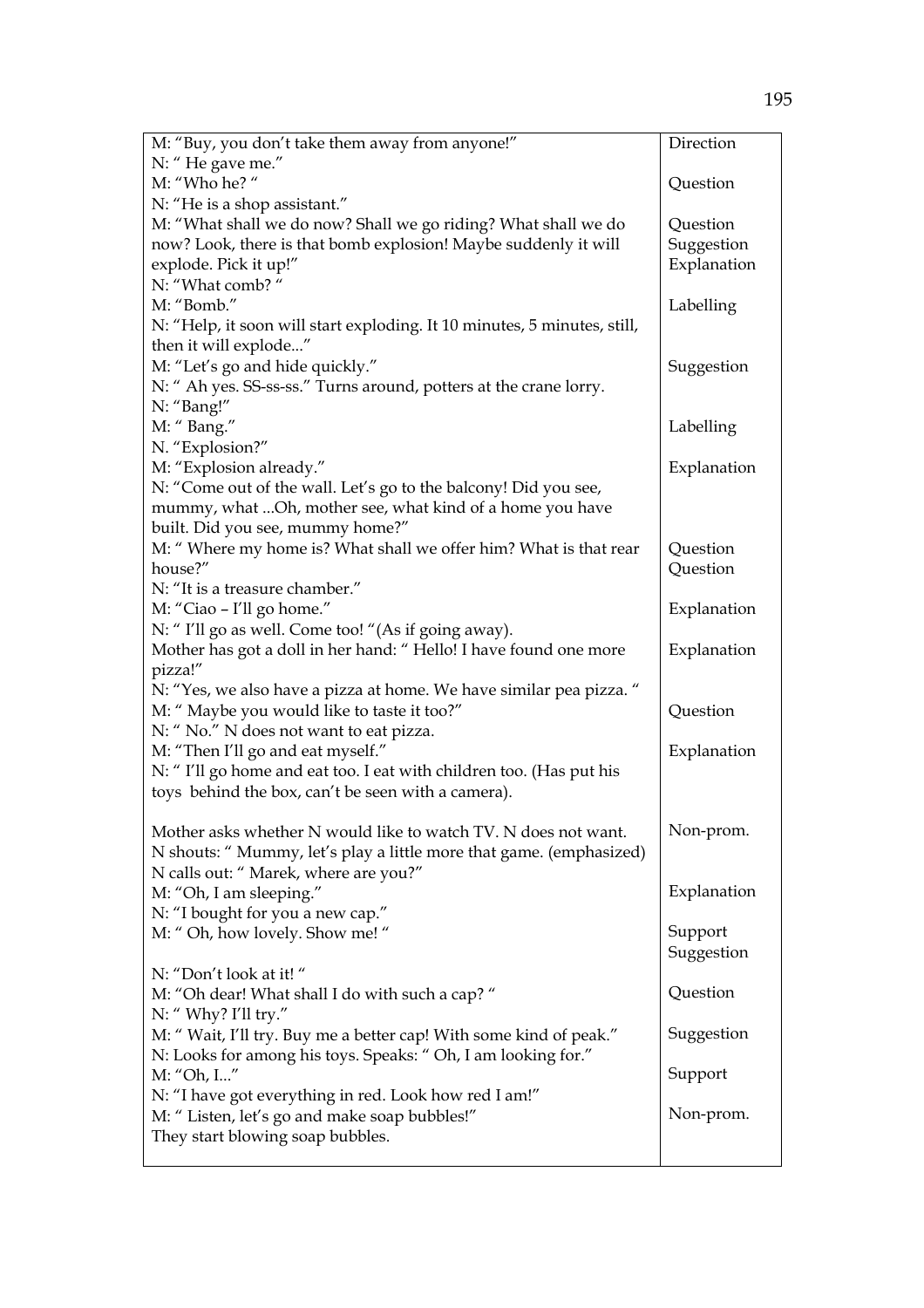## **Anna's solitary play – tickes making play**

The solitary play started so that Anna (A) began to look for something in the living-room cupboard. Mother (M) was sitting in the living room together with guests.

| M from A: "What are you looking for there?"                                                                                                                                                                                             | Question                          |
|-----------------------------------------------------------------------------------------------------------------------------------------------------------------------------------------------------------------------------------------|-----------------------------------|
| A: "I start making tickets."<br>M: "What for? What are the tickets for? Where can I get with<br>Those tickets?"                                                                                                                         | Question<br>Question              |
| A: "Who wants to join the play, the one gets the ticket as well. I'll<br>Make."                                                                                                                                                         |                                   |
| A.: "I am making tickets. I am making a game, there you'll<br>I have to take tickets. One, two, three"                                                                                                                                  |                                   |
| M called from another room: "Anna, where can one get with<br>Those tickets?"                                                                                                                                                            | Question                          |
| A: " Into one game."<br>M: "But what game is it?"                                                                                                                                                                                       | Question                          |
| A: "It is a raffle game."<br>M: " Ahhaa, raffle. Lottery ticket."                                                                                                                                                                       | Support                           |
| A: "No."<br>M: "It is not a lottery ticket?"                                                                                                                                                                                            | Question                          |
| A.: "No, its name is also a raffle, but a different kind. One, two"<br>M: "Ahhaa."                                                                                                                                                      | Support                           |
| A cuts "tickets" out of colored paper. While she is talking:<br>" Now there'll be four, the third one has been done, the fourth"                                                                                                        |                                   |
| The grown-ups are watching TV at the same time. A is cutting numbers<br>while speaking what she is doing: "Five, six, seven. I made a seven."<br>A: "Nine, ten, ten is a large number. Eleven, twelve Now come<br>fourteen"             |                                   |
| M called from another room: "Don't you want larger scissors? Where<br>are your scissors? "                                                                                                                                              | Question<br>Question              |
| A:"I don't know."<br>A: "Tickets are ready." Goes to her mother into another room and says:<br>"I thought of making a play." Takes a dice game and game pieces from<br>the cupboard. But changes her mind and starts drawing.           |                                   |
| A: "Here into the circle there will be number ones, here twos. You have<br>to write your name in the back of the paper. I'll colour the circles. One,<br>two, If you get a six, you can move two places forward. It is such a<br>game". |                                   |
| A draws alone for a long time.<br>A called: " Who wants to come and buy tickets of the play?"<br>A to the M: " Mother, I'll also make you some money."                                                                                  |                                   |
| M: " Money as well? But make the money in another colour otherwise it<br>will be confusing. Make it from the yellow; there is some yellow paper<br>still left! But what is it for? " But what is it for? "                              | Support<br>Suggestion<br>Question |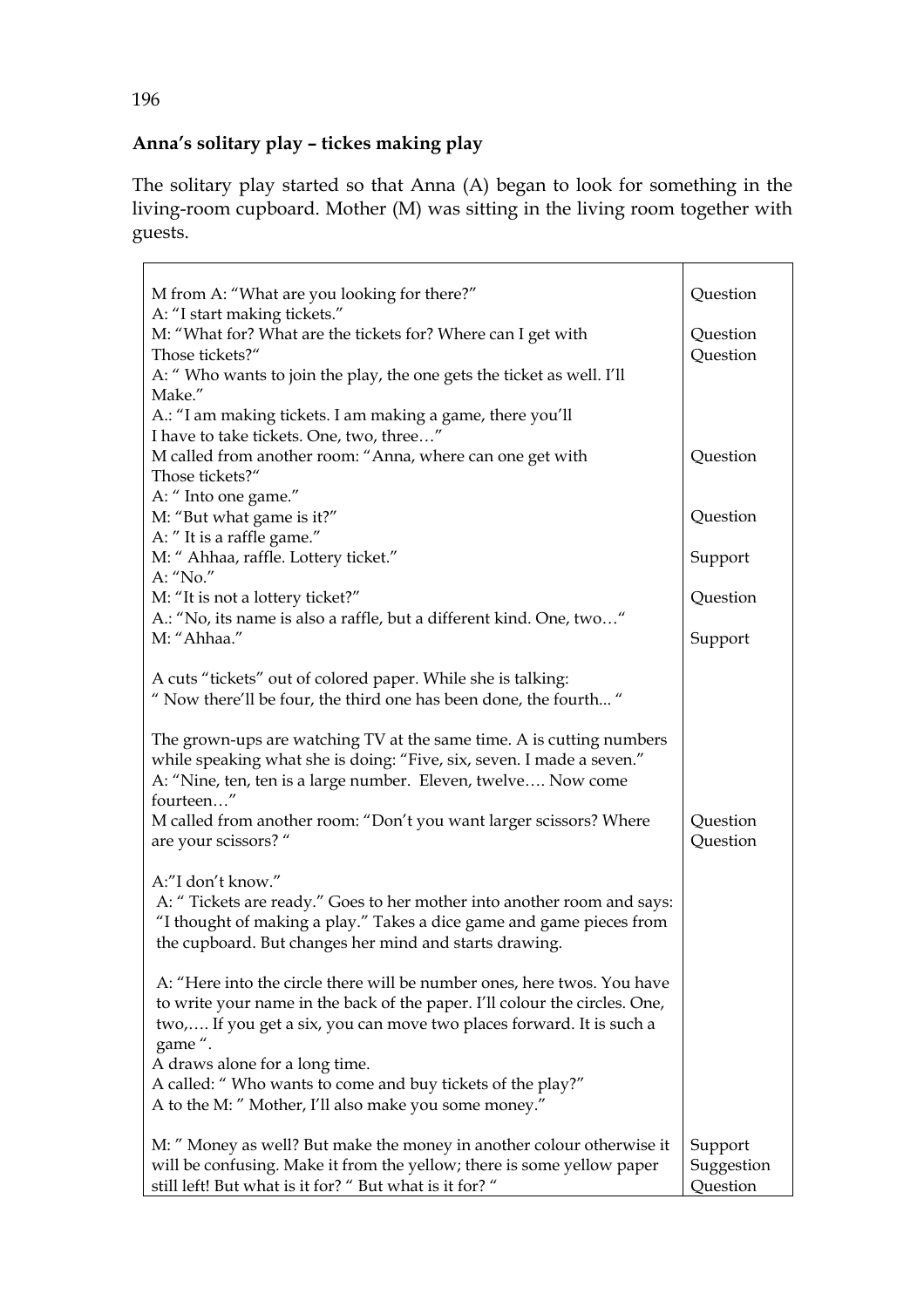| A repeated again: "It is, it is a play."                                  |             |
|---------------------------------------------------------------------------|-------------|
| M: " A play? "                                                            | Question    |
| A: "Why are you asking all the time?"                                     |             |
| M: "I want to know too."                                                  | Explanation |
| A : " It is possible to get the money from there when you don't want to   |             |
| play any more, then you will get money as well. I thought the play out    |             |
| this way."                                                                |             |
| A: " Number are not necessary to be made on here."                        |             |
| M: "How do you know then where your money is? "                           | Ouestion    |
| A: "I want such a play ."                                                 |             |
| $M:$ "Mh."                                                                | Support     |
| A: " threes are to be cut immediately. It takes place with a three. You   |             |
| can get more from here."                                                  |             |
| A. goes on with the cutting; mother goes to the kitchen.                  |             |
| A calls out to the mother in the kitchen: "A roll, one roll, paper roll!" |             |
| M brings paper for her child and goes back to the kitchen.                | Offering    |
| A continued that games with her brother.                                  | play        |
|                                                                           | material    |
|                                                                           |             |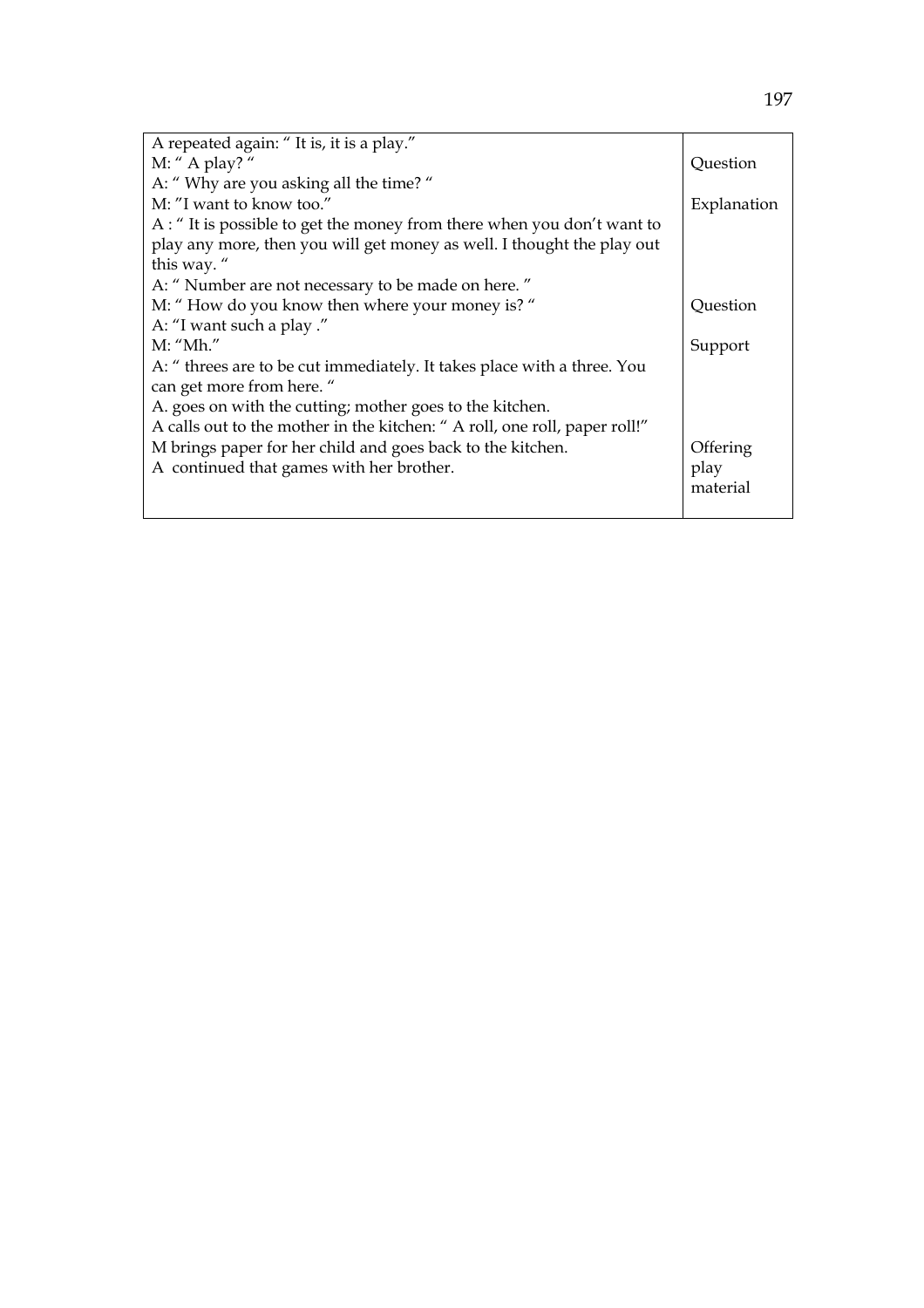# **Mother-Kalev joint play with small toys**

The game was played in the living room around the table. Kalev (K ) had taken a toy-bird and the mother (M)had taken a toy-squirrel.

| The mother addresses her son and says "Let's make a theatre. We have<br>got audience as well. What shall we do?" The mother put big plastic<br>glasses on and asked from Kalev: "Do the glasses suit me?"<br>K answered that they did. After that they discussed together, who<br>takes what toy into the play. The mother told the son not to start<br>playing with some awful toy. | Suggestion<br>Question<br>Question |
|--------------------------------------------------------------------------------------------------------------------------------------------------------------------------------------------------------------------------------------------------------------------------------------------------------------------------------------------------------------------------------------|------------------------------------|
| K said: "Let's play."<br>That was followed by a play between the mother and the son so that K<br>held the bird in his hand and the mother played-moved with the<br>squirrel on the table.                                                                                                                                                                                            |                                    |
| The mother said: "Hello!"<br>K: "Hello!"                                                                                                                                                                                                                                                                                                                                             | Support                            |
| M: "Where is your birdie flying? Ah, where is your birdie flying? Ah,<br>where is that nest? Ah, where is the nest?"                                                                                                                                                                                                                                                                 | Question<br>Question               |
| K: "In the tree".                                                                                                                                                                                                                                                                                                                                                                    |                                    |
| M: "In the tree. Do you have any young birds?"                                                                                                                                                                                                                                                                                                                                       | Support<br>Question                |
| K: "Yes, I do."<br>M: "How many?"                                                                                                                                                                                                                                                                                                                                                    | Question                           |
| K: "Four".<br>M: "Four young birds."                                                                                                                                                                                                                                                                                                                                                 | Support                            |
| K: "Yes."                                                                                                                                                                                                                                                                                                                                                                            |                                    |
| M: "How old are the young birds? Are they girls or boys?"<br>K: "Boys."                                                                                                                                                                                                                                                                                                              | Question                           |
| M: "Boys. The young birds. Are they all boys?"                                                                                                                                                                                                                                                                                                                                       | Support<br>Question                |
| K: "No, they are not".                                                                                                                                                                                                                                                                                                                                                               |                                    |
| M: "Well, how many girls are there?"<br>K: "Three."                                                                                                                                                                                                                                                                                                                                  | Question                           |
| The mother corrected: "Then the majority of them are girls and one<br>$boy?$ "                                                                                                                                                                                                                                                                                                       | Explanation                        |
| K: "Yes"<br>M: "Three girls and one boy (laughing). Where are you going to fly   Explanation<br>now?"                                                                                                                                                                                                                                                                                | Question                           |
| K: "Into the nest."                                                                                                                                                                                                                                                                                                                                                                  |                                    |
| M: "Who you would like to be in the play? Shall I give you some more<br>animals?"                                                                                                                                                                                                                                                                                                    | Question<br>Suggestion             |
| K. "Yes.". He came to mother and started choosing the toys.<br>M offers animals for her son. She finds a toy for herself. K picked a<br>butterfly as the next animal for himself, as it was his friend. The<br>mother had two toys in her hands: a prrot and a squirrel.<br>The play continued.                                                                                      | Offering<br>play<br>material       |
| M: " Sing a butterfly song! M demonstrated singing. I am a butterfly<br>la-la-laa.).                                                                                                                                                                                                                                                                                                 | Direction<br>Explanation           |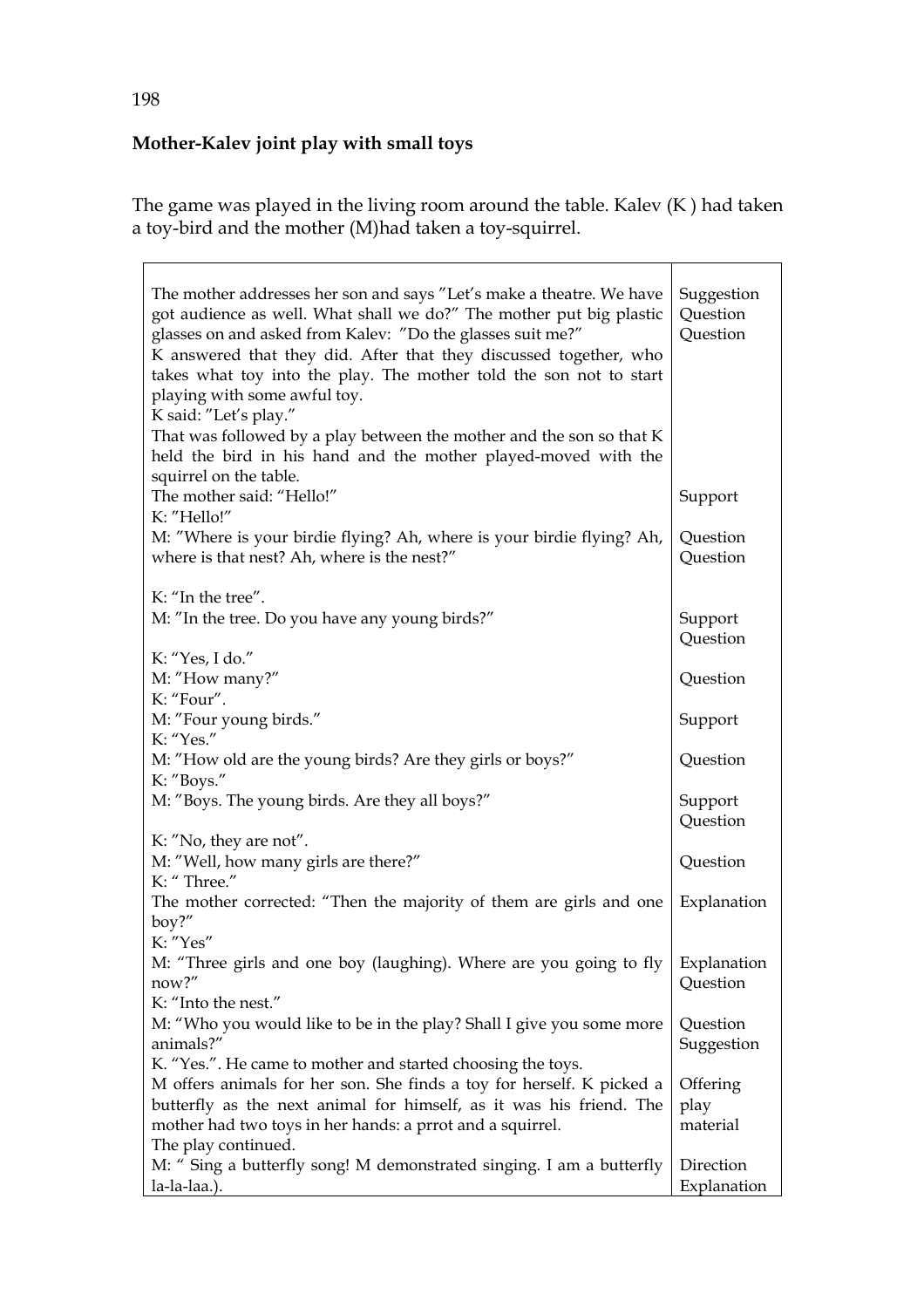| K laughed. There was a slight pause after which K said to his mother:   |             |
|-------------------------------------------------------------------------|-------------|
| " Well, tell me!"                                                       | Direction   |
| M. in a loud voice: "Butterfly, hold on!"<br>K: "What is it?"           |             |
| M: "Where are you going to? Butterfly, where are you going to?"         | Question    |
| K: "To find flowers."                                                   |             |
| M: "What are you going to do with flowers?"                             | Question    |
| K: "I want to go to sleep onto the flower."                             |             |
| M: "To sleep onto the flower. (She looks towards the toy box). Aren't   | Support     |
| there any flowers there?"<br>K: "No."                                   | Question    |
| The mother took a small toy from the toy box, handed it to her son and  | Suggestion  |
| said: "Let's make pretend that it is a flower."                         | Offering    |
|                                                                         | play        |
|                                                                         | material    |
| But K says: " No and gave that thing back to his mother and went to     |             |
| another room. K told the mother that he had to start cutting the        |             |
| flowers out. He asked for scissors from his mother and brought paper    |             |
| and a pencil.                                                           |             |
|                                                                         |             |
| After that the M draw a blossom and K cut and painted a blossom.        |             |
| In five minutes K's flower is ready. The mother says: "Very beautiful". | Support     |
| K: "Let's play on, let's play on, let's play now on!"                   |             |
| M: "Let's play, let's play."                                            | Suggestion  |
| K: "Let's do again, so that you'll speak!"                              |             |
| M: "Then I'll speak that, butterfly, butterfly, where are you flying?"  | Explanation |
| The mother has got a squirrel, the son a butterfly, he puts the flower  |             |
| onto the table.                                                         |             |
| K: "To look for flowers."                                               |             |
| M: "What are you going to do with the flower?"                          | Question    |
| K: "I want to sleep on the flower."                                     |             |
| M: "Why?"                                                               | Question    |
| K: "I am sleepy."                                                       |             |
| M: "But if the flower closes. What will happen then? Then you can't     | Question    |
| get out any more."<br>K: "I can."                                       | Question    |
| M: "How?"                                                               | Question    |
| K: "I'll pull the flower stalks open." (Meanwhile holds the butterfly   |             |
| with two hands).                                                        |             |
| The mother corrects: "Blossoms."                                        | Explanation |
| K: "Yes."                                                               |             |
| M: "Ahaa, well, then go! Good bye!"                                     | Support     |
| K: "Good bye!"                                                          |             |
| K put the butterfly onto the blossom.                                   |             |
| The mother called out in a loud voice: "Butterfly, butterfly, wake up!" | Suggestion  |
| K in a sleepy voice: "What is it?"                                      |             |
| M in a motherly voice: "Are you very sleepy?"                           | Question    |
| K: "Yeah."                                                              |             |
| M: "Better come to play with us! Come to run with us! (Takes a parrot   | Suggestion  |
| n addition to the squirrel) Let's run. Uhuu(in a loud voice)            |             |
| K comes to the mother's animals with his butterfly.                     |             |
| M: "You say that you can't run, you can only fly?"                      | Question    |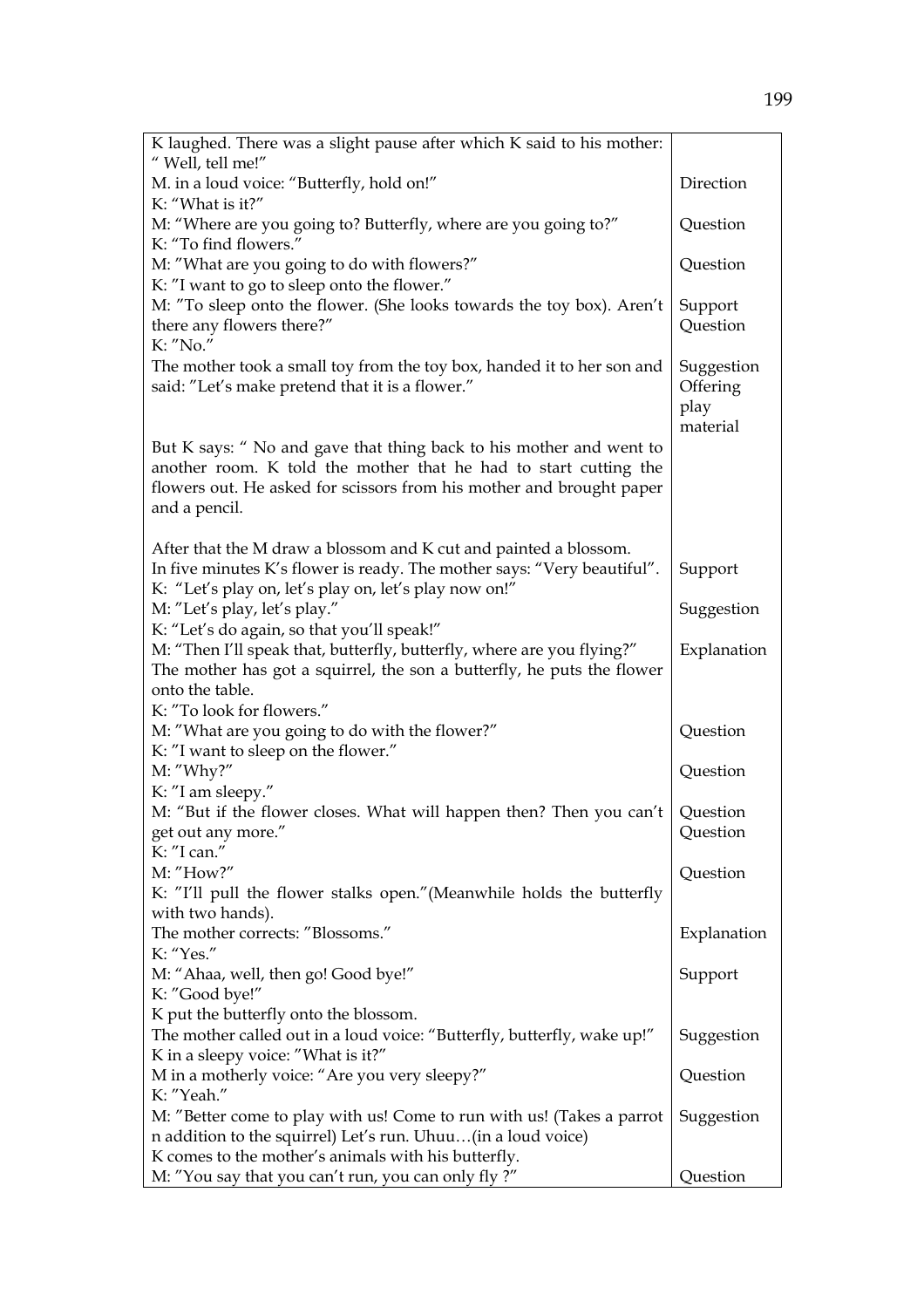| K repeated: "I can't run, I can only fly."                               |             |
|--------------------------------------------------------------------------|-------------|
| M: "Fly then! Well!"                                                     | Suggestion  |
| K is making sounds: "Uhui, uhuu" (depicts the flying of the butterfly)   |             |
| and the mother chases him with the squirrel and parrot.                  |             |
| M: "Aren't you sleepy any more?"                                         | Question    |
| K: $"Yes, I am."$                                                        |             |
| M: "What is it then?"                                                    | Ouestion    |
| K: "I am still sleepy."                                                  |             |
| M: "Those are not stalks, those are blossoms."                           | Explanation |
| M: "Then go and sleep a little! We will also go into our nests."         | Suggestion  |
| K put the butterfly onto the flower and said: "The stalks will shut up." |             |
| The mother made a suggestion to start drawing a picture for the aunt.    |             |
|                                                                          |             |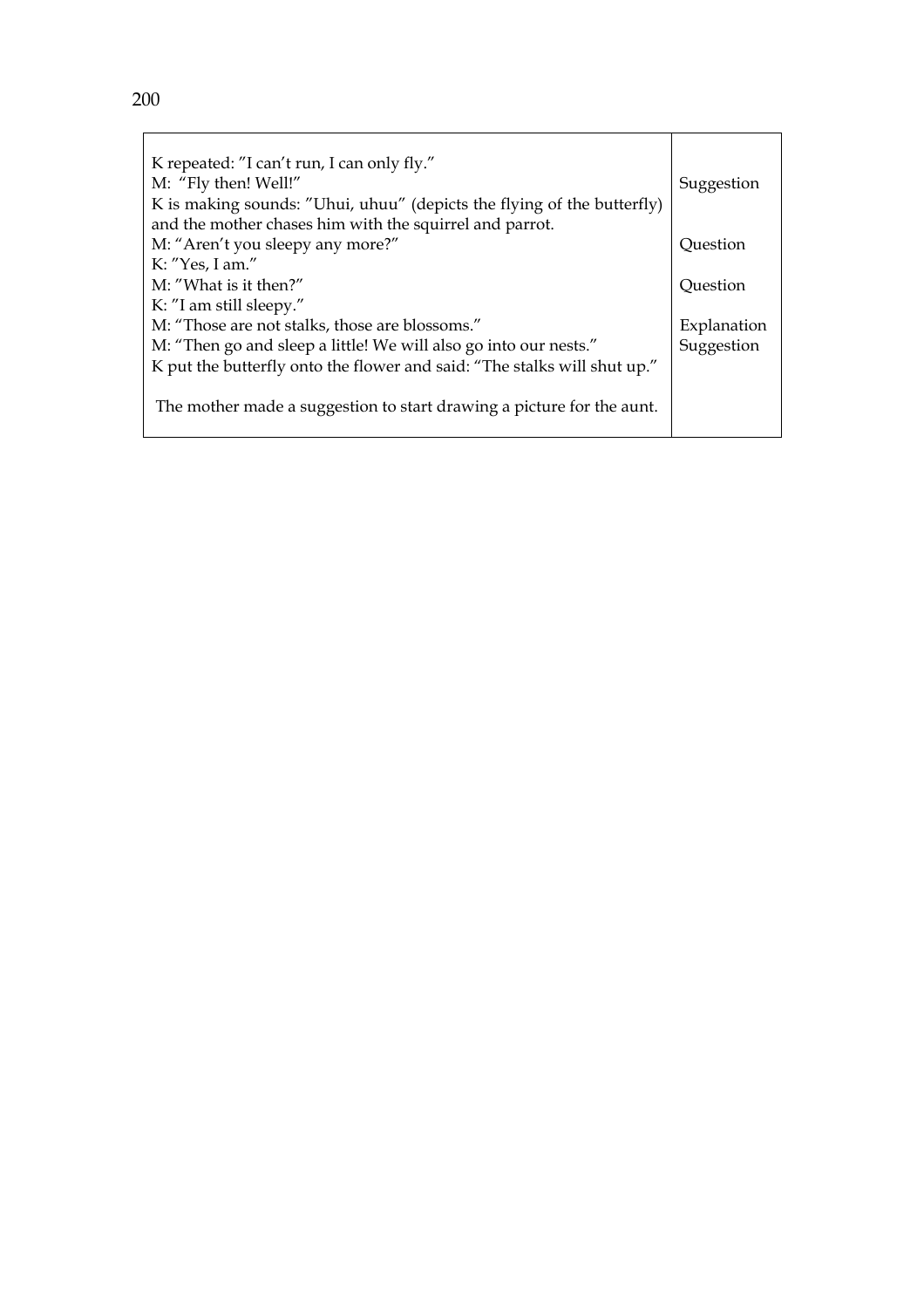**Ludograph examples of children's solitary games and joint games with mother** 

# **Neeme's solitary play with legos**

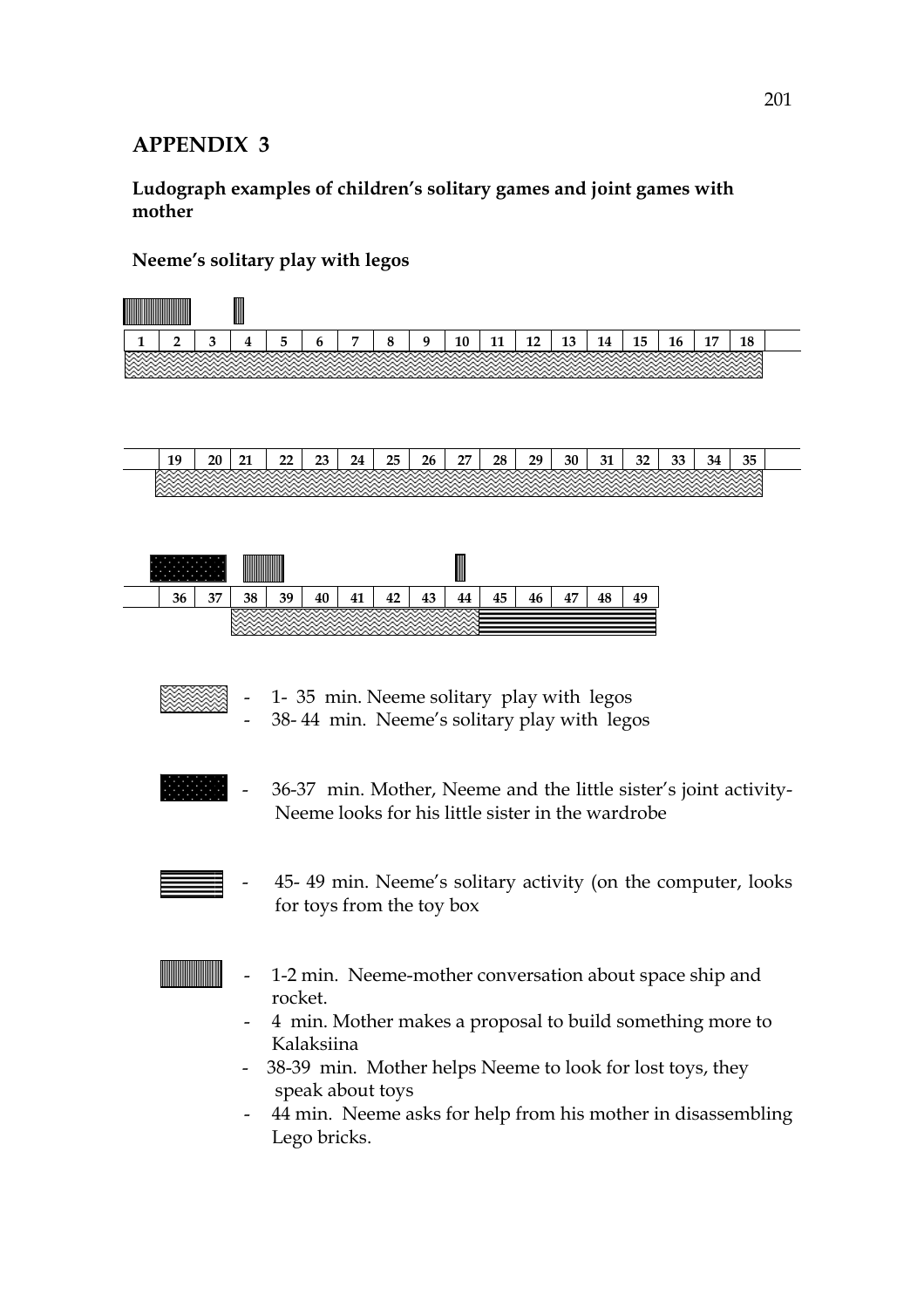## **Toomas' solitary play**



- 1-28 min. Toomas solitary activity watching TV, eating in the kitchen
- 40-45 min. Toomas solitary activity looks for toys, shooting target with a toy-gun



- 29-40 min solitary play
- 28 min. Toomas addressing his mother asks for an electric lead
- 31 min. Toomas asks for plate
- 32 min. Toomas asks for bowl
- 38 min. Toomas asks for big plastic bowl from the mother

202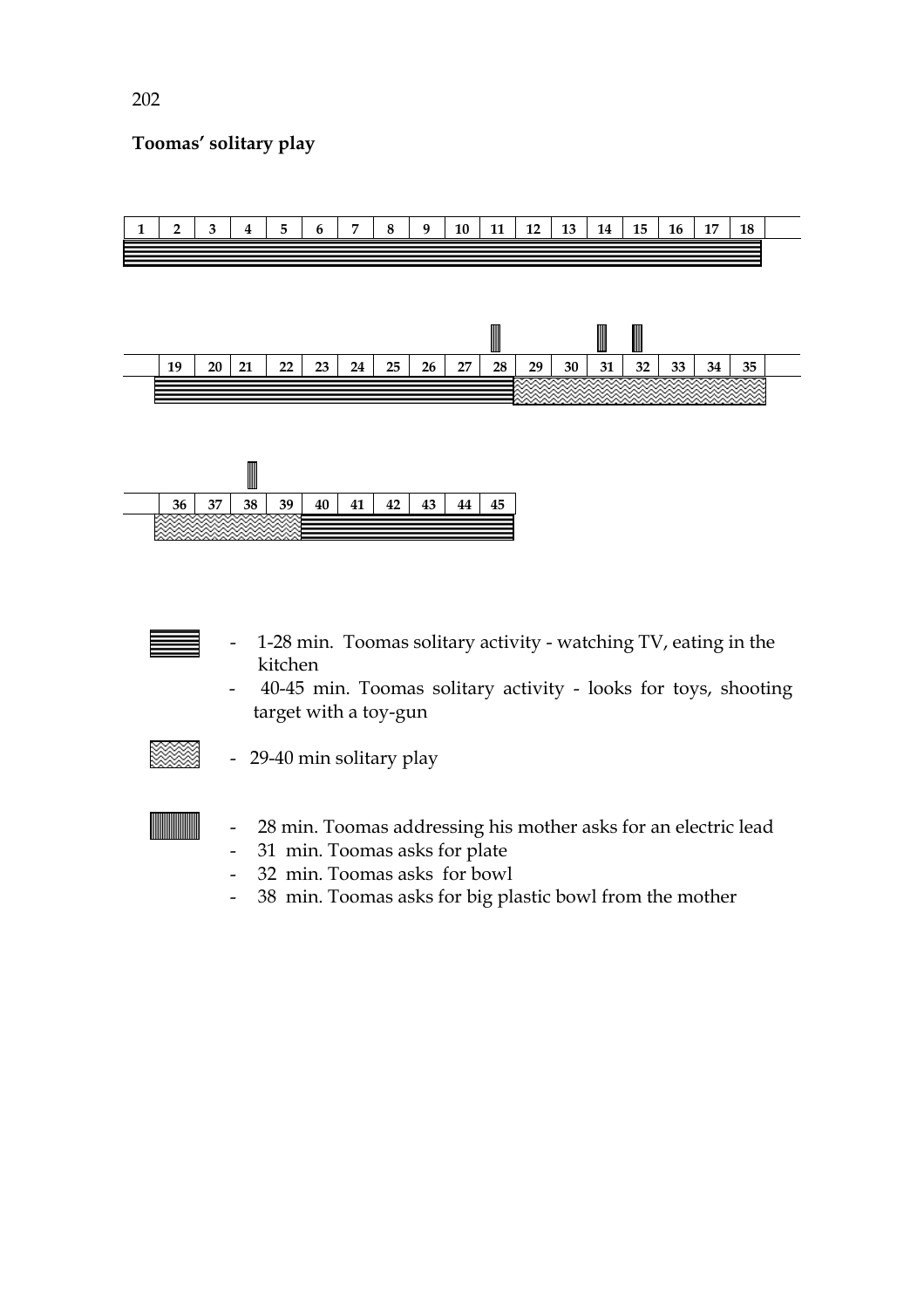#### **Nele – mother joint domino game**





- 1-2 min. Nele solitary activity eating alone.
- 14- 45 min. Nele eating together with the mother (communications, where to go to walk, about the favourite toy-cub of a bear, bewitching)



 - 3-13 min. Nele-mother joint game (initiated by mother)-picture domino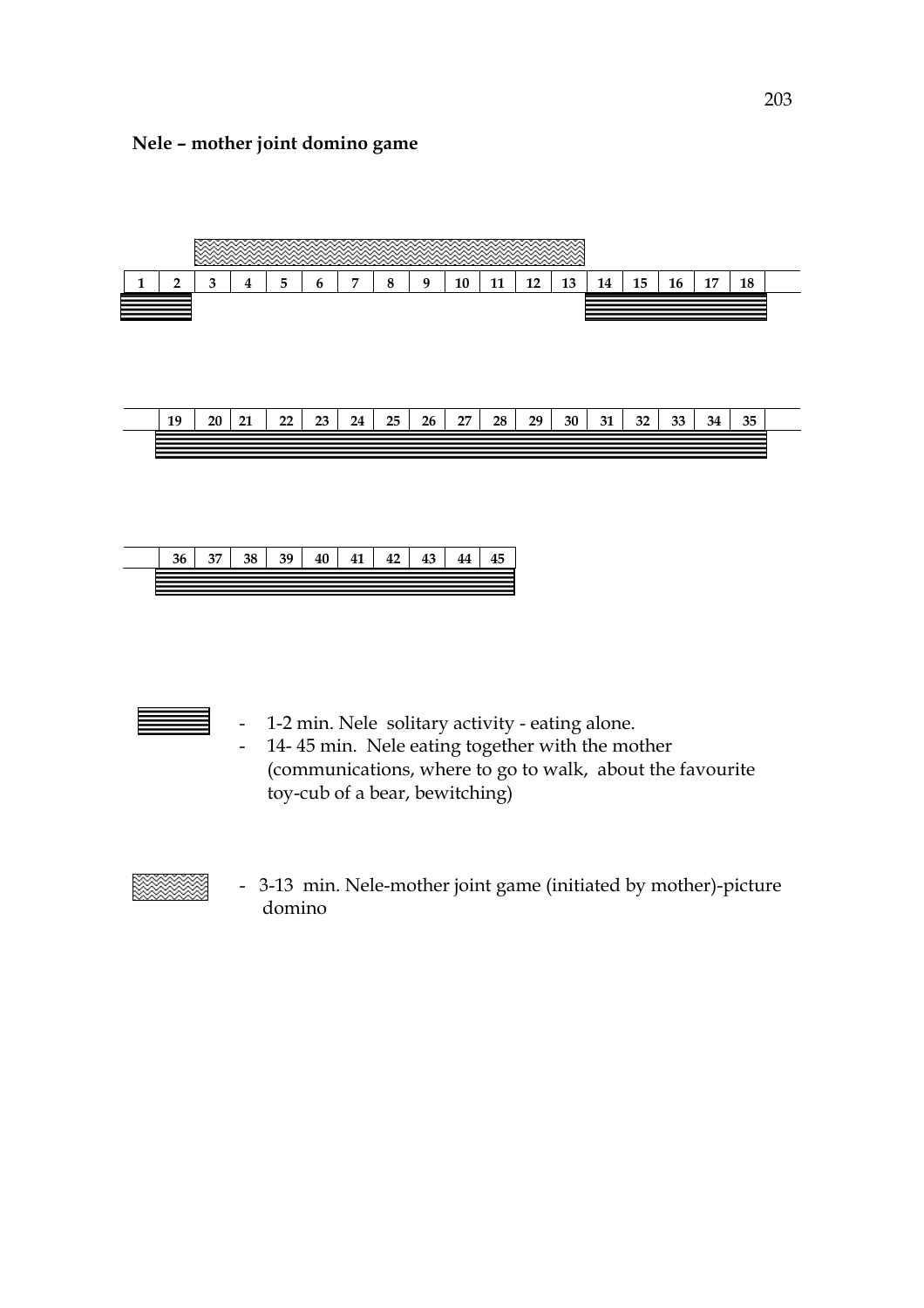





- 1 30 min. Anna's solitary activity -cuts paper, looks for toys among the toys box. Looks at the book, has a meal in the kitchen, has a meal in the kitchen.
- 42 47 min. Solitary activity- looks for drawing paper, puts sticker into the sticker album



- 31-42 min. Anna-mother joint play (initiated by mother) - Writing play



- 5 min. Mother invites to play once
- 10 min. Mother invites to play twice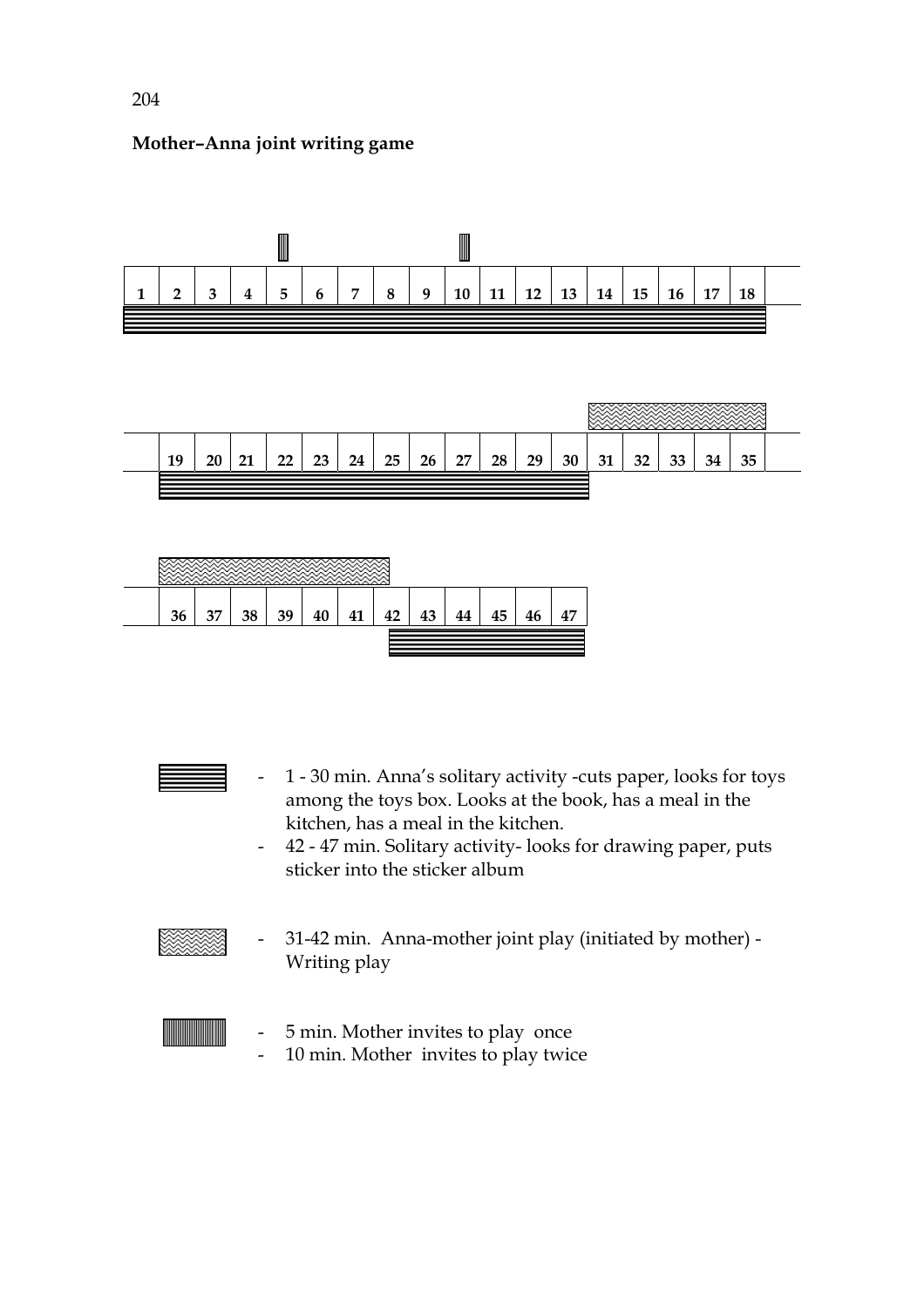## **Examples of meaning maps about Toomas mother's view of play and activities**

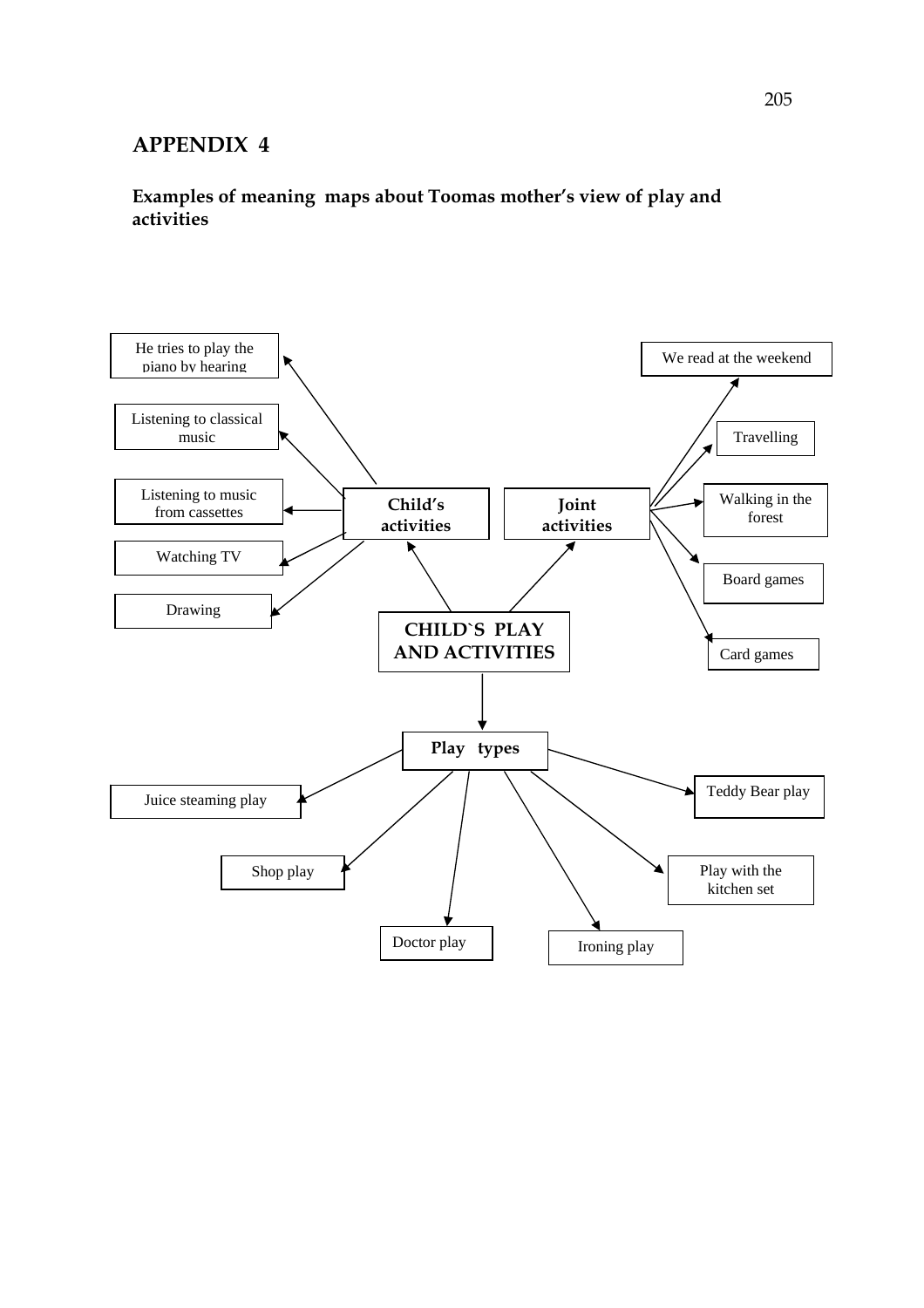

#### **Toomas' mother view of play involvement**

206